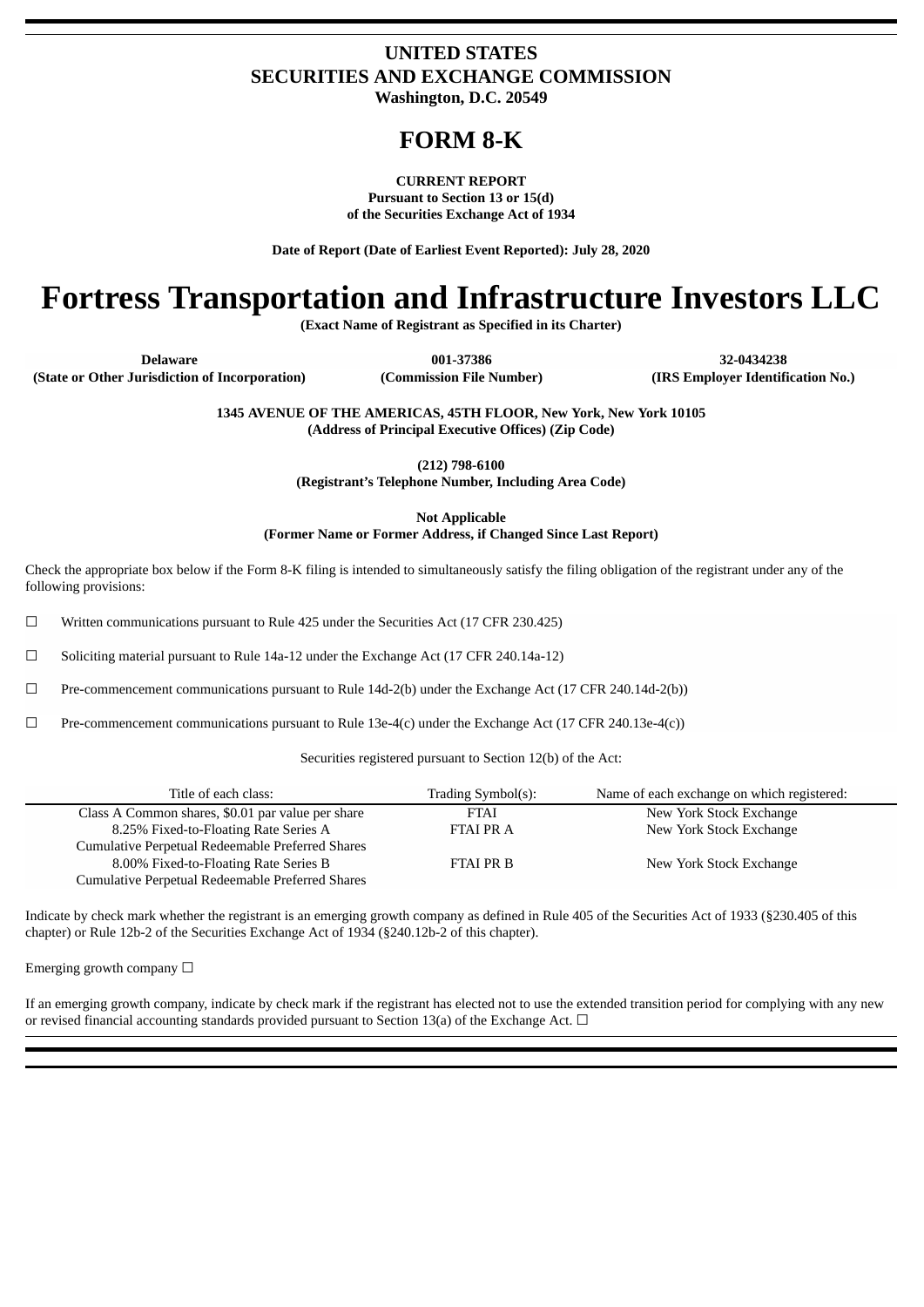#### **Item 1.01. Entry into a Material Definitive Agreement.**

#### *Indenture*

On July 28, 2020, Fortress Transportation and Infrastructure Investors LLC (the "Company") closed its previously announced private offering of \$400.0 million (upsized from \$300.0 million) aggregate principal amount of 9.75% senior unsecured notes due 2027 (the "Notes"). The Notes were issued pursuant to an indenture, dated as of July 28, 2020 (the "Indenture"), between the Company and U.S. Bank National Association, as trustee. The Company is filing the Indenture as Exhibit 4.1 to this Current Report on Form 8-K.

The Notes are senior unsecured obligations of the Company and rank equal in right of payment with all existing and future senior unsecured indebtedness of the Company and senior in right of payment to all of the existing and future subordinated indebtedness of the Company. The Notes are effectively subordinated to all existing and future secured obligations of the Company to the extent of the value of the assets securing such obligations, and are structurally subordinated to the liabilities and preferred stock of each subsidiary of the Company that does not guarantee the Notes. The Notes are not guaranteed initially by any of the Company's subsidiaries or any third party.

The Notes will bear interest at a rate of 9.750% per annum, payable semi-annually in arrears on February 1 and August 1 of each year, commencing on February 1, 2021, to persons who are registered holders of the Notes on the immediately preceding January 15 and July 15, respectively.

The Indenture limits the ability of the Company and its restricted subsidiaries to, among other things, incur indebtedness, encumber their assets, make restricted payments, create dividend restrictions and other payment restrictions that affect the Company's restricted subsidiaries, permit restricted subsidiaries to incur or guarantee certain indebtedness, enter into transactions with affiliates and sell assets, in each case subject to certain qualifications set forth in the Indenture.

In the event of a Change of Control (as defined in the Indenture), each holder of the Notes will have the right to require the Company to repurchase all or any part of that holder's Notes at a purchase price of 101% of the principal amount of the Notes repurchased, plus accrued and unpaid interest, if any, to, but not including, the date of such repurchase.

The Notes will mature on August 1, 2027. Prior to August 1, 2023, the Company may redeem some or all of the Notes at a redemption price equal to 100% of the principal amount of the Notes redeemed, plus accrued and unpaid interest, if any, to, but not including, the applicable redemption date, plus a "makewhole" premium. On or after August 1, 2023, the Company may redeem some or all of the Notes at any time at declining redemption prices (in each case expressed as a percentage of the principal amount on the redemption date) equal to (i) 104.875% beginning on August 1, 2023, (ii) 102.438% beginning on August 1, 2024 and (iii) 100.000% beginning on August 1, 2025 and thereafter, plus, in each case, accrued and unpaid interest, if any, to, but not including, the applicable redemption date. In addition, at any time on or prior to August 1, 2023, the Company may redeem up to 40% of the aggregate principal amount of the Notes using net proceeds from certain equity offerings at a redemption price equal to 109.750% of the principal amount of the Notes redeemed, plus accrued and unpaid interest, if any, to, but not including, the applicable redemption date.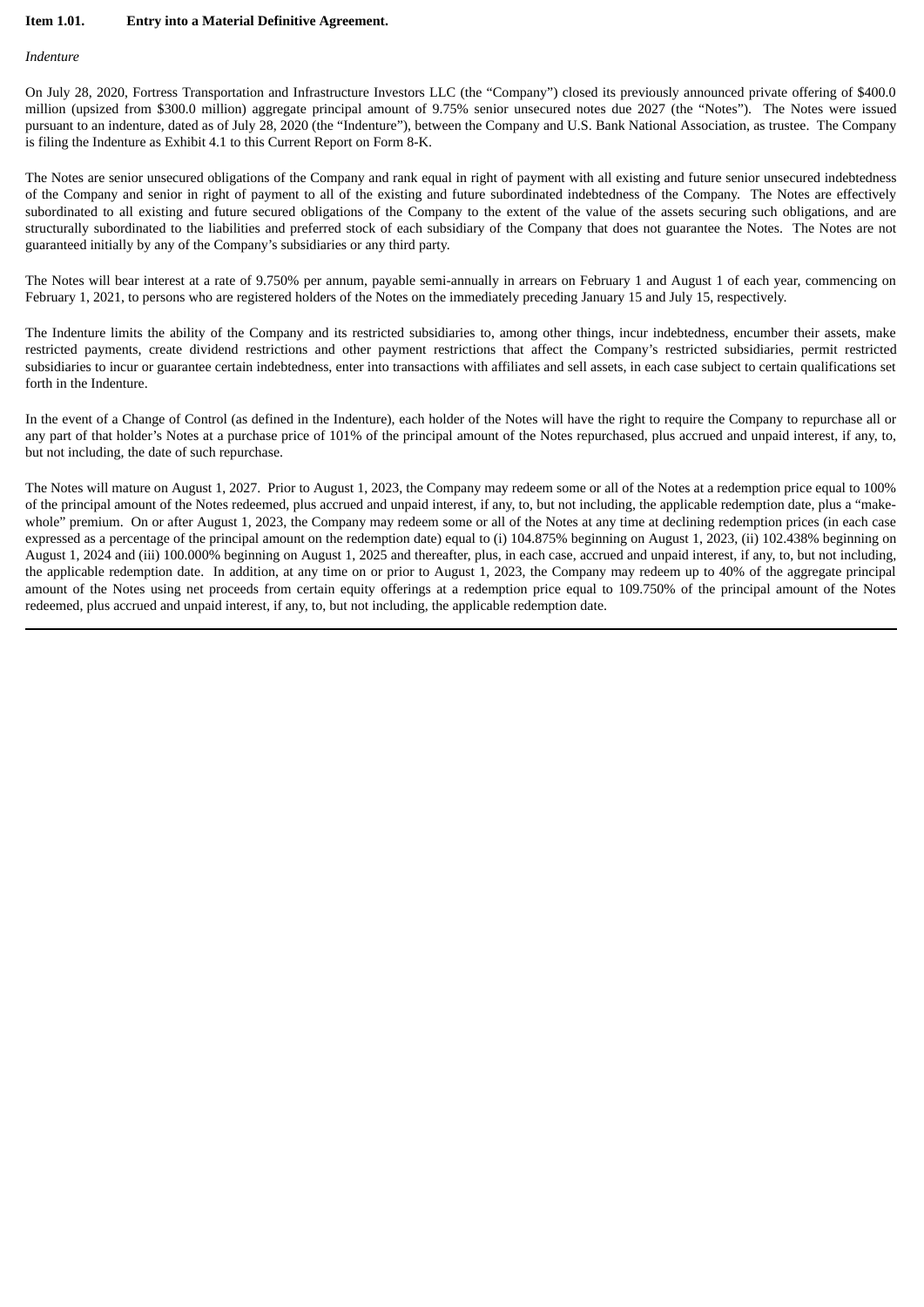The foregoing description of the Indenture does not purport to be complete and is subject to, and qualified in its entirety by reference to, the full text of the Indenture, a copy of which is attached hereto as Exhibit 4.1 and incorporated herein by reference.

The Notes have not been registered under the Securities Act of 1933, as amended, or any state securities laws, and, unless so registered, may not be offered or sold in the United States absent registration or an applicable exemption from registration requirements.

The Company intends to use the net proceeds from the offering to repay the \$220.0 million of outstanding borrowings under its Revolving Credit Facility, and to use the remaining net proceeds for general corporate purposes, which may include the repurchase or redemption of its outstanding 6.75% Senior Notes due 2022 and the funding of future acquisitions and investments, including aviation investments. Any future repurchase or redemption of outstanding 2022 Notes will depend on various factors. There can be no assurance that the Company makes any such repurchases or redemptions and the Company is not required to do so.

#### Item 2.03 Creation of a Direct Financial Obligation or an Obligation under an Off-Balance Sheet Arrangement of a Registrant.

The information included in Item 1.01 is incorporated by reference into this Item 2.03.

### **Item 9.01 Financial Statements and Exhibits.**

**(d) Exhibits.**

| Exhibit    |                                                                                                                                      |
|------------|--------------------------------------------------------------------------------------------------------------------------------------|
| Number     | <b>Description</b>                                                                                                                   |
| <u>4.1</u> | Indenture, dated July 28, 2020, between Fortress Transportation and Infrastructure Investors LLC and U.S. Bank National Association, |
|            | as trustee.                                                                                                                          |
| 104        | Cover Page Interactive Data File – the cover page XBRL tags are embedded within the Inline XBRL document.                            |

#### **Cautionary Language Regarding Forward-Looking Statements**

This communication contains "forward-looking statements" within the meaning of the Private Securities Litigation Reform Act of 1995, including but not limited to statements regarding the Company's anticipated use of the net proceeds from the offering. Forward-looking statements are not statements of historical fact but instead are based on our present beliefs and assumptions and on information currently available to the Company. You can identify these forward-looking statements by the use of forward-looking words such as "outlook," "believes," "expects," "potential," "continues," "may," "will," "should," "could," "seeks," "approximately," "predicts," "intends," "plans," "estimates," "anticipates," "target," "projects," "contemplates" or the negative version of those words or other comparable words. Any forward-looking statements contained in this communication are based upon our historical performance and on our current plans, estimates and expectations in light of information currently available to us. The inclusion of this forward-looking information should not be regarded as a representation by us, that the future plans, estimates or expectations contemplated by us will be achieved. Such forward-looking statements are subject to various risks and uncertainties and assumptions relating to our operations, financial results, financial condition, business, prospects, growth strategy and liquidity. Accordingly, there are or will be important factors that could cause our actual results to differ materially from those indicated in these statements, including, but not limited to, the risk factors set forth in Item 1A. "Risk Factors" of the Company's Annual Report on Form 10-K for the fiscal year ended December 31, 2019, as supplemented by the Company's subsequently filed Quarterly Report on Form 10-Q for the fiscal quarter ended March 31, 2020.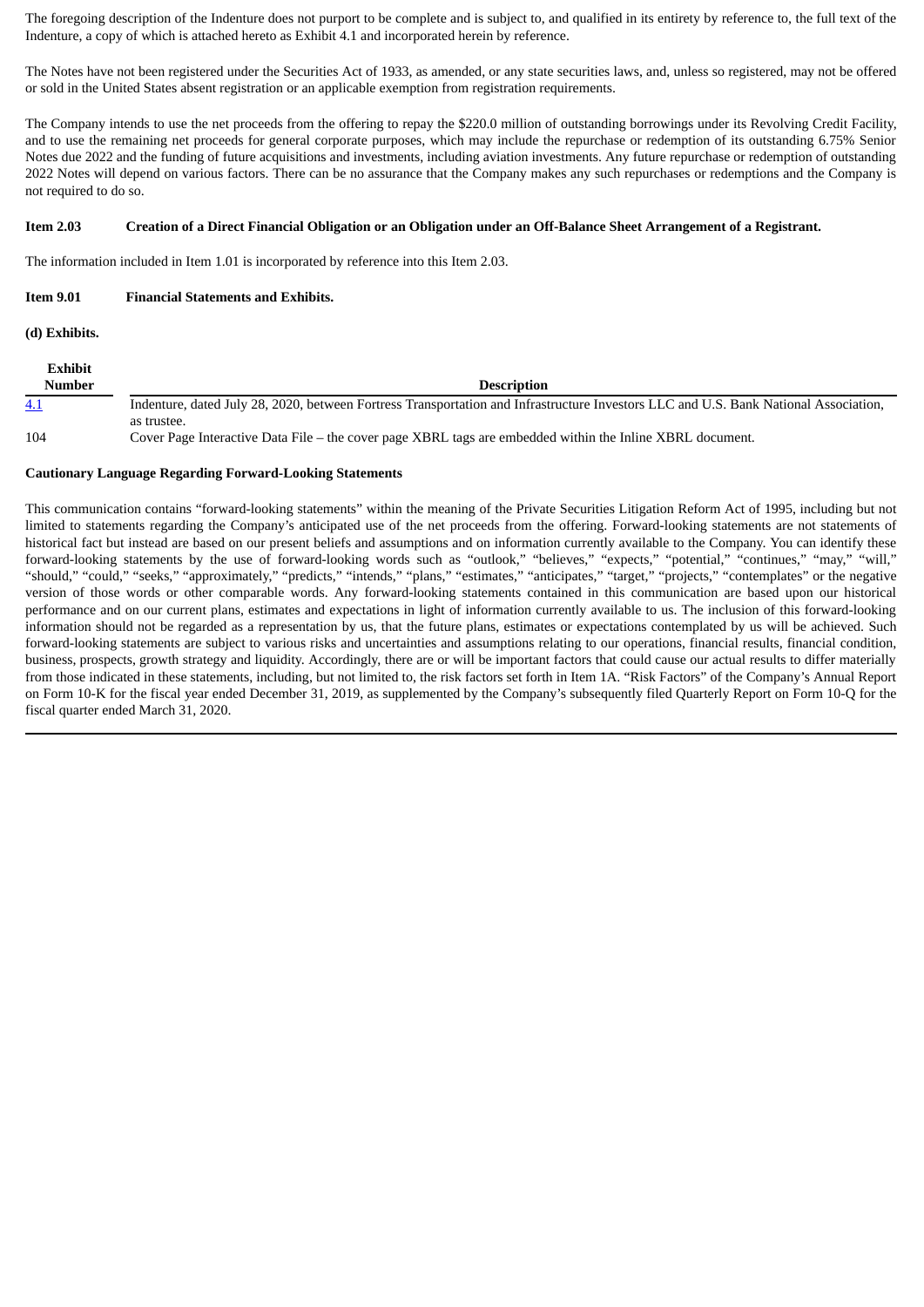### **SIGNATURE**

Pursuant to the requirements of the Securities Exchange Act of 1934, the registrant has duly caused this report to be signed on its behalf by the undersigned hereunto duly authorized.

> FORTRESS TRANSPORTATION AND INFRASTRUCTURE INVESTORS LLC

By: /s/ Scott Christopher

Name: Scott Christopher Title: Chief Financial Officer

Date: July 28, 2020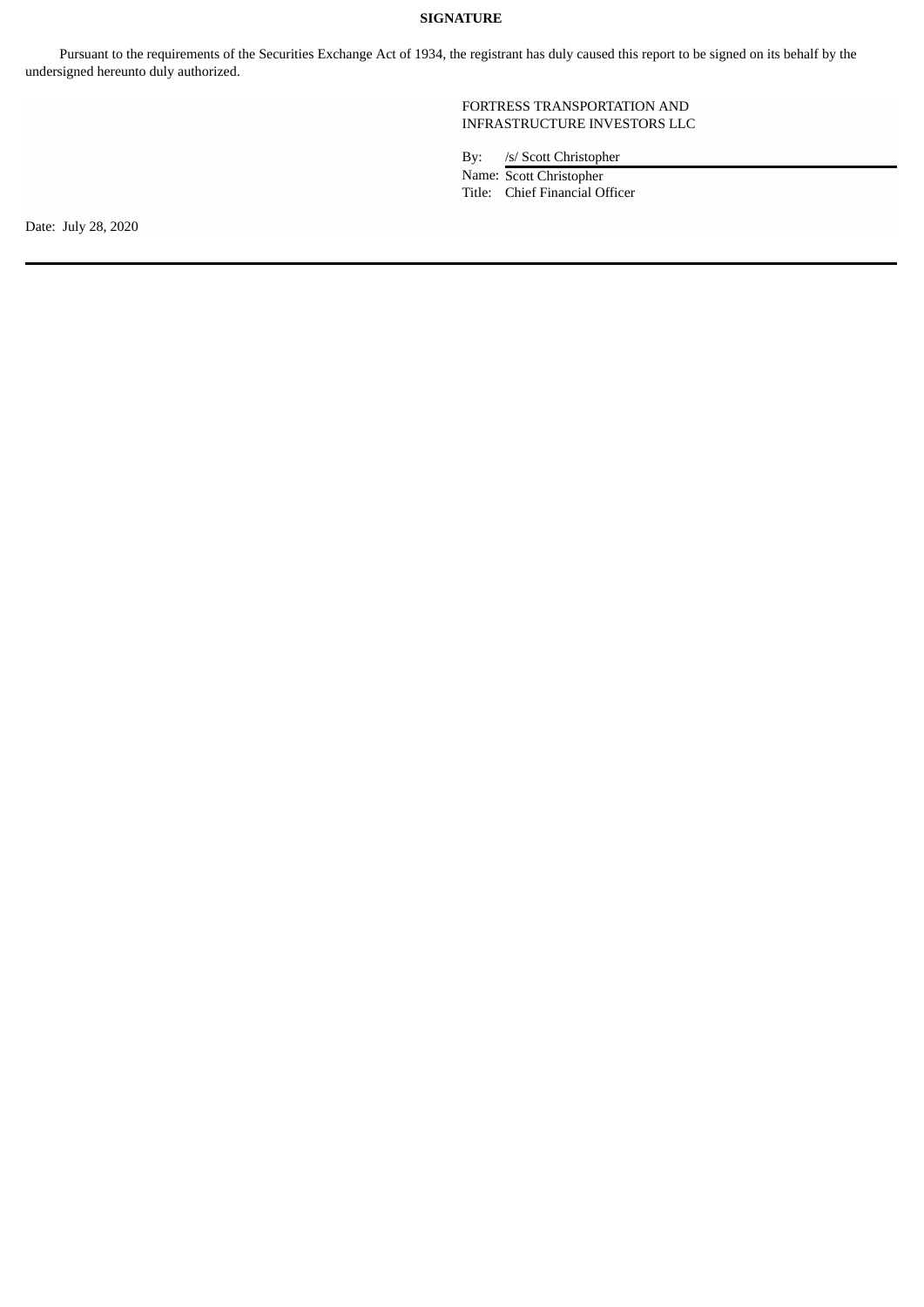#### <span id="page-4-0"></span>FORTRESS TRANSPORTATION AND INFRASTRUCTURE INVESTORS LLC

and

## U.S. BANK NATIONAL ASSOCIATION,

as Trustee

## INDENTURE

Dated as of July 28, 2020

9.750% SENIOR NOTES DUE 2027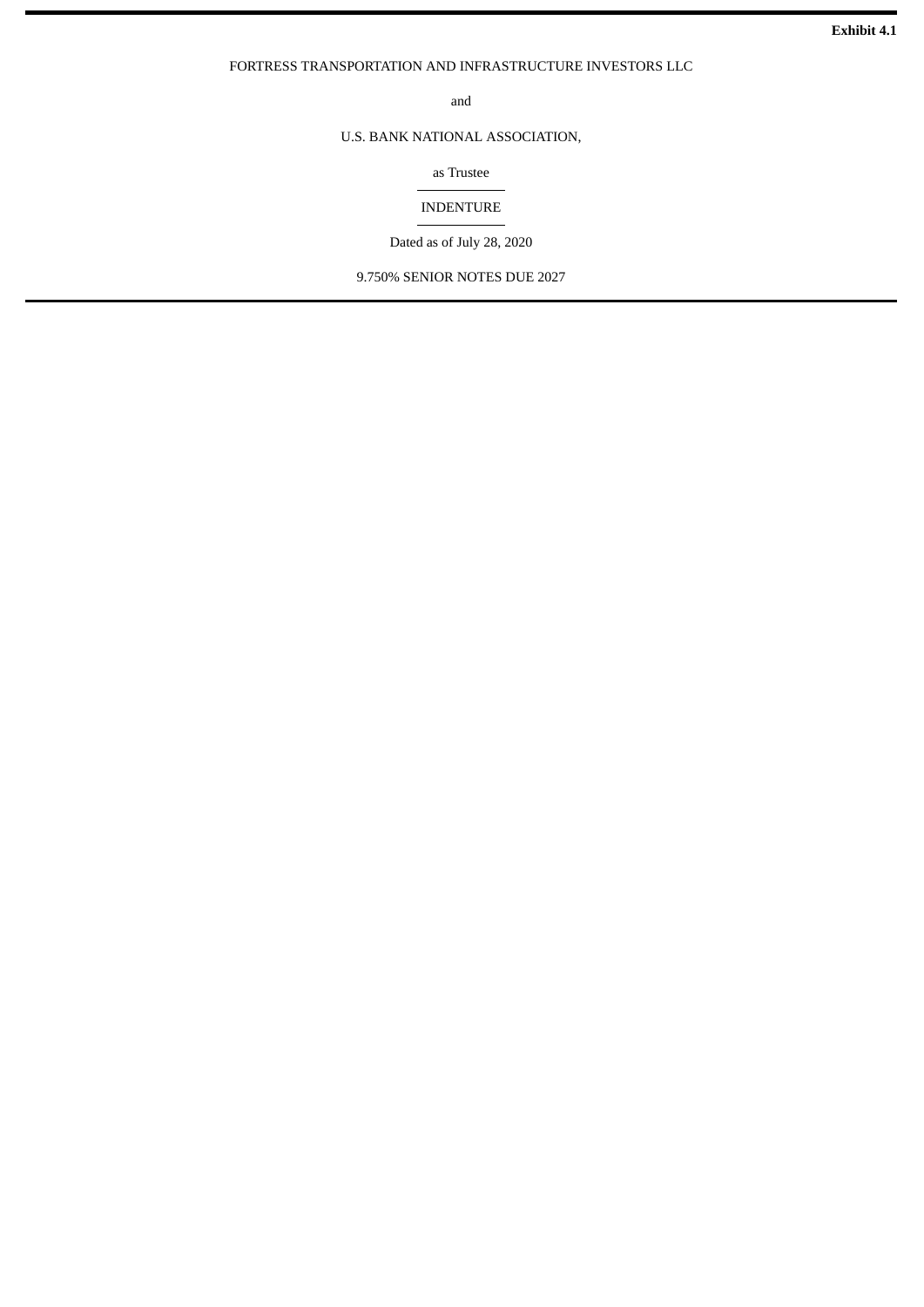## TABLE OF CONTENTS

## ARTICLE I

## Definitions and Incorporation by Reference

| SECTION 1.01.        | <b>Definitions</b>       |            |    |
|----------------------|--------------------------|------------|----|
| <b>SECTION 1.02.</b> | <b>Other Definitions</b> |            | 32 |
| <b>SECTION 1.03.</b> | Rules of Construction    |            | 33 |
| SECTION 1.04.        | Acts of Holders          |            | 34 |
|                      |                          |            |    |
|                      |                          | ARTICLE II |    |

#### THE NOTES

| <b>SECTION 2.01.</b> | Form and Dating; Terms                     | 35 |
|----------------------|--------------------------------------------|----|
| <b>SECTION 2.02.</b> | <b>Execution and Authentication</b>        | 36 |
| <b>SECTION 2.03.</b> | Registrar, Transfer Agent and Paying Agent | 37 |
| <b>SECTION 2.04.</b> | Paying Agent to Hold Money in Trust        | 37 |
| <b>SECTION 2.05.</b> | <b>Holder Lists</b>                        | 37 |
| <b>SECTION 2.06.</b> | Transfer and Exchange                      | 38 |
| SECTION 2.07.        | <b>Replacement Notes</b>                   | 49 |
| <b>SECTION 2.08.</b> | <b>Outstanding Notes</b>                   | 49 |
| <b>SECTION 2.09.</b> | <b>Treasury Notes</b>                      | 49 |
| SECTION 2.10.        | <b>Temporary Notes</b>                     | 50 |
| SECTION 2.11.        | Cancellation                               | 50 |
| SECTION 2.12.        | Defaulted Interest                         | 50 |
| <b>SECTION 2.13.</b> | <b>CUSIP/ISIN Numbers</b>                  | 50 |
|                      |                                            |    |

## ARTICLE III

#### REDEMPTION

| <b>SECTION 3.01.</b> | Notices to Trustee                                     | 51 |
|----------------------|--------------------------------------------------------|----|
| SECTION 3.02.        | Selection of Notes to Be Redeemed                      | 51 |
| <b>SECTION 3.03.</b> | Notice of Redemption                                   | 51 |
| <b>SECTION 3.04.</b> | <b>Effect of Notice of Redemption</b>                  | 53 |
| SECTION 3.05.        | Deposit of Redemption Price                            | 53 |
| SECTION 3.06.        | Notes Redeemed in Part                                 | 53 |
| SECTION 3.07.        | <b>Optional Redemption</b>                             | 53 |
| <b>SECTION 3.08.</b> | <b>Mandatory Redemption</b>                            | 54 |
| SECTION 3.09.        | [Reserved]                                             | 54 |
| SECTION 3.10.        | Offers to Repurchase by Application of Excess Proceeds | 54 |
|                      |                                                        |    |

## -i-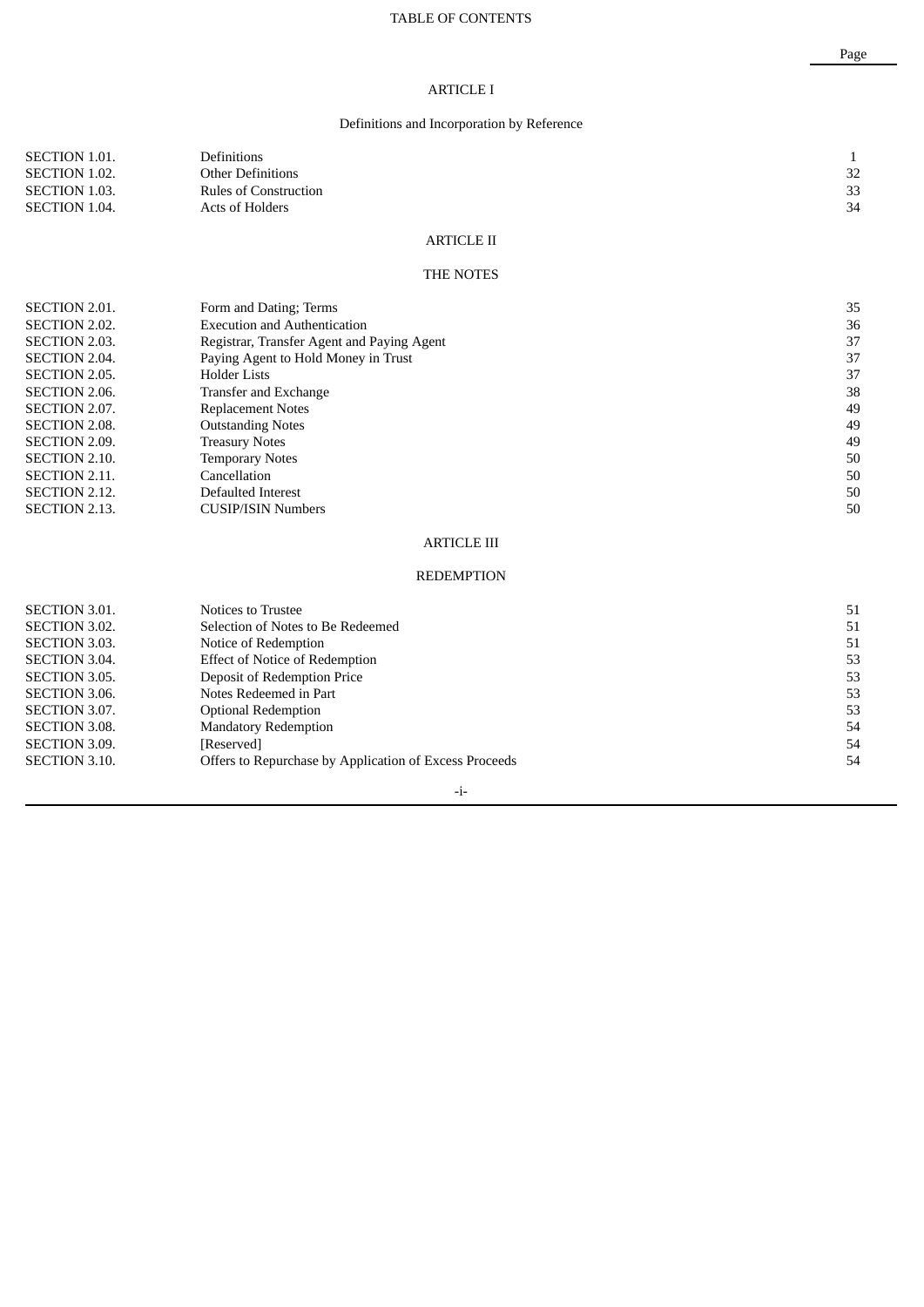## ARTICLE IV

## COVENANTS

| <b>SECTION 4.01.</b> | Payment of Notes                                                                                | 56 |
|----------------------|-------------------------------------------------------------------------------------------------|----|
| <b>SECTION 4.02.</b> | Maintenance of Office or Agency                                                                 | 56 |
| <b>SECTION 4.03.</b> | Reports and Other Information                                                                   | 57 |
| <b>SECTION 4.04.</b> | Compliance Certificate                                                                          | 58 |
| <b>SECTION 4.05.</b> | Taxes                                                                                           | 59 |
| <b>SECTION 4.06.</b> | Stay, Extension and Usury Laws                                                                  | 59 |
| SECTION 4.07.        | <b>Limitation on Restricted Payments</b>                                                        | 59 |
| <b>SECTION 4.08.</b> | Dividend and Other Payment Restrictions Affecting Restricted Subsidiaries                       | 65 |
| <b>SECTION 4.09.</b> | Limitation on Incurrence of Indebtedness and Issuance of Disqualified Stock and Preferred Stock | 67 |
| SECTION 4.10.        | <b>Asset Sales</b>                                                                              | 72 |
| <b>SECTION 4.11.</b> | <b>Transactions with Affiliates</b>                                                             | 75 |
| SECTION 4.12.        | Liens                                                                                           | 77 |
| <b>SECTION 4.13.</b> | Offer to Repurchase Upon Change of Control                                                      | 78 |
| <b>SECTION 4.14.</b> | Limitation on Guarantees and Incurrence of Indebtedness by Restricted Subsidiaries              | 80 |
| <b>SECTION 4.15.</b> | <b>Suspension of Certain Covenants</b>                                                          | 80 |
|                      |                                                                                                 |    |

## ARTICLE V

## **SUCCESSORS**

SECTION 5.01. Merger, Consolidation or Sale of All or Substantially All Assets 81

## ARTICLE VI

### DEFAULTS AND REMEDIES

| <b>SECTION 6.01.</b> | <b>Events of Default</b>                      | 84 |
|----------------------|-----------------------------------------------|----|
| SECTION 6.02.        | Acceleration                                  | 86 |
| <b>SECTION 6.03.</b> | Other Remedies                                | 86 |
| SECTION 6.04.        | <b>Waiver of Defaults</b>                     | 86 |
| SECTION 6.05.        | Control by Majority                           | 87 |
| SECTION 6.06.        | <b>Limitation on Suits</b>                    | 87 |
| SECTION 6.07.        | Rights of Holders of Notes to Receive Payment | 87 |
| <b>SECTION 6.08.</b> | <b>Collection Suit by Trustee</b>             | 87 |
| SECTION 6.09.        | Restoration of Rights and Remedies            | 88 |
| <b>SECTION 6.10.</b> | <b>Rights and Remedies Cumulative</b>         | 88 |
| <b>SECTION 6.11.</b> | Delay or Omission Not Waiver                  | 88 |
| SECTION 6.12.        | Trustee May File Proofs of Claim              | 88 |
| SECTION 6.13.        | Priorities                                    | 89 |
| <b>SECTION 6.14.</b> | <b>Undertaking for Costs</b>                  | 89 |
|                      |                                               |    |

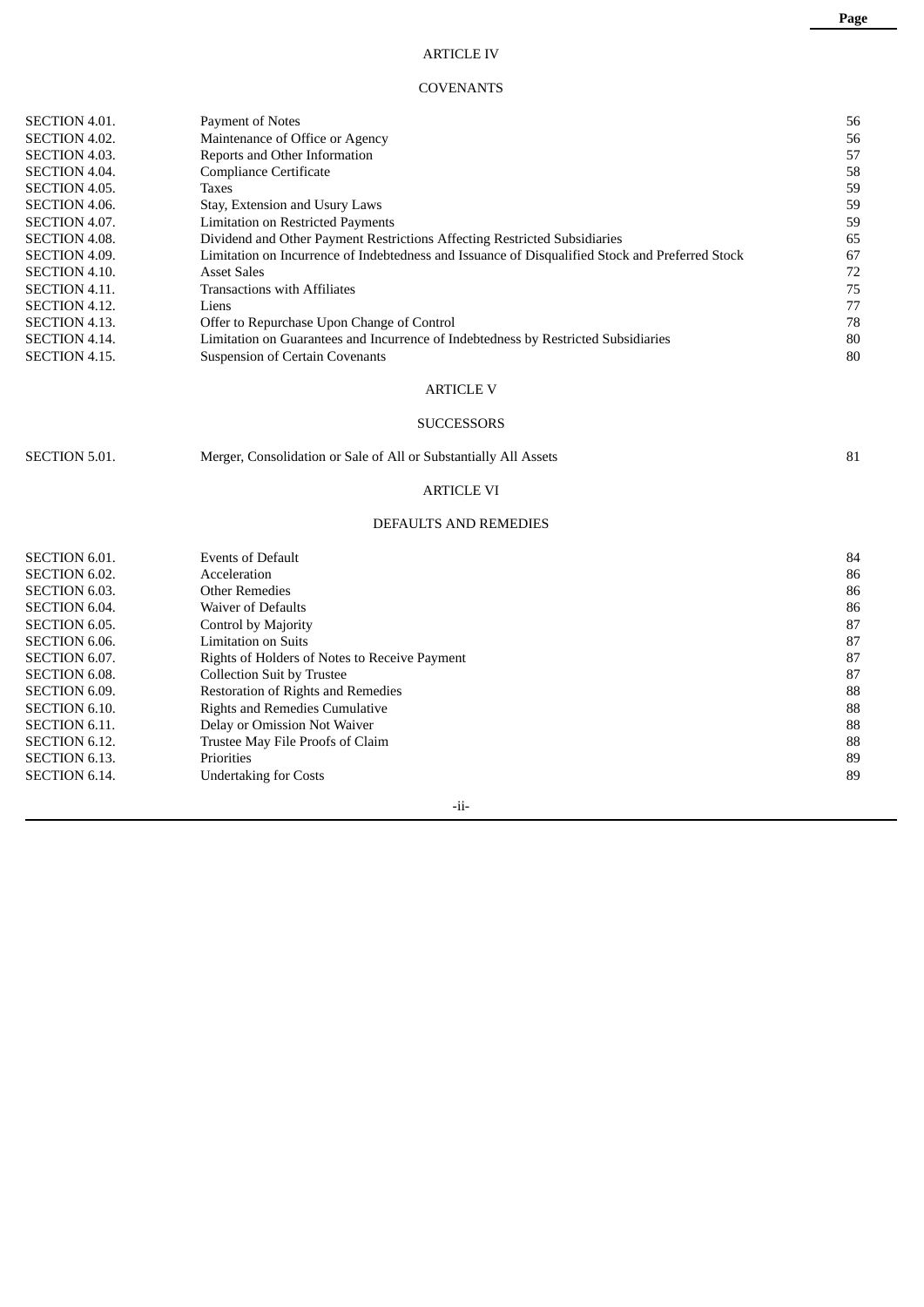## ARTICLE VII

### TRUSTEE

| <b>SECTION 7.01.</b> | Duties of Trustee                        | 89 |
|----------------------|------------------------------------------|----|
| SECTION 7.02.        | <b>Rights of Trustee</b>                 | 90 |
| <b>SECTION 7.03.</b> | <b>Individual Rights of Trustee</b>      | 92 |
| SECTION 7.04.        | Trustee's Disclaimer                     | 92 |
| SECTION 7.05.        | Notice of Defaults                       | 92 |
| SECTION 7.06.        | [Reserved]                               | 92 |
| SECTION 7.07.        | Compensation and Indemnity               | 92 |
| SECTION 7.08.        | Replacement of Trustee                   | 93 |
| SECTION 7.09.        | Successor Trustee by Merger, etc         | 94 |
| SECTION 7.10.        | Eligibility; Disqualification            | 94 |
|                      | <b>ARTICLE VIII</b>                      |    |
|                      |                                          |    |
|                      | LEGAL DEFEASANCE AND COVENANT DEFEASANCE |    |
|                      |                                          |    |

| SECTION 8.01.        | Option to Effect Legal Defeasance or Covenant Defeasance                                      | 94 |
|----------------------|-----------------------------------------------------------------------------------------------|----|
| SECTION 8.02.        | Legal Defeasance and Discharge                                                                | 95 |
| SECTION 8.03.        | Covenant Defeasance                                                                           | 95 |
| <b>SECTION 8.04.</b> | Conditions to Legal or Covenant Defeasance                                                    | 95 |
| SECTION 8.05.        | Deposited Money and Government Securities to Be Held in Trust; Other Miscellaneous Provisions | 96 |
| SECTION 8.06.        | Repayment to Issuer                                                                           | 97 |
| SECTION 8.07.        | Reinstatement                                                                                 | 97 |

## ARTICLE IX

## AMENDMENT, SUPPLEMENT AND WAIVER

| SECTION 9.01. | Without Consent of Holders of Notes | 97  |
|---------------|-------------------------------------|-----|
| SECTION 9.02. | With Consent of Holders of Notes    | 98  |
| SECTION 9.03. | Revocation and Effect of Consents   | 99  |
| SECTION 9.04. | Notation on or Exchange of Notes    | 100 |
| SECTION 9.05. | Trustee to Sign Amendments, etc.    | 100 |
| SECTION 9.06. | <b>Payment for Consent</b>          | 100 |

## ARTICLE X

#### GUARANTEES

| SECTION 10.01. | Guarantee                         | 100 |
|----------------|-----------------------------------|-----|
| SECTION 10.02. | Limitation on Guarantor Liability | 102 |
| SECTION 10.03. | Notation Not Required             | 102 |
| SECTION 10.04. | Subrogation                       | 102 |
| SECTION 10.05. | <b>Benefits Acknowledged</b>      | 102 |
| SECTION 10.06. | Release of Guarantees             | 102 |

## ARTICLE XI

## SATISFACTION AND DISCHARGE

| SECTION 11.01. | Satisfaction and Discharge        | 103 |
|----------------|-----------------------------------|-----|
| SECTION 11.02. | <b>Application of Trust Money</b> | 104 |
|                |                                   |     |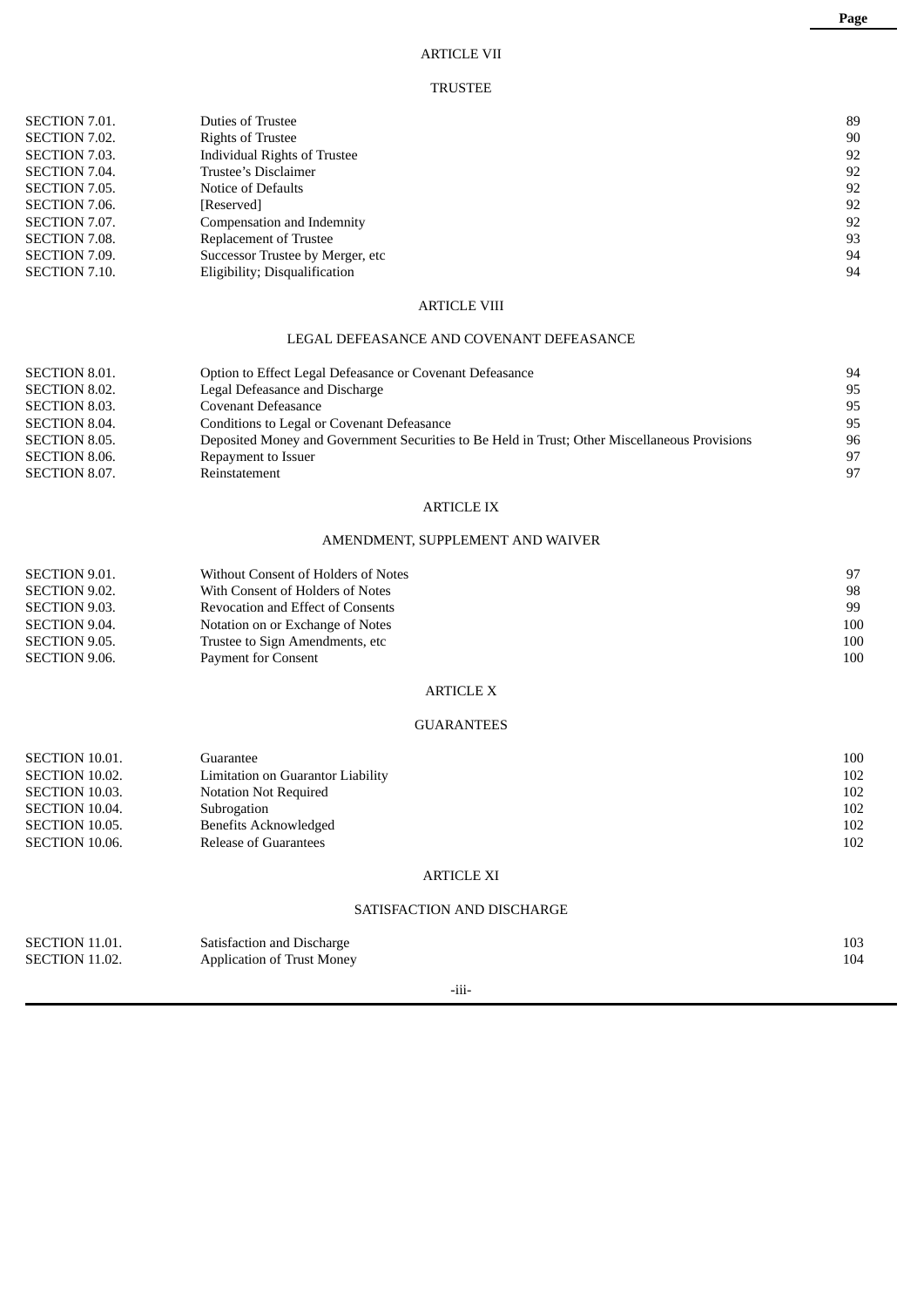## ARTICLE XII

### MISCELLANEOUS

| SECTION 12.01. | <b>Notices</b>                                                           | 104 |
|----------------|--------------------------------------------------------------------------|-----|
| SECTION 12.02. | Communication by Holders of Notes with Other Holders of Notes            | 105 |
| SECTION 12.03. | Certificate and Opinion as to Conditions Precedent                       | 105 |
| SECTION 12.04. | Statements Required in Certificate or Opinion                            | 106 |
| SECTION 12.05. | Rules by Trustee and Agents                                              | 106 |
| SECTION 12.06. | No Personal Liability of Directors, Officers, Employees and Stockholders | 106 |
| SECTION 12.07. | Governing Law                                                            | 106 |
| SECTION 12.08. | Waiver of Jury Trial                                                     | 106 |
| SECTION 12.09. | Force Majeure                                                            | 107 |
| SECTION 12.10. | Benefits of Indenture                                                    | 107 |
| SECTION 12.11. | No Adverse Interpretation of Other Agreements                            | 107 |
| SECTION 12.12. | <b>Successors</b>                                                        | 107 |
| SECTION 12.13. | Severability                                                             | 107 |
| SECTION 12.14. | <b>Counterpart Originals</b>                                             | 107 |
| SECTION 12.15. | Table of Contents, Headings, etc                                         | 107 |
| SECTION 12.16. | U.S.A. Patriot Act                                                       | 107 |
|                |                                                                          |     |

-iv-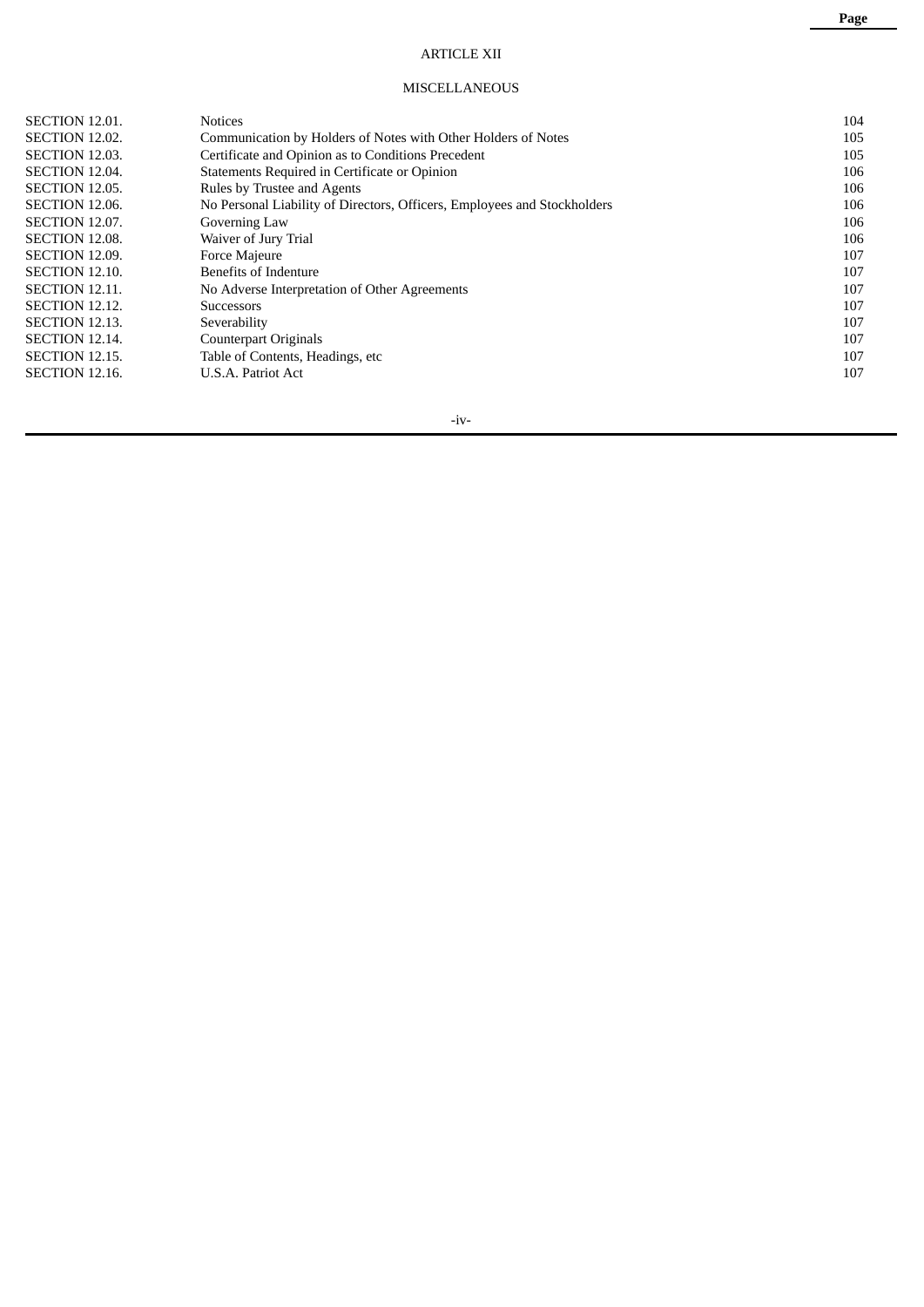Exhibits

| EXHIBIT A   | Form of Note                                   |
|-------------|------------------------------------------------|
| E VIIIDIT D | $E_{\text{even}}$ of $C_{\text{out}}$ ; figure |

- EXHIBIT B Form of Certificate of Transfer EXHIBIT C Form of Certificate of Exchange
- EXHIBIT D Form of Supplemental Indenture to be Delivered by Subsequent Guarantors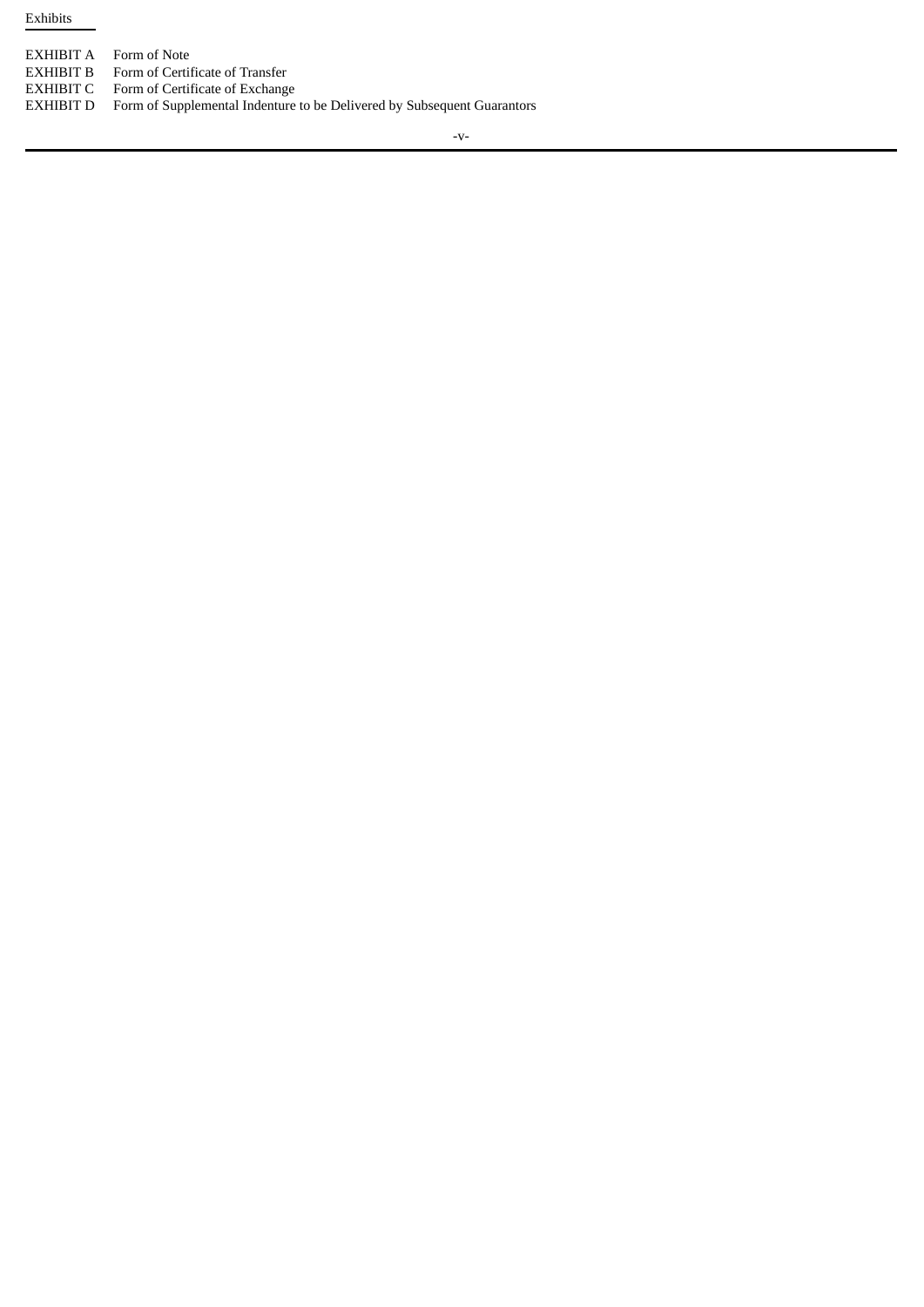INDENTURE, dated as of July 28, 2020, between Fortress Transportation and Infrastructure Investors LLC, a Delaware limited liability company (the "Issuer"), and U.S. Bank National Association, as Trustee.

#### WITNESSETH

WHEREAS, the Issuer has duly authorized the creation of an issue of \$400,000,000 aggregate principal amount of 9.750% Senior Notes due 2027 (the "Initial Notes"); and

WHEREAS, the Issuer has duly authorized the execution and delivery of this Indenture.

NOW, THEREFORE, the Issuer and the Trustee agree as follows for the benefit of each other and for the equal and ratable benefit of the Holders of the Notes.

#### ARTICLE I

#### Definitions and Incorporation by Reference

SECTION 1.01. Definitions.

"144A Global Note" means a Global Note substantially in the form of Exhibit A bearing the Global Note Legend and the Private Placement Legend and deposited with or on behalf of, and registered in the name of, the Depositary or its nominee that will be issued to evidence Notes sold in reliance on Rule 144A.

"Acquired Indebtedness" means, with respect to any specified Person,

(1) Indebtedness of any other Person existing at the time such other Person is consolidated with, amalgamated or merged with or into or became a Subsidiary of such specified Person, including Indebtedness incurred in connection with, or in contemplation of, such other Person consolidating with, amalgamating or merging with or into or becoming a Subsidiary of such specified Person; and

(2) Indebtedness secured by a Lien encumbering any asset acquired by such specified Person.

"Additional Notes" means Notes (other than the Initial Notes) issued from time to time under this Indenture in accordance with Section 2.02, but subject to compliance with Section 4.09.

"Affiliate" of any specified Person means any other Person directly or indirectly controlling or controlled by or under direct or indirect common control with such specified Person. For purposes of this definition, "control" (including, with correlative meanings, the terms "controlling," "controlled by" and "under common control with"), as used with respect to any Person, shall mean the possession, directly or indirectly, of the power to direct or cause the direction of the management or policies of such Person, whether through the ownership of voting securities, by agreement or otherwise.

"Agent" means any Registrar, Paying Agent, Transfer Agent, Custodian or other agent appointed in accordance with this Indenture to perform any function that this Indenture authorizes such agent to perform.

-1-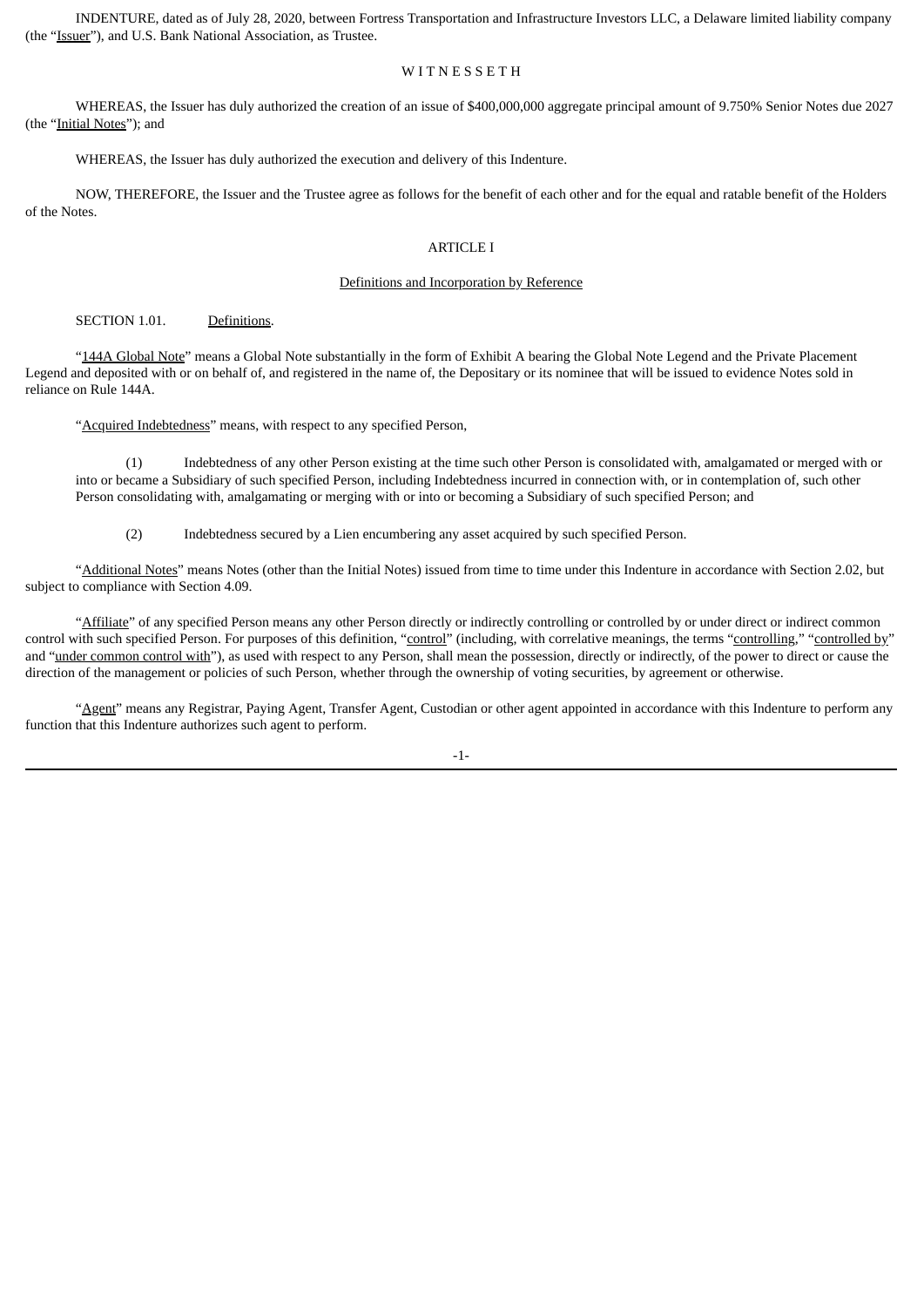"Applicable Premium" means, as determined by the Issuer with respect to any Note on any Redemption Date, the greater of (a) 1.0% of the principal amount of the Note and (b) the excess (to the extent positive) of:

(1) the sum of the present value at such Redemption Date of (i) the redemption price of the Note at August 1, 2023 (such redemption price being set forth in the table appearing in Section 3.07(b)), *plus* (ii) all required remaining interest payments on such Note through August 1, 2023 (excluding accrued but unpaid interest to the Redemption Date), discounted to the date of redemption using a discount rate equal to the Treasury Rate as of such Redemption Date *plus* 50 basis points; *over*

(2) the then outstanding principal amount of such Note. The Trustee shall have no responsibility in connection with calculation or determination of the Applicable Premium.

"Applicable Procedures" means, with respect to any transfer or exchange of or for beneficial interests in any Global Note, the rules and procedures of the Depositary, Euroclear and/or Clearstream that apply to such transfer or exchange.

"Asset Sale" means:

(1) the sale, conveyance, transfer or other disposition, whether in a single transaction or a series of related transactions, of property or assets (including by way of a sale and leaseback) of the Issuer or any Restricted Subsidiary (each referred to in this definition as a "disposition"); or

(2) the issuance or sale of Equity Interests of any Restricted Subsidiary, whether in a single transaction or a series of related transactions (other than preferred stock of Restricted Subsidiaries issued in compliance with Section 4.09 or the issuance of directors' qualifying shares and shares issued to foreign nationals as required by applicable law);

#### in each case, other than:

(1) a disposition of Cash Equivalents, or dispositions of any surplus, obsolete, unnecessary, unsuitable, damaged or worn-out assets in the ordinary course of business, or dispositions of abandoned, lost, destroyed or stolen assets or assets no longer used, useful or economically practicable to maintain, or any disposition of inventory or goods held for sale in the ordinary course of business;

(2) the disposition of all or substantially all the assets of the Issuer in a manner permitted under Section 5.01 or any disposition that constitutes a Change of Control pursuant to this Indenture;

(3) the making of any Restricted Payment or Permitted Investment that is permitted to be made, and is made, under Section 4.07;

(4) any issuance or sale of Equity Interests of the Issuer;

(5) any disposition of assets or issuance or sale of Equity Interests of any Restricted Subsidiary in any transaction or series of transactions with an aggregate Fair Market Value of less than \$10,000,000;

 $-2-$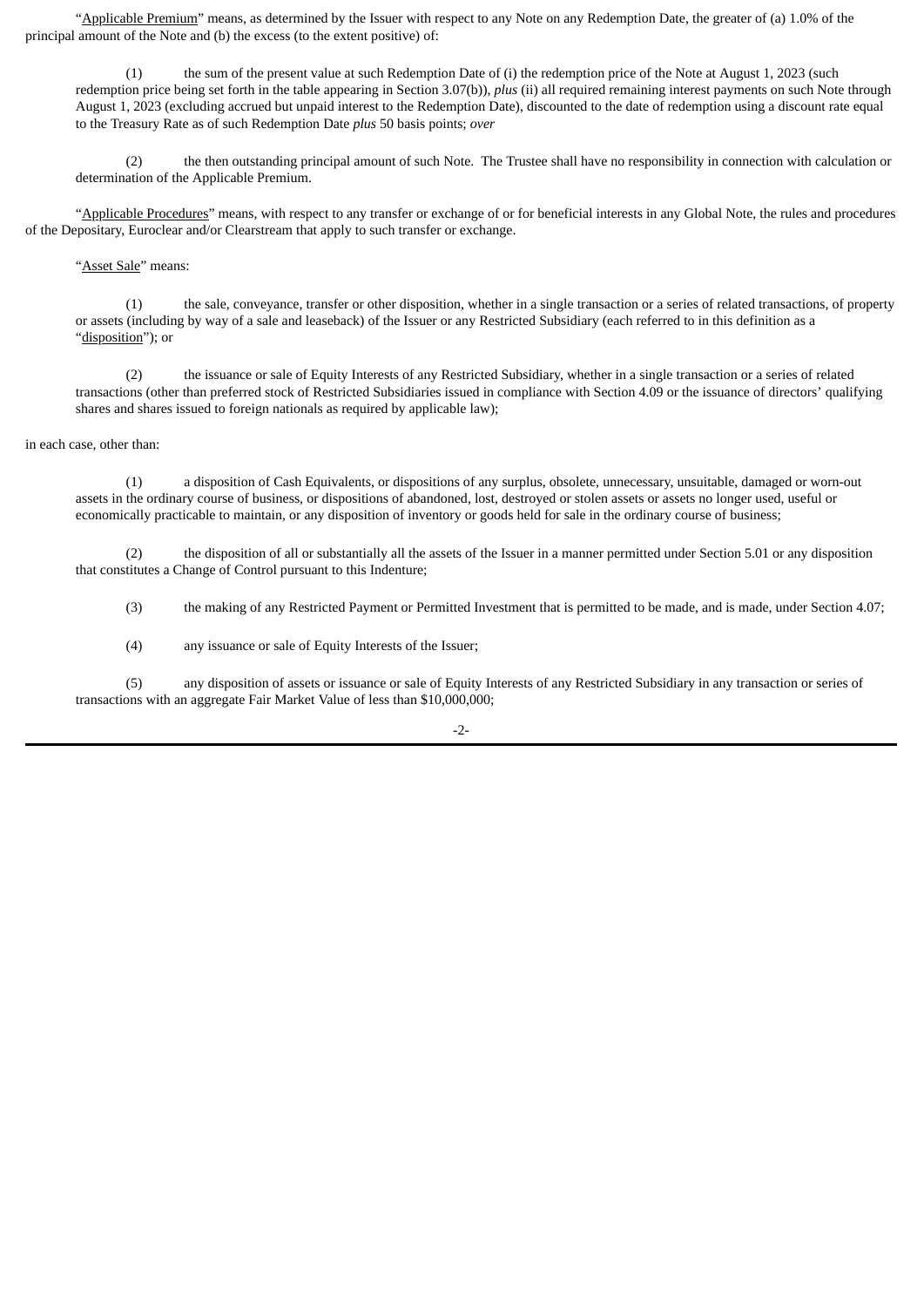(6) any disposition of property or assets or issuance of securities by a Restricted Subsidiary to the Issuer or by the Issuer or a Restricted Subsidiary to a Restricted Subsidiary;

(7) to the extent allowable under Section 1031 of the Code, any exchange of like property (excluding any boot thereon) for use in a Similar Business;

(8) the lease, assignment, sub-lease or license of any assets or real or personal property, including the sale of assets to lease customers upon termination any of the foregoing pursuant to the terms thereof, in each case in the ordinary course of business;

(9) the sale or lease of aircraft, engines, spare parts or similar assets, or Capital Stock of any entity, the principal assets of which consist primarily of the foregoing, in the ordinary course of business;

(10) any sale of Equity Interests in, or Indebtedness or other securities of, an Unrestricted Subsidiary;

(11) foreclosures, condemnations or any similar actions on assets;

(12) (i) any disposition of Securitization Assets in connection with any Qualified Securitization Financing and (ii) the sale or discount of accounts receivable arising  $(x)$  in connection with the Credit Facilities or  $(y)$  in the ordinary course of business in connection with the compromise or collection thereof or in bankruptcy or similar proceedings;

(13) the surrender or waiver of contract rights or the settlement, release or surrender of contract, tort or other claims of any kind, in each case, in the ordinary course of business;

(14) the creation of a Lien permitted under this Indenture;

(15) the licensing or sub-licensing of intellectual property and software or other general intangibles in the ordinary course of business;

(16) the unwinding of any Hedging Obligations;

(17) sales, transfers and other dispositions of Investments in joint ventures to the extent required by, or made pursuant to, customary buy/sell arrangements between the joint venture parties set forth in joint venture arrangements and similar binding arrangements;

(18) any financing transaction with respect to property built or acquired by the Issuer or any Restricted Subsidiary after the Issue Date, including sale leasebacks and asset securitizations permitted by this Indenture; and

(19) any sale of Equity Interests in Borr Drilling Limited (formerly Magni Drilling Limited).

"Bankruptcy Law" means Title 11, U.S. Code or any similar federal or state law for the relief of debtors as amended from time to time.

-3-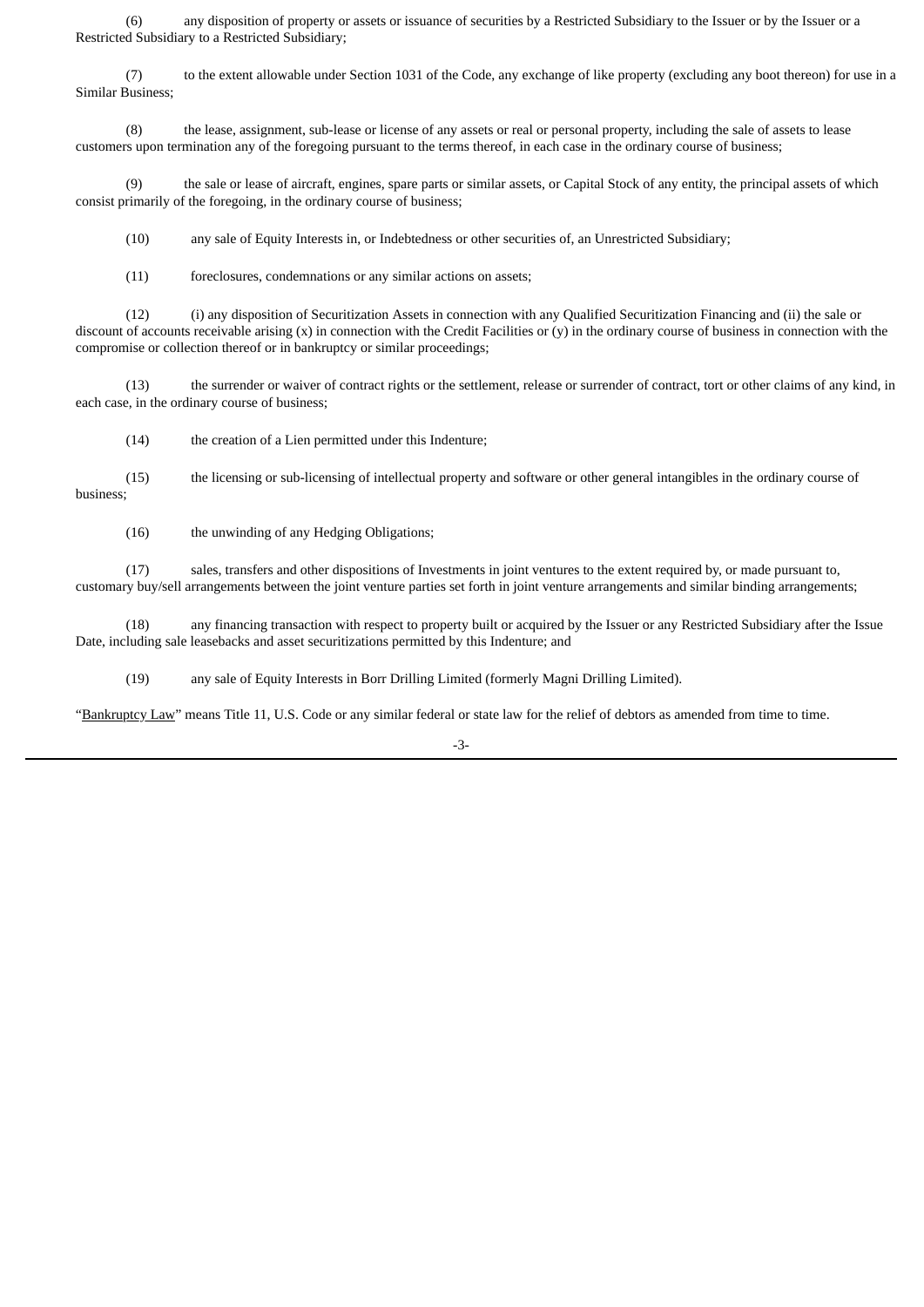"Board of Directors" means (1) with respect to any corporation, the board of directors or managers, as applicable, of the corporation, or any duly authorized committee thereof; (2) with respect to any partnership, the board of directors or other governing body of the general partner of the partnership or any duly authorized committee thereof; and (3) with respect to any other Person, the board or any duly authorized committee of such Person serving a similar function. Whenever any provision requires any action or determination to be made by, or any approval of, a Board of Directors, such action, determination or approval shall be deemed to have been taken or made if approved by a majority of the directors on any such Board of Directors (whether or not such action or approval is taken as part of a formal board meeting or as a formal board approval).

"Business Day" means any day other than a Saturday, Sunday or other day on which commercial banks are authorized to close under the laws of, or are in fact closed in, the State of New York or the place of payment.

"Capital Markets Debt" means any debt securities represented by bonds, debentures or notes (other than (i) a Qualified Securitization Financing, (ii) a debt issuance guaranteed by an export credit agency (including the Export-Import Bank of the United States of America) or (iii) any Jefferson Project Indebtedness or any obligations with respect thereof), in each case, issued in the capital markets by the Issuer or any Subsidiary, whether issued in a public offering or private placement, including pursuant to Section 4(a)(2) of the Securities Act or Rule 144A, Regulation S or Regulation D under the Securities Act.

#### "Capital Stock" means:

(1) in the case of a corporation, corporate stock;

(2) in the case of an association or business entity, any and all shares, interests, participations, rights or other equivalents (however designated) of corporate stock;

(3) in the case of a partnership, limited liability company or business trust, partnership, membership or beneficial interests (whether general or limited) or shares in the capital of a company; and

(4) any other interest or participation that confers on a Person the right to receive a share of the profits and losses of, or distributions of assets of, the issuing Person (but excluding from the foregoing any debt securities convertible into Capital Stock, whether or not such debt securities include any right of participation with Capital Stock).

"Capitalized Lease Obligation" means an obligation that is required to be classified and accounted for as a capital lease for financial reporting purposes in accordance with GAAP, and the amount of Indebtedness represented by such obligation shall be, at the time any determination thereof is to be made, the amount of the liability in respect of a capital lease that would at such time be required to be capitalized and reflected as a liability on a balance sheet (excluding the footnotes thereto) in accordance with GAAP, and the stated maturity thereof shall be the date of the last payment of rent or any other amount due under such lease prior to the first date upon which such lease may be prepaid or terminated by the lessee without payment of a penalty; *provided* that leases that are required to be classified and accounted for as capital leases in accordance with GAAP solely because of the duration of the term of the lease or the fact that the present value of the minimum lease payments of the equipment subject to such lease exceeds 90.0% of the Fair Market Value of such equipment shall not be deemed to be Capitalized Lease Obligations.

"Cash Equivalents" means:

(1) United States dollars;

-4-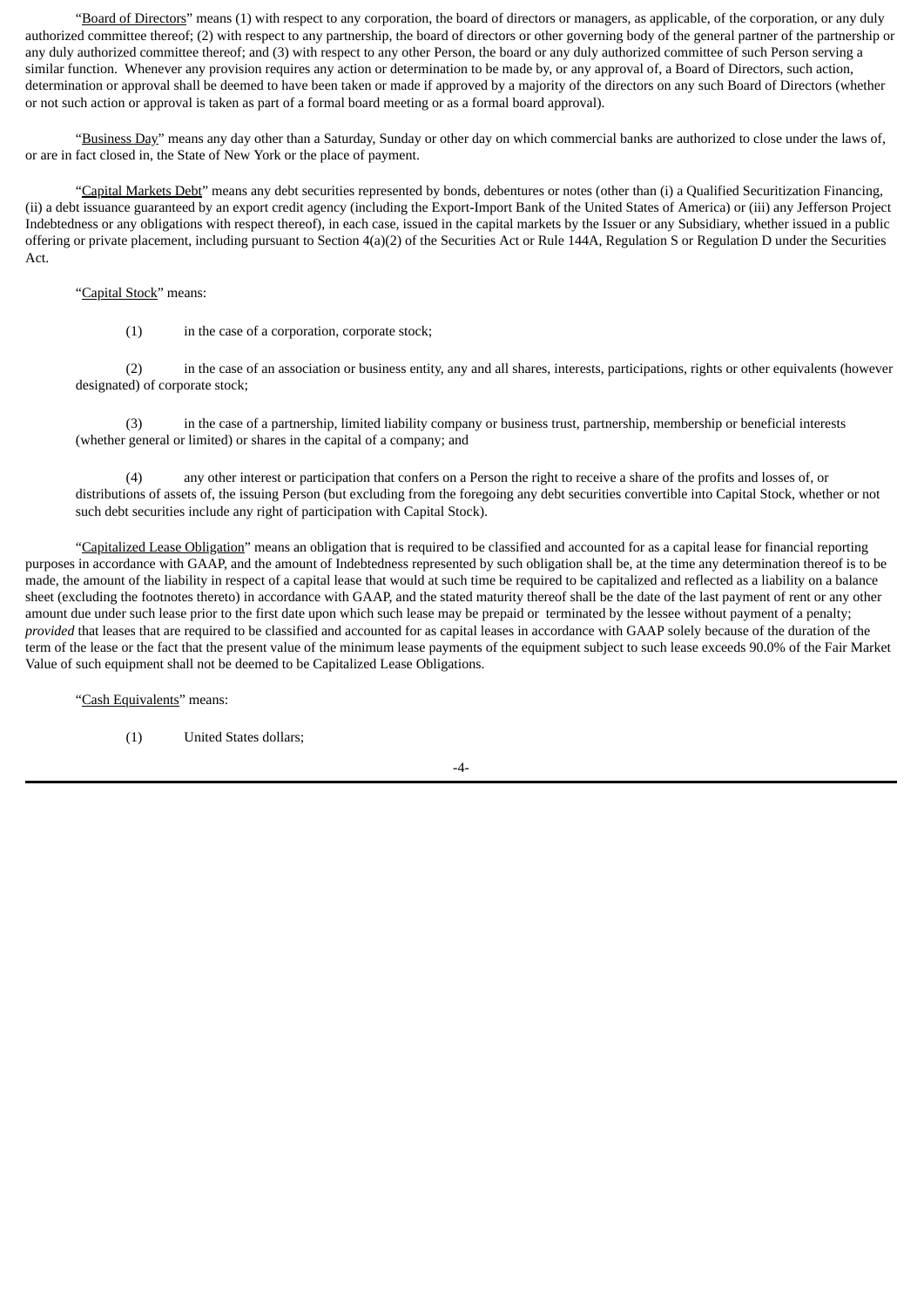- (2) pounds sterling;
- (3) (a) euro, or any national currency of any participating member state in the European Union;
	- (b) Canadian dollars;
	- (c) Australian dollars; or

(d) in the case of any Foreign Subsidiary that is a Restricted Subsidiary, such local currencies held by them from time to time in the ordinary course of business;

(4) securities issued or directly and fully and unconditionally guaranteed or insured by the United States of America or Canadian government or any agency or instrumentality thereof the securities of which are unconditionally guaranteed as a full faith and credit obligation of such government with maturities of 24 months or less from the date of acquisition;

(5) certificates of deposit, time deposits and eurodollar time deposits with maturities of 24 months or less from the date of acquisition, bankers' acceptances with maturities not exceeding 24 months and overnight bank deposits, in each case with any commercial bank having capital and surplus in excess of \$500,000,000;

(6) repurchase obligations for underlying securities of the types described in clauses (4) and (5) of this definition entered into with any financial institution meeting the qualifications specified in clause (5) of this definition;

(7) commercial paper rated at least P-2 by Moody's or at least A-2 by S&P and in each case maturing within 24 months after the date of creation thereof;

(8) investment funds investing 95% of their assets in securities of the types described in clauses (1) through (7) of this definition;

(9) readily marketable direct obligations issued by any state of the United States of America or any political subdivision thereof or any Province of Canada having one of the two highest rating categories obtainable from either Moody's or S&P with maturities of 24 months or less from the date of acquisition; and

(10) Indebtedness or preferred stock issued by Persons with a rating of A or higher from S&P or A2 or higher from Moody's with maturities of 24 months or less from the date of acquisition.

Notwithstanding the foregoing, Cash Equivalents shall include amounts denominated in currencies other than those set forth in clauses (1) through (3) of this definition; *provided* that such amounts are converted into any currency listed in clauses (1) through (3) of this definition as promptly as practicable and in any event within ten Business Days following the receipt of such amounts.

"Change of Control" means:

(1) any "person" or "group" (as such terms are used in Sections 13(d) and 14(d) of the Exchange Act), other than one or more Permitted Holders, is or becomes the beneficial owner (as defined in Rules 13d-3 and 13d-5 under the Exchange Act), directly or indirectly, of shares representing more than 50.0% of the voting power of the Issuer's Voting Stock; or

-5-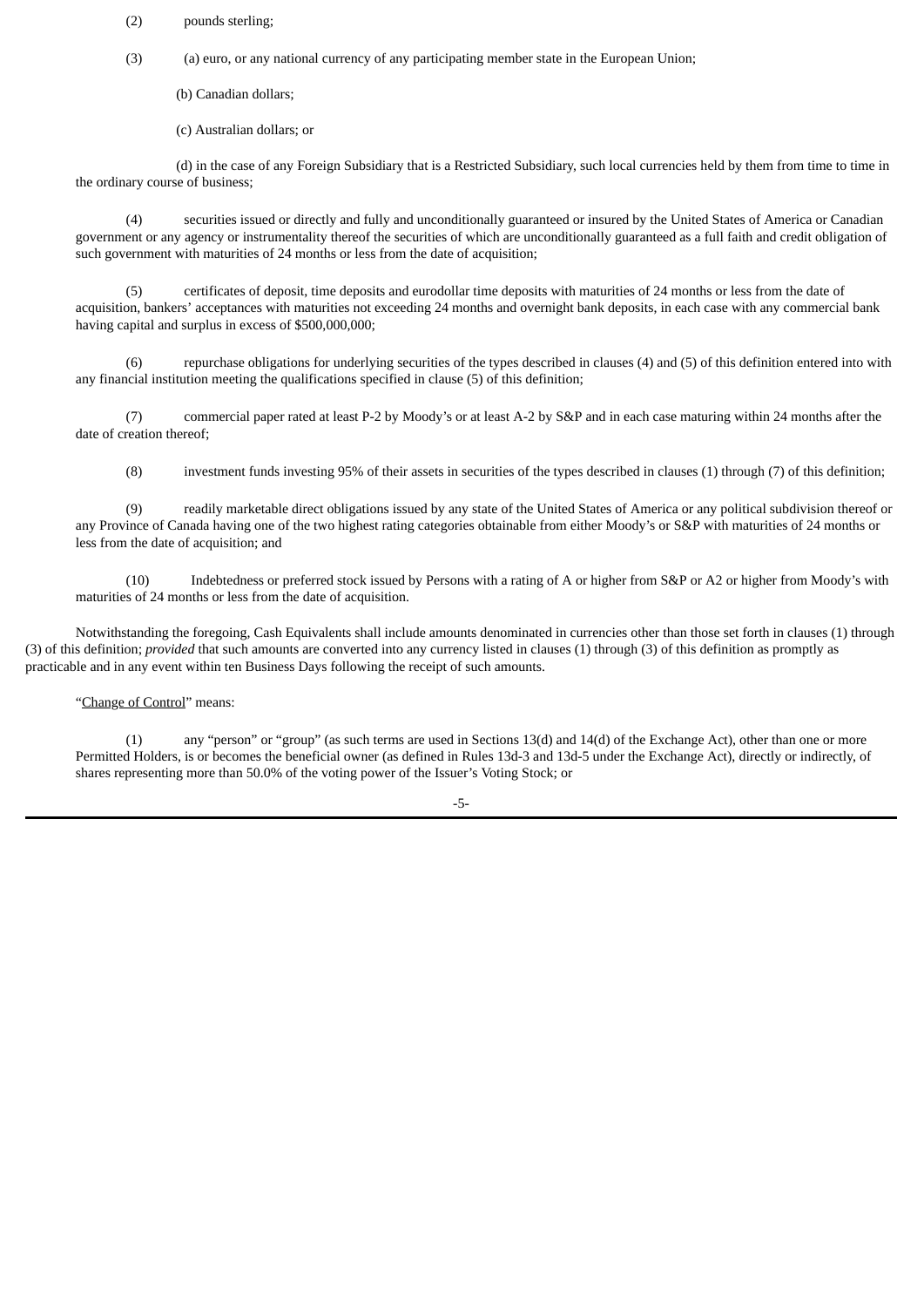(2) (a) all or substantially all the assets of the Issuer and the Restricted Subsidiaries, taken as a whole, are sold or otherwise transferred to any Person other than a Wholly-Owned Restricted Subsidiary or one or more Permitted Holders or (b) the Issuer consolidates, amalgamates or merges with or into another Person or any Person consolidates, amalgamates or merges with or into the Issuer, in either case under this clause (2), in one transaction or a series of related transactions in which immediately after the consummation thereof Persons beneficially owning (as defined in Rules 13d-3 and 13d-5 under the Exchange Act) Voting Stock representing in the aggregate a majority of the total voting power of the Voting Stock of the Issuer immediately prior to such consummation do not beneficially own (as defined in Rules 13d-3 and 13d-5 under the Exchange Act) Voting Stock representing a majority of the total voting power of the Voting Stock of the Issuer, or the applicable surviving or transferee Person; *provided* that this clause shall not apply (i) in the case where immediately after the consummation of the transactions Permitted Holders beneficially own Voting Stock representing in the aggregate a majority of the total voting power of the Issuer, or the applicable surviving or transferee Person, or (ii) to any consolidation, amalgamation or merger of the Issuer with or into  $(x)$  a corporation, limited liability company or partnership or (y) a wholly-owned subsidiary of a corporation, limited liability company or partnership that, in either case, immediately following the transaction or series of transactions, has no Person or group (other than Permitted Holders), which beneficially owns Voting Stock representing 50.0% or more of the voting power of the total outstanding Voting Stock of such entity and, in the case of clause (y), the parent of such wholly-owned subsidiary guarantees the Issuer's obligations under the Notes and this Indenture.

For purposes of this definition, any direct or indirect holding company of the Issuer shall not itself be considered a "person" or "group" for purposes of clause (1) of this definition; *provided* that no "person" or "group" (other than the Permitted Holders) beneficially owns, directly or indirectly, more than 50.0% of the total voting power of the Voting Stock of such holding company.

"Clearstream" means Clearstream Banking, *Société Anonyme*.

"Code" means the U.S. Internal Revenue Code of 1986, as amended.

"Consolidated Depreciation and Amortization Expense" means, with respect to any Person for any period, the total amount of depreciation and amortization expense, including any amortization of deferred financing fees, amortization in relation to terminated Hedging Obligations and amortization of lease discounts and premiums and lease incentives, but excluding any items which are classified as Consolidated Interest Expense in accordance with GAAP, of such Person and its Restricted Subsidiaries for such period on a consolidated basis and otherwise determined in accordance with GAAP.

"Consolidated Interest Expense" means, with respect to any Person for any period, the sum, without duplication, of:

(1) consolidated interest expense of such Person and its Restricted Subsidiaries for such period, to the extent such expense was deducted in computing Consolidated Net Income (including (i) amortization of original issue discount resulting from the issuance of Indebtedness at less than par, (ii) non-cash interest payments (but excluding any non-cash interest expense attributable to the movement in the mark to market valuation of or hedge ineffectiveness expenses of Hedging Obligations or other derivative instruments pursuant to Financial Accounting Standards Board Statement No. 133 —"Accounting for Derivative Instruments and Hedging Activities"), and (iii) all commissions, discounts and other fees and charges owed with respect to letters of credit or relating to any Qualified Securitization Financing; and *excluding* (i) non-cash interest expense attributable to the amortization of gains or losses resulting from the termination prior to the Issue Date of Hedging Obligations, (ii) the interest component of Capitalized Lease Obligations and net payments, if any, pursuant to interest rate Hedging Obligations, (iii) amortization of deferred financing fees, debt issuance costs, commissions, fees and expenses and any expensing of other financing fees (including any expense resulting from bridge, commitment and other financing fees), (iv) amortization of fair value debt discounts and (v) any expense resulting from the application of debt modification accounting or, if applicable, purchase accounting in connection with any acquisition), and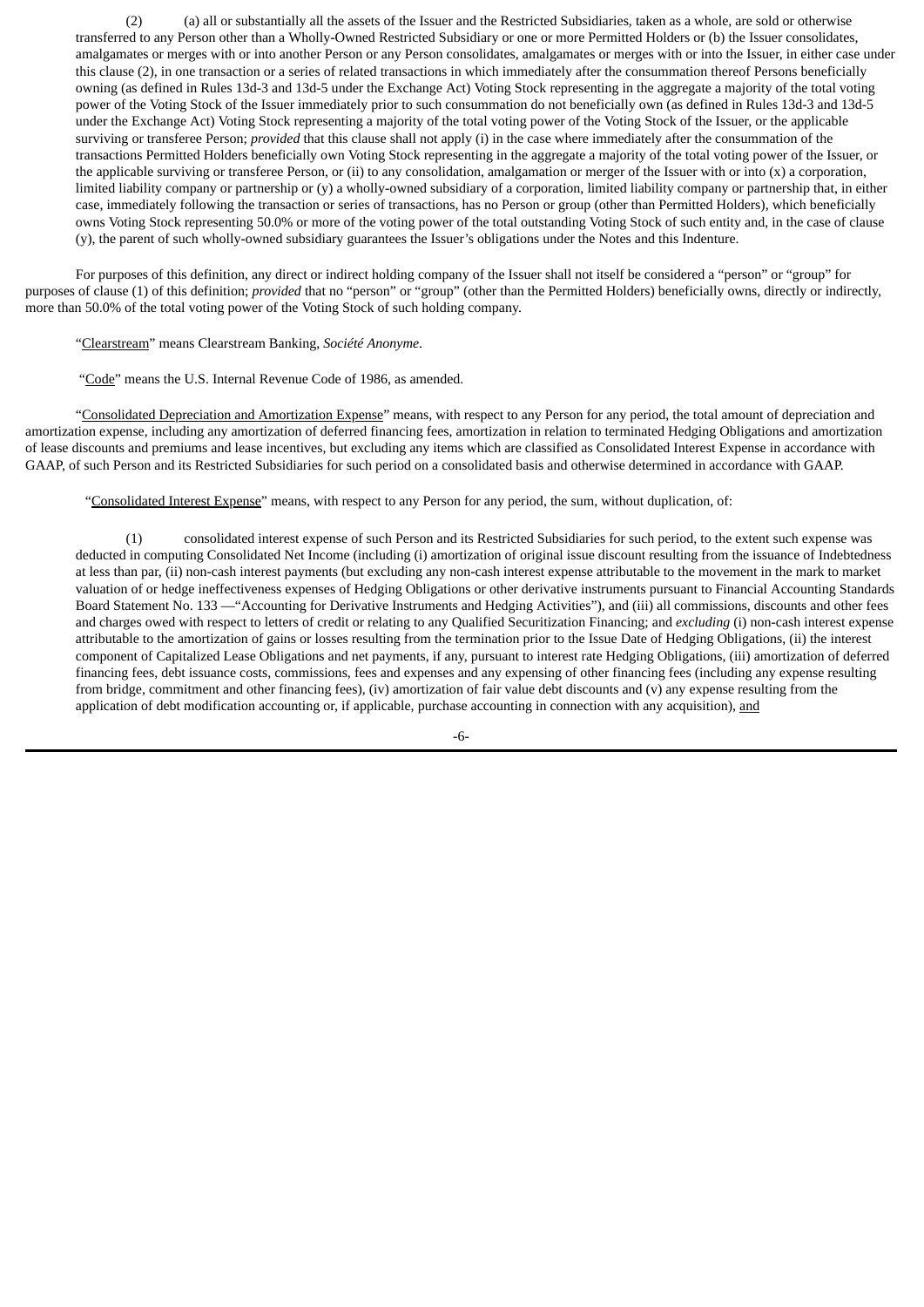(2) consolidated capitalized interest of such Person and its Restricted Subsidiaries for such period, whether paid or accrued, less

### (3) interest income for such period.

"Consolidated Net Income" means, with respect to any Person for any period, the aggregate of the Net Income, of such Person and its Restricted Subsidiaries for such period, on a consolidated basis, and otherwise determined in accordance with GAAP; *provided* that:

(1) any net after tax extraordinary, non-recurring or unusual gains or losses, including sales or other dispositions of assets under a Securitization Financing other than in the ordinary course of business (less all fees and expenses relating thereto) or expenses (including relating to severance, relocation and new product introductions) shall be excluded;

(2) the Net Income for such period shall not include the cumulative effect of a change in accounting principles during such period;

(3) any net after-tax income (loss) from disposed or discontinued operations and any net after-tax gains or losses on disposal of disposed or discontinued operations (including operations disposed of during such period whether or not such operations were classified as discontinued) shall be excluded;

(4) any net after-tax gains or losses (less all fees and expenses relating thereto) attributable to asset dispositions other than in the ordinary course of business, as determined in good faith by such Person, shall be excluded;

(5) the Net Income for such period of any Person that is not a Subsidiary, or is an Unrestricted Subsidiary, or that is accounted for by the equity method of accounting, shall be excluded; *provided*, however, that Consolidated Net Income of the Issuer shall be increased by the amount of dividends or distributions or other payments that are actually paid in cash (or to the extent converted into cash) to the referent Person or a Restricted Subsidiary thereof in respect of such period;

(6) solely for the purpose of determining the amount available for Restricted Payments under Section 4.07(a)(3)(A) the Net Income for such period of any Restricted Subsidiary shall be excluded to the extent that the declaration or payment of dividends or similar distributions by that Restricted Subsidiary of its Net Income is not at the date of determination wholly permitted without any prior governmental approval (which has not been obtained) or, directly or indirectly, by the operation of the terms of its charter or any agreement, instrument, judgment, decree, order, statute, rule, or governmental regulation applicable to that Restricted Subsidiary or its shareholders, unless such restriction with respect to the payment of dividends or in similar distributions has been legally waived; *provided*, *however*, that Consolidated Net Income of the Issuer will be increased by the amount of dividends or other distributions or other payments actually paid in cash (or to the extent converted into cash) to the Issuer or a Restricted Subsidiary thereof in respect of such period, to the extent not already included therein;

-7-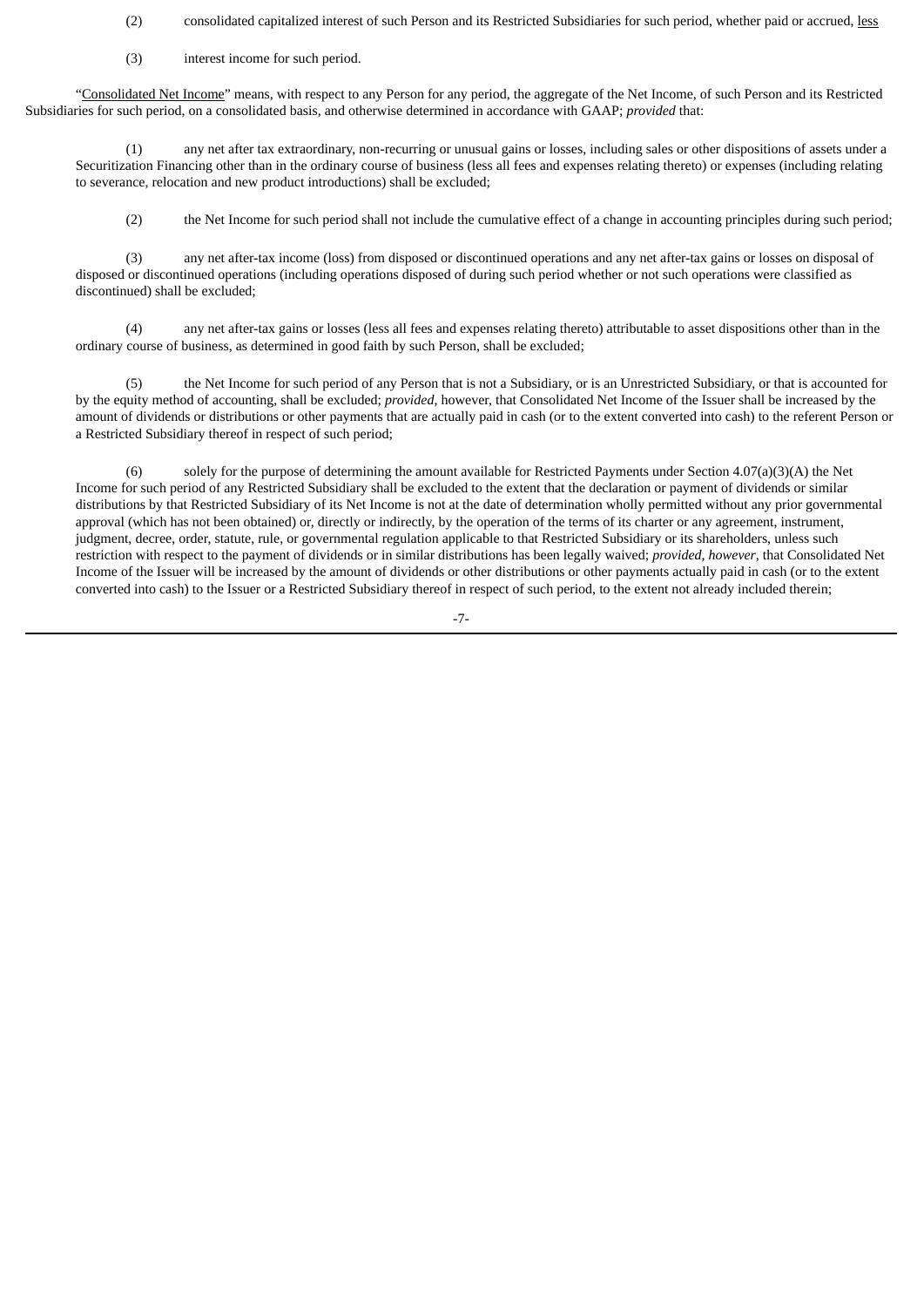(7) the effects of adjustments resulting from the application of recapitalization accounting or purchase accounting in relation to any acquisition that is consummated after the Issue Date or the amortization or write-off of any amounts thereof, net of taxes, shall be excluded;

(8) any net after-tax loss from the early extinguishment of Indebtedness or Hedging Obligations or other derivative instruments shall be excluded;

(9) any net after-tax impairment charge or asset write-off pursuant to Financial Accounting Standards Board Statement No. 142 and No. 144 and the amortization of intangibles arising pursuant to No. 141 shall be excluded;

(10) any net after-tax gain (loss) arising from changes in the fair value of derivatives shall be excluded;

(11) any net after-tax valuation allowance against a deferred tax asset shall be excluded;

(12) amortization of (i) fair value lease premiums and discounts, (ii) lease incentives, (iii) fair value debt discounts, and (iv) debt discounts in respect of Indebtedness issued prior to the Issue Date shall be excluded;

(13) any restoration to income of any contingency reserve of an extraordinary, nonrecurring or unusual nature, except to the extent that provision for such reserve was made out of Consolidated Net Income accrued at any time following the Issue Date shall be excluded;

(14) any net after-tax effect of accretion of accrued interest on discounted liabilities shall be excluded;

(15) any non-cash tax expense pursuant to reversals of deferred tax assets shall be excluded; and

(16) any net after-tax effect of non-cash compensation expense recorded from grants of stock appreciation or similar rights, stock options or other rights to officers, directors or employees shall be excluded.

In addition, to the extent not already included in the Consolidated Net Income of such Person and its Restricted Subsidiaries, notwithstanding anything to the contrary in the foregoing, Consolidated Net Income shall include the amount of proceeds received from business interruption insurance and reimbursements of any expenses and charges that are covered by indemnification or other reimbursement provisions in connection with any Permitted Investment or any sale, conveyance, transfer or other disposition of assets permitted under this Indenture.

Notwithstanding the foregoing, for the purpose of Section 4.07 only (other than Section 4.07(a)(3)(D) thereof), there shall be excluded from Consolidated Net Income any income arising from any sale or other disposition of Restricted Investments made by the Issuer and the Restricted Subsidiaries, any repurchases and redemptions of Restricted Investments from the Issuer and the Restricted Subsidiaries, any repayments of loans and advances which constitute Restricted Investments by the Issuer or any Restricted Subsidiary, any sale of the stock of an Unrestricted Subsidiary or any distribution or dividend from an Unrestricted Subsidiary, in each case only to the extent such amounts increase the amount of Restricted Payments permitted under Section 4.07 pursuant to Section 4.07(a)(3)(D) thereof.

-8-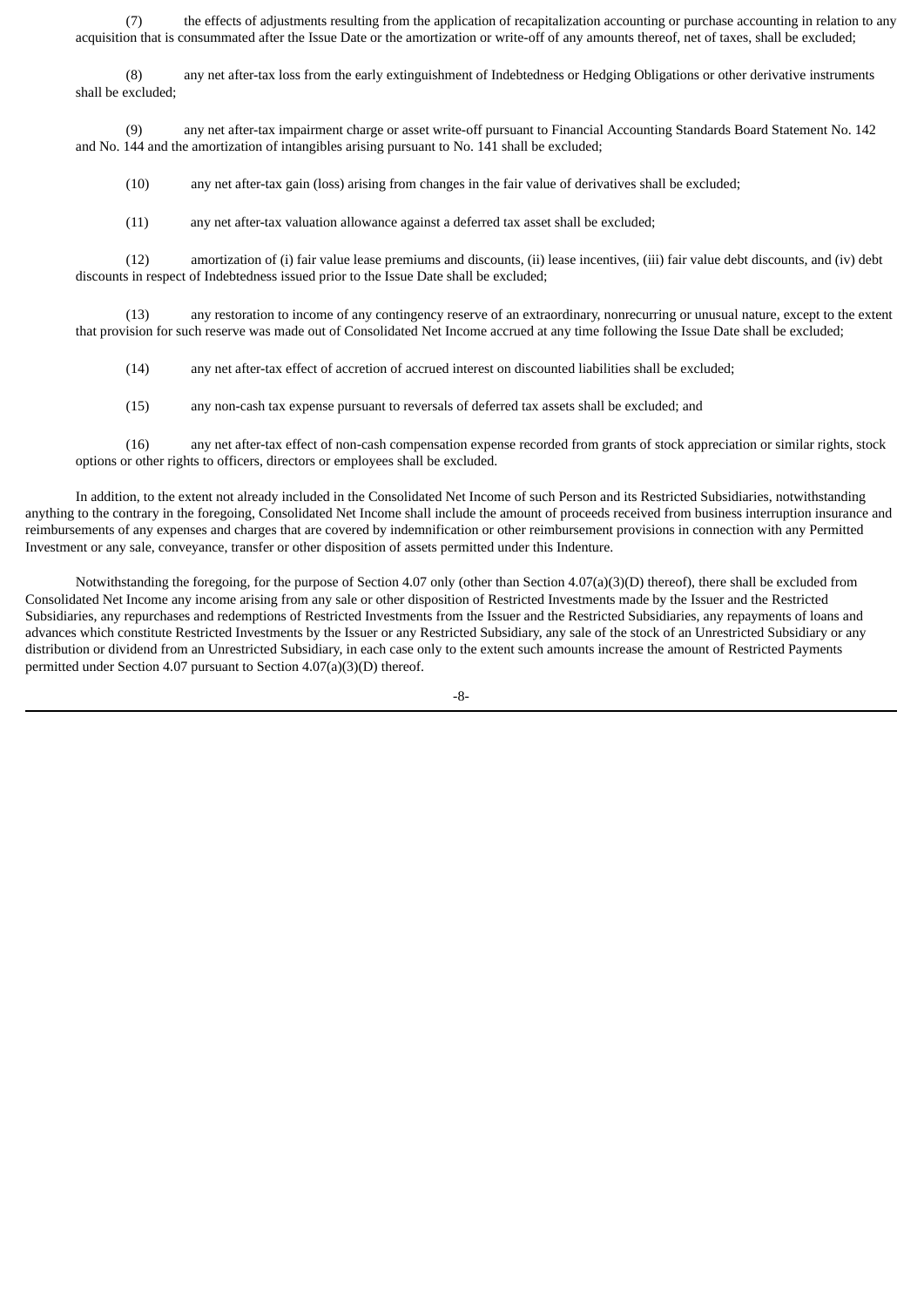"Contingent Obligations" means, with respect to any Person, any obligation of such Person guaranteeing any leases, dividends or other obligations that do not constitute Indebtedness ("primary obligations") of any other Person (the "primary obligor") in any manner, whether directly or indirectly, including any obligation of such Person, whether or not contingent:

- (1) to purchase any such primary obligation or any property constituting direct or indirect security therefor;
- (2) to advance or supply funds:
	- (A) for the purchase or payment of any such primary obligation, or

(B) to maintain working capital or equity capital of the primary obligor or otherwise to maintain the net worth or solvency of the primary obligor; or

(3) to purchase property, securities or services primarily for the purpose of assuring the owner of any such primary obligation of the ability of the primary obligor to make payment of such primary obligation against loss in respect thereof.

"Control Investment Affiliate" means, as to any Person, any other Person that (a) directly or indirectly, is in control of, is controlled by, or is under common control with, such Person and (b) exists primarily for the purpose of making equity or debt investments in one or more companies. For purposes of this definition, "control" of a Person means the power, directly or indirectly, to direct or cause the direction of the management and policies of such Person, whether by contract or otherwise.

"Corporate Trust Office of the Trustee" shall be the office of the Trustee at which at any particular time its corporate trust business shall be principally administered, which office, as at the date of this Indenture, is located at 60 Livingston Avenue, St. Paul, MN 55107, Attention: Rick Prokosch, or such other address as the Trustee may designate from time to time by notice to the Holders and the Issuer, or the principal corporate trust office of any successor Trustee (or such other address as such successor Trustee may designate from time to time by notice to the Holders and the Issuer).

"Credit Facilities" means one or more debt facilities (including the Revolving Credit Facility), indentures or commercial paper facilities providing for revolving credit loans, term loans, notes, debentures, receivables financing (including through the sale of receivables to such lenders or to special purpose entities formed to borrow from such lenders against receivables), letters of credit or other long-term indebtedness, including any guarantees, collateral documents, mortgages, instruments and agreements executed in connection therewith, and any amendments, modifications, restatements, renewals, increases, supplements, refundings, replacements or refinancings thereof and any indentures or credit facilities or commercial paper facilities with banks or other institutional lenders or investors that replace, refund or refinance any part of the loans, notes, other credit facilities or commitments thereunder, including any such replacement, refunding or refinancing facility or indenture that increases the amount borrowable thereunder or alters the maturity thereof. For purposes of Section 4.14, any Jefferson Project Indebtedness shall be deemed not to be a "Credit Facility."

-9-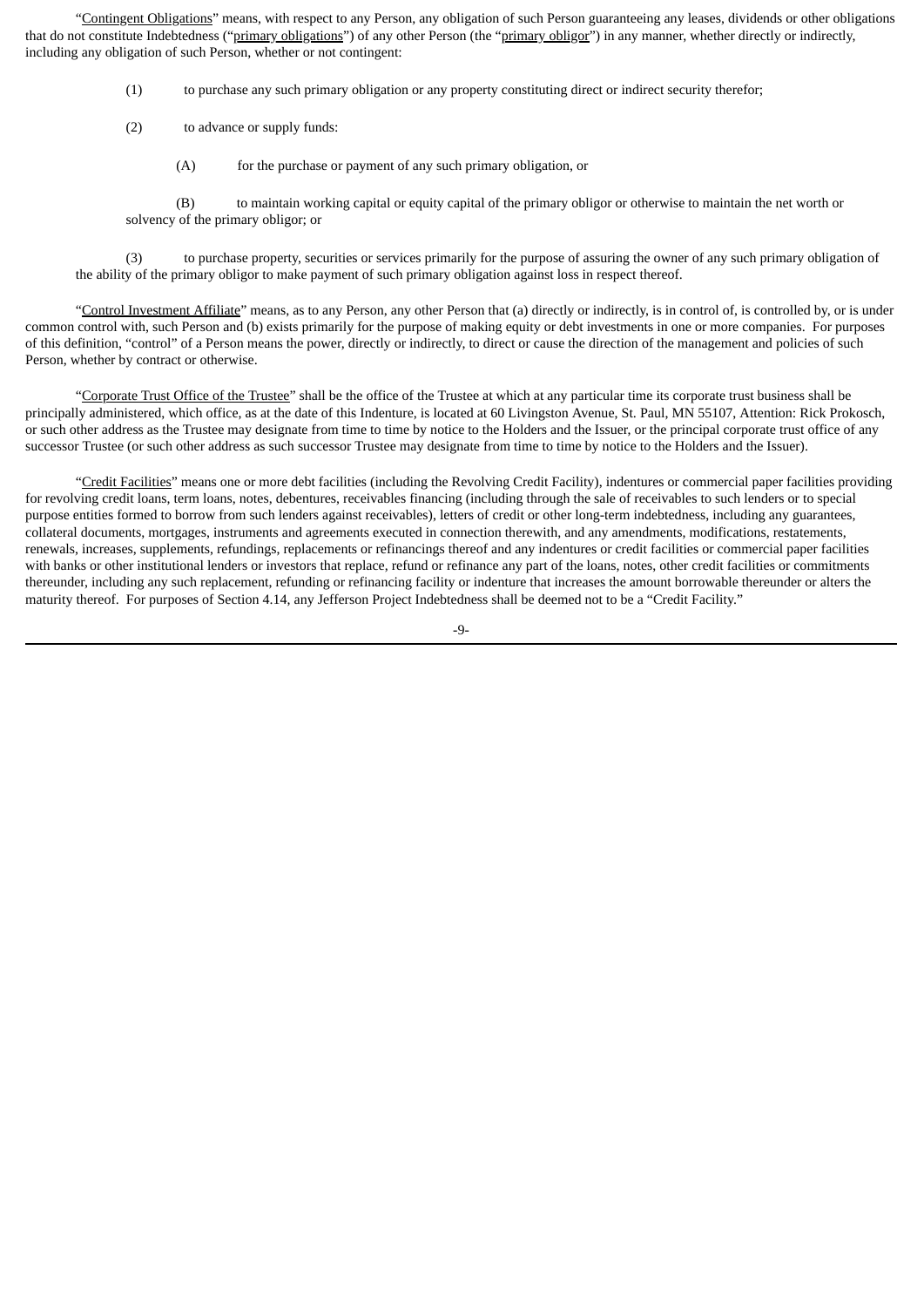"Custodian" means the Trustee when serving as custodian for the Depositary with respect to the Global Notes, or any successor entity thereto.

"Debt to Total Capitalization Ratio" means, as of any date of determination, the ratio of (x) total Indebtedness of the Issuer and the Restricted Subsidiaries to (y) the sum of (i) total Indebtedness of the Issuer and the Restricted Subsidiaries and (ii) total equity of the Issuer and the Restricted Subsidiaries, in each case, on a consolidated basis as reflected on the most recently available quarterly balance sheet of the Issuer prepared in accordance with GAAP immediately preceding the date on which such event for which such calculation is being made shall occur, in each case, with such *pro forma* adjustments as are appropriate and consistent with the *pro forma* adjustment provisions set forth in the definition of Fixed Charge Coverage Ratio.

"Default" means any event that is, or with the passage of time or the giving of notice or both would be, an Event of Default.

"Definitive Note" means a certificated Note registered in the name of the Holder thereof and issued in accordance with Section 2.06(c), substantially in the form of Exhibit A hereto, except that such Note shall not bear the Global Note Legend and shall not have the "Schedule of Increases or Decreases of Interests in the Global Note" attached thereto.

"Depositary" means, with respect to the Notes issuable or issued in whole or in part in global form, the Person specified in Section 2.03 as the Depositary with respect to the Notes, and any and all successors thereto appointed as Depositary under this Indenture and having become such pursuant to the applicable provision of this Indenture.

"Designated Non-cash Consideration" means the Fair Market Value of noncash consideration received by the Issuer or a Restricted Subsidiary in connection with an Asset Sale that is so designated as Designated Non-cash Consideration pursuant to an Officers' Certificate, setting forth the basis of such valuation, executed by a senior vice president or the principal financial officer of the Issuer, less the amount of cash or Cash Equivalents received in connection with a subsequent sale of such Designated Non-cash Consideration.

"Designated Preferred Stock" means preferred stock of the Issuer that is issued after March 15, 2017 for cash and is designated as Designated Preferred Stock, the cash proceeds of which are contributed to the capital of the Issuer and excluded from the calculation set forth in Section 4.07(a)(3).

"Disqualified Stock" means, with respect to any Person, any Capital Stock of such Person which, by its terms, or by the terms of any security into which it is convertible or for which it is putable or exchangeable, or upon the happening of any event, matures or is mandatorily redeemable, other than as a result of a change of control or asset sale, pursuant to a sinking fund obligation or otherwise, or is redeemable at the option of the holder thereof, other than as a result of a change of control or asset sale, in whole or in part, in each case prior to the date 91 days after the earlier of the maturity date of the Notes or the date the Notes are no longer outstanding; *provided* that if such Capital Stock is issued to any plan for the benefit of employees of the Issuer or its Subsidiaries or by any such plan to such employees, such Capital Stock shall not constitute Disqualified Stock solely because it may be required to be repurchased by the Issuer or its Subsidiaries in order to satisfy applicable statutory or regulatory obligations.

"EBITDA" means, with respect to any Person for any period, the Consolidated Net Income of such Person for such period, *plus* (without duplication):

(1) collections of the principal portion of any direct finance leases; *plus*

 $-10-$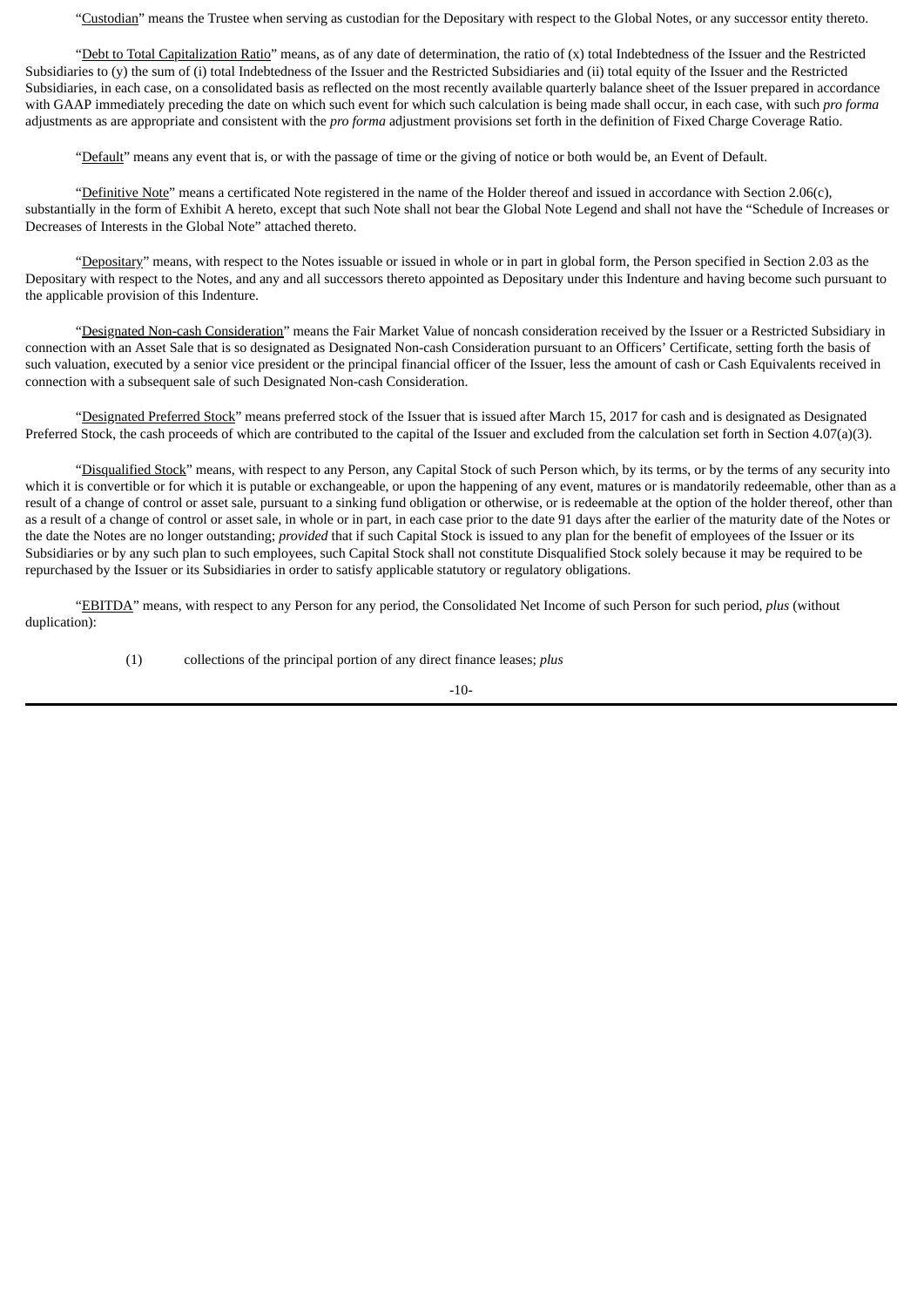(2) provision for taxes based on income or profits, *plus* franchise or similar taxes, of such Person for such period deducted in computing Consolidated Net Income; *plus*

(3) Consolidated Interest Expense (and other components of Fixed Charges to the extent changes in GAAP after the Issue Date result in such components reducing Consolidated Net Income) of such Person for such period to the extent the same was deducted in calculating such Consolidated Net Income, including any noncash interest charges calculated in accordance with GAAP; *plus*

(4) Consolidated Depreciation and Amortization Expense of such Person for such period to the extent such depreciation and amortization were deducted in computing Consolidated Net Income; *plus*

(5) any fees, expenses or charges, or any amortization thereof, related to any Equity Offering, Permitted Investment, acquisition, disposition, recapitalization or Indebtedness permitted to be incurred by this Indenture (whether or not successful) or any repayment of Indebtedness, including such fees, expenses or charges related to the offering of the notes, and deducted in computing Consolidated Net Income, and including, in each case, any such transaction consummated prior to the Issue Date and any such transaction undertaken but not completed, and any charges or non-recurring costs incurred during such period as a result of any such transaction; *plus*

(6) any loss (or minus any gain) related to the disposition of assets; *plus*

(7) the amount of any restructuring charge or reserve deducted in such period in computing Consolidated Net Income, including any one-time costs incurred in connection with acquisitions after the Issue Date; *plus*

(8) any other non-cash charges reducing Consolidated Net Income for such period, excluding any such charge that represents an accrual or reserve for a cash expenditure for a future period; *plus*

(9) the amount of any non-controlling interest expense deducted in calculating Consolidated Net Income (less the amount of any cash dividends paid to the holders of such minority interests); *plus*

(10) expenses related to the implementation of new accounting pronouncements and other regulatory requirements; *plus*

(11) any net loss (or minus any gain) resulting from currency exchange risk Hedging Obligations; *plus*

(12) foreign exchange loss (or minus any gain) on debt; *plus*

(13) Securitization Fees and the amount of loss on sale of Securitization Assets and related assets to a Securitization Subsidiary in connection with a Qualified Securitization Financing, to the extent deducted in determining Consolidated Net Income; *less*

(14) non-cash items increasing Consolidated Net Income of such Person for such period, excluding any items which represent the reversal of any accrual of, or cash reserve for, anticipated cash charges in any prior period; *plus*

-11-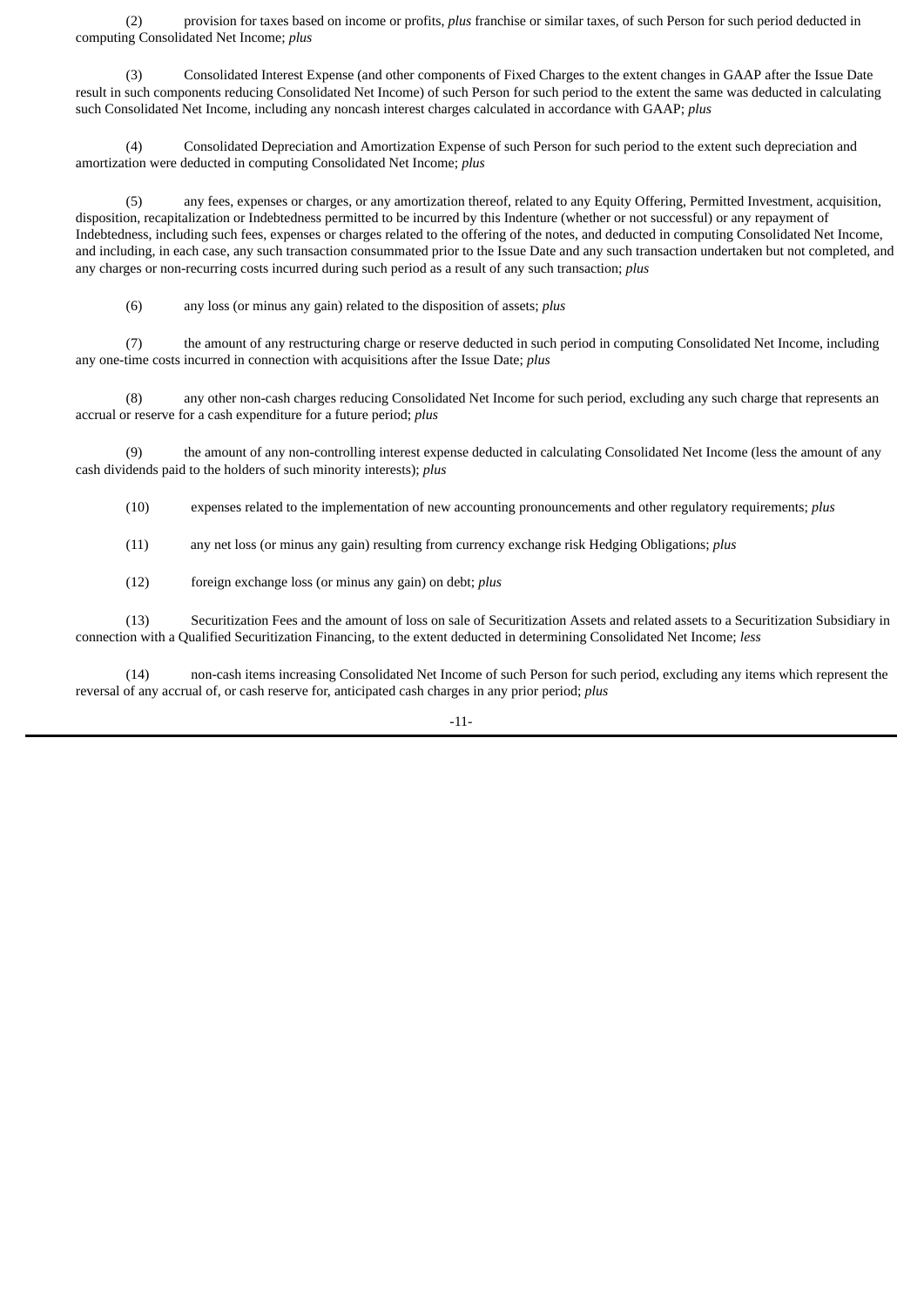(15) any other extraordinary, non-recurring or unusual losses (or minus any other extraordinary, non-recurring or unusual gain); *plus*

(16) other recurring cash revenue received;

all as determined on a consolidated basis for such Person and its Restricted Subsidiaries in accordance with GAAP.

"employees" of the Issuer and its Subsidiaries shall include officers of the Issuer and its Subsidiaries and employees of the Manager or its Affiliates that are involved in the management of the Issuer and its Subsidiaries.

"EMU" means economic and monetary union as contemplated in the Treaty on European Union.

"Equity Interests" means Capital Stock and all warrants, options or other rights to acquire Capital Stock, but excluding any debt security that is convertible into, or exchangeable for, Capital Stock.

"Equity Offering" means any public or private sale of common shares or preferred shares of the Issuer (excluding Disqualified Stock), other than:

- (1) public offerings with respect to the Issuer's common shares registered on Form S-8; and
- (2) any sales to the Issuer or any of its Subsidiaries.

"euro" means the single currency of participating member states of the EMU.

"Euroclear" means Euroclear S.A./N.V., as operator of the Euroclear system.

"Exchange Act" means the Securities Exchange Act of 1934, as amended, and the rules and regulations of the SEC promulgated thereunder.

"Excluded Contribution" means net cash proceeds, marketable securities or Qualified Proceeds received by the Issuer after March 15, 2017 from:

(1) contributions to its common equity capital; and

(2) the sale (other than to a Subsidiary of the Issuer or to any management equity plan or stock option plan or any other management or employee benefit plan or agreement or any distributor equity plan or agreement of the Issuer) of Capital Stock (other than Disqualified Stock and Designated Preferred Stock) of the Issuer,

in each case, designated as Excluded Contributions and excluded from the calculation set forth in Section 4.07(a)(3).

"Existing Indebtedness" means Indebtedness of the Issuer or the Restricted Subsidiaries in existence on the Issue Date, *plus* interest accruing thereon.

"Fair Market Value" means the value that would be paid by a willing buyer to an unaffiliated willing seller in a transaction not involving distress or necessity of either party, determined in good faith by the chief executive officer, chief financial officer, chief accounting officer or controller of the Issuer or the Restricted Subsidiary, which determination will be conclusive (unless otherwise provided in this Indenture).

-12-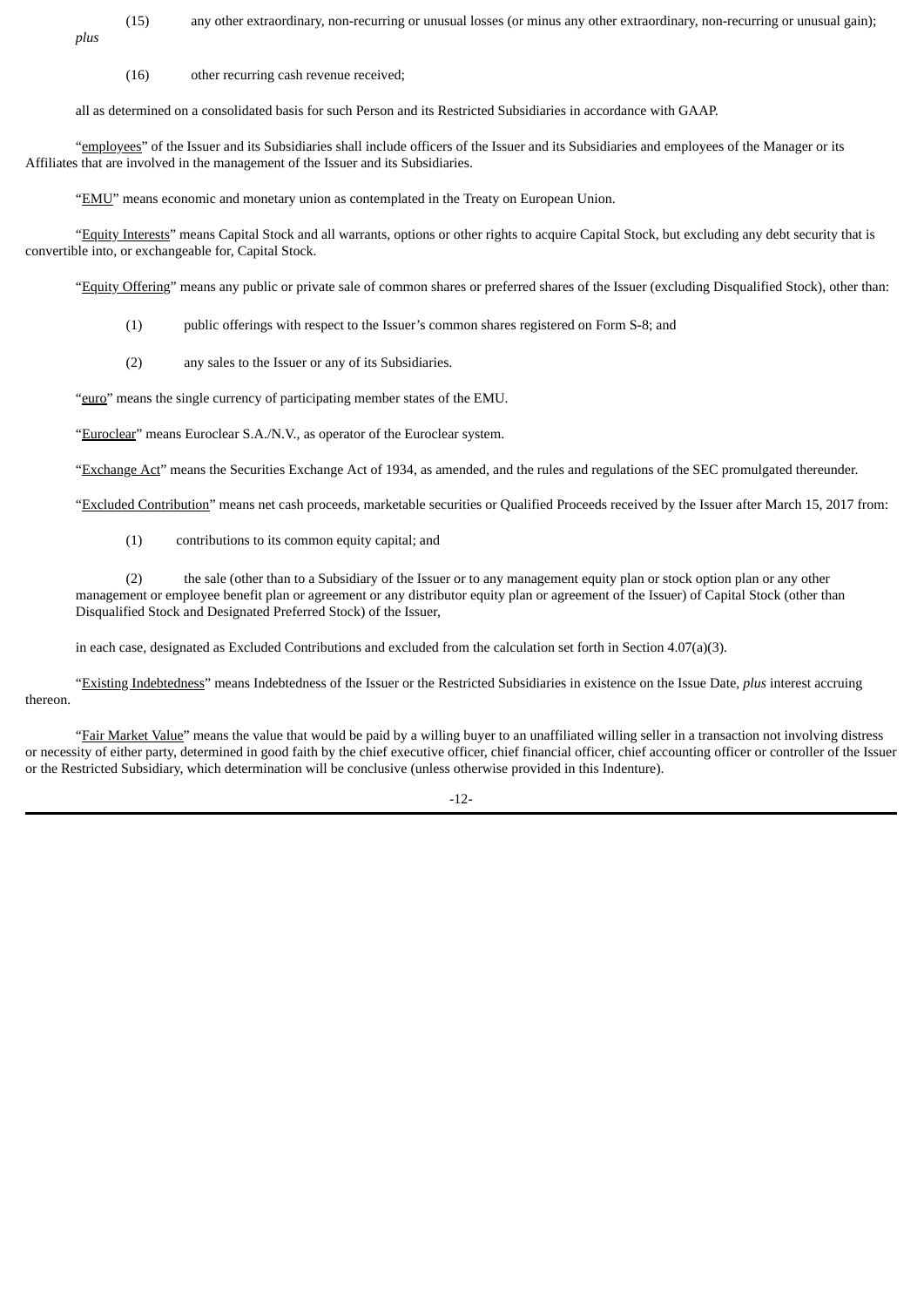"Fitch" means Fitch Ratings or any of its successors or assigns that is a nationally recognized statistical rating organization within the meaning of Rule 3(a)(62) under the Exchange Act.

"Fixed Charge Coverage Ratio" means, with respect to any Person for any period, the ratio of EBITDA of such Person for such period to the Fixed Charges of such Person for such period. In the event that the Issuer or any Restricted Subsidiary incurs, assumes, guarantees, redeems, retires or extinguishes any Indebtedness (other than reductions in amounts outstanding under revolving facilities unless accompanied by a corresponding termination of commitment) or issues or redeems Disqualified Stock or preferred stock subsequent to the commencement of the period for which the Fixed Charge Coverage Ratio is being calculated but prior to the event for which the calculation of the Fixed Charge Coverage Ratio is made (the "Calculation Date"), then the Fixed Charge Coverage Ratio shall be calculated giving *pro forma* effect to such incurrence, assumption, guarantee or redemption, retirement or extinguishment of Indebtedness, or such issuance or redemption of Disqualified Stock or preferred stock, as if the same had occurred at the beginning of the applicable four-quarter period.

For purposes of making the computation referred to in the first paragraph of this definition, Investments, acquisitions, dispositions, amalgamations, mergers, consolidations and disposed operations (as determined in accordance with GAAP) that have been made by the Issuer or any Restricted Subsidiary during the four-quarter reference period or subsequent to such reference period and on or prior to or simultaneously with the Calculation Date shall be calculated on a *pro forma* basis assuming that all such Investments, acquisitions, dispositions, amalgamations, mergers, consolidations and disposed operations (and the change in any associated fixed charge obligations and the change in EBITDA resulting therefrom) had occurred on the first day of the four-quarter reference period. If since the beginning of such period any Person (that subsequently became a Restricted Subsidiary or was consolidated, amalgamated or merged with or into the Issuer or any Restricted Subsidiary since the beginning of such period) shall have made any Investment, acquisition, disposition, amalgamation, merger, consolidation or disposed operation that would have required adjustment pursuant to this definition, then the Fixed Charge Coverage Ratio shall be calculated giving *pro forma* effect thereto for such period as if such Investment, acquisition, disposition, amalgamation, merger, consolidation or disposed operation had occurred at the beginning of the applicable four-quarter period.

For purposes of this definition, whenever *pro forma* effect is to be given to a transaction, the *pro forma* calculations shall be made in good faith by a responsible financial or accounting officer of the Issuer (including *pro forma* expense and cost reductions, regardless of whether these cost savings could then be reflected in *pro forma* financial statements in accordance with Regulation S-X promulgated under the Securities Act or any other regulation or policy of the SEC related thereto). If any Indebtedness bears a floating rate of interest and is being given *pro forma* effect, the interest on such Indebtedness shall be calculated as if the rate in effect on the Calculation Date had been the applicable rate for the entire period (taking into account any Hedging Obligations applicable to such Indebtedness). Interest on a Capitalized Lease Obligation shall be deemed to accrue at an interest rate reasonably determined by a responsible financial or accounting officer of the Issuer to be the rate of interest implicit in such Capitalized Lease Obligation in accordance with GAAP. For purposes of making the computation referred to in the first paragraph of this definition, interest on any Indebtedness under a revolving credit facility computed on a *pro forma* basis shall be computed based upon the average daily balance of such Indebtedness during the applicable period. Interest on Indebtedness that may optionally be determined at an interest rate based upon a factor of a prime or similar rate, a eurocurrency interbank offered rate, or other rate, shall be deemed to have been based upon the rate actually chosen, or, if none, then based upon such optional rate chosen as the Issuer may designate.

-13-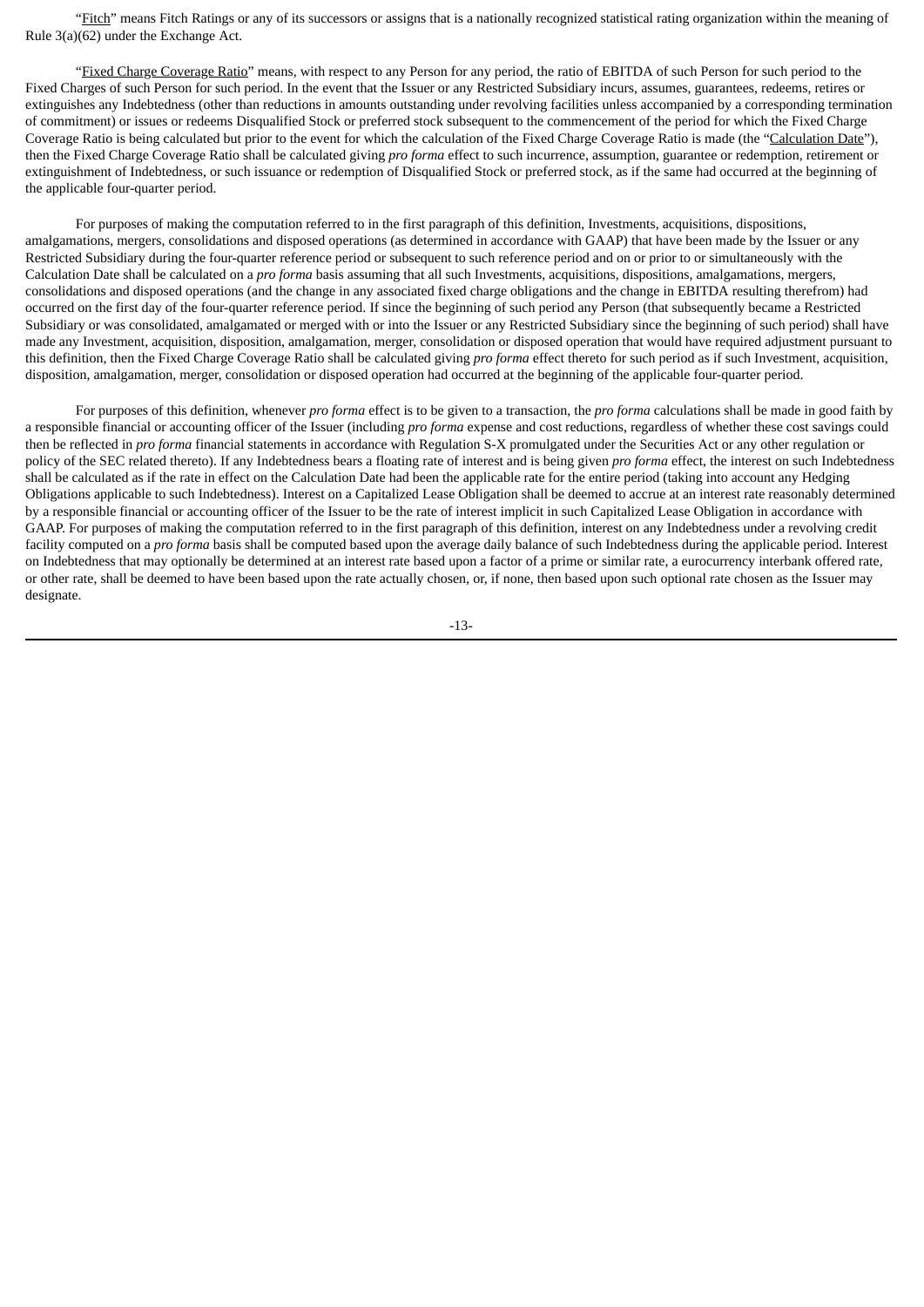"Fixed Charges" means, with respect to any Person for any period, the sum of:

- (1) Consolidated Interest Expense;
- (2) all cash dividend payments (excluding items eliminated in consolidation) on any series of preferred stock (including any series of Designated Preferred Stock) or any Refunding Capital Stock of such Person; and
- (3) all cash dividend payments (excluding items eliminated in consolidation) on any series of Disqualified Stock.

"Foreign Subsidiary" means, with respect to any Person, any Subsidiary of such Person that is not organized or existing under the laws of the United States of America, any state thereof or the District of Columbia.

"Fortress" means Fortress Investment Group LLC.

"GAAP" means generally accepted accounting principles in the United States of America which are in effect on the Issue Date (except with respect to accounting for capital leases, as to which such principles in effect for the Issuer on December 31, 2018 shall apply). At any time after the Issue Date, the Issuer may elect to apply IFRS accounting principles in lieu of GAAP for purposes of calculations hereunder and, upon any such election, references herein to GAAP shall thereafter be construed to mean IFRS (except as otherwise provided in this Indenture); *provided* that calculation or determination in this Indenture that requires the application of GAAP for periods that include fiscal quarters ended prior to the Issuer's election to apply IFRS shall remain as previously calculated or determined in accordance with GAAP. The Issuer shall give notice of any such election made in accordance with this definition to the Trustee and the Holders of Notes.

"General Partner" means Fortress Worldwide Transportation and Infrastructure Master GP LLC.

"Global Note Legend" means the legend set forth in Section 2.06(g)(ii), which is required to be placed on all Global Notes issued under this Indenture.

"Global Notes" means, individually and collectively, each of the Restricted Global Notes and the Unrestricted Global Notes, substantially in the form of Exhibit A issued in accordance with Section 2.01, 2.06(b) or 2.06(d).

"Government Securities" means securities that are:

(1) direct obligations of the United States of America for the timely payment of which its full faith and credit is pledged; or

(2) obligations of a Person controlled or supervised by and acting as an agency or instrumentality of the United States of America the timely payment of which is unconditionally guaranteed as a full faith and credit obligation by the United States of America;

which, in either case, are not callable or redeemable at the option of the issuers thereof, and shall also include a depository receipt issued by a bank (as defined in Section 3(a)(2) of the Securities Act), as custodian with respect to any such Government Securities or a specific payment of principal of or interest on any such Government Securities held by such custodian for the account of the holder of such depository receipt; *provided* that (except as required by law) such custodian is not authorized to make any deduction from the amount payable to the holder of such depository receipt from any amount received by the custodian in respect of the Government Securities or the specific payment of principal of or interest on the Government Securities evidenced by such depository receipt.

 $-14-$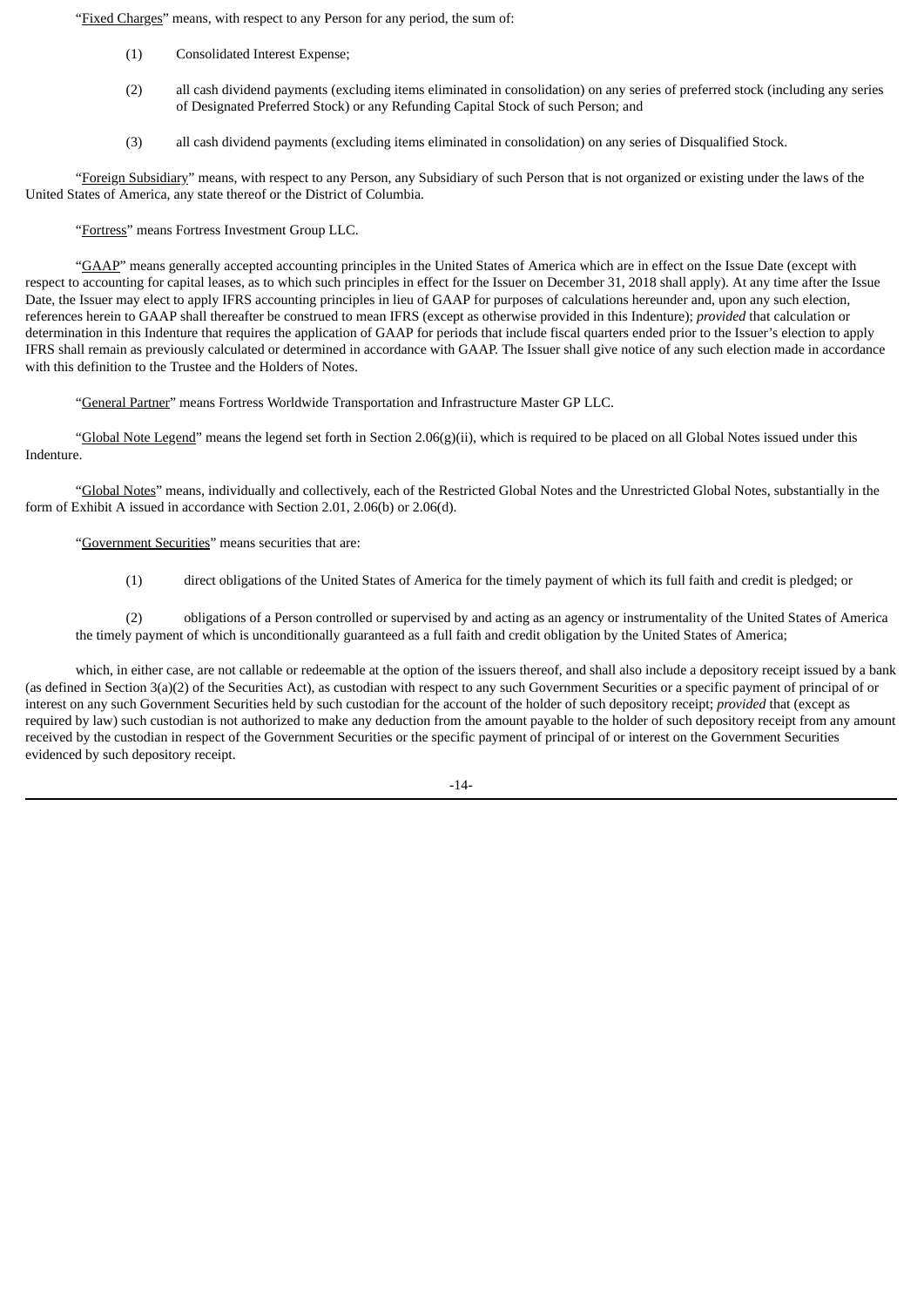"guarantee" means a guarantee (other than by endorsement of negotiable instruments for collection in the ordinary course of business), direct or indirect, in any manner (including letters of credit and reimbursement agreements in respect thereof), of all or any part of any Indebtedness or other obligations.

"Guarantee" means the guarantee by any Guarantor of the Issuer's obligations under this Indenture.

"Guarantor" means any Person that executes a Guarantee in accordance with the provisions of this Indenture and its respective successors and assigns, in each case, until the Guarantee of such Person has been released in accordance with the provisions of this Indenture; *provided* that any Unrestricted Subsidiaries shall not be required to be Guarantors.

"Hedging Obligations" means, with respect to any Person, the obligations of such Person under:

(1) currency exchange, interest rate, inflation or commodity swap agreements, currency exchange, interest rate, inflation or commodity cap agreements and currency exchange, interest rate, inflation or commodity collar agreements; and

(2) other agreements or arrangements designed to protect such Person against fluctuations in currency exchange, interest rates, inflation or commodity prices.

"Holder" means a Person in whose name a Note is registered in the register.

"IFRS" means the International Financial Reporting Standards issued by the International Accounting Standards Board, as in effect from time to time, to the extent applicable to the relevant financial statements.

"Indebtedness" means, with respect to any Person:

(1) any indebtedness (including principal and premium) of such Person, whether or not contingent:

(a) in respect of borrowed money;

(b) evidenced by bonds, notes, debentures or similar instruments or letters of credit or bankers' acceptances (or, without double counting, reimbursement agreements in respect thereof);

(c) representing the balance deferred and unpaid of the purchase price of any property (including Capitalized Lease Obligations but excluding any lease obligations that do not constitute a Capitalized Lease Obligation pursuant to the proviso contained in the definition thereof), except (i) any such balance that constitutes a trade payable or similar obligation to a trade creditor, in each case accrued in the ordinary course of business, (ii) any earn-out obligations until such obligation becomes a liability on the balance sheet of such Person in accordance with GAAP and is no longer contingent and (iii) any purchase price holdbacks in respect of a portion of the purchase price of an asset to satisfy warranty or other unperformed obligations of the seller; or

-15-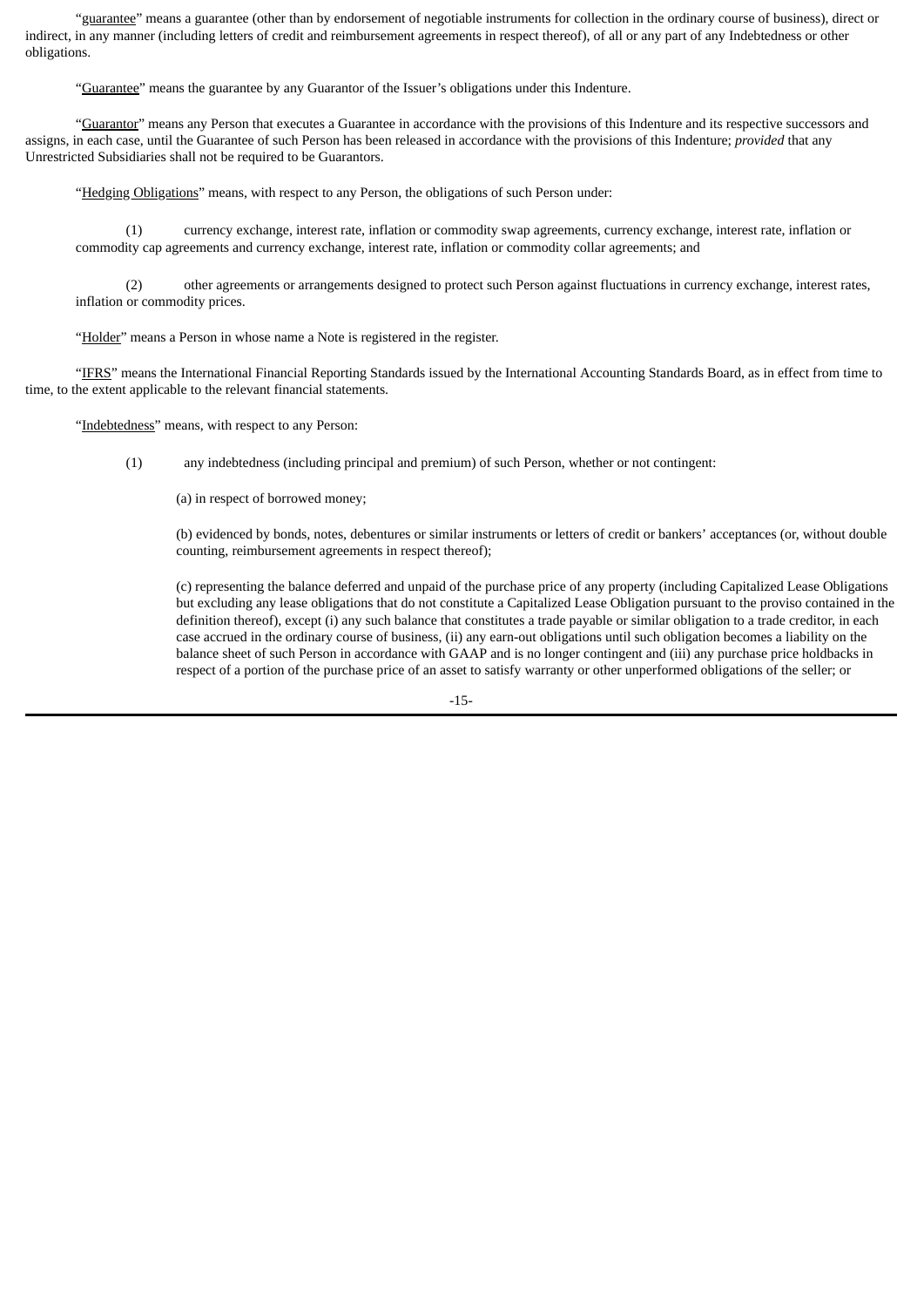#### (d) representing any Hedging Obligations;

if and to the extent that any of the foregoing Indebtedness (other than letters of credit and Hedging Obligations) would appear as a liability upon a balance sheet (excluding the footnotes thereto) of such Person prepared in accordance with GAAP;

(2) to the extent not otherwise included, any obligation by such Person to be liable for, or to pay, as obligor, guarantor or otherwise, on the Indebtedness of another Person, other than by endorsement of negotiable instruments for collection in the ordinary course of business; *provided* that the amount of Indebtedness of any Person for purposes of this clause (2) shall be deemed to be equal to the lesser of (i) the aggregate unpaid amount of such Indebtedness and (ii) solely in the case of Non-Recourse Indebtedness of the Issuer or a Restricted Subsidiary, the Fair Market Value of the property encumbered thereby as determined by such Person in good faith; and

(3) to the extent not otherwise included, Indebtedness of another Person secured by a Lien on any asset owned by such Person, whether or not such Indebtedness is assumed by such Person;

*provided*, that, notwithstanding the foregoing, Indebtedness shall be deemed not to include: (1) Contingent Obligations, (2) obligations under or in respect of a Qualified Securitization Financing, (3) reimbursement obligations under commercial letters of credit (*provided*, *however*, that unreimbursed amounts under letters of credit shall be counted as Indebtedness on or after three Business Days after such amount is drawn), (4) intercompany liabilities arising from cash management, tax and accounting operations and (5) intercompany loans, advances or Indebtedness having a term not exceeding 364 days (inclusive of any rollover or extensions of term) and made in the ordinary course of business.

The amount of Indebtedness of any Person outstanding at any time in the case of a revolving credit or similar facility shall be the total amount of funds borrowed and then outstanding. The amount of Indebtedness of any Person outstanding at any date shall be determined as set forth in this definition or otherwise provided in this Indenture, and shall equal the amount that would appear on a balance sheet of such Person (excluding any notes thereto) prepared on the basis of GAAP.

"Indenture" means this Indenture, as amended or supplemented from time to time.

"Independent Financial Advisor" means an accounting, appraisal, investment banking firm or consultant to Persons engaged in Similar Businesses of nationally recognized standing that is, in the good faith judgment of the Issuer, qualified to perform the task for which it has been engaged.

"Indirect Participant" means a Person who holds a beneficial interest in a Global Note through a Participant.

"Initial Notes" has the meaning assigned to such term in the recitals hereto.

"Initial Purchasers" means Morgan Stanley & Co. LLC, B. Riley FBR, Inc., BTIG, LLC, JMP Securities LLC, Raymond James & Associates, Inc., Stephens Inc., Stifel, Nicolaus & Company, Incorporated, The Benchmark Company, LLC and WR Securities, LLC.

-16-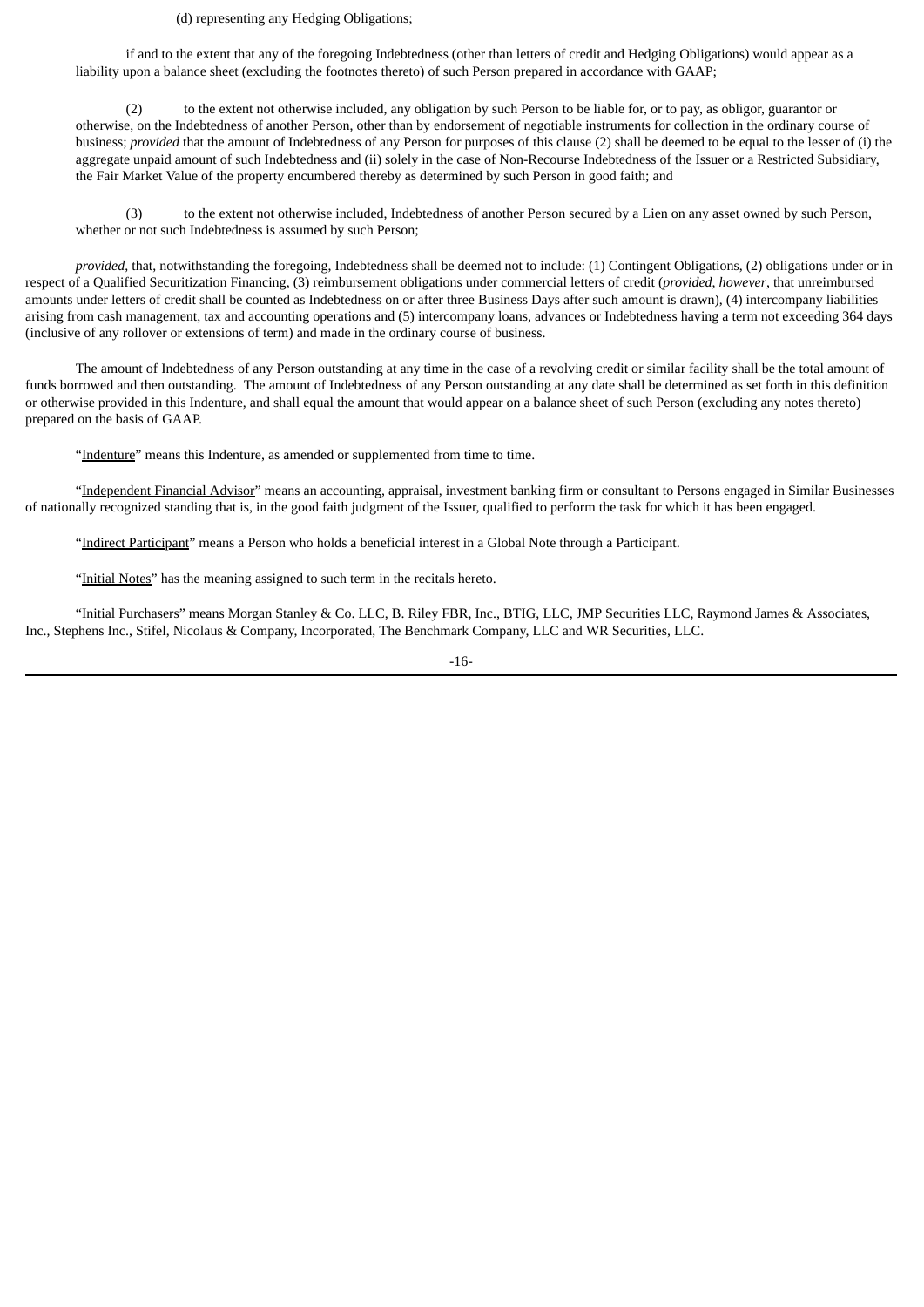"Interest Payment Date" means February 1 and August 1 of each year, as applicable, to stated maturity.

"Investment Grade Rating" means a rating equal to or higher than BBB- (or the equivalent) by Fitch, Baa3 (or the equivalent) by Moody's and BBB- (or the equivalent) by S&P, or an equivalent rating by any other Rating Agency.

"Investments" means, with respect to any Person, all investments by such Person in other Persons (including Affiliates) in the form of loans (including guarantees), advances or capital contributions (excluding accounts receivable, trade credit, advances to customers, commission, travel, moving and similar advances to officers, directors and employees, in each case made in the ordinary course of business), purchases or other acquisitions for consideration of Indebtedness, Equity Interests or other securities issued by any other Person and investments that are required by GAAP to be classified on the balance sheet (excluding the footnotes) of the Issuer in the same manner as the other investments included in this definition to the extent such transactions involve the transfer of cash or other property; *provided* that endorsements of negotiable instruments and documents in the ordinary course of business will not be deemed to be an Investment. For purposes of the definition of "Unrestricted Subsidiary" and Section 4.07:

(1) "Investments" shall include the portion (proportionate to the Issuer's equity interest in such Subsidiary) of the Fair Market Value of the net assets of a Subsidiary of the Issuer at the time that such Subsidiary is designated an Unrestricted Subsidiary; *provided* that upon a redesignation of such Subsidiary as a Restricted Subsidiary, the Issuer shall be deemed to continue to have a permanent "Investment" in an Unrestricted Subsidiary in an amount (if positive) equal to:

(a) the Issuer's "Investment" in such Subsidiary at the time of such redesignation; *less*

(b) the portion (proportionate to the Issuer's equity interest in such Subsidiary) of the Fair Market Value of the net assets of such Subsidiary at the time of such redesignation; and

(2) any property transferred to or from an Unrestricted Subsidiary shall be valued at its Fair Market Value at the time of such transfer, in each case as determined in good faith by the Issuer.

The amount of any Investment outstanding at any time shall be the original cost of such Investment (determined, in the case of an Investment made with assets of the Issuer or any Restricted Subsidiary, based on the net book value of the assets invested), reduced by any dividend, distribution, interest payment, return of capital, repayment or other amount received in cash by the Issuer or a Restricted Subsidiary in respect of such Investment.

"Issue Date" means July 28, 2020.

"Issuer" has the meaning set forth in the Preamble hereto.

"Issuer's Order" means a written request or order signed on behalf of the Issuer, by an Officer of the Issuer who must be (A) the principal executive officer, the principal financial officer or the principal accounting officer of the Issuer or (B) an Executive Vice President, a Senior Vice President, the Treasurer or the Controller of the Issuer, and delivered to the Trustee.

-17-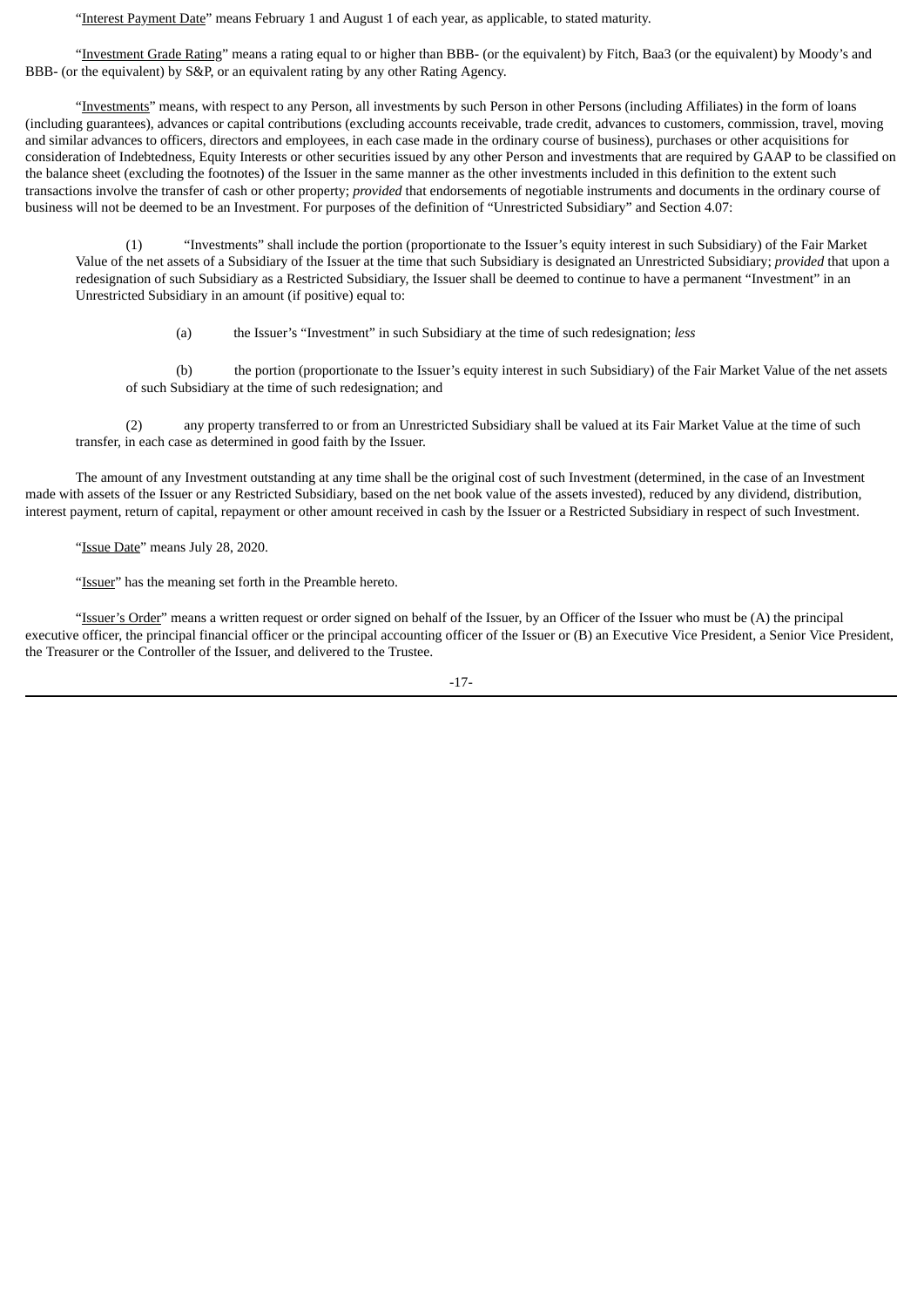"Jefferson Project Indebtedness" means, collectively, (a) the series of bonds designated (i) Port of Beaumont Navigation District of Jefferson County, Texas Dock and Wharf Facility Revenue Bonds, Series 2020A (Jefferson Gulf Coast Energy Project) and (ii) Port of Beaumont Navigation District of Jefferson County, Texas Facility Revenue Bonds, Taxable Series 2020B (Jefferson Gulf Coast Energy Project), (b) the agreements relating thereto to which the Issuer or any of its Subsidiaries is a party, including the Credit Agreement, dated as of February 11, 2020, between Jefferson 2020 Bond Borrower LLC and the Issuer and (c) any other Indebtedness or debt obligations of FTAI Energy Holdings LLC or any of its subsidiaries.

"Legended Regulation S Global Note" means a Global Note in the form of Exhibit A hereto bearing the Global Note Legend and the Private Placement Legend and deposited with or on behalf of and registered in the name of the Depositary or its nominee, issued in a denomination equal to the outstanding principal amount at maturity of the Notes initially sold in reliance on Rule 903 of Regulation S.

"Lien" means, with respect to any asset, any mortgage, lien, pledge, charge, security interest or encumbrance of any kind in respect of such asset, whether or not filed, recorded or otherwise perfected under applicable law, including any conditional sale or other title retention agreement, any lease in the nature thereof, any option or other agreement to sell or give a security interest in and any filing of or agreement to give any financing statement under the Uniform Commercial Code (or equivalent statutes) of any jurisdiction; *provided* that in no event shall an operating lease be deemed to constitute a Lien.

"Management Agreement" means, collectively, (a) that certain Management and Advisory Agreement, dated as of May 20, 2015, among the Issuer, the Manager and the General Partner, and (b) that certain Fourth Amended and Restated Partnership Agreement of Fortress Worldwide Transportation and Infrastructure General Partnership, dated as of May 20, 2015, between the Issuer and the General Partner, in each case, including any amendments, modifications, restatements, renewals, increases, supplements or replacements thereto (i) through the Issue Date and (ii) to the extent approved by a majority of the independent directors of the Issuer, following the Issue Date. For the avoidance of doubt, and notwithstanding anything to the contrary in this Indenture, nothing in this Indenture shall prohibit the Issuer or any Restricted Subsidiary from making any payment (including any fees, expenses or reimbursement obligations) required to be made under the Management Agreement.

"Management Group" means at any time, the Chairman of the Board of Directors, any President, any Executive Vice President, any Managing Director, any Treasurer and any Secretary or other executive officer of the Issuer or any Subsidiary at such time.

"Manager" means FIG LLC or its permitted successors or assigns.

"Moody's" means Moody's Investors Service, Inc. or any of its successors or assigns that is a nationally recognized statistical rating organization within the meaning of Rule 3(a)(62) under the Exchange Act.

"Net Income" means, with respect to any Person, the net income (loss) of such Person, determined in accordance with GAAP and before any reduction in respect of preferred stock dividends.

"Net Proceeds" means the aggregate cash proceeds received by the Issuer or any Restricted Subsidiary in respect of any Asset Sale, including any cash received upon the sale or other disposition of any Designated Non-cash Consideration received in any Asset Sale, net of the direct costs relating to such Asset Sale and the sale or disposition of such Designated Non-cash Consideration, including legal, accounting and investment banking fees, and brokerage and sales commissions, payments made in order to obtain necessary consents required by agreement or by applicable law, any relocation expenses incurred as a result thereof, taxes paid or payable as a result thereof (after taking into account any available tax credits or deductions and any tax sharing arrangements), other fees and expenses, including title and recordation expenses, amounts required to be applied to the repayment of principal, premium, if any, and interest on Indebtedness secured by a Lien permitted under this Indenture required (other than required by Section 4.10(b)(1)) to be paid as a result of such transaction and any deduction of appropriate amounts to be provided by the Issuer as a reserve in accordance with GAAP against any liabilities associated with the asset disposed of in such transaction and retained by the Issuer after such sale or other disposition thereof, including pension and other post-employment benefit liabilities and liabilities related to environmental matters or against any indemnification obligations associated with such transaction.

-18-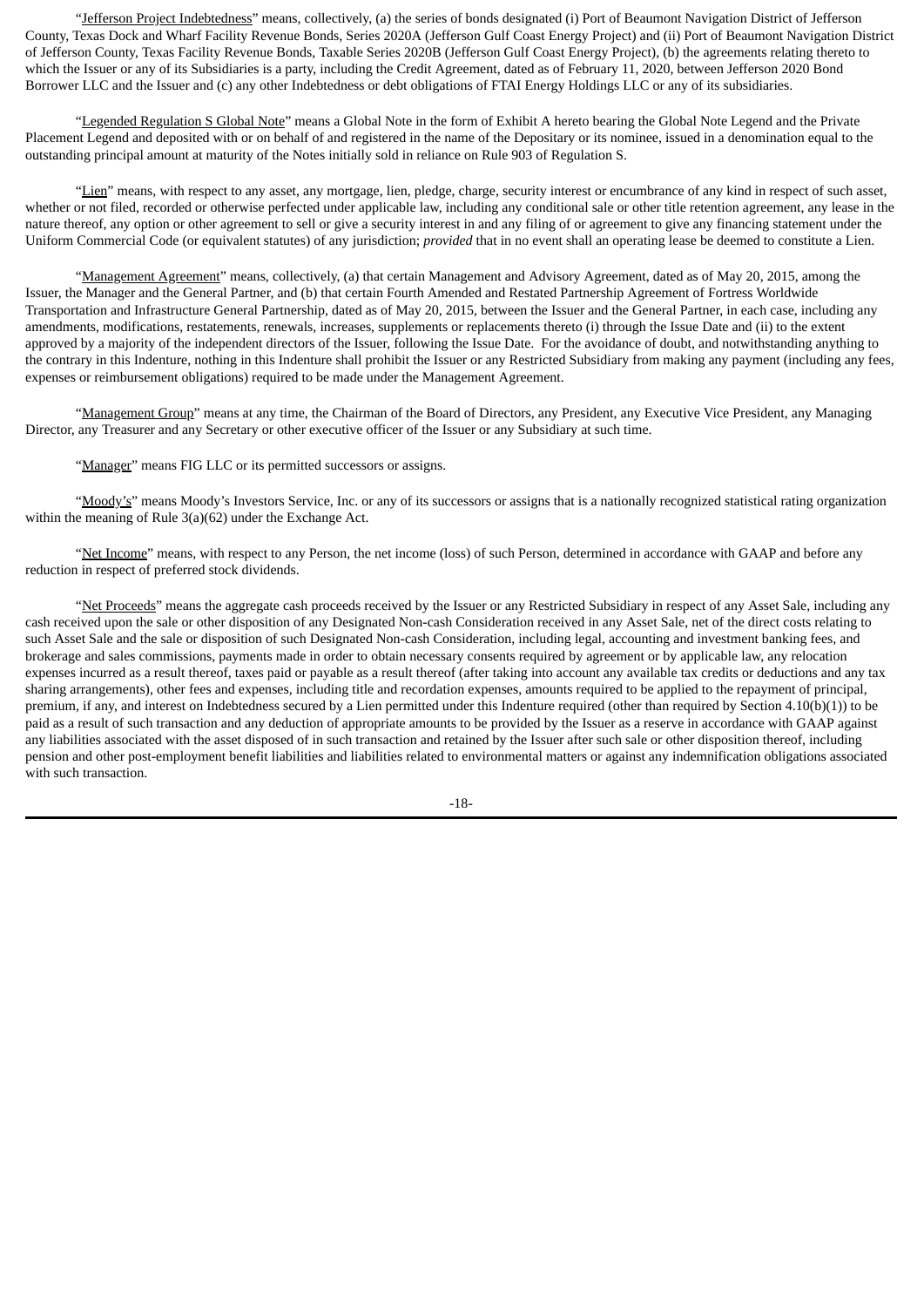"Non-Recourse Indebtedness" means with respect to any Person, Indebtedness of such Person and any refinancing Indebtedness thereof for which the sole legal recourse for collection of principal and interest on such Indebtedness is against the specific property identified in the instruments evidencing or securing such Indebtedness.

"Non-U.S. Person" means a Person who is not a U.S. Person.

"Notes" means any note authenticated and delivered under this Indenture. For all purposes of this Indenture, the term "Notes" shall also include any Additional Notes that may be issued hereafter. The Initial Notes and the Additional Notes, if any, shall be treated as a single class for all purposes under this Indenture (including waivers, amendments, redemptions and offers to purchase), except as specifically noted otherwise herein.

"Offering Memorandum" means the offering memorandum, dated July 23, 2020, relating to the sale of the Initial Notes.

"Officer" means the Chairman of the board of directors, the Chief Executive Officer, the President, any Executive Vice President, Senior Vice President or Vice President, the Chief Financial Officer, the Treasurer, the Secretary or any Assistant Secretary of the Issuer.

"Officers' Certificate" means a certificate signed on behalf of the Issuer by two Officers of the Issuer, one of whom must be the principal executive officer, the principal financial officer, the treasurer, the principal accounting officer or the secretary of the Issuer, that meets the requirements set forth in this Indenture.

"Opinion of Counsel" means an opinion from legal counsel (who may be counsel to the Issuer) that meets the requirements of this Indenture.

"Organizational Documents" means, with respect to (a) the Issuer, the certificate of formation and limited liability company agreement, and (b) any other person, (i) in the case of any corporation, the certificate of incorporation and by-laws (or similar documents) of such person, (ii) in the case of any limited liability company, the certificate of formation and operating agreement (or similar documents) of such person, (iii) in the case of any limited partnership, the certificate of formation and limited partnership agreement (or similar documents) of such person, (iv) in the case of any general partnership, the partnership agreement (or similar document) of such person, (v) in the case of any trust, the declaration of trust and trust agreement (or similar document) of such person and (vi) in any other case, the functional equivalent of the foregoing.

"Pari Passu Indebtedness" means Indebtedness of the Issuer or a Guarantor that ranks equally in right of payment with the Notes or such Guarantor's Guarantee, as applicable.

-19-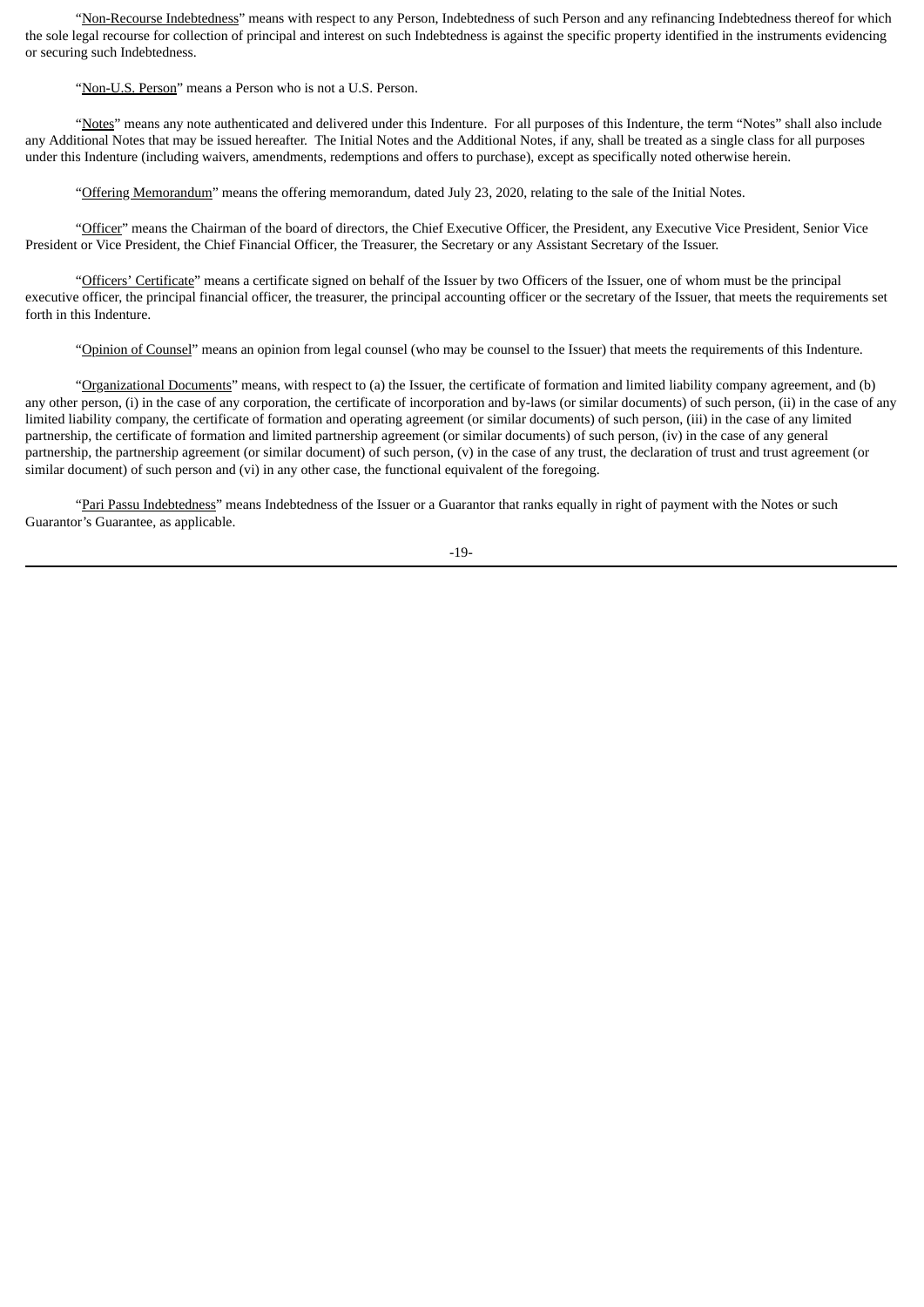"Participant" means, with respect to the Depositary, Euroclear or Clearstream, a Person who has an account with the Depositary, Euroclear or Clearstream, respectively (and, with respect to DTC, shall include Euroclear and Clearstream).

"Permitted Asset Swap" means the concurrent purchase and sale or exchange of Related Business Assets or a combination of Related Business Assets and cash or Cash Equivalents between the Issuer or any of its Restricted Subsidiaries and another Person; *provided* that any cash or Cash Equivalents received must be applied in accordance with Section 4.10.

"Permitted Holders" means, collectively, Fortress, its Affiliates and the Management Group; *provided* that the definition of "Permitted Holders" shall not include any Control Investment Affiliate whose primary purpose is the operation of an ongoing business (excluding any business whose primary purpose is the investment of capital or assets). Any Person or group whose acquisition of beneficial ownership constitutes a Change of Control in respect of which a Change of Control Offer is made in accordance with the requirements of this Indenture will thereafter, together with its Affiliates, constitute an additional Permitted Holder.

"Permitted Investments" means:

- (1) any Investment in the Issuer or any Restricted Subsidiary;
- (2) any Investment in cash and Cash Equivalents;
- (3) any Investment by the Issuer or any Restricted Subsidiary in a Person if as a result of such Investment:
	- (A) such Person becomes a Restricted Subsidiary; or

(B) such Person, in one transaction or a series of related transactions, is consolidated, amalgamated or merged with or into, or transfers or conveys substantially all its assets to, or is liquidated into, the Issuer or a Restricted Subsidiary;

(4) any Investment in securities or other assets not constituting cash or Cash Equivalents and received in connection with an Asset Sale made pursuant to Section 4.10 or any other disposition of assets not constituting an Asset Sale;

(5) any Investment existing on the Issue Date or made pursuant to the terms of any agreement (including binding commitments) in effect on the Issue Date or an Investment that replaces, refinances or refunds an Investment existing on the Issue Date; *provided* that the amount of any such new Investment is in an amount that does not exceed the amount replaced, refinanced or refunded (after giving effect to write-downs or write-offs with respect to such Investment);

(6) advances to, or guarantees of Indebtedness of, officers, directors and employees of the Issuer, any Restricted Subsidiary or the Manager not in excess of \$10,000,000 outstanding at any one time, in the aggregate;

(7) any Investment acquired by the Issuer or any Restricted Subsidiary:

(a) in exchange for any other Investment or accounts receivable held by the Issuer or any such Restricted Subsidiary in connection with or as a result of a bankruptcy, workout, reorganization or recapitalization of the Issuer of such other Investment or accounts receivable (including any trade creditor or customer);

 $-20-$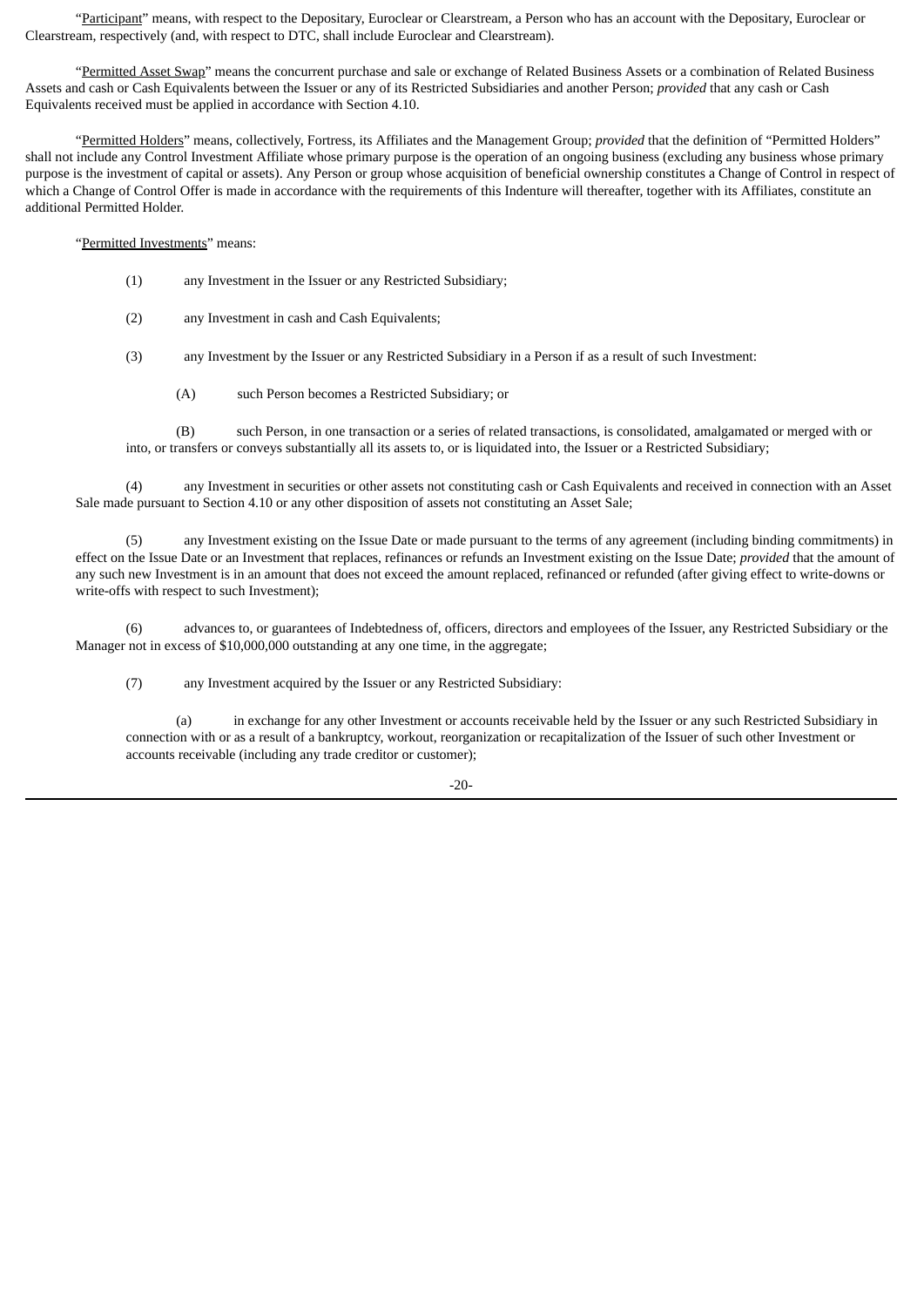(b) in satisfaction of judgments against other Persons; or

(c) as a result of a foreclosure by the Issuer or any Restricted Subsidiary with respect to any secured Investment or other transfer of title with respect to any secured Investment in default;

(8) any Investments in Hedging Obligations entered into in the ordinary course of business;

(9) loans to officers, directors and employees of the Issuer, any Restricted Subsidiary or the Manager for business-related travel expenses, moving expenses and other similar expenses, in each case incurred in the ordinary course of business;

(10) any Investment having an aggregate Fair Market Value, taken together with all other Investments made pursuant to this clause (10) that are at that time outstanding (without giving effect to the sale of an Unrestricted Subsidiary to the extent the proceeds of such sale do not consist of cash and/or marketable securities), not to exceed the greater of (x) \$130,000,000 and (y) 4.0% of Total Assets at the time of such Investment (with the Fair Market Value of each Investment being measured at the time made and without giving effect to subsequent changes in value);

(11) Investments the payment for which consists of Equity Interests of the Issuer (exclusive of Disqualified Stock); *provided* that such Equity Interests will not increase the amount available for Restricted Payments under Section 4.07(a)(3);

(12) Indebtedness and guarantees of Indebtedness permitted under Section 4.09;

(13) any transaction to the extent it constitutes an investment that is permitted and made in accordance with Section 4.11(b);

(14) Investments consisting of purchases, acquisitions and remanufacturing of inventory, supplies, material or equipment or other assets, or purchases, acquisitions, licenses, sublicenses or leases or subleases of intellectual property or other assets, in each case in the ordinary course of business;

(15) Investments consisting of licensing, sublicensing, leasing and subleasing of assets (including of real or personal property and intellectual property rights and other general intangibles) to other Persons in the ordinary course of business or pursuant to joint marketing arrangements with other Persons;

(16) repurchases of the Notes;

(17) any Investments received in compromise or resolution of (i) obligations of trade creditors or customers that were incurred in the ordinary course of business of the Issuer or any of its Restricted Subsidiaries, including pursuant to any plan of reorganization or similar arrangement upon the bankruptcy or insolvency of any trade creditor or customer; or (ii) litigation, arbitration or other disputes with Persons who are not Affiliates;

-21-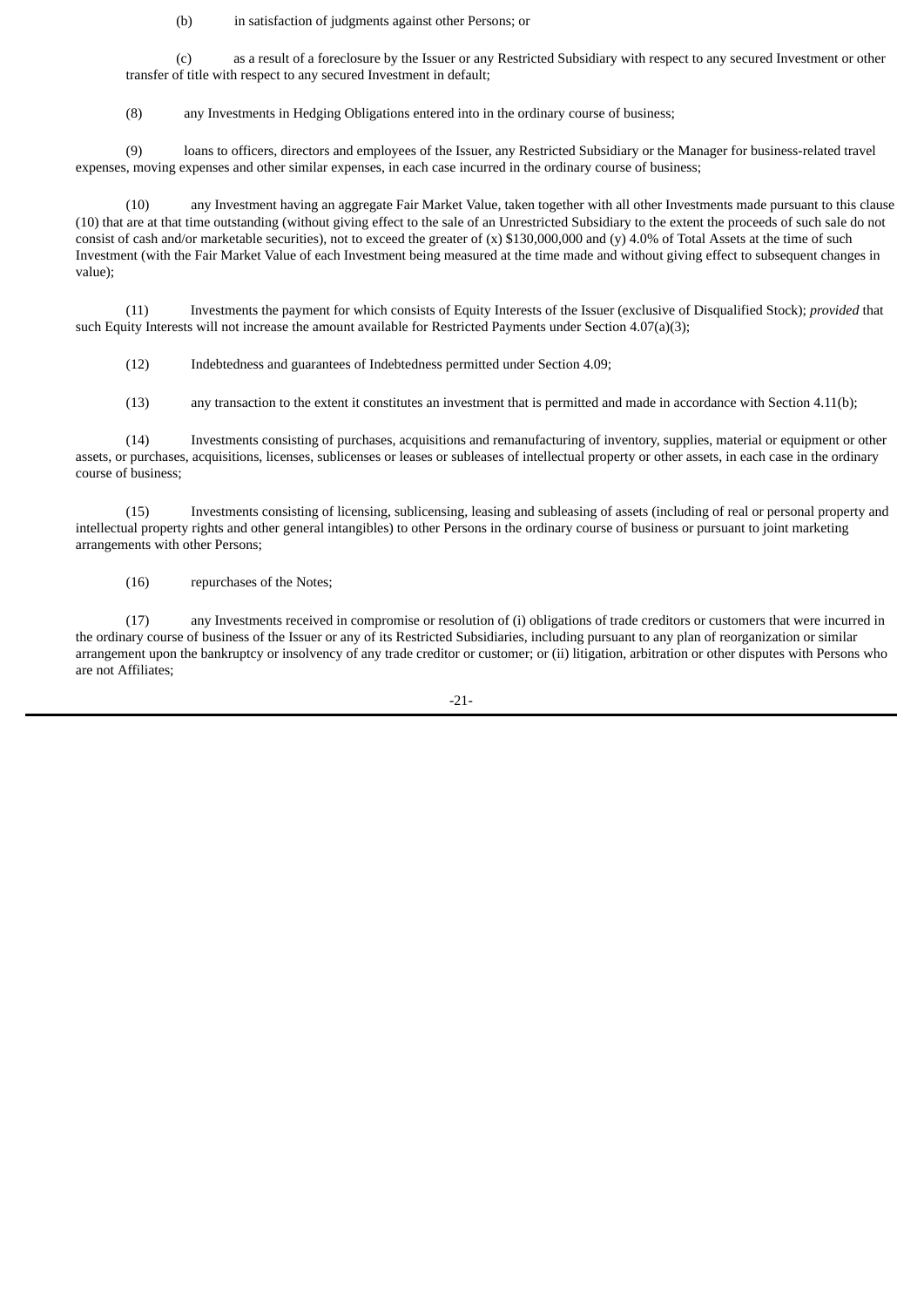(18) Investments of a Restricted Subsidiary acquired after the Issue Date or of an entity consolidated, amalgamated or merged with or into a Restricted Subsidiary in a transaction that is not prohibited by Section 5.01 after the Issue Date to the extent that such Investments were not made in contemplation of such acquisition, consolidation, amalgamation or merger and were in existence on the date of such acquisition, consolidation, amalgamation or merger;

(19) endorsements for collection or deposit in the ordinary course of business;

(20) Investments relating to any Securitization Subsidiary that, in the good faith determination of the Issuer, are necessary or advisable to effect any Qualified Securitization Financing;

(21) any Investment in any Subsidiary of the Issuer or any joint venture in connection with intercompany cash management arrangements or related activities arising in the ordinary course of business;

(22) Investments made in the ordinary course of business in connection with obtaining, maintaining or renewing client and customer contracts and loans or advances made to, and guarantees with respect to obligations of, distributors, suppliers, licensors and licensees in the ordinary course of business; and

(23) Investments in Permitted Joint Ventures in an aggregate amount that taken together with all other Investments made pursuant to this clause (23) that are at that time outstanding, does not exceed the greater of  $(x)$  \$130,000,000 and  $(y)$  4.0% of Total Assets, and as of the date of making such Investment and after giving effect thereto, no Default or Event of Default shall have occurred and be continuing.

"Permitted Joint Venture" means any agreement, contract or other arrangement between the Issuer or any Restricted Subsidiary and any person that permits one party to share risks or costs, comply with regulatory requirements or satisfy other business objectives customarily achieved through the conduct of a Similar Business jointly with third parties.

"Permitted Jurisdiction" means any of (a) the United States of America, any state thereof, the District of Columbia, or any territory thereof, or (b) any member state of the Pre-Expansion European Union, Canada, Australia, Ireland, Switzerland, Bermuda, the Cayman Islands, Switzerland, the Marshall Islands, Malaysia, Malta or Singapore.

"Permitted Liens" means, with respect to any Person:

(1) pledges or deposits by such Person under workmen's compensation laws, unemployment insurance laws or similar legislation, or good faith deposits in connection with bids, tenders, contracts (other than for the payment of Indebtedness) or leases to which such Person is a party, or deposits to secure public or statutory obligations of such Person or deposits of cash or U.S. government bonds to secure surety, customs or appeal bonds to which such Person is a party, or deposits as security for contested taxes or import duties or for the payment of rent, or premiums to insurance carriers, in each case incurred in the ordinary course of business;

(2) Liens imposed by law, such as carriers', warehousemen's, materialmen's, landlords', workmen's, suppliers', repairmen's and mechanics' Liens and other similar Liens arising in the ordinary course of business, in each case for sums not yet overdue for a period of more than 30 days or being contested in good faith by appropriate proceedings or other Liens arising out of judgments or awards against such Person with respect to which such Person shall then be proceeding with an appeal or other proceedings for review;

-22-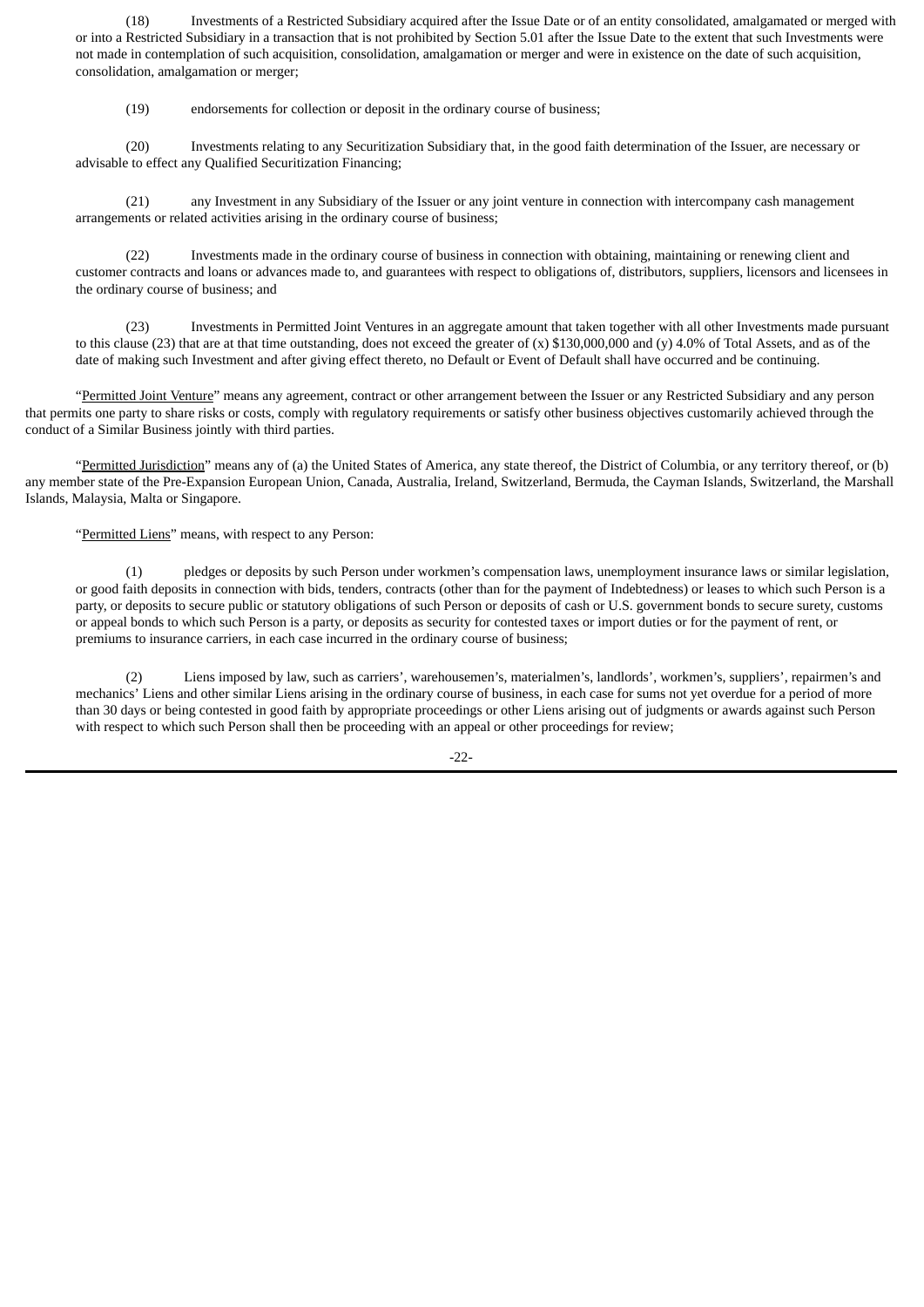(3) Liens for taxes, assessments or other governmental charges or levies not yet overdue for a period of more than 30 days and for which adequate reserves are maintained on the books of such Person in conformity with GAAP or which are being contested in good faith by appropriate proceedings;

(4) Liens in favor of issuers of performance and surety bonds or bid bonds or with respect to other regulatory requirements or letters of credit issued pursuant to the request of and for the account of such Person in the ordinary course of its business;

(5) minor survey exceptions, minor encumbrances, minor title deficiencies, easements or reservations of, or rights of others for, licenses, rights-of-way, covenants, encroachments, protrusions, sewers, electric lines, telegraph and telephone lines and other similar purposes, or zoning or other restrictions as to the use of real properties or Liens incidental, to the conduct of the business of such Person or to the ownership of its properties which were not incurred in connection with Indebtedness and which do not in the aggregate materially adversely affect the value of said properties or materially impair their use in the operation of the business of such Person;

(6) Liens existing on the Issue Date;

(7) Liens securing Indebtedness under any Credit Facilities incurred and outstanding pursuant to Section 4.09(b)(1);

(8) Liens on assets or property of or Equity Interests in a Person at the time such Person becomes a Subsidiary; *provided* that such Liens are not created or incurred in connection with, or in contemplation of, such other Person becoming such a Subsidiary; *provided*, *further*, that such Liens may not extend to any other property owned by the Issuer or any Restricted Subsidiary;

(9) Liens on assets or property at the time the Issuer or any Restricted Subsidiary acquired such assets or property, including any acquisition by means of a consolidation, amalgamation or merger with or into the Issuer or any Restricted Subsidiary; *provided* that the Liens may not extend to any other property owned by the Issuer or any Restricted Subsidiary;

(10) Liens securing Indebtedness or other obligations of the Issuer or a Restricted Subsidiary owing to the Issuer or another Restricted Subsidiary permitted to be incurred in accordance with Section 4.09;

(11) Liens securing Hedging Obligations and any guarantees thereof permitted to be incurred pursuant to Section 4.09(b)(10);

(12) Liens on specific items of inventory of other goods and proceeds of any Person securing such Person's obligations in respect of bankers' acceptances issued or created for the account of such Person to facilitate the purchase, shipment or storage of such inventory or other goods;

-23-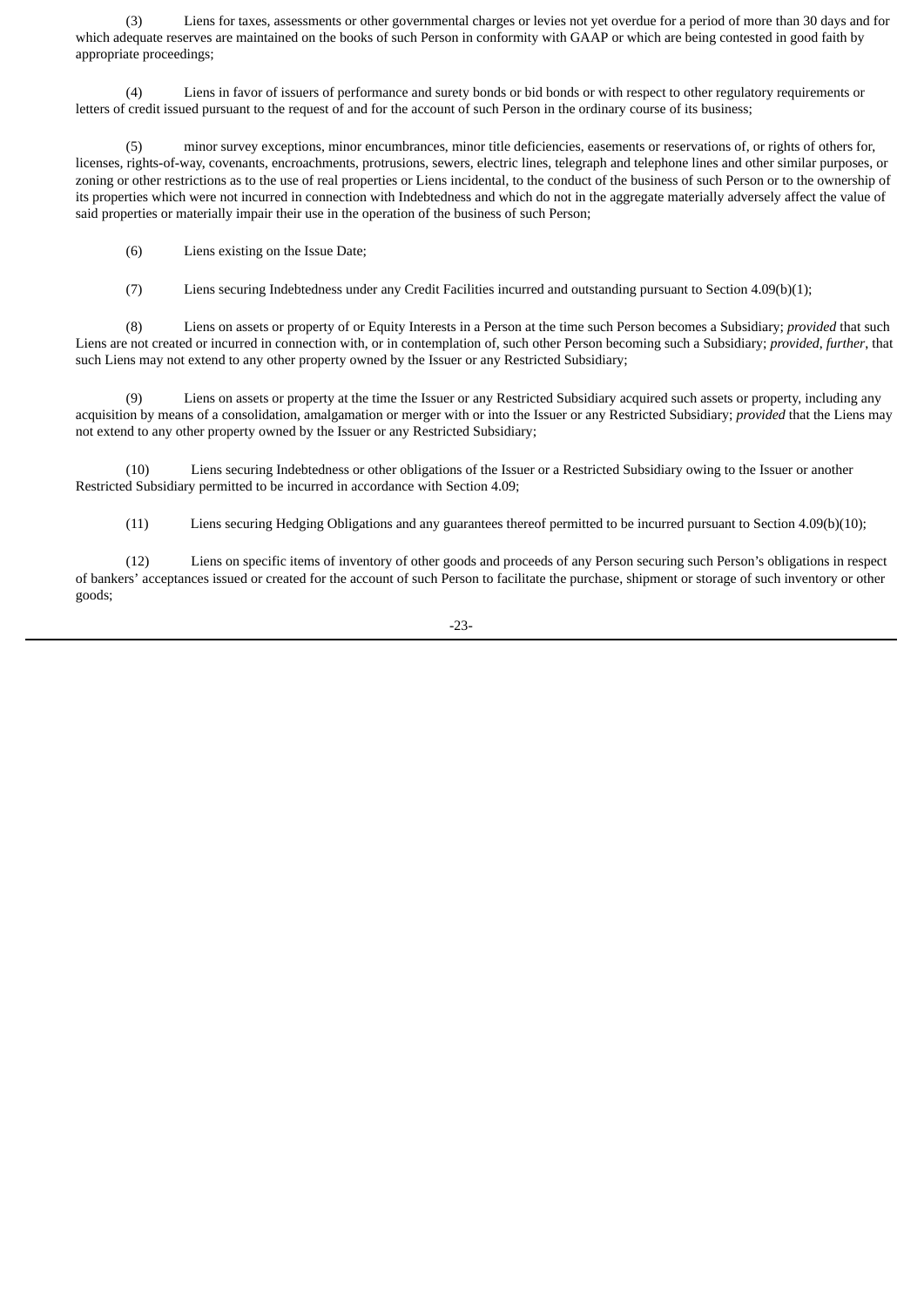(13) licenses, sublicenses, leases and subleases (including of real or personal property and intellectual property rights and other general intangibles) granted to others in the ordinary course of business;

(14) Liens arising from Uniform Commercial Code financing statement filings regarding operating leases or consignments entered into by the Issuer or any Restricted Subsidiary in the ordinary course of business;

(15) Liens in favor of the Issuer or a Restricted Subsidiary;

(16) Liens on equipment of the Issuer or any Restricted Subsidiary granted in the ordinary course of business to the Issuer's client at which such equipment is located;

(17) Liens on Securitization Assets and related assets incurred in connection with a Qualified Securitization Financing;

(18) Liens securing Indebtedness permitted to be incurred pursuant to Section 4.09(b)(4) and obligations secured ratably thereunder; *provided* that such Liens extend only to the assets and/or Capital Stock the purchase, lease, improvement, development, construction, remanufacturing, refurbishment, handling and repositioning or repair of which is financed thereby and any replacements, additions and accessions thereto and any income or profits thereof; *provided*, *further*, that individual financings provided by a lender may be cross collateralized to other financings provided by such lender or its affiliates;

(19) Liens to secure any refinancing, refunding, extension, renewal or replacement (or successive refinancing, refunding, extensions, renewals or replacements) as a whole, or in part, of any Indebtedness secured by any Lien referred to in clauses (6), (8), (9), (10), (11), (15), (18), (30) and (37) and this clause (19) of this definition; *provided* that (x) such new Lien shall be limited to all or part of the same property that secured the original Lien (plus improvements on such property), (y) the Indebtedness secured by such Lien at such time is not increased to any amount greater than the sum of (A) the outstanding principal amount or, if greater, committed amount of the Indebtedness described under clauses (6), (8), (9), (10), (11), (15), (18), (30) and (37) and this clause (19) of this definition at the time the original Lien became a Permitted Lien under this Indenture, and (B) an amount necessary to pay any fees and expenses, including premiums, underwriting discounts and defeasance costs related to such refinancing, refunding, extension, renewal or replacement and (z) the new Lien has no greater priority and the holders of the Indebtedness secured by such Lien have no greater intercreditor rights relative to the Notes and Holders thereof than the original Liens and the related Indebtedness;

(20) other Liens securing obligations the principal amount of which does not exceed the greater of (x) \$130,000,000 and (y) 4.0% of Total Assets at any one time outstanding;

(21) Liens securing judgments, attachments or awards for the payment of money not constituting an Event of Default under Section 6.01(a)(5) so long as (i) such judgment is being contested in good faith and any appropriate legal proceedings that may have been duly initiated for the review of such judgment have not been finally terminated or the period within which such proceedings may be initiated has not expired or (ii) such Liens are supported by an indemnity by a third party with an Investment Grade Rating;

-24-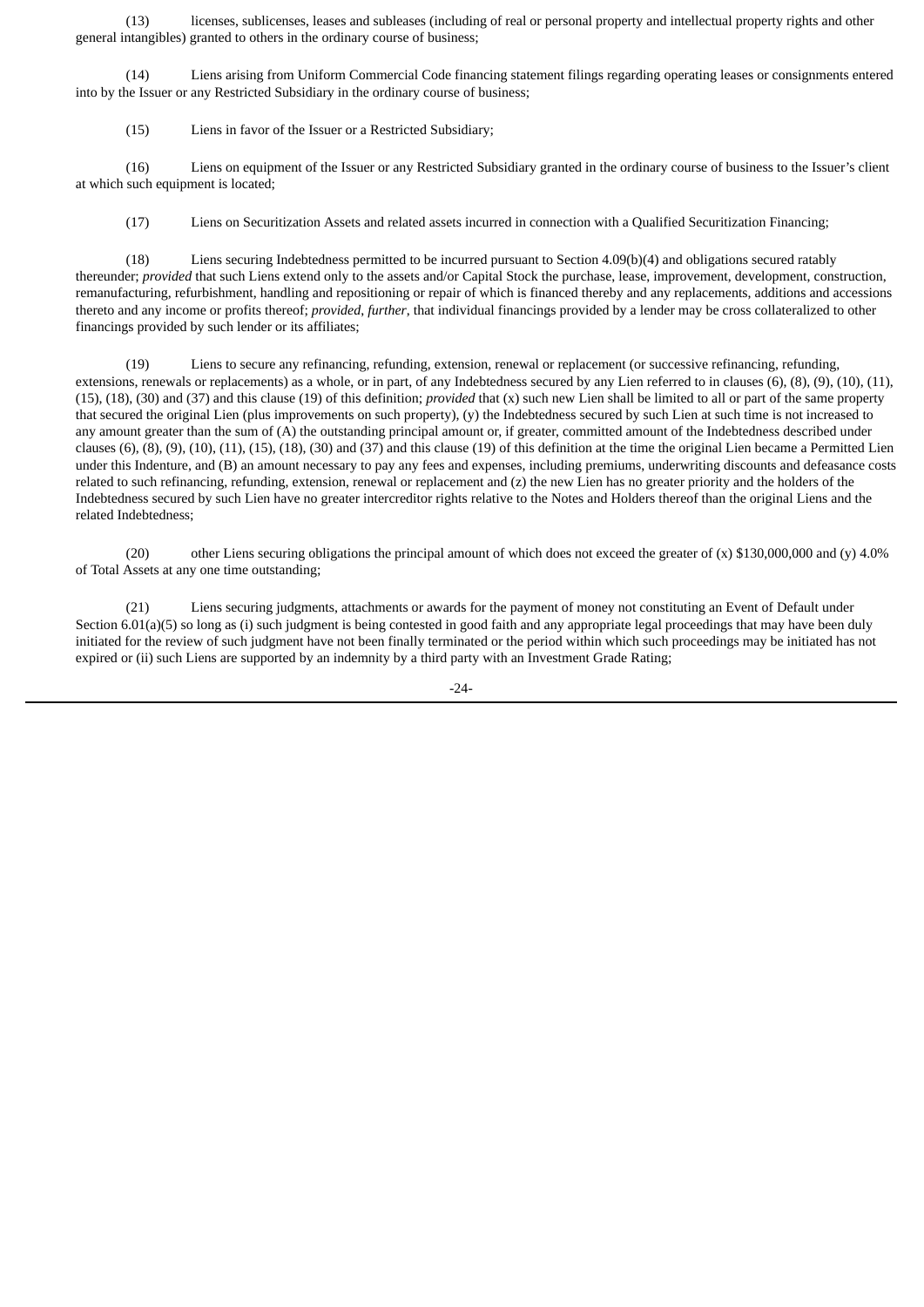(22) Liens in favor of customs and revenue authorities arising as a matter of law to secure payment of customs duties in connection with the importation of goods in the ordinary course of business;

(23) Liens (i) of a collection bank arising under Section 4-210 of the Uniform Commercial Code, or any comparable or successor provision, on items in the course of collection, (ii) attaching to commodity trading accounts or other commodity brokerage accounts incurred in the ordinary course of business, and (iii) in favor of banking institutions arising as a matter of law encumbering deposits (including the right of set-off) and which are within the general parameters customary in the banking industry;

(24) Liens encumbering reasonable customary initial deposits and margin deposits and similar Liens attaching to commodity trading accounts or other brokerage accounts incurred in the ordinary course of business and not for speculative purposes;

(25) Liens that are contractual rights of set-off (i) relating to the establishment of depository relations with banks not given in connection with the issuance of Indebtedness, (ii) relating to pooled deposit or sweep accounts of the Issuer or any of its Restricted Subsidiaries to permit satisfaction of overdraft or similar obligations incurred in the ordinary course of business of the Issuer and its Restricted Subsidiaries or (iii) relating to purchase orders and other agreements entered into with customers of the Issuer or any of its Restricted Subsidiaries in the ordinary course of business;

(26) Liens arising out of conditional sale, title retention, consignment or similar arrangements for the sale or purchase of goods entered into by the Issuer or any Restricted Subsidiary in the ordinary course of business;

(27) Liens on Equity Interests of Unrestricted Subsidiaries;

(28) Liens placed on the Capital Stock of any non-Wholly-Owned Subsidiary or joint venture in the form of a transfer restriction, purchase option, call or similar right of a third party joint venture partner;

(29) Liens securing Indebtedness permitted to be incurred pursuant to Section 4.09(b)(18); *provided* that such Liens extend only to the assets or Equity Interests of such joint venture;

(30) (i) leases of aircraft, engines, spare parts or similar assets of the Issuer or any Restricted Subsidiary granted by such person, in each case entered into in the ordinary course of the Issuer or its Restricted Subsidiaries' operating leasing business, (ii) "Permitted Liens" or similar terms under any lease or (iii) any Lien which the lessee under any lease is required to remove;

(31) bankers' Liens, rights of setoff and other similar Liens existing solely with respect to cash and Cash Equivalents on deposit in one or more accounts maintained by the Issuer or its Restricted Subsidiaries, in each case granted in the ordinary course of business in favor of the bank or banks with which such accounts are maintained, securing amounts owing to such bank with respect to cash management and operating account arrangements, including those involving pooled accounts and netting arrangements; *provided* that, unless such Liens are non-consensual and arise by operation of law, in no case shall any such Liens secure (either directly or indirectly) the repayment of any Indebtedness;

-25-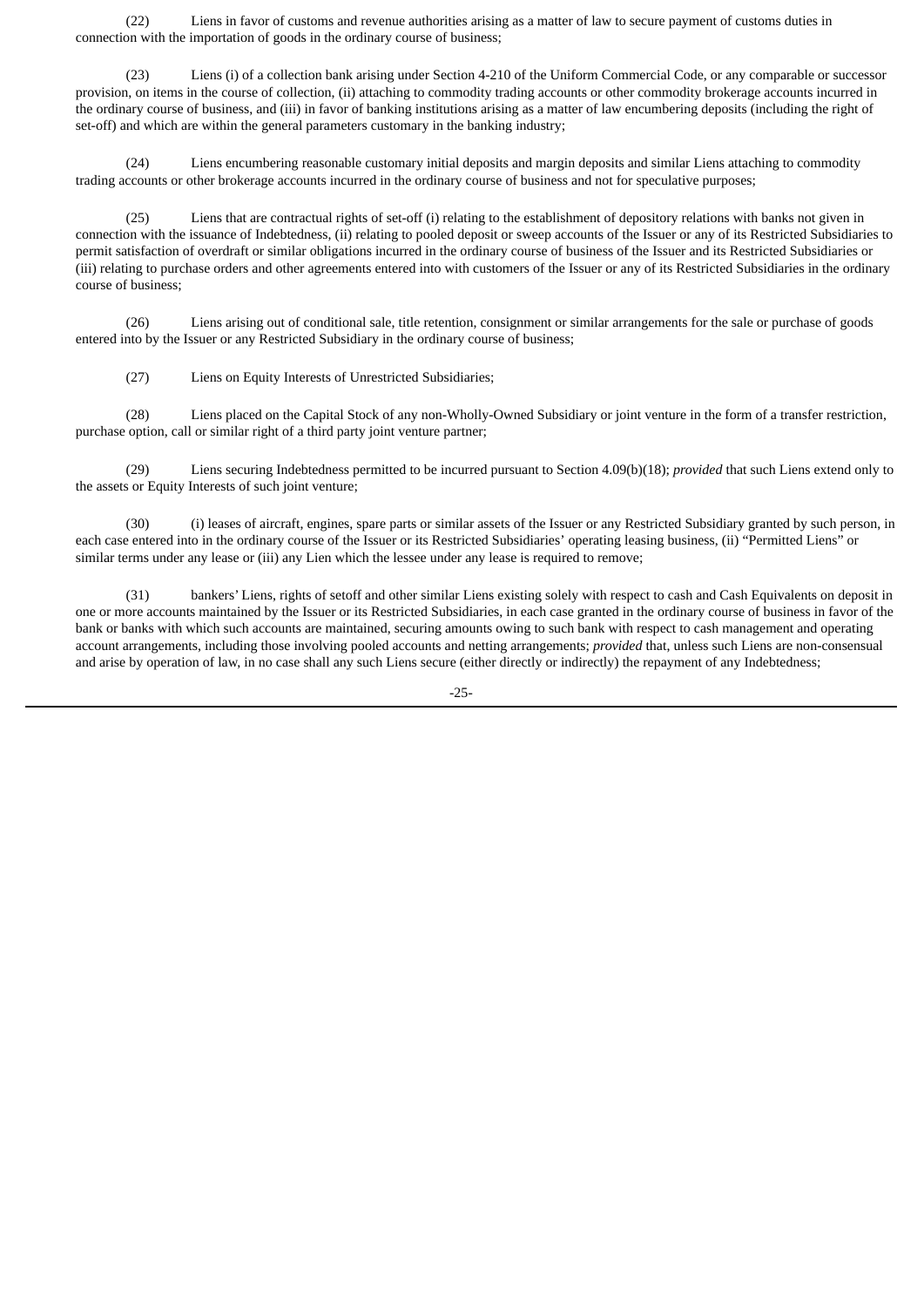(32) Liens on property or assets under construction (and related rights) in favor of a contractor or developer arising from progress or partial payments by a third party relating to such property or assets;

(33) any reservations, limitations, provisos or conditions, if any, expressed in any grants from any governmental or similar authority;

(34) specific marine mortgages and maritime liens or foreign equivalents on property or assets of the Issuer or any Guarantor;

(35) Liens securing Indebtedness permitted to be incurred pursuant to Section 4.09(b)(17);

(36) Liens securing Indebtedness permitted to be incurred in accordance with Section 4.09 if, at the time of incurrence and after giving *pro forma* effect thereto, the Secured Indebtedness to Total Capitalization Ratio for the Issuer and the Restricted Subsidiaries would be no greater than 0.30 to 1.00;

(37) Liens securing Indebtedness permitted to be incurred pursuant to Section 4.09(b)(25); and

(38) Liens securing Indebtedness of any Restricted Subsidiary that is not a Guarantor permitted to be incurred subsequent to the Issue Date pursuant to Section 4.09.

For purposes of determining compliance with this definition, (A) Permitted Liens need not be incurred solely by reference to one category of Permitted Liens described in this definition but are permitted to be incurred in part under any combination thereof and (B) in the event that a Lien (or any portion thereof) meets the criteria of one or more of the categories of Permitted Liens described in this definition, the Issuer may, in its sole discretion, classify or reclassify such item of Permitted Liens (or any portion thereof) in any manner that complies with this definition and the Issuer may divide and classify a Lien in more than one of the types of Permitted Liens in one of the above clauses of this definition.

"Person" means any individual, corporation, limited liability company, partnership, joint venture, association, joint stock company, trust, unincorporated organization, government or any agency or political subdivision thereof or any other entity.

"Pre-Expansion European Union" means the European Union as of January 1, 2004, including the countries of Austria, Belgium, Denmark, Finland, France, Germany, Greece, Ireland, Italy, Luxembourg, the Netherlands, Portugal, Spain, Sweden and the United Kingdom, but not including any country which became or becomes a member of the European Union after January 1, 2004; *provided* that "Pre-Expansion European Union" shall not include any country whose long-term debt does not have a long-term rating of at least A by S&P or at least A2 by Moody's or the equivalent rating category of another Rating Agency.

"preferred stock" means any Equity Interest with preferential rights of payment of dividends or upon liquidation, dissolution, or winding up.

"Private Placement Legend" means the legend set forth in Section 2.06(g)(i) to be placed on all Notes issued under this Indenture, except where otherwise permitted by the provisions of this Indenture.

"QIB" means a "qualified institutional buyer" as defined in Rule 144A.

-26-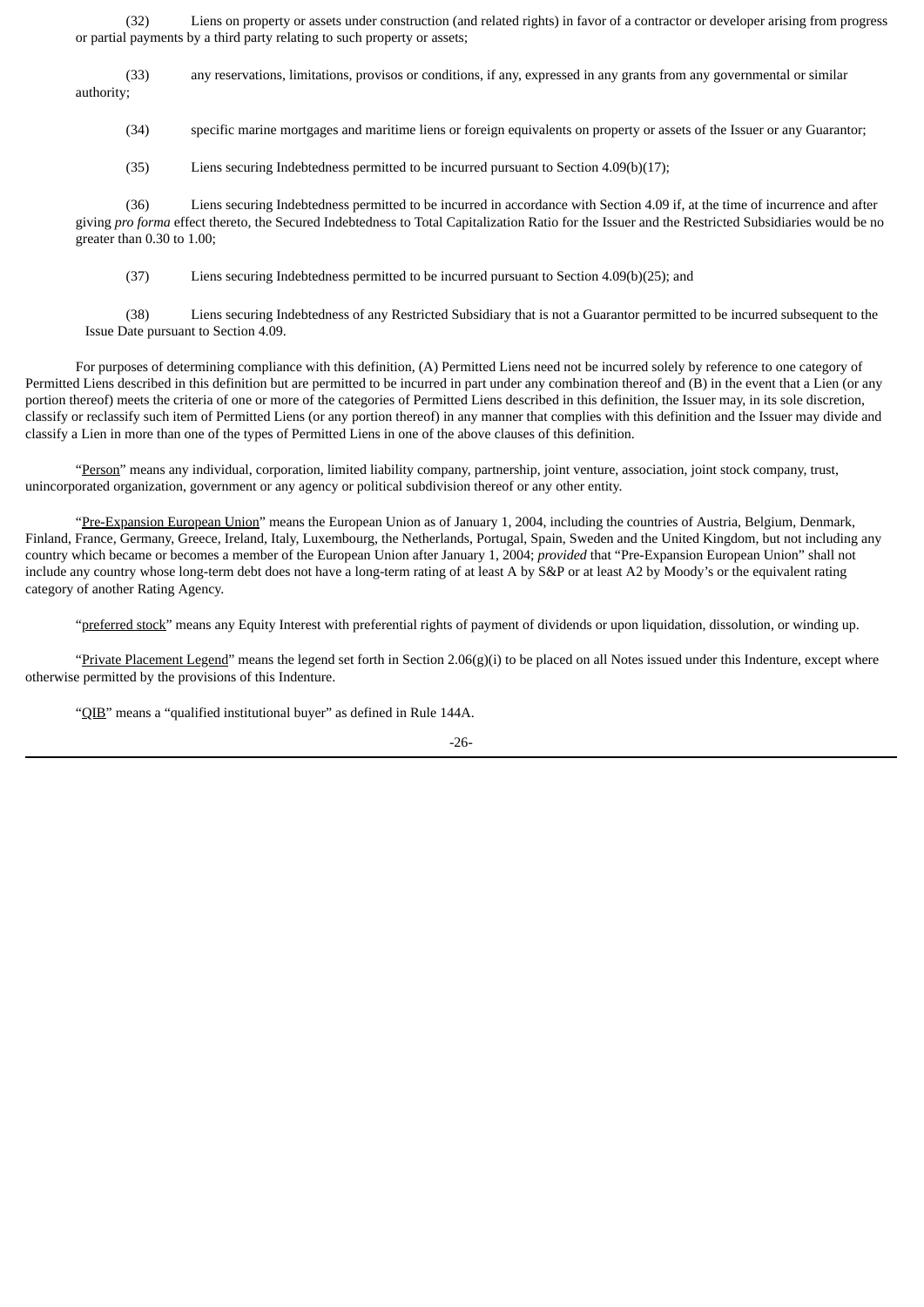"Qualified Proceeds" means assets that are used or useful in, or Capital Stock of any Person engaged in, a Similar Business; *provided* that the Fair Market Value of any such assets or Capital Stock shall be determined by the Issuer in good faith.

"Qualified Securitization Financing" means any Securitization Financing of a Securitization Subsidiary, the financing terms, covenants, termination events and other provisions of which, including any Standard Securitization Undertakings, shall be market terms.

"Rating Agencies" means Fitch, Moody's and S&P or if any of Fitch, Moody's or S&P or all three shall not make a rating on the Notes publicly available, one or more nationally recognized statistical rating organizations within the meaning of Rule 3(a)(62) under the Exchange Act, as the case may be, selected by the Issuer which shall be substituted for any of Fitch, Moody's or S&P or all three, as the case may be.

"Record Date" for the interest payable on any applicable Interest Payment Date means January 15 or July 15 (whether or not a Business Day) next preceding such Interest Payment Date.

"Regulation S" means Regulation S promulgated under the Securities Act.

"Regulation S Global Note" means a Legended Regulation S Global Note or an Unlegended Regulation S Global Note, as applicable.

"Regulation S Global Note Legend" means the legend set forth in Section 2.06(g)(iii).

"Related Business Assets" means assets (other than cash or Cash Equivalents) used or useful in a Similar Business; *provided* that any assets received by the Issuer or a Restricted Subsidiary in exchange for assets transferred by the Issuer or a Restricted Subsidiary shall not be deemed to be Related Business Assets if they consist of securities of a Person, unless upon receipt of the securities of such Person, such Person would become a Restricted Subsidiary.

"Responsible Officer" means, when used with respect to the Trustee, any officer within the corporate trust department of the Trustee, including any vice president, assistant vice president, assistant secretary, assistant treasurer, trust officer or any other officer of the Trustee who customarily performs functions similar to those performed by the Persons who at the time shall be such officers, respectively, or to whom any corporate trust matter is referred because of such Person's knowledge of and familiarity with the particular subject and who shall have direct responsibility for the administration of this Indenture.

"Restricted Definitive Note" means a Definitive Note bearing the Private Placement Legend.

"Restricted Global Note" means a Global Note bearing the Private Placement Legend.

"Restricted Investment" means an Investment other than a Permitted Investment.

"Restricted Period" means the 40-day distribution compliance period as defined in Regulation S.

"Restricted Subsidiary" means, at any time, any direct or indirect Subsidiary of the Issuer (including any Foreign Subsidiary) that is not then an Unrestricted Subsidiary; *provided* that upon the occurrence of an Unrestricted Subsidiary ceasing to be an Unrestricted Subsidiary, such Subsidiary shall be included in the definition of "Restricted Subsidiary."

-27-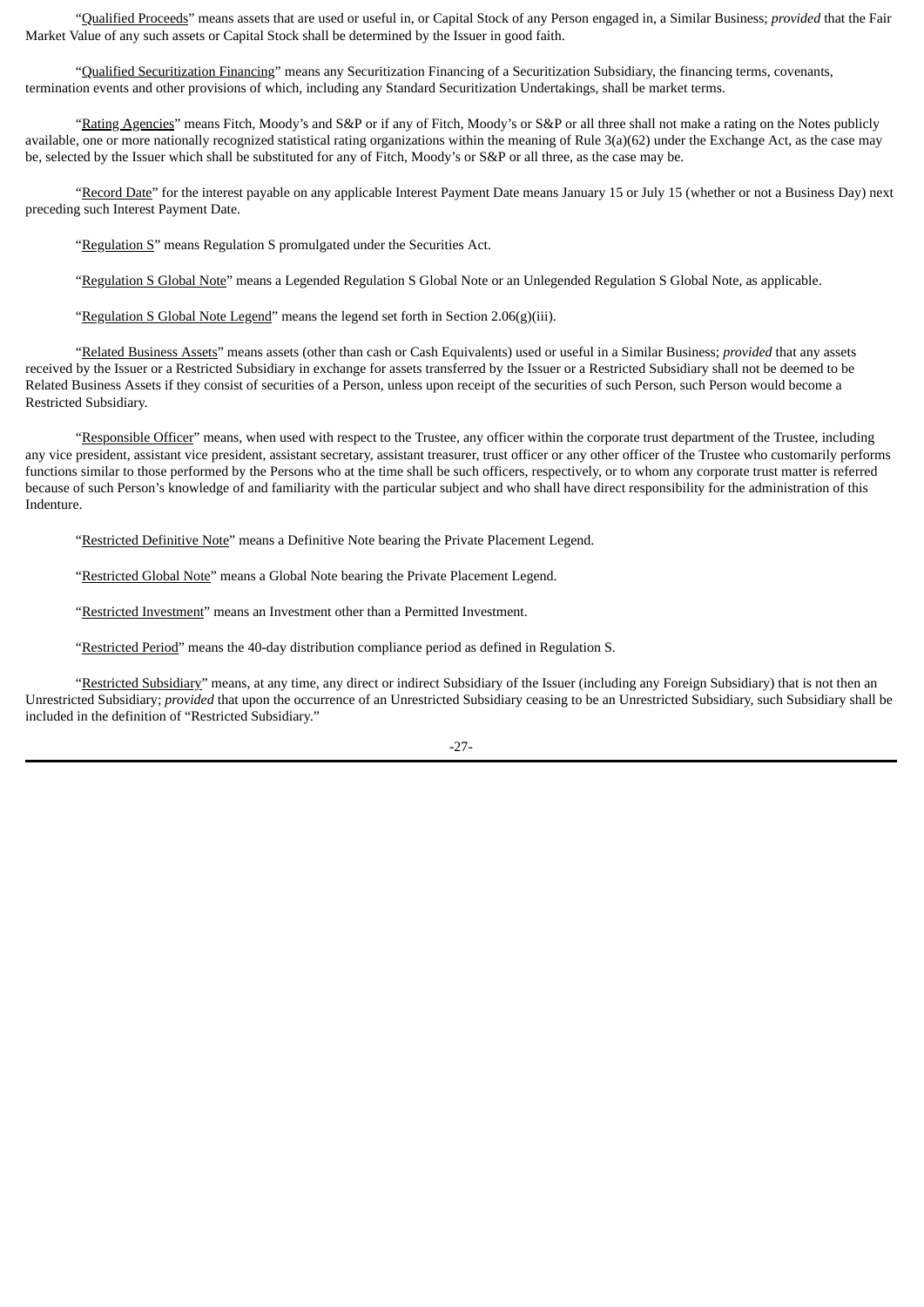"Revolving Credit Facility" means that certain revolving credit facility provided under the credit agreement, dated as of June 16, 2017, among the Issuer, certain lenders and issuing banks and JPMorgan Chase Bank, N.A., as administrative agent, as amended as of August 2, 2018, as further amended as of February 8, 2019, as further amended as of August 6, 2019 and as further amended as of May 11, 2020 (as further amended, restated, supplemented, modified, extended, renewed, restated or refunded from time to time).

"Rule 144" means Rule 144 promulgated under the Securities Act.

"Rule 144A" means Rule 144A promulgated under the Securities Act.

"Rule 903" means Rule 903 promulgated under the Securities Act.

"Rule 904" means Rule 904 promulgated under the Securities Act.

"S&P" means Standard & Poor's Investors Ratings Services or any of its successors or assigns that is a nationally recognized statistical rating organization within the meaning of Rule 3(a)(62) under the Exchange Act.

"SEC" means the U.S. Securities and Exchange Commission.

"Secured Indebtedness" means any Indebtedness secured by a Lien.

"Secured Indebtedness to Total Capitalization Ratio" means, as of any date of determination, the ratio of (x) Secured Indebtedness of the Issuer and the Restricted Subsidiaries to (y) the sum of (i) total Indebtedness of the Issuer and the Restricted Subsidiaries and (ii) total equity of the Issuer and the Restricted Subsidiaries, in each case, on a consolidated basis as reflected on the most recently available quarterly balance sheet of the Issuer prepared in accordance with GAAP immediately preceding the date on which such event for which such calculation is being made shall occur, in each case, with such pro forma adjustments as are appropriate and consistent with the pro forma adjustment provisions set forth in the definition of Fixed Charge Coverage Ratio.

"Securities Act" means the Securities Act of 1933, as amended, and the rules and regulations of the SEC promulgated thereunder.

"Securitization Assets" means the accounts receivable, lease, royalty or other revenue streams and other rights to payment and all related assets (including contract rights, books and records, all collateral securing any and all the foregoing, all contracts and all guarantees or other obligations in respect of any and all the foregoing and other assets that are customarily transferred or in respect of which security interests are customarily granted in connection with asset securitization transactions involving any and all the foregoing) and the proceeds thereof in each case pursuant to a Securitization Financing.

"Securitization Fees" means distributions or payments made directly or by means of discounts with respect to any Securitization Asset or participation interest therein issued or sold in connection with, and other fees paid to a Person that is not a Restricted Subsidiary in connection with, any Qualified Securitization Financing.

"Securitization Financing" means one or more transactions or series of transactions that may be entered into by the Issuer and/or any Restricted Subsidiary pursuant to which the Issuer or any Restricted Subsidiary may sell, convey or otherwise transfer Securitization Assets to (a) a Securitization Subsidiary (in the case of a transfer by the Issuer or any of the Restricted Subsidiaries that are not Securitization Subsidiaries) or (b) any other Person (in the case of a transfer by a Securitization Subsidiary), or may grant a security interest in any Securitization Assets of the Issuer or any Restricted Subsidiary.

-28-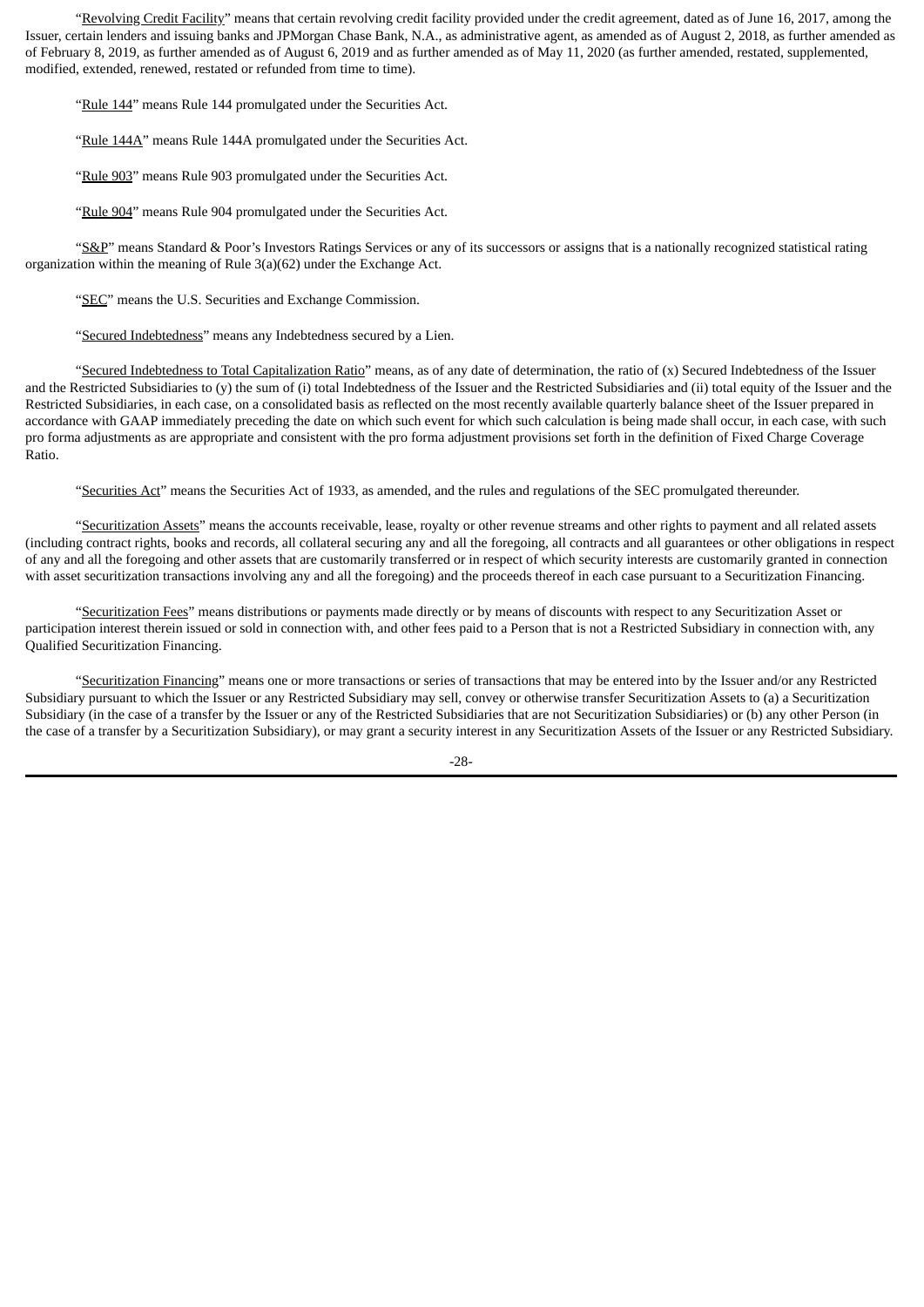"Securitization Subsidiary" means a Restricted Subsidiary (or another Person formed for the purposes of engaging in a Qualified Securitization Financing in which the Issuer or any Restricted Subsidiary makes an Investment and to which the Issuer or any Restricted Subsidiary transfers Securitization Assets and related assets) that engages in no activities other than in connection with the financing of Securitization Assets of the Issuer or a Restricted Subsidiary, all proceeds thereof and all rights (contingent and other), collateral and other assets relating thereto, and any business or activities incidental or related to such business, and which is designated by the Issuer or such other Person (as provided below) as a Securitization Subsidiary and (a) no portion of the Indebtedness or any other obligations (contingent or otherwise) of which (i) is guaranteed by the Issuer or any Restricted Subsidiary, other than another Securitization Subsidiary (excluding guarantees of obligations pursuant to Standard Securitization Undertakings), (ii) is recourse to or obligates the Issuer or any Restricted Subsidiary, other than another Securitization Subsidiary, in any way other than pursuant to Standard Securitization Undertakings or (iii) subjects any property or asset of the Issuer or any Restricted Subsidiary, other than another Securitization Subsidiary, directly or indirectly, contingently or otherwise, to the satisfaction thereof, other than pursuant to Standard Securitization Undertakings and (b) to which none of the Issuer or any other Restricted Subsidiary, other than another Securitization Subsidiary, has any obligation to maintain or preserve such entity's financial condition or cause such entity to achieve certain levels of operating results. Any such designation by the Issuer or such other Person shall be evidenced by a resolution of the Issuer or such other Person giving effect to such designation.

"Significant Subsidiary" means any Restricted Subsidiary that would be a "significant subsidiary" as defined in Article 1, Rule 1-02 of Regulation S-X, promulgated pursuant to the Securities Act, as such regulation is in effect on the Issue Date.

"Similar Business" means any business conducted or proposed to be conducted by the Issuer and its Restricted Subsidiaries on the date of this Indenture or any business that is similar, reasonably related, incidental or ancillary thereto.

"Standard Securitization Undertakings" means representations, warranties, covenants and indemnities entered into by the Issuer or any Restricted Subsidiary that are customary for a seller or servicer of assets in a Securitization Financing.

"Subordinated Indebtedness" means (a) with respect to the Issuer, any Indebtedness of the Issuer which is by its terms subordinated in right of payment to the Notes, and (b) with respect to any Guarantor, any Indebtedness of such Guarantor which is by its terms subordinated in right of payment to the Guarantee of such Guarantor.

"Subsidiary" means, with respect to any Person:

(1) any corporation, association, or other business entity (other than a partnership, joint venture, limited liability company or similar entity) of which more than 50.0% of the total voting power of shares of Capital Stock entitled (without regard to the occurrence of any contingency) to vote in the election of directors, managers or trustees thereof is at the time of determination owned or controlled, directly or indirectly, by such Person or one or more of the other Subsidiaries of that Person or a combination thereof; and

-29-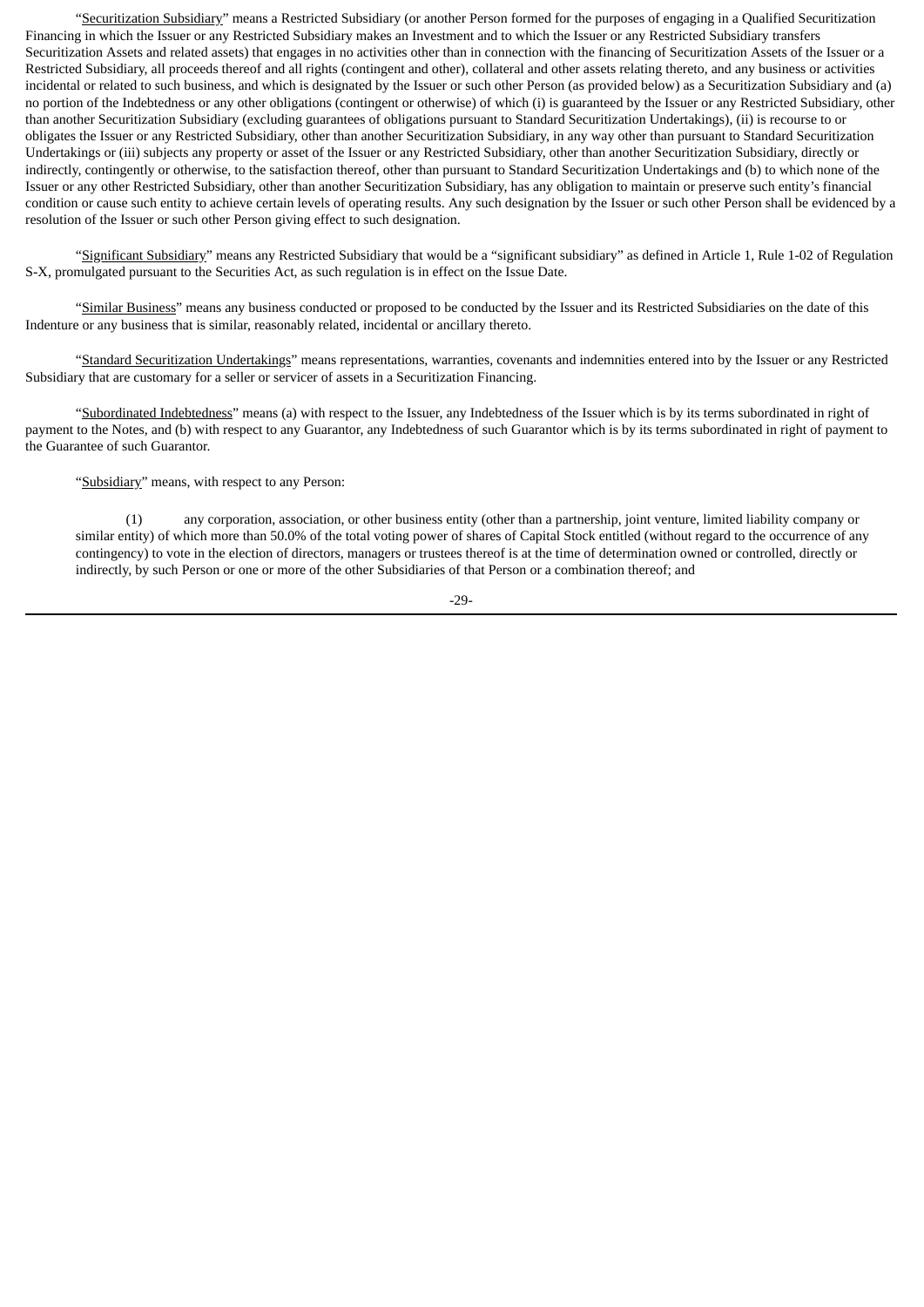(2) any partnership, joint venture, limited liability company or similar entity of which

(x) more than 50.0% of the capital accounts, distribution rights, total equity and voting interests or general or limited partnership interests, as applicable, are owned or controlled, directly or indirectly, by such Person or one or more of the other Subsidiaries of that Person or a combination thereof whether in the form of membership, general, special or limited partnership or otherwise, and

(y) such Person or any Restricted Subsidiary of such Person is a controlling general partner or otherwise controls such entity.

Unless otherwise specified, all references herein to a "Subsidiary" or to "Subsidiaries" shall refer to a Subsidiary or Subsidiaries of the Issuer.

"Total Assets" means the total assets of the Issuer and the Restricted Subsidiaries determined on a consolidated basis in accordance with GAAP, as shown on the most recent balance sheet of the Issuer for which internal financial statements are available immediately preceding the date on which any calculation of Total Assets is being made, with such *pro forma* adjustments for transactions consummated on or prior to or simultaneously with the date of the calculation as are appropriate and consistent with the *pro forma* adjustment provisions set forth in the definition of Fixed Charge Coverage Ratio.

"Treasury Rate" means, as of any Redemption Date, the rate per annum equal to the yield to maturity as of such Redemption Date of United States Treasury securities with a constant maturity (as compiled and published in the most recent Federal Reserve Statistical Release H.15 that has become publicly available at least two Business Days prior to the Redemption Date (or, if such Statistical Release is no longer published, any publicly available source of similar market data)) most nearly equal to the period from the Redemption Date to August 1, 2023; *provided* that if the period from the Redemption Date to August 1, 2023 is less than one year, the weekly average yield on actually traded United States Treasury securities adjusted to a constant maturity of one year will be used.

"Trust Indenture Act" means the Trust Indenture Act of 1939, as amended (15 U.S.C. §§ 77aaa-77bbbb).

"Trustee" means U.S. Bank National Association, as trustee, until a successor replaces it in accordance with the applicable provisions of this Indenture and thereafter means the successor serving under this Indenture.

"Unlegended Regulation S Global Note" means a Global Note in the form of Exhibit A hereto bearing the Global Note Legend and deposited with or on behalf of and registered in the name of the Depositary or its nominee and issued upon expiration of the Restricted Period.

"Unrestricted Definitive Note" means one or more Definitive Notes that do not bear and are not required to bear the Private Placement Legend.

"Unrestricted Global Note" means a permanent Global Note, substantially in the form of Exhibit A attached hereto that bears the Global Note Legend and that has the "Schedule of Increases or Decreases of Interests in the Global Note" attached thereto, and that is deposited with or on behalf of and registered in the name of the Depositary, representing Notes that do not bear and are not required to bear the Private Placement Legend.

-30-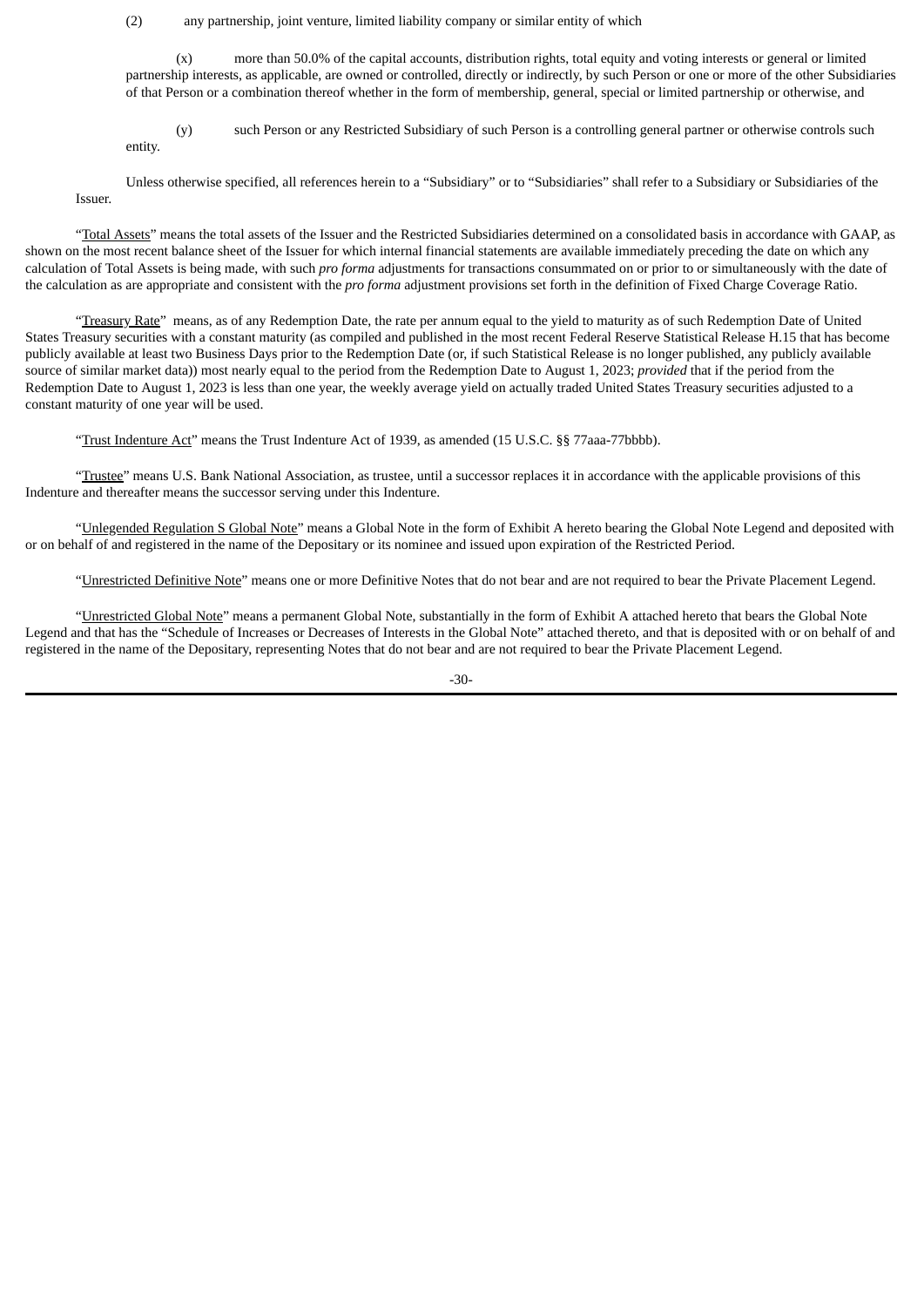#### "Unrestricted Subsidiary" means:

(1) any Subsidiary of the Issuer which at the time of determination is an Unrestricted Subsidiary (as designated by the Issuer, as provided below);

(2) any Subsidiary of an Unrestricted Subsidiary; and

(3) as of the Issue Date, WWTAI Container Holdco Ltd., an exempted company incorporated with limited liability under the laws of Bermuda, and Long Ridge Terminal LLC, a limited liability company organized under the laws of Delaware (and all Subsidiaries of each of the foregoing).

The Issuer may designate any Subsidiary of the Issuer (including any existing Subsidiary and any newly acquired or newly formed Subsidiary) to be an Unrestricted Subsidiary unless such Subsidiary or any of its Subsidiaries owns any Equity Interests or Indebtedness of, or owns or holds any Lien on, any property of, the Issuer or any Subsidiary of the Issuer (other than any Subsidiary of the Subsidiary to be so designated); *provided* that:

- (1) such designation complies with Section 4.07; and
- (2) each of:
	- (A) the Subsidiary to be so designated; and
	- (B) its Subsidiaries

has not at the time of designation, and does not thereafter, create, incur, issue, assume, guarantee or otherwise become directly or indirectly liable with respect to any Indebtedness pursuant to which the lender has recourse to any of the assets of the Issuer or any Restricted Subsidiary.

The Issuer may designate any Unrestricted Subsidiary to be a Restricted Subsidiary; *provided* that, immediately after giving effect to such designation, no Default or Event of Default shall have occurred and be continuing and either:

(1) the Issuer could incur at least \$1.00 of additional Indebtedness pursuant to the Fixed Charge Coverage Ratio test described in the first sentence under Section 4.09; or

(2) the Fixed Charge Coverage Ratio for the Issuer and its Restricted Subsidiaries would be greater than such ratio for the Issuer and its Restricted Subsidiaries immediately prior to such designation, in each case on a *pro forma* basis taking into account such designation.

Any such designation by the Issuer shall be notified by the Issuer to the Trustee by promptly filing with the Trustee a copy of the board resolution giving effect to such designation and an Officers' Certificate certifying that such designation complied with the foregoing provisions.

"U.S. Person" means a U.S. person as defined in Rule 902(k) under the Securities Act.

"Voting Stock" of any Person as of any date means the Capital Stock of such Person that is at the time entitled to vote in the election of the board of directors of such Person.

-31-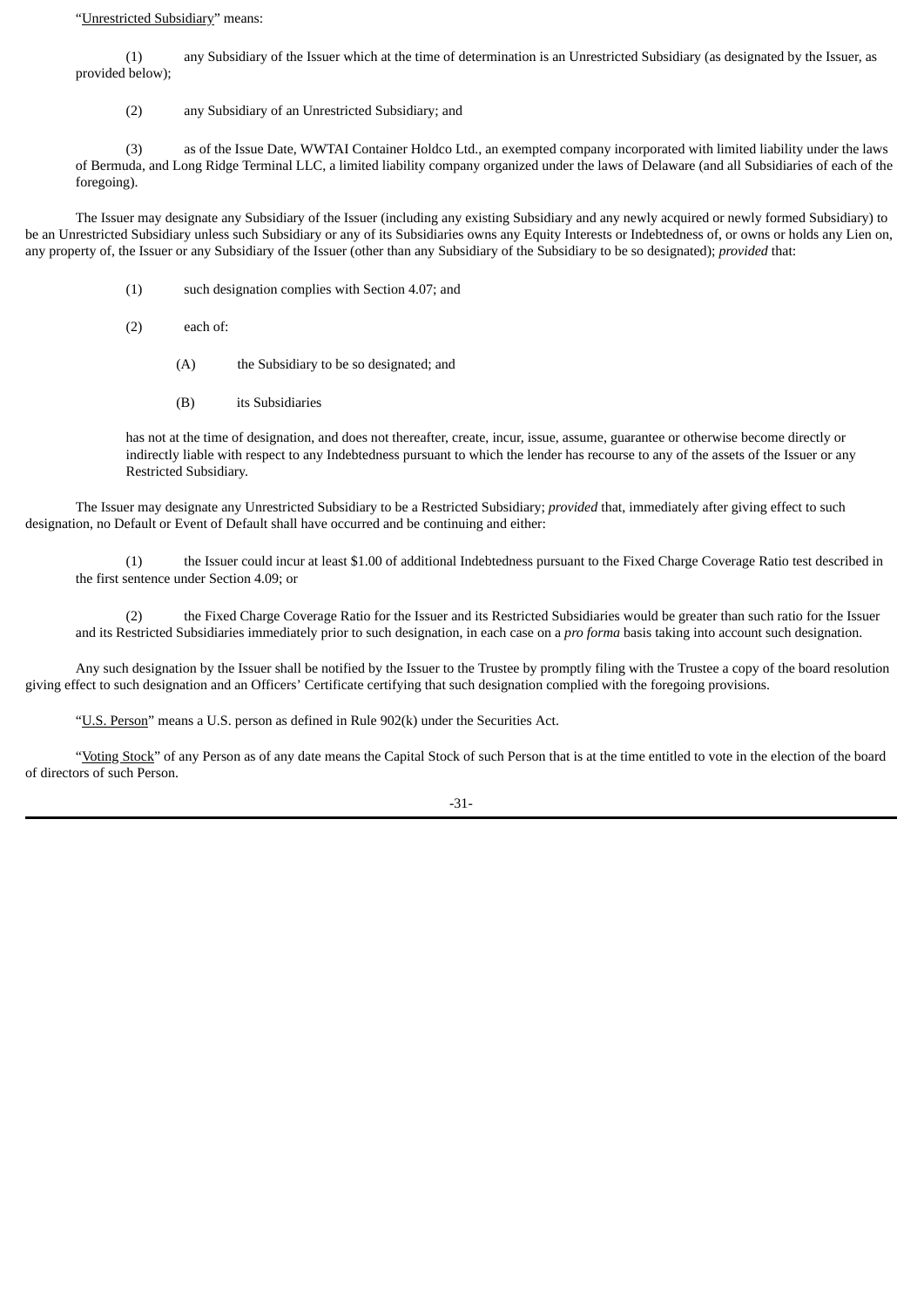"Weighted Average Life to Maturity" means, when applied to any Indebtedness, Disqualified Stock or preferred stock, as the case may be, at any date, the quotient obtained by dividing:

(1) the sum of the products obtained by multiplying (i) the amount of each (A) then remaining installment, sinking fund, serial maturity or other required payments of principal, including payment at final maturity, in respect of such Indebtedness or (B) redemption or similar payment, in respect of such Disqualified Stock or preferred stock by (ii) the number of years (calculated to the nearest one-twelfth) that will elapse between the date of determination and the making of such payment; by

(2) the sum of all such payments.

"Wholly-Owned Restricted Subsidiary" means any Wholly-Owned Subsidiary that is a Restricted Subsidiary.

"Wholly-Owned Subsidiary" of any the Issuer means a Subsidiary of the Issuer, 100.0% of the outstanding Capital Stock or other ownership interests of which (other than directors' qualifying shares and shares issued to foreign nationals as required by applicable law) shall at the time be owned by the Issuer or by one or more Wholly-Owned Subsidiaries of the Issuer.

SECTION 1.02. Other Definitions.

| <b>Term</b>                            | <b>Defined in Section</b> |
|----------------------------------------|---------------------------|
| "Affiliate Transaction"                | 4.11                      |
| "Asset Sale Offer"                     | 4.10                      |
| "Authentication Order"                 | 2.02                      |
| "Change of Control Offer"              | 4.13                      |
| "Change of Control Payment"            | 4.13                      |
| "Change of Control Payment Date"       | 4.13                      |
| "Covenant Defeasance"                  | 8.03                      |
| "Covenant Suspension Event"            | 4.15                      |
| "DTC"                                  | 2.03                      |
| "Event of Default"                     | 6.01                      |
| "Excess Proceeds"                      | 4.10                      |
| "Increased Amount"                     | 4.12                      |
| "incur", "incurrence"                  | 4.09                      |
| "Initial Lien"                         | 4.12                      |
| "Legal Defeasance"                     | 8.02                      |
| "Note Register"                        | 2.03                      |
| "Offer Amount"                         | 3.10                      |
| "Offer Period"                         | 3.10                      |
| "Paying Agent"                         | 2.03                      |
| "Permitted Non-Guarantor Indebtedness" | 4.09                      |
| "Purchase Date"                        | 3.10                      |
| "Redemption Date"                      | 3.07                      |
| "Refinancing Indebtedness"             | 4.09                      |
| "Refunding Capital Stock"              | 4.07                      |
| "Registrar"                            | 2.03                      |
| "Restricted Payments"                  | 4.07                      |
| "Retired Capital Stock"                | 4.07                      |
| "Reversion Date"                       | 4.15                      |
| "Successor Company"                    | 5.01                      |
| "Successor Person"                     | 5.01                      |
| "Suspended Covenants"                  | 4.15                      |
| "Suspension Period"                    | 4.15                      |
| "Transfer Agent"                       | 2.03                      |

-32-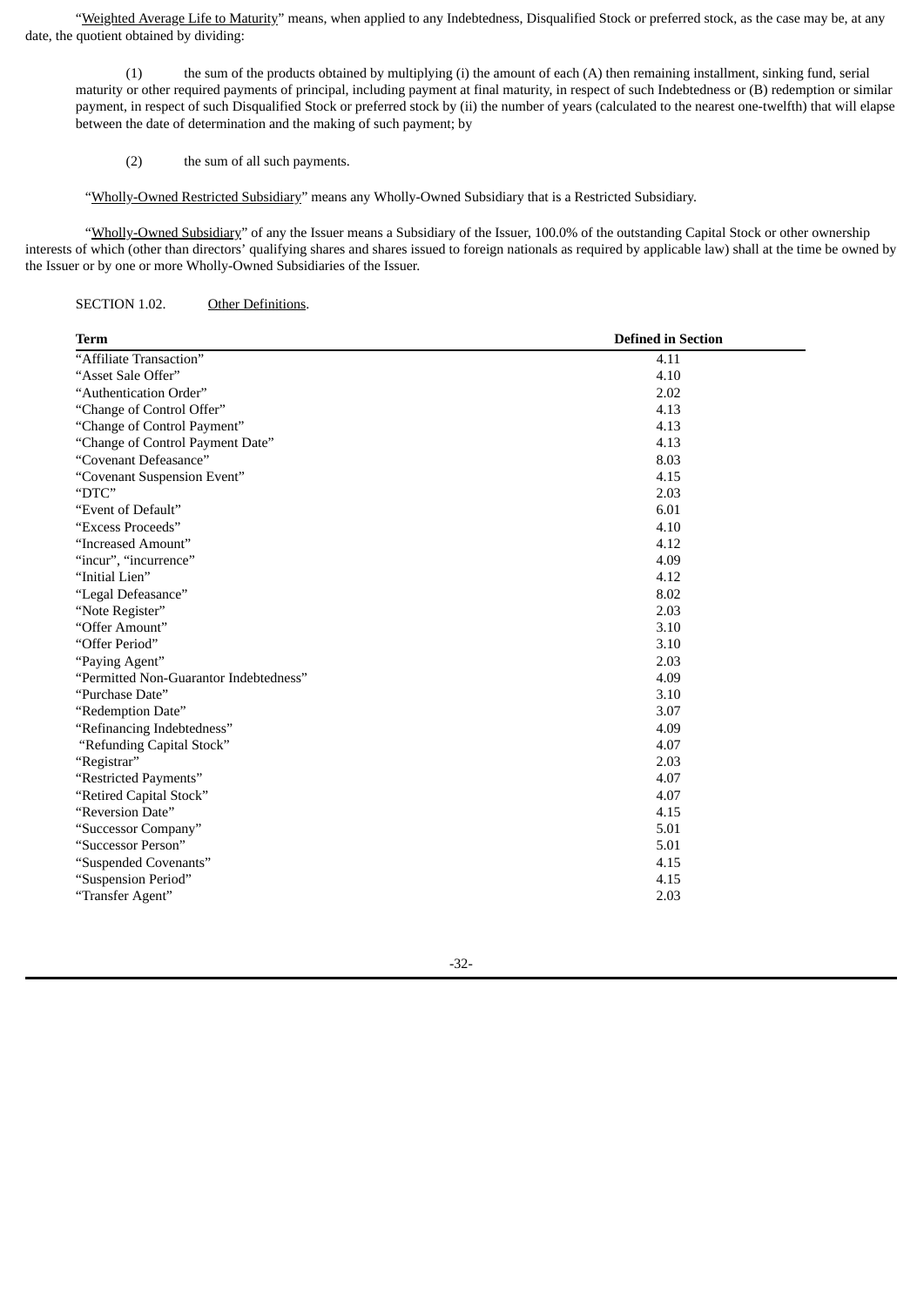SECTION 1.03. Rules of Construction. Unless the context otherwise requires:

(a) a term has the meaning assigned to it;

(b) an accounting term not otherwise defined has the meaning assigned to it in accordance with GAAP;

(c) "or" is not exclusive;

(d) the words "including", "include" or "includes" shall be deemed to be followed by the words "without limitation";

(e) words in the singular include the plural, and in the plural include the singular;

(f) references to "shall" and "will" are intended to have the same meaning;

(g) references to sections of, or rules under, the Securities Act shall be deemed to include substitute, replacement or successor sections or rules adopted by the SEC from time to time;

(h) unless the context otherwise requires, any reference to an "Article", "Section" or "clause" refers to an Article, Section or clause, as the case may be, of this Indenture;

(i) "furnish to the Trustee" shall be deemed to be followed by the words "or electronically transmit";

(j) the words "herein", "hereof" and "hereunder" and other words of similar import refer to this Indenture as a whole and not any particular Article, Section, clause or other subdivision; and

(k) Indebtedness that is unsecured shall not be deemed to be subordinated or junior to Secured Indebtedness merely because it is unsecured, and Indebtedness shall not be deemed to be subordinated or junior to any other Indebtedness merely because it has a junior priority lien with respect to the same collateral.

For purposes of this Indenture and the Notes and the interpretation hereof and thereof, unless the context requires otherwise, the term "consolidated" with respect to any Person refers to such Person consolidated with its Restricted Subsidiaries, and excludes from such consolidation any Unrestricted Subsidiary as if such Unrestricted Subsidiary were not an Affiliate of such Person.

-33-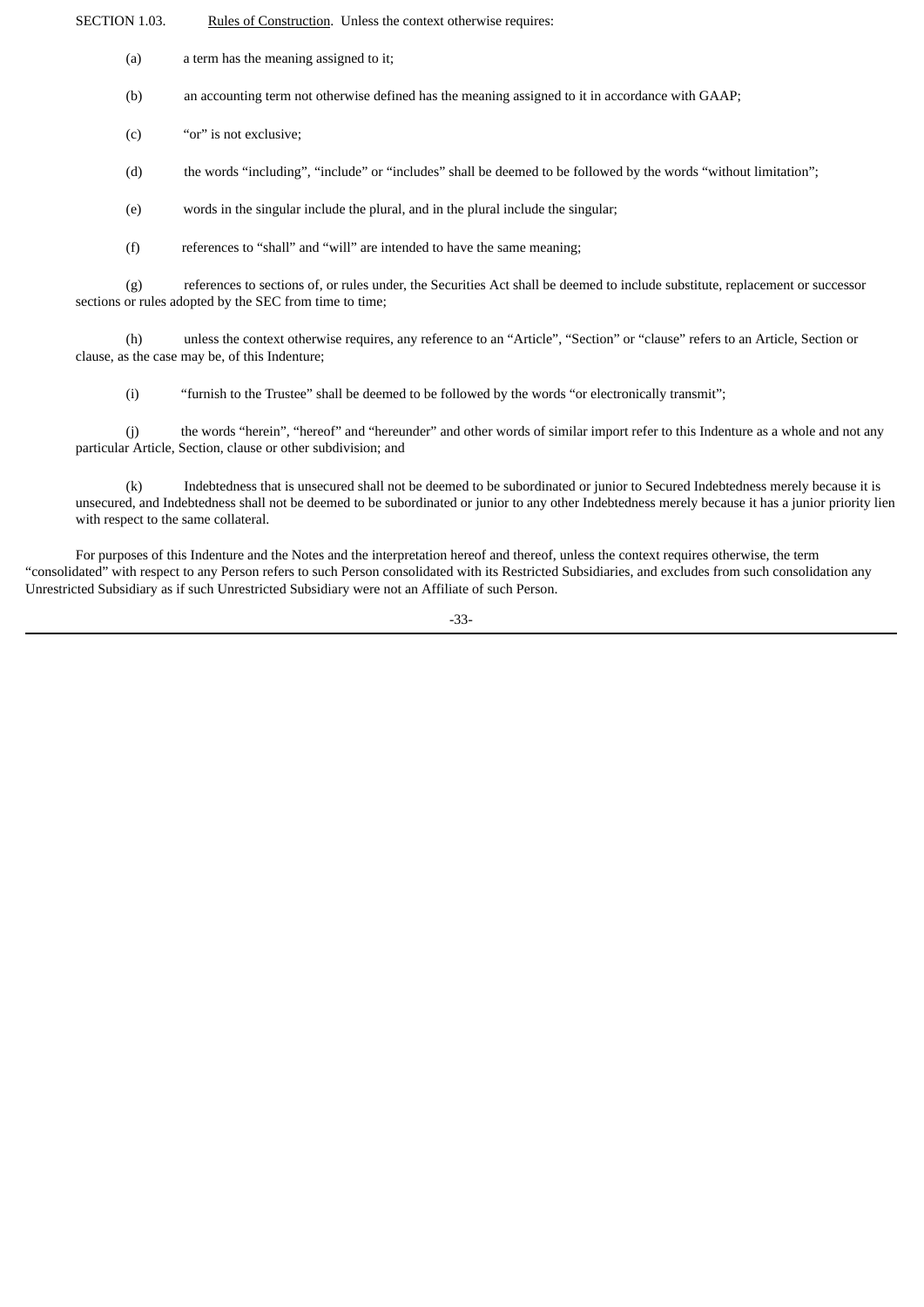#### SECTION 1.04. Acts of Holders.

(a) Any request, demand, authorization, direction, notice, consent, waiver or other action provided by this Indenture to be given or taken by Holders may be embodied in and evidenced by one or more instruments of substantially similar tenor signed by such Holders in person or by an agent duly appointed in writing. Except as herein otherwise expressly provided, such action shall become effective when such instrument or instruments or record or both are delivered to the Trustee and, where it is hereby expressly required, to the Issuer. Proof of execution of any such instrument or of a writing appointing any such agent, or the holding by any Person of a Note, shall be sufficient for any purpose of this Indenture and (subject to Section 7.01) conclusive in favor of the Trustee and the Issuer, if made in the manner provided in this Section 1.04.

(b) The fact and date of the execution by any Person of any such instrument or writing may be proved by the affidavit of a witness of such execution or by the certificate of any notary public or other officer authorized by law to take acknowledgments of deeds, certifying that the individual signing such instrument or writing acknowledged to him the execution thereof. Where such execution is by or on behalf of any legal entity other than an individual, such certificate or affidavit shall also constitute proof of the authority of the Person executing the same. The fact and date of the execution of any such instrument or writing, or the authority of the Person executing the same, may also be proved in any other manner that the Trustee deems sufficient.

(c) The ownership of Notes shall be proved by the Note Register.

(d) Any request, demand, authorization, direction, notice, consent, waiver or other action by the Holder of any Note shall bind every future Holder of the same Note and the Holder of every Note issued upon the registration of transfer thereof or in exchange therefor or in lieu thereof, in respect of any action taken, suffered or omitted by the Trustee or the Issuer in reliance thereon, whether or not notation of such action is made upon such Note.

(e) The Issuer may, but shall not be obligated to, set a record date for purposes of determining the identity of Holders entitled to give any request, demand, authorization, direction, notice, consent, waiver or take any other act, or to vote or consent to any action by vote or consent authorized or permitted to be given or taken by Holders. Unless otherwise specified, if not set by the Issuer prior to the first solicitation of a Holder made by any Person in respect of any such action, or in the case of any such vote, prior to such vote, any such record date shall be the later of 30 days prior to the first solicitation of such consent or the date of the most recent list of Holders furnished to the Trustee prior to such solicitation.

(f) Without limiting the foregoing, a Holder entitled to take any action under this Indenture with regard to any particular Note may do so with regard to all or any part of the principal amount of such Note or by one or more duly appointed agents, each of which may do so pursuant to such appointment with regard to all or any part of such principal amount. Any notice given or action taken by a Holder or its agents with regard to different parts of such principal amount pursuant to this Section 1.04 shall have the same effect as if given or taken by separate Holders of each such different part.

(g) Without limiting the generality of the foregoing, a Holder, including the Depositary, may make, give or take, by a proxy or proxies duly appointed in writing, any request, demand, authorization, direction, notice, consent, waiver or other action provided in this Indenture to be made, given or taken by Holders, and the Depositary may provide its proxy or proxies to the beneficial owners of interests in any such Global Note through such depositary's standing instructions and customary practices.

-34-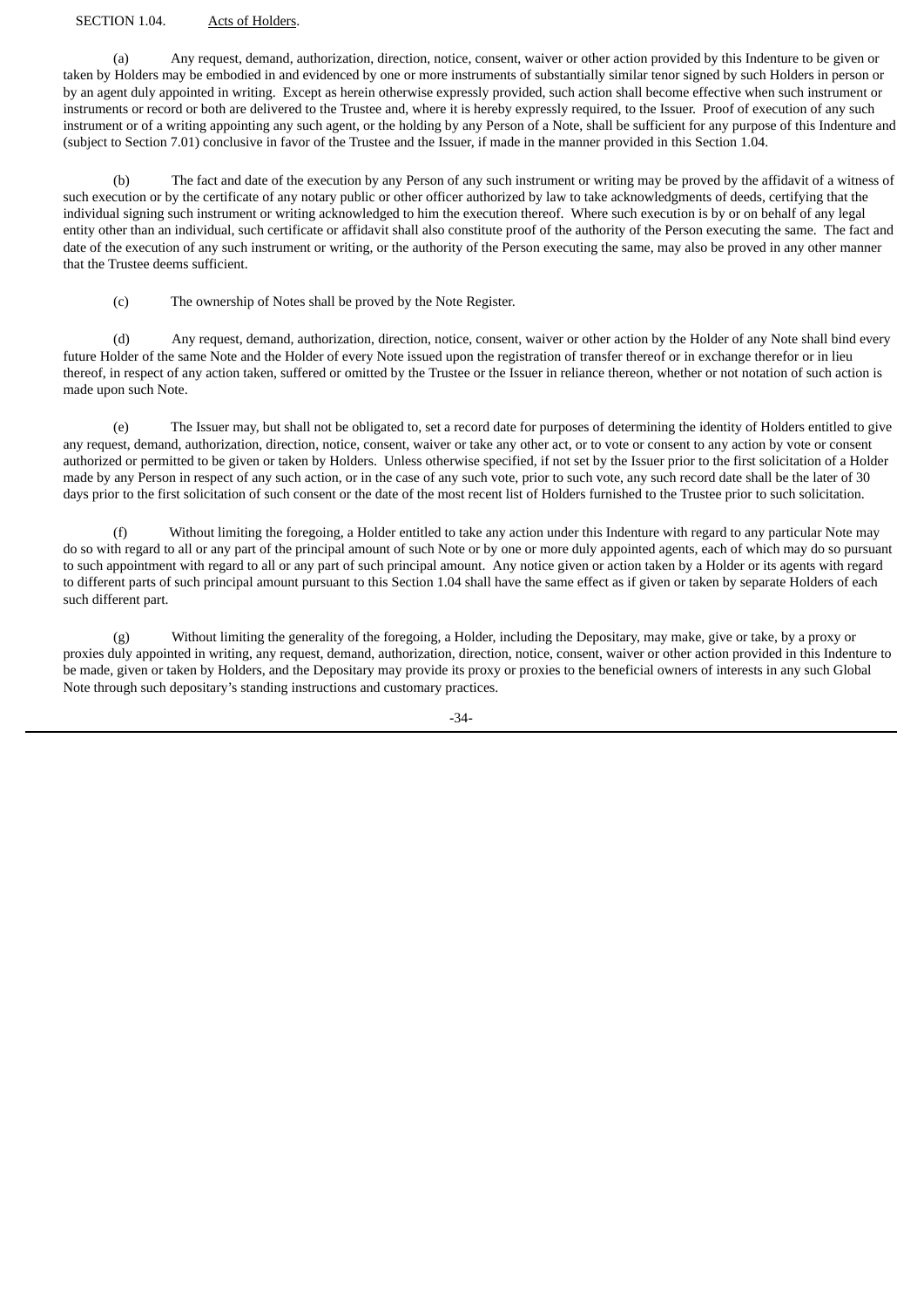(h) The Issuer may, but shall not be obligated to, fix a record date for the purpose of determining the Persons who are beneficial owners of interests in any Global Note held by the Depositary entitled under the procedures of such Depositary to make, give or take, by a proxy or proxies duly appointed in writing, any request, demand, authorization, direction, notice, consent, waiver or other action provided in this Indenture to be made, given or taken by Holders. If such a record date is fixed, the Holders on such record date or their duly appointed proxy or proxies, and only such Persons, shall be entitled to make, give or take such request, demand, authorization, direction, notice, consent, waiver or other action, whether or not such Holders remain Holders after such record date.

#### ARTICLE II

#### The Notes

# SECTION 2.01. Form and Dating; Terms.

(a) General. The Notes shall be substantially in the form of Exhibit A hereto. The Notes may have notations, legends or endorsements required by law, stock exchange rules or usage (*provided* that any such notation, legend or endorsement is in a form acceptable to the Issuer). Each Note shall be dated the date of the Trustee's authentication. The Notes shall be in denominations of \$2,000 and integral multiples of \$1,000 in excess of \$2,000.

(b) Global Notes. Notes issued in global form shall be substantially in the form of Exhibit A attached hereto (including the Global Note Legend thereon and the "Schedule of Increases or Decreases of Interests in the Global Note" attached thereto). Notes issued in definitive form shall be substantially in the form of Exhibit A attached hereto (but without the Global Note Legend thereon and without the "Schedule of Increases or Decreases of Interests in the Global Note" attached thereto). Each Global Note shall represent such of the outstanding Notes as shall be specified therein and each shall provide that it shall represent up to the aggregate principal amount of Notes from time to time endorsed thereon and that the aggregate principal amount of outstanding Notes represented thereby may from time to time be reduced or increased, as applicable, to reflect exchanges, repurchases and redemptions. Any endorsement of a Global Note to reflect the amount of any increase or decrease in the aggregate principal amount of outstanding Notes represented thereby shall be made by the Trustee as Custodian (or if the Trustee and the Custodian are not the same Person, by the Custodian at the direction of the Trustee), in accordance with instructions given by the Holder thereof as required by Section 2.06.

(c) Regulation S Global Notes. Notes offered and sold in reliance on Regulation S shall be issued initially in the form of the Legended Regulation S Global Note, which shall be deposited on behalf of the purchasers of the Notes represented thereby with the Trustee as Custodian, and registered in the name of the Depositary or the nominee of the Depositary for the accounts of designated agents holding on behalf of Euroclear or Clearstream, duly executed by the Issuer and authenticated by the Trustee as hereinafter provided. Upon the expiry of the Restricted Period, beneficial interests in the Legended Regulation S Global Note shall be exchanged for beneficial interests in the Unlegended Regulation S Global Note pursuant to Section 2.06 and the Applicable Procedures. Simultaneously with the authentication of a Unlegended Regulation S Global Note, the Trustee shall cancel the corresponding Legended Regulation S Global Note. The aggregate principal amount of a Regulation S Global Note may from time to time be increased or decreased by adjustments made on the records of the Trustee and the Depositary or its nominee, as the case may be, in connection with transfers of interest as hereinafter provided.

-35-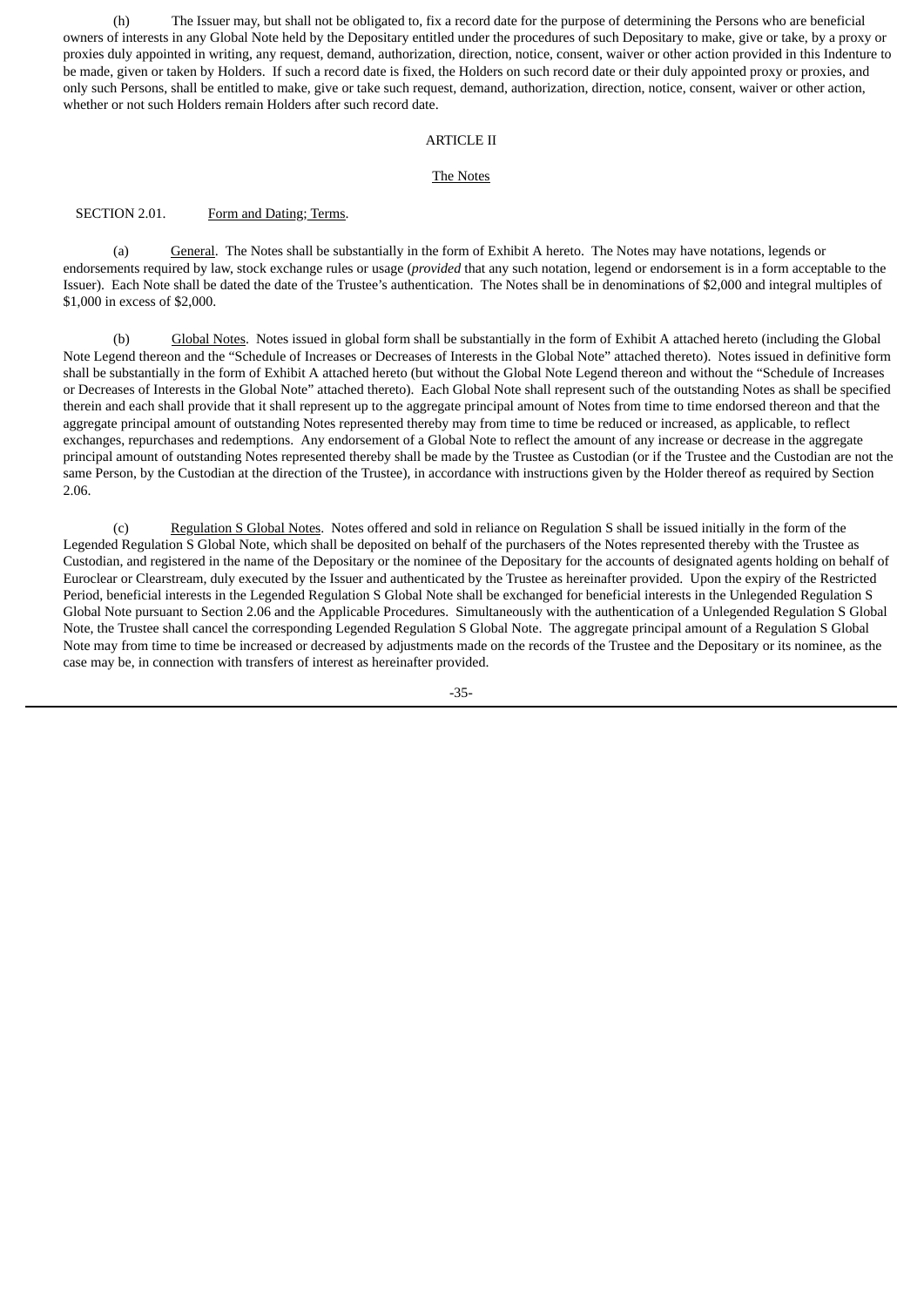#### (d) Terms. The aggregate principal amount of Notes that may be authenticated and delivered under this Indenture is unlimited.

The terms and provisions contained in the Notes shall constitute, and are hereby expressly made, a part of this Indenture and the Issuer, the Guarantors and the Trustee, by their execution and delivery of this Indenture, expressly agree to such terms and provisions and to be bound thereby. However, to the extent any provision of any Note conflicts with the express provisions of this Indenture, the provisions of this Indenture shall govern and be controlling.

The Notes may be required to be repurchased by the Issuer pursuant to an Asset Sale Offer as provided in Section 4.10 or a Change of Control Offer as provided in Section 4.13. The Notes shall not be redeemable, other than as provided in Article III.

Additional Notes ranking *pari passu* with the Initial Notes may be created and issued from time to time by the Issuer without notice to or consent of the Holders and shall be consolidated with and form a single class with the other Notes (including any Initial Notes or other Additional Notes) and shall have the same terms as to status, redemption or otherwise as such Notes (other than date of issue and, if applicable, the date from which interest shall accrue and the first date on which payment thereof shall be made); *provided* that the Issuer's ability to issue Additional Notes shall be subject to the Issuer's compliance with Section 4.09. Any Additional Notes may be issued with the benefit of an indenture supplemental to this Indenture.

(e) Euroclear and Clearstream Procedures Applicable. The provisions of the "Operating Procedures of the Euroclear System" and "Terms and Conditions Governing Use of Euroclear" and the "General Terms and Conditions of Clearstream Banking" and "Customer Handbook" of Clearstream shall be applicable to transfers of beneficial interests in the Regulation S Global Notes that are held by Participants through Euroclear or Clearstream.

SECTION 2.02. Execution and Authentication. At least one Officer of the Issuer shall execute the Notes by manual or facsimile signature.

If an Officer whose signature is on a Note no longer holds that office at the time a Note is authenticated, the Note shall nevertheless be valid.

A Note shall not be entitled to any benefit under this Indenture or be valid or obligatory for any purpose until authenticated substantially in the form of Exhibit A attached hereto, by the manual signature of the Trustee. The signature shall be conclusive evidence that the Note has been duly authenticated and delivered under this Indenture.

On the Issue Date, the Trustee shall, upon receipt of the Issuer's Order (an "Authentication Order"), authenticate and deliver the Initial Notes. In addition, at any time, from time to time, the Trustee shall upon receipt of an Authentication Order authenticate and deliver any Additional Notes for an aggregate principal amount specified in such Authentication Order for such Additional Notes issued under this Indenture. In authenticating such Additional Notes, the Trustee shall receive, and be fully protected in relying upon an Opinion of Counsel which shall state:

(1) that the form and terms of such Additional Notes have been established in conformity with the provisions of this Indenture; and

-36-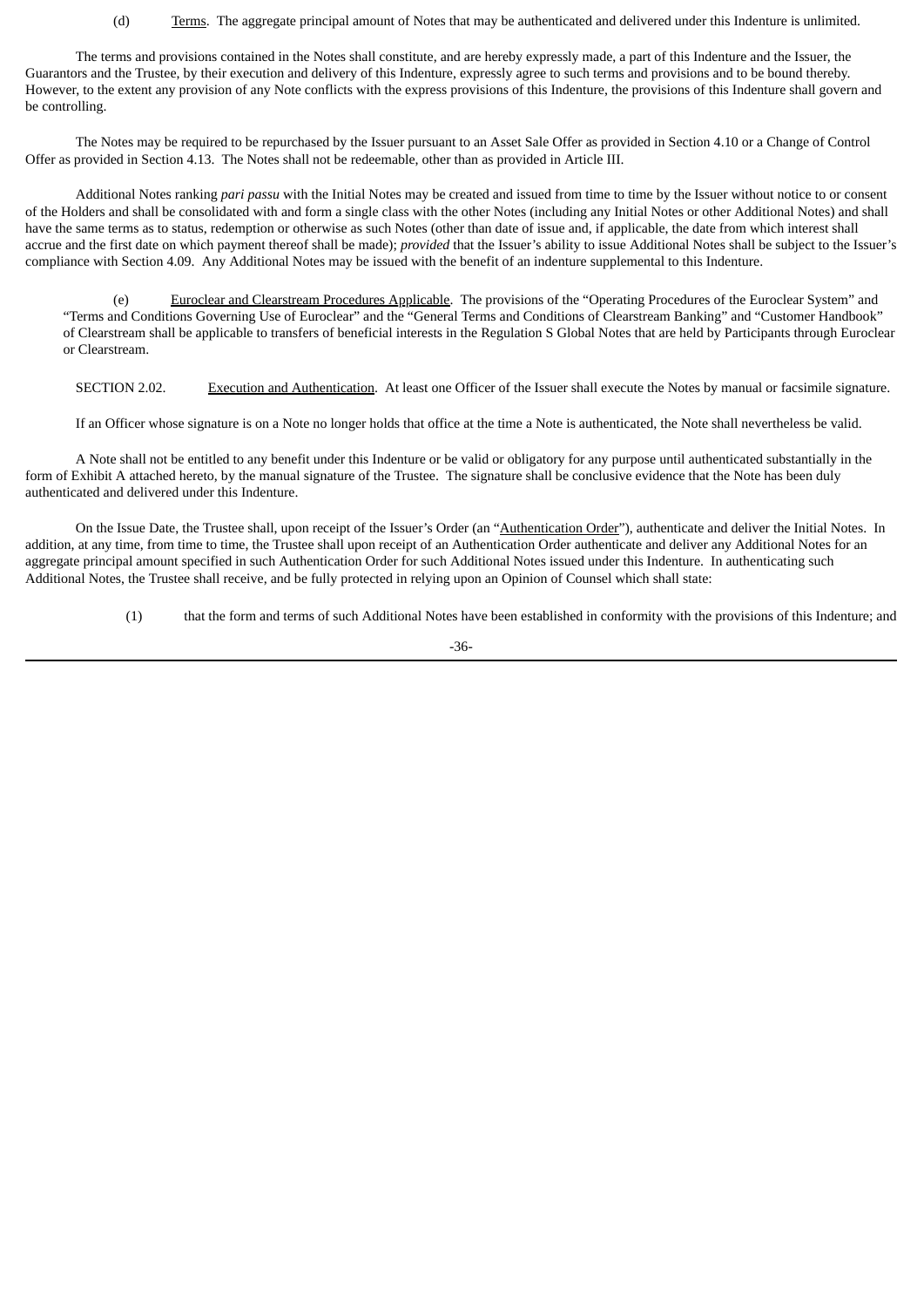(2) that such Additional Notes, when authenticated and delivered by the Trustee and issued by the Issuer in the manner and subject to any conditions specified in such Opinion of Counsel, will constitute valid and legally binding obligations of the Issuer, enforceable in accordance with their terms, subject to bankruptcy, insolvency, reorganization and other laws of general applicability relating to or affecting the enforcement of creditors' rights and to general equity principles.

The Trustee may appoint an authenticating agent acceptable to the Issuer to authenticate Notes. An authenticating agent may authenticate Notes whenever the Trustee may do so. Each reference in this Indenture to authentication by the Trustee includes authentication by such agent. An authenticating agent has the same rights as an Agent to deal with Holders or an Affiliate of the Issuer.

SECTION 2.03. Registrar, Transfer Agent and Paying Agent. The Issuer shall maintain (i) a registrar with an office or agency where Notes may be presented for registration (the "Registrar"), (ii) a transfer agent with an office or agency where Notes may be presented for transfer or for exchange (the "Transfer Agent") and (iii) a paying agent with an office or agency where Notes may be presented for payment (the "Paying Agent"). The Registrar shall maintain a register reflecting ownership of the Notes outstanding from time to time ("Note Register") and upon written request from the Issuer, the Registrar shall provide the Issuer with a copy of the Note Register. The Issuer may appoint one or more co-registrars, one or more co-transfer agents and one or more additional paying agents. The term "Registrar" includes any co-registrar. The term "Transfer Agent" includes any co-transfer agent. The term "Paying Agent" includes any additional paying agents. The Issuer initially appoints the Trustee as (i) Registrar, Transfer Agent and Paying Agent and (ii) the Custodian with respect to the Global Notes. The Issuer may change the Paying Agents, the Transfer Agents or the Registrars without prior notice to the Holders. The Issuer shall notify the Trustee in writing of the name and address of any Agent not a party to this Indenture. If the Issuer fails to appoint or maintain another entity as Registrar or Paying Agent, the Trustee shall act as such. The Issuer or any Guarantor may act as a Paying Agent or a Registrar. All Agents appointed under this Indenture shall be appointed pursuant to agency agreements among the Issuer, the Trustee and the Agent, as applicable. In acting hereunder and in connection with the Notes, the Paying Agent and Registrar shall act solely as agent of the Issuer, and will not thereby assume any obligations towards or relationship of agency or trust for or with any Holder.

The Issuer initially appoints The Depository Trust Company ("DTC") to act as Depositary with respect to the Global Notes.

SECTION 2.04. Paying Agent to Hold Money in Trust. The Issuer shall require the Paying Agent other than the Trustee to agree in writing that the Paying Agent shall hold in trust for the benefit of Holders or the Trustee all money held by the Paying Agent for the payment of principal, premium, if any, or interest on the Notes, and will notify the Trustee of any default by the Issuer in making any such payment. While any such default continues, the Trustee may require a Paying Agent to pay all money held by it to the Trustee. The Issuer at any time may require a Paying Agent to pay all money held by it to the Trustee. Upon payment over to the Trustee, the Paying Agent (if other than the Issuer or a Subsidiary of the Issuer) shall have no further liability for the money. If the Issuer or a Subsidiary of the Issuer acts as Paying Agent, it shall segregate and hold in a separate trust fund for the benefit of the Holders all money held by it as Paying Agent. Upon any bankruptcy or reorganization proceedings relating to the Issuer, the Trustee shall serve as Paying Agent for the Notes.

SECTION 2.05. Holder Lists. The Registrar shall preserve in as current a form as is reasonably practicable the most recent list available to it of the names and addresses of all Holders. If the Trustee is not the Registrar, the Issuer shall furnish to the Trustee at least two Business Days before each Interest Payment Date and at such other times as the Trustee may request in writing, a list in such form and as of such date as the Trustee may reasonably require of the names and addresses of the Holders of Notes.

-37-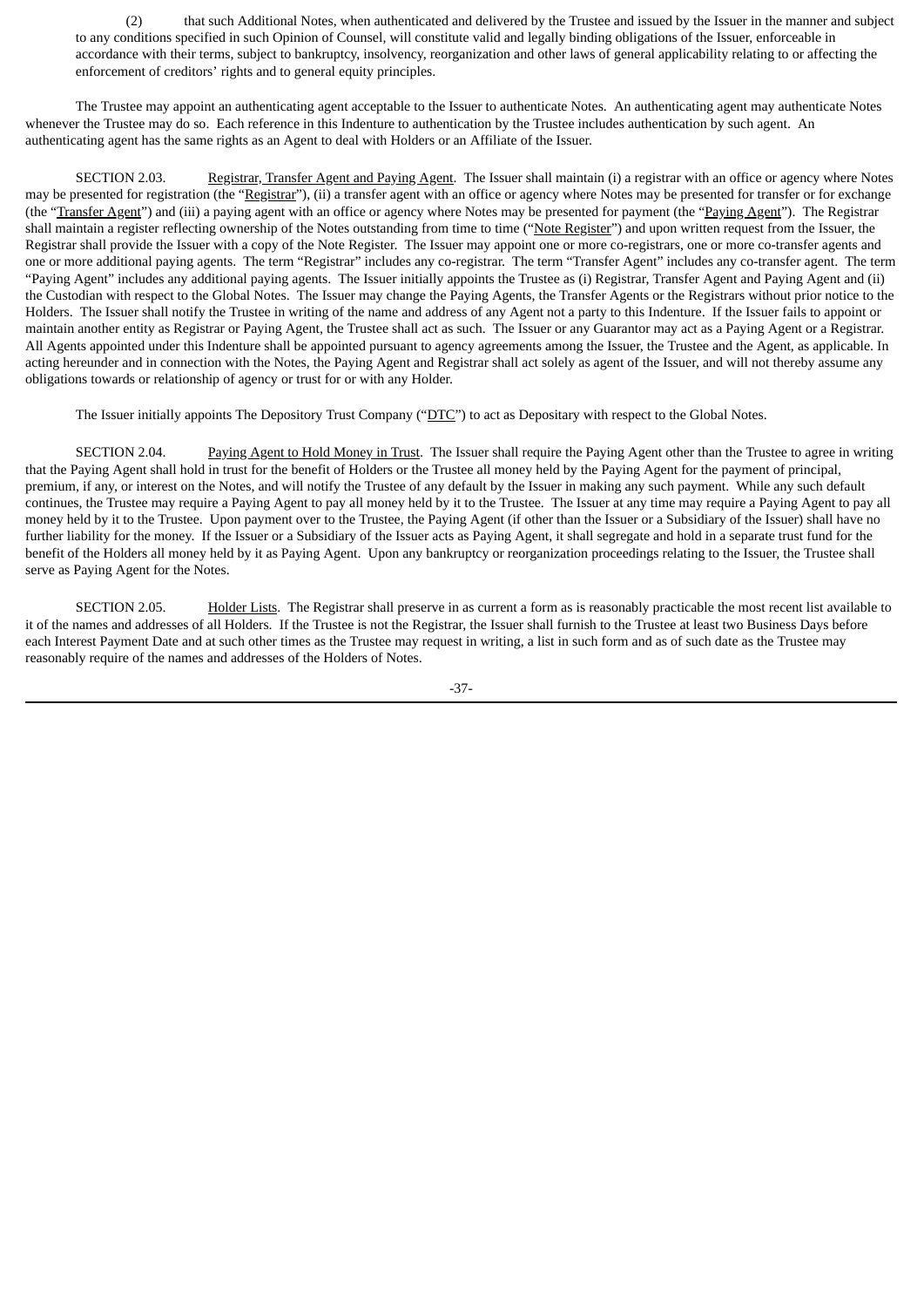#### SECTION 2.06. Transfer and Exchange.

(a) Transfer and Exchange of Global Notes. Except as otherwise set forth in this Section 2.06, a Global Note may be transferred, in whole and not in part, only to another nominee of the Depositary or to a successor thereto or a nominee of such successor. A beneficial interest in a Global Note shall be exchangeable for a Definitive Note if (A) (i) the Depositary notifies the Issuer that it is unwilling or unable to continue as Depositary for such Global Note or (ii) the Depositary has ceased to be a clearing agency registered under the Exchange Act and, in either case, a successor Depositary is not appointed by the Issuer within 120 days of such notice, (B) the Issuer, at its option, notifies the Trustee in writing that it elects to cause the issuance of Definitive Notes; *provided* that in no event shall a Legended Regulation S Global Note be exchanged by the Issuer for Definitive Notes other than in accordance with Section 2.06(b)(iii) or (C) there shall have occurred and be continuing an Event of Default with respect to the Notes and the Depositary has requested the issuance of Definitive Notes. Upon the occurrence of any of the preceding events in (A), (B) or (C) above, Definitive Notes delivered in exchange for any Global Note or beneficial interests therein will be registered in the names, and issued in any approved denominations, requested by or on behalf of the Depositary (in accordance with its Applicable Procedures). Global Notes also may be exchanged or replaced, in whole or in part, as provided in Sections 2.07 and 2.10. Every Note authenticated and delivered in exchange for, or in lieu of, a Global Note or any portion thereof, pursuant to this Section 2.06 or Section 2.07 or 2.10, shall be authenticated and delivered in the form of, and shall be, a Global Note, except for Definitive Notes issued subsequent to any of the preceding events in (A), (B) or (C) above and pursuant to Section 2.06(c). A Global Note may not be exchanged for another Note other than as provided in this Section 2.06(a); *provided*, *however*, beneficial interests in a Global Note may be transferred and exchanged as provided in Section 2.06(b) or (c).

(b) Transfer and Exchange of Beneficial Interests in the Global Notes. The transfer and exchange of beneficial interests in the Global Notes shall be effected through the Depositary, in accordance with the provisions of this Indenture and the Applicable Procedures. Neither the Issuer nor any agent of the Issuer shall have any responsibility or liability for any aspect of the records relating to or payments made on account of beneficial ownership interests of a Global Note, or for maintaining, supervising or reviewing any records relating to such beneficial ownership interests. Beneficial interests in the Restricted Global Notes shall be subject to restrictions on transfer comparable to those set forth herein to the extent required by the Securities Act, or for complying with or ensuring compliance with any Applicable Procedures. Beneficial interests in Global Notes shall be transferred or exchanged only for beneficial interests in Global Notes pursuant to this clause (b). Transfers of beneficial interests in the Global Notes also shall require compliance with either subparagraph (i) or (ii) below, as applicable, as well as, if applicable, one or more of the other following subparagraphs:

(i) Transfer of Beneficial Interests in the Same Global Note. Beneficial interests in any Restricted Global Note may be transferred to Persons who take delivery thereof in the form of a beneficial interest in the same Restricted Global Note in accordance with the transfer restrictions set forth in the Private Placement Legend; *provided*, *however*, that prior to the expiration of the Restricted Period, transfers of beneficial interests in a Legended Regulation S Global Note may not be made to a U.S. Person or for the account or benefit of a U.S. Person (other than an Initial Purchaser). Beneficial interests in any Unrestricted Global Note may be transferred to Persons who take delivery thereof in the form of a beneficial interest in an Unrestricted Global Note. Except as required pursuant to the Private Placement Legend, no written orders or instructions shall be required to be delivered to the Transfer Agent to effect the transfers described in this Section 2.06(b)(i).

-38-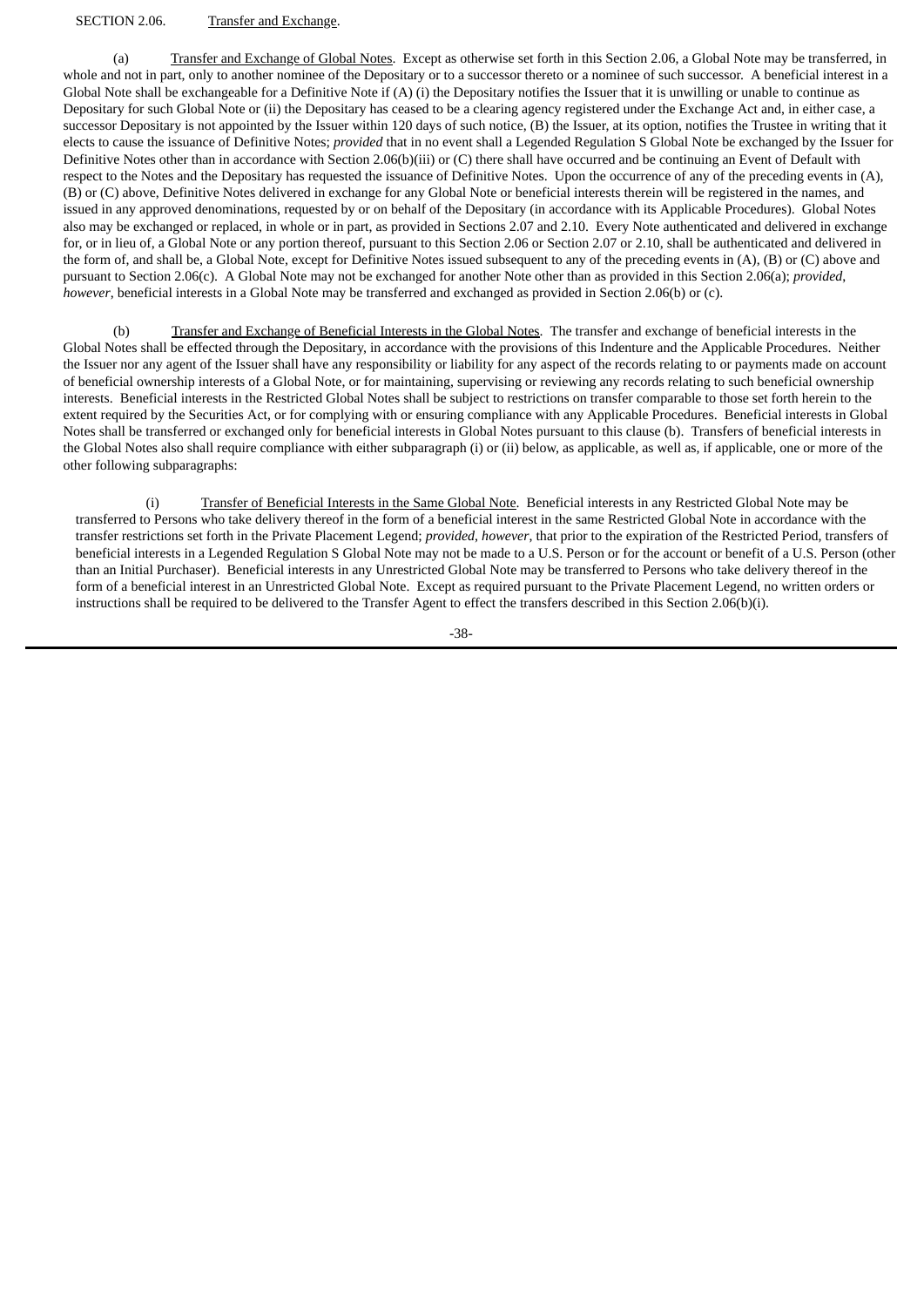(ii) All Other Transfers and Exchanges of Beneficial Interests in Global Notes. In connection with all transfers and exchanges of beneficial interests that are not subject to Section 2.06(b)(i), the transferor of such beneficial interest must deliver to the Transfer Agent (in each case in form and substance satisfactory to the Trustee and the Issuer) either:

(A) (1) a written order from a Participant or an Indirect Participant given to the Depositary in accordance with the Applicable Procedures directing the Depositary to credit or cause to be credited a beneficial interest in another Global Note in an amount equal to the beneficial interest to be transferred or exchanged and (2) instructions given in accordance with the Applicable Procedures containing information regarding the Participant account to be credited with such increase; or

(B) (1) if Definitive Notes are at such time permitted to be issued under this Indenture, a written order from a Participant or an Indirect Participant given to the Depositary in accordance with the Applicable Procedures directing the Depositary to cause to be issued a Definitive Note in an amount equal to the beneficial interest to be transferred or exchanged and (2) instructions given by the Depositary to the Transfer Agent containing information regarding the Person in whose name such Definitive Note shall be registered to effect the transfer or exchange referred to in (1) above; *provided* that in no event shall Definitive Notes be issued upon the transfer or exchange of beneficial interests in a Legended Regulation S Global Note other than in accordance with Section 2.06(b)(iii).

Upon satisfaction of all of the requirements for transfer or exchange of beneficial interests in Global Notes contained in this Indenture and the Notes or otherwise applicable under the Securities Act, the Trustee shall adjust the principal amount of the relevant Global Note(s) pursuant to Section 2.06(h).

(iii) Transfer of Beneficial Interests in a Restricted Global Note to Another Restricted Global Note. A beneficial interest in any Restricted Global Note may be transferred to a Person who takes delivery thereof in the form of a beneficial interest in another Restricted Global Note if the transfer complies with the requirements of Section 2.06(b)(ii) and the Transfer Agent receives the following:

(A) if the transferee will take delivery in the form of a beneficial interest in a 144A Global Note, then the transferor must deliver a certificate in the form of Exhibit B hereto, including the certifications in item (1) thereof; or

(B) if the transferee will take delivery in the form of a beneficial interest in a Legended Regulation S Global Note, then the transferor must deliver a certificate in the form of Exhibit B hereto, including the certifications in item (2) thereof.

-39-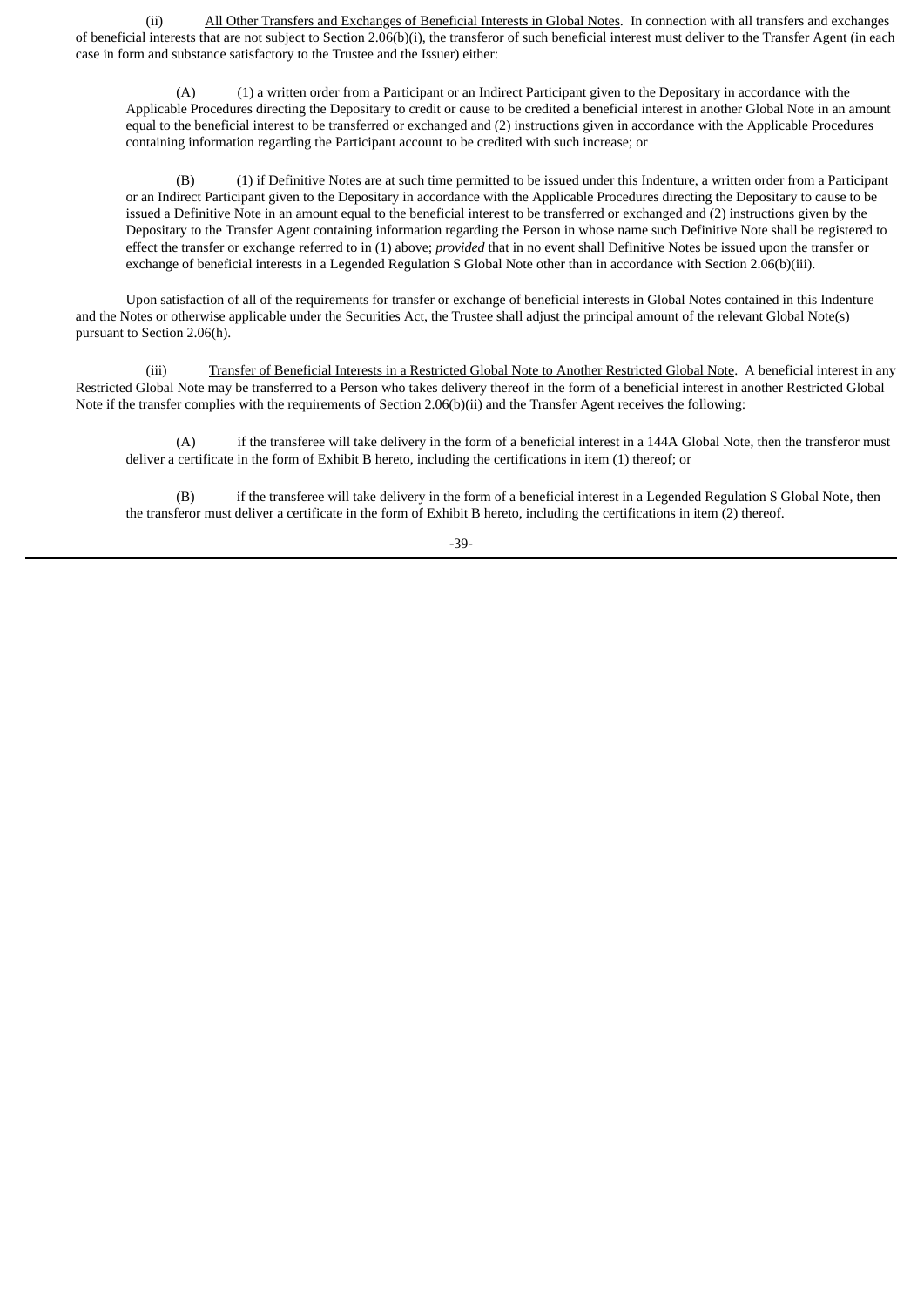(iv) Transfer and Exchange of Beneficial Interests in a Restricted Global Note for Beneficial Interests in an Unrestricted Global Note. A beneficial interest in any Restricted Global Note may be exchanged by any holder thereof for a beneficial interest in an Unrestricted Global Note or transferred to a Person who takes delivery thereof in the form of a beneficial interest in an Unrestricted Global Note, if the exchange or transfer complies with the requirements of Section 2.06(b)(ii) and the Transfer Agent receives the following:

(A) if the holder of such beneficial interest in a Restricted Global Note proposes to exchange such beneficial interest for a beneficial interest in an Unrestricted Global Note, a certificate from such Holder substantially in the form of Exhibit C hereto, including the certifications in item (1)(a) thereof; or

(B) if the holder of such beneficial interest in a Restricted Global Note proposes to transfer such beneficial interest to a Person who shall take delivery thereof in the form of a beneficial interest in an Unrestricted Global Note, a certificate from such holder in the form of Exhibit B hereto, including the certifications in item (4) thereof;

and, in each case, if the Transfer Agent or the Issuer so requests or if the Applicable Procedures so require, an Opinion of Counsel in form reasonably acceptable to the Transfer Agent and the Issuer to the effect that such exchange or transfer is in compliance with the Securities Act and that the restrictions on transfer contained herein and in the Private Placement Legend are no longer required in order to maintain compliance with the Securities Act.

If any such transfer is effected pursuant to this Section 2.06(b)(iv) at a time when an Unrestricted Global Note has not yet been issued, the Issuer shall issue and, upon receipt of an Authentication Order in accordance with Section 2.02, the Trustee shall authenticate one or more Unrestricted Global Notes in an aggregate principal amount equal to the aggregate principal amount of beneficial interests transferred pursuant to this Section 2.06(b)(iv).

(v) Transfer and Exchange of Beneficial Interests in an Unrestricted Global Note for Beneficial Interests in a Restricted Global Note Prohibited. Beneficial interests in an Unrestricted Global Note cannot be exchanged for, or transferred to Persons who take delivery thereof in the form of, beneficial interests in a Restricted Global Note.

(c) Transfer or Exchange of Beneficial Interests for Definitive Notes. Beneficial interests in Global Notes shall be exchanged for Definitive Notes only pursuant to this clause (c).

(i) Beneficial Interests in Restricted Global Notes to Restricted Definitive Notes. If any holder of a beneficial interest in a Restricted Global Note proposes to exchange such beneficial interest for a Restricted Definitive Note or to transfer such beneficial interest to a Person who takes delivery thereof in the form of a Restricted Definitive Note, then, upon the occurrence of any of the events in clause (A), (B) or (C) of Section 2.06(a), subject to satisfaction of the conditions set forth in Section 2.06(b)(ii) and receipt by the Transfer Agent of the following documentation:

(A) if the holder of such beneficial interest in a Restricted Global Note proposes to exchange such beneficial interest for a Restricted Definitive Note, a certificate from such holder substantially in the form of Exhibit C hereto, including the certifications in item (2)(a) thereof;

(B) if such beneficial interest is being transferred to a QIB in accordance with Rule 144A, a certificate substantially in the form of Exhibit B hereto, including the certifications in item (1) thereof;

 $-40-$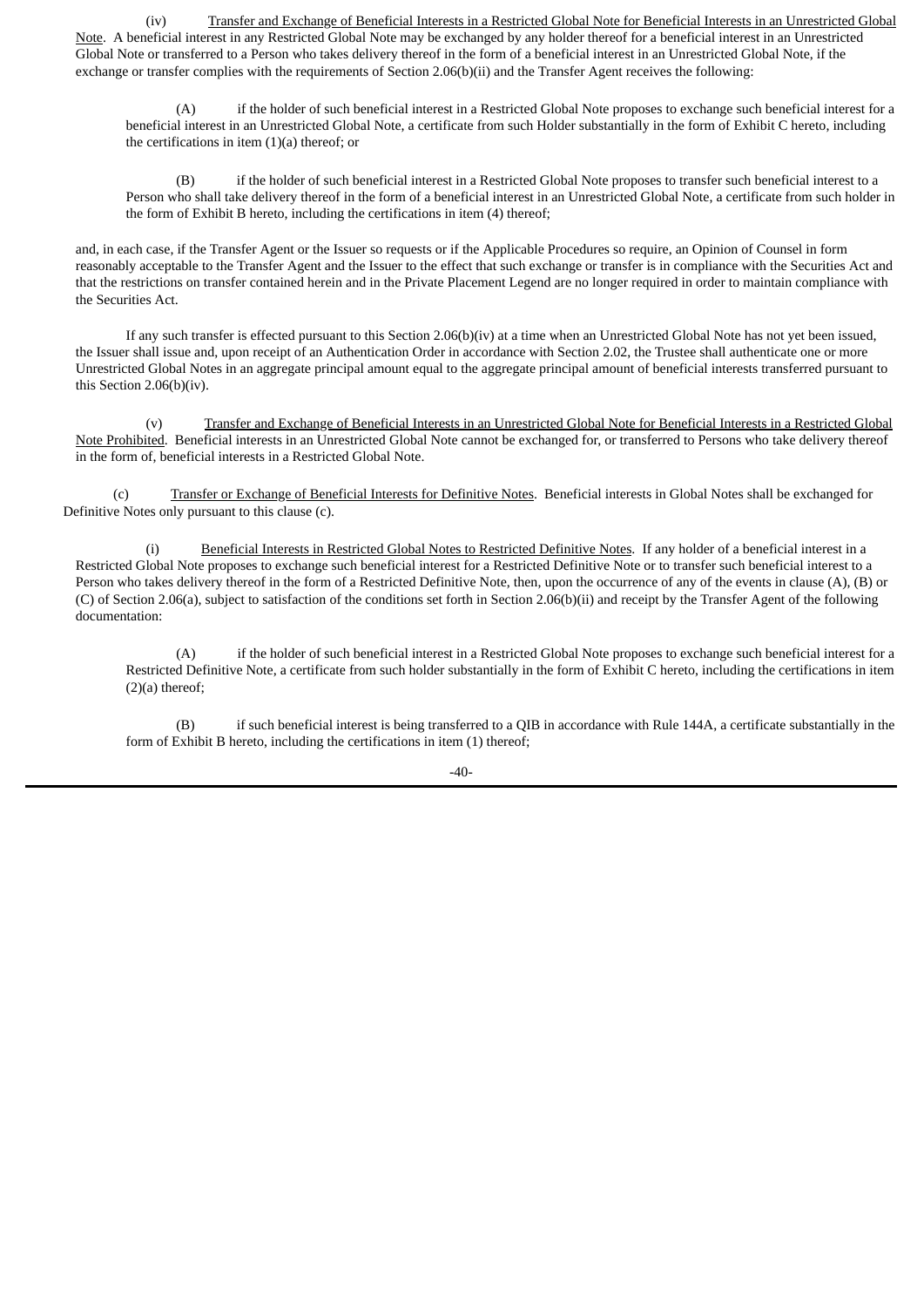(C) if such beneficial interest is being transferred to a Non-U.S. Person in an offshore transaction in accordance with Rule 903 or Rule 904, a certificate substantially in the form of Exhibit B hereto, including the certifications in item (2) thereof;

(D) if such beneficial interest is being transferred pursuant to an exemption from the registration requirements of the Securities Act in accordance with Rule 144, a certificate substantially in the form of Exhibit B hereto, including the certifications in item (3)(a) thereof;

(E) if such beneficial interest is being transferred to the Issuer or a Subsidiary of the Issuer, a certificate substantially in the form of Exhibit B hereto, including the certifications in item (3)(b) thereof; or

(F) if such beneficial interest is being transferred pursuant to an effective registration statement under the Securities Act, a certificate substantially in the form of Exhibit B hereto, including the certifications in item (3)(c) thereof,

the Trustee shall cause the aggregate principal amount of the applicable Global Note to be reduced accordingly pursuant to Section 2.06(h), and the Issuer shall execute and, upon receipt of an Authentication Order in accordance with Section 2.02, the Trustee shall authenticate and mail to the Person designated in the instructions a Definitive Note in the applicable principal amount. Any Definitive Note issued in exchange for a beneficial interest in a Restricted Global Note pursuant to this Section 2.06(c) shall be registered in such name or names and in such authorized denomination or denominations as the holder of such beneficial interest shall instruct the Registrar through instructions from the Depositary and the Participant or Indirect Participant. The Trustee shall mail such Definitive Notes to the Persons in whose names such Notes are so registered. Any Definitive Note issued in exchange for a beneficial interest in a Restricted Global Note pursuant to this Section 2.06(c)(i) shall bear the Private Placement Legend and shall be subject to all restrictions on transfer contained therein.

(ii) Beneficial Interests in a Legended Regulation S Global Note to Definitive Notes. Notwithstanding Sections 2.06(c)(i)(A) and (C), a beneficial interest in a Legended Regulation S Global Note may not be exchanged for a Definitive Note or transferred to a Person who takes delivery thereof in the form of a Definitive Note prior to the expiration of the Restricted Period, except in the case of a transfer pursuant to an exemption from the registration requirements of the Securities Act other than Rule 903 or Rule 904.

(iii) Beneficial Interests in Restricted Global Notes to Unrestricted Definitive Notes. A holder of a beneficial interest in a Restricted Global Note may exchange such beneficial interest for an Unrestricted Definitive Note or may transfer such beneficial interest to a Person who takes delivery thereof in the form of an Unrestricted Definitive Note only upon the occurrence of any of the events in clause (A), (B) or (C) of Section 2.06(a), the satisfaction of the conditions set forth in Section 2.06(b)(ii) hereof and if the Transfer Agent receives the following:

(A) if the holder of such beneficial interest in a Restricted Global Note proposes to exchange such beneficial interest for an Unrestricted Definitive Note, a certificate from such holder substantially in the form of Exhibit C hereto, including the certifications in item (1)(b) thereof; or

(B) if the holder of such beneficial interest in a Restricted Global Note proposes to transfer such beneficial interest to a Person who shall take delivery thereof in the form of an Unrestricted Definitive Note, a certificate from such holder substantially in the form of Exhibit B hereto, including the certifications in item (4) thereof;

 $-41-$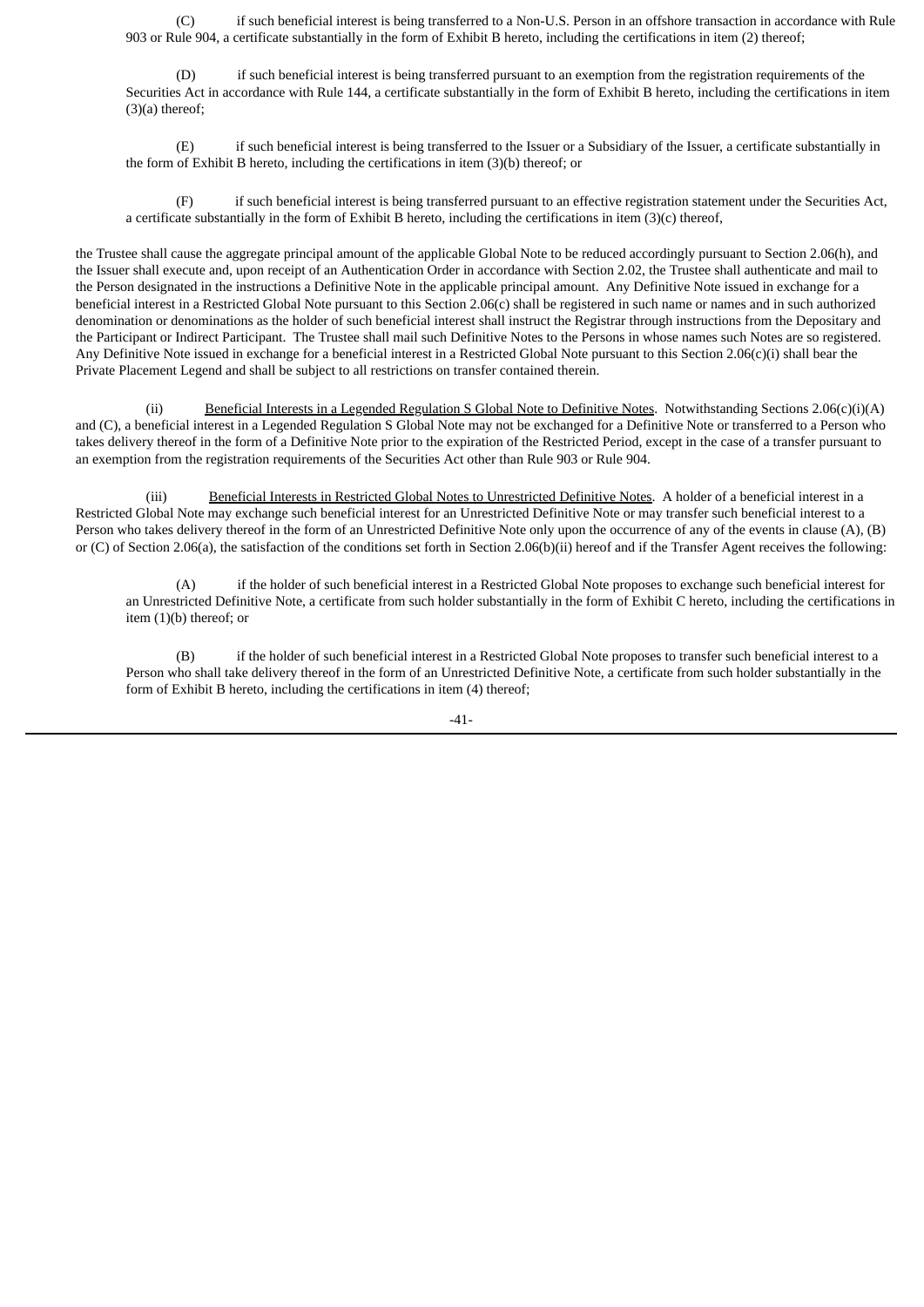and, in each case, if the Transfer Agent or the Issuer so request or if the Applicable Procedures so require, an Opinion of Counsel in form reasonably acceptable to the Transfer Agent and the Issuer to the effect that such exchange or transfer is in compliance with the Securities Act and that the restrictions on transfer contained herein and in the Private Placement Legend are no longer required in order to maintain compliance with the Securities Act.

(iv) Beneficial Interests in Unrestricted Global Notes to Unrestricted Definitive Notes. If any holder of a beneficial interest in an Unrestricted Global Note proposes to exchange such beneficial interest for a Definitive Note or to transfer such beneficial interest to a Person who takes delivery thereof in the form of a Definitive Note, then, upon the occurrence of any of the events in clause (A), (B) or (C) of Section 2.06(a) and satisfaction of the conditions set forth in Section 2.06(b)(ii), the Trustee shall cause the aggregate principal amount of the applicable Global Note to be reduced accordingly pursuant to Section 2.06(h), and the Issuer shall execute and, upon receipt of an Authentication Order in accordance with Section 2.02, the Trustee shall authenticate and mail to the Person designated in the instructions a Definitive Note in the applicable principal amount. Any Definitive Note issued in exchange for a beneficial interest pursuant to this Section 2.06(c)(iv) shall be registered in such name or names and in such authorized denomination or denominations as the holder of such beneficial interest shall instruct the Registrar through instructions from or through the Depositary and the Participant or Indirect Participant. The Trustee shall mail such Definitive Notes to the Persons in whose names such Notes are so registered. Any Definitive Note issued in exchange for a beneficial interest pursuant to this Section 2.06(c)(iv) shall not bear the Private Placement Legend.

(d) Transfer and Exchange of Definitive Notes for Beneficial Interests in Global Notes. Restricted Definitive Notes shall be exchanged for beneficial interests in Restricted Global Notes only pursuant to this clause (d).

(i) Restricted Definitive Notes to Beneficial Interests in Restricted Global Notes. If any Holder of a Restricted Definitive Note proposes to exchange such Note for a beneficial interest in a Restricted Global Note or to transfer such Restricted Definitive Note to a Person who takes delivery thereof in the form of a beneficial interest in a Restricted Global Note, then, upon receipt by the Transfer Agent of the following documentation:

(A) if the Holder of such Restricted Definitive Note proposes to exchange such Note for a beneficial interest in a Restricted Global Note, a certificate from such Holder substantially in the form of Exhibit C hereto, including the certifications in item (2)(b) thereof;

(B) if such Restricted Definitive Note is being transferred to a QIB in accordance with Rule 144A, a certificate substantially in the form of Exhibit B hereto, including the certifications in item (1) thereof;

(C) if such Restricted Definitive Note is being transferred to a Non-U.S. Person in an offshore transaction in accordance with Rule 903 or Rule 904, a certificate substantially in the form of Exhibit B hereto, including the certifications in item (2) thereof;

-42-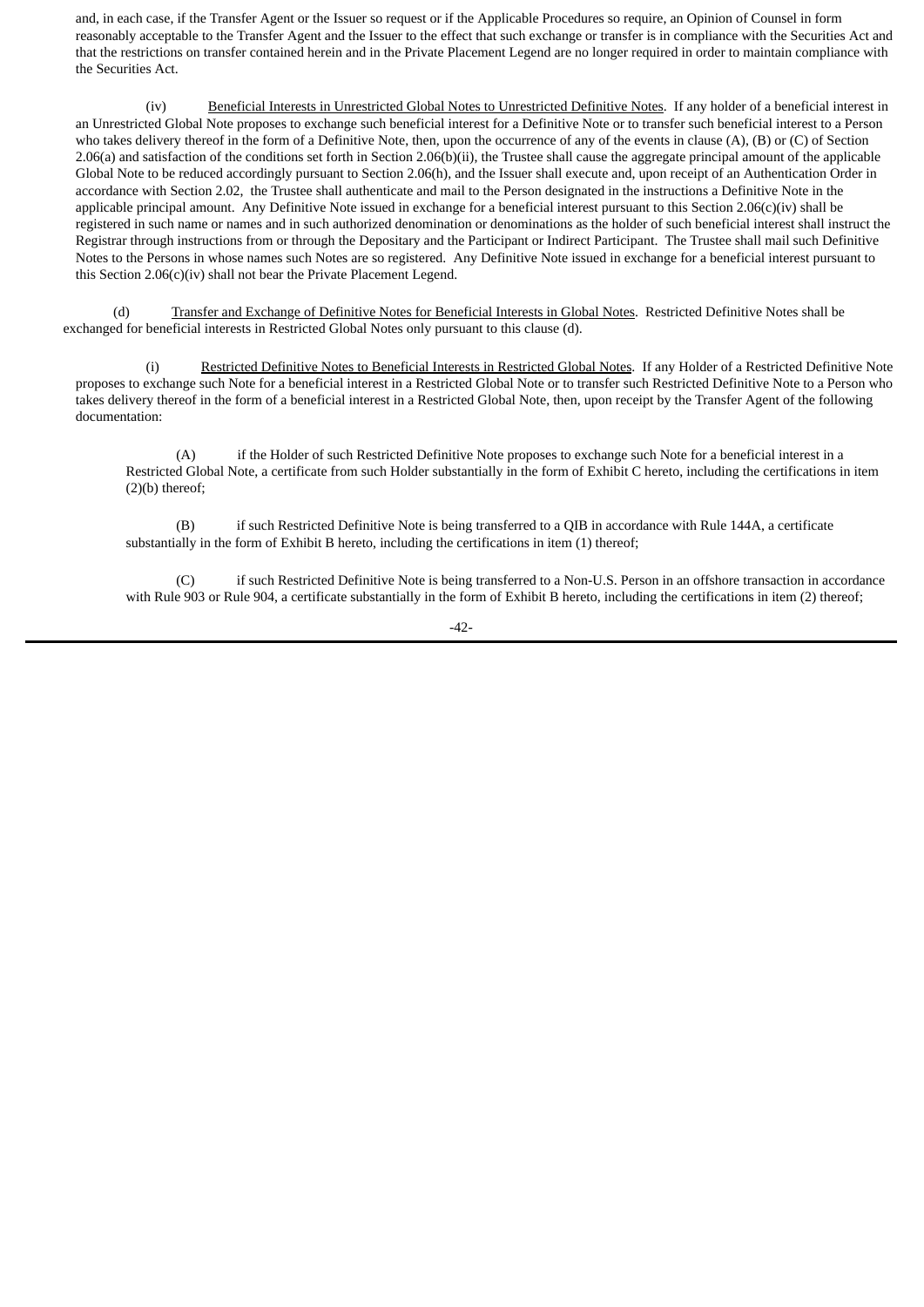(D) if such Restricted Definitive Note is being transferred pursuant to an exemption from the registration requirements of the Securities Act in accordance with Rule 144, a certificate substantially in the form of Exhibit B hereto, including the certifications in item (3)(a) thereof;

(E) if such Restricted Definitive Note is being transferred to the Issuer or a Subsidiary of the Issuer, a certificate substantially in the form of Exhibit B hereto, including the certifications in item (3)(b) thereof; or

(F) if such Restricted Definitive Note is being transferred pursuant to an effective registration statement under the Securities Act, a certificate substantially in the form of Exhibit B hereto, including the certifications in item (3)(c) thereof,

the Trustee shall cancel the Restricted Definitive Note and increase or cause to be increased the aggregate principal amount of the applicable Global Note.

(ii) Restricted Definitive Notes to Beneficial Interests in Unrestricted Global Notes. A Holder of a Restricted Definitive Note may exchange such Note for a beneficial interest in an Unrestricted Global Note or transfer such Restricted Definitive Note to a Person who takes delivery thereof in the form of a beneficial interest in an Unrestricted Global Note only if the Transfer Agent receives the following:

(A) if the Holder of such Definitive Notes proposes to exchange such Notes for a beneficial interest in the Unrestricted Global Note, a certificate from such Holder substantially in the form of Exhibit C hereto, including the certifications in item  $(1)(c)$ thereof; or

(B) if the Holder of such Definitive Notes proposes to transfer such Notes to a Person who shall take delivery thereof in the form of a beneficial interest in the Unrestricted Global Note, a certificate from such Holder substantially in the form of Exhibit B hereto, including the certifications in item (4) thereof;

and, in each case, if the Transfer Agent or the Issuer so requests or if the Applicable Procedures so require, an Opinion of Counsel in form reasonably acceptable to the Transfer Agent and the Issuer to the effect that such exchange or transfer is in compliance with the Securities Act and that the restrictions on transfer contained herein and in the Private Placement Legend are no longer required in order to maintain compliance with the Securities Act.

Upon satisfaction of the conditions of any of the subparagraphs in this Section 2.06(d)(ii), the Trustee shall cancel the Definitive Notes and increase or cause to be increased the aggregate principal amount of the Unrestricted Global Note.

(iii) Unrestricted Definitive Notes to Beneficial Interests in Unrestricted Global Notes. A Holder of an Unrestricted Definitive Note may exchange such Note for a beneficial interest in an Unrestricted Global Note or transfer such Definitive Notes to a Person who takes delivery thereof in the form of a beneficial interest in an Unrestricted Global Note at any time. Upon receipt of a request for such an exchange or transfer, the Trustee shall cancel the applicable Unrestricted Definitive Note and increase or cause to be increased the aggregate principal amount of one of the Unrestricted Global Notes.

 $-43-$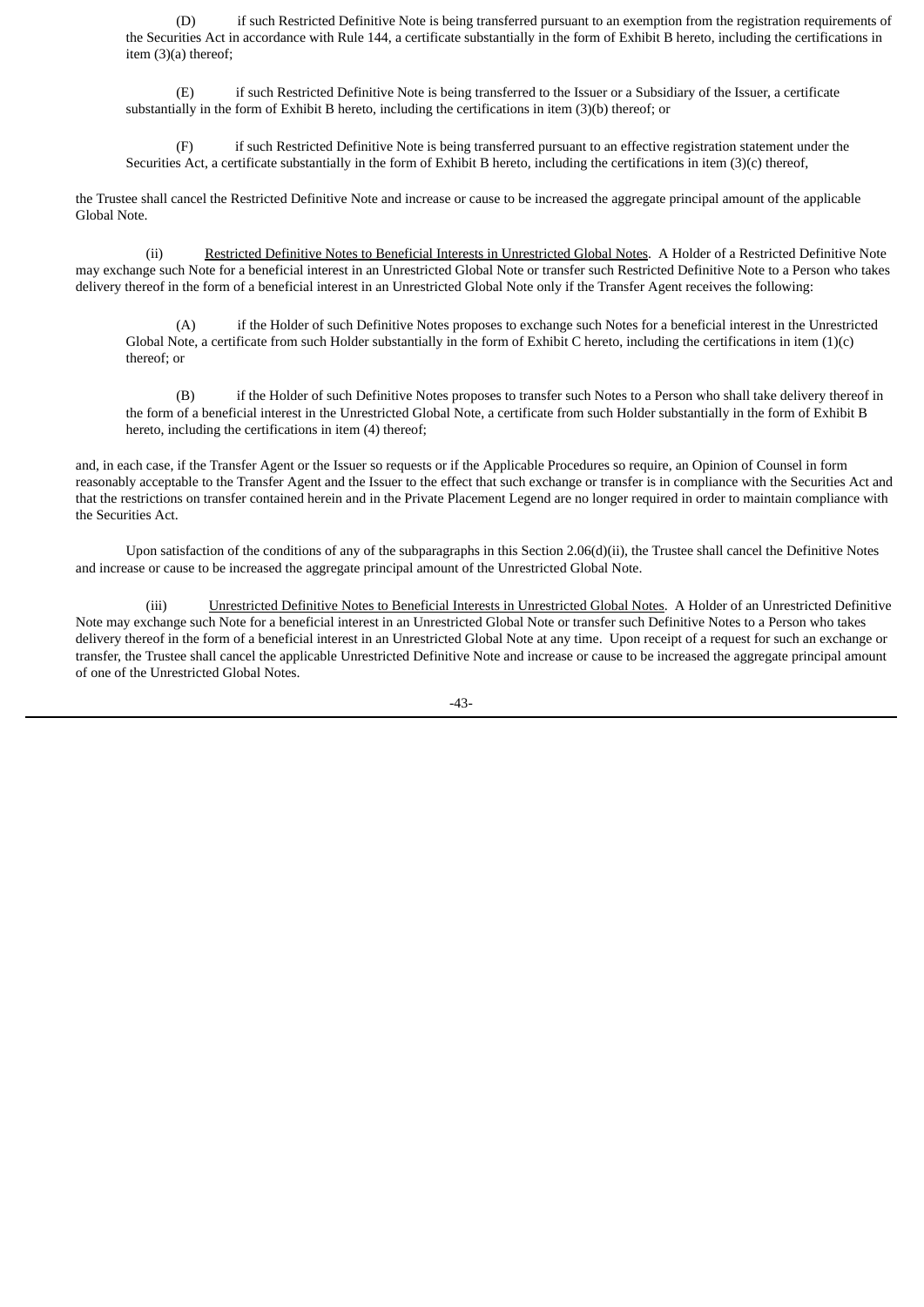If any such exchange or transfer from a Definitive Note to a beneficial interest is effected pursuant to subparagraph (ii) or (iii) above at a time when an Unrestricted Global Note has not yet been issued, the Issuer shall issue and, upon receipt of an Authentication Order in accordance with Section 2.02, the Trustee shall authenticate one or more Unrestricted Global Notes in an aggregate principal amount equal to the principal amount of Definitive Notes so transferred.

(e) Transfer and Exchange of Definitive Notes for Definitive Notes. Upon request by a Holder of Definitive Notes and such Holder's compliance with the provisions of this Section 2.06(e), the Registrar shall register the transfer or exchange of Definitive Notes. Definitive Notes shall be exchanged for Definitive Notes only pursuant to this clause (e). Prior to such registration of transfer or exchange, the requesting Holder shall present or surrender to the Transfer Agent the Definitive Notes duly endorsed or accompanied by a written instruction of transfer in form satisfactory to the Transfer Agent duly executed by such Holder or by its attorney, duly authorized in writing. In addition, the requesting Holder shall provide any additional certifications, documents and information, as applicable, required pursuant to the following provisions of this Section 2.06(e):

(i) Restricted Definitive Notes to Restricted Definitive Notes. Any Restricted Definitive Note may be transferred to and registered in the name of Persons who take delivery thereof in the form of a Restricted Definitive Note if the Transfer Agent receives the following:

(A) if the transfer will be made to a QIB in accordance with Rule 144A, then the transferor must deliver a certificate substantially in the form of Exhibit B hereto, including the certifications in item (1) thereof;

(B) if the transfer will be made to a Non-U.S. Person in an offshore transaction in accordance with Rule 903 or Rule 904 then the transferor must deliver a certificate in the form of Exhibit B hereto, including the certifications in item (2) thereof; or

(C) if the transfer will be made pursuant to any other exemption from the registration requirements of the Securities Act, then the transferor must deliver a certificate in the form of Exhibit B hereto, including the certifications required by item (3) thereof, if applicable.

(ii) Restricted Definitive Notes to Unrestricted Definitive Notes. Any Restricted Definitive Note may be exchanged by the Holder thereof for an Unrestricted Definitive Note or transferred to a Person or Persons who take delivery thereof in the form of an Unrestricted Definitive Note if the Transfer Agent receives the following:

(A) if the Holder of such Restricted Definitive Notes proposes to exchange such Notes for an Unrestricted Definitive Note, a certificate from such Holder substantially in the form of Exhibit C hereto, including the certifications in item (1)(d) thereof; or

if the Holder of such Restricted Definitive Notes proposes to transfer such Notes to a Person who shall take delivery thereof in the form of an Unrestricted Definitive Note, a certificate from such Holder substantially in the form of Exhibit B hereto, including the certifications in item (4) thereof;

-44-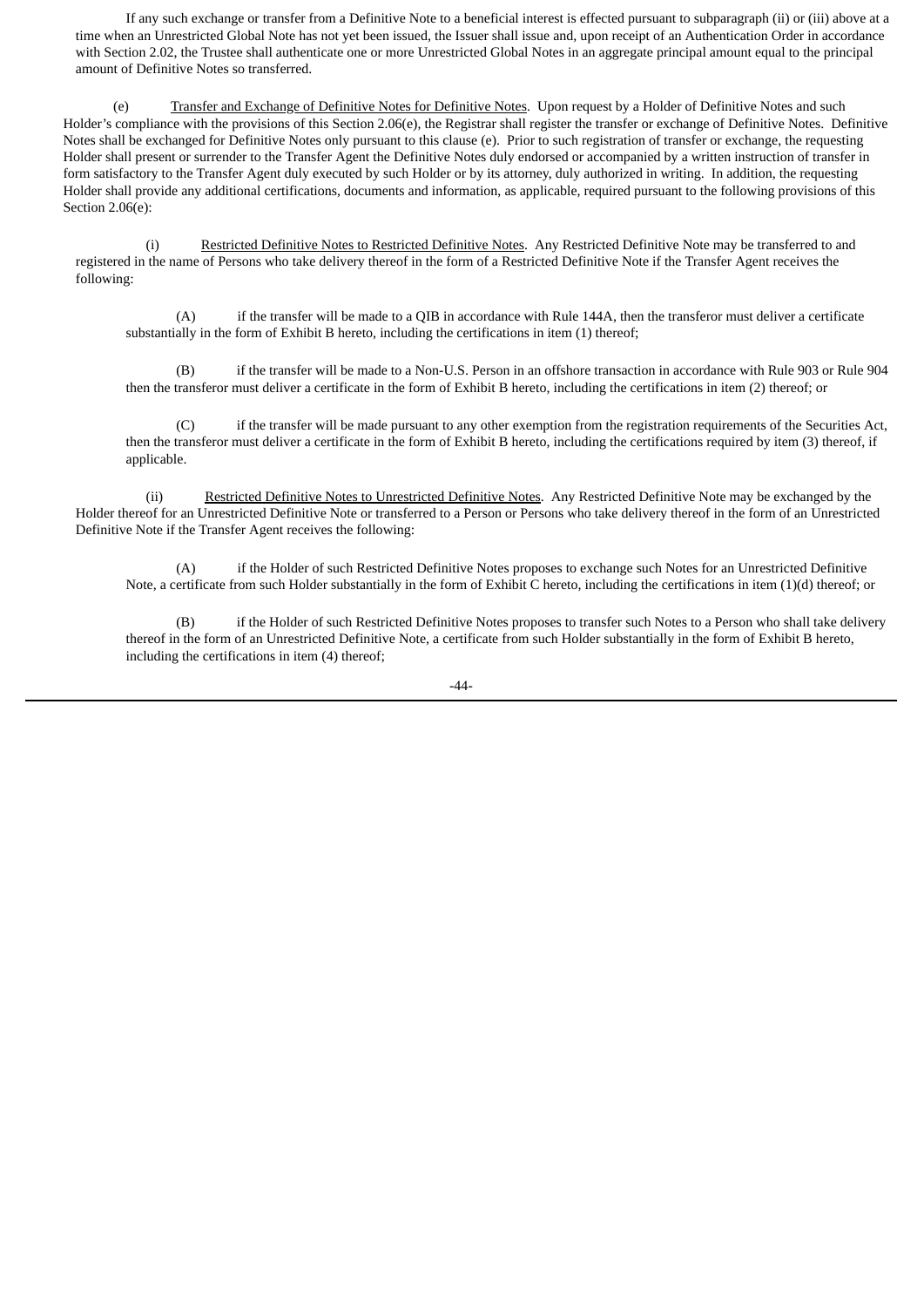and, in each case, if the Transfer Agent or the Issuer so requests, an Opinion of Counsel in form reasonably acceptable to the Transfer Agent and the Issuer to the effect that such exchange or transfer is in compliance with the Securities Act and that the restrictions on transfer contained herein and in the Private Placement Legend are no longer required in order to maintain compliance with the Securities Act.

(iii) Unrestricted Definitive Notes to Unrestricted Definitive Notes. A Holder of Unrestricted Definitive Notes may transfer such Notes to a Person who takes delivery thereof in the form of an Unrestricted Definitive Note. Upon receipt of a request to register such a transfer, the Registrar shall register the Unrestricted Definitive Notes pursuant to the instructions from the Holder thereof.

# (f) [Reserved].

(g) Legends. The following legends shall appear on the face of all Global Notes and Definitive Notes issued under this Indenture unless specifically stated otherwise in the applicable provisions of this Indenture:

# (i) Private Placement Legend.

(A) Except as permitted by subparagraph (B) below, each Global Note and each Definitive Note (and all Notes issued in exchange therefor or substitution thereof) shall bear the legend in substantially the following form:

**"THIS NOTE (OR ITS PREDECESSOR) HAS NOT BEEN REGISTERED UNDER THE U.S. SECURITIES ACT OF 1933, AS AMENDED (THE ''SECURITIES ACT''), AND, ACCORDINGLY, THIS NOTE MAY NOT BE OFFERED, SOLD, PLEDGED OR OTHERWISE TRANSFERRED WITHIN THE UNITED STATES OR TO, OR FOR THE ACCOUNT OR BENEFIT OF, U.S. PERSONS, EXCEPT AS SET FORTH IN THE NEXT SENTENCE. BY ITS ACQUISITION HEREOF OR OF A BENEFICIAL INTEREST HEREIN, THE HOLDER: (1) REPRESENTS THAT IT IS NOT AN ''AFFILIATE'' (AS DEFINED IN RULE 144 UNDER THE SECURITIES ACT) OF FORTRESS TRANSPORTATION AND INFRASTRUCTURE INVESTORS LLC (''FTAI'') AND (A) IT IS A ''QUALIFIED INSTITUTIONAL BUYER'' (AS DEFINED IN RULE 144A** UNDER THE SECURITIES ACT) (A "QIB"), OR (B) IT IS NOT A U.S. PERSON AND HAS ACQUIRED THIS NOTE IN AN **OFFSHORE TRANSACTION IN COMPLIANCE WITH REGULATION S UNDER THE SECURITIES ACT; (2) AGREES THAT IT WILL NOT RESELL OR OTHERWISE TRANSFER THIS NOTE OR ANY BENEFICIAL INTEREST HEREIN EXCEPT (A) TO FTAI OR ANY OF ITS SUBSIDIARIES, (B) TO A PERSON WHOM THE SELLER REASONABLY** BELIEVES IS A QIB PURCHASING FOR ITS OWN ACCOUNT OR FOR THE ACCOUNT OF A QIB IN A TRANSACTION **MEETING THE REQUIREMENTS OF RULE 144A, (C) TO NON-U.S. PERSONS IN AN OFFSHORE TRANSACTION MEETING THE REQUIREMENTS OF RULE 903 OR 904 OF REGULATION S OF THE SECURITIES ACT, (D) IN A TRANSACTION MEETING THE REQUIREMENTS OF RULE 144 UNDER THE SECURITIES ACT, (E) IN ACCORDANCE WITH ANOTHER EXEMPTION FROM THE REGISTRATION REQUIREMENTS OF THE SECURITIES ACT (AND BASED UPON AN OPINION OF COUNSEL REASONABLY ACCEPTABLE TO FTAI AND THE TRUSTEE) OR (F) PURSUANT TO AN EFFECTIVE REGISTRATION STATEMENT AND, IN EACH CASE, IN ACCORDANCE WITH THE APPLICABLE SECURITIES LAWS OF ANY STATE OF THE UNITED STATES OR ANY OTHER APPLICABLE JURISDICTION; (3) AGREES THAT IT WILL DELIVER TO EACH PERSON TO WHOM THIS NOTE OR AN INTEREST HEREIN IS TRANSFERRED A NOTICE SUBSTANTIALLY TO THE EFFECT OF THIS LEGEND; AND (4) AGREES THAT ANY SECURITY THAT IS OWNED BY AN AFFILIATE (AS DEFINED IN RULE 144 UNDER THE SECURITIES ACT) OF FTAI MAY NOT BE RESOLD OR TRANSFERRED BY SUCH AFFILIATE OTHER THAN TO FTAI OR A SUBSIDIARY THEREOF OR PURSUANT TO (A) A REGISTRATION STATEMENT UNDER THE SECURITIES ACT, (B) IN A TRANSACTION MEETING THE REQUIREMENTS OF RULE 144 UNDER THE SECURITIES ACT OR (C) ANOTHER EXEMPTION FROM THE REGISTRATION REQUIREMENTS OF THE SECURITIES ACT (IF AVAILABLE) IN A TRANSACTION THAT RESULTS IN SUCH SECURITY NO LONGER BEING A RESTRICTED SECURITY (AS DEFINED UNDER RULE 144). IN THE EVENT ANY SUCH PERSONS BENEFICIALLY OWN AN INTEREST IN THE SECURITY PRIOR TO THE TIME FTAI REMOVES THE RESTRICTIVE LEGEND ON THE SECURITY, FTAI MAY REQUIRE THAT SUCH PERSONS HOLD THEIR INTERESTS IN THE SECURITY IN CERTIFICATED FORM BEARING AN APPROPRIATE RESTRICTIVE LEGEND AND A RESTRICTED CUSIP NUMBER. AS USED HEREIN, THE TERMS ''OFFSHORE TRANSACTIONS'' AND ''UNITED STATES'' HAVE THE MEANINGS GIVEN TO THEM BY RULE 902 OF REGULATION S UNDER THE SECURITIES ACT. THE INDENTURE CONTAINS A PROVISION REQUIRING THE TRUSTEE TO REFUSE TO REGISTER ANY TRANSFER OF THIS NOTE IN VIOLATION OF THE FOREGOING."**

-45-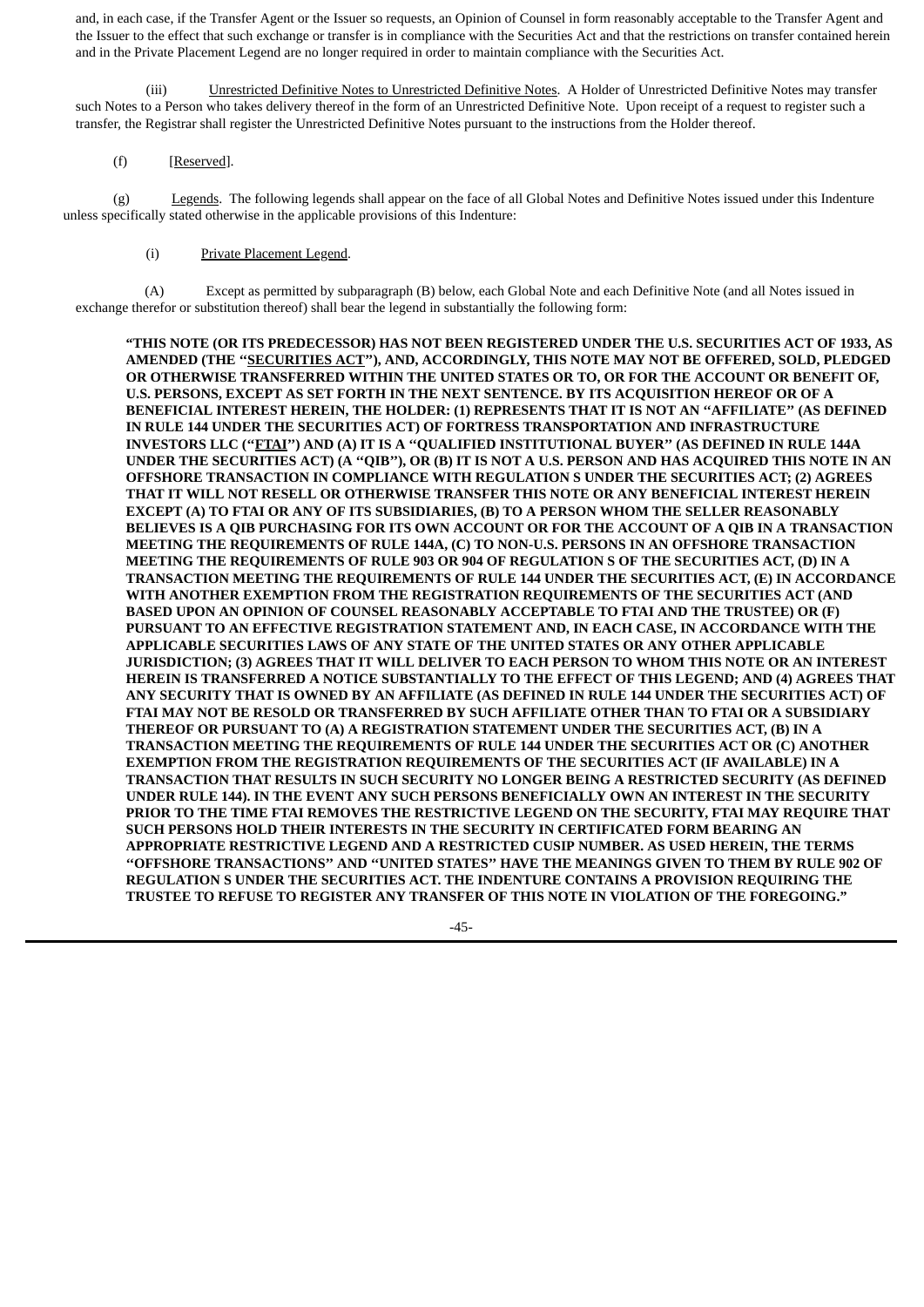(B) Notwithstanding the foregoing, any Global Note or Definitive Note issued pursuant to subparagraph (b)(iv), (c)(iii), (c)(iv), (d) (ii), (d)(iii), (e)(ii) or (e)(iii) of this Section 2.06 (and all Notes issued in exchange therefor or substitution thereof) shall not bear the Private Placement Legend.

(ii) Global Note Legend. Each Global Note shall bear a legend in substantially the following form:

**"THIS GLOBAL NOTE IS HELD BY THE DEPOSITARY (AS DEFINED IN THE INDENTURE GOVERNING THIS NOTE) OR ITS NOMINEE IN CUSTODY FOR THE BENEFIT OF THE BENEFICIAL OWNERS HEREOF, AND IS NOT TRANSFERABLE TO ANY PERSON UNDER ANY CIRCUMSTANCES EXCEPT THAT (I) THE TRUSTEE MAY MAKE SUCH NOTATIONS HEREON AS MAY BE REQUIRED PURSUANT TO SECTION 2.06 OF THE INDENTURE, (II) THIS GLOBAL NOTE MAY BE EXCHANGED IN WHOLE BUT NOT IN PART PURSUANT TO SECTION 2.06(a) OF THE INDENTURE, (III) THIS GLOBAL NOTE MAY BE DELIVERED TO THE TRUSTEE FOR CANCELLATION PURSUANT TO SECTION 2.11 OF THE INDENTURE AND (IV) THIS GLOBAL NOTE MAY BE TRANSFERRED TO A SUCCESSOR DEPOSITARY WITH THE PRIOR WRITTEN CONSENT OF THE ISSUER. UNLESS AND UNTIL IT IS EXCHANGED IN WHOLE OR IN PART FOR NOTES IN DEFINITIVE FORM, THIS NOTE MAY NOT BE TRANSFERRED EXCEPT AS A WHOLE BY THE DEPOSITARY TO A NOMINEE OF THE DEPOSITARY OR BY A NOMINEE OF THE DEPOSITARY TO THE DEPOSITARY OR ANOTHER NOMINEE OF THE DEPOSITARY OR BY THE DEPOSITARY OR ANY SUCH NOMINEE TO A SUCCESSOR DEPOSITARY OR A NOMINEE OF SUCH SUCCESSOR DEPOSITARY UNLESS THIS CERTIFICATE IS PRESENTED BY AN AUTHORIZED REPRESENTATIVE OF THE DEPOSITORY TRUST COMPANY, A NEW YORK CORPORATION ("DTC"), TO THE ISSUER OR ITS AGENT FOR REGISTRATION OF TRANSFER, EXCHANGE OR PAYMENT, AND ANY CERTIFICATE ISSUED IS REGISTERED IN THE NAME OF CEDE & CO. OR SUCH OTHER NAME AS MAY BE REQUESTED BY AN AUTHORIZED REPRESENTATIVE OF DTC (AND ANY PAYMENT IS MADE TO CEDE & CO. OR SUCH OTHER ENTITY AS MAY BE REQUESTED BY AN AUTHORIZED REPRESENTATIVE OF DTC), ANY TRANSFER, PLEDGE OR OTHER USE HEREOF FOR VALUE OR OTHERWISE BY OR TO ANY PERSON IS WRONGFUL INASMUCH AS THE REGISTERED OWNER HEREOF, CEDE & CO., HAS AN INTEREST HEREIN."**

-46-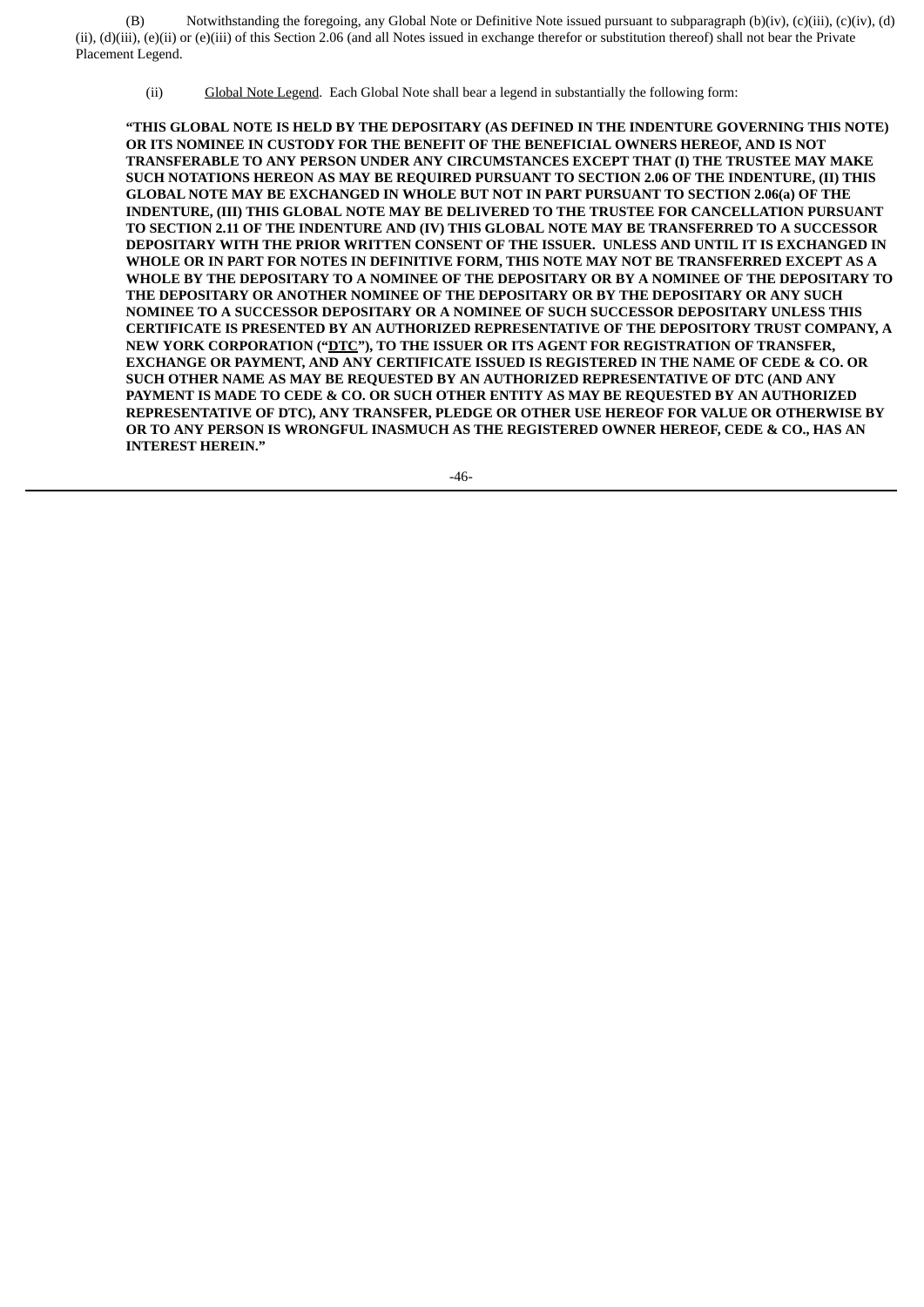(iii) Regulation S Global Note Legend. The Regulation S Global Note shall bear a legend in substantially the following form:

### **"THE RIGHTS ATTACHING TO THIS REGULATION S GLOBAL NOTE, AND THE CONDITIONS AND PROCEDURES GOVERNING ITS EXCHANGE FOR CERTIFICATED NOTES, ARE AS SPECIFIED IN THE INDENTURE (AS DEFINED HEREIN)."**

(iv) Original Issue Discount Legend. Each Note issued hereunder that has more than a *de minimis* amount of original issue discount for U.S. Federal income tax purposes shall bear a legend in substantially the following form:

## **"THIS SECURITY HAS BEEN ISSUED WITH ORIGINAL ISSUE DISCOUNT ("OID") FOR UNITED STATES FEDERAL INCOME TAX PURPOSES. THE ISSUE PRICE, THE AMOUNT OF OID, THE ISSUE DATE AND THE YIELD TO MATURITY OF THIS SECURITY MAY BE OBTAINED BY CONTACTING THE CHIEF FINANCIAL OFFICER OF FORTRESS TRANSPORTATION AND INFRASTRUCTURE INVESTORS LLC, 1345 AVENUE OF THE AMERICAS, NEW YORK, NEW YORK 10105, TELEPHONE NUMBER (212) 798-6100."**

(h) Cancellation and/or Adjustment of Global Notes. At such time as all beneficial interests in a particular Global Note have been exchanged for Definitive Notes or a particular Global Note has been redeemed, repurchased or canceled in whole and not in part, each such Global Note shall be returned to or retained and canceled by the Trustee in accordance with Section 2.11. At any time prior to such cancellation, if any beneficial interest in a Global Note is exchanged for or transferred to a Person who will take delivery thereof in the form of a beneficial interest in another Global Note or for Definitive Notes or a particular Global Note has been redeemed or repurchased in part, the principal amount of Notes represented by such Global Note shall be reduced accordingly and an endorsement shall be made on such Global Note by the Trustee or by the Depositary at the direction of the Trustee to reflect such reduction; and if the beneficial interest is being exchanged for or transferred to a Person who will take delivery thereof in the form of a beneficial interest in another Global Note, such other Global Note shall be increased accordingly and an endorsement shall be made on such Global Note by the Trustee or by the Depositary at the direction of the Trustee to reflect such increase.

 $-47-$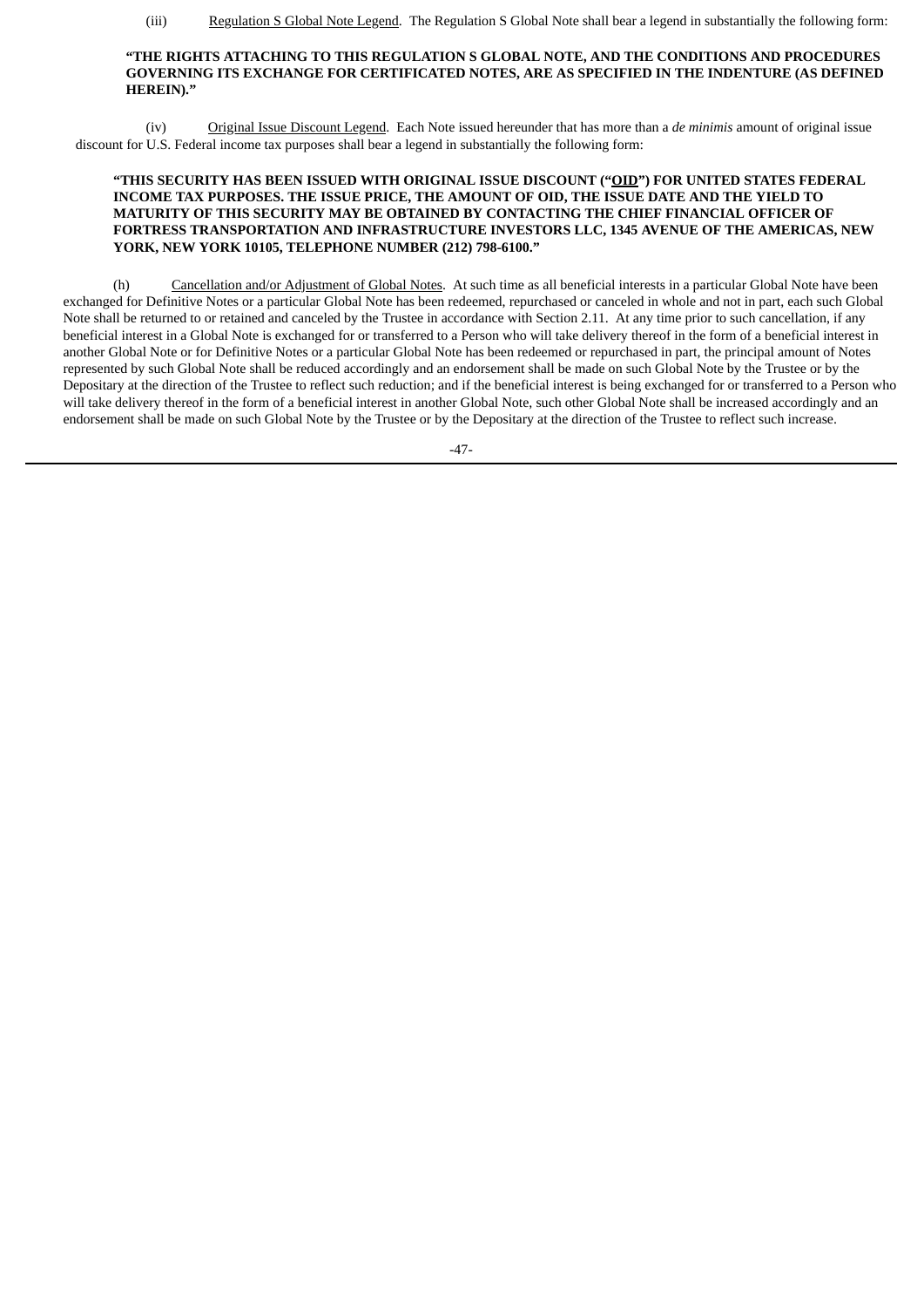#### (i) General Provisions Relating to Transfers and Exchanges.

(i) To permit registrations of transfers and exchanges, the Issuer shall execute and the Trustee shall authenticate Global Notes and Definitive Notes upon receipt of an Authentication Order in accordance with Section 2.02 or at the Registrar's request.

(ii) The Registrar, Transfer Agent and the Trustee may require a Holder to furnish appropriate endorsements and transfer documents in connection with a transfer of Notes.

(iii) No service charge shall be made to a holder of a beneficial interest in a Global Note or to a Holder of a Definitive Note for any registration of transfer or exchange, but Holders shall pay all taxes due on transfer (other than any such transfer taxes or similar governmental charge payable upon exchange or transfer pursuant to Sections 2.10, 3.06, 3.10, 4.10, 4.13 and 9.04).

(iv) Neither the Registrar nor the Issuer shall be required to register the transfer of or exchange of any Note selected for redemption.

(v) All Global Notes and Definitive Notes issued upon any registration of transfer or exchange of Global Notes or Definitive Notes shall be the valid obligations of the Issuer, evidencing the same debt, and entitled to the same benefits under this Indenture, as the Global Notes or Definitive Notes surrendered upon such registration of transfer or exchange.

(vi) None of the Registrar, Transfer Agent or the Issuer shall be required (A) to register the transfer of or exchange any Note for a period of 15 days before the mailing of a notice of redemption of Notes to be redeemed, (B) to register the transfer of or to exchange a Note between a Record Date and the next succeeding Interest Payment Date or (C) to register the transfer of or to exchange any Notes tendered (and not withdrawn) for repurchase in connection with a Change of Control Offer or an Asset Sale Offer.

(vii) Prior to due presentment for the registration of a transfer of any Note, the Trustee, any Agent and the Issuer may deem and treat the Person in whose name any Note is registered as the absolute owner of such Note for the purpose of receiving payment of principal of and interest on such Notes and for all other purposes, and none of the Trustee, any Agent or the Issuer shall be affected by notice to the contrary.

(viii) The Trustee shall authenticate Global Notes and Definitive Notes in accordance with the provisions of Section 2.02.

(ix) All certifications, certificates and Opinions of Counsel required to be submitted to the Registrar or Transfer Agent pursuant to this Section 2.06 to effect a registration of transfer or exchange may be submitted by electronic transmission.

(x) The Trustee shall have no obligation or duty to monitor, determine or inquire as to compliance with any restrictions on transfer imposed under this Indenture or under applicable law with respect to any transfer of any interest in any Note (including any transfers between or among Participants or beneficial owners of interests in any Global Notes) other than to require delivery of such certificates and other documentation or evidence as are expressly required by, and to do so if and when expressly required by the terms of, this Indenture, and to examine the same to determine substantial compliance as to form with the express requirements hereof.

-48-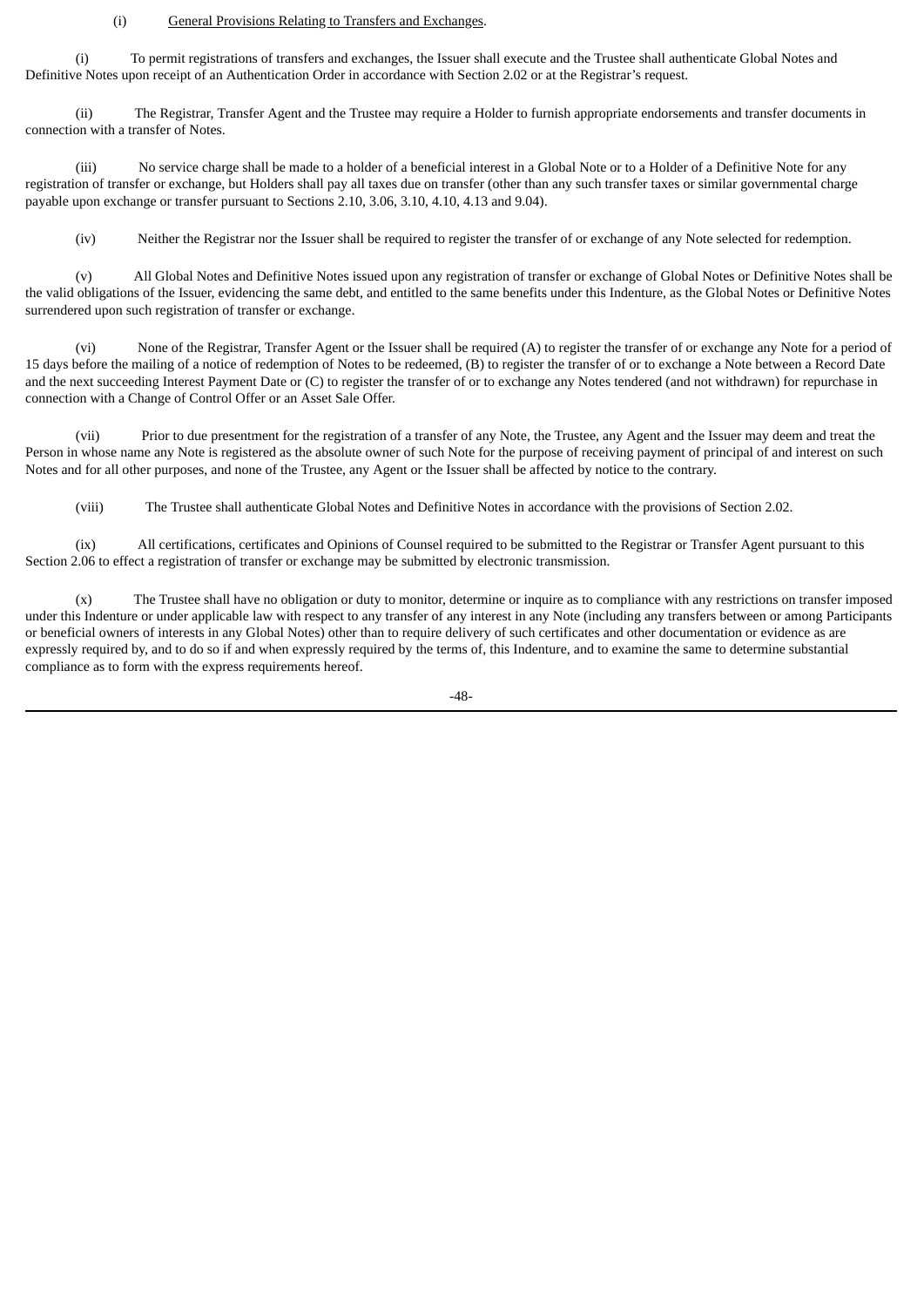(xi) Neither the Trustee nor any Agent shall have any responsibility or liability for any actions taken or not taken by the Depositary.

(xii) The Trustee shall have no responsibility or obligation to any beneficial owner of a Global Note, a member of, or a participant in, Depositary or other Person with respect to the accuracy of the records of Depositary or its nominee or of any participant or member thereof, with respect to any ownership interest in the Notes or with respect to the delivery to any participant, member, beneficial owner or other Person (other than a Depositary) of any notice (including any notice of redemption or purchase) or the payment of any amount or delivery of any Notes (or other security or property) under or with respect to such Notes. All notices and communications to be given to the Holders and all payments to be made to Holders in respect of the Notes shall be given or made only to or upon the order of the registered Holders (which shall be the Depositary or its nominee in the case of a Global Note). The rights of beneficial owners in any Global Note shall be exercised only through the Depositary subject to the applicable rules and procedures of the Depositary. The Trustee may rely and shall be fully protected in relying upon information furnished by the Depositary with respect to its members, participants and any beneficial owners.

SECTION 2.07. Replacement Notes. If any mutilated Note is surrendered to the Trustee, or the Registrar, the Issuer and the Trustee receive evidence to their satisfaction of the ownership and destruction, loss or theft of any Note, the Issuer shall issue and the Trustee, upon receipt of an Authentication Order, shall authenticate a replacement Note if the Trustee's and the Issuer's requirements are met. An indemnity bond must be supplied by the Holder that is sufficient in the judgment of the Trustee and the Issuer to protect the Issuer, the Trustee, any Agent and any authenticating agent from any loss that any of them may suffer if a Note is so replaced. The Issuer may charge for its expenses (including the expenses of the Trustee) in replacing a Note.

Every replacement Note is a contractual obligation of the Issuer and shall be entitled to all of the benefits of this Indenture equally and proportionately with all other Notes duly issued under this Indenture.

SECTION 2.08. Outstanding Notes. The Notes outstanding at any time are all the Notes authenticated by the Trustee except for those canceled by it, those delivered to it for cancellation, those reductions in the interest in a Global Note effected by the Trustee in accordance with the provisions hereof and those described in this Section 2.08 as not outstanding. Except as set forth in Section 2.09, a Note does not cease to be outstanding because the Issuer or an Affiliate of the Issuer holds the Note.

If a Note is replaced pursuant to Section 2.07, it ceases to be outstanding unless the Trustee receives proof satisfactory to it that the replaced Note is held by a protected purchaser.

If the principal amount of any Note is considered paid under Section 4.01, it ceases to be outstanding and interest on it ceases to accrue.

If the Paying Agent (other than the Issuer, a Subsidiary of the Issuer or an Affiliate of any thereof) holds, on a Redemption Date or maturity date, money sufficient to pay Notes payable on that date, then on and after that date such Notes shall be deemed to be no longer outstanding and shall cease to accrue interest.

SECTION 2.09. Treasury Notes. In determining whether the Holders of the required principal amount of Notes have concurred in any direction, waiver or consent, Notes owned by the Issuer, or by any Affiliate of the Issuer, shall be considered as though not outstanding, except that for the purposes of determining whether the Trustee shall be protected in relying on any such direction, waiver or consent, only Notes that a Responsible Officer of the Trustee actually knows are so owned shall be so disregarded. Notwithstanding the foregoing, Notes that are to be acquired by the Issuer, any Subsidiary of the Issuer or an Affiliate of the Issuer pursuant to an exchange offer, tender offer or other similar agreement shall not be deemed to be owned by the Issuer, a Subsidiary of the Issuer or an Affiliate of the Issuer until legal title to such Notes passes to the Issuer, such Subsidiary or such Affiliate, as the case may be.

-49-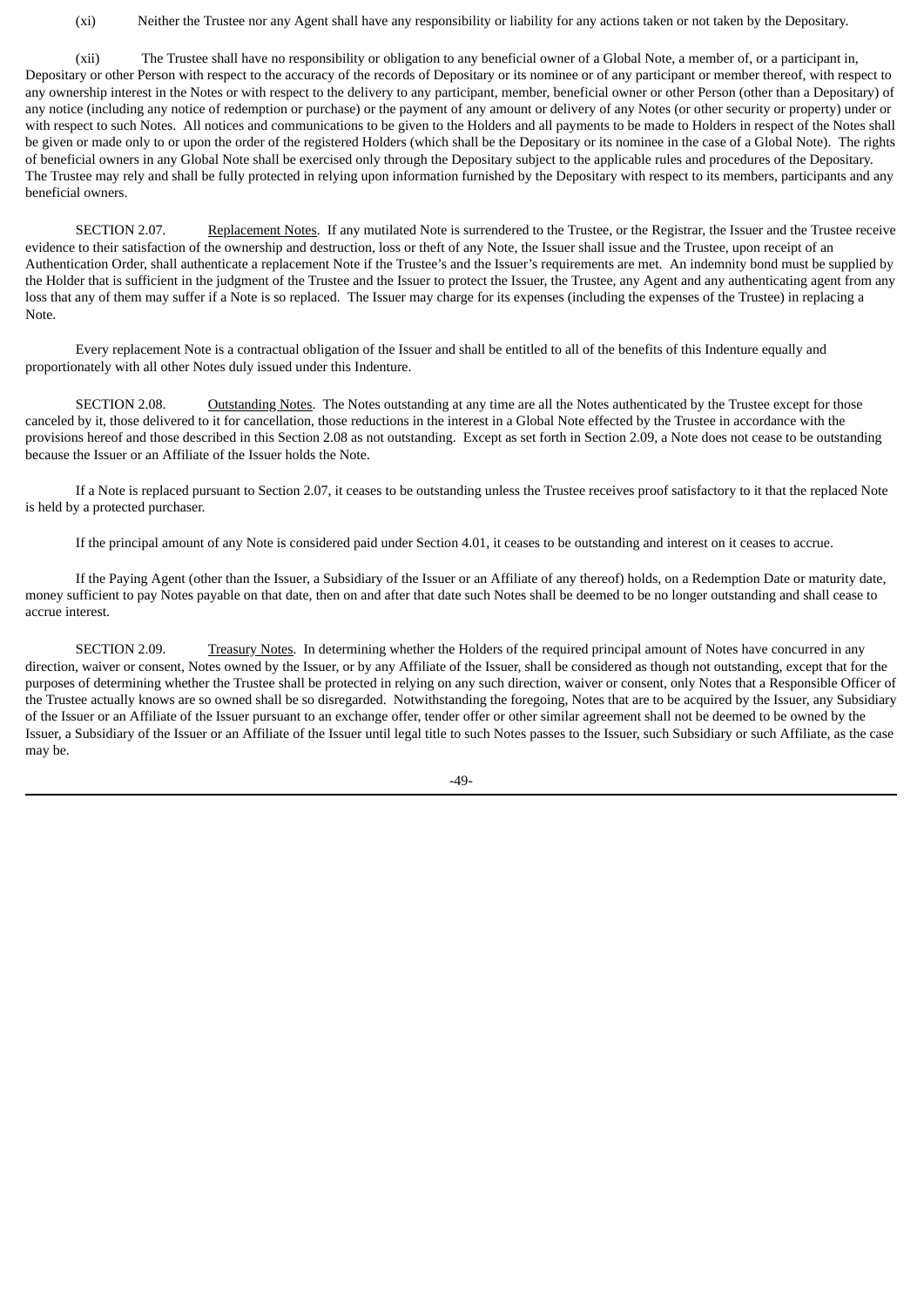SECTION 2.10. Temporary Notes. Until certificates representing Notes are ready for delivery, the Issuer may prepare and the Trustee, upon receipt of an Authentication Order, shall authenticate temporary Notes. Temporary Notes shall be substantially in the form of certificated Notes but may have variations that the Issuer considers appropriate for temporary Notes and as shall be reasonably acceptable to the Trustee. Without unreasonable delay, the Issuer shall prepare and upon receipt of an Authentication Order, the Trustee shall authenticate Definitive Notes in exchange for temporary Notes.

Holders and beneficial holders, as the case may be, of temporary Notes shall be entitled to all of the benefits accorded to Holders, or beneficial holders, respectively, of Notes under this Indenture.

SECTION 2.11. Cancellation. The Issuer at any time may deliver Notes to the Trustee for cancellation. The Registrar, Transfer Agent and Paying Agent shall forward to the Trustee any Notes surrendered to them for registration of transfer, exchange or payment. The Trustee or, at the direction of the Trustee, the Registrar, Transfer Agent or the Paying Agent and no one else shall cancel all Notes surrendered for registration of transfer, exchange, payment, replacement or cancellation and shall dispose of cancelled Notes (subject to the record retention requirement of the Exchange Act) in accordance with its customary procedures. Confirmation of the disposal of all cancelled Notes shall be delivered to the Issuer upon its written request. The Issuer may not issue new Notes to replace Notes that it has paid or that have been delivered to the Trustee for cancellation.

SECTION 2.12. Defaulted Interest. If the Issuer defaults in a payment of interest on the Notes, it shall pay the defaulted interest in any lawful manner plus, to the extent lawful, interest payable on the defaulted interest to Holders on a subsequent special record date, in each case at the rate provided in the Notes and in Section 4.01. The Issuer shall notify the Trustee in writing of the amount of defaulted interest proposed to be paid on each Note and the date of the proposed payment, and at the same time the Issuer shall deposit with the Trustee an amount of money equal to the aggregate amount proposed to be paid in respect of such defaulted interest or shall make arrangements satisfactory to the Trustee for such deposit prior to the date of the proposed payment, such money when deposited to be held in trust for the benefit of the Persons entitled to such defaulted interest as provided in this Section 2.12. The Issuer shall fix or cause to be fixed each such special record date and payment date; *provided* that no such special record date shall be less than ten days prior to the related payment date for such defaulted interest. At least 15 days before the special record date, the Issuer (or, upon the written request of the Issuer, the Trustee, in the name and at the expense of the Issuer) shall mail or cause to be mailed, first-class postage prepaid, (or otherwise deliver in accordance with the applicable procedures of the Depositary) to each Holder a notice at his or her address as it appears in the Note Register that states the special record date, the related payment date and the amount of such interest to be paid.

Subject to the foregoing provisions of this Section 2.12 and for greater certainty, each Note delivered under this Indenture upon registration of transfer of or in exchange for or in lieu of any other Note shall carry the rights to interest accrued and unpaid, and to accrue, which were carried by such other Note.

SECTION 2.13. CUSIP/ISIN Numbers. The Issuer in issuing the Notes may use CUSIP or ISIN numbers, as applicable (if then generally in use), and, if so, the Trustee may use CUSIP or ISIN numbers, as applicable, in notices to Holders as a convenience to Holders; *provided* that any such notice may state that no representation is made as to the correctness of such numbers either as printed on the Notes or as contained in any notice and that reliance may be placed only on the other identification numbers printed on the Notes, and any such redemption or other action shall not be affected by any defect in or omission of such numbers. The Issuer shall as promptly as practicable notify the Trustee in writing of any change in the CUSIP or ISIN numbers, as applicable. Additional Notes will not be issued with the same CUSIP, if any, as any existing Notes unless such Additional Notes are fungible with such existing Notes for U.S. federal income tax purposes.

-50-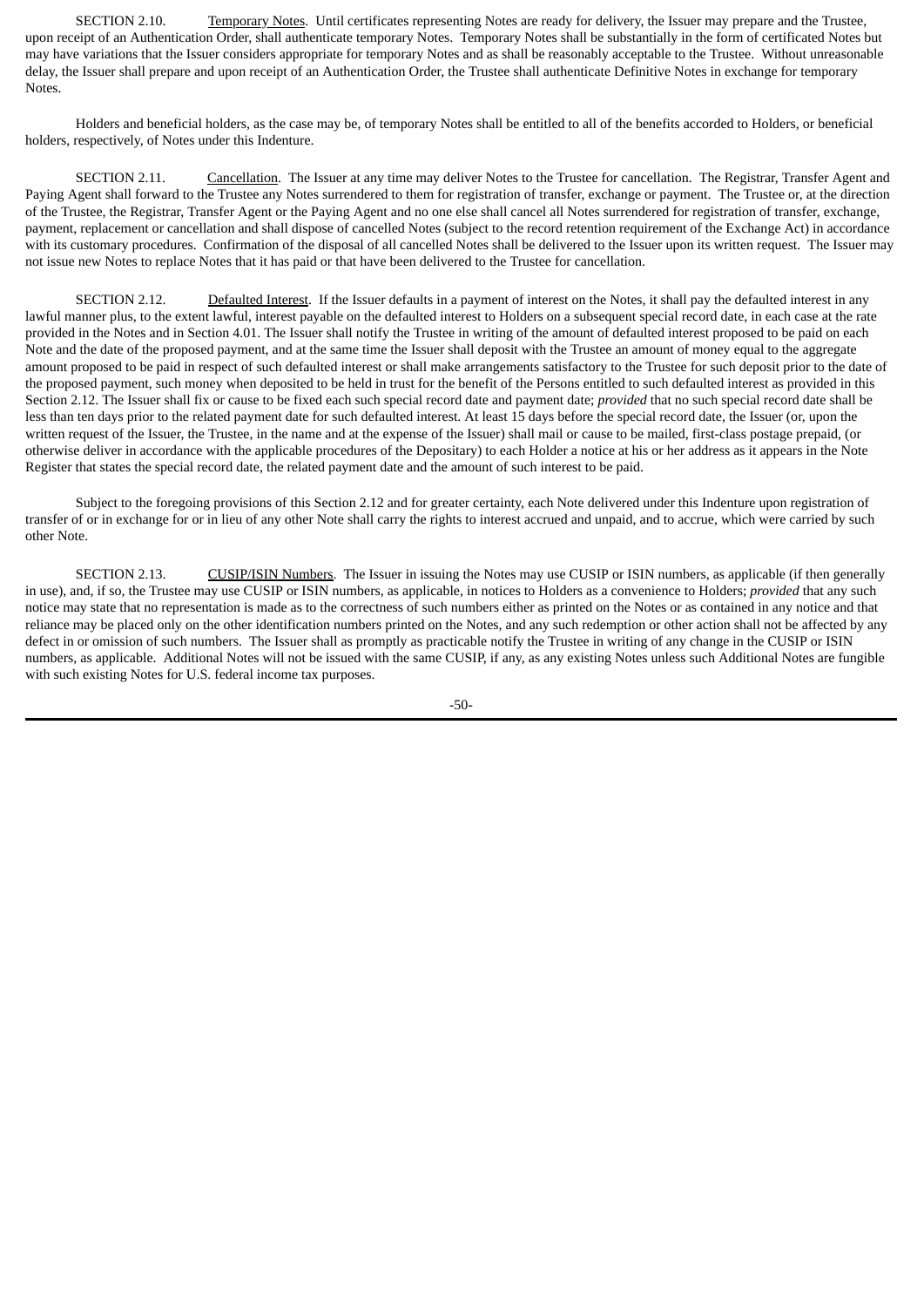# ARTICLE III

# **Redemption**

SECTION 3.01. Notices to Trustee. If the Issuer elects to redeem Notes pursuant to Section 3.07, it shall furnish to the Trustee, at least five Business Days (or such later date acceptable to the Trustee) before notice of redemption is mailed or caused to be mailed (or otherwise sent in accordance with the applicable procedures of the Depositary) to the applicable Holders pursuant to Section 3.03, an Officers' Certificate setting forth (i) the paragraph or subparagraph of such Note and/or Section of this Indenture pursuant to which the redemption shall occur, (ii) the Redemption Date (subject to any conditions precedent applicable thereto), (iii) the principal amount of the Notes to be redeemed and (iv) the redemption price (or manner of calculation if not then known). If the redemption price is not known at the time such notice is to be given, the actual redemption price, calculated as described in the terms of the Notes and/or this Indenture, will be set forth in an Officers' Certificate delivered to the Trustee no later than the Redemption Date.

SECTION 3.02. Selection of Notes to Be Redeemed. If less than all of the Notes are to be redeemed at any time, selection of Notes for redemption shall be made by the Trustee in accordance with the applicable procedures of the Depositary; *provided* that no Notes of \$2,000 or less shall be redeemed in part.

The Trustee shall promptly notify the Issuer in writing of the Notes selected for redemption and, in the case of any Note selected for partial redemption, the principal amount thereof to be redeemed. Notes and portions of Notes selected shall be in amounts of \$2,000 or whole multiples of \$1,000 in excess thereof; no Notes of \$2,000 or less can be redeemed in part, except that if all of the Notes of a Holder are to be redeemed, the entire outstanding amount of Notes held by such Holder, even if not a multiple of \$1,000, shall be redeemed. Except as provided in the preceding sentence, provisions of this Indenture that apply to Notes called for redemption also apply to portions of Notes called for redemption.

SECTION 3.03. Notice of Redemption. The Issuer shall mail or cause to be mailed by first-class mail (or otherwise delivered in accordance with the applicable procedures of the Depositary), notices of redemption at least 10 days but not more than 60 days before the Redemption Date to each Holder at such Holder's registered address or otherwise in accordance with the applicable procedures of the Depositary, except that redemption notices may be mailed (or otherwise sent in accordance with the applicable procedures of the Depositary) more than 60 days prior to a Redemption Date if the notice is issued in connection with Article VIII, Article XI or a redemption of the Notes subject to one or more conditions precedent. If any Note is to be redeemed in part only, any notice of redemption that relates to such Note shall state the portion of the principal amount thereof that has been or is to be redeemed. In the case of any book-entry only Notes, notices of redemption shall be given to DTC in accordance with its applicable procedures. The Issuer shall issue a new Note in a principal amount equal to the unredeemed portion of the original Note redeemed in the name of the Holder thereof upon cancellation of the original Note.

-51-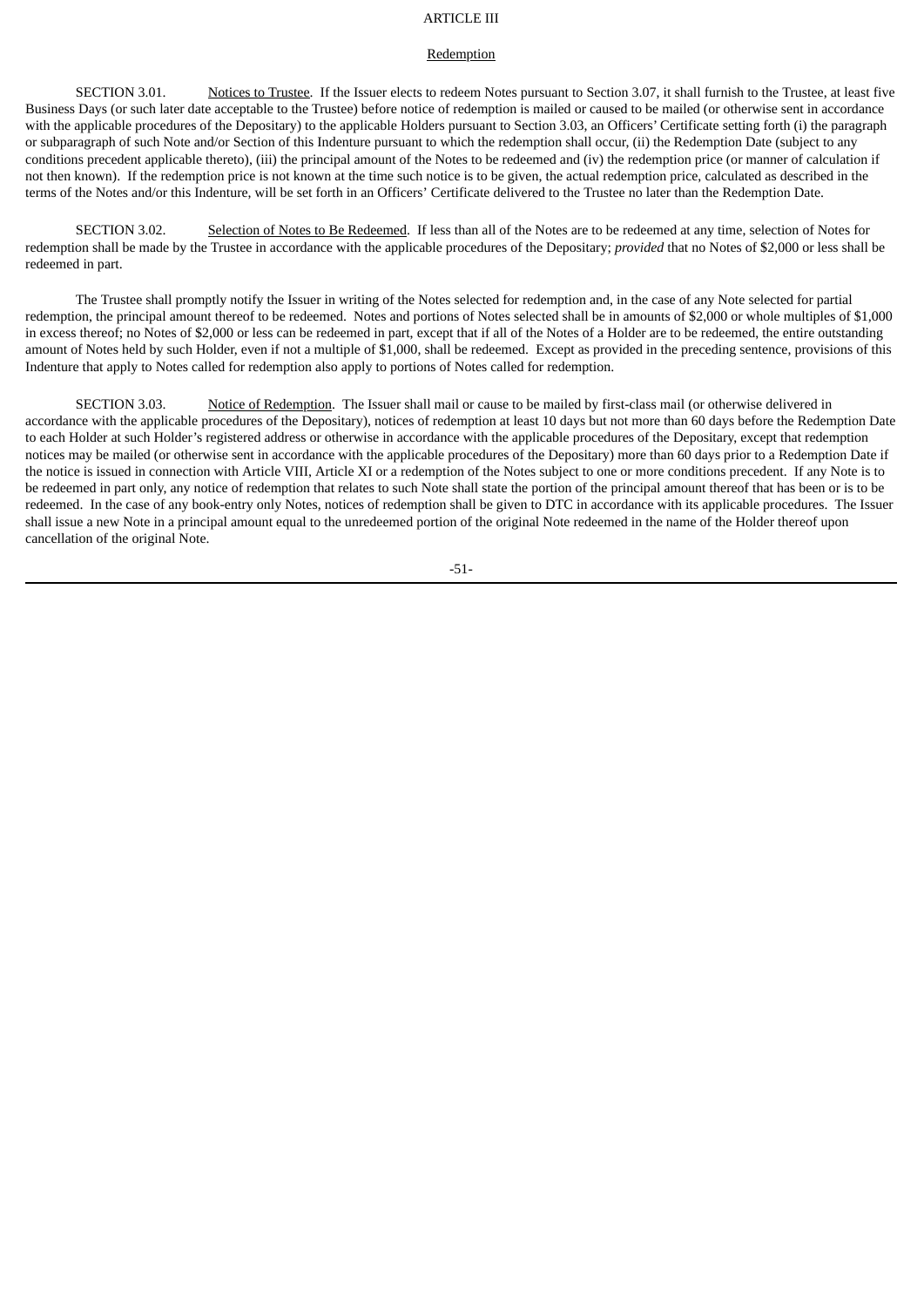The notice shall identify the Notes (including the CUSIP or ISIN number) to be redeemed and shall state:

(A) subject to clause (I) below, the Redemption Date;

(B) the redemption price (or manner of calculation if not then known);

(C) if any Note is to be redeemed in part only, the portion of the principal amount of that Note that has been or is to be redeemed and that, after the Redemption Date upon surrender of such Note, the Issuer will issue a new Note or Notes in principal amount equal to the unredeemed portion of the original Note in the name of the Holder upon cancellation of the original Note;

(D) the name and address of the Paying Agent;

(E) that Notes called for redemption must be surrendered to the Paying Agent to collect the redemption price;

(F) that, unless the Issuer defaults in making such redemption payment, interest on Notes called for redemption ceases to accrue on and after the Redemption Date;

(G) the paragraph or subparagraph of the Notes and/or Section of this Indenture pursuant to which the Notes called for redemption are being redeemed;

(H) that no representation is made as to the correctness or accuracy of the CUSIP or ISIN number, as applicable, if any, listed in such notice or printed on the Notes; and

(I) any condition to such redemption.

At the Issuer's written request, the Trustee shall give the notice of redemption in the Issuer's name and at its expense; *provided* that the Issuer shall have delivered to the Trustee, at least five Business Days before notice of redemption is required to be mailed or caused to be mailed (or sent or caused to be sent in accordance with the applicable procedures of the Depositary) to Holders pursuant to this Section 3.03 (unless a shorter notice shall be agreed to by the Trustee), an Officers' Certificate requesting that the Trustee give such notice and setting forth the information to be stated in such notice as provided in this Section 3.03.

Any notice of any redemption may be given prior to the redemption thereof, and any such redemption or notice may, at the Issuer's option and discretion, be subject to one or more conditions precedent, including the consummation of an incurrence or issuance of debt or equity or a Change of Control or other corporate transaction. In addition, if such redemption is subject to satisfaction of one or more conditions precedent, such notice of redemption shall describe each such condition and, if applicable, shall state that, in the Issuer's discretion, the applicable Redemption Date may be delayed until such time as any or all such conditions shall be satisfied (or waived by the Issuer in its sole discretion) or that such redemption may not occur and such notice may be rescinded in the event that any or all such conditions shall not have been satisfied (or waived by the Issuer in its sole discretion) by the applicable Redemption Date as stated in such notice, or by the applicable Redemption Date as so delayed. The Issuer may provide in such notice that payment of the redemption price and performance of the Issuer's obligations with respect to such redemption may be performed by another Person.

-52-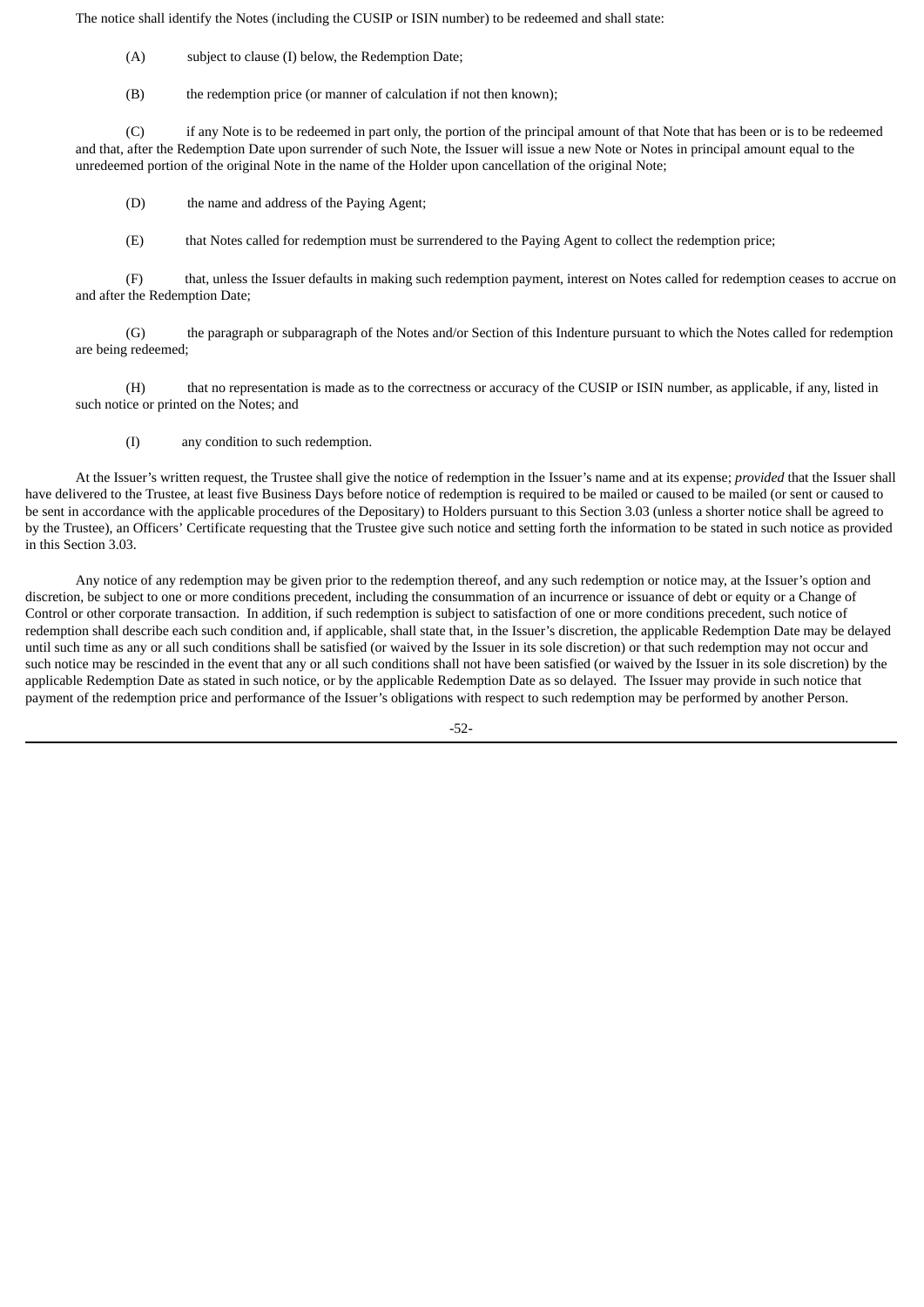SECTION 3.04. Effect of Notice of Redemption. Subject to the last paragraph of Section 3.03 and the terms of the applicable redemption notice (including any conditions precedent contained therein), once notice of redemption is mailed in accordance with Section 3.03, Notes called for redemption become irrevocably due and payable on the Redemption Date at the redemption price, subject to the satisfaction of any conditions precedent to the redemption. The notice, if mailed in a manner herein provided, shall be conclusively presumed to have been given, whether or not the Holder receives such notice. In any case, failure to give such notice by mail or any defect in the notice to the Holder of the Notes designated for redemption in whole or in part shall not affect the validity of the proceedings for the redemption of any other Notes. Subject to Section 3.05, on and after the Redemption Date, interest ceases to accrue on Notes or portions of Notes called for redemption.

SECTION 3.05. Deposit of Redemption Price. Prior to 11:00 a.m. (New York City time) on the Redemption Date, the Issuer shall deposit with the Paying Agent money sufficient to pay the redemption price of and accrued and unpaid interest on all Notes to be redeemed on that date. On the written request of the Issuer, the Paying Agent shall promptly return to the Issuer any money deposited with the Paying Agent by the Issuer in excess of the amounts necessary to pay the redemption price of, and accrued and unpaid interest on, all Notes to be redeemed.

If the Issuer complies with the provisions of this Section 3.05, on and after the Redemption Date, interest shall cease to accrue on the Notes or the portions of the Notes called for redemption. If a Note is redeemed on or after a Record Date but on or prior to the related Interest Payment Date, then any accrued and unpaid interest to the Redemption Date shall be paid to the Person in whose name such Note was registered at the close of business on such Record Date. If any Note called for redemption shall not be so paid upon surrender for redemption because of the failure of the Issuer to comply with this Section 3.05, interest shall be paid on the unpaid principal, from the Redemption Date until such principal is paid, and to the extent lawful on any interest accrued to the Redemption Date not paid on such unpaid principal, in each case at the rate provided in the Notes and in Section 4.01.

SECTION 3.06. Notes Redeemed in Part. Upon surrender of a Note that is redeemed in part, the Issuer shall issue and the Trustee shall authenticate for the Holder at the expense of the Issuer a new Note equal in principal amount to the unredeemed portion of the Note surrendered representing the same indebtedness to the extent not redeemed; *provided* that each new Note will be in a principal amount of \$2,000 or an integral multiple of \$1,000 in excess thereof. It is understood that, notwithstanding anything in this Indenture to the contrary, only an Authentication Order and not an Opinion of Counsel or Officers' Certificate is required for the Trustee to authenticate such new Note.

### SECTION 3.07. Optional Redemption.

(a) Prior to August 1, 2023, the Issuer may, at its option and at any time, redeem all or a part of the Notes, upon notice as described in Section 3.03, at a redemption price equal to 100% of the principal amount of Notes redeemed plus the Applicable Premium as of, and accrued and unpaid interest, if any, to, but not including, the applicable date of redemption (the "Redemption Date"), subject to the right of Holders of record on the relevant Record Date to receive interest due on the relevant Interest Payment Date.

-53-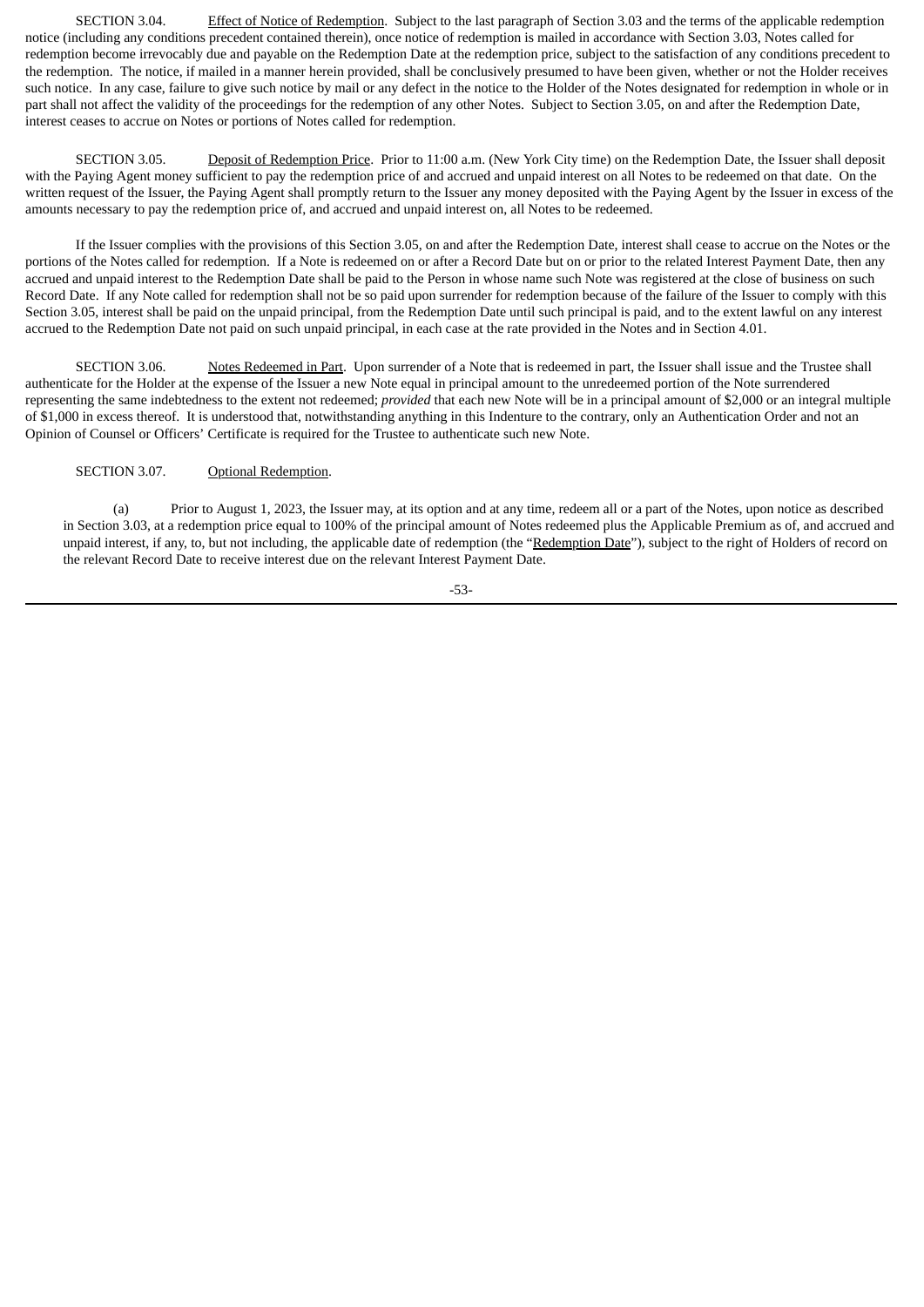(b) From and after August 1, 2023, the Issuer may, at its option and at any time, redeem all or a part of the Notes, upon notice as described in Section 3.03, at the redemption prices (expressed as percentages of principal amount on the Redemption Date) set forth below, plus accrued and unpaid interest thereon, if any, to, but not including, the applicable Redemption Date, subject to the right of Holders of record on the relevant Record Date to receive interest due on the relevant Interest Payment Date, if redeemed during the twelve-month period beginning on August 1 of each of the years indicated below:

| Year                | Percentage |
|---------------------|------------|
| 2023                | 104.875%   |
| 2024                | 102.438%   |
| 2025 and thereafter | 100.000%   |

(c) In addition, at any time prior to August 1, 2023, the Issuer may, at its option and at any time, redeem up to 40.0% of the aggregate principal amount of Notes at a redemption price equal to 109.750% of the aggregate principal amount thereof, plus accrued and unpaid interest thereon, if any, to, but not including, the applicable Redemption Date, subject to the right of Holders of record on the relevant Record Date to receive interest due on the relevant Interest Payment Date, with the net proceeds of one or more Equity Offerings (within 180 days of the consummation of each such Equity Offering); *provided* that at least 60.0% of the aggregate principal amount of Notes remains outstanding immediately after the occurrence of each such redemption.

(d) The Issuer may, at its option and at any time, redeem the Notes at 101.0% of the aggregate principal amount thereof, plus accrued and unpaid interest thereon, if any, to, but not including, the applicable Redemption Date, subject to the right of Holders of record on the relevant record date to receive interest due on the relevant interest payment date, following the consummation of a Change of Control if at least 90.0% of the Notes outstanding prior to such date of purchase are purchased pursuant to a Change of Control Offer with respect to such Change of Control.

SECTION 3.08. Mandatory Redemption. Except as provided for in Sections 4.10 and 4.13, the Issuer shall not be required to make mandatory redemption or sinking fund payments with respect to the Notes.

SECTION 3.09. [Reserved].

SECTION 3.10. Offers to Repurchase by Application of Excess Proceeds.

(a) In the event that, pursuant to Section 4.10, the Issuer shall be required to commence an Asset Sale Offer, it shall follow the procedures specified below.

(b) The Asset Sale Offer shall remain open for a period of 20 Business Days following its commencement and no longer, except to the extent that a longer period is required by applicable law (the "Offer Period"). No later than five Business Days after the termination of the Offer Period (the "Purchase Date"), the Issuer shall apply all Excess Proceeds (the "Offer Amount") to the purchase of Notes and, if required by the terms of any Pari Passu Indebtedness, such Pari Passu Indebtedness (on a *pro rata* basis, if applicable), or, if less than the Offer Amount has been tendered, all Notes and Pari Passu Indebtedness tendered in response to the Asset Sale Offer. Payment for any Notes so purchased shall be made in the same manner as interest payments are made.

(c) If the Purchase Date is on or after a Record Date and on or before the related Interest Payment Date, any accrued and unpaid interest, if any, up to but excluding the Purchase Date, shall be paid to the Person in whose name a Note is registered at the close of business on such Record Date, and no additional interest shall be payable to Holders who tender Notes pursuant to the Asset Sale Offer.

-54-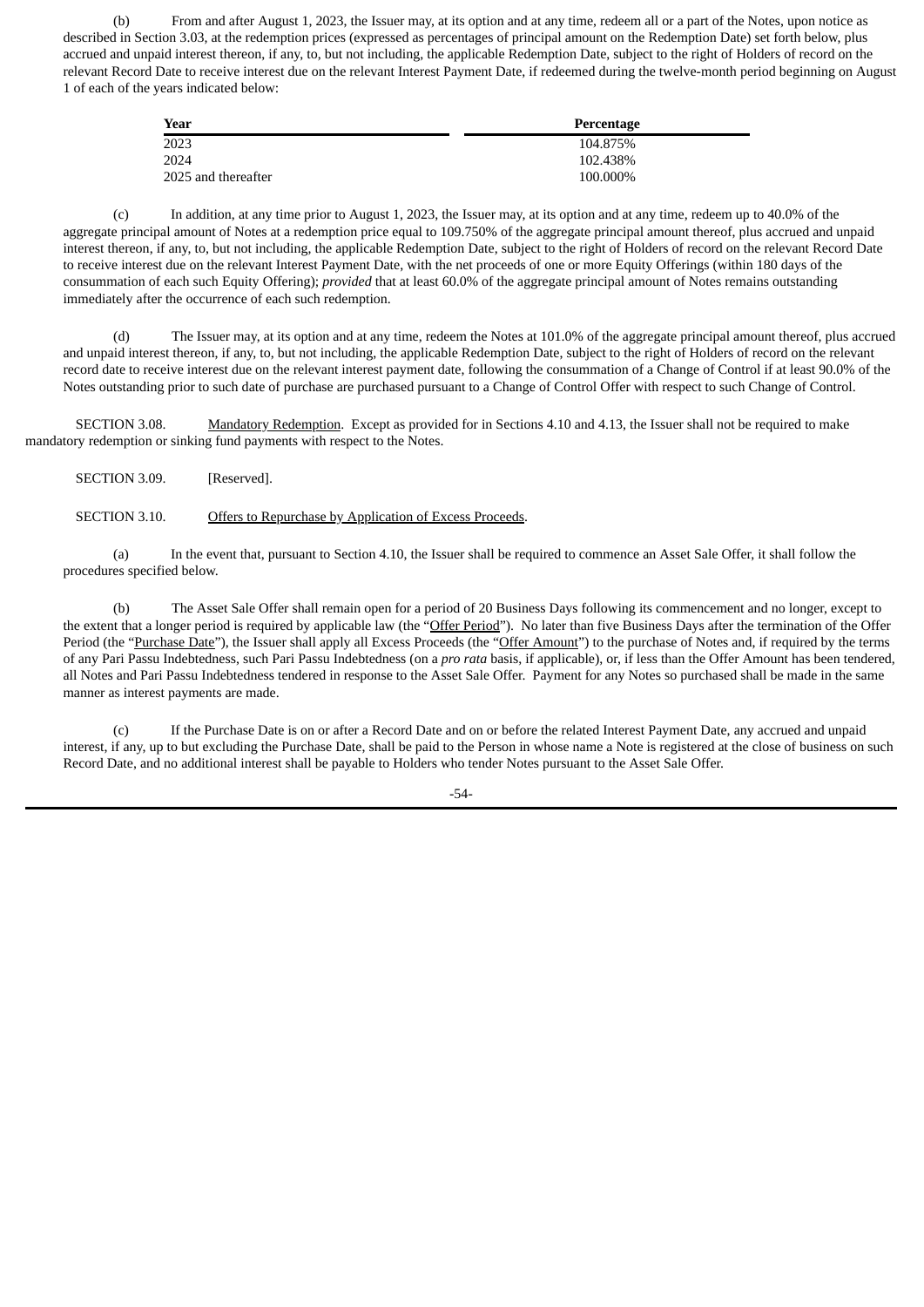(d) Upon the commencement of an Asset Sale Offer, the Issuer shall send, by first-class mail (or otherwise sent in accordance with the applicable procedures of the Depositary), a notice to each of the Holders, with a copy mailed or electronically transmitted to the Trustee and Agents. The notice shall contain all instructions and materials necessary to enable such Holders to tender Notes pursuant to the Asset Sale Offer. The Asset Sale Offer shall be made to all Holders and, if required by the terms of any Pari Passu Indebtedness, holders of such Pari Passu Indebtedness. The notice, which shall govern the terms of the Asset Sale Offer, shall state:

(i) that the Asset Sale Offer is being made pursuant to this Section 3.10 and Section 4.10 and the length of time the Asset Sale Offer shall remain open;

(ii) the Offer Amount, the purchase price and the Purchase Date;

(iii) that any Note not tendered or accepted for payment shall continue to accrue interest;

(iv) that, unless the Issuer defaults in making such payment, any Note accepted for payment pursuant to the Asset Sale Offer shall cease to accrue interest after the Purchase Date;

(v) that Holders electing to have a Note purchased pursuant to an Asset Sale Offer may elect to have Notes purchased in denominations of \$2,000 and integral multiples of \$1,000 in excess of \$2,000;

(vi) that Holders electing to have a Note purchased pursuant to any Asset Sale Offer shall be required to surrender the Note, with the form entitled "Option of Holder to Elect Purchase" attached to the Note completed, or transfer by book-entry transfer, to the Issuer, the Depositary, if appointed by the Issuer, or a Paying Agent at the address specified in the notice at least three days before the Purchase Date;

(vii) that Holders shall be entitled to withdraw their election if the Issuer, the Depositary or the Paying Agent, as the case may be, receives, not later than the expiration of the Offer Period, a facsimile transmission or letter setting forth the name of the Holder, the principal amount of the Note the Holder delivered for purchase and a statement that such Holder is withdrawing his election to have such Note purchased;

(viii) that, if the aggregate principal amount of Notes and Pari Passu Indebtedness surrendered by the Holders thereof exceeds the Offer Amount, the Trustee shall select the Notes and the Issuer or the agent for such Pari Passu Indebtedness shall select such Pari Passu Indebtedness to be purchased on a *pro rata* basis (or as nearly *pro rata* as practicable) based on the amount of the Notes and such Pari Passu Indebtedness tendered, unless otherwise required by law or the rules of the principal national securities exchange, if any, on which the Notes or such Pari Passu Indebtedness are listed or by lot or such other similar method in accordance with the applicable procedures of the Depositary; *provided* that no Notes of \$2,000 or less shall be repurchased in part; and

(ix) that Holders whose Notes were purchased only in part shall be issued new Notes equal in principal amount to the unpurchased portion of the Notes surrendered (or transferred by book-entry transfer) representing the same indebtedness to the extent not repurchased.

-55-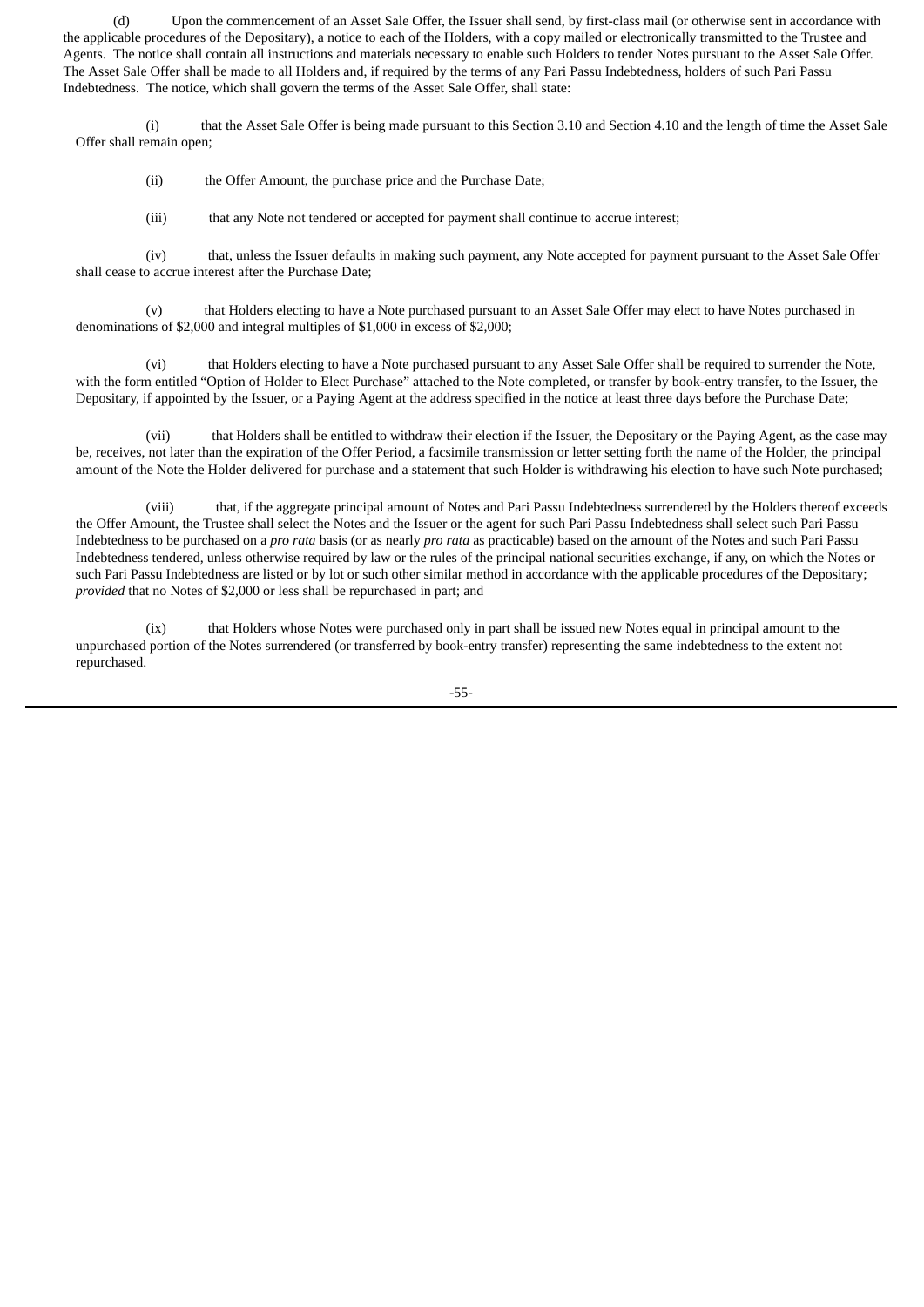(e) On or before the Purchase Date, the Issuer shall, to the extent lawful, (1) accept for payment, on a *pro rata* basis to the extent necessary, the Offer Amount of Notes or portions thereof validly tendered pursuant to the Asset Sale Offer, or if less than the Offer Amount has been tendered, all Notes tendered and (2) deliver or cause to be delivered to the Trustee the Notes properly accepted together with an Officers' Certificate stating the aggregate principal amount of Notes or portions thereof so tendered.

(f) The Issuer, the Depositary or the Paying Agent, as the case may be, shall promptly mail or deliver to each tendering Holder an amount equal to the purchase price of the Notes properly tendered by such Holder and accepted by the Issuer for purchase, and the Issuer shall promptly issue a new Note, and the Trustee, upon receipt of an Authentication Order, shall authenticate and mail or deliver (or cause to be transferred by book-entry) such new Note to such Holder in a principal amount equal to any unpurchased portion of the Note surrendered representing the same indebtedness to the extent not repurchased; *provided* that each such new Note shall be in a principal amount of \$2,000 or an integral multiple of \$1,000 in excess of \$2,000. Any Note not so accepted shall be promptly mailed or delivered by the Issuer to the Holder thereof. The Issuer shall publicly announce the results of the Asset Sale Offer on or as soon as practicable after the Purchase Date.

# ARTICLE IV

#### **Covenants**

SECTION 4.01. Payment of Notes. The Issuer shall pay or cause to be paid to the Paying Agent the principal of, premium, if any, and interest on the Notes on the dates and in the manner provided in the Notes. Principal, premium, if any, and interest shall be considered paid on the date due if the Paying Agent, if other than the Issuer or a Subsidiary, holds on the due date money deposited by the Issuer in immediately available funds and designated for and sufficient to pay all principal, premium, if any, and interest then due. In any case where an Interest Payment Date, Redemption Date or any other stated maturity of any payment required to be made on the Notes shall not be a Business Day, then each such payment need not be made on such date, but shall be made on the next succeeding Business Day with the same force and effect as if made on such Interest Payment Date, Redemption Date or stated maturity of such payment and no additional interest shall be payable as a result of such delay in payment.

The Issuer shall pay the Paying Agent interest (including post-petition interest in any proceeding under any Bankruptcy Law) on overdue principal at the rate equal to the then applicable interest rate on the Notes to the extent lawful; it shall pay the Paying Agent interest (including post-petition interest in any proceeding under any Bankruptcy Law) on overdue installments of interest at the same rate to the extent lawful.

SECTION 4.02. Maintenance of Office or Agency. The Issuer shall maintain the office or agency required under Section 2.03 (which may be an office of the Trustee or an Affiliate of the Trustee) where Notes may be surrendered for registration of transfer or for exchange and where notices and demands to or upon the Issuer in respect of the Notes and this Indenture may be served. The Issuer shall give prompt written notice to the Trustee of the location, and any change in the location, of such office or agency. If at any time the Issuer shall fail to maintain any such required office or agency or shall fail to furnish the Trustee with the address thereof, such presentations, surrenders, notices and demands may be made or served at the Corporate Trust Office of the Trustee.

The Issuer may also from time to time designate one or more other offices or agencies where the Notes may be presented or surrendered for any or all such purposes and may from time to time rescind such designations; *provided* that no such designation or rescission shall in any manner relieve the Issuer of their obligation to maintain an office or agency required under Section 2.03. The Issuer shall give prompt written notice to the Trustee of any such designation or rescission and of any change in the location of any such other office or agency.

-56-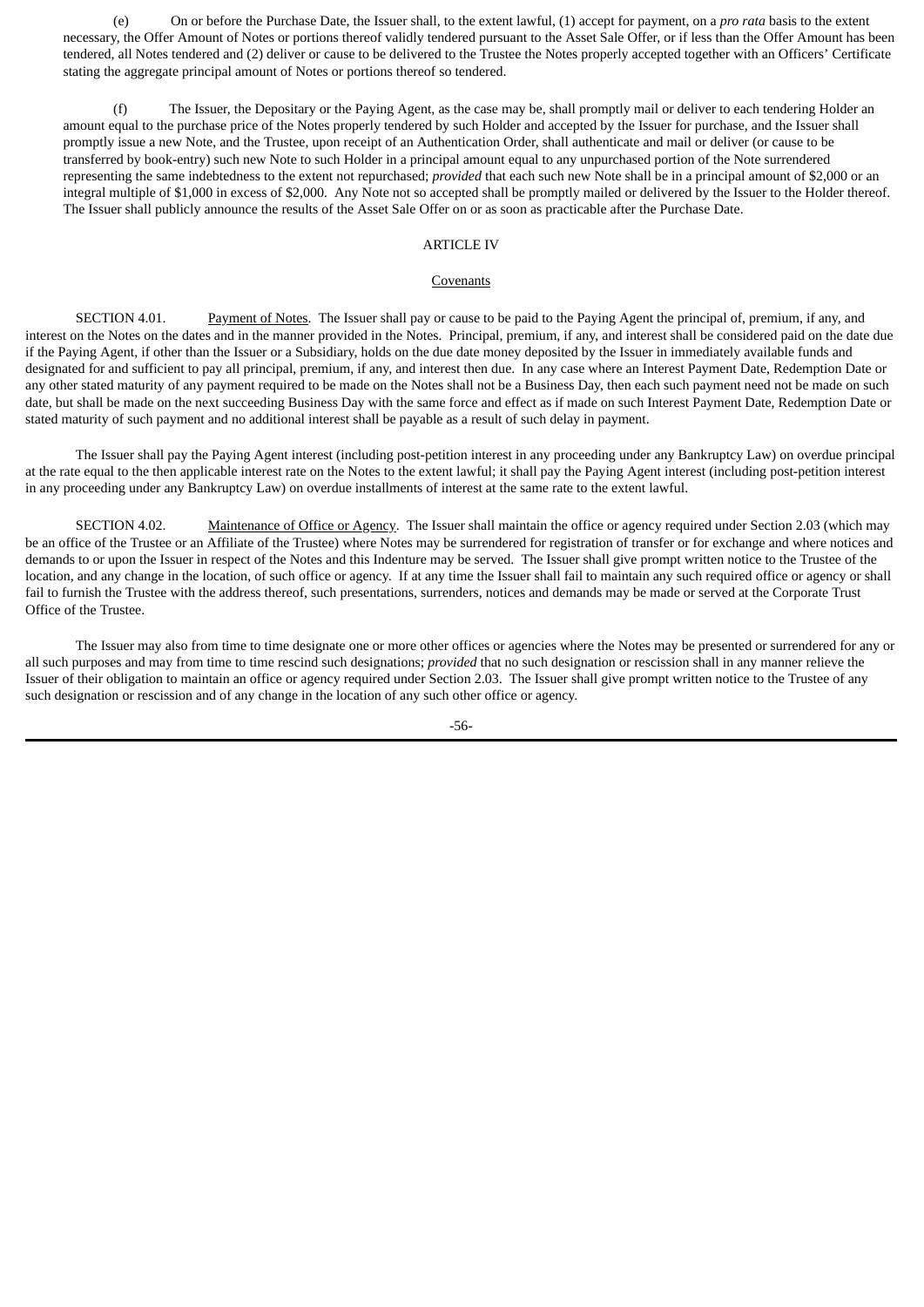The Issuer hereby designates the Corporate Trust Office of the Trustee as one such office or agency of the Issuer in accordance with Section 2.03.

# SECTION 4.03. Reports and Other Information.

(a) Notwithstanding that the Issuer may not be subject to the reporting requirements of Section 13 or 15(d) of the Exchange Act or otherwise report on an annual and quarterly basis on forms provided for such annual and quarterly reporting pursuant to rules and regulations promulgated by the SEC, the Issuer shall be required to file with the SEC, or provide the Trustee and the Holders with:

(1) within 90 days (or the successor time period then in effect under the Exchange Act for a non-accelerated filer plus any grace period provided by Rule 12b-25 under the Exchange Act) after the end of each fiscal year, annual reports of the Issuer on Form 10-K, or any successor or comparable form;

(2) within 45 days (or the successor time period then in effect under the Exchange Act for a non-accelerated filer plus any grace period provided by Rule 12b-25 under the Exchange Act) after the end of each of the first three fiscal quarters of each fiscal year, quarterly reports of the Issuer on Form 10-Q, or any successor or comparable form; and

within the time periods specified for filing Current Reports on Form 8-K after the occurrence of each event that would have been required to be reported in a Current Report on Form 8-K under the Exchange Act if the Issuer had been a reporting company under the Exchange Act, current reports on Form 8-K, or any successor or comparable form; *provided* that no such Current Reports shall be required to be filed or provided that are not material to the interests of Holders in their capacities as such (as determined in good faith by the Issuer) or the business, assets, operations, financial positions or prospects of the Issuer and the Restricted Subsidiaries, taken as a whole.

Notwithstanding the foregoing, (A) none of the foregoing reports shall be required to (i) contain the separate financial information for Guarantors and non-guarantor subsidiaries contemplated by Rule 3-10, 3-16, 13-01 or 13-02 of Regulation S-X promulgated by the SEC or (ii) present any information required by Item 9A of Form 10-K, Items 307 or 308 of Regulation S-K (or, in each case, any successor item or provision in respect thereof) or any other rule or regulation implementing Section 404 of the Sarbanes-Oxley Act of 2002, or by Item 402 of Regulation S-K and (B) if any direct or indirect parent company of the Issuer is a Guarantor of the Notes, the reports, information and other documents required to be filed and provided as described above may be those of a parent Issuer, rather than those of the Issuer, so long as such filings would otherwise satisfy in all material respects the requirements of clauses (1), (2) or (3) above; *provided* that if such parent company holds material assets (other than cash, Cash Equivalents and the Capital Stock of the Issuer and Restricted Subsidiaries) such annual and quarterly reports shall include a reasonable explanation of the material differences between the assets, liabilities and results of operations of such parent company and its consolidated Subsidiaries on the one hand, and the Issuer and the Restricted Subsidiaries on the other hand. Delivery of such reports to the trustee is for informational purposes only and the Trustee's receipt of such shall not constitute constructive notice of any information contained therein or determinable from information contained therein, including the Issuer's compliance with any of its covenants hereunder (as to which the Trustee is entitled to rely exclusively on Officers' Certificates).

-57-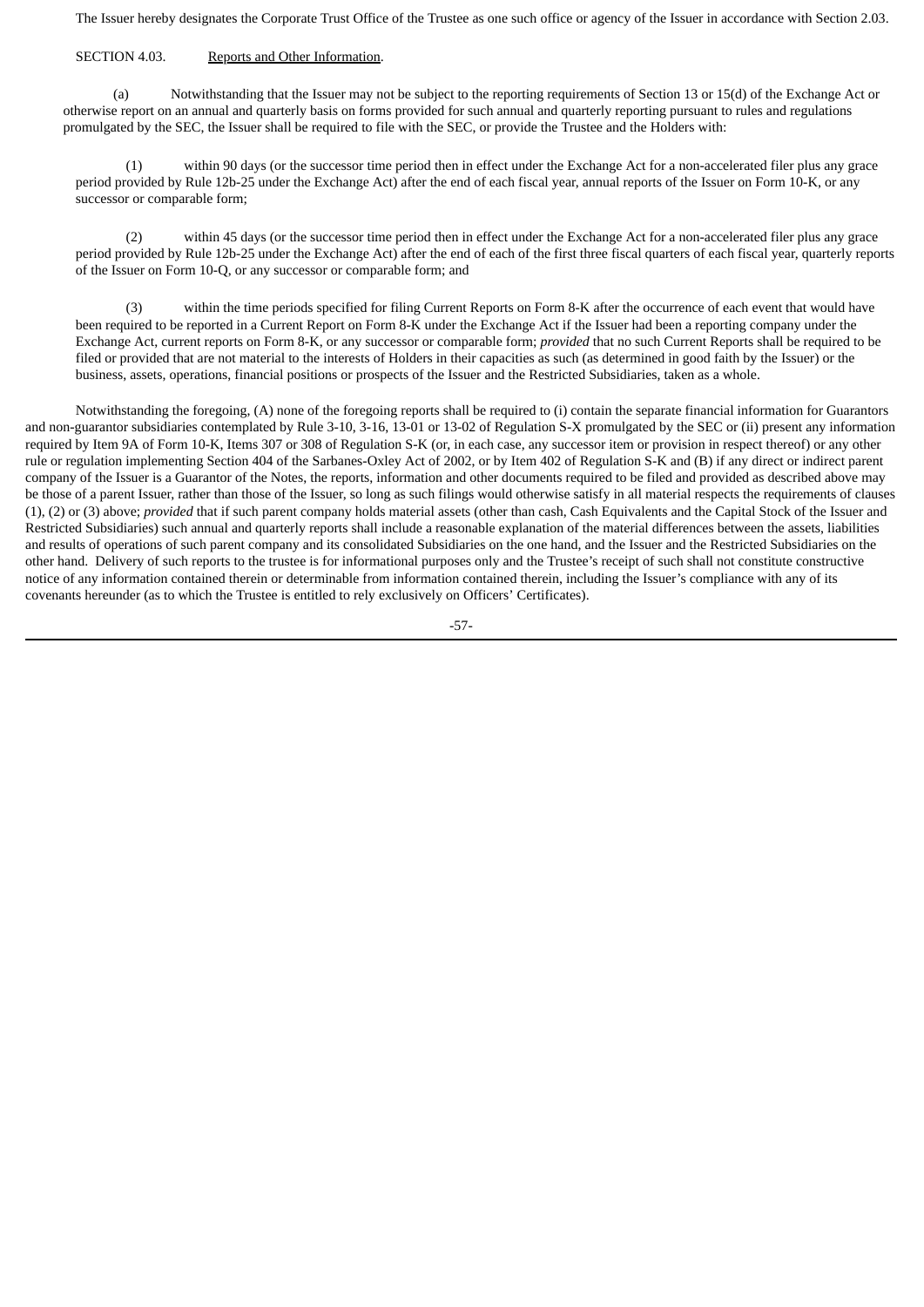(b) Notwithstanding anything herein to the contrary, (A) the Issuer shall not be deemed to have failed to comply with any of its obligations described under this Section 4.03 for purposes of Section 6.01(a)(3) until 60 days after the date any such report is due hereunder and (B) the Issuer shall not be so obligated to file such reports with the SEC (i) if the SEC does not permit such filing and (ii) subject to clause (A) of this sentence, the Issuer makes available the applicable information to prospective purchasers of Notes upon request, in addition to providing such information to the Trustee, in each case, within 15 days after the applicable date the Issuer would be required to file such information pursuant to the first paragraph of this section. To the extent any such information is not so filed or furnished, as applicable, within the time periods specified above and such information is subsequently filed or furnished, as applicable, the Issuer shall be deemed to have satisfied its obligations with respect thereto at such time and any Default or Event of Default (unless the Notes have been accelerated at such time) with respect thereto shall be deemed to have been cured.

(c) If the Issuer has designated any of its Subsidiaries as an Unrestricted Subsidiary, then the annual and quarterly information required by Section 4.03(a) shall include information (which need not be audited or reviewed by the Issuer's auditors) regarding such Unrestricted Subsidiaries substantially comparable to the financial information of the Unrestricted Subsidiaries presented in the Offering Memorandum in the penultimate paragraph under "Summary—Our Company"; *provided* that no such information shall be required if such financial information is not material compared to the applicable financial information of the Issuer and its Subsidiaries on a consolidated basis or if such Unrestricted Subsidiaries are not material to the Issuer and its Subsidiaries on a consolidated basis.

(d) So long as the Notes are outstanding and the reports required to be delivered under this Section 4.03 are not filed with the SEC, the Issuer shall maintain a website (that, at the option of the Issuer, may be password protected) to which Holders, prospective investors, brokerdealers and securities analysts are given access promptly upon request and to which all the reports required by this Section 4.03 are posted.

(e) To the extent not satisfied by the reports referred to in Section 4.03(a), the Issuer shall furnish to the Holders, prospective investors, broker-dealers and securities analysts, upon their request, any information required to be delivered pursuant to Rule 144A(d)(4) under the Securities Act so long as the Notes are not freely transferable under the Securities Act.

(f) The Trustee shall have no obligation to determine whether or not such information, documents or reports in this Section have been filed by the Issuer.

# SECTION 4.04. Compliance Certificate.

(a) The Issuer shall deliver to the Trustee, within 120 days after the end of each fiscal year ending after the Issue Date, an Officers' Certificate certifying that, as to such Officer signing such certificate, to the best of his or her knowledge the Issuer has kept, observed, performed and fulfilled each and every condition and covenant contained in this Indenture and is not in default in the performance or observance of any of the terms, provisions, covenants and conditions of this Indenture (or, if a Default shall have occurred and is continuing, describing all such Defaults of which he or she may have knowledge).

-58-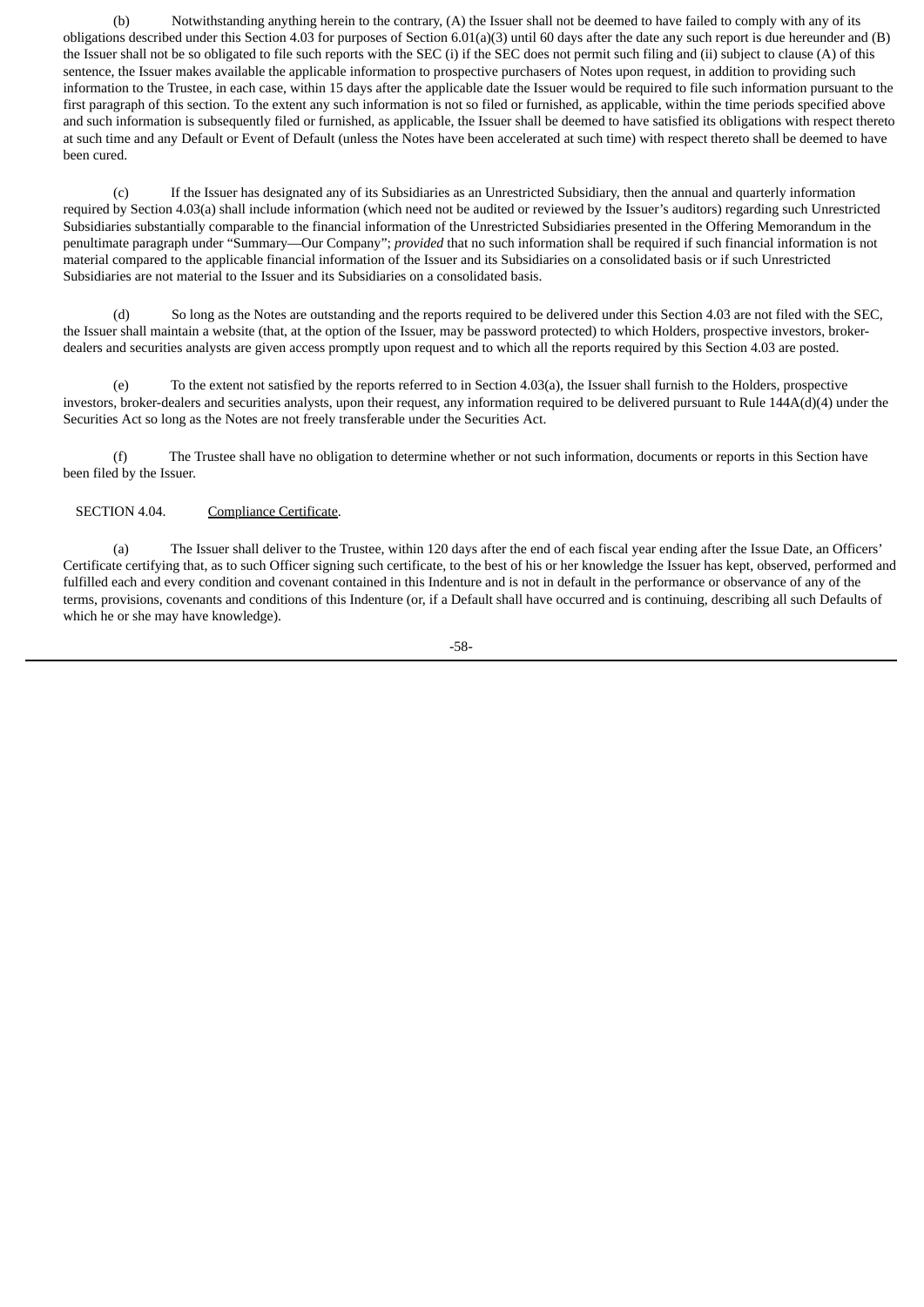(b) The Issuer shall, within five Business Days, upon becoming aware of any Default or Event of Default or any default under any document, instrument or agreement representing Indebtedness of the Issuer or any Guarantor, deliver to the Trustee a statement specifying such Default or Event of Default.

SECTION 4.05. Taxes. The Issuer shall, and shall cause each of its Restricted Subsidiaries to, pay, before the same shall become delinquent or in default, all material taxes, assessments, and governmental levies except where (a) the validity or amount thereof is being contested in good faith by appropriate negotiations or proceedings or (b) the failure to make such payment is not adverse in any material respect to the Holders of the Notes.

SECTION 4.06. Stay, Extension and Usury Laws. The Issuer and each of the Guarantors covenant (to the extent that they may lawfully do so) that it shall not at any time insist upon, plead, or in any manner whatsoever claim or take the benefit or advantage of, any stay, extension or usury law wherever enacted, now or at any time hereafter in force, that may affect the covenants or the performance of this Indenture; and the Issuer and each of the Guarantors (to the extent that they may lawfully do so) hereby expressly waive all benefit or advantage of any such law, and covenant that they shall not, by resort to any such law, hinder, delay or impede the execution of any power herein granted to the Trustee, but shall suffer and permit the execution of every such power as though no such law has been enacted.

SECTION 4.07. **Limitation on Restricted Payments.** 

(a) The Issuer shall not, and shall not permit any of the Restricted Subsidiaries to, directly or indirectly:

(i) declare or pay any dividend or make any distribution on account of the Issuer's or any Restricted Subsidiary's Equity Interests, including any dividend or distribution payable in connection with any consolidation, amalgamation or merger other than:

(A) dividends or distributions by the Issuer payable in Equity Interests (other than Disqualified Stock) of the Issuer or in options, warrants or other rights to purchase such Equity Interests; or

(B) dividends or distributions by a Restricted Subsidiary so long as, in the case of any dividend or distribution payable on or in respect of any class or series of securities issued by a Restricted Subsidiary other than a Wholly-Owned Subsidiary, the Issuer or a Restricted Subsidiary receives at least its *pro rata* share of such dividend or distribution in accordance with its Equity Interests in such class or series of securities;

(ii) purchase, redeem, defease or otherwise acquire or retire for value any Equity Interests of the Issuer, including in connection with any consolidation, amalgamation or merger;

(iii) make any principal payment on, or redeem, repurchase, defease or otherwise acquire or retire for value in each case, prior to any scheduled repayment, sinking fund payment or maturity, any Subordinated Indebtedness, other than (x) the purchase, repurchase or other acquisition of Subordinated Indebtedness purchased in anticipation of satisfying a sinking fund obligation, principal installment or final maturity, in each case due within one year of the date of purchase, repurchase or acquisition, and (y) Indebtedness of the Issuer to a Restricted Subsidiary or a Restricted Subsidiary to the Issuer or another Restricted Subsidiary; or

(iv) make any Restricted Investment;

-59-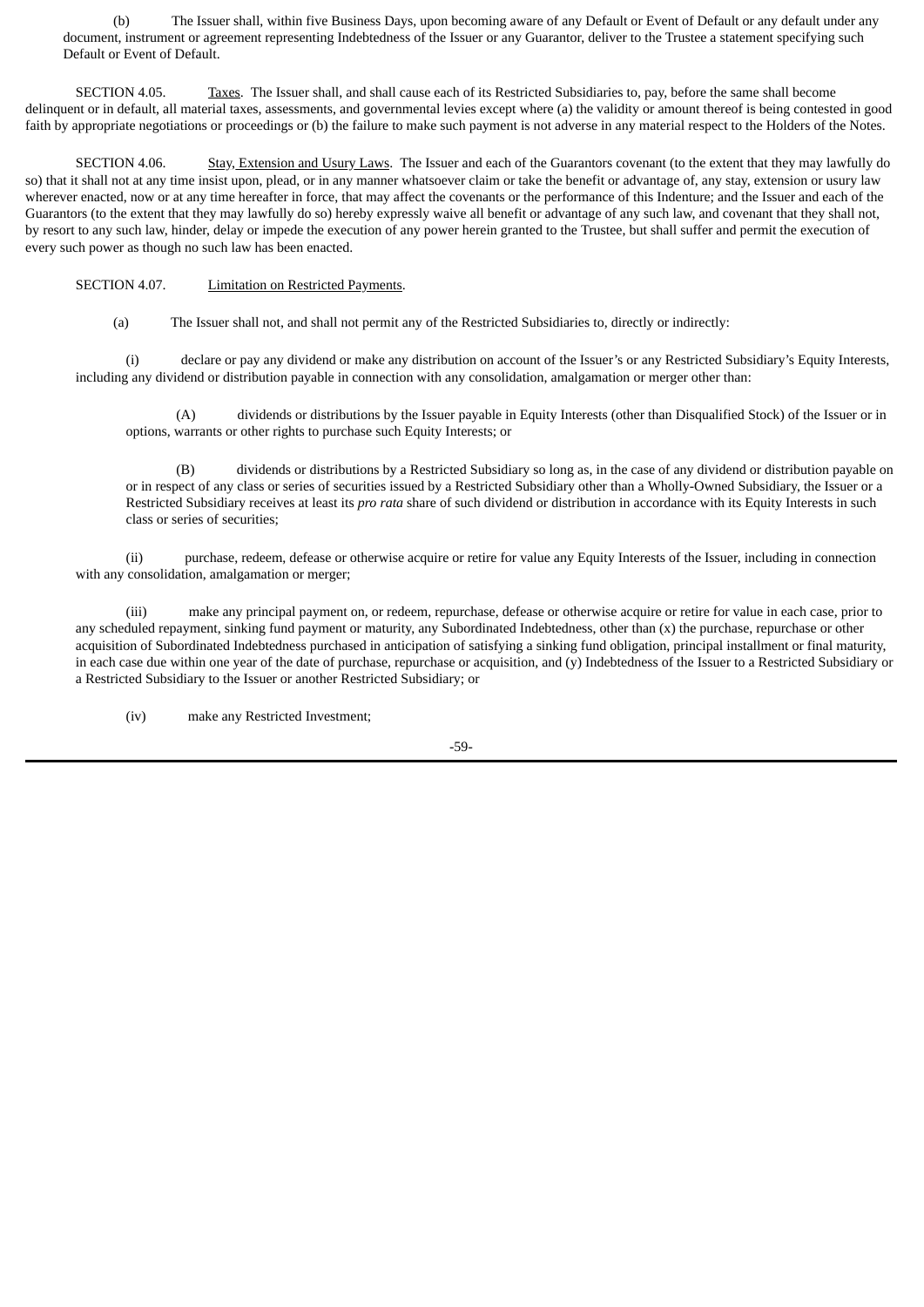(all such payments and other actions set forth in clauses (i) through (iv) above being collectively referred to as "Restricted Payments"), unless, at the time of such Restricted Payment:

(1) no Default or Event of Default shall have occurred and be continuing or would occur as a consequence thereof;

(2) immediately after giving effect to such transaction on a *pro forma* basis, the Issuer could incur \$1.00 of additional Indebtedness under Section 4.09(a); and

(3) such Restricted Payment, together with the aggregate amount of all other Restricted Payments made by the Issuer and its Restricted Subsidiaries after March 15, 2017 (including Restricted Payments permitted by clause (1) of Section 4.07(b), but excluding all other Restricted Payments permitted by Section 4.07(b)), is less than the sum of:

(A) 50.0% of the Consolidated Net Income of the Issuer for the period (taken as one accounting period) from January 1, 2017 to the end of the Issuer's most recently ended fiscal quarter for which internal financial statements are available at the time of such Restricted Payment, or, in the case such Consolidated Net Income for such period is a deficit, minus 100.0% of such deficit; *plus*

100.0% of the aggregate net cash proceeds and the Fair Market Value of marketable securities or other property received by the Issuer after March 15, 2017 (other than net cash proceeds received by the Issuer to the extent such net cash proceeds have been used to incur Indebtedness, Disqualified Stock or preferred stock pursuant to Section 4.09(b)(12)) from the issue or sale of:

(i) Equity Interests of the Issuer, or

(ii) debt securities, Designated Preferred Stock or Disqualified Stock of the Issuer or any Restricted Subsidiary that have been converted into or exchanged for such Equity Interests of the Issuer;

*provided* that this clause (B) shall not include the proceeds from (a) Refunding Capital Stock, (b) Equity Interests or converted or exchanged debt securities of the Issuer sold to a Restricted Subsidiary or the Issuer, as the case may be or (c) Disqualified Stock or debt securities that have been converted into or exchanged for Disqualified Stock; *plus*

(C) 100.0% of the aggregate amount of cash and the Fair Market Value of marketable securities or other property contributed to the capital of the Issuer following March 15, 2017 (other than  $(x)$  by a Restricted Subsidiary or  $(y)$  net cash proceeds of any such contributed capital to the extent such net cash proceeds have been used to incur Indebtedness, Disqualified Stock or preferred stock pursuant to Section 4.09(b)(12)), *plus*

(D) 100.0% of the aggregate amount received in cash and the Fair Market Value of marketable securities or other property received by the Issuer or a Restricted Subsidiary by means of:

(i) the sale or other disposition (other than to the Issuer or a Restricted Subsidiary) of Restricted Investments made by the Issuer and its Restricted Subsidiaries and repurchases and redemptions of such Restricted Investments from the Issuer and its Restricted Subsidiaries and repayments of loans or advances which constitute Restricted Investments by the Issuer and its Restricted Subsidiaries in each case after March 15, 2017; or

-60-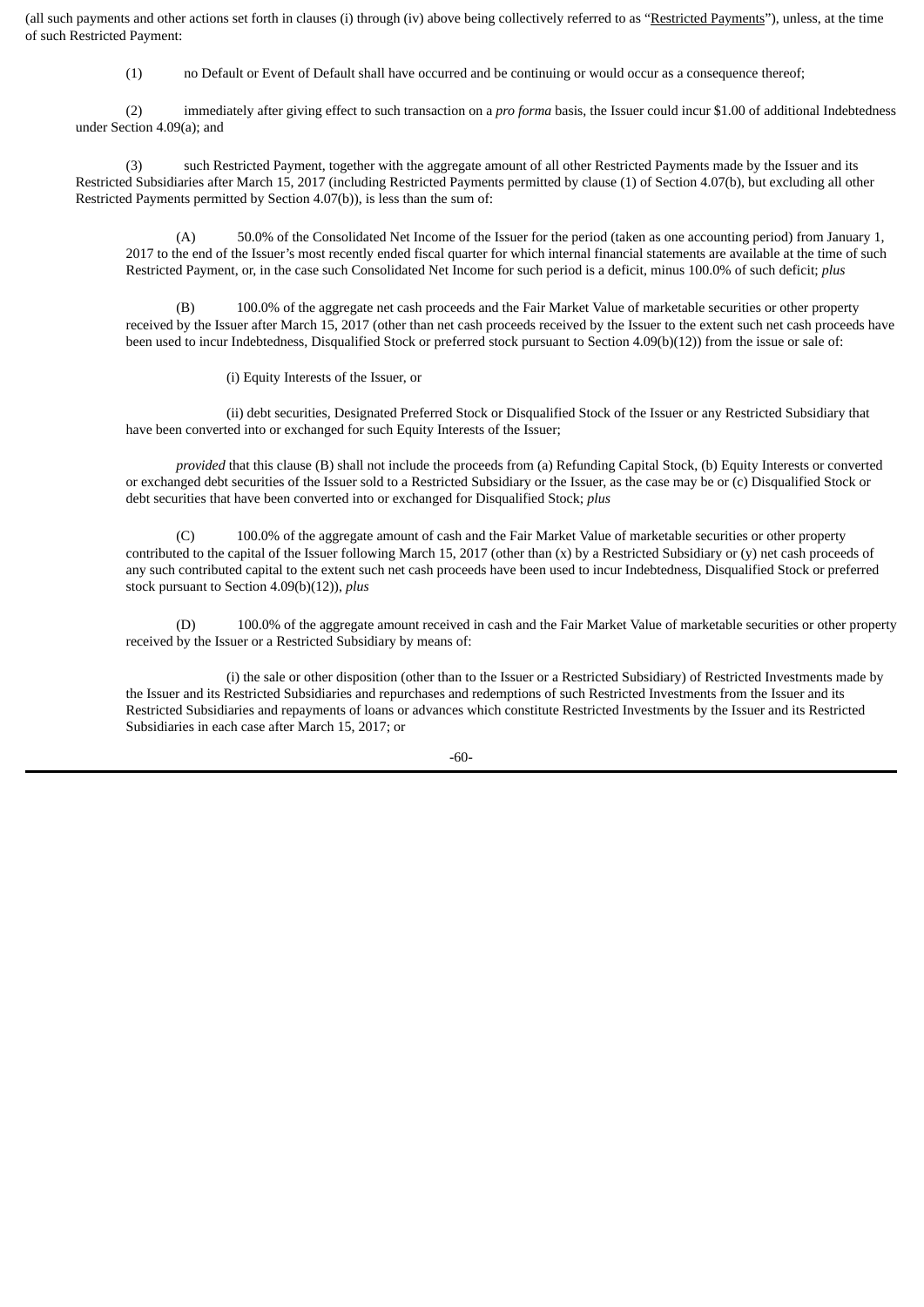(ii) the sale (other than to the Issuer or a Restricted Subsidiary) of the stock of an Unrestricted Subsidiary (other than to the extent such Investment constituted a Permitted Investment) or a dividend or distribution from an Unrestricted Subsidiary in each case after March 15, 2017; *plus*

(E) in the case of the redesignation of an Unrestricted Subsidiary as a Restricted Subsidiary after March 15, 2017, the Fair Market Value of the Investment in such Unrestricted Subsidiary at the time of the redesignation of such Unrestricted Subsidiary as a Restricted Subsidiary, other than to the extent the Investment in such Unrestricted Subsidiary was made by the Issuer or a Restricted Subsidiary pursuant to Section 4.07(b)(6) or to the extent such Investment constituted a Permitted Investment; *plus*

## (F) \$25,000,000.

(b) Section 4.07(a) shall not prohibit any of the following:

(1) the payment of any dividend or distribution or the consummation of any redemption within 60 days after the date of declaration thereof or notice of such redemption, if at the date of declaration or notice such payment would have complied with the provisions of this Indenture;

(2) the redemption, repurchase or other acquisition or retirement of Subordinated Indebtedness of the Issuer or a Guarantor made by exchange for, or out of the proceeds of the substantially concurrent sale of, new Indebtedness of the Issuer or a Guarantor, as the case may be, which is incurred in compliance with Section 4.09 so long as:

(A) the principal amount (or accreted value) of such new Indebtedness does not exceed the principal amount (or accreted value), plus any accrued and unpaid interest, of the Subordinated Indebtedness being so redeemed, repurchased, acquired or retired, plus the amount of any premium and any tender premiums, defeasance costs or other fees and expenses incurred in connection with the issuance of such new Indebtedness,

(B) such Indebtedness has a final scheduled maturity date equal to or later than the earlier of (x) the final scheduled maturity date of the Subordinated Indebtedness being so redeemed, repurchased, acquired or retired and (y) 91 days following the maturity of the Notes, and

(C) such Indebtedness (x) has a Weighted Average Life to Maturity which is not less than the remaining Weighted Average Life to Maturity of the Subordinated Indebtedness being so redeemed, repurchased, acquired or retired or (y) requires no or nominal payments in cash prior to the date that is 91 days following the maturity of the Notes (other than scheduled payments prior to the date that is 91 days following the maturity of the Notes not in excess of, or prior to, the scheduled payments due prior to such date for the Indebtedness being so redeemed, repurchased, acquired or retired);

-61-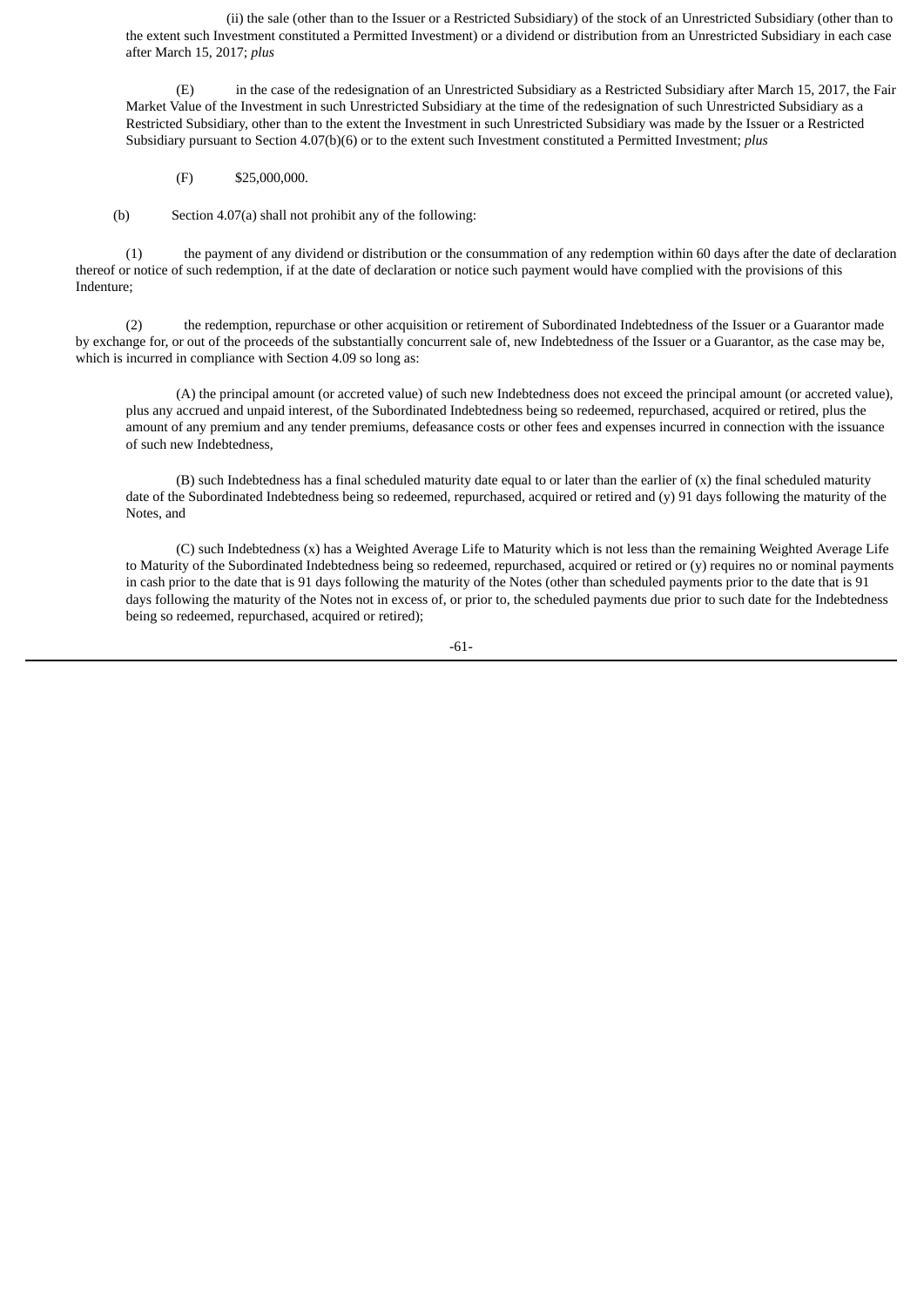(3) a Restricted Payment to pay for the repurchase, retirement or other acquisition or retirement for value of common Equity Interests of the Issuer held by any future, present or former employee, member of management, officer, director or consultant (or any spouses, successors, executors, administrators, heirs or legatees of any of the foregoing) of the Issuer or any of its Subsidiaries pursuant to any management equity plan or stock option plan or any other management or employee benefit plan or other agreement or arrangement or any stock subscription or shareholder agreement; *provided* that the aggregate Restricted Payments made under this clause (3) may not exceed in any calendar year \$5,000,000 (with unused amounts in any calendar year being carried over to succeeding calendar years subject to a maximum (without giving effect to the following proviso) of \$10,000,000 in any calendar year); *provided*, *further*, that any such amount under this clause (3) in any calendar year may be increased by an amount not to exceed:

(A) the cash proceeds from the sale of Equity Interests (other than Disqualified Stock) of the Issuer to employees, members of management, officers, directors or consultants of the Issuer or any of its Subsidiaries that occurred after March 15, 2017, to the extent the cash proceeds from the sale of such Equity Interests have not otherwise been applied to the payment of Restricted Payments by virtue of Section 4.07(a)(3); *plus*

(B) the cash proceeds of key man life insurance policies received by the Issuer and the Restricted Subsidiaries after March 15, 2017; *less*

(C) the amount of any Restricted Payments previously made pursuant to subclauses (A) and (B) of this Section 4.07(b)(3);

*provided*, *further*, that (x) the Issuer may elect to apply all or any portion of the aggregate increase contemplated by subclauses (A) and (B) of this Section 4.07(b)(3) in any calendar year and (y) cancellation of Indebtedness owing to the Issuer from any present or former employee, member of management, officer, director or consultant of the Issuer or any of its Subsidiaries in connection with the repurchase of Equity Interests of the Issuer or any direct or indirect parent entity of the Issuer shall not be deemed to constitute a Restricted Payment for purposes of this covenant or any other provision of this Indenture;

(4) the declaration and payment of dividends to holders of any class or series of Disqualified Stock of the Issuer or any other Restricted Subsidiary or any class or series of preferred stock of any Restricted Subsidiary issued in accordance with Section 4.09 to the extent such dividends are included in the definition of Fixed Charges;

(5) the declaration and payment of dividends to holders of any class or series of Designated Preferred Stock (other than Disqualified Stock) issued by the Issuer after March 15, 2017; *provided* that the aggregate amount of dividends paid pursuant to this clause shall not exceed the aggregate amount of cash actually received by the Issuer from the sale of such Designated Preferred Stock; *provided*, *however*, in the case of this Section 4.07(b)(5), that for the most recently ended four full fiscal quarters for which internal financial statements are available immediately preceding the date of issuance of such Designated Preferred Stock, after giving effect to such issuance on a *pro forma* basis, the Issuer and the Restricted Subsidiaries could incur \$1.00 of additional Indebtedness under Section 4.09(a);

(6) Investments in Unrestricted Subsidiaries made after the Issue Date having an aggregate Fair Market Value, taken together with all other Investments made pursuant to this Section 4.07(b)(6) that are at the time outstanding, not to exceed \$50,000,000 at the time of such investment; *provided* that the dollar amount of Investments made pursuant to this Section 4.07(b)(6) may be reduced by the Fair Market Value of the proceeds received by the Issuer and/or its Restricted Subsidiaries from the subsequent sale, disposition or other transfer of such Investments (with the Fair Market Value of each Investment being measured at the time made and without giving effect to subsequent changes in value);

-62-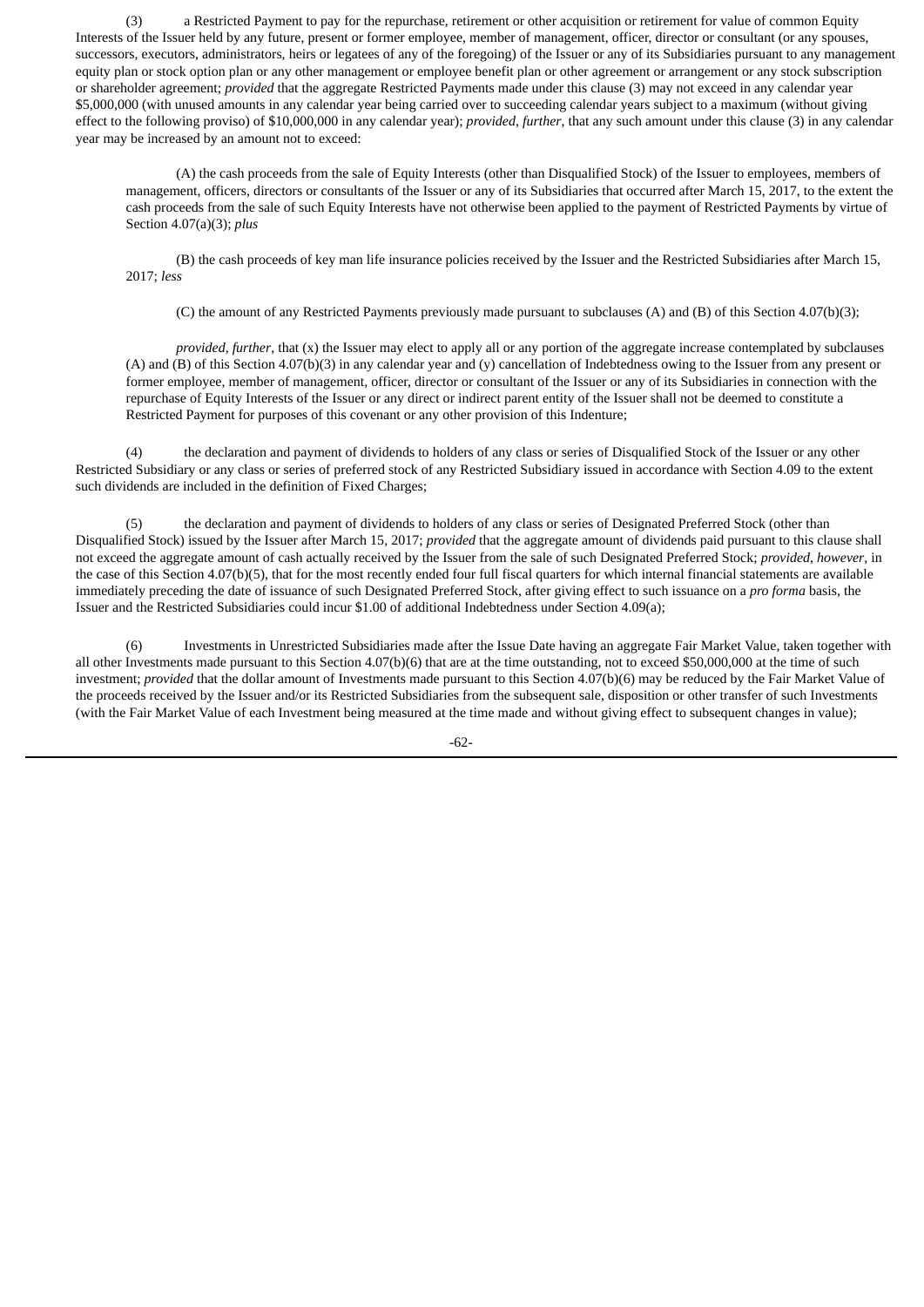(7) (A) repurchases of Equity Interests deemed to occur upon exercise of stock options or warrants if such Equity Interests represent a portion of the exercise price of such options or warrants and repurchases of Equity Interests or options to purchase Equity Interests in connection with the exercise of stock options to the extent necessary to pay applicable withholding taxes, and (B) payment of dividend equivalents pursuant to grants of Equity Interests to employees and directors of the Issuer or any of its Restricted Subsidiaries under the Issuer's equity incentive plans;

(8) Restricted Payments that are made with Excluded Contributions;

(9) other Restricted Payments in an aggregate amount taken together with all other Restricted Payments made pursuant to this Section 4.07(b)(9) not to exceed the greater of  $(x)$  \$130,000,000 and  $(y)$  4.0% of Total Assets;

(10) Restricted Payments by the Issuer or any Restricted Subsidiary to allow the payment of cash in lieu of the issuance of fractional shares upon the exercise of options or warrants or upon the conversion or exchange of Capital Stock of any such Person;

(11) the purchase by the Issuer of fractional shares arising out of stock dividends, splits or combinations or business combinations;

(12) distributions or payments of Securitization Fees, sales contributions and other transfers of Securitization Assets and purchases and repurchases of Securitization Assets in connection with a Qualified Securitization Financing;

(13) (A) payments by the Issuer or any Restricted Subsidiary to its Manager, the General Partner or any Permitted Holder (whether directly or indirectly) of management, consulting, monitoring, refinancing, transaction or advisory fees, and related expenses or termination fees, including payments or reimbursements made to satisfy advances or payments made on behalf of or for the Issuer or any Restricted Subsidiary, (B) customary payments and reimbursements by the Issuer or any Restricted Subsidiary to its Manager, the General Partner or any Permitted Holder (whether directly or indirectly) for financial advisory, financing, underwriting or placement services or in respect of other investment banking activities, including in connection with acquisitions or divestitures and (C) any payments, reimbursements or other transactions pursuant to the Management Agreement;

(14) the repurchase, redemption or other acquisition or retirement for value of any Subordinated Indebtedness required pursuant to the provisions similar to those described in Section 4.10 and Section 4.13; *provided* that there is a concurrent or prior Asset Sale Offer or Change of Control Offer, as applicable, and all Notes tendered by Holders in connection with such Change of Control Offer or Asset Sale Offer, as applicable, have been repurchased, redeemed or acquired for value;

(15) payment or distributions to satisfy dissenters' or appraisal rights pursuant to or in connection with a consolidation, merger or transfer of assets that complies with Section 5.01;

-63-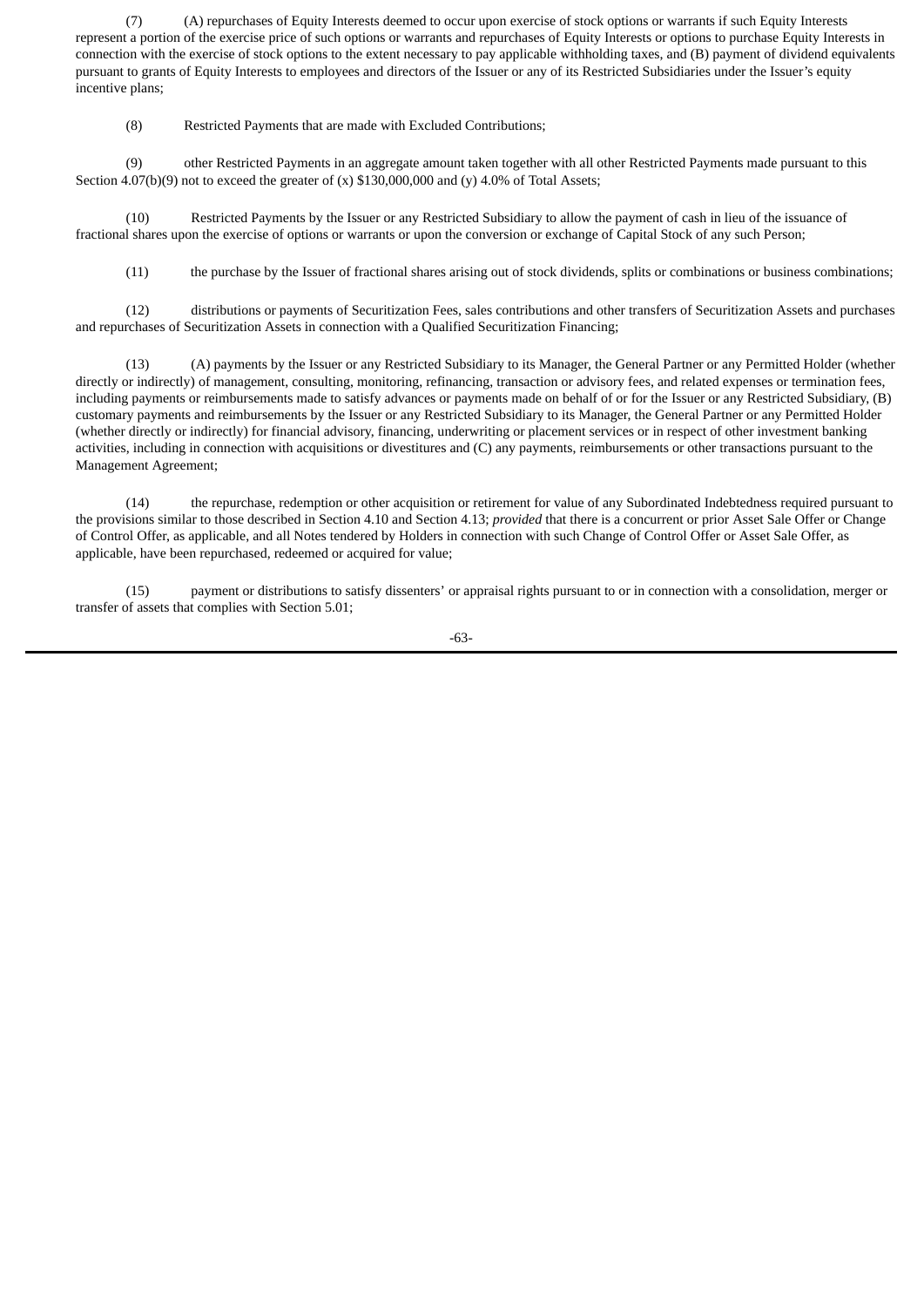(16) dividends or other distributions of Capital Stock of, or Indebtedness owed to the Issuer or a Restricted Subsidiary by, Unrestricted Subsidiaries (unless the Unrestricted Subsidiary's principal asset is cash or Cash Equivalents);

(17) dividends or other distributions in an amount equal to the net proceeds received by the Issuer or any Restricted Subsidiary from any sale of Equity Interests in Borr Drilling Limited (formerly Magni Drilling Limited);

(18) (A) any Restricted Payment in exchange for, or out of the proceeds of the substantially concurrent sale (other than to a Restricted Subsidiary) of, Equity Interests of the Issuer (other than any Disqualified Stock) ("Refunding Capital Stock") and (B) if immediately prior to the redemption, repurchase, retirement or other acquisition of any Equity Interests of the Issuer ("Retired Capital Stock"), the Issuer and the Restricted Subsidiaries could incur \$1.00 of additional Indebtedness under Section 4.09(a), the declaration and payment of dividends on the Refunding Capital Stock in an aggregate amount per year no greater than the aggregate amount of dividends per annum that was declarable and payable on such Retired Capital Stock immediately prior to such retirement; and

(19) the declaration and payment or distribution by the Issuer of any annual or quarterly dividend on its common shares if, at the time of declaration of and after giving *pro forma* effect to such payment or distribution, the Debt to Total Capitalization Ratio would be less than or equal to 0.60 to 1.00;

*provided*, *however*, that at the time of, and after giving effect to, any Restricted Payment permitted under clauses (4), (5), (6), (9) and (17) of this Section 4.07(b), no Default or Event of Default shall have occurred and be continuing or would occur as a consequence thereof; *provided*, *further*, that at the time of, and after giving effect to, any Restricted Payment permitted under clause (19) of this Section 4.07(b), no Event of Default shall have occurred and be continuing or would occur as a consequence thereof.

(c) The Issuer shall not permit any Unrestricted Subsidiary to become a Restricted Subsidiary except pursuant to the last sentence of the definition of "Unrestricted Subsidiary." For purposes of designating any Restricted Subsidiary as an Unrestricted Subsidiary, all outstanding Investments by the Issuer and its Restricted Subsidiaries (except to the extent repaid) in the Subsidiary so designated shall be deemed to be Restricted Payments in an amount determined as set forth in the last sentence of the definition of "Investments." Such designation shall be permitted only if a Restricted Payment or Permitted Investment in such amount would be permitted at such time and if such Subsidiary otherwise meets the definition of an Unrestricted Subsidiary. Unrestricted Subsidiaries shall not be subject to any of the restrictive covenants set forth in this Indenture.

(d) For purposes of this Section 4.07, if any Investment or Restricted Payment (or a portion thereof) would be permitted pursuant to one or more provisions described in this Section 4.07 and/or one or more of the exceptions contained in the definition of "Permitted Investments," the Issuer may divide and classify such Investment or Restricted Payment (or a portion thereof) in any manner that complies with this covenant and may later divide and reclassify any such Investment or Restricted Payment so long as the Investment or Restricted Payment (as so divided and/or reclassified) would be permitted to be made in reliance on the applicable exception as of the date of such reclassification.

-64-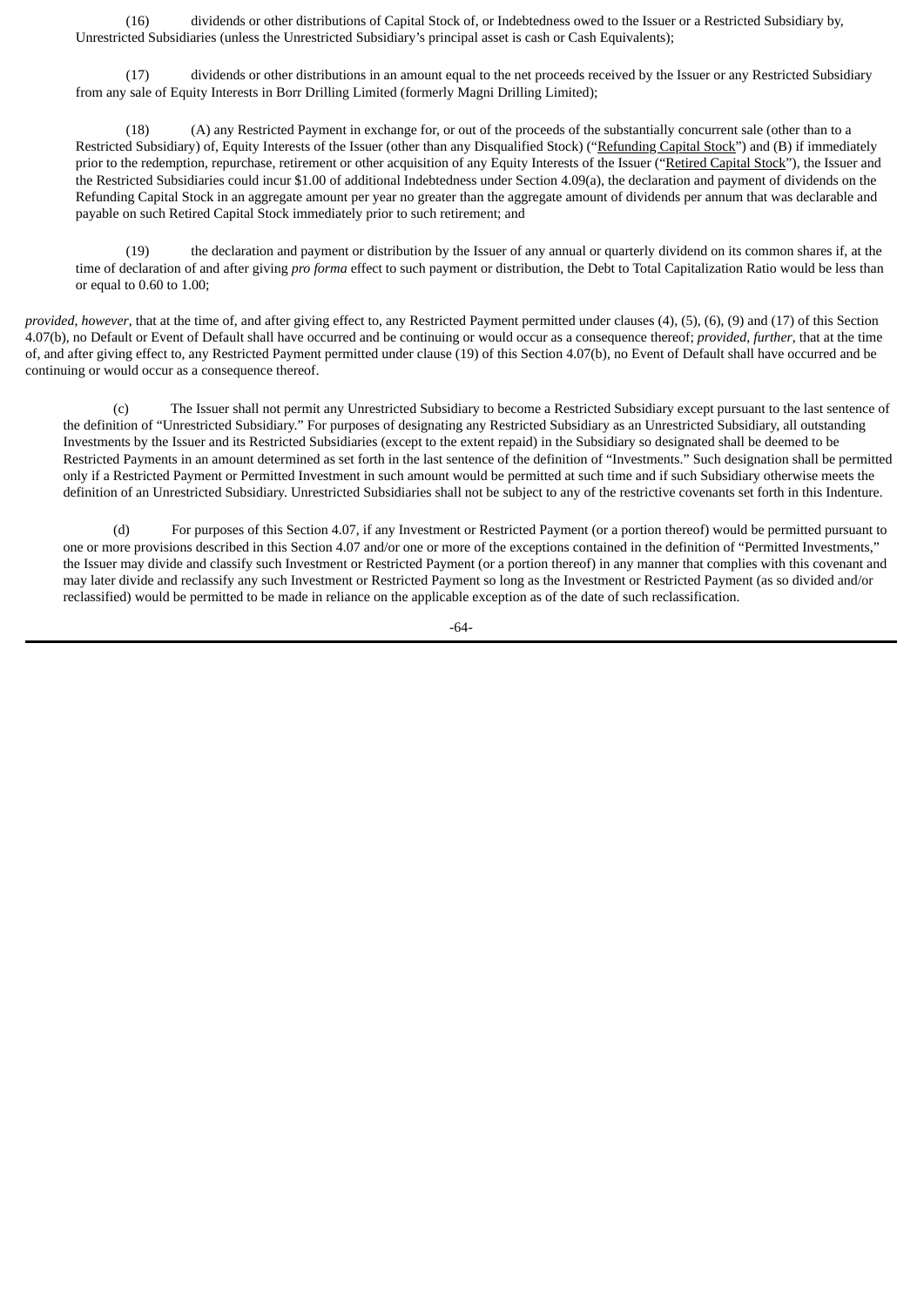### SECTION 4.08. Dividend and Other Payment Restrictions Affecting Restricted Subsidiaries.

(a) The Issuer shall not, and shall not permit any Restricted Subsidiary to, directly or indirectly, create or otherwise cause or suffer to exist or become effective any consensual encumbrance or consensual restriction on the ability of any such Restricted Subsidiary to:

(1) (A) pay dividends or make any other distributions to the Issuer or any Restricted Subsidiary on its Capital Stock or with respect to any other interest or participation in, or measured by, its profits; or

- (B) pay any Indebtedness owed to the Issuer or any Restricted Subsidiary;
- (2) make loans or advances to the Issuer or any Restricted Subsidiary; or
- (3) sell, lease or transfer any of its properties or assets to the Issuer or any Restricted Subsidiary that is a Guarantor.
- (b) The restrictions in Section 4.08(a) shall not apply to encumbrances or restrictions existing under or by reason of:
	- (1) contractual encumbrances or restrictions in effect on the Issue Date;
	- (2) this Indenture and the Notes and the Guarantees thereof;

(3) purchase money obligations for property acquired in the ordinary course of business and lease obligations (including Capitalized Lease Obligations and any encumbrance or restriction pursuant to any arrangement entered into in the ordinary course of business providing for the lease or rental by a customer of the Issuer or any Restricted Subsidiary, as the case may be, from the Issuer or any such Restricted Subsidiary, as lessor, of any assets or personal property and any amendment, extension, renewal, modification or combination of any of the foregoing, including the sale of assets to lease customers upon termination any of the foregoing pursuant to the terms thereof) that impose restrictions of the nature discussed in Section 4.08(a)(3) above on the property so acquired;

(4) applicable law or any applicable rule, regulation or order;

(5) any agreement or other instrument of a Person acquired by the Issuer or any Restricted Subsidiary in existence at the time of such acquisition (but not created in contemplation thereof), which encumbrance or restriction is not applicable to any Person, or the properties or assets of any Person so acquired and its Subsidiaries, other than the Person and its Subsidiaries, or the property or assets of the Person, so acquired;

(6) contracts for the sale of assets or the sale of a Subsidiary, including customary restrictions with respect to a Subsidiary pursuant to an agreement that has been entered into for the sale or disposition of all or substantially all the Capital Stock or assets of such Subsidiary that impose restrictions on the assets to be sold;

(7) Secured Indebtedness otherwise permitted to be incurred pursuant to Sections 4.09 and 4.12 that limit the right of the debtor to dispose of the assets securing such Indebtedness;

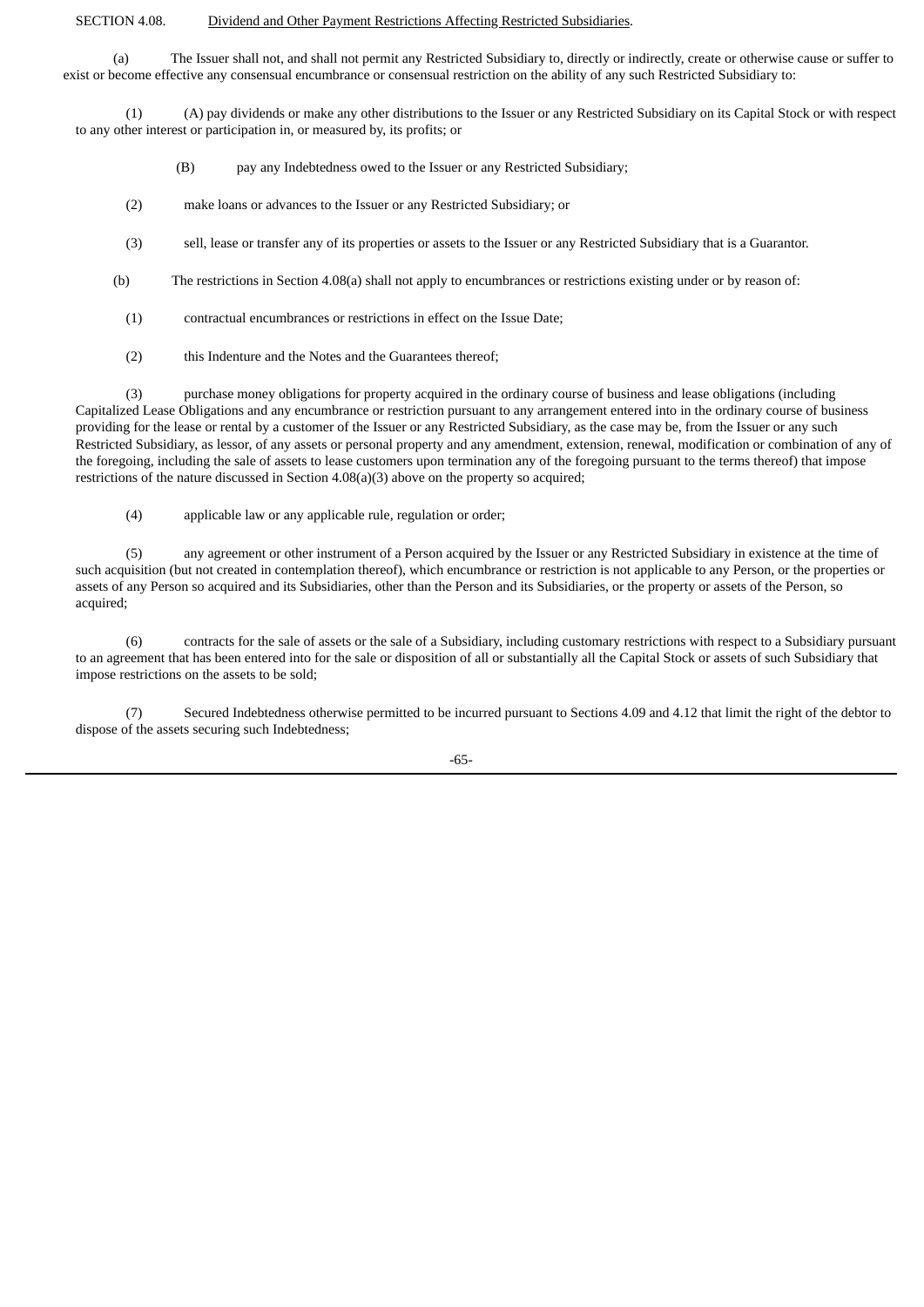(8) restrictions on cash (or Cash Equivalents) or other deposits or net worth imposed by customers under contracts entered into in the ordinary course of business;

(9) Indebtedness, Disqualified Stock or preferred stock of any Restricted Subsidiary that is not a Guarantor permitted to be incurred subsequent to the Issue Date pursuant to the provisions of Section 4.09 that impose restrictions solely on Restricted Subsidiaries that are not Guarantors party thereto;

(10) customary provisions in joint venture agreements and other similar agreements relating solely to such joint venture;

(11) customary provisions contained in leases and other agreements entered into in the ordinary course of business;

(12) customary provisions contained in licenses or sub-licenses of intellectual property and software or other general intangibles entered into in the ordinary course of business;

(13) restrictions or conditions contained in any trading, netting, operating, construction, service, supply, purchase, sale or other agreement to which the Issuer or any Restricted Subsidiary is a party entered into in the ordinary course of business; *provided* that such agreement prohibits the encumbrance solely of the property or assets of the Issuer or such Restricted Subsidiary that are the subject to such agreement, the payment rights arising thereunder or the proceeds thereof and does not extend to any other asset or property of the Issuer or such Restricted Subsidiary or the assets or property of another Restricted Subsidiary;

(14) any such encumbrance or restriction pursuant to an agreement governing Indebtedness incurred pursuant to Section 4.09, which encumbrances or restrictions are, in the good faith judgment of the Issuer not materially more restrictive, taken as a whole, than customary provisions in comparable financings and that the management of the Issuer determines, at the time of such financing, shall not materially impair the Issuer's ability to make payments as required under the Notes;

(15) restrictions created in connection with any Qualified Securitization Financing that, in the good faith determination of the Issuer, are necessary or advisable to effect such Qualified Securitization Financing; and

(16) any encumbrances or restrictions of the type referred to in clauses (1), (2) and (3) of Section 4.08(a) imposed by any amendments, modifications, restatements, renewals, increases, supplements, refundings, replacements or refinancings of the contracts, instruments or obligations referred to in clauses (1) through (15) of this Section 4.08(b); *provided* that such amendments, modifications, restatements, renewals, increases, supplements, refundings, replacements or refinancing are, in the good faith judgment of the Issuer, no more restrictive, taken as a whole, with respect to such encumbrance and other restrictions than those prior to such amendment, modification, restatement, renewal, increase, supplement, refunding, replacement or refinancing.

-66-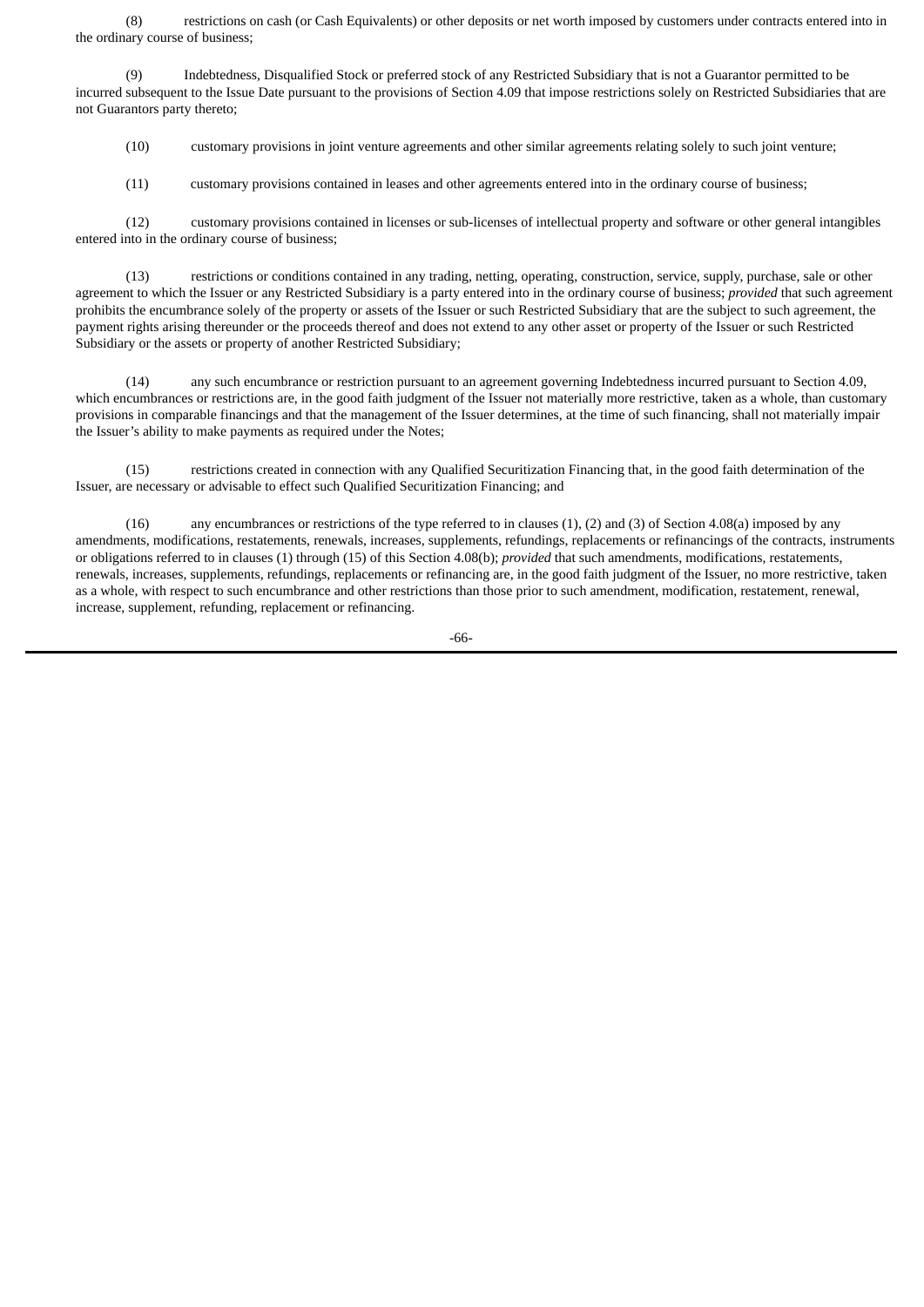### SECTION 4.09. Limitation on Incurrence of Indebtedness and Issuance of Disqualified Stock and Preferred Stock.

(a) The Issuer shall not, and shall not permit any Restricted Subsidiary to, directly or indirectly, create, incur, issue, assume, guarantee or otherwise become directly or indirectly liable, contingently or otherwise (collectively, "incur" and collectively, an "incurrence") with respect to any Indebtedness (including Acquired Indebtedness) and the Issuer shall not issue any shares of Disqualified Stock and shall not permit any Restricted Subsidiary to issue any shares of Disqualified Stock or preferred stock; *provided* that the Issuer may incur Indebtedness (including Acquired Indebtedness) or issue shares of Disqualified Stock, and any Restricted Subsidiary may incur Indebtedness (including Acquired Indebtedness), issue shares of Disqualified Stock and issue shares of preferred stock, if the Fixed Charge Coverage Ratio for the Issuer and the Restricted Subsidiaries for the most recently ended four full fiscal quarters for which internal financial statements are available immediately preceding the date on which such additional Indebtedness is incurred or such Disqualified Stock or preferred stock is issued would have been at least 2.00 to 1.00, determined on a *pro forma* basis (including a *pro forma* application of the net proceeds therefrom), as if the additional Indebtedness had been incurred, or the Disqualified Stock or preferred stock had been issued, as the case may be, and the application of proceeds therefrom had occurred at the beginning of such four-quarter period; *provided*, *further*, that the aggregate amount of Indebtedness (including Acquired Indebtedness) that may be incurred and Disqualified Stock or preferred stock that may be issued pursuant to this Section 4.09(a) by Restricted Subsidiaries (other than FTAI Energy Holdings LLC, Delaware River Partners Holdco LLC and their respective Subsidiaries) that are not Guarantors shall not exceed the greater of (x) \$190,000,000 and (y) 6.0% of Total Assets.

(b) The provisions of Section 4.09(a) shall not apply to:

(1) the incurrence of Indebtedness of the Issuer or any of the Guarantors under Credit Facilities in an aggregate amount at any time outstanding pursuant to this Section 4.09(b)(1) not to exceed the greater of (x) \$300,000,000 and (y) 9.0% of Total Assets;

(2) the incurrence by the Issuer and any Guarantor of Indebtedness represented by the Notes (other than any Additional Notes) (including any Guarantee);

(3) Existing Indebtedness (other than Indebtedness described in clauses (1) and (2) of this Section 4.09(b));

(4) Indebtedness (including Capitalized Lease Obligations), Disqualified Stock and preferred stock incurred by the Issuer or any Guarantor, to finance the purchase, lease, improvement, development, construction, remanufacturing, refurbishment, handling and repositioning or repair of property (real or personal) or equipment that is used or useful in a Similar Business, whether through the direct purchase of assets or the Capital Stock of any Person owning such assets, in an aggregate principal amount which, when aggregated with the principal amount of all other Indebtedness, Disqualified Stock and preferred stock then outstanding and incurred pursuant to this Section 4.09(b)(4) and including all Refinancing Indebtedness incurred to refund, refinance or replace any other Indebtedness, Disqualified Stock or preferred stock incurred pursuant to this Section 4.09(b)(4), does not exceed the greater of (x) \$195,000,000 and (y) 6.0% of Total Assets;

(5) Indebtedness incurred by the Issuer or any Restricted Subsidiary constituting reimbursement obligations with respect to letters of credit and bank guarantees issued, or deposits made, in the ordinary course of business, including letters of credit in respect of workers' compensation claims, health, disability or other benefits to employees or former employees or their families or property, casualty or liability insurance or self-insurance, and letters of credit in connection with the maintenance of, or pursuant to the requirements of, environmental or other permits or licenses from governmental authorities, or other Indebtedness with respect to reimbursement type obligations regarding workers' compensation claims; *provided* that upon the drawing of such letters of credit or the incurrence of such Indebtedness, such obligations are reimbursed within 30 days following such drawing or incurrence;

-67-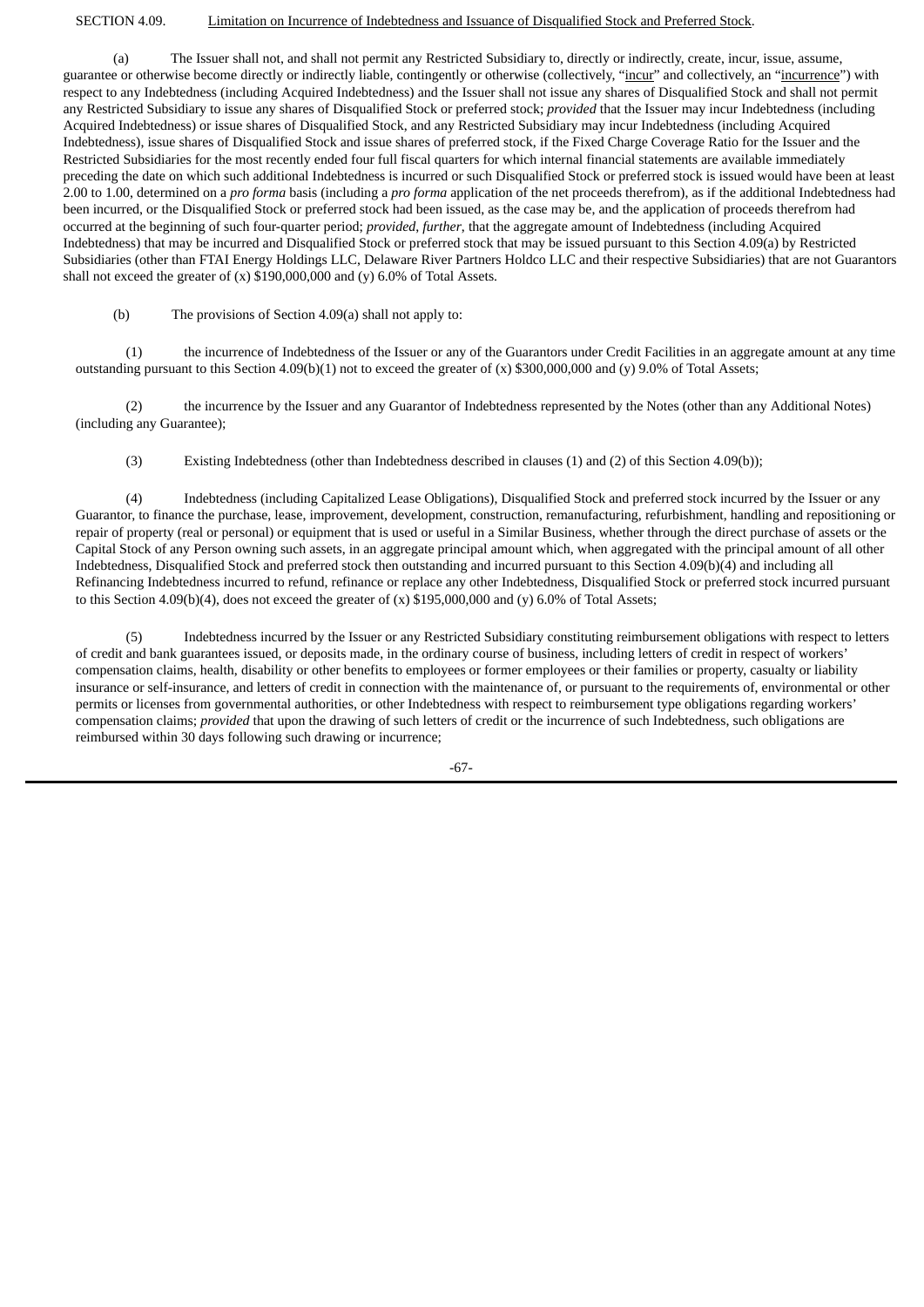(6) Indebtedness arising from agreements of the Issuer or a Restricted Subsidiary providing for indemnification, adjustment of purchase price, earnouts or similar obligations, in each case, incurred or assumed in connection with the disposition of any business, assets or a Subsidiary, other than guarantees of Indebtedness incurred by any Person acquiring all or any portion of such business, assets or a Subsidiary for the purpose of financing such acquisition;

(7) Indebtedness of the Issuer to a Restricted Subsidiary; *provided* that, other than in the case of (i) intercompany liabilities incurred in the ordinary course of business in connection with the cash management operations of the Issuer and the Restricted Subsidiaries and (ii) intercompany lease obligations, any such Indebtedness owing to a Restricted Subsidiary that is not a Guarantor is subordinated in right of payment to the Notes; *provided*, *further*, that any subsequent issuance or transfer of any Capital Stock or any other event which results in any such Restricted Subsidiary ceasing to be a Restricted Subsidiary or any other subsequent transfer of any such Indebtedness (except to the Issuer or another Restricted Subsidiary) shall be deemed, in each case, to be an incurrence of such Indebtedness not permitted by this Section 4.09(b)(7);

(8) Indebtedness of a Restricted Subsidiary to the Issuer or another Restricted Subsidiary; *provided* that, other than in the case of (i) intercompany current liabilities incurred in the ordinary course of business in connection with the cash management operations of the Issuer and its subsidiaries to finance working capital needs of the Restricted Subsidiaries and (ii) intercompany lease obligations, if a Guarantor incurs such Indebtedness to a Restricted Subsidiary that is not a Guarantor, such Indebtedness is subordinated in right of payment to the Guarantee of such Guarantor; *provided*, *further*, that any subsequent transfer of any such Indebtedness (except to the Issuer or another Restricted Subsidiary) shall be deemed in each case to be an incurrence of such Indebtedness not permitted by this Section 4.09(b)(8);

(9) shares of preferred stock of a Restricted Subsidiary issued to the Issuer or another Restricted Subsidiary; *provided* that any subsequent issuance or transfer of any Capital Stock or any other event which results in any such Restricted Subsidiary ceasing to be a Restricted Subsidiary or any other subsequent transfer of any such shares of preferred stock (except to the Issuer or another Restricted Subsidiary) shall be deemed in each case to be an issuance of such shares of preferred stock not permitted by this Section 4.09(b)(9);

(10) Hedging Obligations (excluding Hedging Obligations entered into for speculative purposes) and any guarantees thereof;

(11) obligations in respect of self-insurance and obligations in respect of performance, bid, appeal and surety bonds and completion guarantees and guarantees of indemnification obligations provided by the Issuer or any Restricted Subsidiary in the ordinary course of business or consistent with past practice or industry practice;

(12) Indebtedness, Disqualified Stock and preferred stock of the Issuer or any Guarantor not otherwise permitted hereunder in an aggregate principal amount or liquidation preference, which when aggregated with the principal amount and liquidation preference of all other Indebtedness, Disqualified Stock and preferred stock then outstanding and incurred pursuant to this Section 4.09(b)(12) and including all Refinancing Indebtedness incurred to refund, refinance or replace any other Indebtedness, Disqualified Stock or preferred stock incurred pursuant to this Section 4.09(b)(12), does not at any one time outstanding exceed the sum of:

(A) the greater of (1) \$130,000,000 and (2) 4.0% of Total Assets; *plus*

$$
\text{-}68\text{-}
$$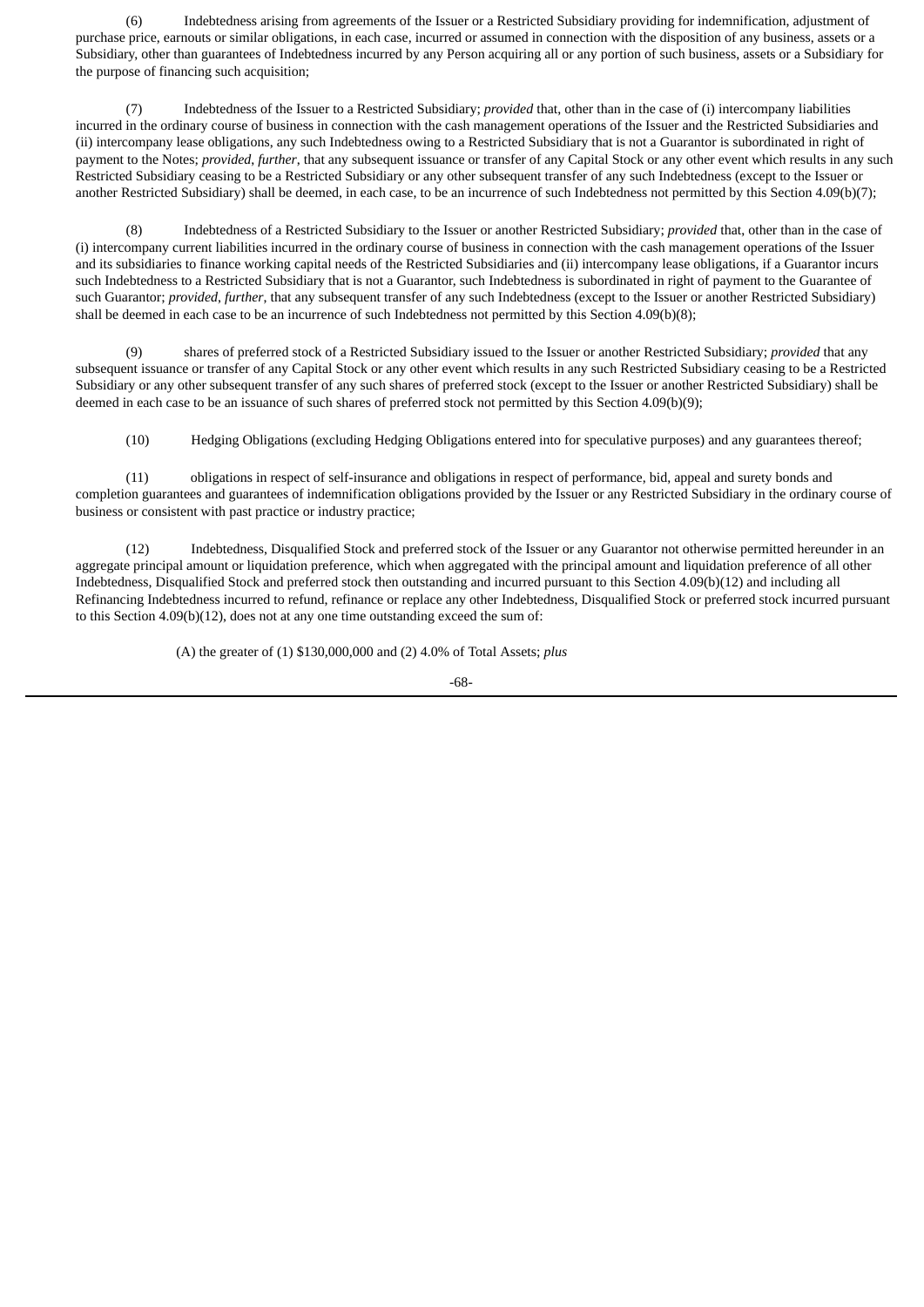(B) 100.0% of the net cash proceeds received by the Issuer after March 15, 2017 from the issue or sale of Equity Interests of the Issuer or cash contributed to the capital of the Issuer (in each case, other than proceeds of Disqualified Stock or sales of Equity Interests to the Issuer or any of its Subsidiaries) as determined in accordance with Section 4.07(a)(3)(B) and (C) to the extent such net cash proceeds or cash have not been applied pursuant to such clauses to make Restricted Payments or to make other investments, payments or exchanges pursuant to Section 4.07(b) or to make Permitted Investments (other than Permitted Investments specified in clauses (1) and (3) of the definition thereof);

(13) (a) any guarantee by the Issuer of Indebtedness or other obligations of any Restricted Subsidiary so long as the incurrence of such Indebtedness incurred by such Restricted Subsidiary is permitted under the terms of this Indenture, or (b) any guarantee by a Restricted Subsidiary of Indebtedness of the Issuer or another Restricted Subsidiary so long as the incurrence of such Indebtedness incurred by the Issuer or such other Restricted Subsidiary is permitted under the terms of this Indenture;

(14) the incurrence by the Issuer or any Restricted Subsidiary of Indebtedness, Disqualified Stock or preferred stock which serves to extend, replace, refund, refinance, renew or defease any Indebtedness, Disqualified Stock or preferred stock incurred as permitted under Section 4.09(a) and clauses (2), (3), (14), (15), (17) and (24) of this Section 4.09(b) or any Indebtedness, Disqualified Stock or preferred stock issued to extend, replace, refund, refinance, renew or defease such Indebtedness, Disqualified Stock or preferred stock including additional Indebtedness, Disqualified Stock or preferred stock incurred to pay premiums (including tender premiums), defeasance costs, underwriting discounts, other costs and expenses and fees in connection therewith (the "Refinancing Indebtedness") prior to its respective maturity; so long as such Refinancing Indebtedness:

(A) solely in the case of Indebtedness incurred pursuant to Section 4.09(b)(3) or any Refinancing Indebtedness of such Indebtedness, (x) has a Weighted Average Life to Maturity which is not less than the remaining Weighted Average Life to Maturity of the Indebtedness being so extended, replaced, refunded, refinanced, renewed or defeased or (y) requires no or nominal payments in cash prior to the date that is 91 days following the maturity of the Notes (other than scheduled payments prior to the date that is 91 days following the maturity of the Notes not in excess of, or prior to, the scheduled payments due prior to such date for the Indebtedness being so extended, replaced, refunded, refinanced, renewed or defeased);

(B) to the extent such Refinancing Indebtedness extends, replaces, refunds, refinances, renews or defeases (x) Indebtedness subordinated in right of payment to the Notes, such Refinancing Indebtedness is subordinated in right of payment to the Notes at least to the same extent as the Indebtedness being extended, replaced, refunded, refinanced, renewed or defeased or (y) Disqualified Stock or preferred stock, such Refinancing Indebtedness must be Disqualified Stock or preferred stock, respectively; and

-69-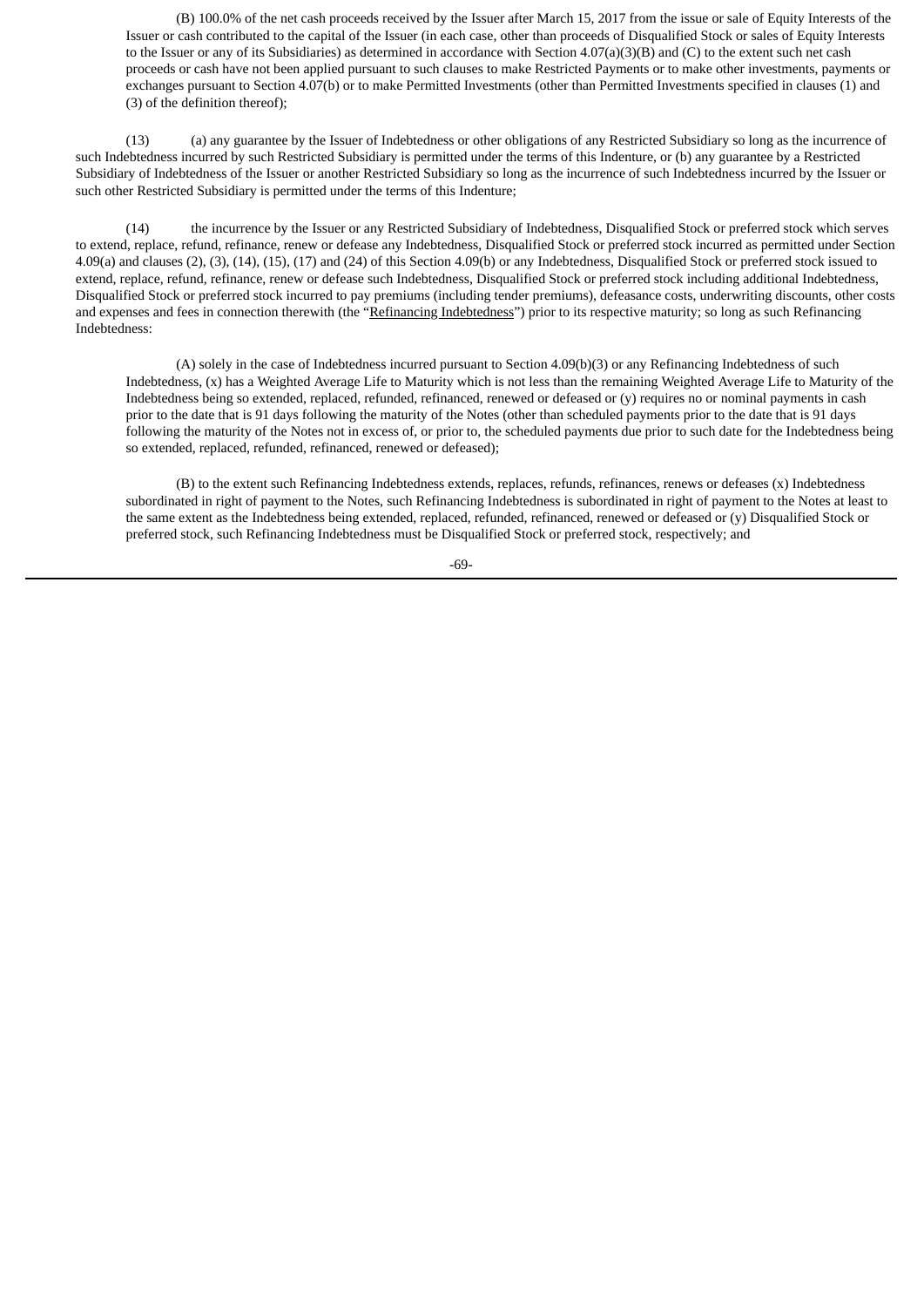(C) shall not include

(x) Indebtedness, Disqualified Stock or preferred stock of a Subsidiary that is not a Guarantor that refinances Indebtedness, Disqualified Stock or preferred stock of the Issuer; or

(y) Indebtedness, Disqualified Stock or preferred stock of a Subsidiary of the Issuer that is not a Guarantor that refinances Indebtedness, Disqualified Stock or preferred stock of a Guarantor.

(15) Indebtedness, Disqualified Stock or preferred stock (x) of the Issuer or any Restricted Subsidiary incurred, issued or assumed in connection with or in anticipation of an acquisition of any assets (including Capital Stock), business or Person and (y) of Persons that are acquired by the Issuer or any Restricted Subsidiary or consolidated, amalgamated or merged into the Issuer or a Restricted Subsidiary in accordance with the terms of this Indenture; *provided* that after giving effect to such acquisition, consolidation, amalgamation or merger, either:

(A) the Issuer would be permitted to incur at least \$1.00 of additional Indebtedness pursuant to the Fixed Charge Coverage Ratio test set forth in Section 4.09(a); or

(B) the Fixed Charge Coverage Ratio is greater than immediately prior to such acquisition, consolidation, amalgamation or merger;

(16) Indebtedness arising from the honoring by a bank or other financial institution of a check, draft or similar instrument drawn against insufficient funds in the ordinary course of business; *provided* that such Indebtedness is extinguished within five Business Days of its incurrence;

(17) Indebtedness (including Capitalized Lease Obligations), Disqualified Stock and preferred stock, including any predelivery payment financing, incurred by the Issuer or any Restricted Subsidiary, that is incurred for the purpose of purchasing, leasing, acquiring, improving or modifying, and is secured by, any aircraft, engines, spare parts or similar assets, including in the form of financing from aircraft or engine manufacturers or their affiliates and whether through the direct purchase of assets or the Capital Stock or Indebtedness of any Person owning such assets, so long as the amount of such Indebtedness does not exceed the purchase price of such aircraft, engines, spare parts or similar assets and any improvements or modifications thereto and is incurred not later than two years after the date of such purchase, lease, acquisition, improvement or modification;

(18) Indebtedness or guarantees of Indebtedness of the Issuer or any Guarantor in connection with or on behalf of joint ventures in a Similar Business in an aggregate principal amount, including all Refinancing Indebtedness incurred to refund, refinance or replace any other Indebtedness or guarantees of Indebtedness incurred pursuant to this clause (18), not to exceed 3.0% of Total Assets at any one time outstanding pursuant to this clause (18);

(19) Indebtedness of the Issuer or any Restricted Subsidiary consisting of (x) the financing of insurance premiums or (y) take-orpay obligations contained in supply arrangements, in each case, in the ordinary course of business;

-70-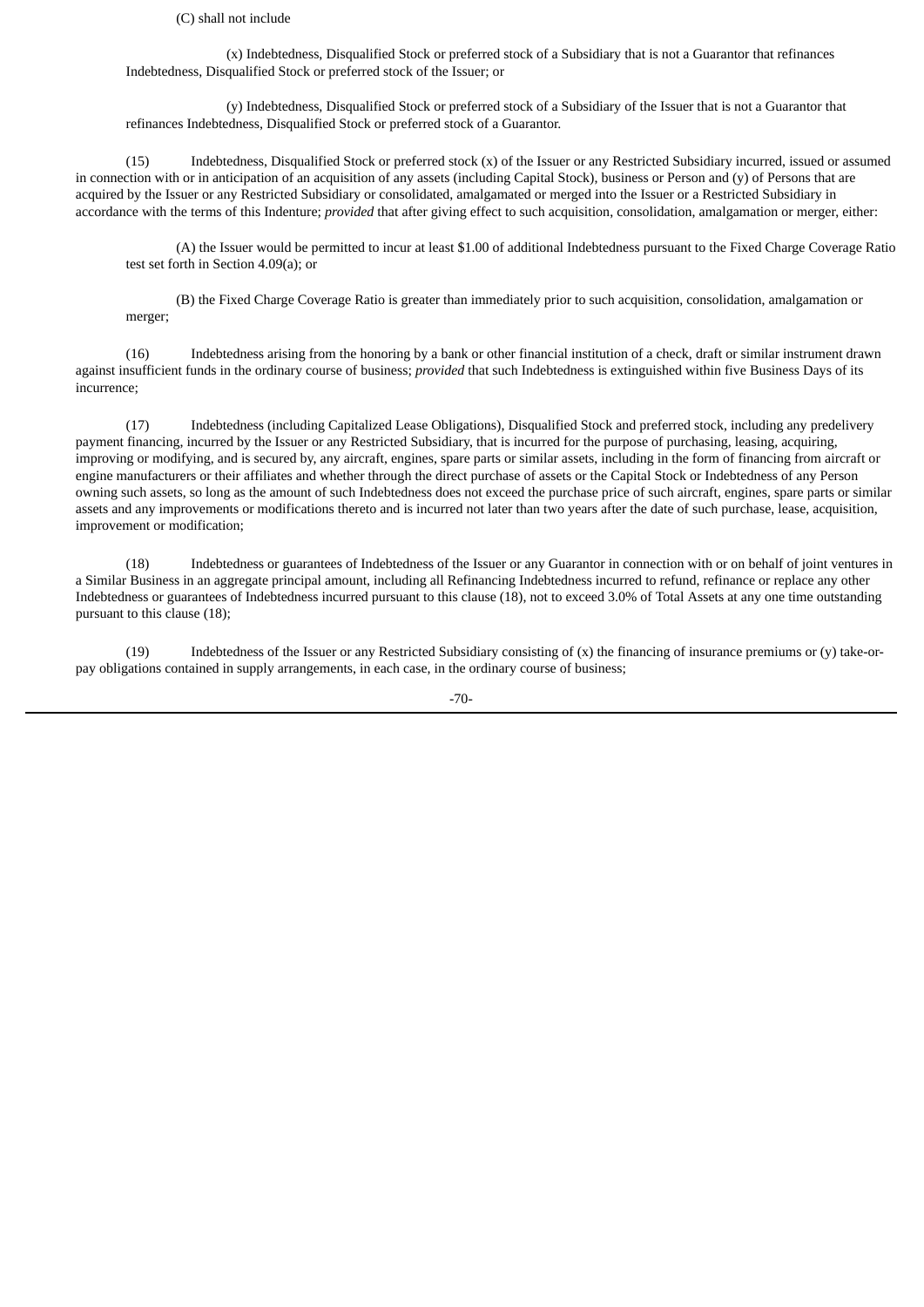(20) Indebtedness of the Issuer or any Restricted Subsidiary arising in connection with trade creditors or customers or endorsements of instruments for deposit, in each case, in the ordinary course of business;

(21) Indebtedness of the Issuer or any Restricted Subsidiary pursuant to any Qualified Securitization Financing;

(22) Indebtedness consisting of Indebtedness from the repurchase, retirement or other acquisition or retirement for value by the Issuer of common stock (or options, warrants or other rights to acquire common stock) of the Issuer from any future, current or former officer, director, manager, employee or consultant (or any spouses, successors, executors, administrators, heirs or legatees of any of the foregoing) of the Issuer or any of its Subsidiaries or their authorized representatives to the extent described in Section 4.07(b)(3);

(23) Indebtedness of the Issuer or any Restricted Subsidiary undertaken in connection with cash management and related activities, including netting services, automatic clearing house arrangements, employees' credit or purchase cards, overdraft protections and similar arrangements, with respect to the Issuer, any Subsidiary or joint venture in the ordinary course of business;

(24) Indebtedness of the Issuer or any Restricted Subsidiary borrowed from or guaranteed by any federal, state or local governmental entities or agencies incurred for investment in, or the purchase, lease, development, construction, maintenance or improvement of property (real or personal) or equipment that is used or useful in, a Similar Business;

(25) Non-Recourse Indebtedness of the Issuer or any Restricted Subsidiary incurred to finance the purchase, lease, improvement, development, construction, remanufacturing, refurbishment, handling and repositioning or repair of property (real or personal) or equipment or to refinance other Non-Recourse Indebtedness incurred pursuant to this clause (25);

(26) Indebtedness incurred or Disqualified Stock issued by the Issuer or any Restricted Subsidiary or preferred stock issued by any of its Restricted Subsidiaries to the extent that the net proceeds thereof are promptly deposited with the Trustee to satisfy and discharge the Notes in accordance with this Indenture; and

(27) Indebtedness, Disqualified Stock or preferred stock of any Restricted Subsidiary that is not a Guarantor in an aggregate principal amount, including all Refinancing Indebtedness incurred to refund, refinance or replace any other Indebtedness, Disqualified Stock or preferred stock incurred pursuant to this clause (27), not to exceed the greater of (x) \$130,000,000 and (y) 4.0% of Total Assets.

(c) For purposes of determining compliance with this Section 4.09, in the event that an item of Indebtedness, Disqualified Stock or preferred stock meets the criteria of more than one of the categories of permitted Indebtedness, Disqualified Stock or preferred stock described in clauses (1) through (27) of Section 4.09(b) or is entitled to be incurred pursuant to Section 4.09(a), the Issuer, in its sole discretion, may classify or reclassify such item of Indebtedness in any manner that complies with this covenant and the Issuer may divide and classify an item of Indebtedness in more than one of the types of Indebtedness described in Sections 4.09(a) and (b). Accrual of interest, the accretion of accreted value, the payment of interest in the form of additional Indebtedness, Disqualified Stock or preferred stock and the reclassification of any operating lease as a Capitalized Lease Obligation as a result of (i) the modification or extension of the term of such lease or (ii) changes in GAAP that are not a result of a modification or extension pursuant to clause (i) shall not be deemed to be an incurrence of Indebtedness, Disqualified Stock or preferred stock for purposes of this Section 4.09.

-71-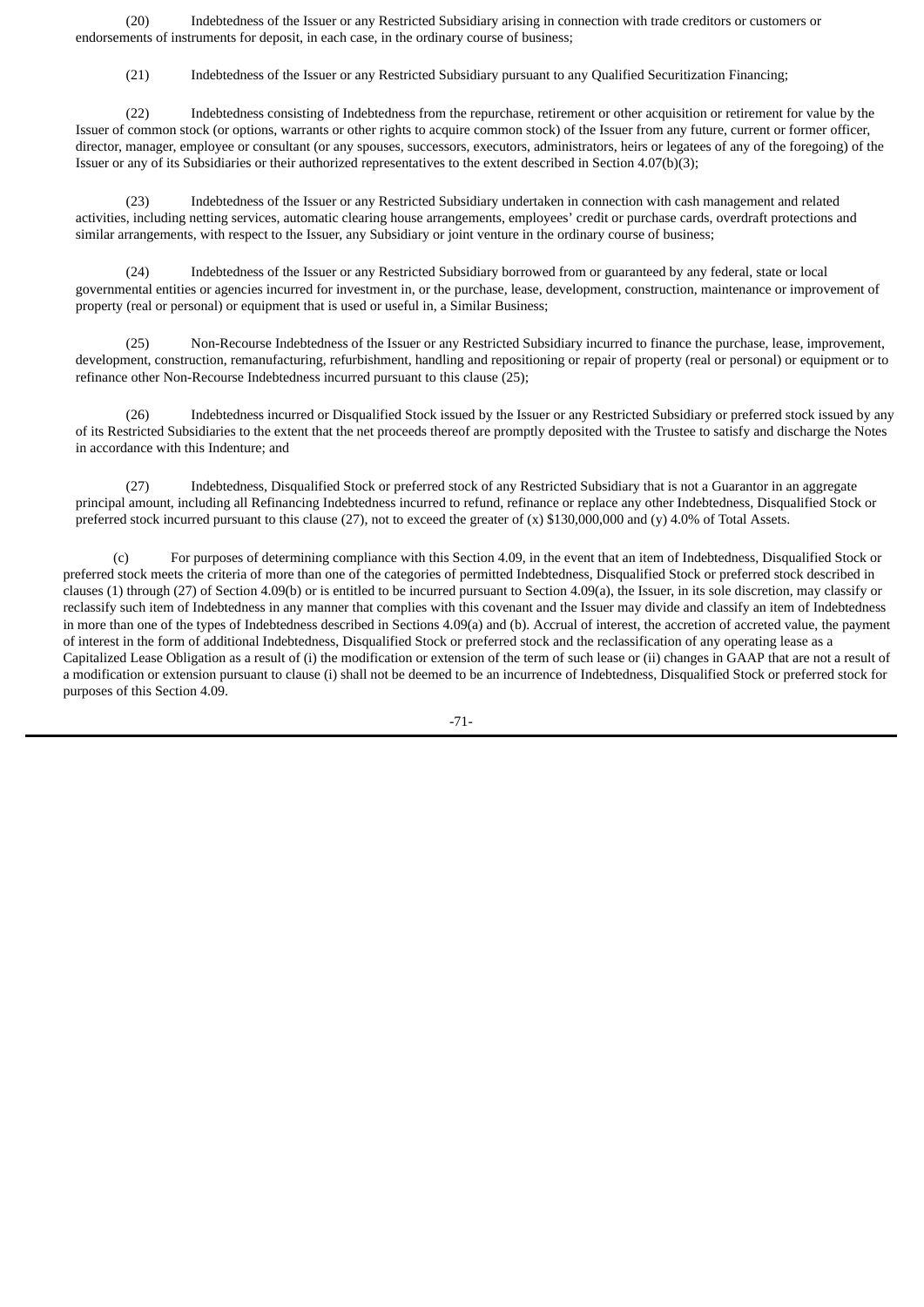(d) For purposes of determining compliance with any U.S. dollar-denominated restriction on the incurrence of Indebtedness, the U.S. dollar-equivalent principal amount of Indebtedness denominated in a foreign currency shall be calculated based on the relevant currency exchange rate in effect on the date such Indebtedness was incurred, in the case of term debt, or first committed, in the case of revolving credit debt; *provided* that if such Indebtedness is incurred to refinance other Indebtedness denominated in a foreign currency, and such refinancing would cause the applicable dollar denominated restriction to be exceeded if calculated at the relevant currency exchange rate in effect on the date of such refinancing, such dollar-denominated restriction shall be deemed not to have been exceeded so long as the principal amount of such refinancing Indebtedness does not exceed (i) the principal amount of such Indebtedness being refinanced *plus* (ii) the aggregate amount of fees, underwriting discounts, premiums and other costs and expenses incurred in connection with such refinancing.

(e) The principal amount of any Indebtedness incurred to refinance other Indebtedness, if incurred in a different currency from the Indebtedness being refinanced, shall be calculated based on the currency exchange rate applicable to the currencies in which such respective Indebtedness is denominated that is in effect on the date of such refinancing.

(f) The Issuer shall not, and shall not permit any Guarantor to, directly or indirectly, incur any Indebtedness (including Acquired Indebtedness) that is subordinated or junior in right of payment to any Indebtedness of the Issuer or such Guarantor unless such Indebtedness is expressly subordinated in right of payment to the Notes or such Guarantor's Guarantee to the extent and in the same manner as such Indebtedness is subordinated in right of payment to other Indebtedness of the Issuer or such Guarantor, as the case may be.

## SECTION 4.10. Asset Sales.

(a) The Issuer shall not, and shall not permit any Restricted Subsidiary to, cause, make or suffer to exist an Asset Sale unless:

(1) the Issuer or such Restricted Subsidiary, as the case may be, receives consideration at the time of such Asset Sale at least equal to the Fair Market Value (at the time of contractually agreeing to such Asset Sale) of the assets or Equity Interests sold or otherwise disposed of; and

(2) except in the case of a Permitted Asset Swap, at least 75% of the consideration therefor received by the Issuer or such Restricted Subsidiary, as the case may be, is in the form of cash or Cash Equivalents; *provided* that the amount of:

(A) any liabilities (as shown on the Issuer's, or such Restricted Subsidiary's most recent internally available balance sheet or in the notes thereto) of the Issuer or any Restricted Subsidiary (other than liabilities that are contingent or by their terms subordinated to the Notes) that are assumed by the transferee of any such assets and as a result of which the Issuer and its Restricted Subsidiaries are no longer obligated with respect to such liabilities or are indemnified against further liabilities;

-72-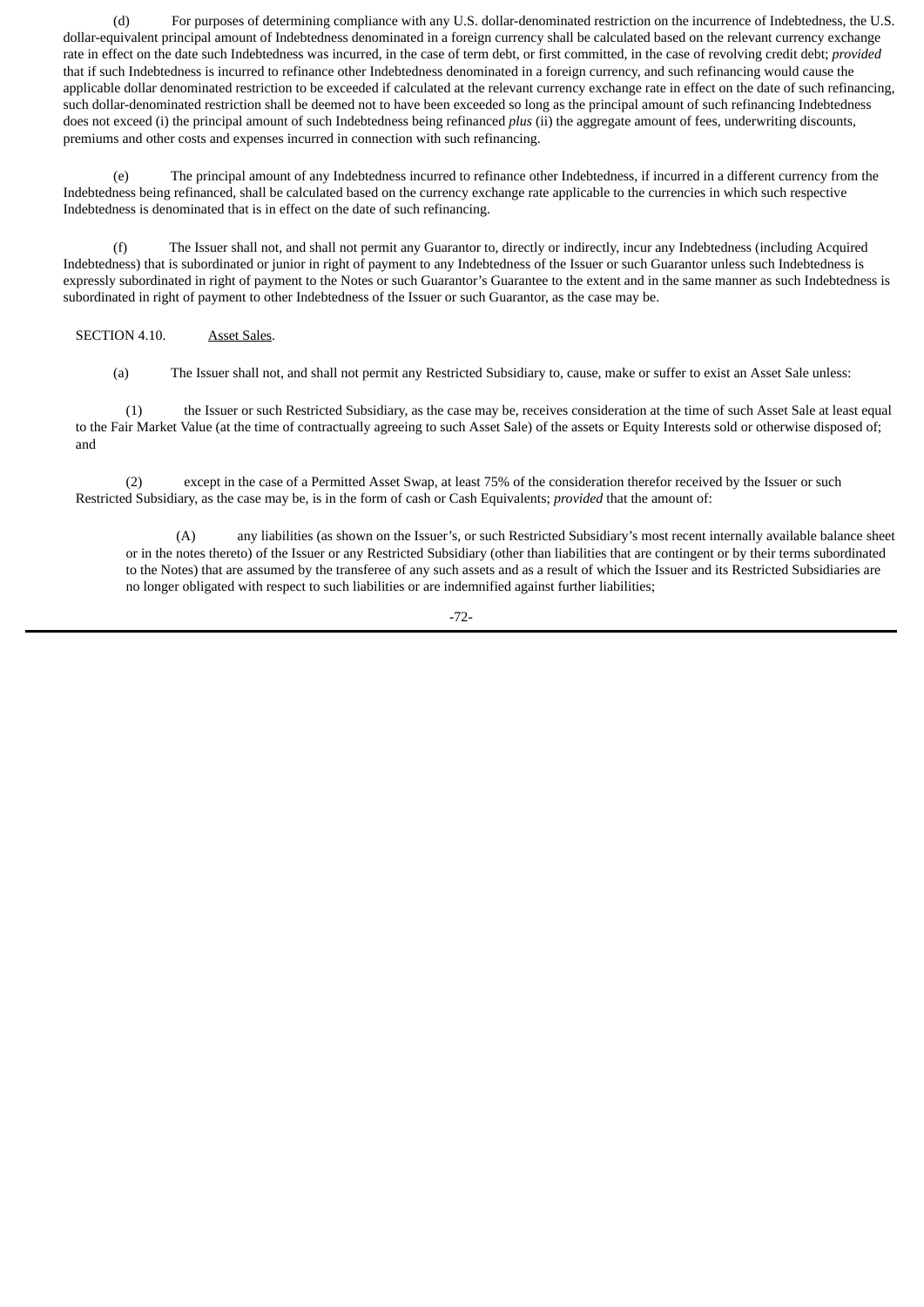(B) any securities, notes or other obligations or assets received by the Issuer or a Restricted Subsidiary from such transferee that are converted by the Issuer or such Restricted Subsidiary into cash or Cash Equivalents (to the extent of the cash or Cash Equivalents received) within 180 days following the closing of such Asset Sale;

and

(C) any Capital Stock or assets, so long as such receipt of Capital Stock or assets would qualify under Section 4.10(b)(2);

(D) any Designated Non-cash Consideration received by the Issuer or any Restricted Subsidiary in such Asset Sale having an aggregate Fair Market Value, taken together with all other Designated Non-cash Consideration received pursuant to this clause (D) that is at that time outstanding, not to exceed the greater of (x) \$130,000,000 and (y) 4.0% of Total Assets at the time of the receipt of such Designated Non-cash Consideration, with the Fair Market Value of each item of Designated Non-cash Consideration being measured at the time received and without giving effect to subsequent changes in value

shall be deemed to be cash or Cash Equivalents for purposes of this provision and for no other purpose.

(b) Within 365 days after the Issuer's or a Restricted Subsidiary's receipt of the Net Proceeds of any Asset Sale covered by Section 4.10(a), the Issuer or such Restricted Subsidiary, at its option, may apply the Net Proceeds from such Asset Sale:

(1) to make one or more offers to the Holders (and, at the option of the Issuer, the holders of other senior Indebtedness) to purchase Notes (and such senior Indebtedness) pursuant to and subject to the conditions contained in this Indenture (each, an "Asset Sale Offer"); *provided* that in connection with any prepayment, repayment or purchase of Indebtedness pursuant to this clause (1), the Issuer or such Restricted Subsidiary shall permanently retire such Indebtedness; *provided*, *further*, that if the Issuer or such Restricted Subsidiary shall so reduce any senior Indebtedness (other than the Notes), the Issuer shall equally and ratably reduce Indebtedness under the Notes by making an offer to all Holders to purchase at a purchase price equal to 100.0% of the principal amount thereof, plus accrued and unpaid interest and additional interest, if any, the *pro rata* principal amount of the Notes, such offer to be conducted in accordance with the procedures set forth below for an Asset Sale Offer;

(2) to make an investment in (i) any one or more businesses, (ii) capital expenditures or (iii) acquisitions of other property or longterm assets that, in each of (i), (ii) and (iii), are used or useful in a Similar Business;

(3) to reduce Secured Indebtedness of the Issuer or any Restricted Subsidiary and/or to reduce Indebtedness of any Restricted Subsidiary that is not a Guarantor, other than Indebtedness owed to the Issuer or any Restricted Subsidiary; *provided* that the acquisition of Indebtedness of a Restricted Subsidiary by the Issuer shall constitute a reduction in such Indebtedness; or

(4) any combination of the foregoing.

-73-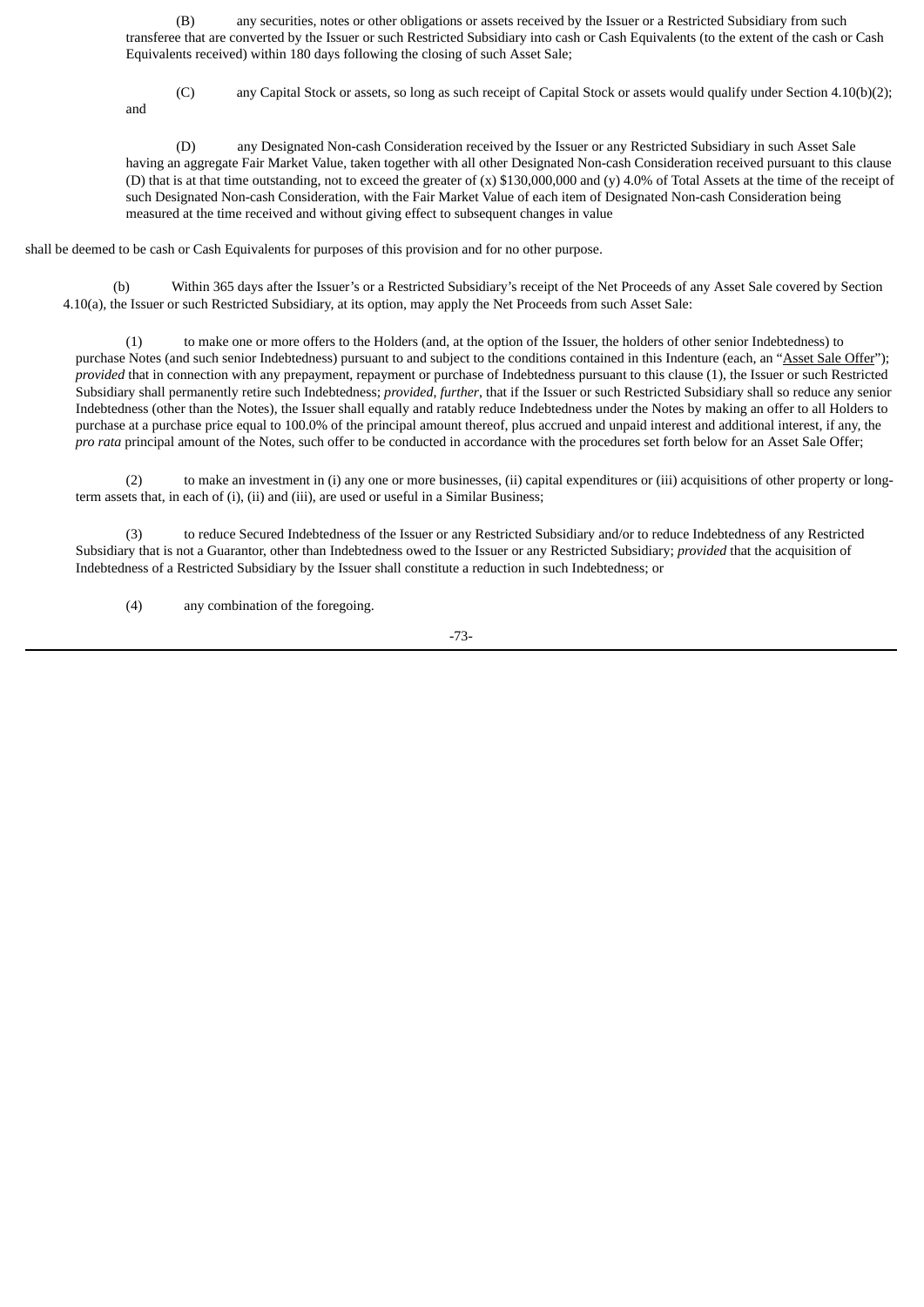(c) Notwithstanding the foregoing, to the extent that repatriation to the United States of America of any or all the Net Proceeds of any Asset Sale by a Foreign Subsidiary (x) is prohibited or delayed by applicable local law or (y) would have a material adverse tax consequence (taking into account any foreign tax credit or other net benefit actually realized in connection with such repatriation that would not otherwise be realized), as determined by the Issuer in its sole discretion exercised in good faith, the portion of such Net Proceeds so affected shall not be required to be applied in compliance with this covenant, and such amounts may be retained by the applicable Foreign Subsidiary; *provided* that clause (x) of this Section 4.10(c) shall apply to such amounts for so long, but only for so long, as the applicable local law shall not permit repatriation to the United States of America (the Issuer hereby agreeing to use commercially reasonable efforts to cause the applicable Foreign Subsidiary to take all actions reasonably required by the applicable local law, applicable organizational impediments or other impediment to permit such repatriation), and if such repatriation of any of such affected Net Proceeds is permitted under the applicable local law and is not subject to clause (y) of this Section 4.10(c), then such repatriation shall be promptly effected and such repatriated Net Proceeds shall be applied (net of additional taxes payable or reserved against as a result thereof) in compliance with this covenant. The time periods set forth in this covenant shall not start until such time as the Net Proceeds may be repatriated (whether or not such repatriation actually occurs).

(d) Any Net Proceeds that are not invested or applied as provided within 365 days after the Issuer's or a Restricted Subsidiary's receipt of the Net Proceeds of any Asset Sale shall be deemed to constitute "Excess Proceeds." In the case of Section 4.10(b)(2), a binding commitment shall be treated as a permitted application of the Net Proceeds from the date of such commitment; *provided* that (x) such investment is consummated within 545 days after receipt by the Issuer or any Restricted Subsidiary of the Net Proceeds of any Asset Sale, and (y) if such investment is not consummated within the period set forth in subclause (x), the Net Proceeds not so applied shall be deemed to be Excess Proceeds. When the aggregate amount of Excess Proceeds exceeds \$25,000,000, the Issuer shall make an Asset Sale Offer to all Holders, and, if required by the terms of any other senior Indebtedness of the Issuer, to the holders of such other senior Indebtedness, to purchase, on a *pro rata* basis, the maximum principal amount of Notes and such other senior Indebtedness, that are \$2,000 or an integral multiple of \$1,000 in excess thereof that may be purchased out of the Excess Proceeds at an offer price in cash in an amount equal to 100.0% of the principal amount thereof (or, in the case of any other senior Indebtedness offered at a significant original issue discount, 100.0% of the accreted value thereof, if permitted by the relevant indenture or other agreement governing such other senior Indebtedness), plus accrued and unpaid interest, if any, to, but not including, the date fixed for the closing of such offer, in accordance with the procedures set forth in this Indenture.

(e) The Issuer shall commence an Asset Sale Offer with respect to Excess Proceeds within 30 days after the date that Excess Proceeds exceeds \$25,000,000 by giving the notice required pursuant to the terms of this Indenture, with a copy to the Trustee. The Issuer may, at its option, satisfy the foregoing obligations with respect to any Net Proceeds from an Asset Sale by making an Asset Sale Offer with respect to such Net Proceeds prior to the expiration of the relevant 365 days (or such longer period provided under this Section 4.10) or with respect to Excess Proceeds of \$25,000,000 or less.

(f) To the extent that the aggregate amount of Notes and such senior Indebtedness tendered pursuant to an Asset Sale Offer is less than the Excess Proceeds, the Issuer may use any remaining Excess Proceeds for general corporate purposes, subject to other covenants contained in this Indenture. If the aggregate principal amount of Notes or the senior Indebtedness surrendered by such holders thereof exceeds the amount of Excess Proceeds, the Notes and such senior Indebtedness shall be purchased on a *pro rata* basis based on the accreted value or principal amount of the Notes or such senior Indebtedness tendered, subject to adjustments by the Issuer so that no Notes or such other senior Indebtedness are left outstanding in unauthorized denominations. Upon completion of any such Asset Sale Offer, the amount of Excess Proceeds shall be reset at zero.

-74-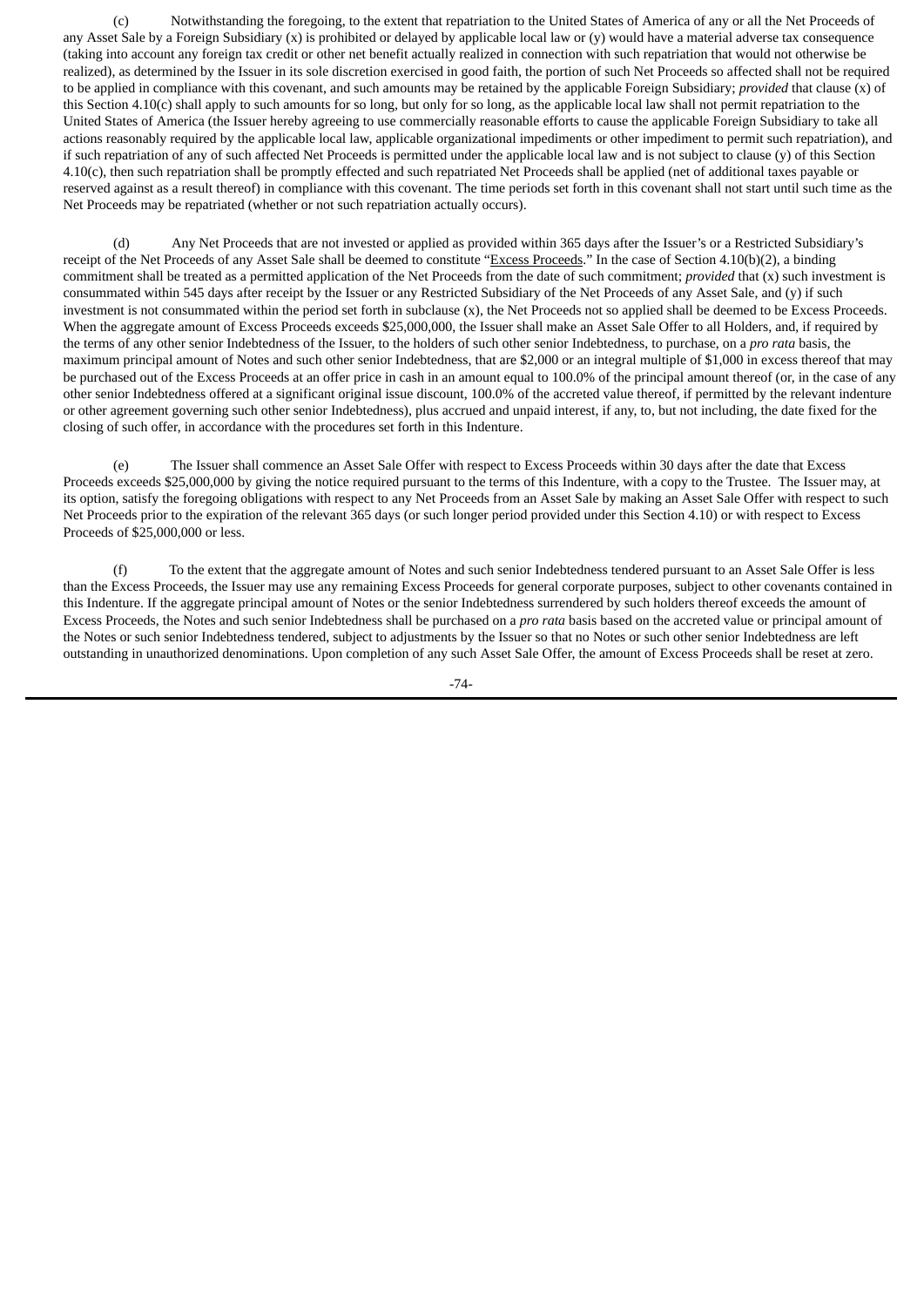(g) Pending the final application of any such amount of Net Proceeds, the Issuer or such Restricted Subsidiary may temporarily reduce Indebtedness under a revolving credit facility, if any, or otherwise invest or utilize such Net Proceeds in any manner not prohibited by this Indenture.

(h) The Issuer shall comply with the requirements of Section 14(e) under the Exchange Act and any other securities laws and regulations thereunder to the extent such laws or regulations are applicable in connection with the repurchase of the Notes pursuant to an Asset Sale Offer. To the extent that the provisions of any securities laws or regulations conflict with the provisions of this Indenture, the Issuer shall comply with the applicable securities laws and regulations and shall not be deemed to have breached its obligations described in this Indenture by virtue thereof. The provisions under this Indenture relative to the Issuer's obligation to make an offer to repurchase the Notes as a result of an Asset Sale may be waived or modified with the written consent of the Holders of a majority in principal amount of the Notes then outstanding.

## SECTION 4.11. Transactions with Affiliates.

(a) The Issuer shall not, and shall not permit any Restricted Subsidiary to, make any payment to, or sell, lease, transfer or otherwise dispose of any of its properties or assets to, or purchase any property or assets from, or enter into or make or amend any transaction, contract, agreement, understanding, loan, advance or guarantee with, or for the benefit of, any Affiliate of the Issuer (each of the foregoing, an "Affiliate Transaction") involving aggregate payments or consideration in excess of \$10,000,000, unless:

(1) such Affiliate Transaction is on terms that are not materially less favorable to the Issuer or the relevant Restricted Subsidiary at the time of such transaction or at the time of the execution of the agreement providing therefor than those that would have been obtained in a comparable transaction by the Issuer or such Restricted Subsidiary with an unrelated Person; and

(2) with respect to any Affiliate Transaction or series of related Affiliate Transactions involving aggregate payments or consideration in excess of \$50,000,000, the Issuer delivers to the Trustee a resolution adopted by a majority of the Board of Directors of the Issuer approving such Affiliate Transaction.

(b) Section 4.11(a) shall not apply to the following:

(1) transactions between or among the Issuer and/or any of the Restricted Subsidiaries and/or any entity that becomes a Restricted Subsidiary as a result of such transaction;

(2) Restricted Payments permitted by Section 4.07 and Permitted Investments;

(3) payment of reasonable and customary fees and reasonable out-of-pocket costs and compensation (including salaries, bonuses and equity) paid to, and reimbursement of expenses and indemnities provided on behalf of, officers, directors, employees or consultants of the Issuer or any Restricted Subsidiary;

(4) transactions in which the Issuer or any Restricted Subsidiary, as the case may be, delivers to the Trustee a letter from an Independent Financial Advisor stating that such transaction is fair to the Issuer or such Restricted Subsidiary from a financial point of view or meets the requirements of Section 4.11(a)(1);

-75-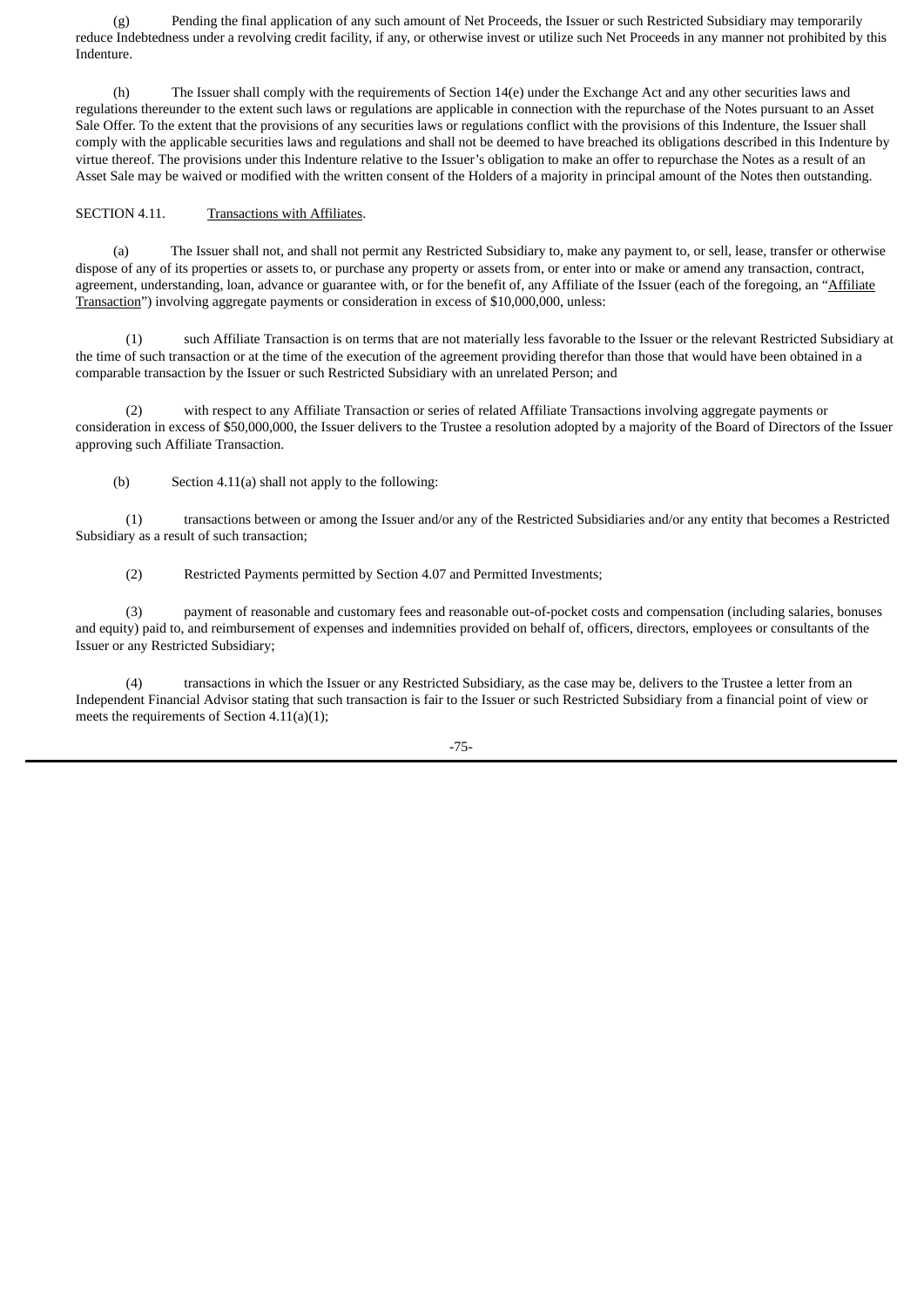(5) payments or loans (or cancellation of loans) to employees or consultants of the Issuer or any Restricted Subsidiary which are approved by the Issuer in good faith;

(6) any agreement as in effect as of the Issue Date, or any amendment thereto (so long as any such amendment, taken as a whole, is no less favorable in any material respect to the Issuer and its Restricted Subsidiaries than the agreement in effect on the date of this Indenture (as determined by the Issuer in good faith));

(7) the existence of, or the performance by the Issuer or any of its Restricted Subsidiaries of its obligations under the terms of, any limited liability company, limited partnership or other Organizational Document or joint venture, investors or shareholders agreement (including any registration rights agreement or purchase agreement related thereto) to which it is a party as of the Issue Date and any similar agreements which it may enter into thereafter; *provided* that the existence of, or the performance by the Issuer or any Restricted Subsidiary of obligations under any future amendment to any such existing agreement or under any similar agreement entered into after the Issue Date shall only be permitted by this Section 4.11(b)(7) to the extent that the terms of any such amendment or new agreement, taken as a whole, is not disadvantageous to the Holders in any material respect compared to the agreement in effect on the date of this Indenture (as determined by the Issuer in good faith), or is otherwise customary;

(8) transactions with customers, clients, suppliers, trade creditors, joint venture partners or purchasers or sellers of goods or services, in each case in the ordinary course of business and otherwise in compliance with the terms of this Indenture;

(9) the issuance of Equity Interests (other than Disqualified Stock) of the Issuer to any Affiliate of the Issuer and other customary rights in connection therewith;

(10) transactions or payments pursuant to any employee, officer or director compensation (including bonuses) or benefit plans, employment agreements, severance agreement, indemnification agreements or any similar arrangements entered into in the ordinary course of business or approved by the Issuer;

(11) transactions in the ordinary course with (i) Unrestricted Subsidiaries or (ii) joint ventures in which the Issuer or a Subsidiary of the Issuer holds or acquires an ownership interest (whether by way of Capital Stock or otherwise) so long as the terms of any such transactions are no less favorable to the Issuer or such Subsidiary participating in such joint ventures than they are to other joint venture partners, in each case as determined by the Issuer in good faith;

(12) transactions with a Person (other than an Unrestricted Subsidiary) that is an Affiliate of the Issuer solely because the Issuer owns, directly or through a Restricted Subsidiary, an Equity Interest in, or controls, such Person;

(13) transactions involving Securitization Assets, or participations therein, in connection with any Qualified Securitization Financing;

(14) any Indebtedness from time to time owing by the Issuer or any Restricted Subsidiary to the Issuer or any Restricted Subsidiary;

(15) any servicing and/or management agreements or arrangements in effect on the Issue Date or any amendment, modification or supplement to such servicing and/or management agreements or arrangements or replacement thereof or any substantially similar servicing and/or management agreement or arrangement entered into after the Issue Date;

-76-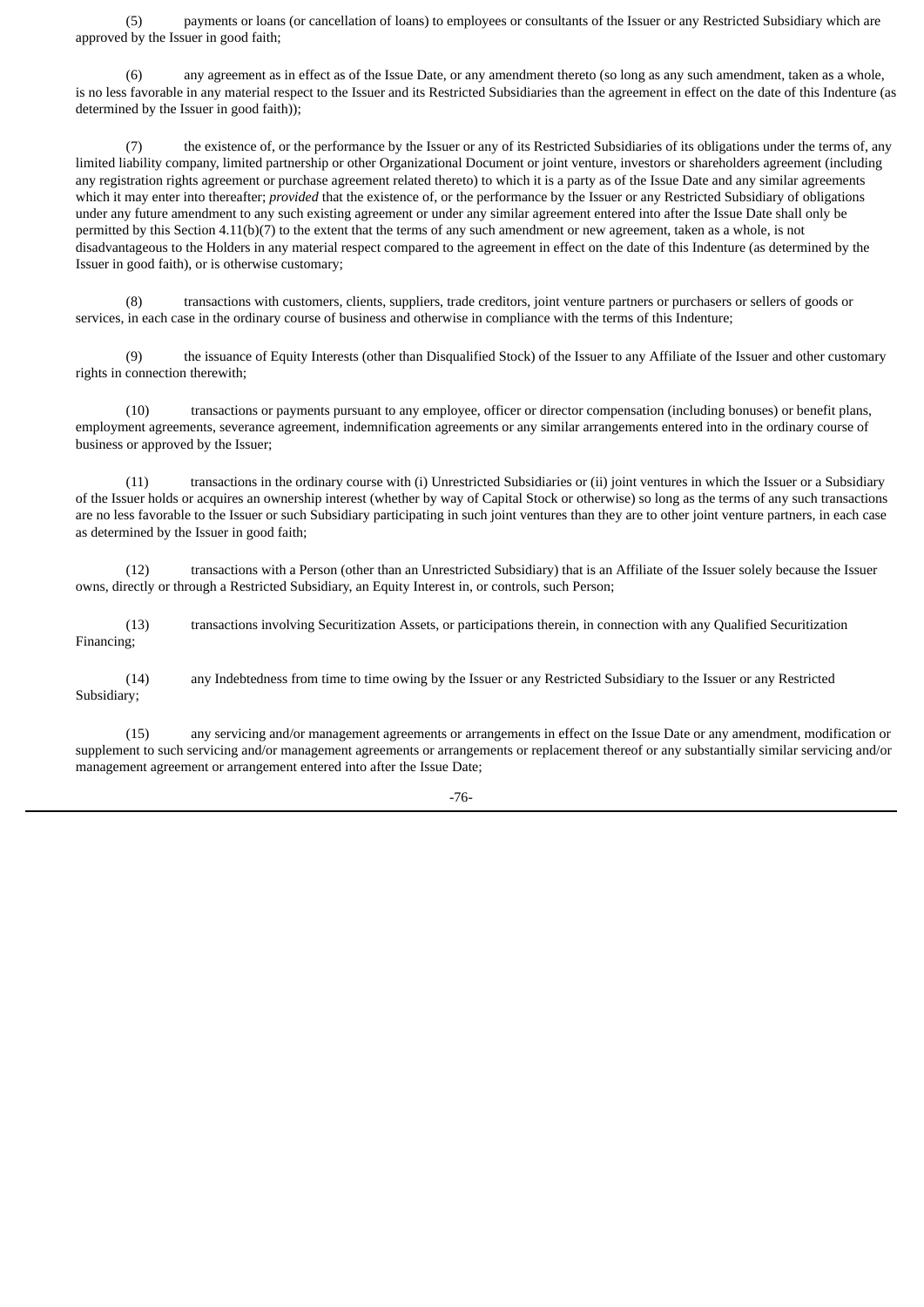(16) any transaction with an Affiliate of the Issuer where the only consideration paid by the Issuer or any Restricted Subsidiary is the issuance of Equity Interests (other than Disqualified Stock);

(17) the licensing or sub-licensing of intellectual property and software or other general intangibles in the ordinary course of business;

(18) investments by Fortress or its Affiliates in securities of the Issuer or any Restricted Subsidiary so long as the investment is being or has been offered generally to other unaffiliated investors on the same or more favorable terms or the securities are acquired in market transactions;

(19) any transactions (including any sale and leaseback transactions or other lease obligations) by and among Fortress or its Affiliates and the Issuer and its Restricted Subsidiaries, as the case may be, so long as the terms of such transaction are not materially less favorable to the Issuer or the relevant Restricted Subsidiary at the time of such transaction or at the time of the execution of the agreement providing therefor than those that would be obtained in a comparable transaction by the Issuer or such Subsidiary with a non-Affiliate of Fortress; and

(20) (A) payments by the Issuer or any Restricted Subsidiary to its Manager, the General Partner or any Permitted Holder (whether directly or indirectly) of management, consulting, monitoring, refinancing, transaction or advisory fees, and related expenses or termination fees, including payments or reimbursements made to satisfy advances or payments made on behalf of or for the Issuer or any Restricted Subsidiary, (B) customary payments and reimbursements by the Issuer or any Restricted Subsidiary to its Manager, the General Partner or any Permitted Holder (whether directly or indirectly) for financial advisory, financing, underwriting or placement services or in respect of other investment banking activities, including in connection with acquisitions or divestitures, and (C) any payments, reimbursements or other transactions pursuant to the Management Agreement.

SECTION 4.12. Liens. The Issuer shall not create, incur, assume or otherwise cause or suffer to exist or become effective any Lien that secures obligations under any Indebtedness of the Issuer or any Guarantor (the "Initial Lien") of any kind upon any of its property or assets, now owned or hereafter acquired except any Initial Lien if (i) the Notes are equally and ratably secured with (or on a senior basis to, in the case such Initial Lien secures any Subordinated Indebtedness) the obligations secured by such Initial Lien or (ii) such Initial Lien is a Permitted Lien.

Any Lien created for the benefit of the Holders pursuant to clause (i) of the preceding paragraph shall provide by its terms that such Lien shall be automatically and unconditionally released and discharged upon the release and discharge of the Initial Lien.

With respect to any Lien securing Indebtedness that was permitted to secure such Indebtedness at the time of the incurrence of such Indebtedness, such Lien shall also be permitted to secure any Increased Amount of such Indebtedness. The "Increased Amount" of any Indebtedness shall mean any increase in the amount of such Indebtedness in connection with any accrual of interest, the accretion of accreted value, the amortization of original issue discount, the payment of interest in the form of additional Indebtedness with the same terms, accretion of original issue discount or liquidation preference and increases in the amount of Indebtedness outstanding solely as a result of fluctuations in the exchange rate of currencies or increase in the value of property securing Indebtedness.

-77-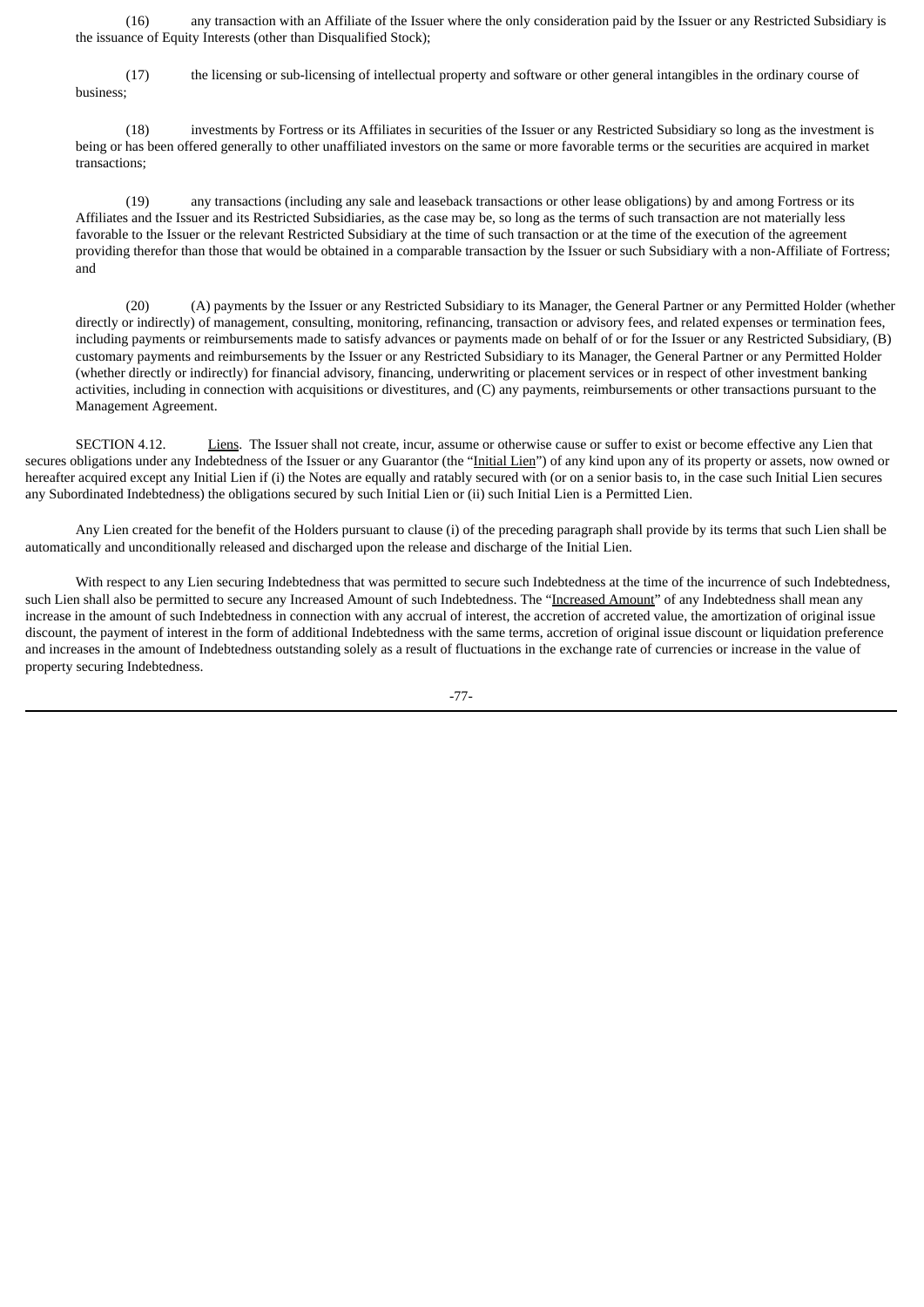### SECTION 4.13. Offer to Repurchase Upon Change of Control.

(a) If a Change of Control occurs, the Issuer shall make an offer to purchase all the Notes pursuant to the offer described below (the "Change of Control Offer") at a price in cash (the "Change of Control Payment") equal to 101% of the aggregate principal amount thereof, plus accrued and unpaid interest, if any, to, but not including, the date of purchase, subject to the right of Holders of record on the relevant record date to receive interest due on the relevant interest payment date. Within 30 days following any Change of Control, the Issuer shall send notice of such Change of Control Offer electronically or by first class mail, postage prepaid, with a copy to the Trustee, to each Holder to the address of such Holder appearing in the security register or otherwise in accordance with the procedures of DTC, with the following information:

(1) a Change of Control Offer is being made pursuant to this Section 4.13, and all Notes properly tendered pursuant to such Change of Control Offer shall be accepted for payment;

the purchase price and the purchase date (the "Change of Control Payment Date"), which shall be no earlier than 10 days nor later than 60 days from the date such notice is given, except in the case of a conditional Change of Control Offer made in advance of a Change of Control as described in Section 4.13(c);

(3) any Note not properly tendered shall remain outstanding and continue to accrue interest;

(4) unless the Issuer defaults in the payment of the Change of Control Payment, all Notes accepted for payment pursuant to the Change of Control Offer shall cease to accrue interest on, but not including, the Change of Control Payment Date;

(5) Holders electing to have any Notes purchased pursuant to a Change of Control Offer shall be required to surrender such Notes, with the form entitled "Option of Holder to Elect Purchase" on the reverse of such Notes completed, to the Paying Agent specified in the notice at the address specified in the notice prior to the close of business on the third Business Day preceding the Change of Control Payment Date;

(6) Holders shall be entitled to withdraw their tendered Notes and their election to require the Issuer to purchase such Notes; *provided* that the Paying Agent receives, not later than the close of business on the last day of the offer period, a facsimile transmission or letter setting forth the name of the Holder, the principal amount of Notes tendered for purchase, and a statement that such Holder is withdrawing its tendered Notes and its election to have such Notes purchased;

(7) if such notice is mailed or otherwise delivered prior to the occurrence of a Change of Control, stating the Change of Control Offer is conditional on the occurrence of such Change of Control; and

(8) Holders whose Notes are being purchased only in part shall be issued Notes equal in principal amount to the unpurchased portion of the Notes surrendered, which unpurchased portion must be equal to \$2,000 or an integral multiple of \$1,000 in excess thereof.

-78-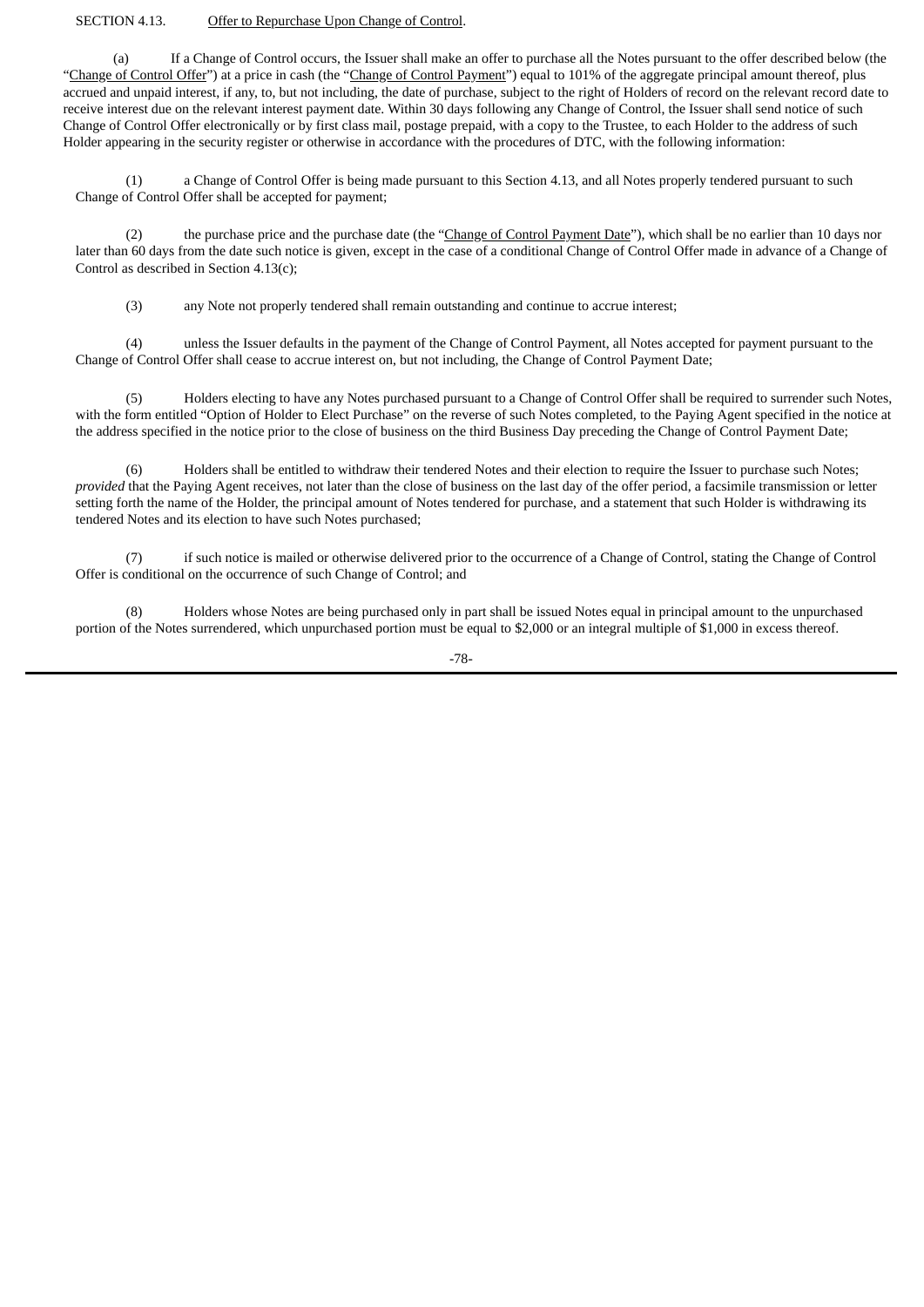While the Notes are in global form and the Issuer makes an offer to purchase all the Notes pursuant to the Change of Control Offer, a Holder may exercise its option to elect for the purchase of the Notes through the facilities of DTC, subject to DTC's rules and regulations.

(b) The Issuer shall not be required to make a Change of Control Offer following a Change of Control if (1) a third party makes the Change of Control Offer in the manner, at the times and otherwise in compliance with the requirements set forth in this Section 4.13 and purchases all Notes validly tendered and not withdrawn under such Change of Control Offer or (2) notice of redemption has been given pursuant to this Indenture pursuant to Section 3.03 unless and until there is a default in payment of the applicable redemption price.

(c) Notwithstanding anything to the contrary herein, a Change of Control Offer may be made in advance of a Change of Control, subject to one or more conditions precedent including completion of such Change of Control.

(d) Notes repurchased by the Issuer pursuant to a Change of Control Offer shall have the status of Notes issued but not outstanding or shall be retired and cancelled at the option of the Issuer. Notes purchased by a third party pursuant to Section 4.13(b) shall have the status of Notes issued and outstanding.

(e) The Issuer shall comply with the requirements of Section 14(e) under the Exchange Act and any other securities laws and regulations thereunder to the extent such laws or regulations are applicable in connection with the repurchase of the Notes pursuant to a Change of Control Offer. To the extent that the provisions of any securities laws or regulations conflict with the provisions of this Indenture, the Issuer shall comply with the applicable securities laws and regulations and shall not be deemed to have breached its obligations described in this Indenture by virtue thereof.

(f) On the Change of Control Payment Date, the Issuer shall, to the extent permitted by law,

(1) accept for payment all Notes or portions thereof properly tendered pursuant to the Change of Control Offer,

(2) deposit with the Paying Agent an amount equal to the aggregate Change of Control Payment in respect of all Notes or portions thereof so tendered, and

(3) at the option of the Issuer, deliver, or cause to be delivered, to the Trustee for cancellation the Notes so accepted together with an Officers' Certificate stating that such Notes or portions thereof have been tendered to and purchased by the Issuer.

(g) The Paying Agent shall promptly mail to each Holder the Change of Control Payment for such Notes, and the Trustee, upon the Issuer's order, shall promptly authenticate and mail to each Holder a new Note equal in principal amount to any unpurchased portion of the Notes surrendered, if any; *provided* that each such new Note shall be in a principal amount of \$2,000 or an integral multiple of \$1,000 in excess thereof. The Issuer shall publicly announce the results of the Change of Control Offer on or as soon as practicable after the Change of Control Payment Date.

-79-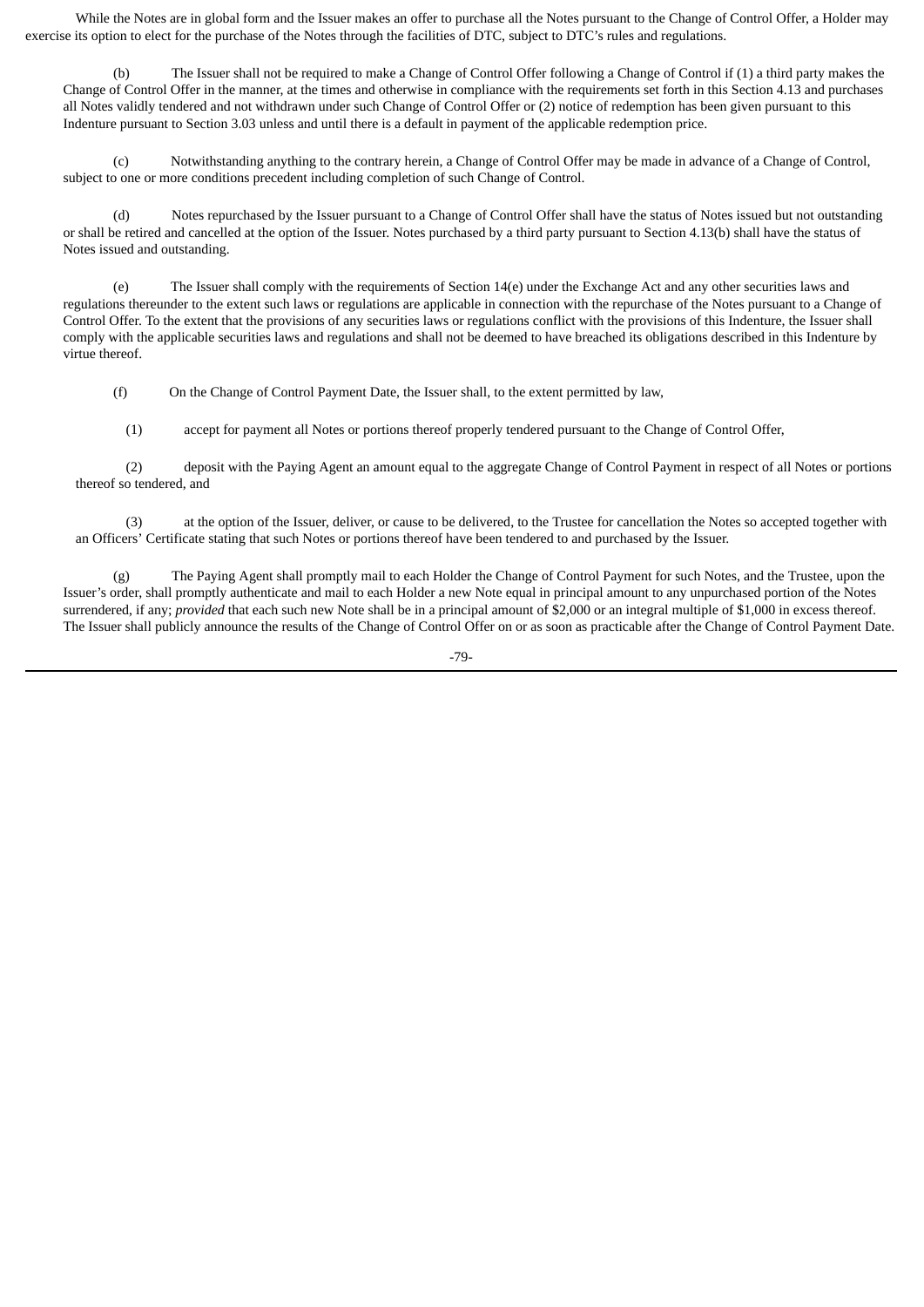### SECTION 4.14. Limitation on Guarantees and Incurrence of Indebtedness by Restricted Subsidiaries.

(a) The Issuer shall not permit any of its Restricted Subsidiaries to (i) guarantee any Capital Markets Debt or Credit Facility of the Issuer (other than Standard Securitization Undertakings in connection with a Qualified Securitization Financing), or (ii) incur any Capital Markets Debt or Credit Facility in an aggregate principal amount in excess of \$25,000,000 or guarantee any Capital Markets Debt or Credit Facility of another Restricted Subsidiary in an aggregate principal amount in excess of \$25,000,000 (in each case, other than (x) Standard Securitization Undertakings in connection with a Qualified Securitization Financing and (y) Acquired Indebtedness), in each case, unless either (A) such Restricted Subsidiary is a Guarantor or (B) such Restricted Subsidiary:

(1) within 45 days of the date on which it guarantees such debt, executes and delivers to the Trustee a supplemental indenture and Guarantee, the form of which is attached as Exhibit D hereto, pursuant to which such Restricted Subsidiary shall guarantee on a senior basis all of the Issuer's obligations under the Notes and this Indenture and other terms contained in the applicable supplemental indenture and subject to the conditions contained in such supplemental indenture; and

(2) delivers to the Trustee an Officers' Certificate and an Opinion of Counsel (which may contain customary exceptions) that such supplemental indenture and Guarantee have been duly authorized, executed and delivered by such Restricted Subsidiary and constitute legal, valid, binding and enforceable obligations of such Restricted Subsidiary.

(b) If the Issuer otherwise elects to have a Restricted Subsidiary become a Guarantor, then, in each such case, the Issuer shall cause such Restricted Subsidiary to execute and deliver to the Trustee a supplemental indenture and Guarantee, the form of which is attached as Exhibit D hereto, pursuant to which such Restricted Subsidiary shall guarantee all of the Issuer's obligations under the Notes and this Indenture, along with an Officers' Certificate and an Opinion of Counsel, on the terms set forth in Section 4.14(a)(B).

(c) Each Guarantee shall be limited to an amount not to exceed the maximum amount that can be guaranteed by that Restricted Subsidiary without rendering the Guarantee, as it relates to such Restricted Subsidiary, voidable under applicable law relating to fraudulent conveyance or fraudulent transfer or similar laws affecting the rights of creditors generally.

(d) Each Guarantee shall be released upon the terms and in accordance with Section 10.06.

SECTION 4.15. Suspension of Certain Covenants.

(a) If on any date following the Issue Date (i) the Notes have Investment Grade Ratings from two Rating Agencies, and (ii) no Default has occurred and is continuing under this Indenture (the occurrence of the events described in the foregoing clauses (i) and (ii) being collectively referred to as a "Covenant Suspension Event"), the Issuer and the Restricted Subsidiaries shall not be subject to Section 4.07, Section 4.08, Section 4.09, Section 4.10, Section 4.11, Section 4.14 and clause (4) of Section 5.01(a) (collectively, the "Suspended Covenants"). In addition, during the Suspension Period, the Guarantees shall be automatically released and the obligation to grant further Guarantees shall be suspended.

(b) In the event that the Issuer and the Restricted Subsidiaries are not subject to the Suspended Covenants under this Indenture for any period of time as a result of the foregoing, and on any subsequent date (the "Reversion Date") the Notes cease to have Investment Grade Ratings from two Rating Agencies, then the Issuer and the Restricted Subsidiaries shall thereafter again be subject to the Suspended Covenants under this Indenture with respect to future events. The period of time between the date of the Covenant Suspension Event and the Reversion Date is referred to in this description as the "Suspension Period."

-80-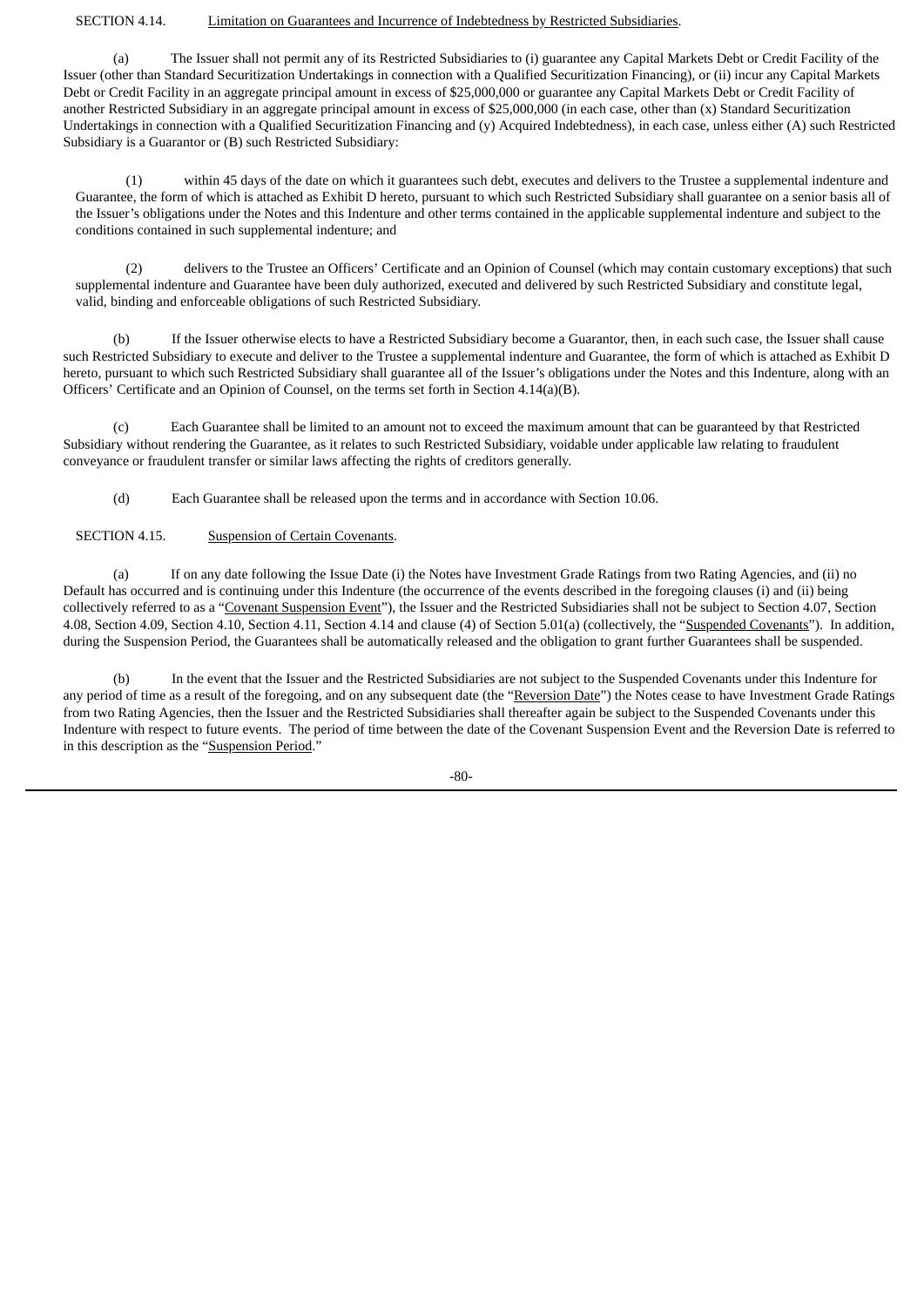(c) Upon the occurrence of a Covenant Suspension Event, the amount of Excess Proceeds from Net Proceeds shall be reset at zero. During the Suspension Period no additional subsidiary may be designated an Unrestricted Subsidiary unless such designation would have been permitted if Section 4.07 had been in effect at all times during the Suspension Period. In the event of any such reinstatement, no action taken or omitted to be taken by the Issuer or any of its Restricted Subsidiaries prior to such reinstatement shall give rise to a Default or Event of Default under this Indenture with respect to Notes; *provided* that (1) with respect to Restricted Payments made after any such reinstatement, the amount of Restricted Payments made shall be calculated as though Section 4.07 had been in effect prior to, but not during the Suspension Period, (2) all Indebtedness incurred, or Disqualified Stock or preferred stock issued, during the Suspension Period shall be classified to have been incurred or issued pursuant to Section 4.09(b)(3), (3) any Affiliate Transaction entered into after the Reversion Date pursuant to an agreement entered into during any Suspension Period shall be deemed to be permitted pursuant to Section 4.11(b)(6), (4) any encumbrance or restriction on the ability of any Restricted Subsidiary that is not a Guarantor to take any action described in clauses (1) through (3) of Section 4.08(a) that becomes effective during any Suspension Period shall be deemed to be permitted pursuant to Section 4.08(b)(1) and (5) no Restricted Subsidiary shall be required to comply with Section 4.14 after such reinstatement with respect to any guarantee entered into or any Indebtedness incurred by such Restricted Subsidiary during any Suspension Period.

(d) On and after each Reversion Date, the Issuer and its Subsidiaries shall be permitted to consummate the transactions contemplated by any contract entered into during the Suspension Period, so long as such contract and such consummation would have been permitted during such Suspension Period.

(e) The Issuer shall give written notice to the Trustee and the Holders within 30 days of the date of any Covenant Suspension Event and/or any Reversion Date.

### ARTICLE V

#### Successors

SECTION 5.01. Merger, Consolidation or Sale of All or Substantially All Assets.

(a) The Issuer may not consolidate with, amalgamate or merge into (whether or not the Issuer is the surviving Person), or sell, assign, transfer, lease, convey or otherwise dispose of all or substantially all its properties or assets, taken as a whole, in one or more related transactions, to any Person unless:

(1) the Issuer shall be the surviving Person or the Person formed by or surviving any such consolidation, amalgamation or merger (if other than the Issuer) or to which such sale, assignment, transfer, lease, conveyance or other disposition shall have been made is a Person organized or existing under the laws of a jurisdiction described in clause (a) of the definition of Permitted Jurisdiction (such Person, as the case may be, being herein called the "Successor Company");

-81-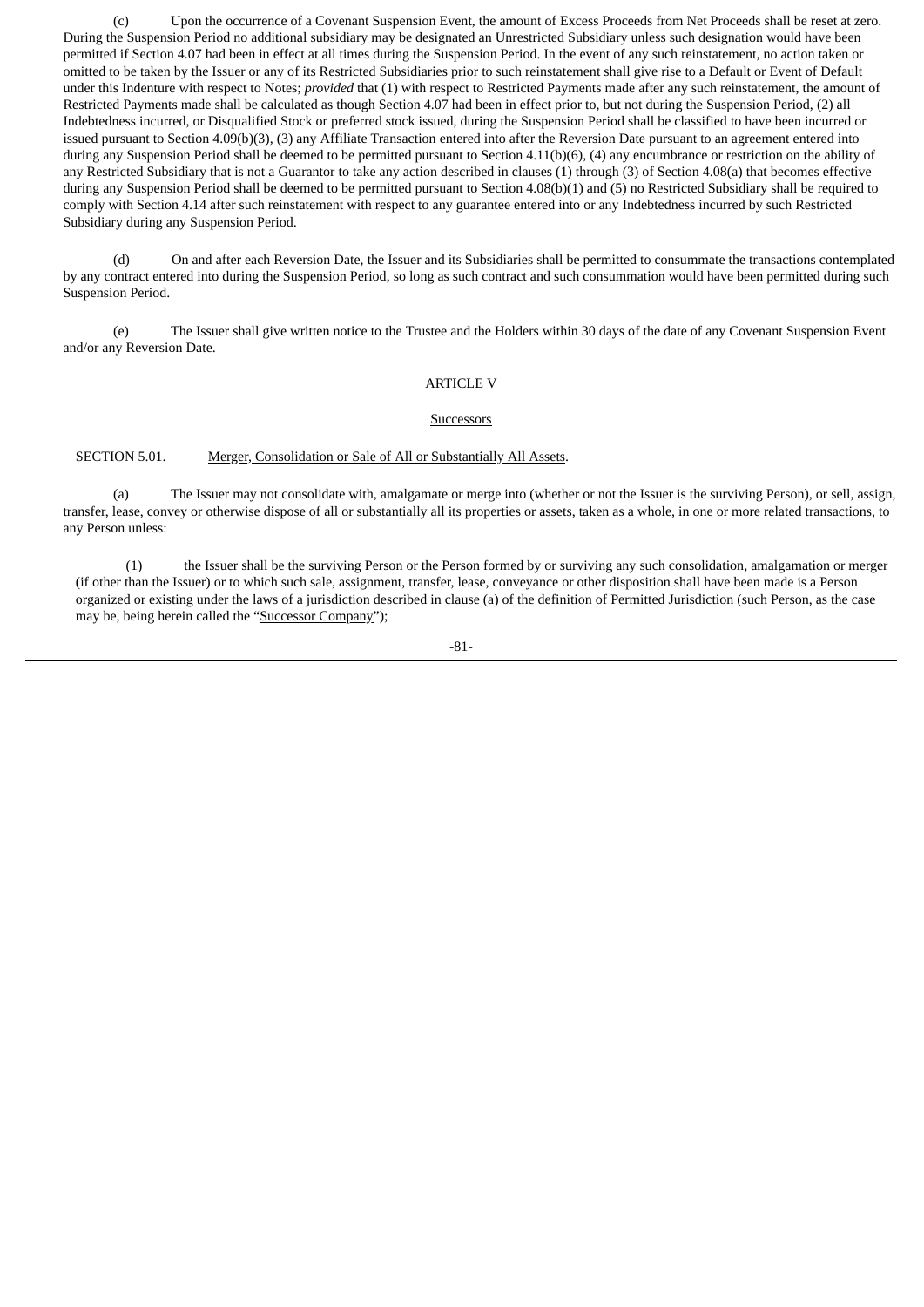(2) the Successor Company, if other than the Issuer, expressly assumes all the obligations of the Issuer under this Indenture and the Notes pursuant to a supplemental indenture;

(3) immediately after such transaction no Event of Default shall have occurred and be continuing;

(4) immediately after giving *pro forma* effect to such transaction, as if such transaction had occurred at the beginning of the applicable four-quarter period:

(A) the Successor Company would be permitted to incur at least \$1.00 of additional Indebtedness pursuant to the Fixed Charge Coverage Ratio test set forth in Section 4.09(a); or

(B) the Fixed Charge Coverage Ratio for the Successor Company and the Restricted Subsidiaries would be equal to or greater than such ratio for the Issuer and the Restricted Subsidiaries immediately prior to such transaction;

each Guarantor, unless it is the other party to the transactions described in Section 5.01(a)(1) through (4), in which case Section 5.01(b)(2) shall apply, shall have by supplemental indenture confirmed that its Guarantee shall apply to such Person's obligations under this Indenture and the Notes; and

(6) the Issuer or such Successor Company, as applicable, shall have delivered to the Trustee an Officers' Certificate and an Opinion of Counsel, each stating that such consolidation, amalgamation, merger, sale, assignment, transfer, lease, conveyance or disposition and such supplemental indentures, amendments, supplements or other instruments, if any, comply with this Indenture.

The Successor Company shall succeed to, and be substituted for, the Issuer under this Indenture and the Notes, and the Issuer shall automatically be released and discharged from its obligations under this Indenture and the Notes. Notwithstanding the foregoing clauses (3) and (4),

(A) the Issuer may consolidate with, amalgamate or merge into or sell, assign, transfer, lease, convey or otherwise dispose of all or part of its properties and assets to any Guarantor;

(B) any Restricted Subsidiary may consolidate with, amalgamate or merge into or sell, assign, transfer, lease, convey or otherwise dispose of all or part of its properties and assets to the Issuer;

(C) the Issuer may consolidate with, amalgamate or merge into with an Affiliate of the Issuer solely for the purpose of reincorporating or reorganizing the Issuer in any jurisdiction described in clause (a) of the definition of Permitted Jurisdiction so long as the amount of Indebtedness of the Issuer and the Restricted Subsidiaries is not increased thereby (unless such increase is permitted by this Indenture);

(D) the Issuer may convert into a corporation, partnership, limited partnership, limited liability company or trust organized or existing under the laws of the jurisdiction of organization of the Issuer or the laws of any jurisdiction described in clause (a) of the definition of Permitted Jurisdiction; and

-82-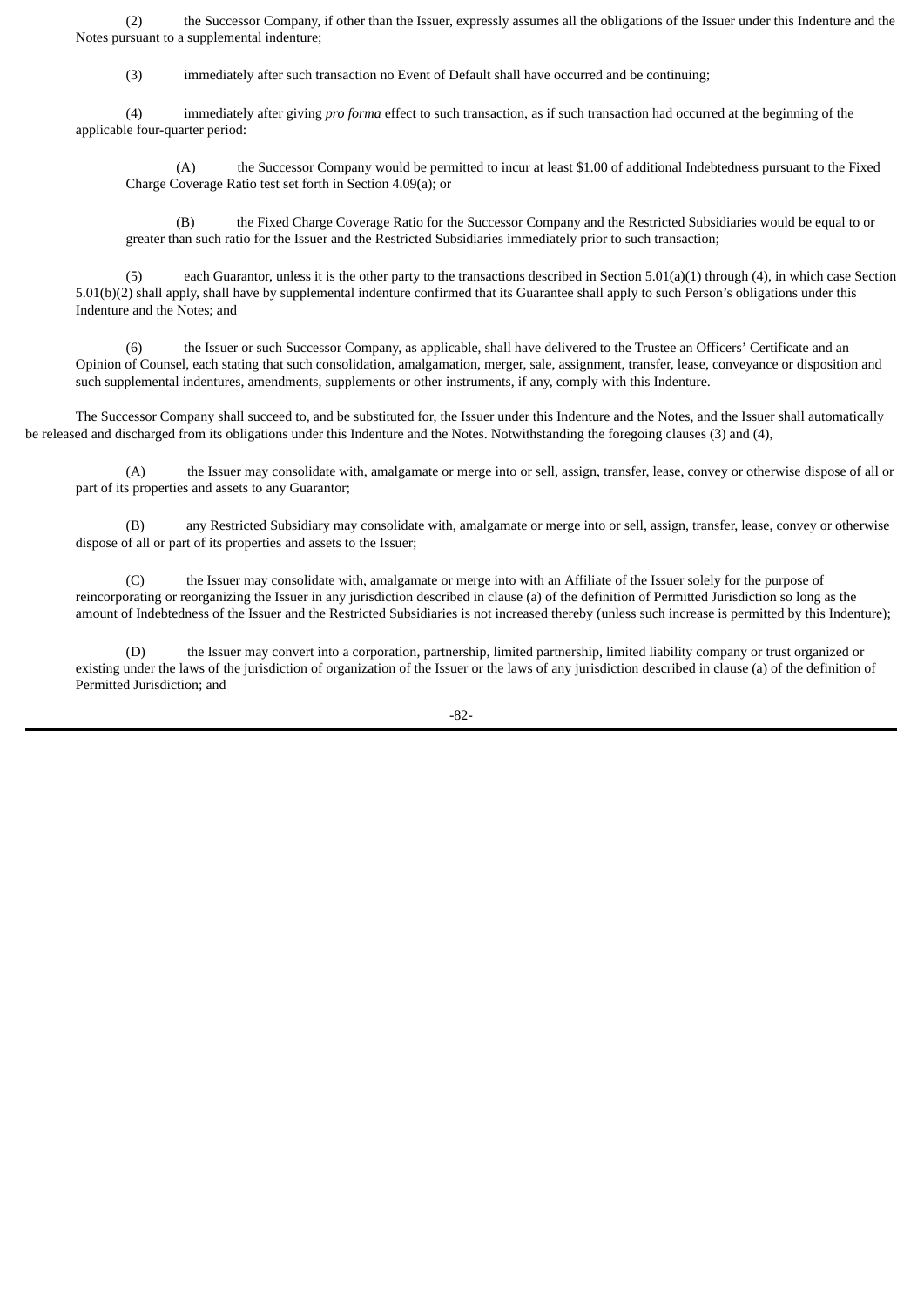(E) the Issuer may change its name.

(b) Subject to Section 10.06, each Guarantor shall not, and the Issuer shall not permit any Guarantor to, consolidate with, amalgamate or merge into (whether or not such Guarantor is the surviving Person), or sell, assign, transfer, lease, convey or otherwise dispose of all or substantially all its properties or assets, taken as a whole, in one or more related transactions, to any Person (other than the Issuer or a Guarantor) unless:

(1) (A) such Guarantor is the surviving Person or the Person formed by or surviving any such consolidation, amalgamation or merger (if other than such Guarantor) or to which such sale, assignment, transfer, lease, conveyance or other disposition shall have been made is a Person organized or existing under the laws of a Permitted Jurisdiction (such Guarantor or such Person, as the case may be, being herein called the "Successor Person");

(B) the Successor Person, if other than such Guarantor, expressly assumes all the obligations of such Guarantor under this Indenture and such Guarantor's Guarantee pursuant to a supplemental indenture;

(C) immediately after such transaction no Event of Default shall have occurred and be continuing; and

(D) the Issuer shall have delivered to the Trustee an Officers' Certificate and an Opinion of Counsel, each stating that such consolidation, amalgamation, merger, sale, assignment, transfer, lease, conveyance or disposition and such supplemental indentures, amendments, supplements or other instruments, if any, comply with this Indenture; or

(2) with respect to the Guarantors, the transaction is not prohibited by Section 4.10.

Subject to Section 10.06, the Successor Person shall succeed to, and be substituted for, such Guarantor under this Indenture and such Guarantor's Guarantee, and such Guarantor shall automatically be released and discharged from its obligations under this Indenture and such Guarantee. Notwithstanding the foregoing Section 5.01(b),

(A) a Guarantor may (x) consolidate with, amalgamate or merge into or sell, assign, transfer, lease, convey or otherwise dispose of all or part of its properties and assets to the Issuer or any Guarantor or (y) dissolve if such Guarantor sells, assigns, transfers, leases, conveys or otherwise disposes of all or substantially all its properties and assets to another Person in compliance with Section 4.10, and, after giving effect to such sale, assignment, transfer, lease, conveyance or disposition and prior to such dissolution, has no or a de minimis amount of assets;

(B) any Restricted Subsidiary may consolidate with, amalgamate or merge into or sell, assign, transfer, lease, convey or otherwise dispose of all or part of its properties and assets to any Guarantor;

(C) a Guarantor may consolidate with, amalgamate or merge into an Affiliate of the Issuer solely for the purpose of reincorporating or reorganizing such Guarantor in any Permitted Jurisdiction so long as the amount of Indebtedness of the Issuer and the Restricted Subsidiaries is not increased thereby (unless such increase is permitted by this Indenture);

-83-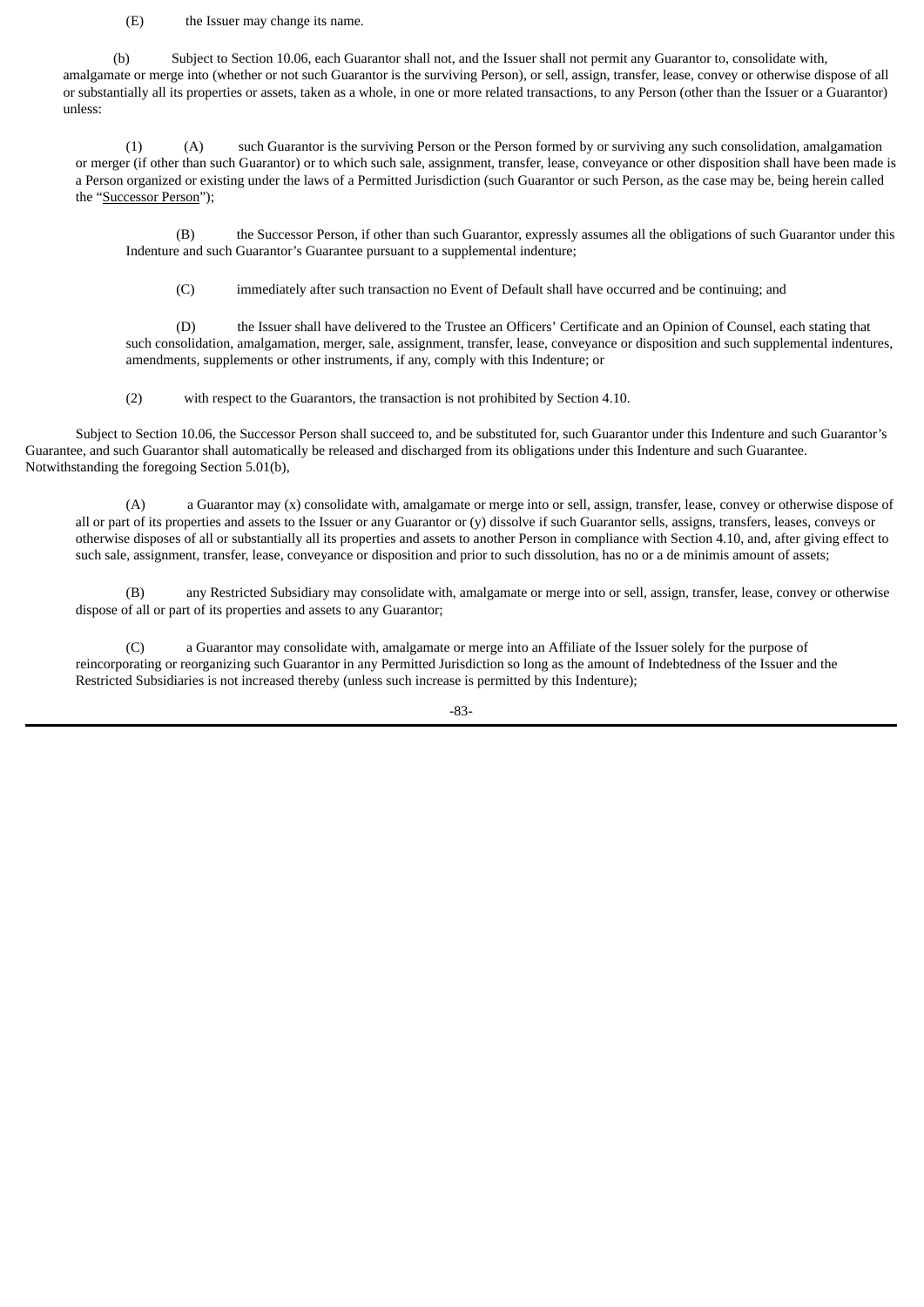(D) a Guarantor may convert into a corporation, partnership, limited partnership, limited liability company or trust organized or existing under the laws of the jurisdiction of organization of such Guarantor or the laws of any Permitted Jurisdiction; and

(E) a Guarantor may change its name.

### ARTICLE VI

### Defaults and Remedies

SECTION 6.01. Events of Default.

(a) An "Event of Default" wherever used herein means any one of the following events with respect to the Notes:

(1) default in payment when due and payable, upon redemption, acceleration or otherwise, of principal of, or premium, if any, on the Notes;

(2) default for 30 days or more in the payment when due of interest on or with respect to the Notes;

(3) failure by the Issuer or any Restricted Subsidiary for 60 days after receipt of written notice given by the Trustee to the Issuer or by Holders of at least 25.0% in aggregate principal amount of the Notes then issued and outstanding to the Issuer (with a copy to the Trustee) to comply with any of its other agreements in this Indenture or the Notes;

(4) default under any mortgage, indenture or instrument under which there is issued or by which there is secured or evidenced any Indebtedness for money borrowed by the Issuer or any Restricted Subsidiary (or the payment of which is guaranteed by the Issuer or any Restricted Subsidiary), other than Indebtedness owed to the Issuer or a Restricted Subsidiary, whether such Indebtedness or guarantee exists as of the Issue Date or is created after the Issue Date, if both:

(A) such default either:

(x) results from the failure to pay any such Indebtedness at its stated final maturity (after giving effect to any applicable grace periods and extensions thereof); or

(y) relates to an obligation other than the obligation to pay principal of any such Indebtedness at its stated final maturity and results in the holder or holders of such Indebtedness causing such Indebtedness to become due prior to its stated maturity; and

(B) the principal amount of such Indebtedness, together with the principal amount of any other such Indebtedness in default for failure to pay principal at stated final maturity (after giving effect to any applicable grace periods and any extensions thereof), or the maturity of which has been so accelerated, aggregate \$50,000,000 or more at any one time outstanding, in each case without such acceleration having been rescinded, annulled or otherwise cured; *provided* that if any such acceleration is being contested in good faith by appropriate proceedings promptly instituted and diligently concluded, then the Event of Default by reason thereof would not be deemed to have occurred until the conclusion of such proceedings; *provided*, *further*, that such default shall not be an Event of Default with respect to (a) Indebtedness owed to the Issuer or a Restricted Subsidiary, or (b) Indebtedness of a Restricted Subsidiary as to which the Issuer delivers to the Trustee an Officers' Certificate certifying a resolution adopted by the Issuer to the effect that the obligees of such Indebtedness have no recourse to the assets of the Issuer or any Guarantor;

-84-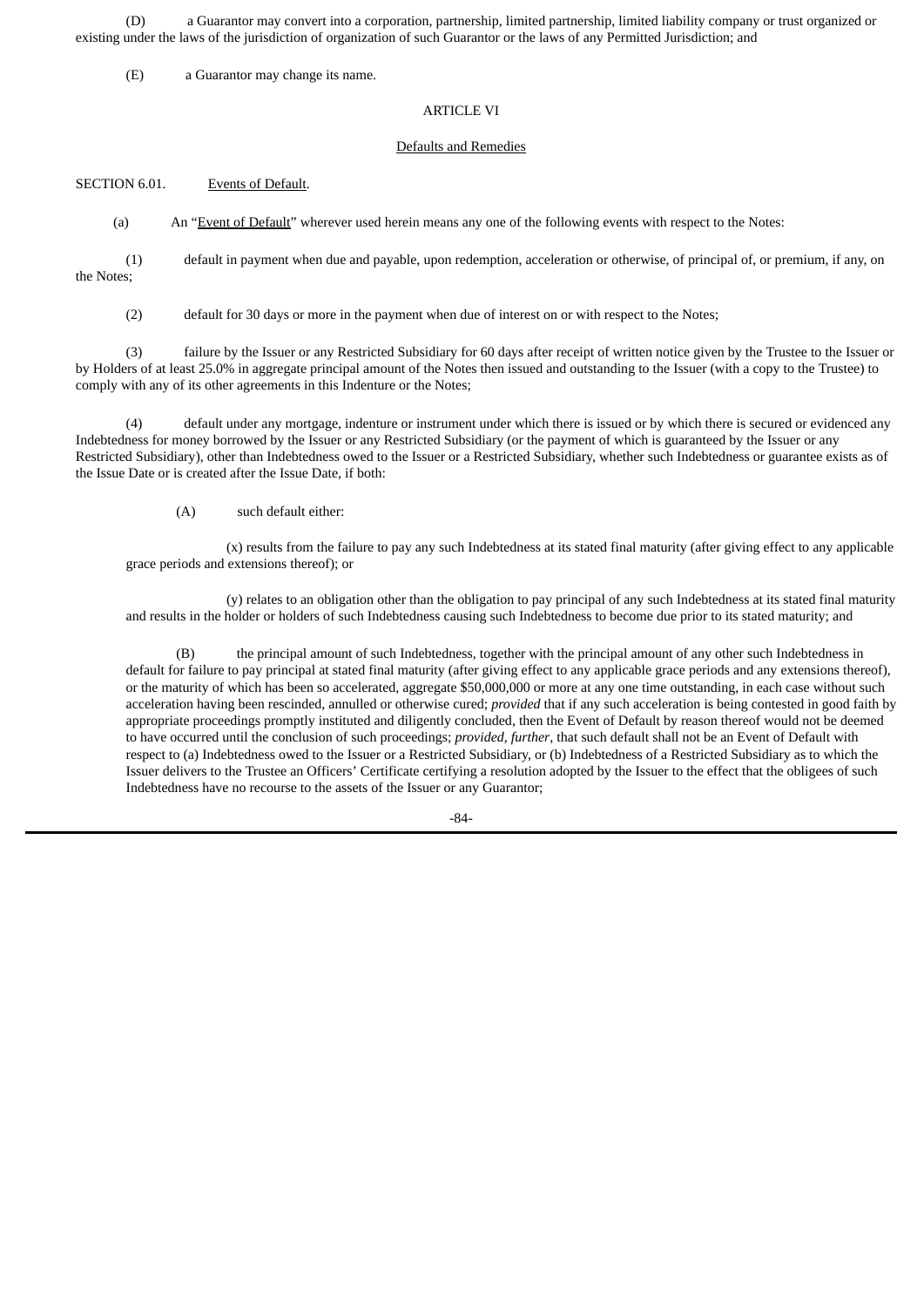(5) failure by the Issuer or any Significant Subsidiary to pay final judgments for the payment of money aggregating in excess of \$50,000,000 (to the extent not adequately covered by insurance as to which a solvent insurance company has not denied coverage or an indemnity by a third party with an Investment Grade Rating from any Rating Agency), which final judgments remain unpaid, undischarged, unwaived and unstayed for a period of more than 90 days after such judgment becomes final, and in the event such judgment is covered by insurance or indemnity, an enforcement proceeding has been commenced by any creditor upon such judgment or decree which is not promptly stayed; *provided* that such failure shall not be an Event of Default with respect to a judgment against a Significant Subsidiary as to which the Issuer delivers to the Trustee an Officers' Certificate certifying a resolution adopted by the Board of Directors of the Issuer to the effect that the creditors of such Significant Subsidiary have no recourse to the assets of the Issuer or any Guarantor (other than such Significant Subsidiary) and that the Board of Directors of the Issuer has determined in good faith that the assets of such Significant Subsidiary have a Fair Market Value less than the sum of (x) the amount of such outstanding judgment, and (y) the outstanding Indebtedness of such Significant Subsidiary; or

(6) The Issuer or any Significant Subsidiary pursuant to or within the meaning of any Bankruptcy Law:

(i) commences proceedings to be adjudicated bankrupt or insolvent;

(ii) consents to the institution of bankruptcy or insolvency proceedings against it, or the filing by it of a petition or answer or consent seeking reorganization or relief under applicable Bankruptcy Law;

(iii) consents to the appointment of a receiver, liquidator, assignee, trustee or other similar official of it or for all or substantially all of its property;

(iv) makes a general assignment for the benefit of its creditors; or

(v) makes an admission in writing of its inability generally to pay its debts as they become due; or

(7) a court of competent jurisdiction enters an order or decree under any Bankruptcy Law that:

(i) is for relief against the Issuer or any Significant Subsidiary in a proceeding in which it is to be adjudicated bankrupt or insolvent;

(ii) appoints a receiver, liquidator, assignee, trustee or other similar official of the Issuer or any Significant Subsidiary or for all or substantially all of the property of the Issuer or any Significant Subsidiary; or

(iii) orders the liquidation of the Issuer or any Significant Subsidiary; and the order or decree remains unstayed and in effect for 60 consecutive days;

-85-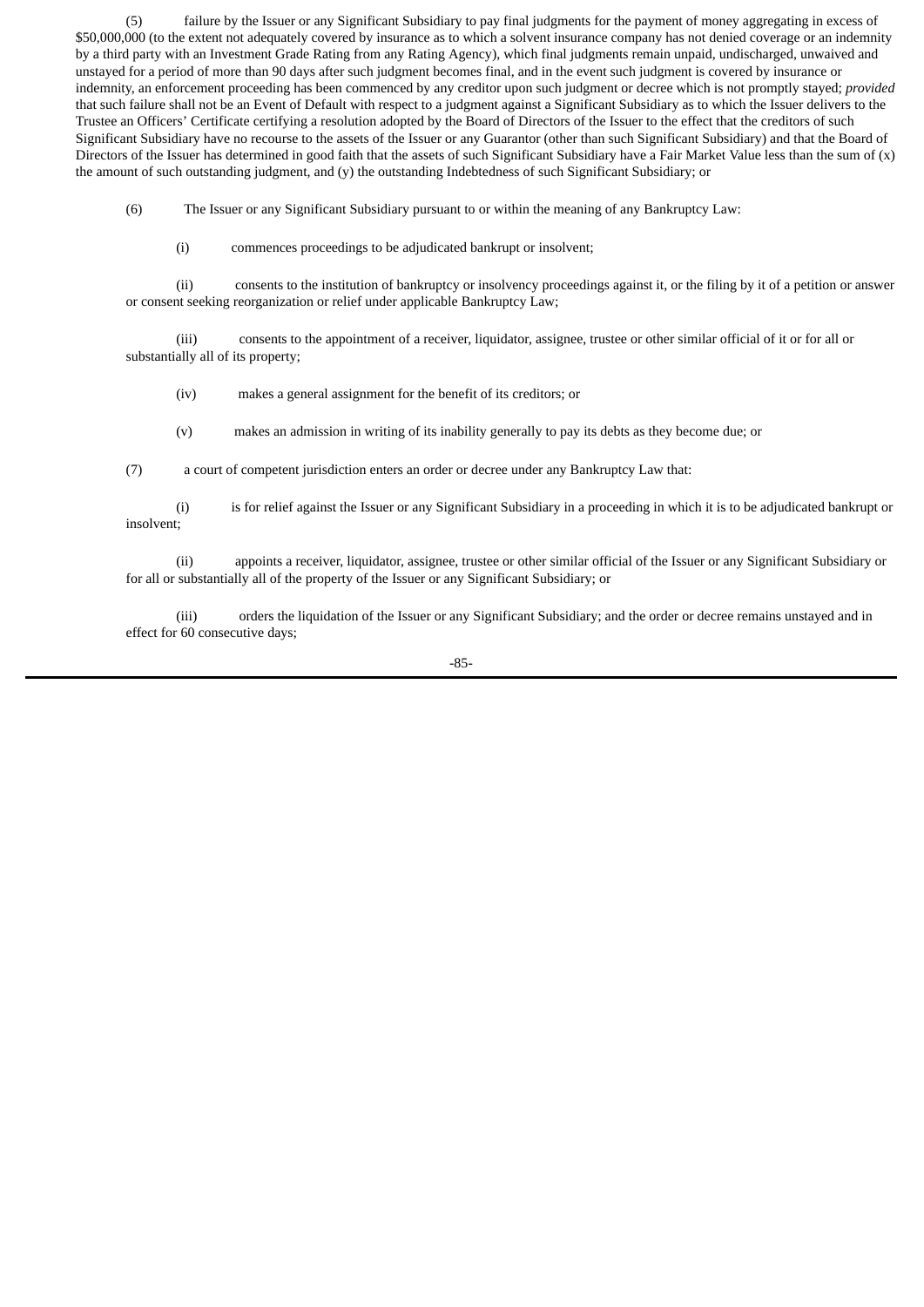*provided*, that, in the case of Section 6.01(a)(6) or Section 6.01(a)(7), such events shall not be an Event of Default with respect to a Significant Subsidiary if both (A) such event of bankruptcy or insolvency is commenced by creditors of such Significant Subsidiary that have no recourse to the assets of the Issuer or any Guarantor; and (B) the Issuer delivers to the Trustee an Officers' Certificate certifying a resolution adopted by the Board of Directors of the Issuer to the effect that the creditors of such Significant Subsidiary have no recourse to the assets of the Issuer or any Guarantor (other than such Significant Subsidiary) and that the Board of Directors of the Issuer has determined in good faith that the assets of such Significant Subsidiary have a Fair Market Value less than the amount of its outstanding Indebtedness.

(b) The Trustee may withhold from the Holders notice of any continuing Default or Event of Default, except a Default or Event of Default relating to the payment of principal, premium, if any, or interest, if it determines that withholding notice is in their interest.

SECTION 6.02. Acceleration. If any Event of Default (other than of a type specified in Section 6.01(a)(6) or Section 6.01(a)(7)) occurs and is continuing under this Indenture, the Trustee, by notice to the Issuer, or the Holders of at least 25.0% in aggregate principal amount of the then outstanding Notes, by notice to the Issuer (with a copy to the Trustee), may declare the principal, premium, if any, interest and any other monetary obligations on all the then outstanding Notes to be due and payable immediately. Upon the effectiveness of such declaration, such principal, premium, if any, and interest shall be due and payable immediately. Notwithstanding the foregoing, in the case of an Event of Default arising under Section 6.01(a)(6) or Section 6.01(a)(7), all outstanding Notes shall become due and payable without further action or notice. Holders may not enforce this Indenture or the Notes except as provided in this Indenture. Subject to certain limitations, Holders of a majority in principal amount of the then outstanding Notes may direct the Trustee in its exercise of any trust or power. The Trustee shall have no obligation to accelerate the Notes.

SECTION 6.03. Other Remedies. Subject to the duties of the Trustee as provided for in Article VII, if an Event of Default occurs and is continuing, the Trustee may pursue any available remedy to collect the payment of principal, premium, if any, and interest on the Notes or to enforce the performance of any provision of the Notes or this Indenture.

The Trustee may maintain a proceeding even if it does not possess any of the Notes or does not produce any of them in the proceeding. A delay or omission by the Trustee or any Holder of a Note in exercising any right or remedy accruing upon an Event of Default shall not impair the right or remedy or constitute a waiver of or acquiescence in the Event of Default. All remedies are cumulative to the extent permitted by law.

# SECTION 6.04. Waiver of Defaults.

(a) The Holders of a majority in aggregate principal amount of the then outstanding Notes by written notice to the Trustee may on behalf of the Holders of all such Notes waive any existing Default or Event of Default and its consequences under this Indenture except a continuing Default or Event of Default in the payment of interest on, premium, if any, or the principal of any such Note held by a non-consenting Holder and rescind any acceleration with respect to the Notes and its consequences (except if such rescission would conflict with any judgment of a court of competent jurisdiction).

(b) In the event of any Event of Default specified in Section 6.01(a)(4), such Event of Default and all consequences thereof (excluding any resulting payment default, other than as a result of the acceleration of the Notes) shall be annulled, waived and rescinded, automatically and without any action by the Trustee or the Holders, if within 30 days after such Event of Default arose:

-86-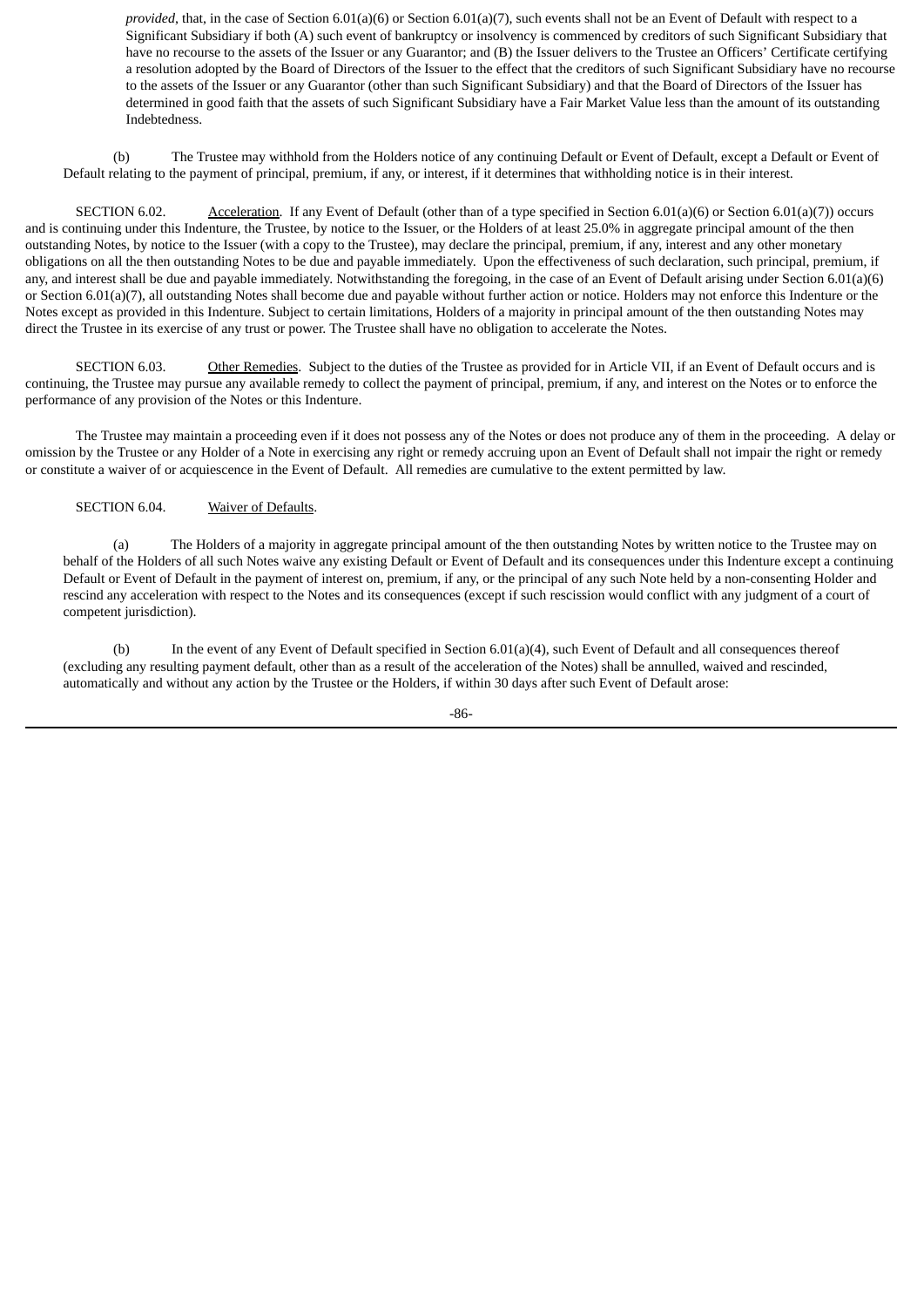(1) the Indebtedness or guarantee that is the basis for such Event of Default has been discharged;

(2) the Holders thereof have rescinded or waived the acceleration, notice or action (as the case may be) giving rise to such Event of Default; or

(3) if the default that is the basis for such Event of Default has been cured.

SECTION 6.05. Control by Majority. Holders of a majority in principal amount of the outstanding Notes may direct in writing the time, method and place of conducting any proceeding for exercising any remedy available to the Trustee, subject to the provisions of this Indenture.

SECTION 6.06. Limitation on Suits. Subject to the provisions of this Indenture relating to the duties of the Trustee thereunder, in case an Event of Default occurs and is continuing, the Trustee shall be under no obligation to exercise any of the rights or powers under this Indenture at the request of any Holder, unless such Holder has offered to the Trustee security and indemnity satisfactory to the Trustee against any loss, liability or expense. Except to enforce the right to receive payment of principal or interest when due, no Holder of a Note may pursue any remedy with respect to this Indenture or the Notes unless:

(1) such Holder has previously given the Trustee written notice that an Event of Default is continuing with respect to the Notes;

(2) Holders of at least 25% in principal amount of the total outstanding Notes have requested the Trustee in writing to pursue the remedy;

(3) Holders of the Notes have offered the Trustee security or indemnity satisfactory to the Trustee against any loss, liability or expense;

(4) the Trustee has not complied with such written request within 60 days after the receipt thereof and the offer of security or indemnity against any loss, liability or expense; and

(5) Holders of a majority in aggregate principal amount at maturity of the total outstanding Notes have not given the Trustee a direction inconsistent with such request within such 60-day period.

SECTION 6.07. Rights of Holders of Notes to Receive Payment. Notwithstanding any other provision of this Indenture, the legal right of any Holder of a Note to receive payment of principal, premium, if any, and interest on the Note, on or after the respective due dates expressed in the Note (including in connection with an Asset Sale Offer or a Change of Control Offer), or to bring suit for the enforcement of any such payment on or after such respective dates, shall not be impaired without the consent of such Holder.

SECTION 6.08. Collection Suit by Trustee. If an Event of Default specified in Section 6.01(a)(1) or (2) occurs and is continuing, the Trustee is authorized to recover judgment in its own name and as trustee of an express trust against the Issuer for the whole amount of principal of and interest remaining unpaid on the Notes and interest on overdue principal and, to the extent lawful, interest and such further amount as shall be sufficient to cover the costs and expenses of collection, including the reasonable compensation of the Trustee and the reasonable and documented out-of-pocket expenses, disbursements and advances of the Trustee, its agents and counsel, in each case as set forth in Section 7.07.

-87-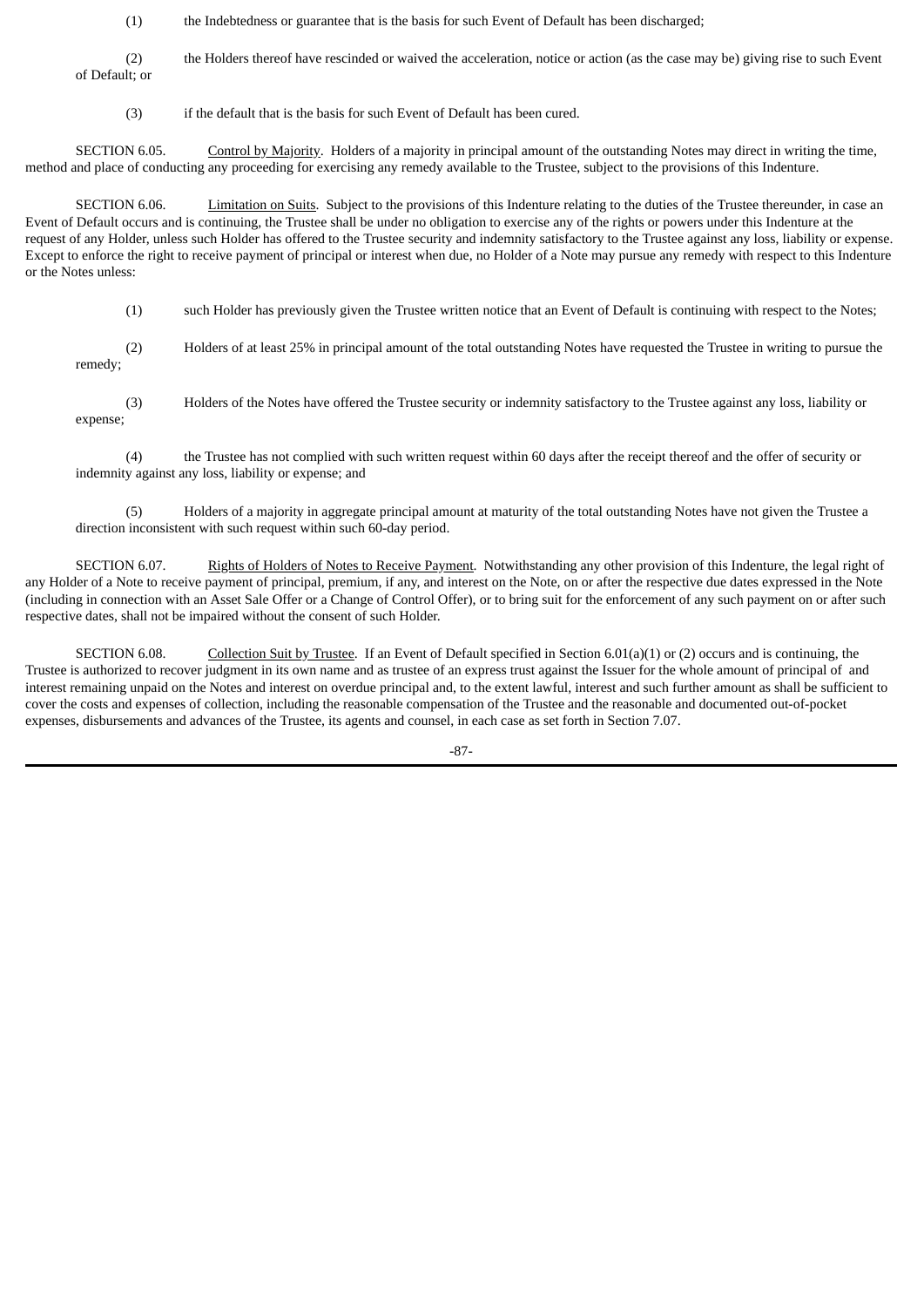SECTION 6.09. Restoration of Rights and Remedies. If the Trustee or any Holder has instituted any proceeding to enforce any right or remedy under this Indenture and such proceeding has been discontinued or abandoned for any reason, or has been determined adversely to the Trustee or to such Holder, then and in every such case, subject to any determination in such proceedings, the Issuer, the Trustee and the Holders shall be restored severally and respectively to their former positions under this Indenture and thereafter all rights and remedies of the Trustee and the Holders shall continue as though no such proceeding has been instituted.

SECTION 6.10. Rights and Remedies Cumulative. Except as otherwise provided with respect to the replacement or payment of mutilated, destroyed, lost or stolen Notes in Section 2.07, no right or remedy herein conferred upon or reserved to the Trustee or to the Holders is intended to be exclusive of any other right or remedy, and every right and remedy shall, to the extent permitted by law, be cumulative and in addition to every other right and remedy given under this Indenture or now or hereafter existing at law or in equity or otherwise. The assertion or employment of any right or remedy under this Indenture, or otherwise, shall not prevent the concurrent assertion or employment of any other appropriate right or remedy.

SECTION 6.11. Delay or Omission Not Waiver. No delay or omission of the Trustee or of any Holder of any Note to exercise any right or remedy accruing upon any Event of Default shall impair any such right or remedy or constitute a waiver of any such Event of Default or an acquiescence therein. Every right and remedy given by this Article or by law to the Trustee or to the Holders may be exercised from time to time, and as often as may be deemed expedient, by the Trustee or by the Holders, as the case may be.

SECTION 6.12. Trustee May File Proofs of Claim. The Trustee is authorized to file such proofs of claim and other papers or documents as may be necessary or advisable in order to have the claims of the Trustee (including any claim for the reasonable compensation, expenses, disbursements and advances of the Trustee, its agents and counsel) and the Holders allowed in any judicial proceedings relative to the Issuer (or any other obligor upon the Notes including the Guarantors), its creditors or its property and shall be entitled and empowered to participate as a member in any official committee of creditors appointed in such matter and to collect, receive and distribute any money or other property payable or deliverable on any such claims and any custodian in any such judicial proceeding is hereby authorized by each Holder to make such payments to the Trustee, and in the event that the Trustee shall consent to the making of such payments directly to the Holders, to pay to the Trustee any amount due to it for the reasonable compensation and the reasonable and documented out-of-pocket expenses, disbursements and advances of the Trustee, its agents and counsel, and any other amounts due the Trustee under Section 7.07. To the extent that the payment of any such compensation, expenses, disbursements and advances of the Trustee, its agents and counsel, and any other amounts due the Trustee under Section 7.07 out of the estate in any such proceeding shall be denied for any reason, payment of the same shall be secured by a Lien on, and shall be paid out of, any and all distributions, dividends, money, securities and other properties that the Holders may be entitled to receive in such proceeding whether in liquidation or under any plan of reorganization or arrangement or otherwise. Nothing herein contained shall be deemed to authorize the Trustee to authorize or consent to or accept or adopt on behalf of any Holder any plan of reorganization, arrangement, adjustment or composition affecting the Notes or the rights of any Holder, or to authorize the Trustee to vote in respect of the claim of any Holder in any such proceeding.

-88-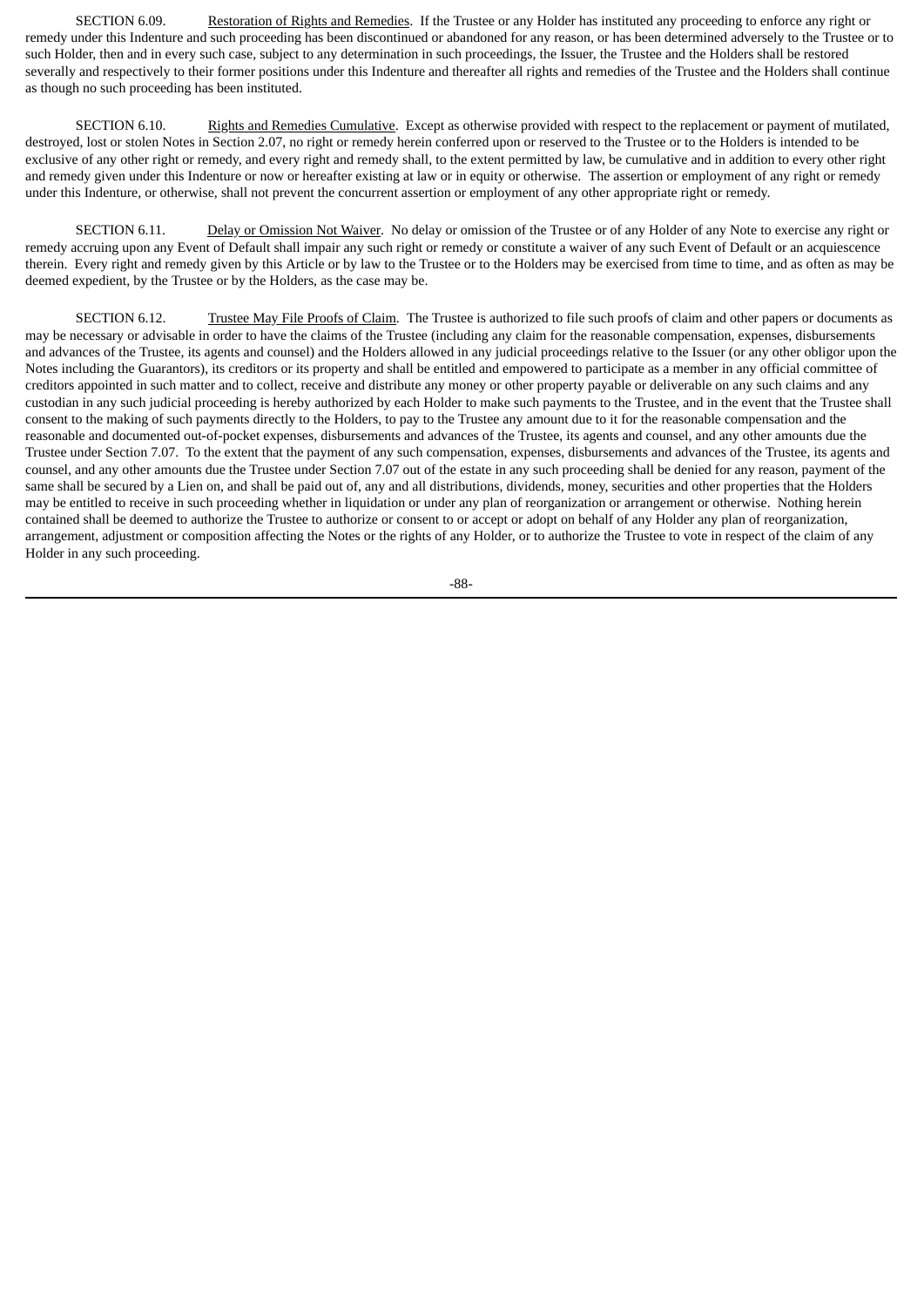SECTION 6.13. Priorities. If the Trustee or any Agent collects any money pursuant to this Article VI, it shall pay out the money in the following order:

(i) to the Trustee, the Agents, and their agents and attorneys for amounts due under Section 7.07, including payment of all compensation, expenses and liabilities incurred, and all advances made, by the Trustee or any Agent and the costs and expenses of collection;

(ii) to Holders of Notes for amounts due and unpaid on the Notes for principal, premium, if any, and interest, ratably, without preference or priority of any kind, according to the amounts due and payable on the Notes for principal, premium, if any, and interest, respectively; and

(iii) to the Issuer or to such party as a court of competent jurisdiction shall direct including a Guarantor, if applicable.

The Trustee may fix a record date and payment date for any payment to Holders pursuant to this Section 6.13.

SECTION 6.14. Undertaking for Costs. In any suit for the enforcement of any right or remedy under this Indenture or in any suit against the Trustee for any action taken or omitted by it as a Trustee, a court in its discretion may require the filing by any party litigant in the suit of an undertaking to pay the costs of the suit, and the court in its discretion may assess reasonable costs, including reasonable attorneys' fees and expenses, against any party litigant in the suit, having due regard to the merits and good faith of the claims or defenses made by the party litigant. This Section 6.14 does not apply to a suit by the Trustee, a suit by a Holder of a Note pursuant to Section 6.07, or a suit by Holders of more than 10% in principal amount of the then outstanding Notes.

### ARTICLE VII

#### Trustee

SECTION 7.01. Duties of Trustee.

(a) If an Event of Default has occurred (and has not been cured), the Trustee shall, in the exercise of its power, use the same degree of care and skill as a prudent person would exercise or use under the circumstances in the conduct of such person's own affairs.

(b) Except during the continuance of an Event of Default:

(i) the duties of the Trustee shall be determined solely by the express provisions of this Indenture and the Trustee need perform only those duties that are specifically set forth in this Indenture and no others, and no implied covenants or obligations shall be read into this Indenture against the Trustee; and

(ii) in the absence of bad faith on its part, the Trustee may conclusively rely, as to the truth of the statements and the correctness of the opinions expressed therein, upon certificates or opinions furnished to the Trustee and conforming to the requirements of this Indenture. However, in the case of any such certificates or opinions that by any provision are specifically required to be furnished to the Trustee, the Trustee shall examine the certificates and opinions to determine whether or not they conform to the requirements of this Indenture (but need not confirm or investigate the accuracy of mathematical calculation or other facts stated therein).

-89-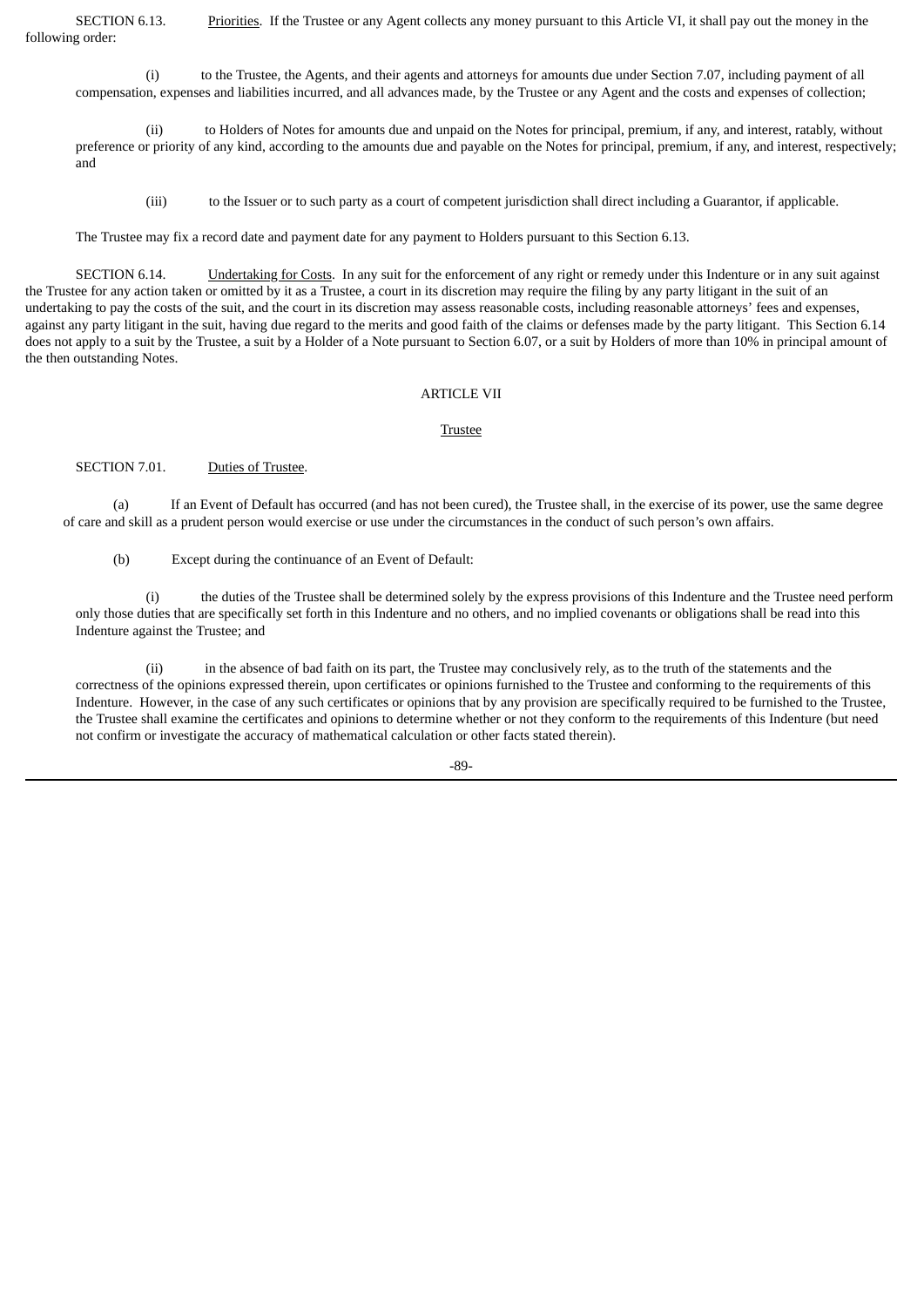(c) The Trustee may not be relieved from liabilities for its own negligent action, its own negligent failure to act, or its own willful misconduct, except that:

(i) this clause (c) does not limit the effect of clause (b) of this Section 7.01;

(ii) the Trustee shall not be liable for any error of judgment made in good faith by a Responsible Officer, unless it is proved in a court of competent jurisdiction that the Trustee was negligent in ascertaining the pertinent facts;

(iii) the Trustee shall not be liable with respect to any action it takes or omits to take in good faith in accordance with a direction received by it pursuant to Section 6.05; and

(iv) no provision of this Indenture shall require the Trustee to expend or risk its own funds or otherwise incur any financial liability in the performance of any of its duties hereunder, or in the exercise of any of its rights or powers if it shall have reasonable grounds for believing that repayment of such funds or indemnity satisfactory to it against such risk or liability is not assured to it.

(d) Whether or not therein expressly so provided, every provision of this Indenture that in any way relates to the Trustee is subject to clauses (a), (b) and (c) of this Section 7.01.

(e) Subject to this Article VII, whether or not an Event of Default has occurred and is continuing, the Trustee shall be under no obligation to exercise any of the rights or powers under this Indenture at the written request or written direction of any Holder or Holders of the Notes unless such Holder or Holders have offered to the Trustee indemnity or security satisfactory to the Trustee against any loss, liability or expense.

(f) The Trustee shall not be liable for interest on any money received by it. Money held in trust by the Trustee need not be segregated from other funds except to the extent required by law.

# SECTION 7.02. Rights of Trustee.

(a) The Trustee may conclusively rely upon any document believed by it to be genuine and to have been signed or presented by the proper Person. The Trustee need not investigate any fact or matter stated in the document, but the Trustee, in its discretion, may make such further inquiry or investigation into such facts or matters as it may see fit, and, if the Trustee shall determine to make such further inquiry or investigation, it shall be entitled to examine the books, records and premises of the Issuer, personally or by agent or attorney at the sole cost of the Issuer and shall incur no liability or additional liability of any kind by reason of such inquiry or investigation.

(b) Before the Trustee acts or refrains from acting, it may require an Officers' Certificate or an Opinion of Counsel. The Trustee shall not be liable for any action it takes or omits to take in good faith in reliance on such Officers' Certificates or Opinion of Counsel. The Trustee may consult with counsel of its selection and the advice of such counsel or any Opinion of Counsel shall be full and complete authorization and protection from liability in respect of any action taken, suffered or omitted by it under this Indenture in good faith and in accordance with the advice or opinion of such counsel.

-90-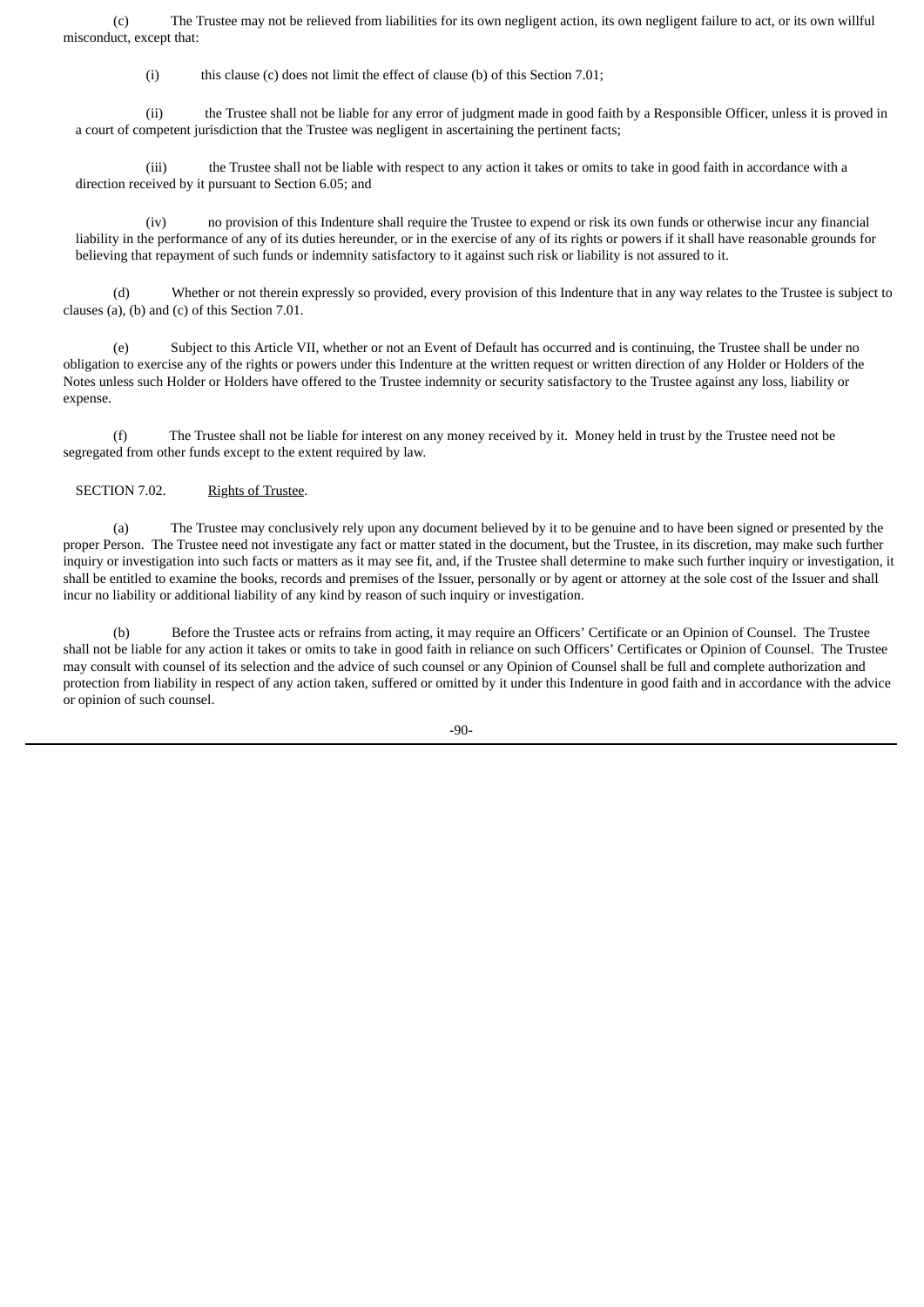(c) The Trustee may act through its attorneys and agents and shall not be responsible for the misconduct or negligence of any agent or attorney appointed with due care.

(d) The permissive right of the Trustee to take actions permitted by this Indenture shall not be construed as an obligation or duty to do so.

(e) The Trustee shall not be liable for any action it takes or omits to take in good faith that it believes to be authorized or within the rights or powers conferred upon it by this Indenture; *provided*, *however*, that the Trustee's conduct does not constitute willful misconduct or gross negligence.

(f) Unless otherwise specifically provided in this Indenture, any demand, request, direction or notice from the Issuer shall be sufficient if signed by an Officer.

(g) The Trustee shall not be deemed to have notice of any Default or Event of Default unless a Responsible Officer of the Trustee has actual knowledge thereof or unless written notice of any event that is in fact such a Default is received by the Trustee at the Corporate Trust Office of the Trustee, and such notice references the Notes and this Indenture.

(h) In no event shall the Trustee be responsible or liable for special, indirect, punitive or consequential loss or damage of any kind whatsoever (including, but not limited to, loss of profit) irrespective of whether the Trustee has been advised of the likelihood of such loss or damage and regardless of the form of action.

(i) The rights, privileges, protections, immunities and benefits given to the Trustee, including its right to be indemnified, are extended to, and shall be enforceable by, the Trustee in each of its capacities under this Indenture, and each agent, custodian and other Person employed to act under this Indenture.

(j) The Trustee shall not be required to give any bond or surety in respect of the performance of its powers and duties under this Indenture.

(k) The Trustee may request that the Issuer deliver a certificate setting forth the names of individuals and/or titles of officers authorized at such time to take specified actions pursuant to this Indenture.

(l) Notwithstanding anything to the contrary contained in this Indenture (as amended or supplemented), the Issuer, the Trustee and any Paying Agent may, to the extent it is required to do so by law, deduct or withhold income or other similar taxes imposed from principal or interest payments hereunder. The Issuer, the Trustee and any Paying Agent shall reasonably cooperate with each other and shall provide each other with copies of documents or information reasonably necessary for each of the Issuer, the Trustee and any such Paying Agent to comply with any withholding tax or tax information reporting obligations imposed on any of them, including any obligations imposed pursuant to an agreement with a governmental authority.

(m) The Trustee shall have the right to rely upon and comply with instructions and directions sent by e-mail, facsimile and other similar unsecured electronic methods by persons believed in good faith by the Trustee to be authorized to give instructions and directions on behalf of the Person or Persons authorized to give such notice or other communication hereunder. If the Trustee believes in good faith that a Person is authorized to give such instructions and directions hereunder, the Trustee shall have no further duty or obligation to verify or confirm that the Person who sent such instructions or directions is, in fact, a Person authorized to give instructions or directions on behalf of the Person or Persons sending a notice or other communication; and the Trustee shall have no liability for any losses, liabilities, costs or expenses incurred or sustained by such Person sending such notice or other communication as a result of such reliance upon or compliance with such instructions or directions; *provided*, *however*, that such losses have not arisen from gross negligence or willful misconduct of the Trustee. The Person sending such notice or other communication agrees to assume all risks arising out of the use of such electronic methods to submit instructions and directions to the Trustee, including the risk of the Trustee acting on unauthorized instructions, and the risk of interception and misuse by third parties.

-91-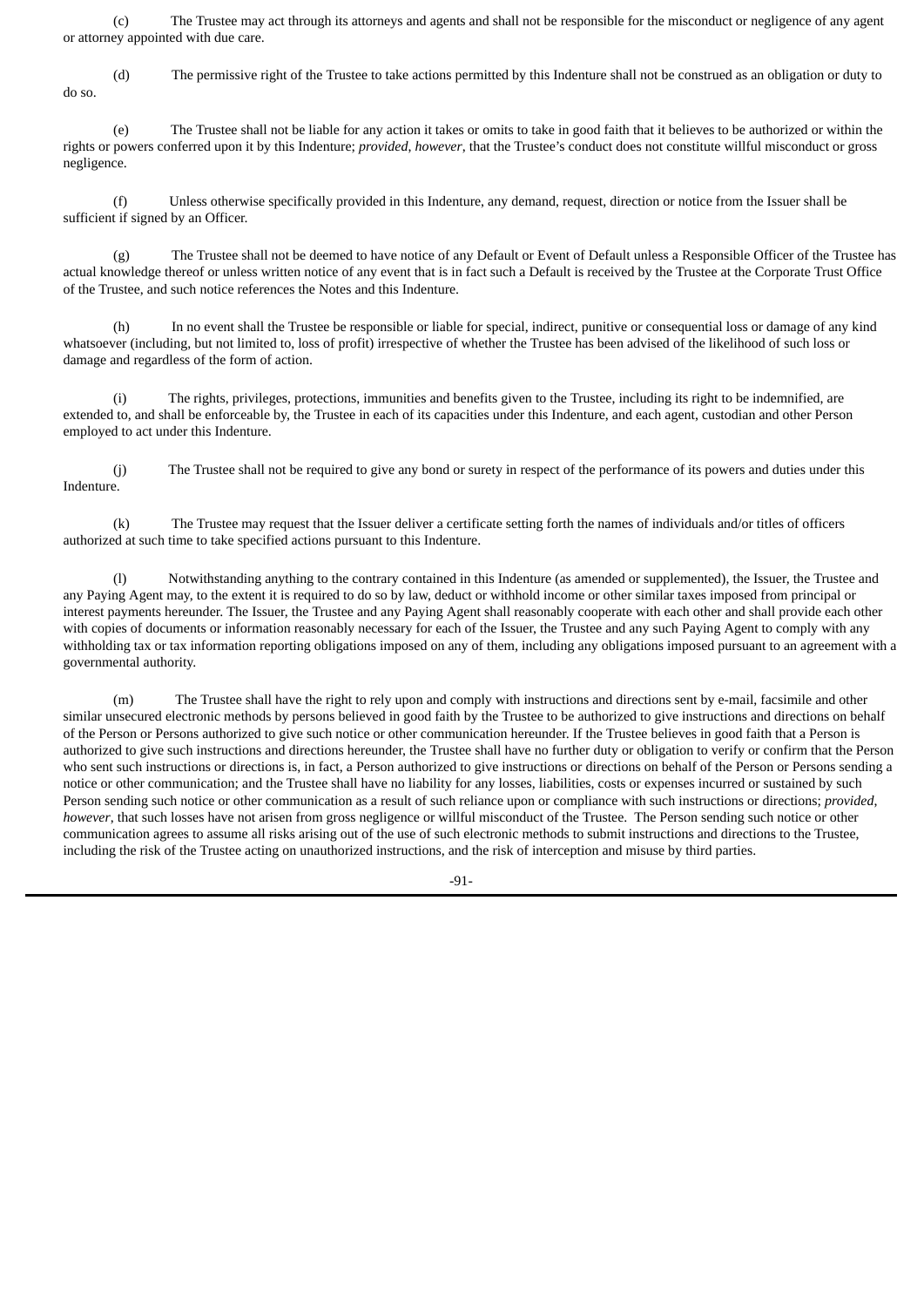SECTION 7.03. Individual Rights of Trustee. The Trustee in its individual or any other capacity may become the owner or pledgee of Notes and may otherwise deal with the Issuer or any Affiliate of the Issuer with the same rights it would have if it were not Trustee. However, in the event that the Trustee acquires any conflicting interest it must eliminate such conflict within 90 days, apply to the SEC for permission to continue as Trustee or resign. Any Agent may do the same with like rights and duties. The Trustee is also subject to Sections 7.09 and 7.10.

SECTION 7.04. Trustee's Disclaimer. The Trustee shall not be responsible for and makes no representation as to the validity or adequacy of this Indenture or the Notes, it shall not be accountable for the Issuer's use of the proceeds from the Notes or any money paid to the Issuer or upon the Issuer's direction under any provision of this Indenture, it shall not be responsible for the use or application of any money received by any Paying Agent other than the Trustee, and it shall not be responsible for any statement or recital herein or any statement in the Notes or any other document in connection with the sale of the Notes or pursuant to this Indenture other than its certificate of authentication.

SECTION 7.05. Notice of Defaults. If a Default occurs and is continuing and is actually known to the Trustee, the Trustee shall mail to Holders of Notes a notice of the Default within 90 days after it occurs. Except in the case of a Default relating to the payment of principal, premium, if any, or interest on any Note, the Trustee may withhold from the Holders notice of any continuing Default if it determines that withholding notice is in the interest of the Holders of the Notes. The Trustee shall not be deemed to know of any Default unless a Responsible Officer of the Trustee has actual knowledge thereof or unless written notice of any event that is such a Default is received by the Trustee at the Corporate Trust Office of the Trustee, and such notice references the Notes and this Indenture.

### SECTION 7.06. [Reserved].

SECTION 7.07. Compensation and Indemnity. The Issuer shall pay to the Trustee from time to time such compensation for its acceptance of this Indenture and services under this Indenture as the parties shall agree in writing from time to time. The Trustee's compensation shall not be limited by any law on compensation of a trustee of an express trust. The Issuer shall reimburse the Trustee promptly upon request for all reasonable and documented out-of-pocket disbursements, advances and expenses incurred or made by it in addition to the compensation for its services. Such expenses shall include the reasonable and documented out-of-pocket compensation, disbursements and expenses of the Trustee's agents and counsel.

The Issuer and the Guarantors, jointly and severally, shall indemnify the Trustee for, and hold the Trustee harmless against, any and all loss, damage, claims, liability or expense (including reasonable and documented out-of-pocket attorneys' fees and expenses) incurred by it (as evidenced in writing from the Trustee) in connection with the acceptance or administration of this trust and the performance of its duties under this Indenture (including the costs and expenses of enforcing this Indenture against the Issuer or any of the Guarantors (including this Section 7.07) or defending itself against any claim whether asserted by any Holder, the Issuer or any Guarantor, or liability in connection with the acceptance, exercise or performance of any of its powers or duties under this Indenture). The Trustee shall notify the Issuer promptly of any claim for which it may seek indemnity. Failure by the Trustee to so notify the Issuer shall not relieve the Issuer of its obligations under this Indenture. The Issuer shall defend the claim and the Trustee shall provide reasonable cooperation at the Issuer's expense in the defense. The Trustee may have separate counsel and the Issuer shall pay the fees and expenses of such counsel; *provided*, *however*, that the Issuer shall not be required to pay such fees and expenses if it assumes the Trustee's defense and, in the Trustee's reasonable judgment, there is no conflict of interest between the Issuer and the Trustee in connection with such defense. Any settlement which affects the Trustee may not be entered into without the consent of the Trustee, unless the Trustee is given a full and unconditional release from liability with respect to the claims covered thereby and such settlement does not include a statement or admission of fault, culpability or failure to act by or on behalf of the Trustee. The Issuer need not reimburse any expense or indemnify against any loss, liability or expense incurred by the Trustee through the Trustee's own willful misconduct or any settlement made without the Issuer's consent, which consent shall not be unreasonably withheld.

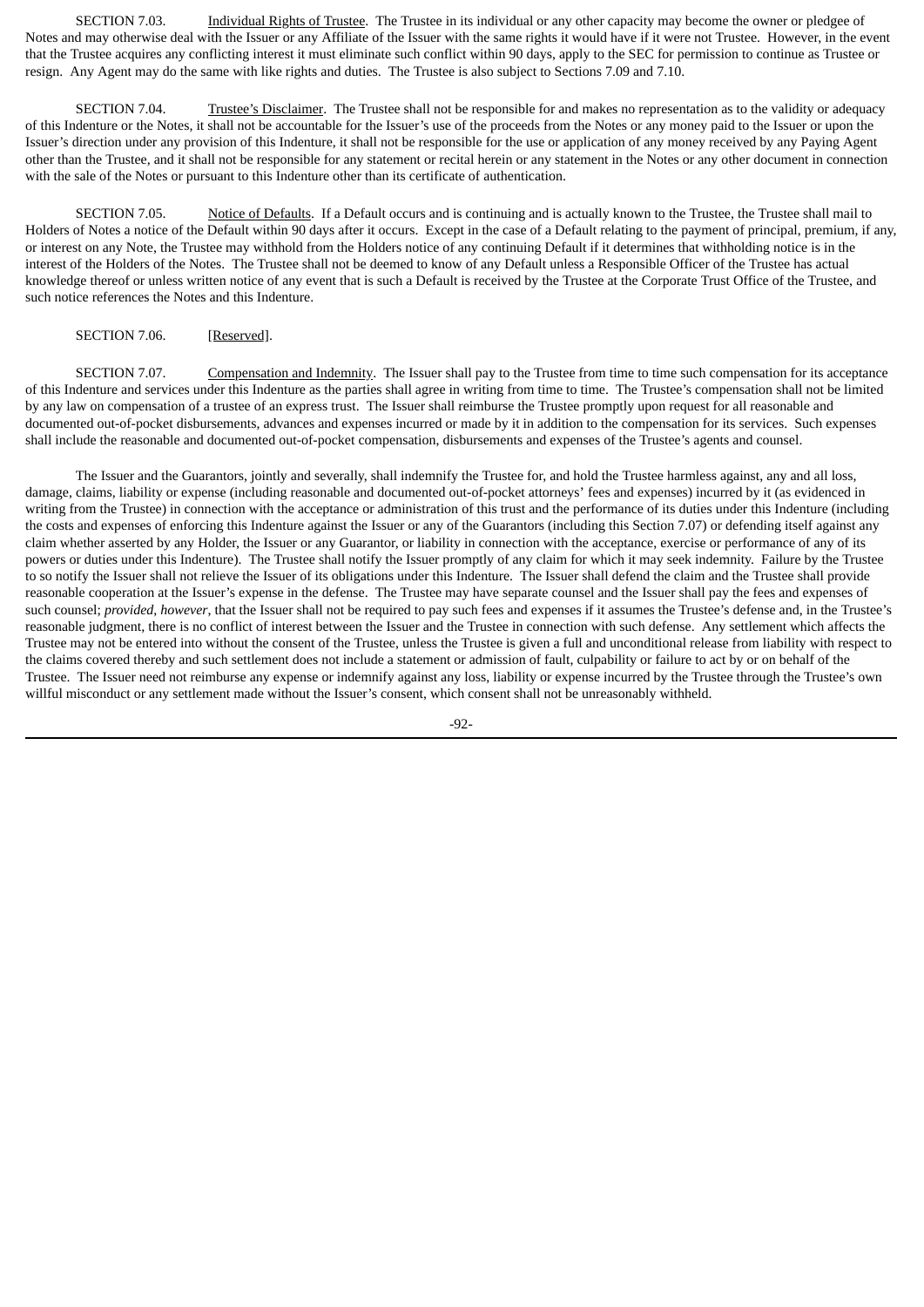The obligations of the Issuer under this Section 7.07 shall survive the satisfaction and discharge of this Indenture or the earlier resignation or removal of the Trustee.

To secure the payment obligations of the Issuer and the Guarantors in this Section 7.07, the Trustee shall have a Lien prior to the Notes on all money or property held or collected by the Trustee, except that held in trust to pay principal and interest on particular Notes. Such Lien shall survive the satisfaction and discharge of this Indenture, or the earlier resignation or removal of the Trustee.

When the Trustee incurs expenses or renders services after an Event of Default specified in Section 6.01(a)(6) or (7) occurs, the expenses and the compensation for the services (including the fees and expenses of its agents and counsel) are intended to constitute expenses of administration under any Bankruptcy Law.

SECTION 7.08. Replacement of Trustee. A resignation or removal of the Trustee and appointment of a successor Trustee shall become effective only upon the successor Trustee's acceptance of appointment as provided in this Section 7.08. The Trustee may resign in writing at any time and be discharged from the trust hereby created by so notifying the Issuer. The Holders of a majority in aggregate principal amount of the then outstanding Notes may remove the Trustee by so notifying the Trustee and the Issuer in writing. The Issuer may remove the Trustee if:

(a) the Trustee fails to comply with Section 7.10;

(b) the Trustee is adjudged a bankrupt or an insolvent or an order for relief is entered with respect to the Trustee under any Bankruptcy Law;

- (c) a receiver, custodian or other public officer takes charge of the Trustee or its property; or
- (d) the Trustee becomes incapable of acting.

If the Trustee resigns or is removed or if a vacancy exists in the office of the Trustee for any reason, the Issuer shall promptly appoint a successor Trustee. Within one year after the successor Trustee takes office, the Holders of a majority in aggregate principal amount of the then outstanding Notes may appoint a successor Trustee to replace the successor Trustee appointed by the Issuer.

-93-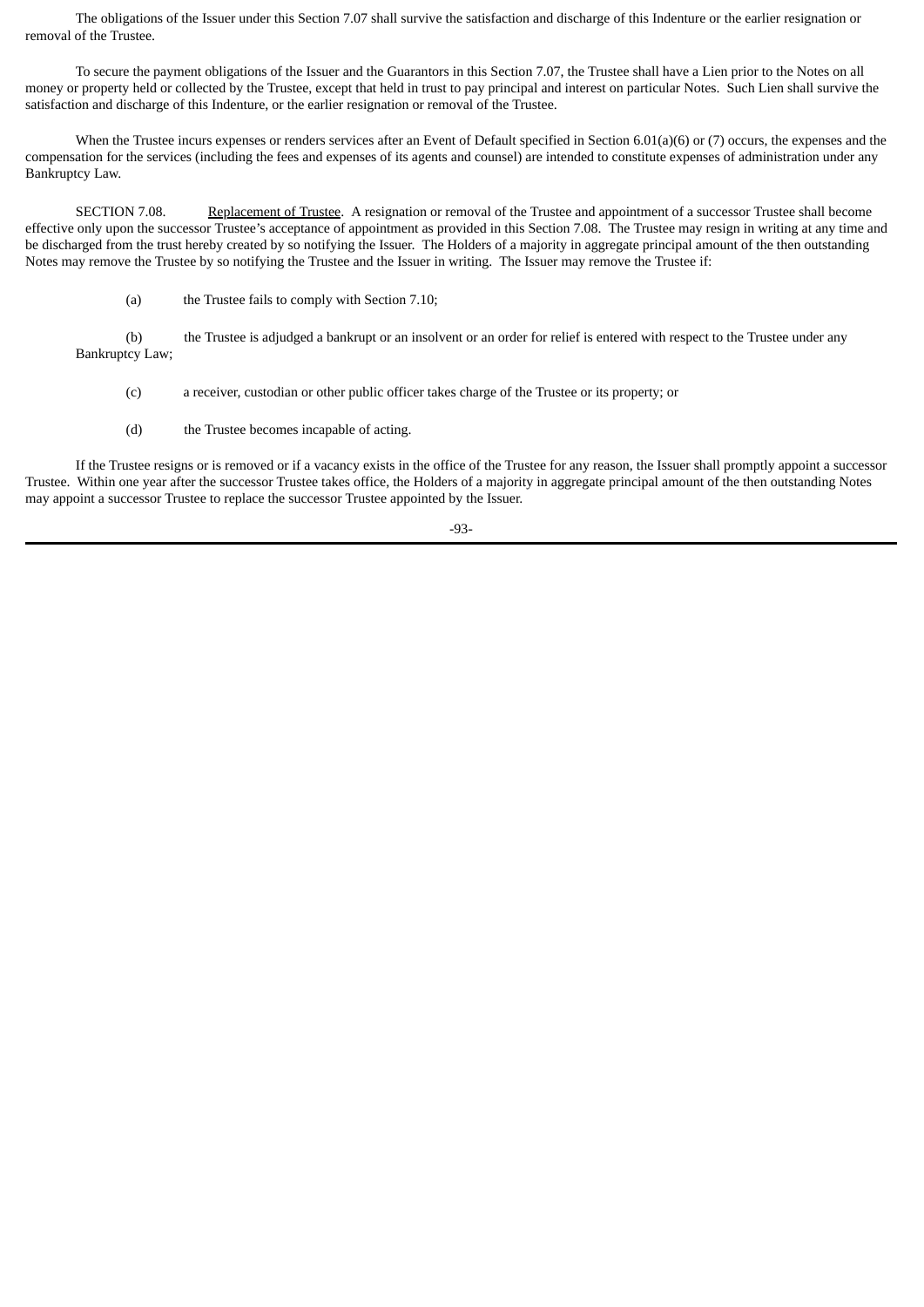If a successor Trustee does not take office within 60 days after the retiring Trustee resigns or is removed, the retiring Trustee (at the Issuer's expense), the Issuer or the Holders of at least 10% in principal amount of the then outstanding Notes may petition any court of competent jurisdiction for the appointment of a successor Trustee.

If the Trustee, after written request by any Holder who has been a Holder for at least six months, fails to comply with Section 7.10, such Holder may petition any court of competent jurisdiction for the removal of the Trustee and the appointment of a successor Trustee.

A successor Trustee shall deliver a written acceptance of its appointment to the retiring Trustee and to the Issuer. Thereupon, the resignation or removal of the retiring Trustee shall become effective, and the successor Trustee shall have all the rights, powers and duties of the Trustee under this Indenture. The successor Trustee shall mail a notice of its succession to Holders. The retiring Trustee shall promptly transfer all property held by it as Trustee to the successor Trustee; *provided* all sums owing to the Trustee under this Indenture have been paid and subject to the Lien provided for in Section 7.07. Notwithstanding replacement of the Trustee pursuant to this Section 7.08, the Issuer's obligations under Section 7.07 shall continue for the benefit of the retiring Trustee.

SECTION 7.09. Successor Trustee by Merger, etc. If the Trustee consolidates, merges or converts into, or transfers all or substantially all of its corporate trust business to, another corporation, the successor corporation without any further act shall be the successor Trustee.

In case at the time such successor or successors by merger, conversion or consolidation to the Trustee shall succeed to the trusts created by this Indenture any of the Notes shall have been authenticated but not delivered, any such successor to the Trustee may adopt the certificate of authentication of any predecessor trustee, and deliver such Notes so authenticated; and in case at that time any of the Notes shall not have been authenticated, any successor to the Trustee may authenticate such Notes either in the name of any predecessor under this Indenture or in the name of the successor to the Trustee; *provided* that the right to adopt the certificate of authentication of any predecessor Trustee or authenticate Notes in the name of any predecessor Trustee shall only apply to its successor or successors by merger, consolidation or conversion.

SECTION 7.10. Eligibility; Disqualification. There shall at all times be a Trustee under this Indenture that is a corporation organized and doing business under the laws of the United States of America or of any state thereof that is authorized under such laws to exercise corporate trustee power, that is subject to supervision or examination by federal or state authorities and that has a combined capital and surplus of at least \$50,000,000 as set forth in its most recent published annual report of condition.

## ARTICLE VIII

### Legal Defeasance and Covenant Defeasance

SECTION 8.01. Option to Effect Legal Defeasance or Covenant Defeasance. The Issuer may, at its option and at any time, elect to have either Section 8.02 or 8.03 applied to all outstanding Notes upon compliance with the conditions set forth below in this Article VIII.

$$
-94-
$$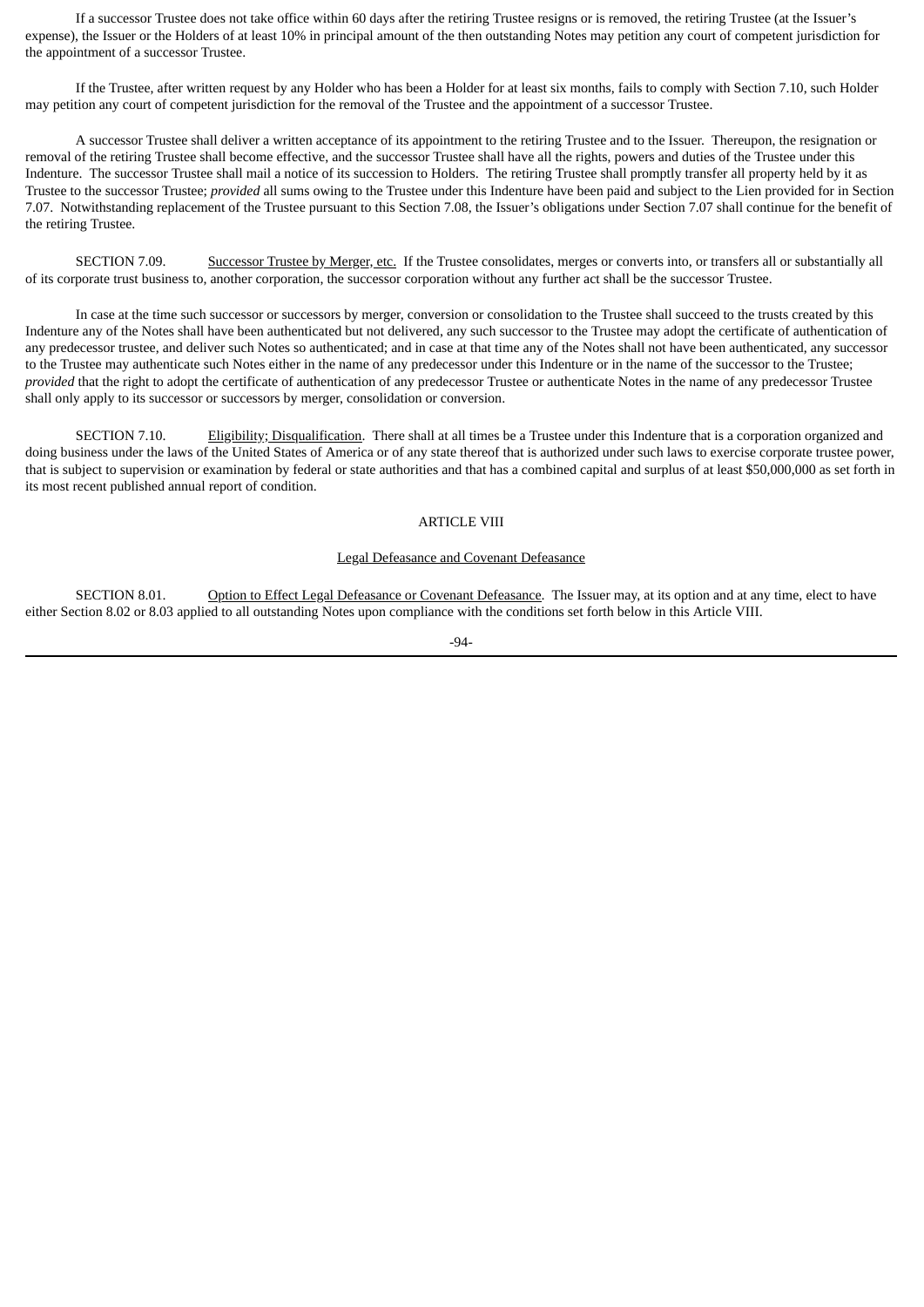SECTION 8.02. Legal Defeasance and Discharge. Upon the Issuer's exercise under Section 8.01 of the option applicable to this Section 8.02, the Issuer and the Guarantors shall, subject to the satisfaction of the conditions set forth in Section 8.04, be deemed to have been discharged from their obligations with respect to the Notes and Guarantees and to have cured all then existing Events of Default on the date the conditions set forth below are satisfied ("Legal Defeasance"). For this purpose, Legal Defeasance means that the Issuer shall be deemed to have paid and discharged the entire Indebtedness represented by the outstanding Notes, which shall thereafter be deemed to be "outstanding" only for the purposes of Section 8.05 and the other Sections of this Indenture referred to in clauses (a) and (b) of this Section 8.02, to have satisfied all their other obligations under the Notes and this Indenture (including those of the Guarantors) and to have cured all then existing Events of Default (and the Trustee, on demand of and at the expense of the Issuer, shall execute proper instruments acknowledging the same), except for the following provisions which shall survive until otherwise terminated or discharged under this Indenture:

(a) the rights of Holders to receive payments in respect of the principal of, premium, if any, and interest on such Notes when such payments are due solely out of the trust created pursuant to Section 8.05;

- (b) the Issuer's obligations pursuant to Sections 2.03, 2.07, 2.10 and 4.02;
- (c) the rights, powers, trusts, duties and immunities of the Trustee, and the Issuer's obligations in connection therewith; and
- (d) the provisions of this Section 8.02.

Subject to compliance with this Article VIII, the Issuer may exercise its option under this Section 8.02 notwithstanding the prior exercise of its option under Section 8.03.

SECTION 8.03. Covenant Defeasance. Upon the Issuer's exercise under Section 8.01 of the option applicable to this Section 8.03, the Issuer and the Guarantors shall, subject to the satisfaction of the conditions set forth in Section 8.04, be released from their obligations under the covenants contained in Sections 4.03, 4.04, 4.05, 4.07, 4.08, 4.09, 4.10, 4.11, 4.12, 4.13 and 4.14 and Section 5.01 with respect to the outstanding Notes on and after the date the conditions set forth in Section 8.04 are satisfied ("Covenant Defeasance"), and such Notes shall thereafter be deemed not "outstanding" for the purposes of any direction, waiver, consent or declaration or act of Holders (and the consequences of any thereof) in connection with such covenants, but shall continue to be deemed "outstanding" for all other purposes under this Indenture (it being understood that such Notes may not be outstanding for accounting purposes). For this purpose, Covenant Defeasance means that, with respect to such outstanding Notes, the Issuer or any Guarantor, as applicable, may omit to comply with and shall have no liability in respect of any term, condition or limitation set forth in any such covenant, whether directly or indirectly, by reason of any reference elsewhere herein to any such covenant or by reason of any reference in any such covenant to any other provision herein or in any other document and such omission to comply shall not constitute a Default or an Event of Default under Section 6.01, but, except as specified above, the remainder of this Indenture and the Notes shall be unaffected thereby. In addition, upon the Issuer's exercise under Section 8.01 of the option applicable to this Section 8.03, subject to the satisfaction of the conditions set forth in Section 8.04, Sections 6.01(a)(3), 6.01(a)(4), 6.01(a)(5),  $6.01(a)(6)$  (solely with respect to Significant Subsidiaries) and  $6.01(a)(7)$  (solely with respect to Significant Subsidiaries) shall not constitute Events of Default.

SECTION 8.04. Conditions to Legal or Covenant Defeasance. The following shall be the conditions to the application of either Section 8.02 or 8.03 to the outstanding Notes:

In order to exercise either Legal Defeasance or Covenant Defeasance with respect to the Notes:

(1) the Issuer must irrevocably deposit with the Trustee, in trust, for the benefit of the Holders, cash in U.S. dollars, Government Securities, or a combination thereof, in such amounts as shall be sufficient, in the opinion of a nationally recognized firm of independent public accountants, to pay the principal of, premium, if any, and interest due on the Notes on the stated maturity date or on the Redemption Date, as the case may be, of such principal, premium, if any, or interest on the Notes;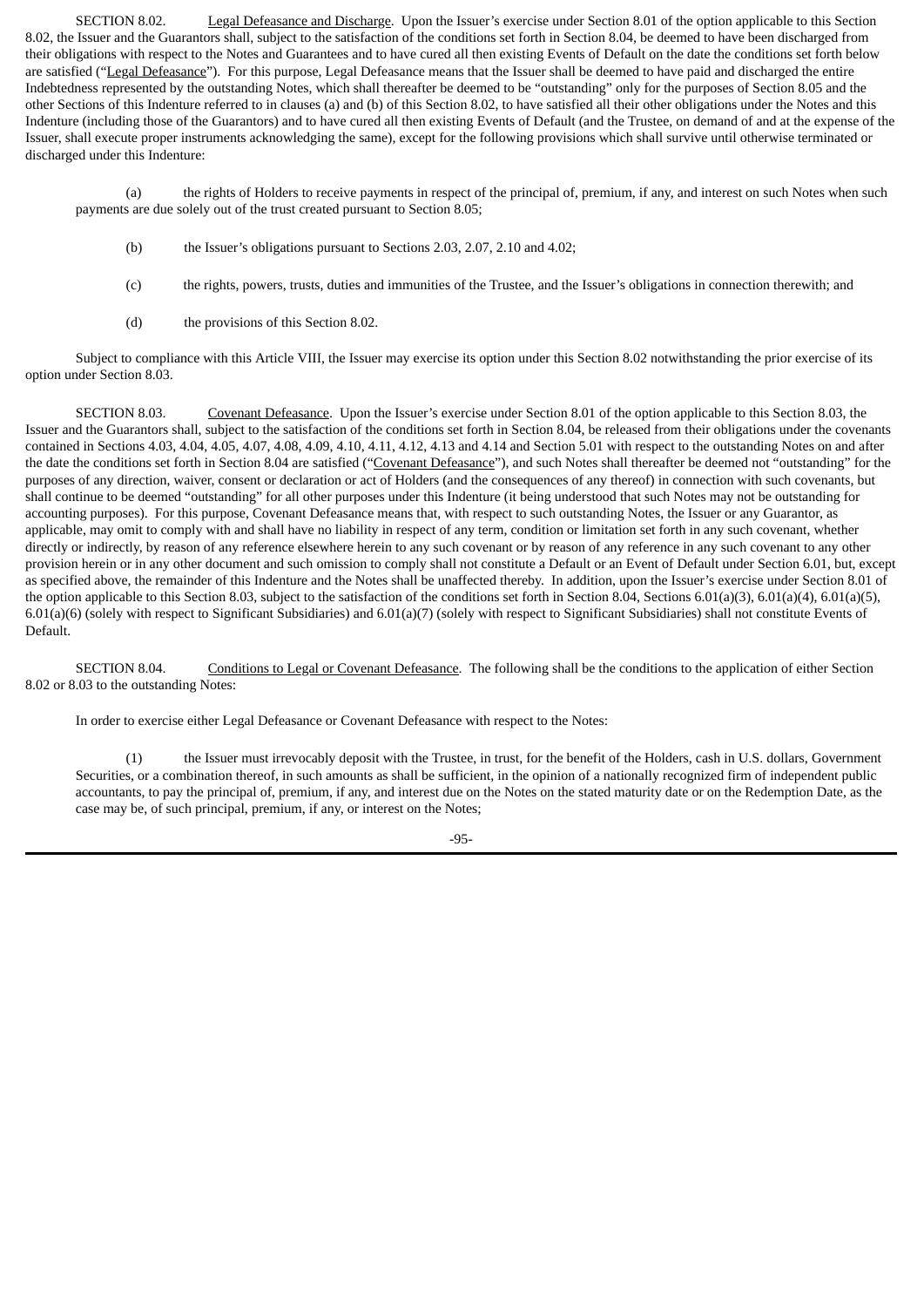(2) in the case of Legal Defeasance, the Issuer shall have delivered to the Trustee an Opinion of Counsel in the United States of America confirming that, subject to customary assumptions and exclusions, (i) the Issuer has received from, or there has been published by, the United States Internal Revenue Service a ruling or (ii) since the Issue Date, there has been a change in the applicable U.S. federal income tax law, in either case to the effect that, and based thereon such Opinion of Counsel in the United States of America shall confirm that, subject to customary assumptions and exclusions, the beneficial owners of the Notes shall not recognize income, gain or loss for U.S. federal income tax purposes as a result of such Legal Defeasance and shall be subject to U.S. federal income tax on the same amounts, in the same manner and at the same times as would have been the case if such Legal Defeasance had not occurred;

(3) in the case of Covenant Defeasance, the Issuer shall have delivered to the Trustee an Opinion of Counsel in the United States of America confirming that, subject to customary assumptions and exclusions, the beneficial owners of the Notes shall not recognize income, gain or loss for U.S. federal income tax purposes as a result of such Covenant Defeasance and shall be subject to U.S. federal income tax on the same amounts, in the same manner and at the same times as would have been the case if such Covenant Defeasance had not occurred;

(4) no Default or Event of Default (other than that resulting from borrowing funds to be applied to make such deposit or the granting of Liens in connection therewith) shall have occurred and be continuing on the date of such deposit;

(5) such Legal Defeasance or Covenant Defeasance shall not result in a breach or violation of, or constitute a default under any other material agreement or instrument (other than this Indenture) to which the Issuer is a party or by which the Issuer is bound (other than that resulting from borrowing funds to be applied to make such deposit and the granting of Liens in connection therewith);

(6) the Issuer shall have delivered to the Trustee an Officers' Certificate stating that the deposit was not made by the Issuer with the intent of defeating, hindering, delaying or defrauding any creditors of the Issuer or others; and

(7) the Issuer shall have delivered to the Trustee an Officers' Certificate and an Opinion of Counsel in the United States of America (which Opinion of Counsel may be subject to customary assumptions and exclusions), each stating that all conditions precedent provided for or relating to the Legal Defeasance or the Covenant Defeasance, as the case may be, have been complied with.

SECTION 8.05. Deposited Money and Government Securities to Be Held in Trust; Other Miscellaneous Provisions. Subject to the provisions of Section 8.06, all money and Government Securities (including the proceeds thereof) deposited with the Trustee pursuant to Section 8.04 shall be held in trust and applied by the Trustee in accordance with the provisions of the Notes and this Indenture, to the payment, either directly or through any Paying Agent (including the Issuer or a Guarantor acting as Paying Agent), as the Trustee may determine, to the Persons entitled thereto, of the principal (and premium, if any) and interest for whose payment such money has been deposited with the Trustee.

-96-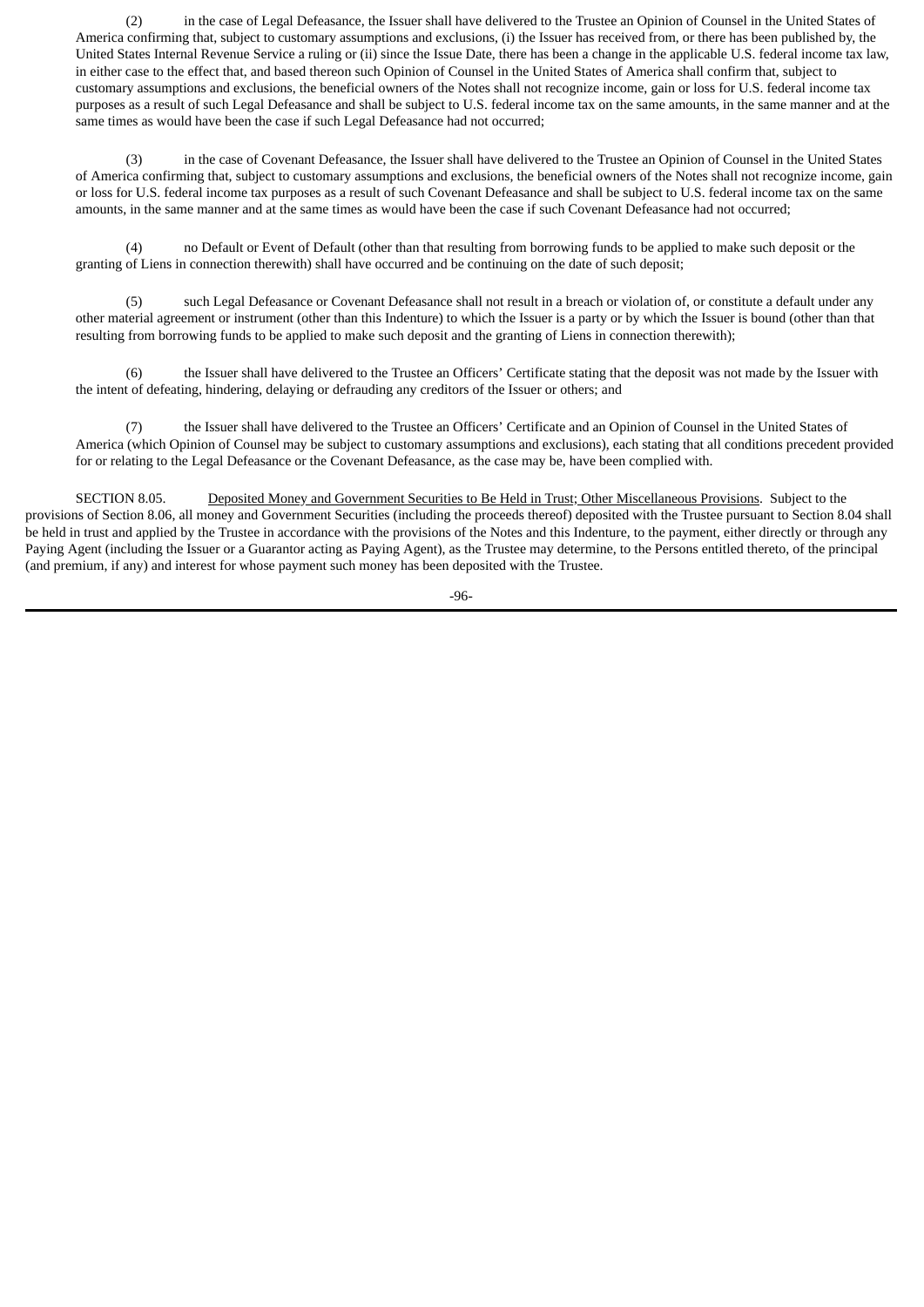The Issuer shall pay and indemnify the Trustee against any tax, fee or other charge imposed on or assessed against Government Securities deposited pursuant to Section 8.04 or the principal and interest received in respect thereof other than any such tax, fee or other charge which by law is for the account of the Holders of the outstanding Notes.

SECTION 8.06. Repayment to Issuer. Anything in this Article VIII or Article XI to the contrary notwithstanding, each of the Trustee and each Paying Agent shall promptly deliver or pay to the Issuer upon request any money or Government Securities held by it in accordance with this Article VIII or Article XI which, in the opinion of a nationally recognized firm of independent public accountants expressed in a written certification thereof delivered to the Trustee (which may be the opinion delivered under Section 8.04(1)), are in excess of the amount thereof which would then be required to be deposited to effect an equivalent Legal Defeasance, Covenant Defeasance or discharge in accordance with Article XI.

Any money deposited with the Trustee or any Paying Agent, or then held by the Issuer, in trust for the payment of the principal of, premium, if any, or interest on any Note and remaining unclaimed for two years after such principal, and premium, if any, or interest has become due and payable shall be paid to the Issuer on its written request or (if then held by the Issuer) shall be discharged from such trust; and the Holder of such Note shall thereafter look only to the Issuer for payment thereof, and all liability of the Trustee or any Paying Agent with respect to such trust money, and all liability of the Issuer as trustee thereof, shall thereupon cease.

SECTION 8.07. Reinstatement. If the Trustee or the Paying Agent is unable to apply any United States dollars or Government Securities in accordance with Section 8.02 or 8.03, as the case may be, by reason of any order or judgment of any court or governmental authority enjoining, restraining or otherwise prohibiting such application, then the Issuer's obligations under this Indenture and the Notes shall be revived and reinstated as though no deposit had occurred pursuant to Section 8.02 or 8.03 until such time as the Trustee or Paying Agent is permitted to apply all such money in accordance with Section 8.02 or 8.03, as the case may be; *provided* that, if the Issuer makes any payment of principal of, premium or interest on any Note following the reinstatement of its obligations, the Issuer shall be subrogated to the rights of the Holders of such Notes to receive such payment from the money held by the Trustee or the Paying Agent.

## ARTICLE IX

#### Amendment, Supplement and Waiver

SECTION 9.01. Without Consent of Holders of Notes. Notwithstanding Section 9.02, without the consent of any Holder, the Issuer, any Guarantor (with respect to a Guarantee or this Indenture to which it is a party) and the Trustee may amend or supplement this Indenture, any Guarantee or the Notes:

(1) to cure any ambiguity, omission, mistake, defect or inconsistency, as evidenced in an Officers' Certificate;

(2) to provide for uncertificated Notes in addition to or in place of certificated Notes or to alter the provisions of this Indenture relating to the form of Notes (including the related definitions) in a manner that does not materially adversely affect any Holder;

(3) to comply with Section 5.01;

-97-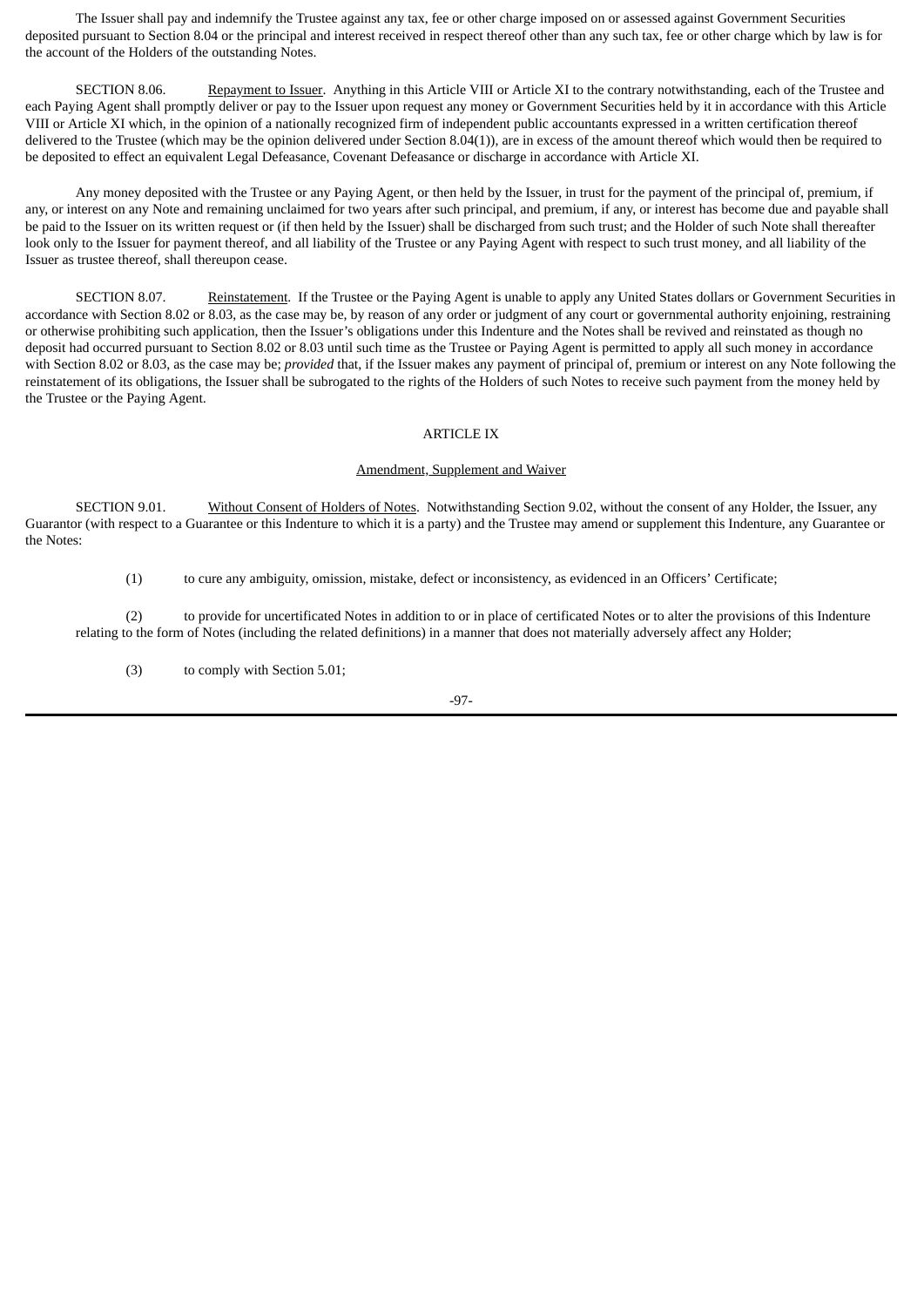(4) to provide for the assumption of the obligations of the Issuer or any Guarantor to Holders;

(5) to make any change that would provide any additional rights or benefits to the Holders or that does not adversely affect the rights under this Indenture of any such Holder;

(6) to add covenants for the benefit of the Holders or to surrender any right or power conferred upon the Issuer;

(7) at the Issuer's election, to comply with requirements of the SEC in order to effect or maintain the qualification of this Indenture under the Trust Indenture Act, if such qualification should become required;

(8) to evidence and provide for the acceptance and appointment under this Indenture of a successor Trustee pursuant to the requirements thereof;

(9) to provide for the issuance of Additional Notes;

(10) to add guarantees of the Notes under this Indenture in accordance with the terms of this Indenture;

(11) to conform the text of this Indenture, the Guarantees or the Notes to any provision of the "Description of the Notes" section of the Offering Memorandum to the extent that such provision in the "Description of the Notes" was intended by the Issuer to be a verbatim recitation of a provision of this Indenture or the Notes, such intention to be evidenced by an Officers' Certificate of the Issuer delivered to the Trustee; or

(12) to make any amendment to the provisions of this Indenture relating to the transfer and legending of Notes as permitted by this Indenture, including to facilitate the issuance and administration of Notes; *provided* that (i) compliance with this Indenture as so amended would not result in Notes being transferred in violation of the Securities Act or any applicable securities law and (ii) such amendment does not materially and adversely affect the rights of Holders to transfer Notes.

SECTION 9.02. With Consent of Holders of Notes. Except as provided in Section 9.01 or in this Section 9.02, the Issuer and the Trustee may amend or supplement this Indenture, any Guarantee and the Notes with the consent of the Holders of at least a majority in aggregate principal amount of the Notes then outstanding, including consents obtained in connection with a purchase of, or tender offer or exchange offer for, Notes, and, subject to Sections 6.04 and 6.07, any existing Default or Event of Default (other than a continuing Default in the payment of interest on, premium, if any, or the principal of, any Note, except a payment default resulting from an acceleration that has been rescinded) or compliance with any provision of this Indenture or the Notes issued under this Indenture may be waived with the consent of the Holders of a majority in aggregate principal amount of the then outstanding Notes (including consents obtained in connection with a purchase of, or tender offer or exchange offer for, the Notes). Sections 2.08 and 2.09 shall determine which Notes are considered to be "outstanding" for the purposes of this Section 9.02.

The consent of the Holders of Notes is not necessary under this Indenture to approve the particular form of any proposed amendment. It is sufficient if such consent approves the substance of the proposed amendment. A consent to any amendment or waiver under this Indenture by any Holder given in connection with a tender of such Holder's Notes shall not be rendered invalid by such tender.

-98-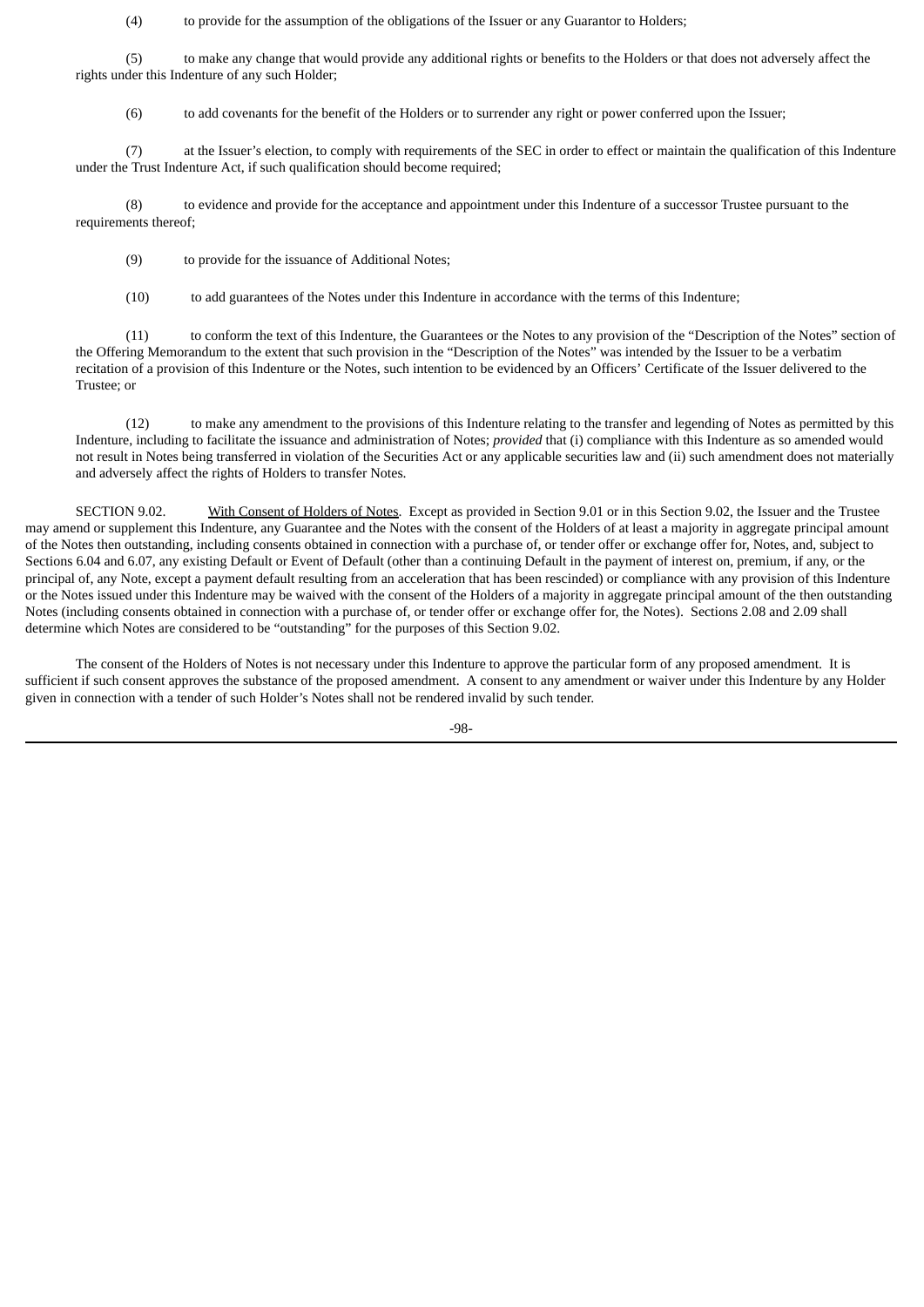After an amendment, supplement or waiver under this Section 9.02 becomes effective, the Issuer shall deliver electronically or mail to the Holders of Notes affected thereby a notice briefly describing the amendment, supplement or waiver. Any failure of the Issuer to mail such notice, or any defect therein, shall not, however, in any way impair or affect the validity of any such amendment, supplement or waiver.

Without the consent of each affected Holder of Notes, an amendment or waiver may not, with respect to any Notes held by a non-consenting Holder:

- (1) reduce the percentage of the aggregate principal amount of Notes whose Holders must consent to an amendment, supplement or waiver;
	- (2) reduce the principal of or change the fixed maturity of any such Note;
	- (3) reduce the rate of or change the time for payment of interest on any Note;

(4) waive a Default or Event of Default in the payment of principal of or premium, if any, or interest on the Notes, except a rescission of acceleration of the Notes by the Holders of at least a majority in aggregate principal amount of the Notes and a waiver of the payment default that resulted from such acceleration;

(5) make any Note payable in money other than that stated in such Note;

(6) make any change in the provisions of this Indenture relating to waivers of past Defaults or the rights of Holders to receive payments of principal of or premium, if any, or interest on the Notes;

(7) reduce the premium payable upon, or otherwise alter or waive in a manner that would materially adversely affect any Holder the provisions with respect to, the redemption of any Note or change the time at which any Note may be redeemed as described under Section 3.07 (other than any change to the notice periods with respect to such redemption);

(8) impair the right of any Holder to institute suit for the enforcement of any payment on or with respect to such Holder's Notes;

(9) make the Notes (or any Guarantee) subordinated in right of payment to any other obligations or otherwise modify the ranking of the Notes in a way that would materially adversely affect the Holder; or

(10) make any change in these amendment and waiver provisions.

SECTION 9.03. Revocation and Effect of Consents. Until an amendment, supplement or waiver becomes effective, a consent to it by a Holder of a Note is a continuing consent by the Holder of a Note and every subsequent Holder of a Note or portion of a Note that evidences the same debt as the consenting Holder's Note, even if notation of the consent is not made on any Note. However, any such Holder of a Note or subsequent Holder of a Note may revoke the consent as to its Note if the Trustee receives written notice of revocation before the earlier of the date the waiver, supplement or amendment becomes effective and the date on which the Trustee receives an Officers' Certificate from the Issuer certifying that the requisite principal amount of Notes have consented. An amendment, supplement or waiver becomes effective in accordance with its terms and thereafter binds every Holder.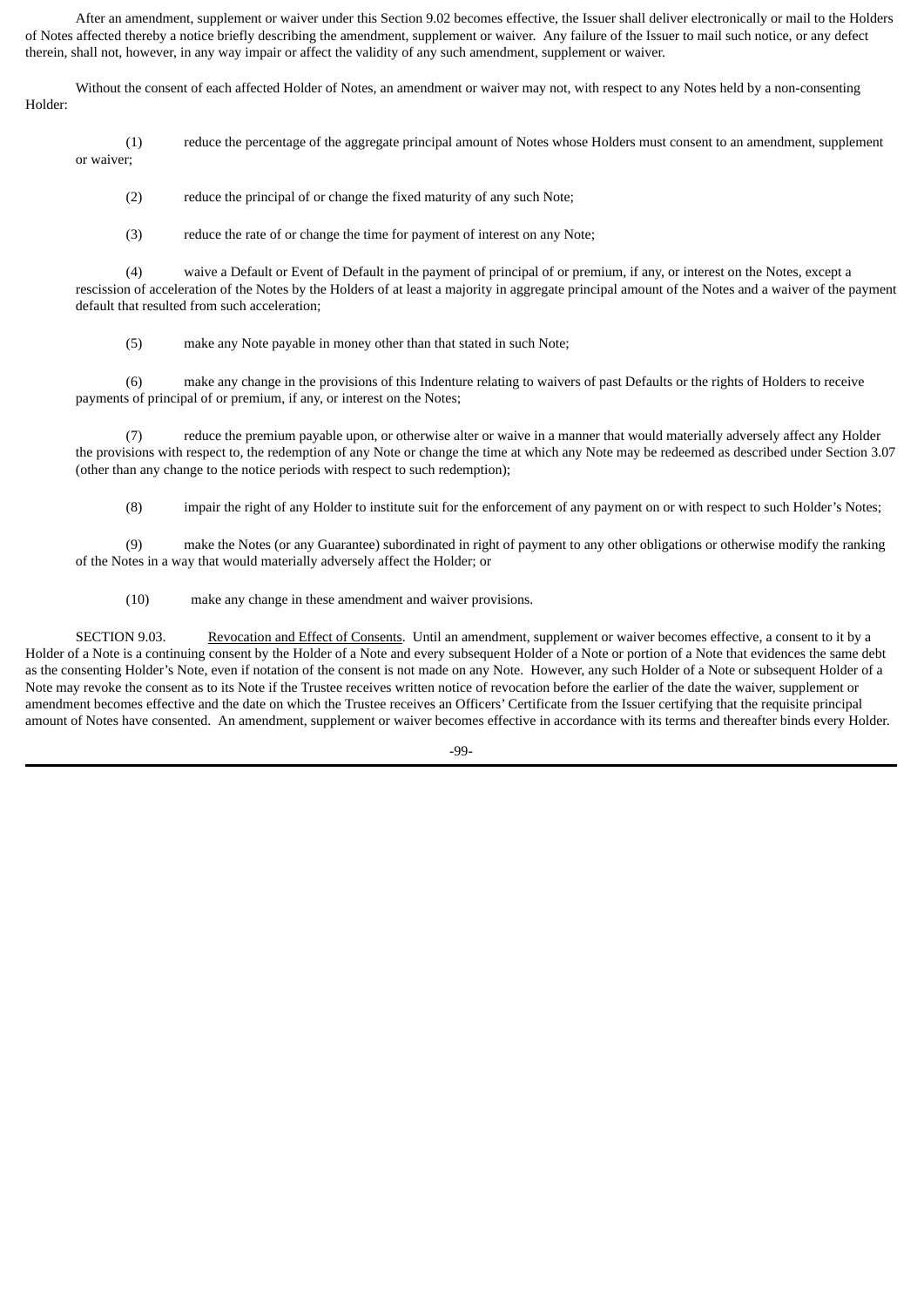The Issuer may, but shall not be obligated to, fix a record date for the purpose of determining the Holders entitled to consent to any amendment, supplement, or waiver. If a record date is fixed, then, notwithstanding the preceding paragraph, those Persons who were Holders at such record date (or their duly designated proxies), and only such Persons, shall be entitled to consent to such amendment, supplement, or waiver or to revoke any consent previously given, whether or not such Persons continue to be Holders after such record date.

SECTION 9.04. Notation on or Exchange of Notes. If an amendment changes the terms of a Note, the Trustee may require the Holder of the Note to deliver it to the Trustee so an appropriate notation may be reflected therein. The Trustee may also place an appropriate notation about an amendment, supplement or waiver on any Note thereafter authenticated. Alternatively, the Issuer in exchange for all Notes may issue and the Trustee shall, upon receipt of an Authentication Order, authenticate new Notes that reflect the amendment, supplement or waiver.

Failure to make the appropriate notation or issue a new Note shall not affect the validity and effect of such amendment, supplement or waiver.

SECTION 9.05. Trustee to Sign Amendments, etc. The Trustee shall sign any amendment, supplement or waiver authorized pursuant to this Article IX if the amendment, supplement or waiver does not adversely affect the rights, duties, liabilities or immunities of the Trustee. If it does, the Trustee may but need not sign it. In executing any amendment, supplement or waiver, the Trustee (subject to Section 7.01) may request and shall be fully protected in conclusively relying upon, in addition to the documents required by Section 12.03, an Officers' Certificate and an Opinion of Counsel stating that the execution of such amendment, supplement or waiver is authorized or permitted by this Indenture and an Opinion of Counsel stating that such amendment, supplement or waiver is the legal, valid and binding obligation of the Issuer and any Guarantors party thereto, enforceable against them in accordance with its terms, subject to customary exceptions. No Opinion of Counsel shall be required by the immediately preceding sentence for the Trustee to execute any amendment or supplement adding a new Guarantor under this Indenture.

SECTION 9.06. Payment for Consent. The Issuer will not, and will not permit any of its Restricted Subsidiaries to, directly or indirectly, pay or cause to be paid any consideration to or for the benefit of any Holder of Notes for or as an inducement to any consent, waiver or amendment of any of the terms or provisions of this Indenture or the Notes unless such consideration is offered to be paid to all Holders of the Notes that consent, waive or agree to amend in the time frame set forth in the solicitation documents relating to such consent, waiver or agreement.

### ARTICLE X

#### Guarantees

SECTION 10.01. Guarantee. The Notes shall not be guaranteed initially by any of the Issuer's Subsidiaries or any third party. Subject to this Article X, after the Issue Date, each Restricted Subsidiary that guarantees or incurs certain Indebtedness, but only under the conditions described under Section 4.14, shall jointly and severally, fully and unconditionally guarantee to each Holder of a Note authenticated and delivered by the Trustee and to the Trustee and its successors and assigns, irrespective of the validity and enforceability of this Indenture, the Notes or the obligations of the Issuer under this Indenture or thereunder: (a) the performance and full and punctual payment when due, whether at maturity, by acceleration or otherwise, of all obligations of the Issuer under this Indenture and the Notes, whether for payment of principal of, premium or interest on the Notes, expenses, indemnification or otherwise, on the terms set forth in this Indenture; and (b) in case of any extension of time of payment or renewal of any Notes or any of such other obligations, that same shall be promptly paid in full when due or performed in accordance with the terms of the extension or renewal, whether at stated maturity, by acceleration or otherwise. Failing payment when due of any amount so guaranteed or any performance so guaranteed for whatever reason, the Guarantors shall be jointly and severally obligated to pay the same immediately. Each Guarantor agrees that this is a guarantee of payment and not a guarantee of collection.

-100-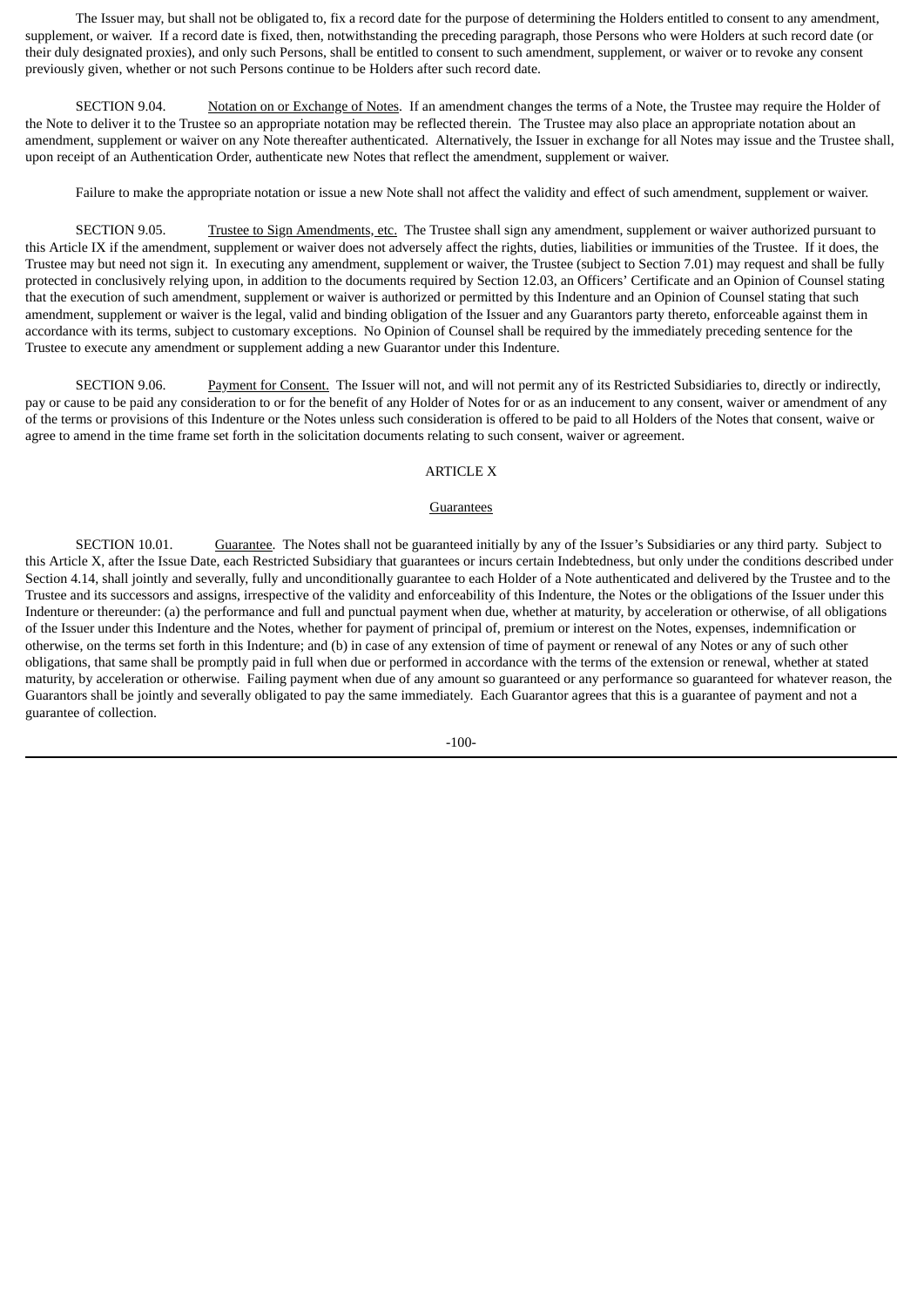The Guarantors hereby agree that their obligations under this Indenture shall be unconditional, irrespective of the validity, regularity or enforceability of the Notes or this Indenture, the absence of any action to enforce the same, any waiver or consent by any Holder of the Notes with respect to any provisions hereof or thereof, the recovery of any judgment against the Issuer, any action to enforce the same or any other circumstance which might otherwise constitute a legal or equitable discharge or defense of a Guarantor. Each Guarantor hereby waives diligence, presentment, demand of payment, filing of claims with a court in the event of insolvency or bankruptcy of the Issuer, any right to require a proceeding first against the Issuer, protest, notice and all demands whatsoever and covenants that this Guarantee shall not be discharged except by complete performance of the obligations contained in the Notes and this Indenture.

If any Holder or the Trustee is required by any court or otherwise to return to the Issuer, the Guarantors or any custodian, trustee, liquidator or other similar official acting in relation to either the Issuer or the Guarantors, any amount paid either to the Trustee or such Holder, this Guarantee, to the extent theretofore discharged, shall be reinstated in full force and effect.

Each Guarantor also agrees to pay any and all reasonable and documented out-of-pocket costs and expenses (including reasonable and documented out-of-pocket attorneys' fees and expenses) incurred by the Trustee or any Holder in enforcing any rights under this Section 10.01.

Each Guarantor further agrees that, as between the Guarantors, on the one hand, and the Holders and the Trustee, on the other hand, (x) the maturity of the obligations guaranteed hereby may be accelerated as provided in Article VI for the purposes of this Guarantee, notwithstanding any stay, injunction or other prohibition preventing such acceleration in respect of the obligations guaranteed hereby, and (y) in the event of any declaration of acceleration of such obligations as provided in Article VI, such obligations (whether or not due and payable) shall forthwith become due and payable by the Guarantors for the purpose of this Guarantee. Each Guarantor that makes a payment for distribution under its Guarantee shall be entitled to a contribution from each other Guarantor in a *pro rata* amount based on adjusted net assets of each Guarantor.

Each Guarantee shall remain in full force and effect and continue to be effective should any petition be filed by or against the Issuer for liquidation, reorganization, should the Issuer become insolvent or make an assignment for the benefit of creditors or should a receiver or trustee be appointed for all or any significant part of the Issuer's assets, and shall, to the fullest extent permitted by law, continue to be effective or be reinstated, as the case may be, if at any time payment and performance of the Notes are, pursuant to applicable law, rescinded or reduced in amount, or must otherwise be restored or returned by any obligee on the Notes or Guarantees, whether as a voidable preference, fraudulent transfer or otherwise, all as though such payment or performance had not been made. In the event that any payment or any part thereof, is rescinded, reduced, restored or returned, the Notes shall, to the fullest extent permitted by law, be reinstated and deemed reduced only by such amount paid and not so rescinded, reduced, restored or returned.

In case any provision of any Guarantee shall be invalid, illegal or unenforceable, the validity, legality, and enforceability of the remaining provisions shall not in any way be affected or impaired thereby.

-101-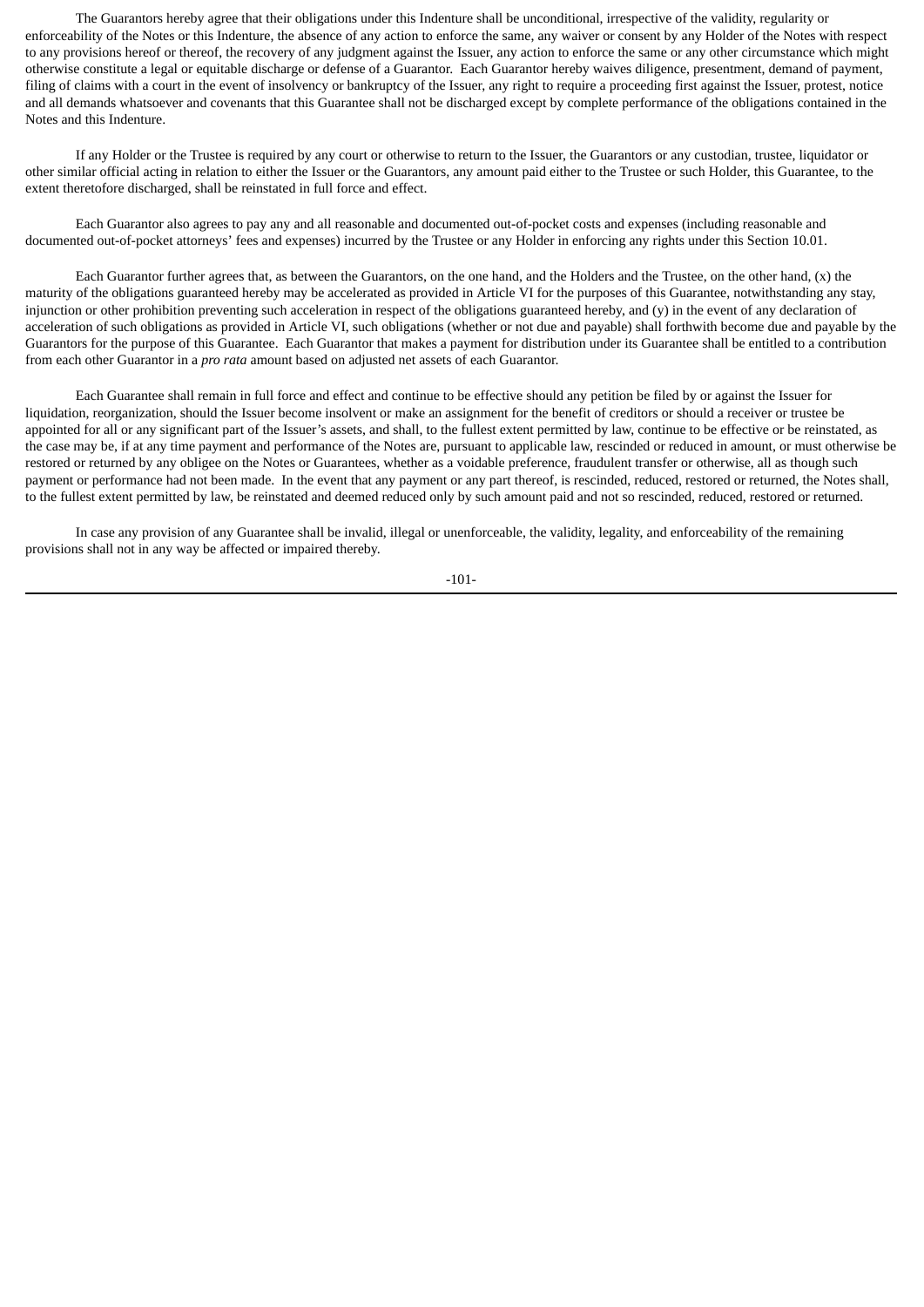Each payment to be made by a Guarantor in respect of its Guarantee shall be made without set-off, counterclaim, reduction or diminution of any kind or nature.

SECTION 10.02. Limitation on Guarantor Liability. Each Guarantor, and by its acceptance of Notes, each Holder, hereby confirms that it is the intention of all such parties that the Guarantee of such Guarantor not constitute a fraudulent transfer or conveyance for purposes of Bankruptcy Law, the Uniform Fraudulent Conveyance Act, the Uniform Fraudulent Transfer Act or any similar federal or state law to the extent applicable to any Guarantee. To effectuate the foregoing intention, the Trustee, the Holders and the Guarantors hereby irrevocably agree that the obligations of each Guarantor shall be limited to the maximum amount as shall, after giving effect to such maximum amount and all other contingent and fixed liabilities of such Guarantor that are relevant under such laws and after giving effect to any collections from, rights to receive contribution from or payments made by or on behalf of any other Guarantor in respect of the obligations of such other Guarantor under this Article X, result in the obligations of such Guarantor under its Guarantee not constituting a fraudulent conveyance or fraudulent transfer under applicable law.

SECTION 10.03. Notation Not Required. Each Guarantor hereby agrees that its Guarantee set forth in Section 10.01 shall remain in full force and effect notwithstanding the absence of the endorsement of any notation of such Guarantee on the Notes.

The delivery of any Note by the Trustee, after the authentication thereof under this Indenture, shall constitute due delivery of the Guarantee set forth in this Indenture on behalf of the Guarantors.

SECTION 10.04. Subrogation. Each Guarantor shall be subrogated to all rights of Holders of Notes against the Issuer in respect of any amounts paid by any Guarantor pursuant to the provisions of Section 10.01; *provided* that, no Guarantor shall be entitled to enforce or receive any payments arising out of, or based upon, such right of subrogation until all obligations of the Issuer under this Indenture and the Notes shall have been paid in full.

SECTION 10.05. Benefits Acknowledged. Each Guarantor acknowledges that it shall receive direct and indirect benefits from the financing arrangements contemplated by this Indenture and that the guarantee and waivers made by it pursuant to its Guarantee are knowingly made in contemplation of such benefits.

SECTION 10.06. Release of Guarantees. The Guarantee of a Guarantor shall be automatically and unconditionally released, and no further action by such Guarantor, the Issuer or the Trustee is required for the release of such Guarantor's Guarantee:

(1) in connection with any sale, exchange, transfer or other disposition of all or substantially all the assets of that Guarantor (including by way of merger, consolidation or dissolution) to a Person that is not the Issuer or a Restricted Subsidiary, if the sale, exchange, transfer or other disposition does not violate Section 4.10;

(2) in connection with any sale, transfer or other disposition of Capital Stock of that Guarantor to a Person that is not the Issuer or a Restricted Subsidiary and that results in such Guarantor ceasing to be a Subsidiary, if the sale, transfer or other disposition does not violate Section 4.10;

(3) if the Issuer designates any Restricted Subsidiary that is a Guarantor to be an Unrestricted Subsidiary in accordance with the provisions set forth under Section 4.07(c) and the definition of "Unrestricted Subsidiary" in this Indenture;

-102-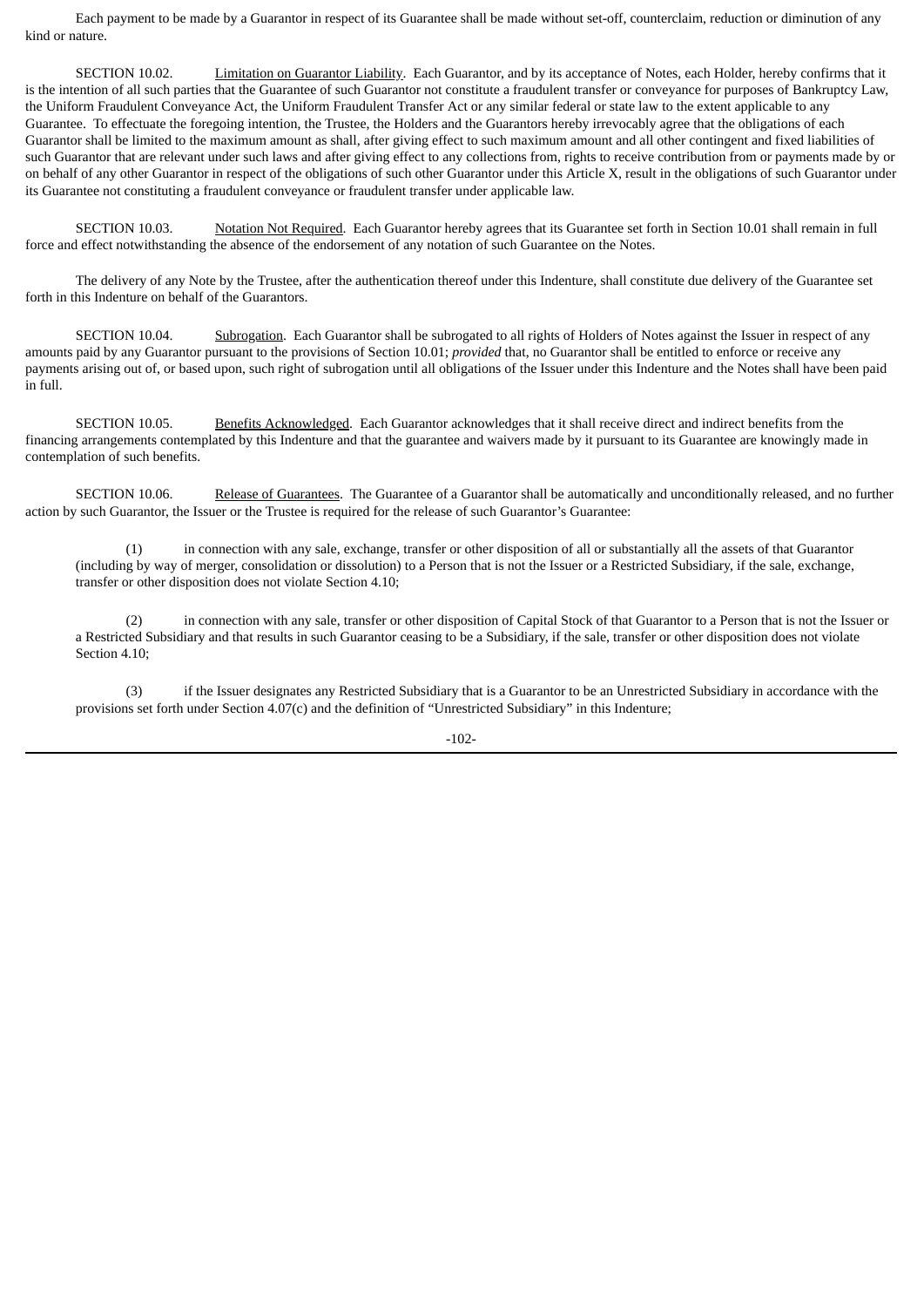(4) solely with respect to any Restricted Subsidiary that became a Guarantor pursuant to Section 4.14, so long as such Restricted Subsidiary does not then have outstanding any other Indebtedness or guarantees that would give rise to an obligation to provide a guarantee pursuant to Section 4.14, upon the release or discharge by such Guarantor of Indebtedness that gave rise to such Restricted Subsidiary becoming a Guarantor or the Guarantor being released as a Guarantor of such Indebtedness (it being understood that a release subject to a contingent reinstatement is still a release, and if any such Indebtedness of such Guarantor is so reinstated, such Guarantee shall also be reinstated);

(5) upon the Issuer's exercise of its legal defeasance option as described under Article VIII or the Issuer's obligations under this Indenture being discharged in the manner described in Article XI; and

(6) upon the occurrence of a Covenant Suspension Event as described in Section 4.15.

Upon the written request of the Issuer, the Trustee shall evidence such release by a supplemental indenture or other instrument which may be executed by the Trustee without the consent of any Holder.

### ARTICLE XI

#### Satisfaction and Discharge

SECTION 11.01. Satisfaction and Discharge. This Indenture shall be discharged and shall cease to be of further effect as to all of the Notes issued hereunder, when either:

(1) all such Notes theretofore authenticated and delivered, except lost stolen or destroyed Notes which have been replaced or paid and Notes for whose payment money has theretofore been deposited in trust, have been delivered to the Trustee for cancellation; or

(2) (a) all such Notes not theretofore delivered to such Trustee for cancellation have become due and payable by reason of the making of a notice of redemption or otherwise or shall become due and payable within one year, and the Issuer or any other Person on behalf of the Issuer has irrevocably deposited or caused to be deposited with such Trustee as trust funds in trust solely for the benefit of the Holders, cash in U.S. dollars, Government Securities, or a combination thereof, in such amounts as shall be sufficient without consideration of any reinvestment of interest to pay and discharge the entire indebtedness on such Notes not theretofore delivered to the Trustee for cancellation for principal, premium, if any, and accrued interest to the date of maturity or redemption;

(b) no Default or Event of Default (other than that resulting from borrowing funds to be applied to make such deposit or the granting of Liens in connection therewith) with respect to this Indenture or the Notes issued thereunder shall have occurred and be continuing on the date of such deposit or shall occur as a result of such deposit and such deposit shall not result in a breach or violation of, or constitute a default under, any other instrument to which the Issuer is a party or by which the Issuer is bound (other than an instrument to be terminated contemporaneously with or prior to the borrowing of funds to be applied to make such deposit and the granting of Liens in connection therewith);

(c) the Issuer has paid or caused to be paid all sums payable by it under this Indenture; and

-103-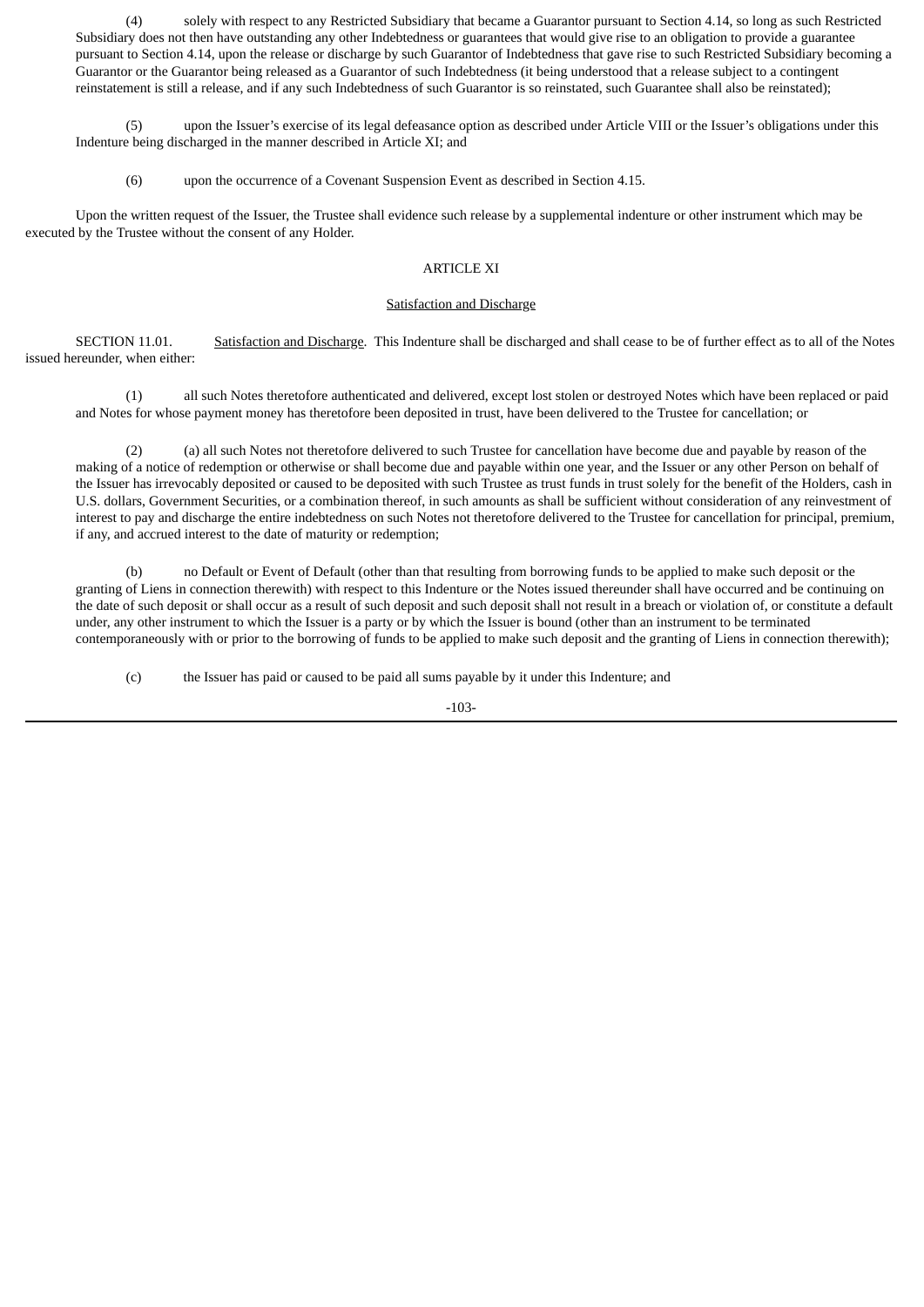(d) the Issuer has delivered irrevocable instructions to the Trustee under this Indenture to apply the deposited money toward the payment of such Notes at maturity or the Redemption Date, as the case may be.

In addition, the Issuer must deliver an Officers' Certificate and an Opinion of Counsel to the Trustee stating that all conditions precedent to satisfaction and discharge have been satisfied.

Notwithstanding the satisfaction and discharge of this Indenture, if money shall have been deposited with the Trustee pursuant to subclause (a) of clause (2) of this Section 11.01, the provisions of Section 11.02 and Section 8.06 shall survive.

SECTION 11.02. Application of Trust Money. Subject to the provisions of Section 8.06, all money and Government Securities (including the proceeds thereof) deposited with the Trustee pursuant to Section 11.01 shall be held in trust and applied by it, in accordance with the provisions of the Notes and this Indenture, to the payment, either directly or through any Paying Agent (including the Issuer or any Guarantor acting as the Paying Agent) as the Trustee may determine, to the Persons entitled thereto, of the principal (and premium, if any) and interest for whose payment such money has been deposited with the Trustee; but such money need not be segregated from other funds except to the extent required by law.

If the Trustee or Paying Agent is unable to apply any money or Government Securities in accordance with Section 11.01 by reason of any legal proceeding or by reason of any order or judgment of any court or governmental authority enjoining, restraining or otherwise prohibiting such application, the Issuer's and any Guarantor's obligations under this Indenture and the Notes shall be revived and reinstated as though no deposit had occurred pursuant to Section 11.01 until such time as the Trustee or any Paying Agent is permitted to apply all such money or Government Securities in accordance with Section 11.01; *provided* that if the Issuer has made any payment of principal of, premium, if any, or interest on any Notes because of the reinstatement of its obligations, the Issuer shall be subrogated to the rights of the Holders of such Notes to receive such payment from the money or Government Securities held by the Trustee or Paying Agent.

# ARTICLE XII

#### Miscellaneous

SECTION 12.01. Notices. Any notice or communication by the Issuer, any Guarantor, the Trustee or any Paying Agent to the others is duly given if in writing and delivered in person, electronically transmitted (only in the case of notices or communications to the Trustee) or mailed by firstclass mail (registered or certified, return receipt requested) or overnight air courier guaranteeing next day delivery, to the others' address:

-104-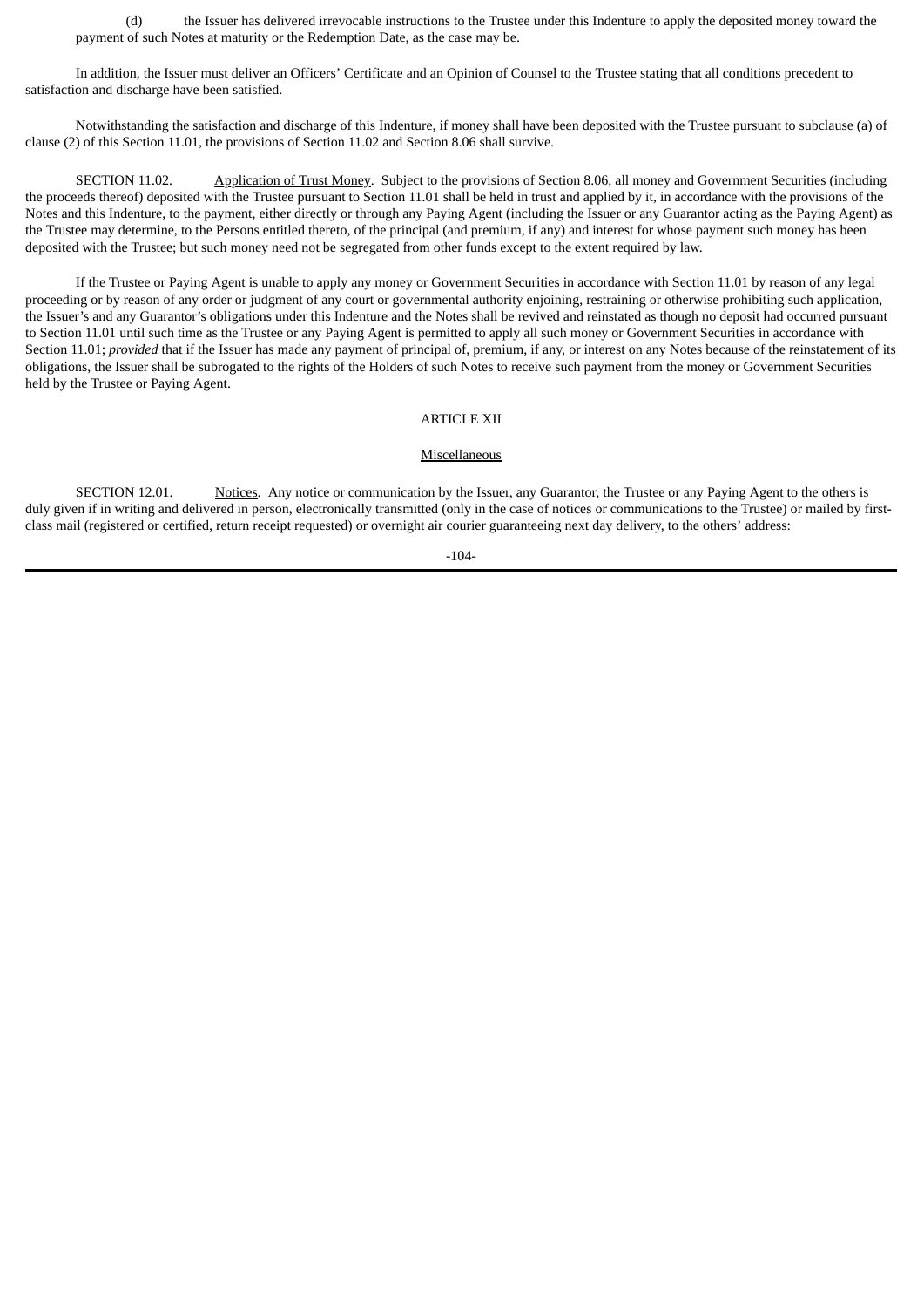If to the Issuer and/or any Guarantor:

Fortress Transportation and Infrastructure Investors LLC 1345 Avenue of the Americas New York, New York 10105 Attention: Kevin Krieger, Secretary

If to the Trustee:

U.S. Bank National Association 60 Livingston Avenue St. Paul, MN 55107 Attention: Rick Prokosch.

The Issuer, any Guarantor, the Trustee or any Paying Agent, by notice to the others, may designate additional or different addresses for subsequent notices or communications.

All notices and communications (other than those sent to Holders) shall be deemed to have been duly given: at the time delivered by hand, if personally delivered; five calendar days after being deposited in the mail, postage prepaid, if mailed by first-class mail (or in the case of Notes in global form, on the date the notice is sent pursuant to the applicable procedures of the Depositary); the next Business Day after timely delivery to the courier, if sent by overnight air courier guaranteeing next day delivery; and on the first date of which publication is made, if given by publication; and when sent, if sent electronically; *provided* that any notice or communication delivered to the Trustee shall be deemed effective upon actual receipt thereof.

Any notice or communication to a Holder shall be mailed by first class mail, postage prepaid, to its address shown on the register kept by the Registrar or otherwise in accordance with the procedures of the Depositary. Failure to mail a notice or communication to a Holder or any defect in it shall not affect its sufficiency with respect to other Holders.

If a notice or communication is mailed in the manner provided above within the time prescribed, it is duly given, whether or not the addressee receives it.

If the Issuer mails a notice or communication to Holders, it shall mail a copy to the Trustee and each Agent at the same time.

SECTION 12.02. Communication by Holders of Notes with Other Holders of Notes. Holders may communicate with other Holders with respect to their rights under this Indenture or the Notes.

SECTION 12.03. Certificate and Opinion as to Conditions Precedent. Upon any request or application by the Issuer or any of the Guarantors to the Trustee to take any action under this Indenture, the Issuer or such Guarantor, as the case may be, shall furnish to the Trustee (except as set forth in Section 9.05):

(1) an Officers' Certificate in form and substance reasonably satisfactory to the Trustee (which shall include the statements set forth in Section 12.04) stating that, in the opinion of the signers, all conditions precedent and covenants, if any, provided for in this Indenture relating to the proposed action have been satisfied; and

-105-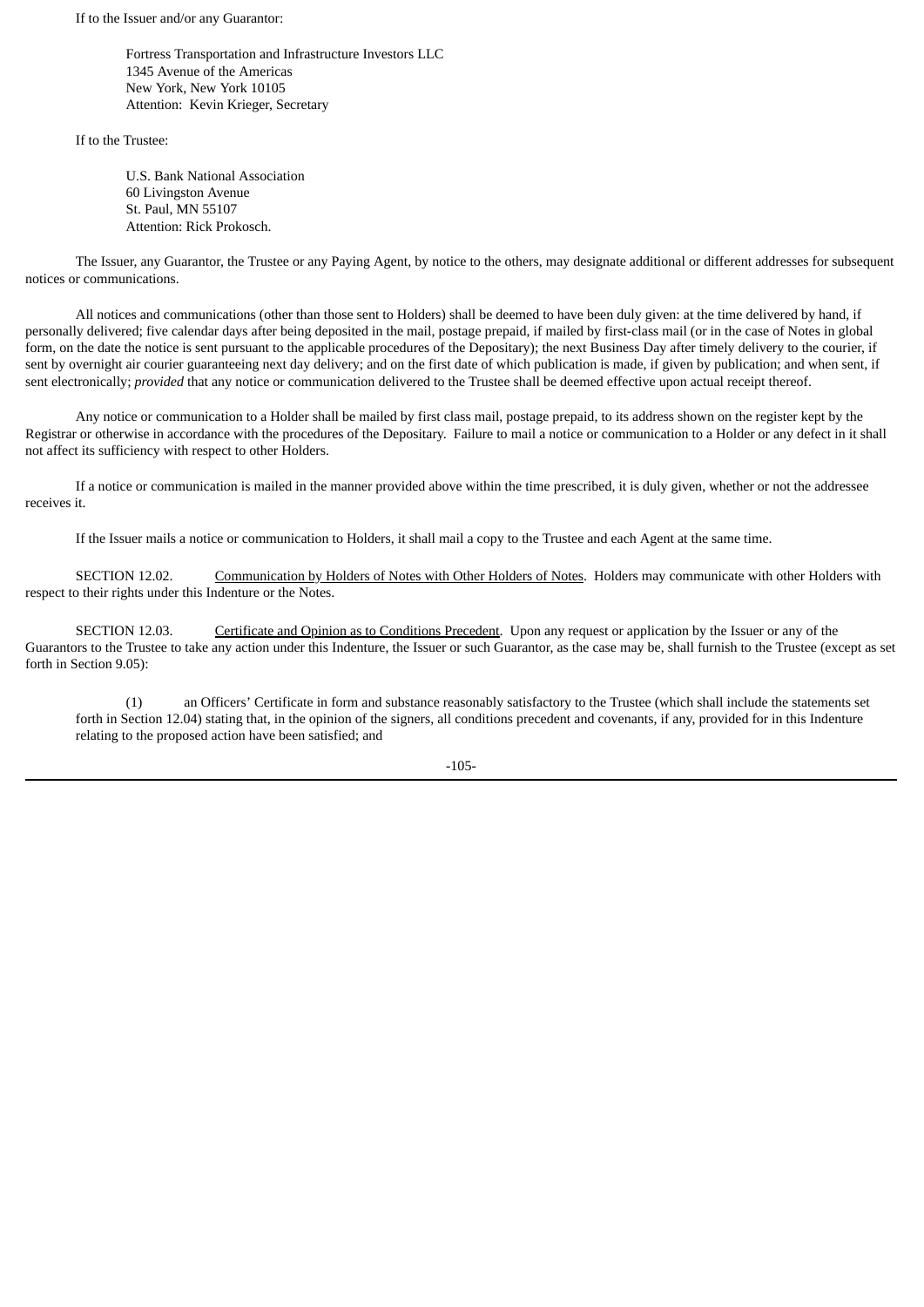(2) an Opinion of Counsel in form and substance reasonably satisfactory to the Trustee (which shall include the statements set forth in Section 12.04) stating that, in the opinion of such counsel, all such conditions precedent and covenants have been satisfied.

In giving any Opinion of Counsel under this Indenture, counsel may rely as to factual matters on an Officers' Certificate or certificates of public officials.

SECTION 12.04. Statements Required in Certificate or Opinion. Each certificate or opinion with respect to compliance with a condition or covenant provided for in this Indenture (other than a certificate provided pursuant to Section 4.04) shall include:

(1) a statement that the Person making such certificate or opinion has read such covenant or condition;

(2) a brief statement as to the nature and scope of the examination or investigation upon which the statements or opinions contained in such certificate or opinion are based;

(3) a statement that, in the opinion of such Person, he or she has made such examination or investigation as is necessary to enable him to express an informed opinion as to whether or not such covenant or condition has been complied with (which examination or investigation, in the case of an Opinion of Counsel, may be limited to reliance on an Officers' Certificate as to matters of fact or certificates of public officials); and

(4) a statement as to whether or not, in the opinion of such Person, such condition or covenant has been complied with; *provided*, *however*, that with respect to matters of fact an Opinion of Counsel may rely on an Officers' Certificate or certificates of public officials.

SECTION 12.05. Rules by Trustee and Agents. The Trustee may make reasonable rules for action by or at a meeting of Holders. The Registrar, Transfer Agent or Paying Agent may make reasonable rules and set reasonable requirements for its functions.

SECTION 12.06. No Personal Liability of Directors, Officers, Employees and Stockholders. No director, officer, employee, incorporator, member, partner or shareholder of the Issuer or any Guarantor shall have any liability for any obligations of the Issuer or the Guarantors under the Notes, the Guarantees or this Indenture or for any claim based on, in respect of, or by reason of such obligations or their creation. Each Holder by accepting a Note waives and releases all such liability. The waiver and release are part of the consideration for issuance of the Notes.

SECTION 12.07. Governing Law. THIS INDENTURE, THE NOTES AND ANY GUARANTEE WILL BE GOVERNED BY, AND CONSTRUED IN ACCORDANCE WITH, THE LAWS OF THE STATE OF NEW YORK, WITHOUT REGARD TO CONFLICTS OF LAW PRINCIPLES THEREOF TO THE EXTENT THAT THE APPLICATION OF THE LAW OF ANOTHER JURISDICTION WOULD BE REQUIRED THEREBY.

SECTION 12.08. Waiver of Jury Trial. EACH OF THE ISSUER, THE GUARANTORS, THE HOLDERS AND THE TRUSTEE HEREBY IRREVOCABLY WAIVES, TO THE FULLEST EXTENT PERMITTED BY APPLICABLE LAW, ANY AND ALL RIGHT TO TRIAL BY JURY IN ANY LEGAL PROCEEDING ARISING OUT OF OR RELATING TO THIS INDENTURE, THE NOTES OR THE TRANSACTIONS CONTEMPLATED HEREBY.

-106-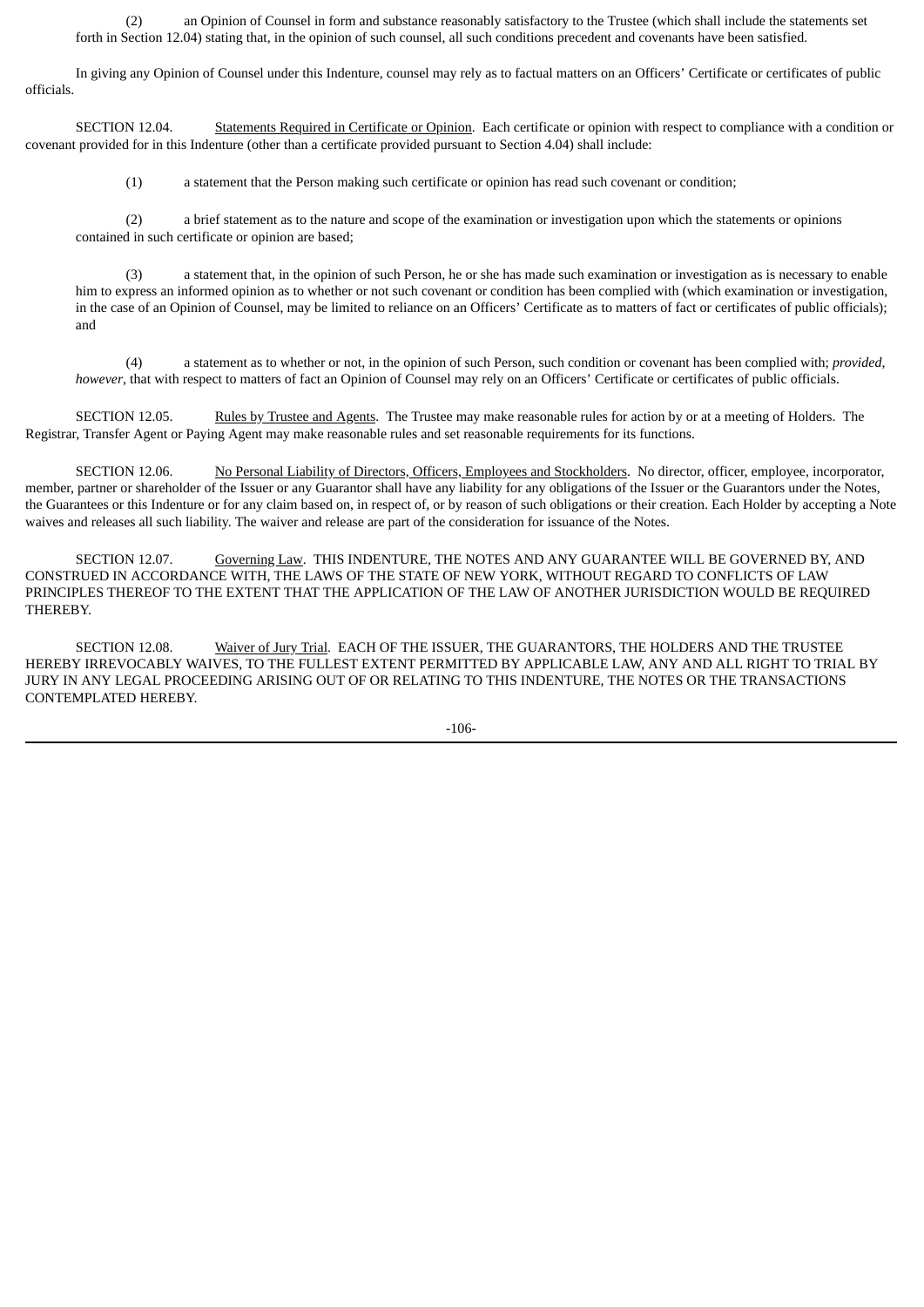SECTION 12.09. Force Majeure. In no event shall the Trustee be responsible or liable for any failure or delay in the performance of its obligations under this Indenture arising out of or caused by, directly or indirectly, forces beyond its reasonable control, including strikes, work stoppages, accidents, acts of war or terrorism, civil or military disturbances, nuclear or natural catastrophes or acts of God, and interruptions, loss or malfunctions of utilities, communications or computer (software or hardware) services; it being understood that the Trustee shall use reasonable efforts which are consistent with accepted practices in the banking industry to resume performance as soon as practicable under the circumstances.

SECTION 12.10. Benefits of Indenture. Nothing in this Indenture or the Notes shall give to any Person, other than the parties hereto, any Paying Agent, any Transfer Agent, any Registrar and its successors hereunder and the Holders any benefit or any legal or equitable right, remedy or claim under this Indenture.

SECTION 12.11. No Adverse Interpretation of Other Agreements. This Indenture may not be used to interpret any other indenture, loan or debt agreement of the Issuer or any of the Restricted Subsidiaries or of any other Person. Any such indenture, loan or debt agreement may not be used to interpret this Indenture.

SECTION 12.12. Successors. All agreements of the Issuer in this Indenture and the Notes shall bind its successors. All agreements of the Trustee or any Agent in this Indenture shall bind its successors. All agreements of each Guarantor in this Indenture shall bind its successors, except as otherwise provided in Section 10.06.

SECTION 12.13. Severability. In case any provision in this Indenture or in the Notes shall be invalid, illegal or unenforceable, the validity, legality and enforceability of the remaining provisions shall not in any way be affected or impaired thereby.

SECTION 12.14. Counterpart Originals. The parties may sign any number of copies of this Indenture. Each signed copy shall be an original, but all of them together represent the same agreement. The exchange of copies of this Indenture and of signature pages by facsimile or .pdf transmission shall constitute effective execution and delivery of this Indenture as to the parties hereto and may be used in lieu of the original Indenture and signature pages for all purposes.

SECTION 12.15. Table of Contents, Headings, etc. The Table of Contents, the cross-reference table in Section 1.02 and the headings of the Articles and Sections of this Indenture have been inserted for convenience of reference only, are not to be considered a part of this Indenture and shall in no way modify or restrict any of the terms or provisions hereof.

SECTION 12.16. U.S.A. Patriot Act. The parties hereto acknowledge that in order to help the United States government fight the funding of terrorism and money laundering activities, pursuant to Federal regulations that became effective on October 1, 2003 (Section 326 of the USA PATRIOT Act (Title III of Pub. L. 107-56 (signed into law October 26, 2001))), all financial institutions are required to obtain, verify, record and update information that identifies each person establishing a relationship or opening an account. Each party to this agreement agrees that it shall provide to the Trustee such information as the Trustee may request, from time to time, in order for the Trustee to satisfy the requirements of the USA PATRIOT Act, including but not limited to the name, address, tax identification number and other information that shall allow it to identify the individual or entity who is establishing the relationship or opening the account and may also ask for formation documents such as articles of incorporation or other identifying documents to be provided.

[Signatures on following page]

$$
-107-
$$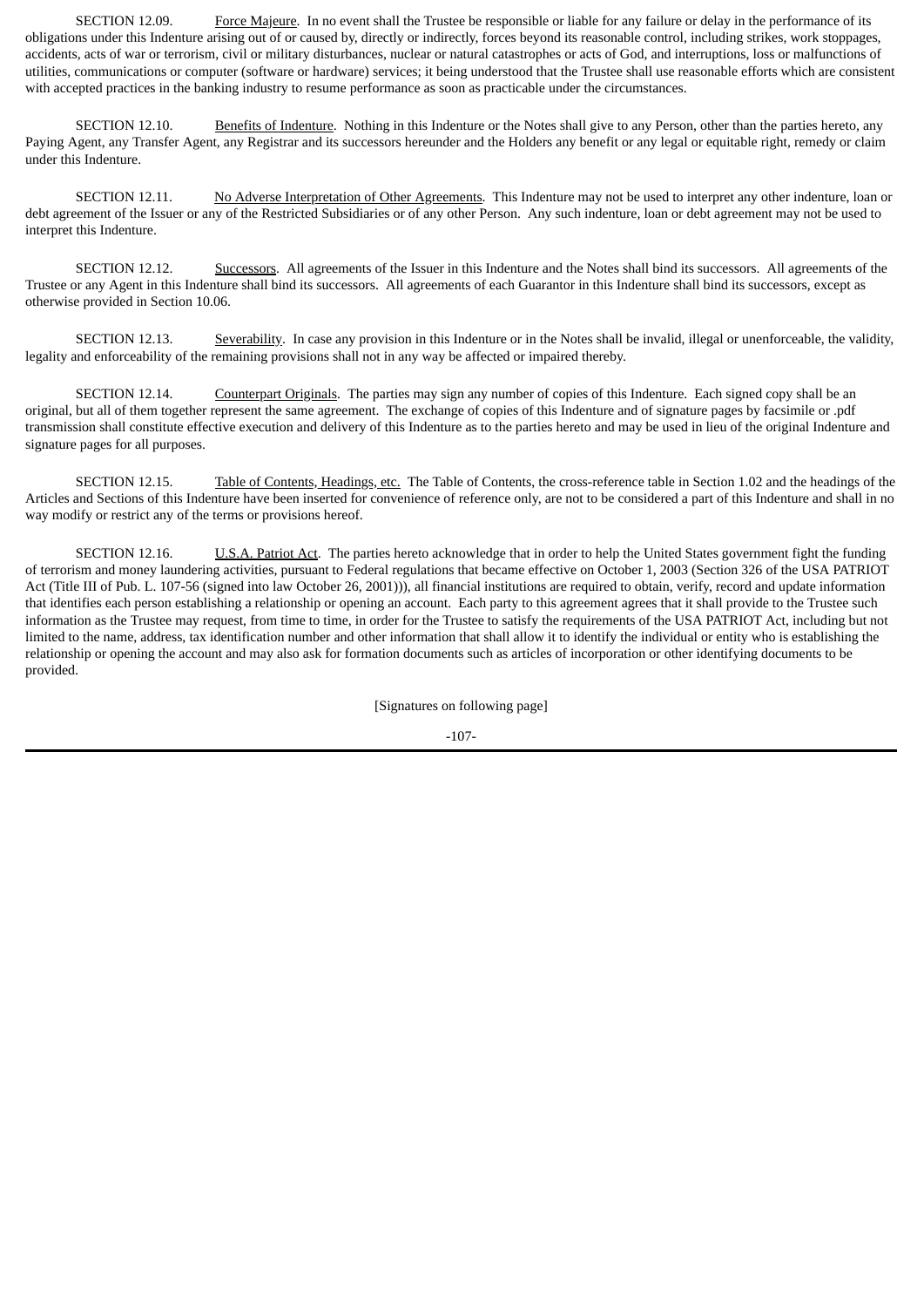IN WITNESS WHEREOF, the parties hereto have caused this Indenture to be duly executed, all as of the date first above written.

FORTRESS TRANSPORTATION AND INFRASTRUCTURE INVESTORS LLC, as Issuer

By: /s/ Joseph P. Adams Jr. Name: Joseph P. Adams Jr. Title: Chief Executive Officer

[Signature Page to Indenture]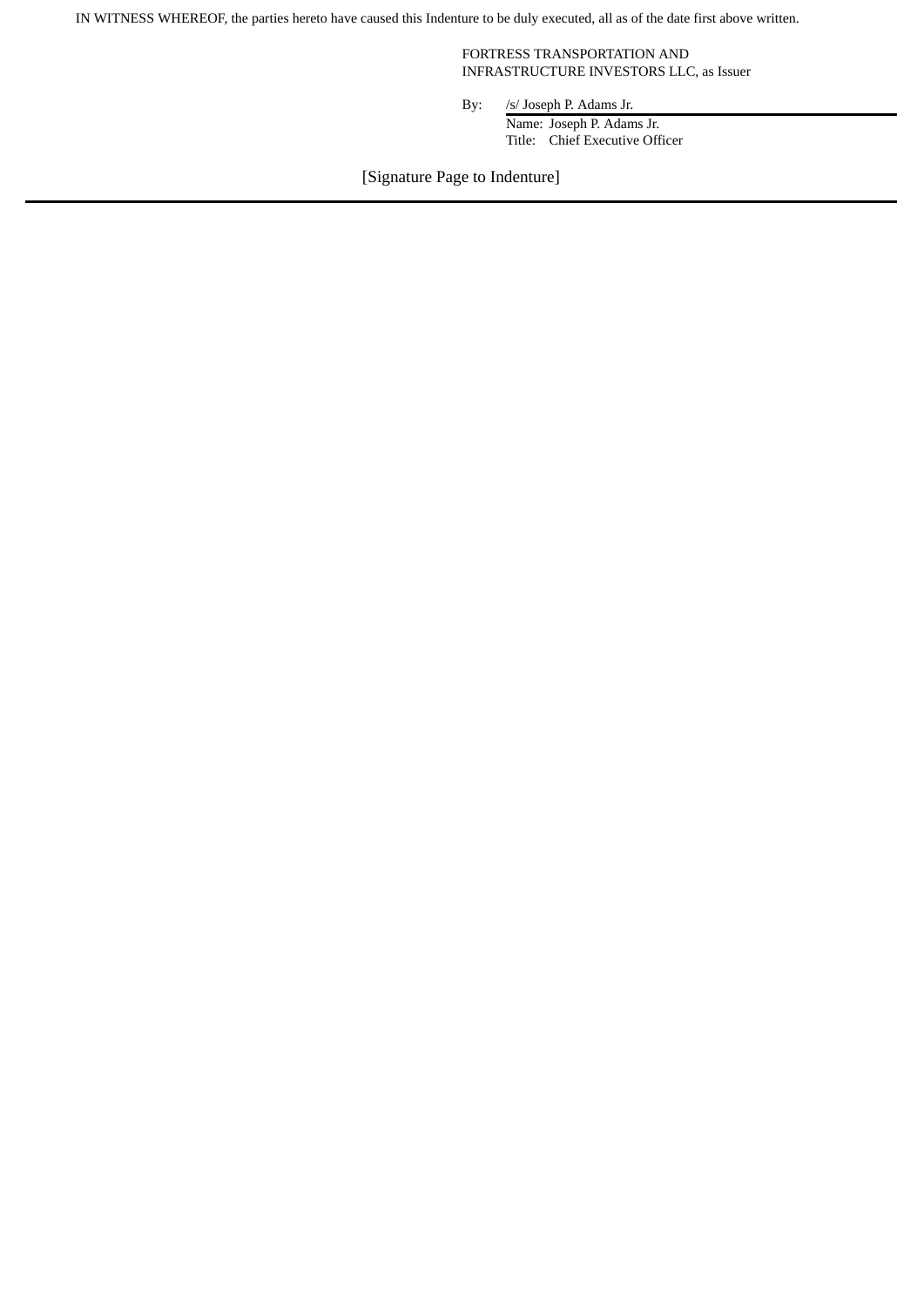# U.S. BANK NATIONAL ASSOCIATION, as Trustee

By: /s/ Richard Prokosch

Name: Richard Prokosch Title: Vice President

[Signature Page to Indenture]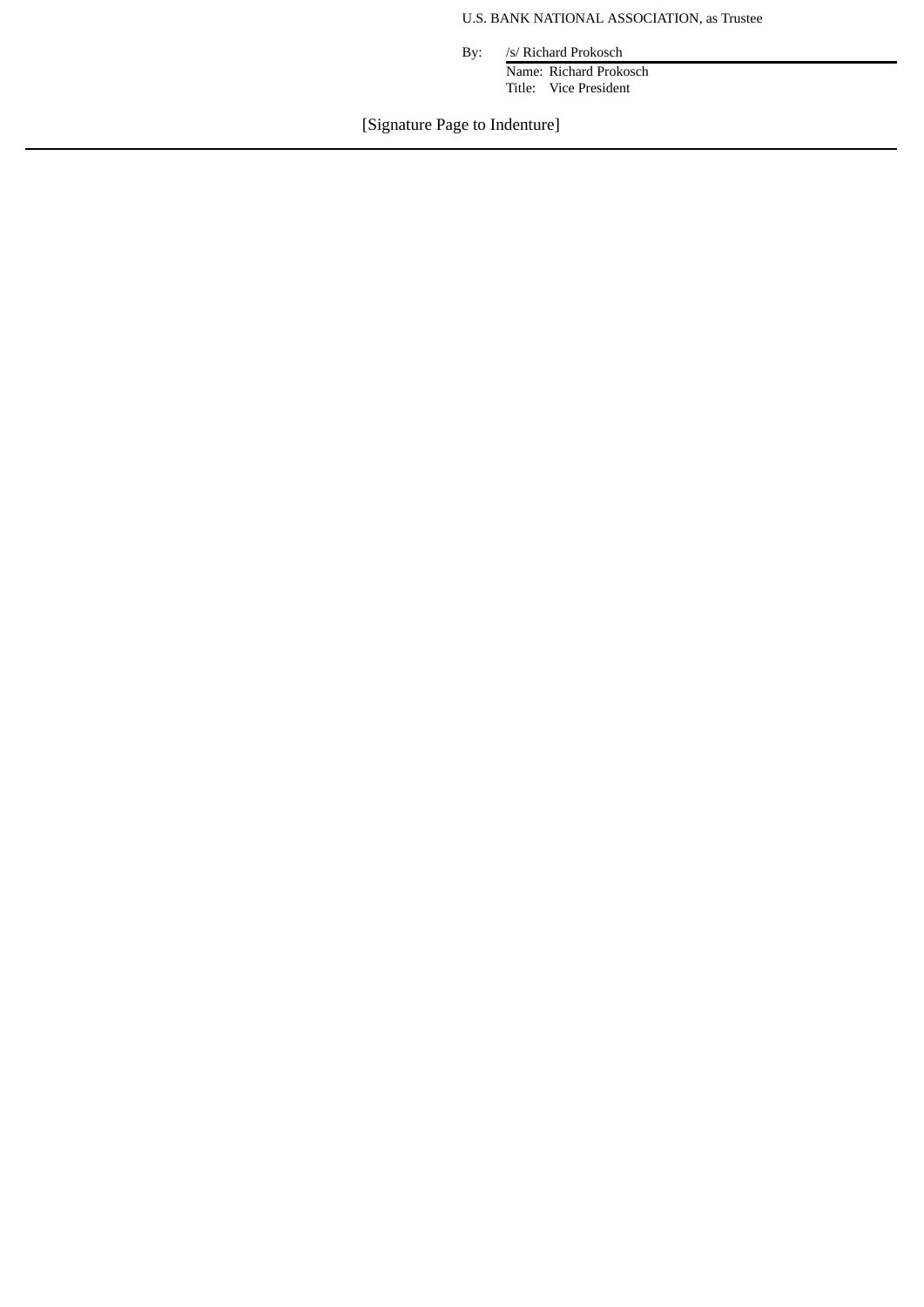# [FACE OF NOTE]

[Insert the Global Note Legend, if applicable pursuant to the provisions of this Indenture]

[Insert the Private Placement Legend, if applicable pursuant to the provisions of this Indenture]

[Insert the Regulation S Global Note Legend, if applicable pursuant to the provisions of this Indenture]

[Insert the Original Issue Discount Legend, if applicable pursuant to the provisions of this Indenture]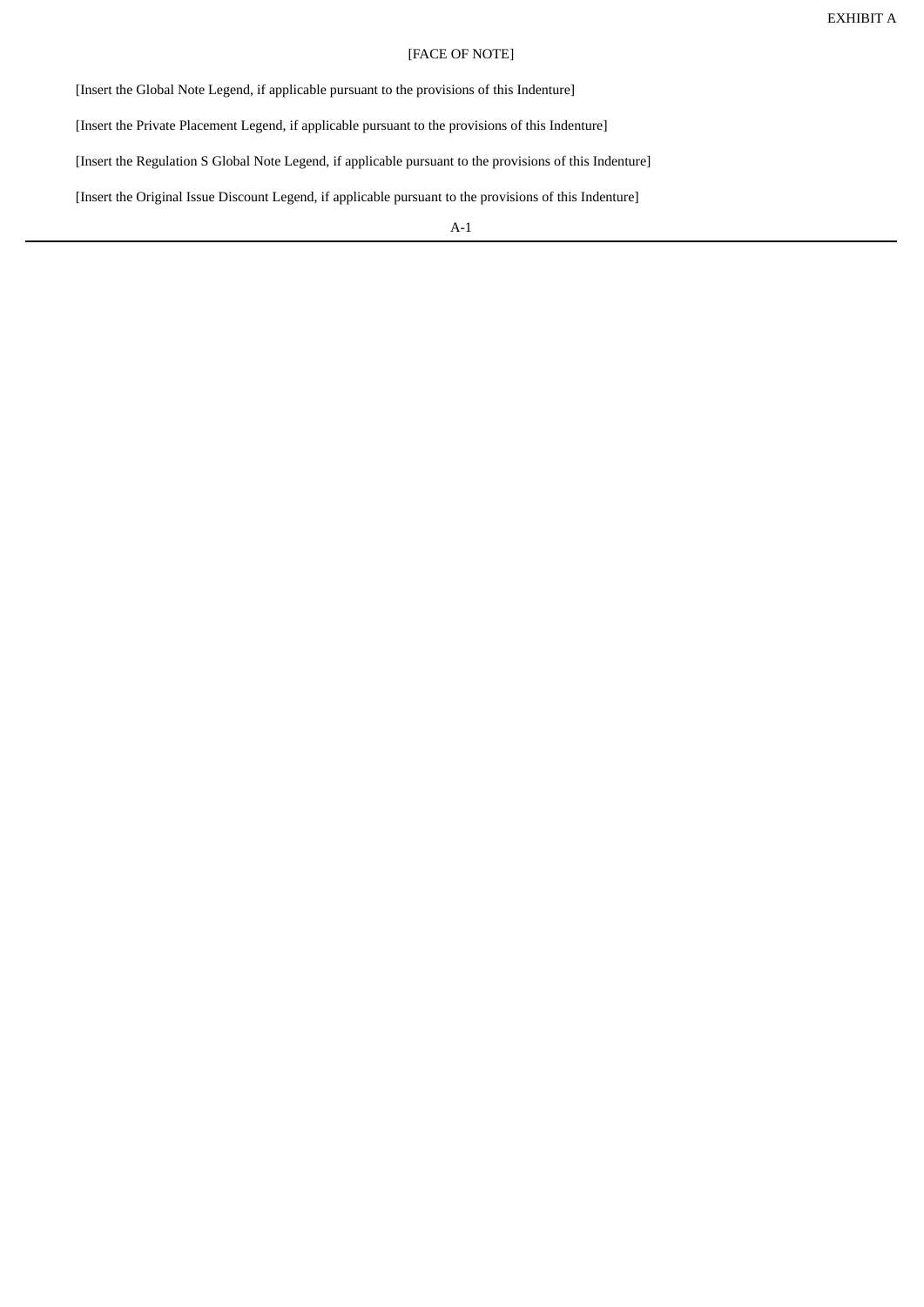## [RULE 144A][REGULATION S] GLOBAL NOTE 9.750% Senior Notes due 2027

No. \_\_\_ (\$ )

## FORTRESS TRANSPORTATION AND INFRASTRUCTURE INVESTORS LLC

promise to pay (without duplication) to [ ] or registered assigns, the principal sum [set forth on the Schedule of Increases and Decreases of Interests in the Global Note attached hereto] [of United States Dollars] on August 1, 2027.

Interest Payment Dates: February 1 and August 1, commencing on February 1, 2021

Record Dates: January 15 and July 15

IN WITNESS HEREOF, the Issuer has caused this instrument to be duly executed.

FORTRESS TRANSPORTATION AND INFRASTRUCTURE INVESTORS LLC, as Issuer

By

Name: Title: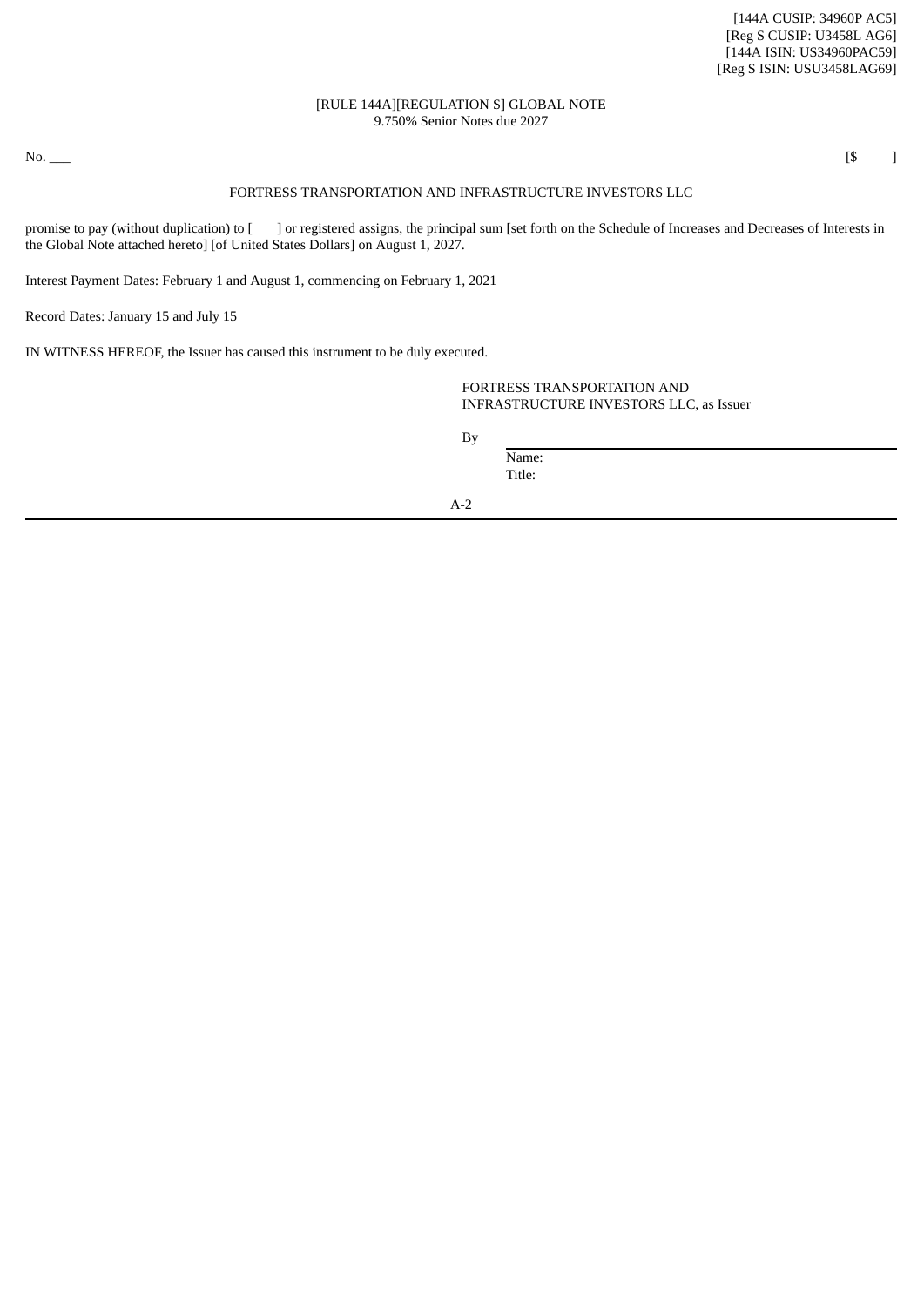This is one of the Notes referred to in the within-mentioned Indenture:

Dated: [ ]

# U.S. BANK NATIONAL ASSOCIATION, as trustee

|       | <b>Authorized Signatory</b> |  |  |
|-------|-----------------------------|--|--|
| $A-3$ |                             |  |  |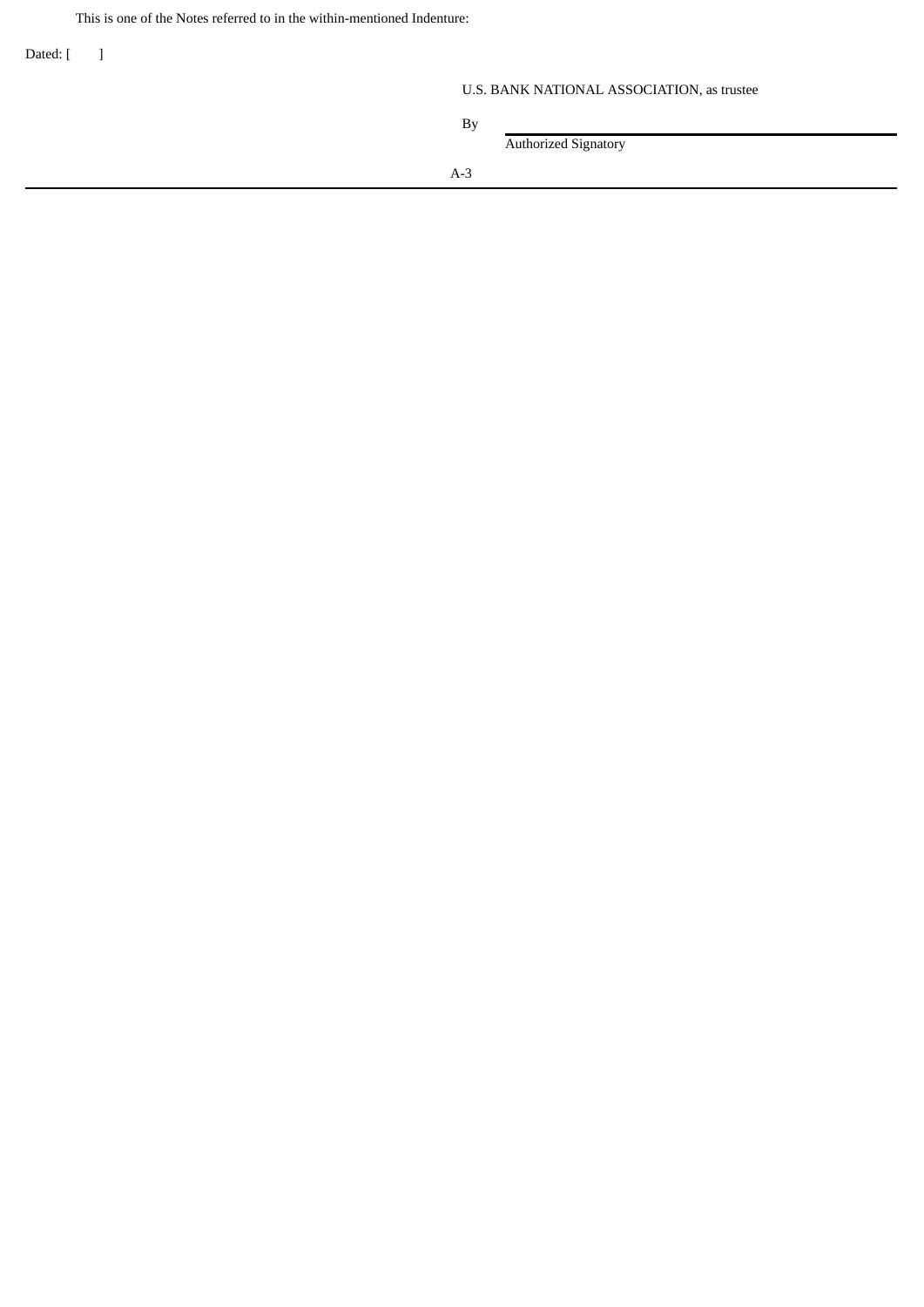# [Back of Note]

# 9.750% Senior Notes due 2027

Capitalized terms used herein shall have the meanings assigned to them in the Indenture referred to below unless otherwise indicated.

1. Interest. FORTRESS TRANSPORTATION AND INFRASTRUCTURE INVESTORS LLC promises to pay (without duplication) interest on the principal amount of this Note at 9.750% per annum. The Issuer shall pay interest semi-annually in arrears on February 1 and August 1 of each year, as applicable, to stated maturity (each, an "Interest Payment Date"). The first Interest Payment Date shall be February 1, 2021.<sup>1</sup> The Issuer shall pay interest (including post-petition interest in any proceeding under any Bankruptcy Law) on overdue principal at the rate equal to the then applicable interest rate on the Notes to the extent lawful; it shall pay interest (including post-petition interest in any proceeding under any Bankruptcy Law) on overdue installments of interest at the same rate to the extent lawful. Interest on the Notes shall accrue from the most recent date on which interest was paid or, if no interest has been paid, from July 28, 2020.2 At maturity, the Issuer shall pay accrued and unpaid interest from the most recent date to which interest has been paid or provided for. Interest shall be computed on the basis of a 360-day year comprised of twelve 30-day months.

2. Method of Payment. The Issuer shall pay interest on the Notes to the Persons who are registered Holders of Notes at the close of business on the January 15 or July 15 (whether or not a Business Day), as the case may be (each, a "Record Date"), immediately preceding the Interest Payment Date, even if such Notes are canceled after such Record Date and on or before such Interest Payment Date, except as provided in Section 2.12 of the Indenture with respect to defaulted interest. Principal of, premium, if any, and interest on the Notes will be payable at the office or agency of the Issuer maintained for such purpose pursuant to Section 4.02 of the Indenture or, at the option of the Issuer, payment of interest may be made by check mailed to the Holders at their respective addresses set forth in the register of Holders; *provided* that all payments of principal, premium, if any, and interest with respect to Notes represented by one or more Global Notes registered in the name of or held by DTC or its nominee will be made by wire transfer of immediately available funds to the accounts specified by the Holder or Holders thereof. Such payment shall be in such coin or currency of the United States of America as at the time of payment is legal tender for payment of public and private debts. In any case where an Interest Payment Date, Redemption Date or any other stated maturity of any payment required to be made on the Notes shall not be a Business Day, then each such payment need not be made on such date, but shall be made on the next succeeding Business Day with the same force and effect as if made on such Interest Payment Date, Redemption Date or stated maturity of such payment and no additional interest shall be payable as a result of such delay in payment.

3. Paying Agent, Transfer Agent and Registrar. Initially, U.S. Bank National Association shall act as Paying Agent, Transfer Agent and Registrar. The Issuer may change the Paying Agent, the Transfer Agent or the Registrar without prior notice to the Holders. An Issuer or any Guarantor may act as a Paying Agent or Registrar.

 $A - 4$ 

<sup>1</sup> With respect to the Initial Notes.

<sup>2</sup> With respect to the Initial Notes.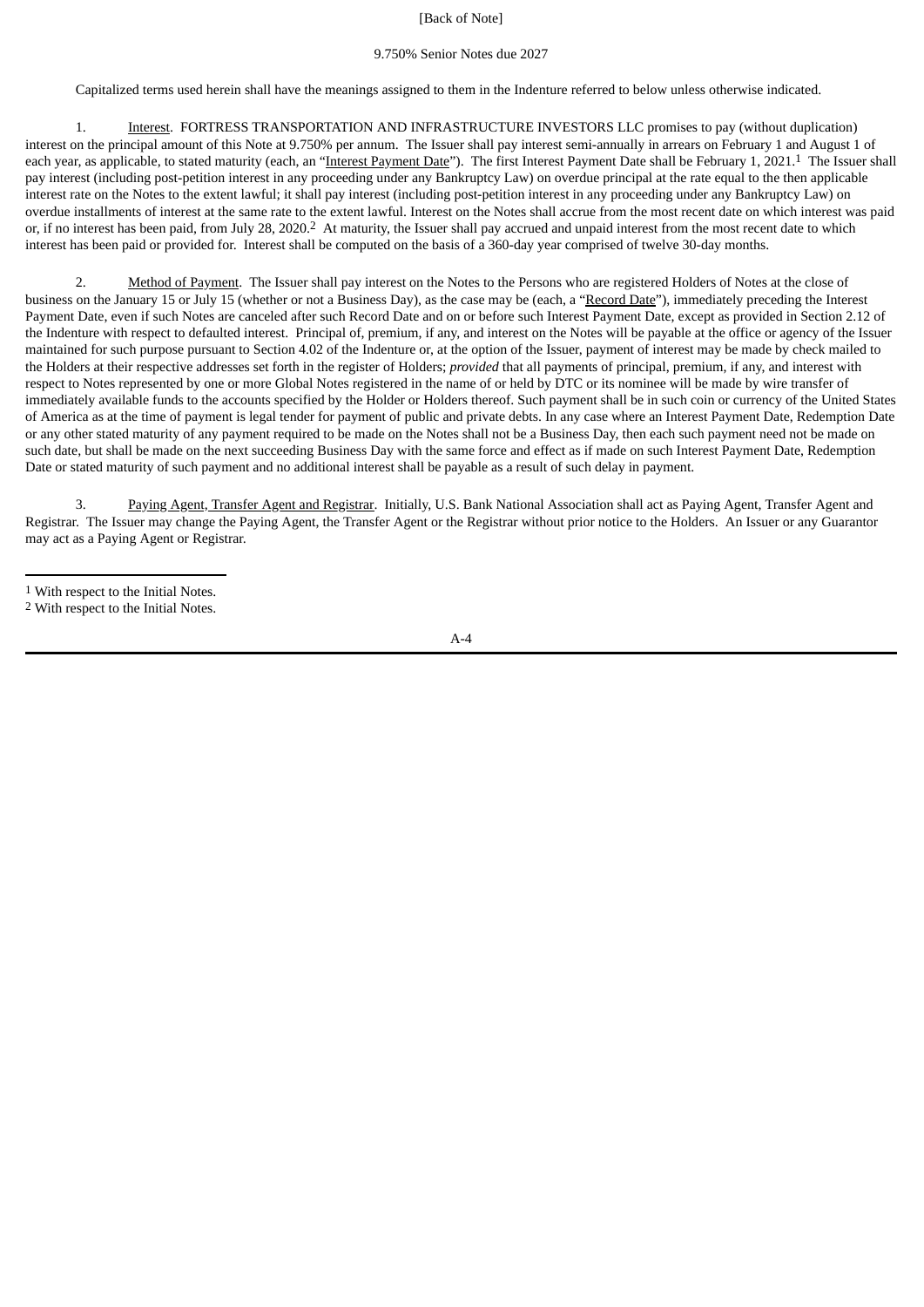4. Indenture. The Issuer issued the Notes under an Indenture, dated as of July 28, 2020 (the "Indenture"), between Fortress Transportation and Infrastructure Investors LLC and the Trustee. This Note is one of a duly authorized issue of Notes of the Issuer designated as its 9.750% Senior Notes due 2027. The Issuer shall be entitled to issue Additional Notes pursuant to Article II and Section 4.09 of the Indenture. The terms of the Notes include those stated in the Indenture. The Notes are subject to all such terms, and Holders are referred to the Indenture for a statement of such terms. To the extent any provision of this Note conflicts with the express provisions of the Indenture, the provisions of the Indenture shall govern and be controlling.

# 5. Optional Redemption.

(a) Prior to August 1, 2023, the Issuer may, at its option, redeem the Notes, in whole at any time or in part from time to time, upon notice as described in Section 3.03 of the Indenture, at a redemption price equal to 100% of the principal amount of Notes redeemed plus the Applicable Premium as of, and accrued and unpaid interest, if any, to, but not including, the applicable Redemption Date, subject to the right of Holders of record on the relevant Record Date to receive interest due on the relevant Interest Payment Date.

(b) From and after August 1, 2023 the Issuer may, at its option, redeem the Notes, in whole at any time or in part from time to time, upon notice as described in Section 3.03 of the Indenture, at the redemption prices (expressed as percentages of principal amount on the Redemption Date) set forth below, plus accrued and unpaid interest thereon, if any, to, but not including, the applicable Redemption Date, subject to the right of Holders of record on the relevant Record Date to receive interest due on the relevant Interest Payment Date, if redeemed during the twelve-month period beginning on August 1 of each of the years indicated below:

| Year                | Percentage |
|---------------------|------------|
| 2023                | 104.875%   |
| 2024                | 102.438%   |
| 2025 and thereafter | 100.000%   |

(c) In addition, at any time prior to August 1, 2023, the Issuer may, at its option, at any time and from time to time, upon notice as described in Section 3.03 of the Indenture, redeem up to 40.0% of the aggregate principal amount of Notes at a redemption price equal to 109.750% of the aggregate principal amount thereof, plus accrued and unpaid interest thereon, if any, to, but not including, the applicable Redemption Date, subject to the right of Holders of record on the relevant Record Date to receive interest due on the relevant Interest Payment Date, with the net proceeds of one or more Equity Offerings (within 180 days of the consummation of each such Equity Offering); *provided* that at least 60.0% of the aggregate principal amount of Notes remains outstanding immediately after the occurrence of each such redemption.

(d) The Issuer may, at its option and at any time, redeem the Notes at 101.0% of the aggregate principal amount thereof, plus accrued and unpaid interest thereon, if any, to, but not including, the applicable Redemption Date, subject to the right of Holders of record on the relevant record date to receive interest due on the relevant interest payment date, following the consummation of a Change of Control if at least 90.0% of the Notes outstanding prior to such date of purchase are purchased pursuant to a Change of Control Offer with respect to such Change of Control.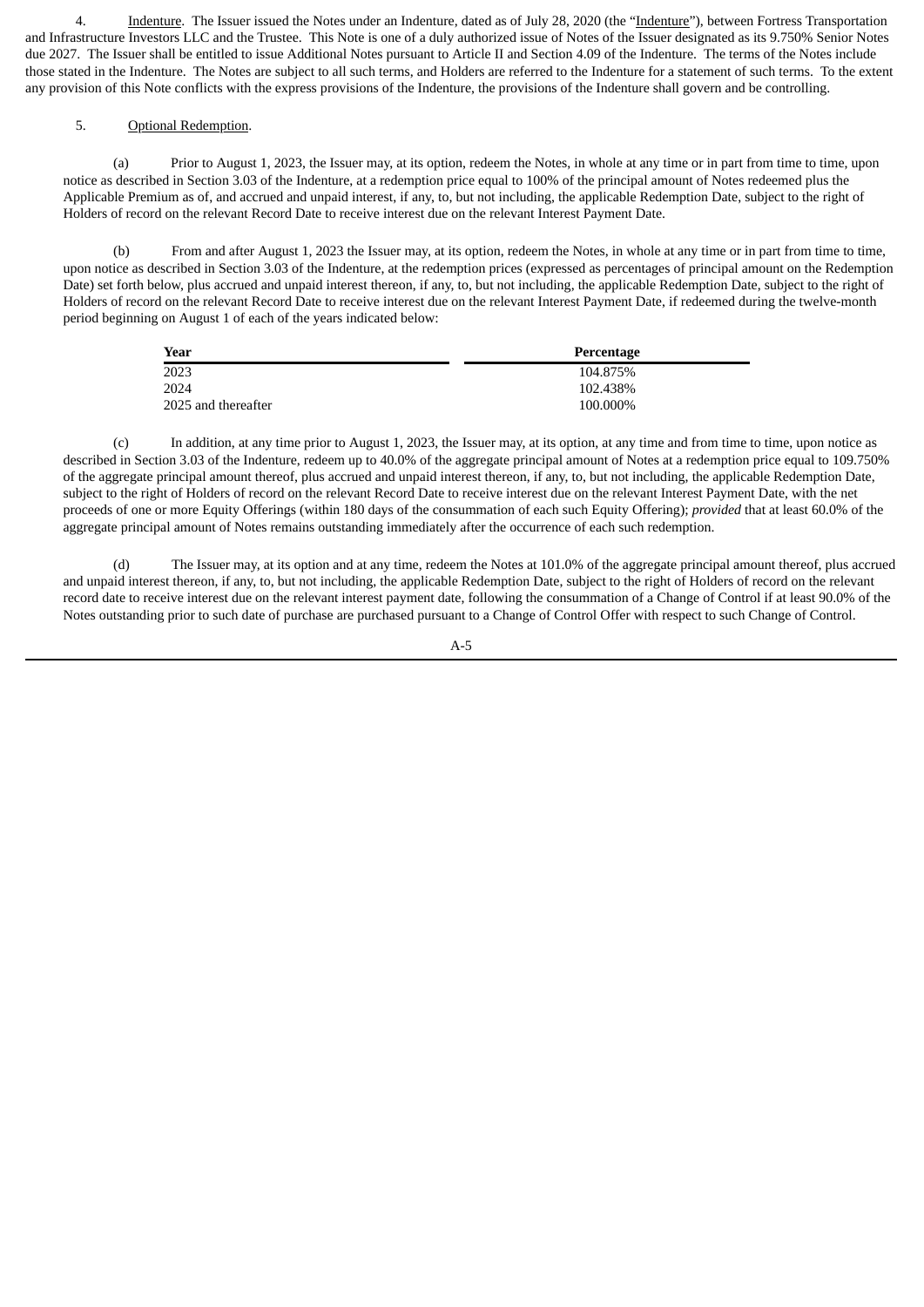6. Mandatory Redemption. Except as provided for in Sections 4.10 and 4.13 of the Indenture, the Issuer shall not be required to make mandatory redemption or sinking fund payments with respect to the Notes.

7. Notice of Redemption. Notice of redemption shall be mailed by first-class mail (or otherwise delivered in accordance with the applicable procedures of the Depositary) at least 10 days but not more than 60 days before the Redemption Date to each Holder at such Holder's registered address or otherwise in accordance with the applicable procedures of the Depositary, except that redemption notices may be mailed (or otherwise sent in accordance with the applicable procedures of the Depositary) more than 60 days prior to a Redemption Date if the notice is issued in connection with Article VIII, Article XI of the Indenture or a redemption of the Notes subject to one or more conditions precedent. Notes in denominations larger than \$2,000 may be redeemed in part but only in whole multiples of \$1,000, unless all of the Notes held by a Holder are to be redeemed. On and after the Redemption Date interest ceases to accrue on Notes or portions thereof called for redemption.

## 8. Offers to Repurchase.

(a) Upon the occurrence of a Change of Control, the Issuer shall make an offer (a "Change of Control Offer") to each Holder to repurchase all or any part (equal to \$2,000 or an integral multiple of \$1,000 in excess thereof) of each Holder's Notes at a purchase price equal to 101% of the aggregate principal amount thereof plus accrued and unpaid interest thereon, if any, to, but excluding, the date of purchase (the "Change of Control Payment"). The Change of Control Offer shall be made in accordance with Section 4.13 of the Indenture.

If the Issuer or any of the Restricted Subsidiaries consummates an Asset Sale, within 30 days of each date that Excess Proceeds exceed \$25,000,000, the Issuer or any Restricted Subsidiary shall make an offer to all Holders of the Notes and, if required by the terms of any Indebtedness that is *pari passu* with the Notes ("Pari Passu Indebtedness"), to the holders of such Pari Passu Indebtedness (an "Asset Sale Offer"), to purchase the maximum aggregate principal amount of Notes and such Pari Passu Indebtedness that may be purchased out of the Excess Proceeds at an offer price in cash in an amount equal to 100% of the principal amount thereof plus accrued and unpaid interest thereon, if any (or, in respect of such Pari Passu Indebtedness, such lesser price, if any, as may be provided for or permitted by the terms of such Pari Passu Indebtedness), to the date fixed for the closing of such offer, in accordance with the procedures set forth in the Indenture. Any Asset Sale Offer shall be made in accordance with Section 4.10 of the Indenture.

9. Denominations, Transfer, Exchange. The Notes are in registered form without coupons in denominations of \$2,000 and integral multiples of \$1,000 in excess thereof. The transfer of Notes may be registered and Notes may be exchanged as provided in the Indenture. The Registrar, Transfer Agent and the Trustee may require a Holder to furnish appropriate endorsements and transfer documents in connection with a transfer of the Notes. Holders shall pay all taxes due on transfer. The Issuer is not required to transfer or exchange any Note selected for redemption or surrendered for repurchase in connection with an Asset Sale Offer or Change of Control Offer. Also, the Issuer is not required to transfer or exchange any Notes for a period of 15 days before the mailing of a notice of redemption of Notes to be redeemed or between a Record Date and the following Interest Payment Date.

10. Persons Deemed Owners. The registered Holder of a Note shall be treated as the owner of it for all purposes. Only registered Holders shall have rights under the Indenture and this Note.

11. Amendment, Supplement and Waiver. The Indenture, the Guarantees or the Notes may be amended or supplemented as provided in the Indenture.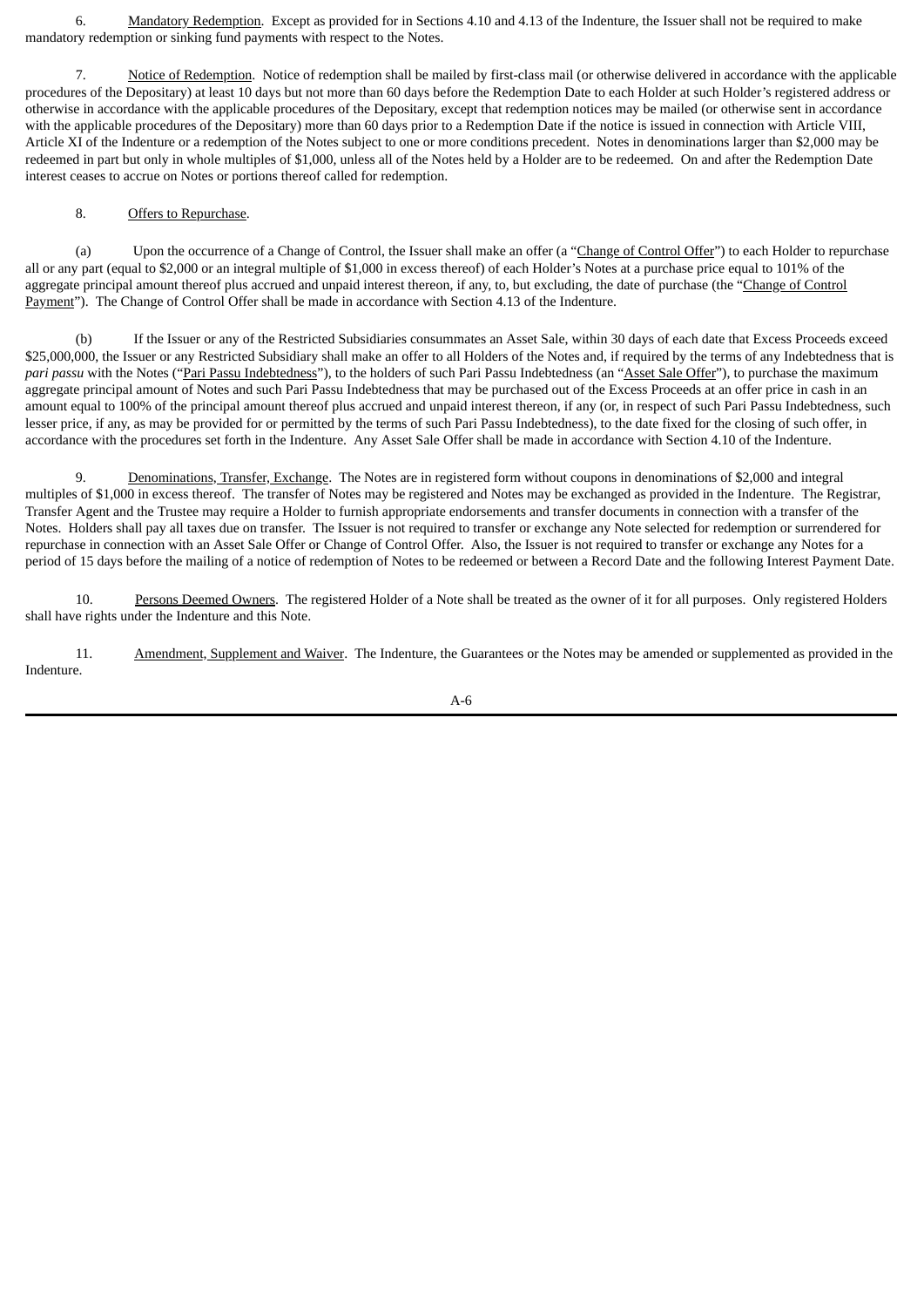12. Defaults and Remedies. The Events of Default relating to the Notes are defined in Section 6.01 of the Indenture. If any Event of Default (other than an Event of Default arising from certain events of bankruptcy or insolvency) occurs and is continuing, the Trustee or the Holders of at least 25% in principal amount of the then outstanding Notes may declare the principal of, and accrued but unpaid interest, if any, on, all the then total outstanding Notes to be due and payable immediately. Notwithstanding the foregoing, in the case of an Event of Default arising from certain events of bankruptcy or insolvency, the principal of, and accrued but unpaid interest, if any, on, all the then outstanding Notes shall become due and payable without further action or notice. Holders may not enforce the Indenture, the Notes or the Guarantees except as provided in the Indenture. Subject to certain limitations, Holders of a majority in aggregate principal amount of the then outstanding Notes may direct the Trustee in writing in its exercise of any trust or power. The Trustee may withhold from Holders of the Notes notice of any continuing Default or Event of Default, except a Default or Event of Default relating to the payment of principal or interest, if it determines that withholding notice is in their interest. The Holders of a majority in aggregate principal amount of the Notes then outstanding by notice to the Trustee may on behalf of the Holders of all of the Notes waive any existing Default or Event of Default and its consequences under the Indenture except, a continuing Default or Event of Default in payment of the interest on or the principal of any Note held by a non-consenting Holder. The Issuer is required to deliver to the Trustee annually a statement regarding compliance with the Indenture, and the Issuer is required within five Business Days after becoming aware of any Default, to deliver to the Trustee a statement specifying such Default.

13. Guarantees. The Issuer's obligations under the Notes are fully and unconditionally guaranteed, jointly and severally, by the Guarantors, subject to the terms of the Indenture.

14. Authentication. This Note shall not be entitled to any benefit under the Indenture or be valid or obligatory for any purpose until authenticated by the manual signature of the Trustee.

15. Governing Law. THE INDENTURE, THE NOTES AND THE GUARANTEES SHALL BE GOVERNED BY, AND CONSTRUED IN ACCORDANCE WITH, THE LAWS OF THE STATE OF NEW YORK, WITHOUT REGARD TO CONFLICTS OF LAW PRINCIPLES THEREOF TO THE EXTENT THAT THE APPLICATION OF THE LAW OF ANOTHER JURISDICTION WOULD BE REQUIRED THEREBY.

16. CUSIP Numbers. Pursuant to a recommendation promulgated by the Committee on Uniform Security Identification Procedures, the Issuer have caused CUSIP numbers to be printed on the Notes and the Trustee may use CUSIP numbers in notices to Holders as a convenience to Holders. No representation is made as to the accuracy of such numbers either as printed on the Notes or as contained in any notice and reliance may be placed only on the other identification numbers placed thereon.

17. No Personal Liability of Directors, Officers, Employees and Stockholders. No director, officer, employee, incorporator, member, partner or shareholder of the Issuer or any Guarantor shall have any liability for any obligations of the Issuer or the Guarantors under the Notes, the Guarantees or the Indenture or for any claim based on, in respect of, or by reason of such obligations or their creation. Each Holder by accepting a Note waives and releases all such liability. The waiver and release are part of the consideration for issuance of the Notes.

The Issuer will furnish to any Holder upon written request and without charge a copy of the Indenture. Requests may be made to the Issuer at the following address:

Fortress Transportation and Infrastructure Investors LLC 1345 Avenue of the Americas New York, New York 10105 Attention: Kevin Krieger, Secretary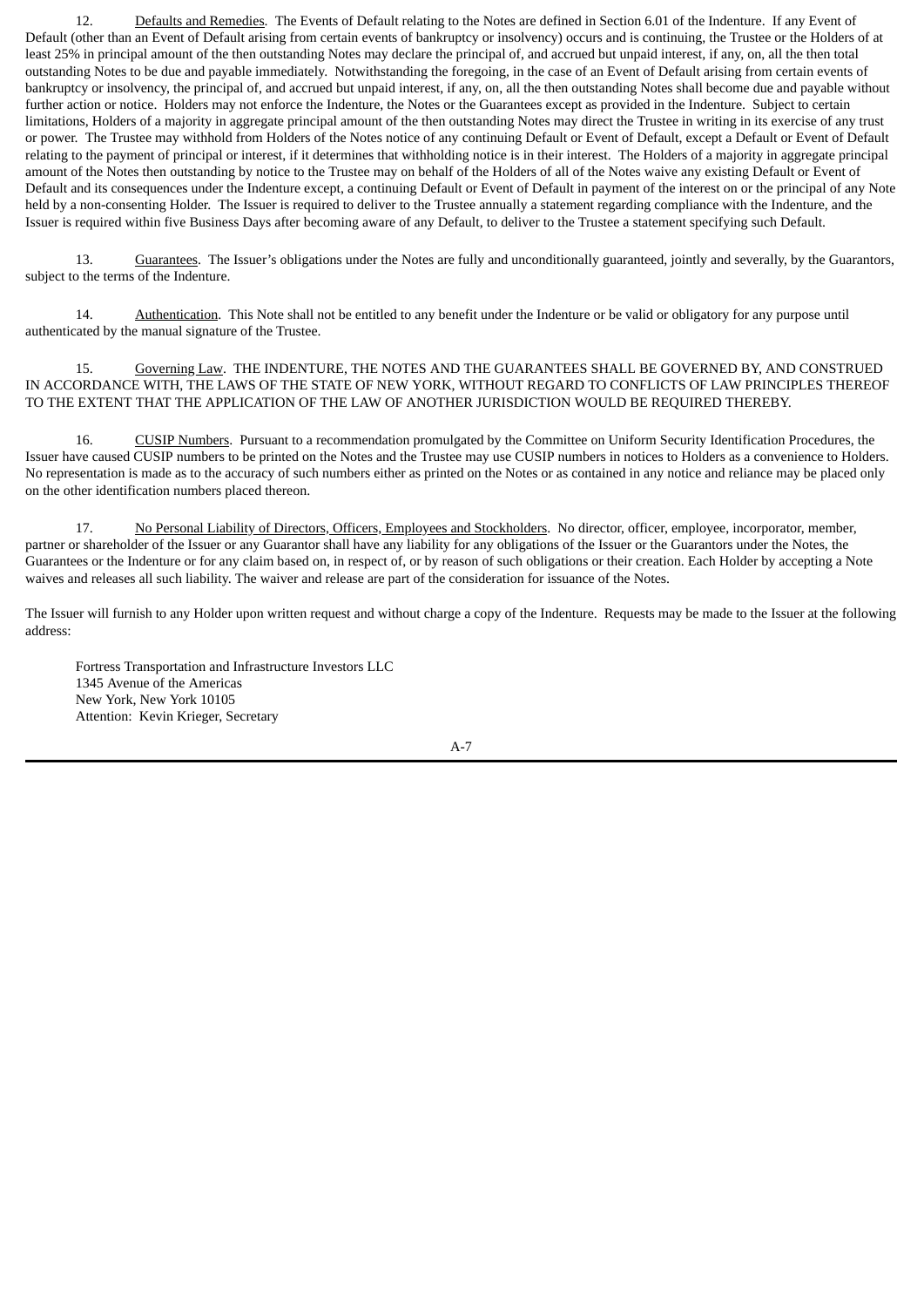To assign this Note, fill in the form below:

(I) or (we) assign and transfer this Note to:

(Insert assignee's legal name)

(Insert assignee's soc. sec. or tax I.D. no.)

(Print or type assignee's name, address and zip code)

and irrevocably appoint to transfer this Note on the books of the Issuer. The agent may substitute another to act for him.

Date:

Your Signature:

> (Sign exactly as your name appears on the face of this Note)

Signature Guarantee\*:

\* Participant in a recognized Signature Guarantee Medallion Program (or other signature guarantor acceptable to the Trustee).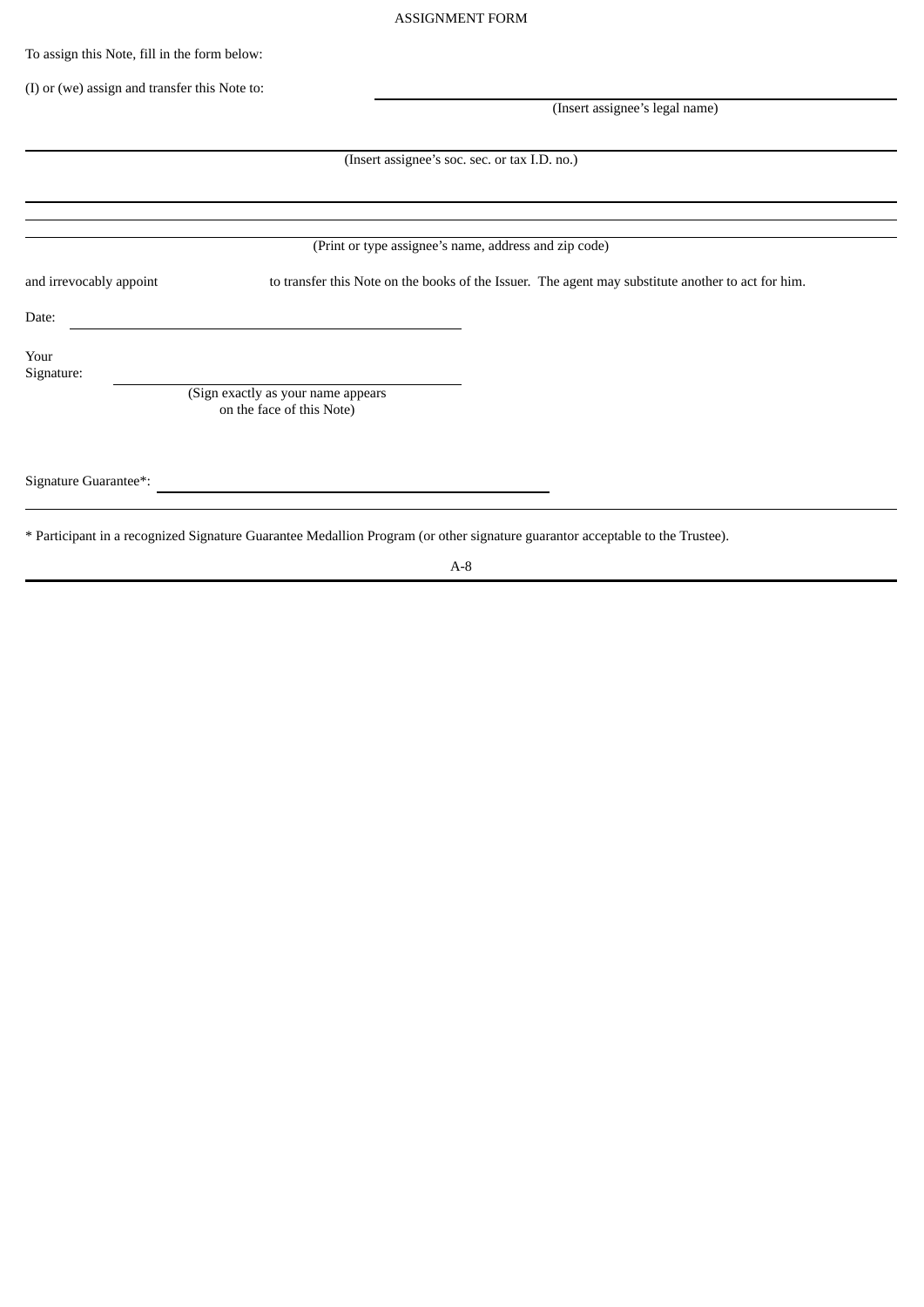# OPTION OF HOLDER TO ELECT PURCHASE

If you want to elect to have this Note purchased by the Issuer pursuant to Section 4.10 or 4.13 of the Indenture, check the appropriate box below:

# $\Box$  Section 4.10  $\Box$  Section 4.13

If you want to elect to have only part of this Note purchased by the Issuer pursuant to Section 4.10 or Section 4.13 of the Indenture, state the amount you elect to have purchased:

|                         | \$                                                           |
|-------------------------|--------------------------------------------------------------|
| Date:                   |                                                              |
| Your<br>Signature:      |                                                              |
|                         | (Sign exactly as your name appears on the face of this Note) |
|                         |                                                              |
| Tax Identification No.: |                                                              |
| Signature Guarantee*:   |                                                              |

\* Participant in a recognized Signature Guarantee Medallion Program (or other signature guarantor acceptable to the Trustee).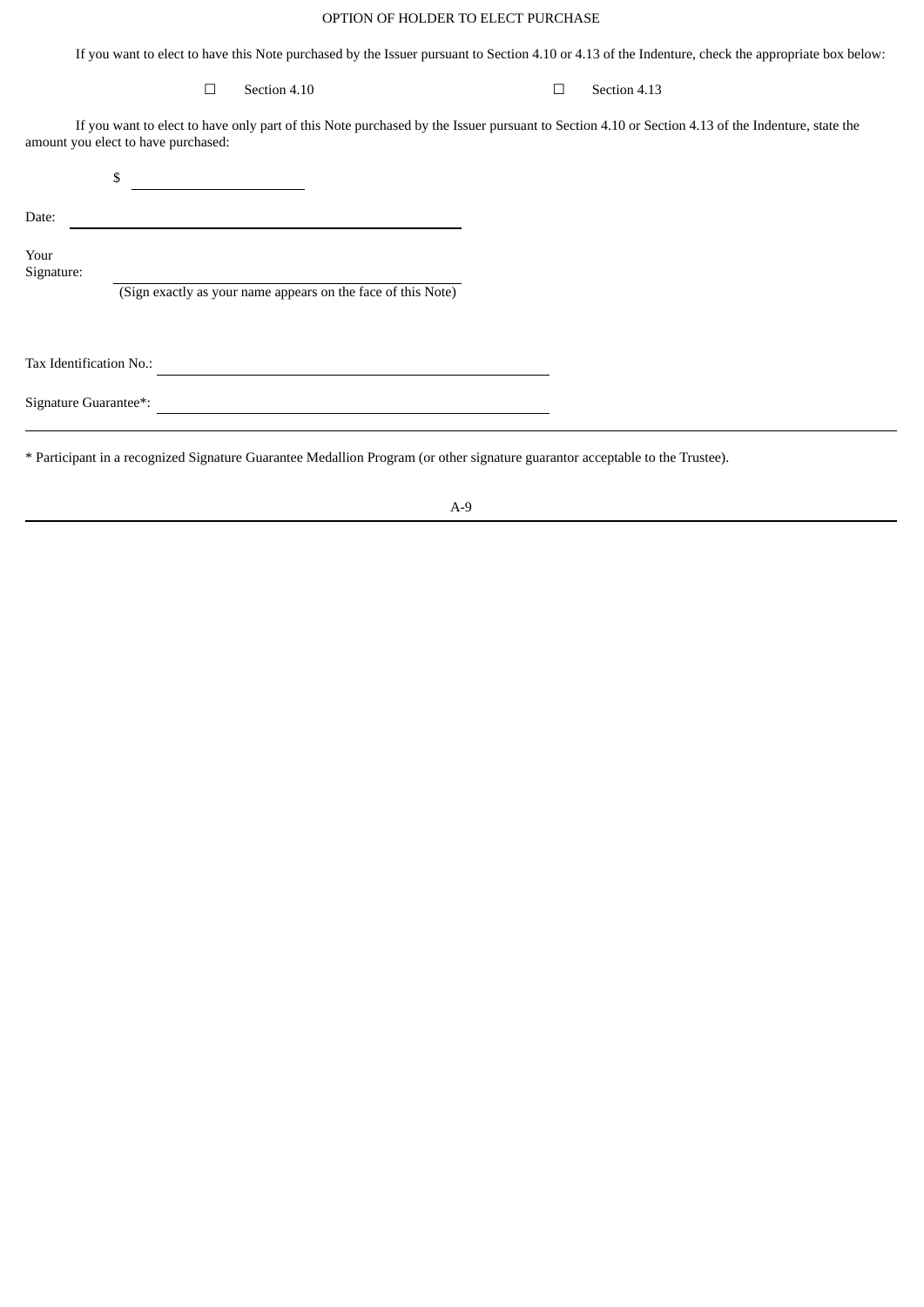# SCHEDULE OF INCREASES AND DECREASES OF INTERESTS

# IN THE GLOBAL NOTE\*

The initial outstanding principal amount of this Global Note is \$\_\_\_\_\_\_. The following exchanges of a part of this Global Note for an interest in another Global Note or for a Definitive Note, or exchanges of a part of another Global or Definitive Note for an interest in this Global Note or increases or decreases in the outstanding principal amount of this Global Note, have been made:

|      | Amount of               | <b>Amount of</b><br>increase in | <b>Principal Amount</b><br>of this Global Note | Signature of<br>authorized signatory |
|------|-------------------------|---------------------------------|------------------------------------------------|--------------------------------------|
|      | decrease in             | <b>Principal Amount of</b>      | following such                                 | of Trustee or                        |
| Date | <b>Principal Amount</b> | this Global Note                | decrease or increase                           | <b>Note Custodian</b>                |
|      |                         |                                 |                                                |                                      |

 $\_$ \* This schedule should be included only if the Note is issued in global form.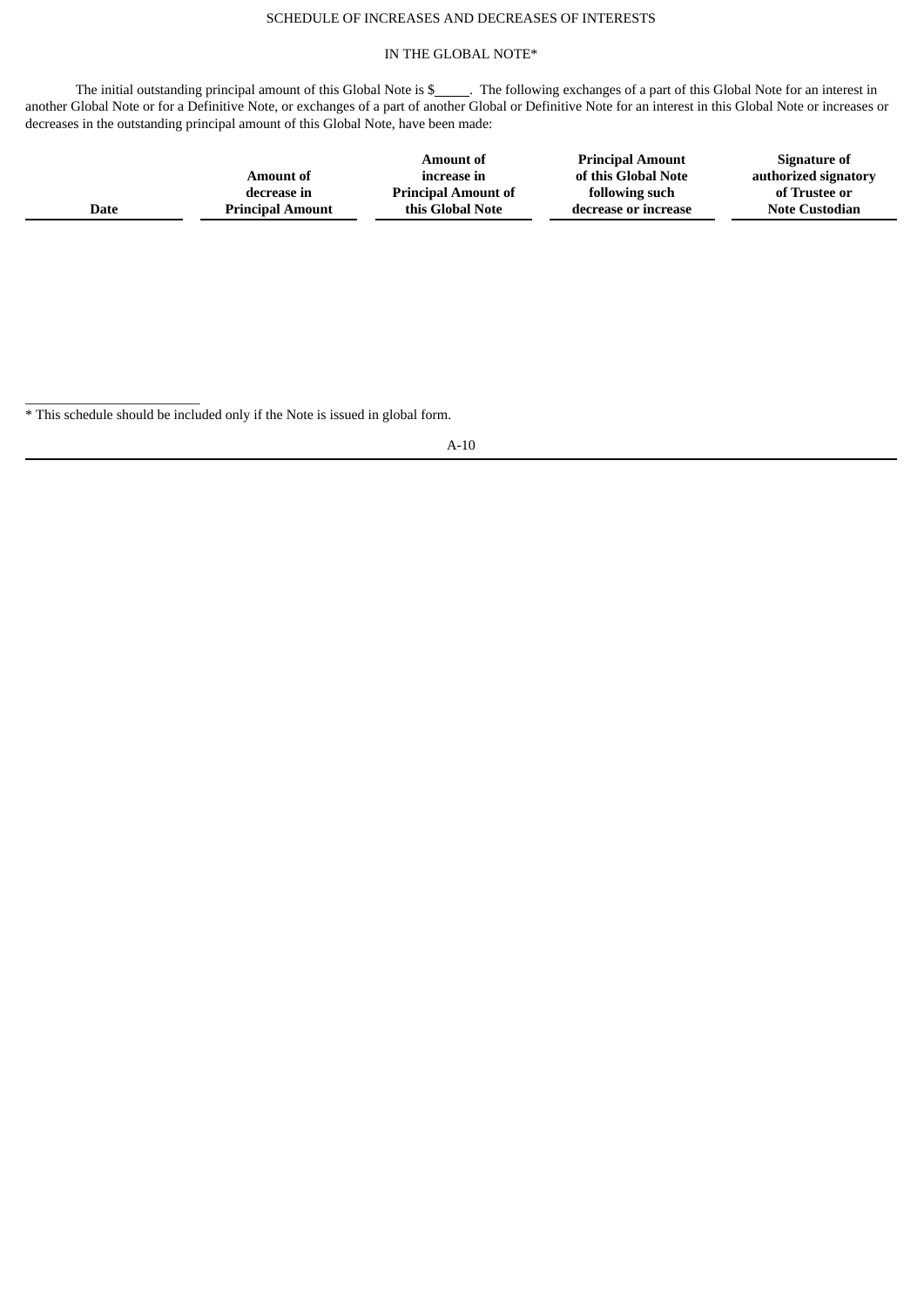#### FORM OF CERTIFICATE OF TRANSFER

Fortress Transportation and Infrastructure Investors LLC 1345 Avenue of the Americas New York, New York 10105 Attention: Kevin Krieger, Secretary

U.S. Bank National Association as Trustee, Registrar and Transfer Agent 60 Livingston Avenue St. Paul, MN 55107 Telephone No.: (651) 466-6619

#### Re: 9.750% Senior Notes due 2027

Reference is hereby made to the Indenture, dated as of July 28, 2020 (the "Indenture"), between Fortress Transportation and Infrastructure Investors LLC and the Trustee. Capitalized terms used but not defined herein shall have the meanings given to them in the Indenture.

(the "Transferor") owns and proposes to transfer the Note[s] or interest in such Note[s] specified in Annex A hereto, in the principal amount of \$ in such Note[s] or interests (the "Transfer"), to (the "Transferee"), as further specified in Annex A hereto. In connection with the Transfer, the Transferor hereby certifies that:

## [CHECK ALL THAT APPLY]

1.  $\Box$  CHECK IF TRANSFEREE WILL TAKE DELIVERY OF A BENEFICIAL INTEREST IN THE 144A GLOBAL NOTE OR A DEFINITIVE NOTE PURSUANT TO RULE 144A. The Transfer is being effected pursuant to and in accordance with Rule 144A under the Securities Act of 1933, as amended (the "Securities Act"), and, accordingly, the Transferor hereby further certifies that the beneficial interest or Definitive Note is being transferred to a Person that the Transferor reasonably believed and believes is purchasing the beneficial interest or Definitive Note for its own account, or for one or more accounts with respect to which such Person exercises sole investment discretion, and such Person and each such account is a "qualified institutional buyer" within the meaning of Rule 144A in a transaction meeting the requirements of Rule 144A, and such Transfer is in compliance with any applicable blue sky securities laws of any state of the United States of America and other jurisdictions. Upon consummation of the proposed Transfer in accordance with the terms of the Indenture, the transferred beneficial interest or Definitive Note will be subject to the restrictions on transfer enumerated in the Private Placement Legend printed on the 144A Global Note and/or the Restricted Definitive Note and in the Indenture and the Securities Act.

2. ☐ CHECK IF TRANSFEREE WILL TAKE DELIVERY OF A BENEFICIAL INTEREST IN THE LEGENDED REGULATION S GLOBAL NOTE OR A DEFINITIVE NOTE PURSUANT TO REGULATION S. The Transfer is being effected pursuant to and in accordance with Rule 903 or Rule 904 under the Securities Act and, accordingly, the Transferor hereby further certifies that (i) the Transfer is not being made to a person in the United States of America and (x) at the time the buy order was originated, the Transferee was outside the United States of America or such Transferor and any Person acting on its behalf reasonably believed and believes that the Transferee was outside the United States of America or (y) the transaction was executed in, on or through the facilities of a designated offshore securities market and neither such Transferor nor any Person acting on its behalf knows that the transaction was prearranged with a buyer in the United States of America, (ii) no directed selling efforts have been made in contravention of the requirements of Rule 903(b) or Rule 904(b) of Regulation S under the Securities Act, (iii) the transaction is not part of a plan or scheme to evade the registration requirements of the Securities Act and (iv) the transfer is not being made to a U.S. Person or for the account or benefit of a U.S. Person (other than an Initial Purchaser). Upon consummation of the proposed transfer in accordance with the terms of the Indenture, the transferred beneficial interest or Definitive Note will be subject to the restrictions on Transfer enumerated in the Private Placement Legend printed on the Legended Regulation S Global Note and/or the Restricted Definitive Note and in the Indenture and the Securities Act.

B-1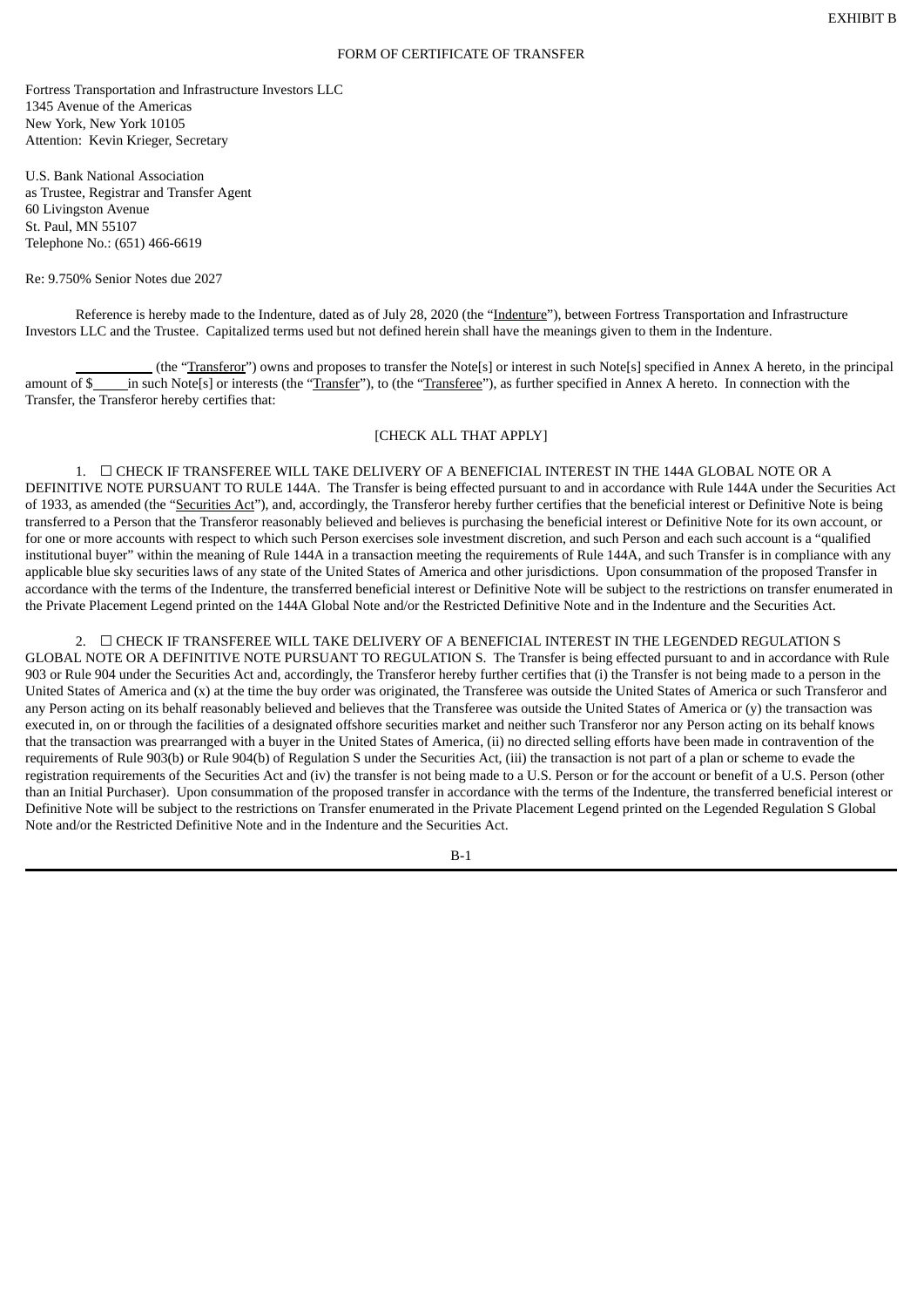3. ☐ CHECK AND COMPLETE IF TRANSFEREE WILL TAKE DELIVERY OF A BENEFICIAL INTEREST IN THE RESTRICTED DEFINITIVE NOTE PURSUANT TO ANY PROVISION OF THE SECURITIES ACT OTHER THAN RULE 144A OR REGULATION S. The Transfer is being effected in compliance with the transfer restrictions applicable to beneficial interests in Restricted Global Notes and Restricted Definitive Notes and pursuant to and in accordance with the Securities Act and any applicable blue sky securities laws of any state of the United States of America, and accordingly the Transferor hereby further certifies that (check one):

(a)  $\Box$  such Transfer is being effected pursuant to and in accordance with Rule 144 under the Securities Act;

or

(b)  $\Box$  such Transfer is being effected to the Issuer or a subsidiary thereof;

or

 $(c)$   $\Box$  such Transfer is being effected pursuant to an effective registration statement under the Securities Act and in compliance with the prospectus delivery requirements of the Securities Act.

4. ☐ CHECK IF TRANSFEREE WILL TAKE DELIVERY OF A BENEFICIAL INTEREST IN AN UNRESTRICTED GLOBAL NOTE OR OF AN UNRESTRICTED DEFINITIVE NOTE.

(a) ☐ CHECK IF TRANSFER IS PURSUANT TO RULE 144. (i) The Transfer is being effected pursuant to and in accordance with Rule 144 under the Securities Act and in compliance with the transfer restrictions contained in the Indenture and any applicable blue sky securities laws of any state of the United States of America and (ii) the restrictions on transfer contained in the Indenture and the Private Placement Legend are not required in order to maintain compliance with the Securities Act. Upon consummation of the proposed Transfer in accordance with the terms of the Indenture, the transferred beneficial interest or Definitive Note will no longer be subject to the restrictions on transfer enumerated in the Private Placement Legend printed on the Restricted Global Notes, on Restricted Definitive Notes and in the Indenture.

(b)  $\Box$  CHECK IF TRANSFER IS PURSUANT TO REGULATION S. (i) The Transfer is being effected pursuant to and in accordance with Rule 903 or Rule 904 under the Securities Act and in compliance with the transfer restrictions contained in the Indenture and any applicable blue sky securities laws of any state of the United States of America and (ii) the restrictions on transfer contained in the Indenture and the Private Placement Legend are not required in order to maintain compliance with the Securities Act. Upon consummation of the proposed Transfer in accordance with the terms of the Indenture, the transferred beneficial interest or Definitive Note will no longer be subject to the restrictions on transfer enumerated in the Private Placement Legend printed on the Restricted Global Notes, on Restricted Definitive Notes and in the Indenture.

B-2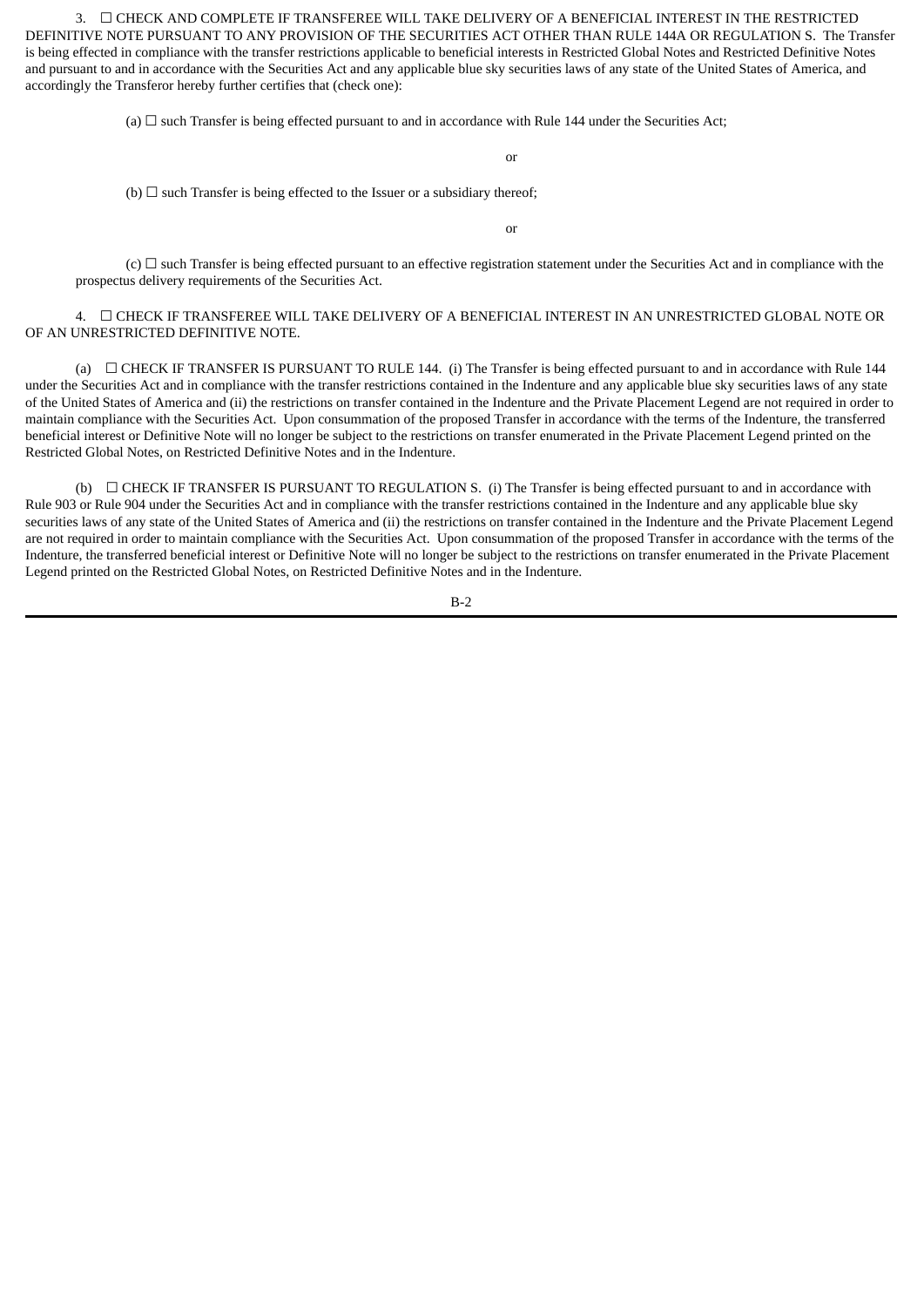(c) ☐ CHECK IF TRANSFER IS PURSUANT TO OTHER EXEMPTION. (i) The Transfer is being effected pursuant to and in compliance with an exemption from the registration requirements of the Securities Act other than Rule 144, Rule 903 or Rule 904 and in compliance with the transfer restrictions contained in the Indenture and any applicable blue sky securities laws of any State of the United States of America and (ii) the restrictions on transfer contained in the Indenture and the Private Placement Legend are not required in order to maintain compliance with the Securities Act. Upon consummation of the proposed Transfer in accordance with the terms of the Indenture, the transferred beneficial interest or Definitive Note will not be subject to the restrictions on transfer enumerated in the Private Placement Legend printed on the Restricted Global Notes or Restricted Definitive Notes and in the Indenture.

This certificate and the statements contained herein are made for your benefit and the benefit of the Issuer.

## [INSERT NAME OF TRANSFEROR]

By

Name: Title:

Dated:

B-3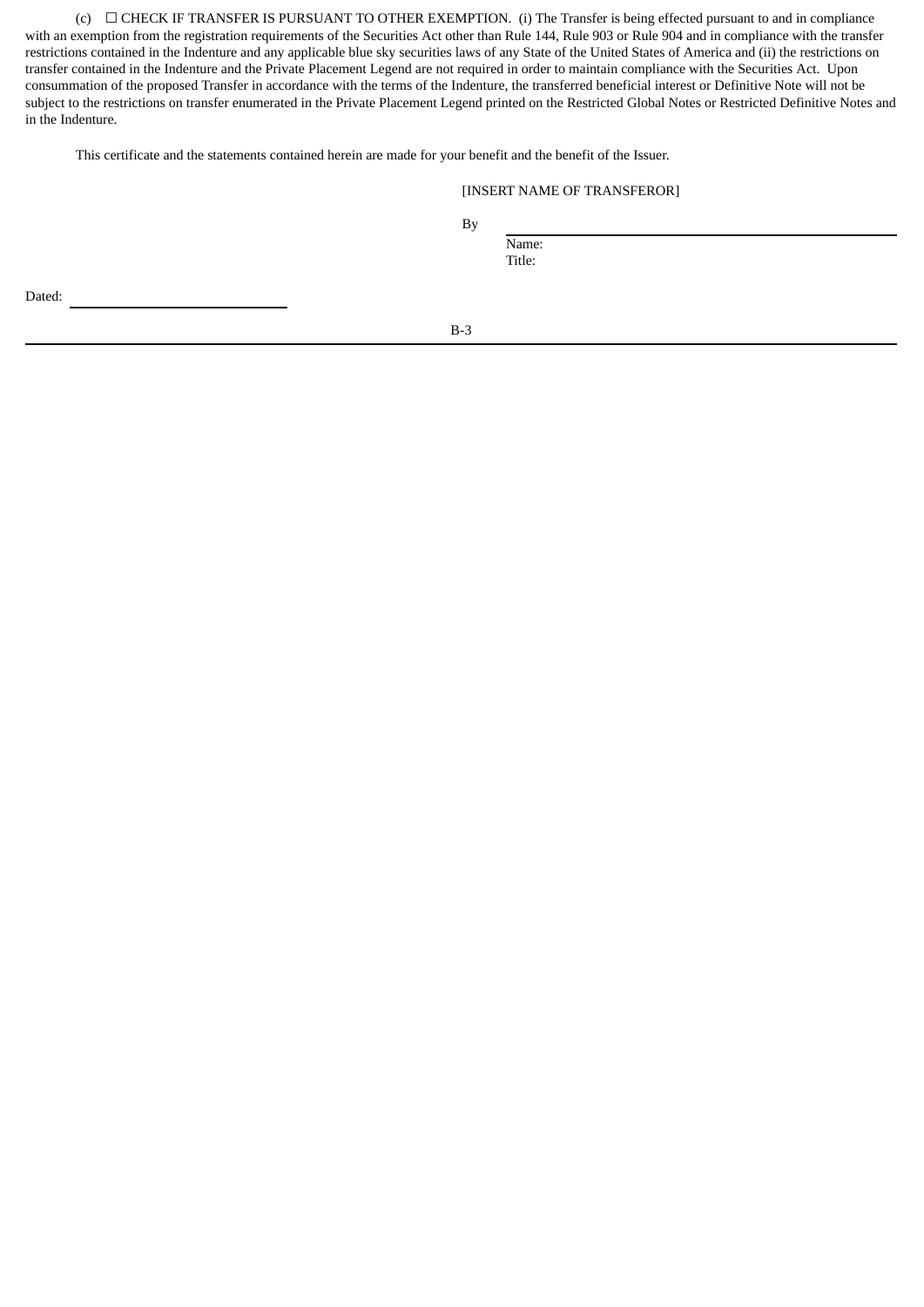# ANNEX A TO CERTIFICATE OF TRANSFER

| 1. | The Transferor owns and proposes to transfer the following: |              |                                                                                 |               |               |
|----|-------------------------------------------------------------|--------------|---------------------------------------------------------------------------------|---------------|---------------|
|    | [CHECK ONE OF (a) OR (b)]                                   |              |                                                                                 |               |               |
|    | (a)                                                         | $\perp$      | a beneficial interest in the:                                                   |               |               |
|    |                                                             | (i)          | □ 144A Global Note (CUSIP/ISIN:                                                 | $)$ , or      |               |
|    |                                                             | (ii)         | $\square$ Regulation S Global Note (CUSIP/ISIN:                                 |               | $\alpha$ , or |
|    | (b)                                                         | ×.           | a Restricted Definitive Note.                                                   |               |               |
| 2. |                                                             |              | After the Transfer the Transferee will hold:                                    |               |               |
|    | [CHECK ONE]                                                 |              |                                                                                 |               |               |
|    | (a)                                                         | $\mathbf{L}$ | a beneficial interest in the:                                                   |               |               |
|    |                                                             | (i)          | □ 144A Global Note (CUSIP/ISIN:                                                 | $\alpha$ , or |               |
|    |                                                             | (ii)         | □ Regulation S Global Note (CUSIP/ISIN:                                         |               | $\alpha$ , or |
|    |                                                             | (iii)        | $\Box$ Unrestricted Global Note (CUSIP/ISIN:                                    |               | $)$ ; or      |
|    | (b)                                                         | $\Box$       | a Restricted Definitive Note; or                                                |               |               |
|    | (c)                                                         | ⊔            | an Unrestricted Definitive Note, in accordance with the terms of the Indenture. |               |               |
|    | $B-4$                                                       |              |                                                                                 |               |               |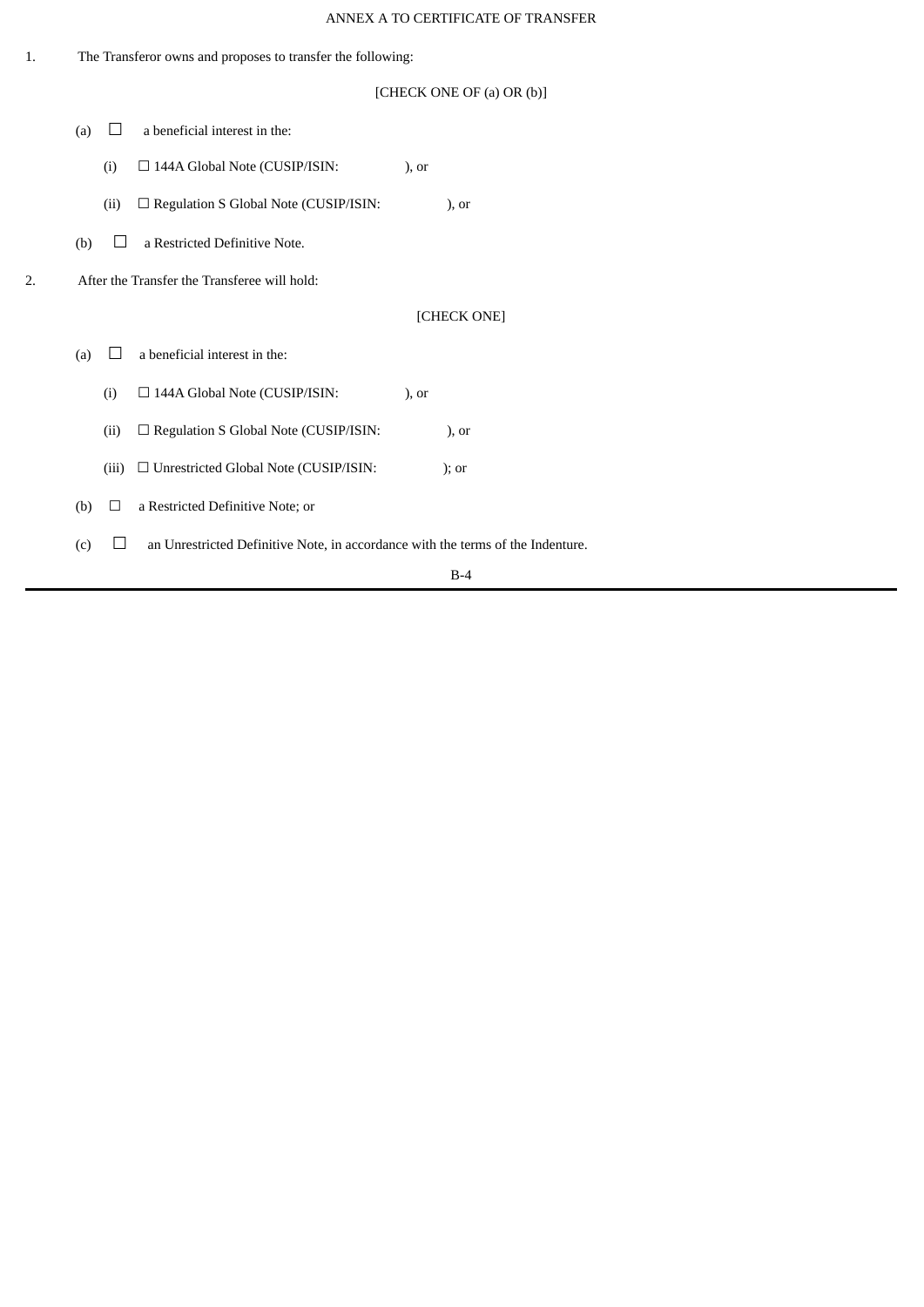#### FORM OF CERTIFICATE OF EXCHANGE

Fortress Transportation and Infrastructure Investors LLC 1345 Avenue of the Americas New York, New York 10105 Attention: Kevin Krieger, Secretary

U.S. Bank National Association as Trustee, Registrar and Transfer Agent 60 Livingston Avenue St. Paul, MN 55107 Telephone No.: (651) 466-6619

#### Re: 9.750% Senior Notes due 2027

Reference is hereby made to the Indenture, dated as of July 28, 2020 (the "Indenture"), between Fortress Transportation and Infrastructure Investors LLC and the Trustee. Capitalized terms used but not defined herein shall have the meanings given to them in the Indenture.

(the "Owner") owns and proposes to exchange the Note[s] or interest in such Note[s] specified herein, in the principal amount of \$ in such Note[s] or interests (the "Exchange"). In connection with the Exchange, the Owner hereby certifies that:

(1) EXCHANGE OF RESTRICTED DEFINITIVE NOTES OR BENEFICIAL INTERESTS IN A RESTRICTED GLOBAL NOTE FOR UNRESTRICTED DEFINITIVE NOTES OR BENEFICIAL INTERESTS IN AN UNRESTRICTED GLOBAL NOTE

(a) ☐ CHECK IF EXCHANGE IS FROM BENEFICIAL INTEREST IN A RESTRICTED GLOBAL NOTE TO BENEFICIAL INTEREST IN AN UNRESTRICTED GLOBAL NOTE. In connection with the Exchange of the Owner's beneficial interest in a Restricted Global Note for a beneficial interest in an Unrestricted Global Note in an equal principal amount, the Owner hereby certifies (i) the beneficial interest is being acquired for the Owner's own account without transfer, (ii) such Exchange has been effected in compliance with the transfer restrictions applicable to the Global Notes and pursuant to and in accordance with the United States Securities Act of 1933, as amended (the "Securities Act"), (iii) the restrictions on transfer contained in the Indenture and the Private Placement Legend are not required in order to maintain compliance with the Securities Act and (iv) the beneficial interest in an Unrestricted Global Note is being acquired in compliance with any applicable blue sky securities laws of any state of the United States of America.

(b) ☐ CHECK IF EXCHANGE IS FROM BENEFICIAL INTEREST IN A RESTRICTED GLOBAL NOTE TO UNRESTRICTED DEFINITIVE NOTE. In connection with the Exchange of the Owner's beneficial interest in a Restricted Global Note for an Unrestricted Definitive Note, the Owner hereby certifies (i) the Definitive Note is being acquired for the Owner's own account without transfer, (ii) such Exchange has been effected in compliance with the transfer restrictions applicable to the Restricted Global Notes and pursuant to and in accordance with the Securities Act, (iii) the restrictions on transfer contained in the Indenture and the Private Placement Legend are not required in order to maintain compliance with the Securities Act and (iv) the Definitive Note is being acquired in compliance with any applicable blue sky securities laws of any state of the United States of America.

 $C-1$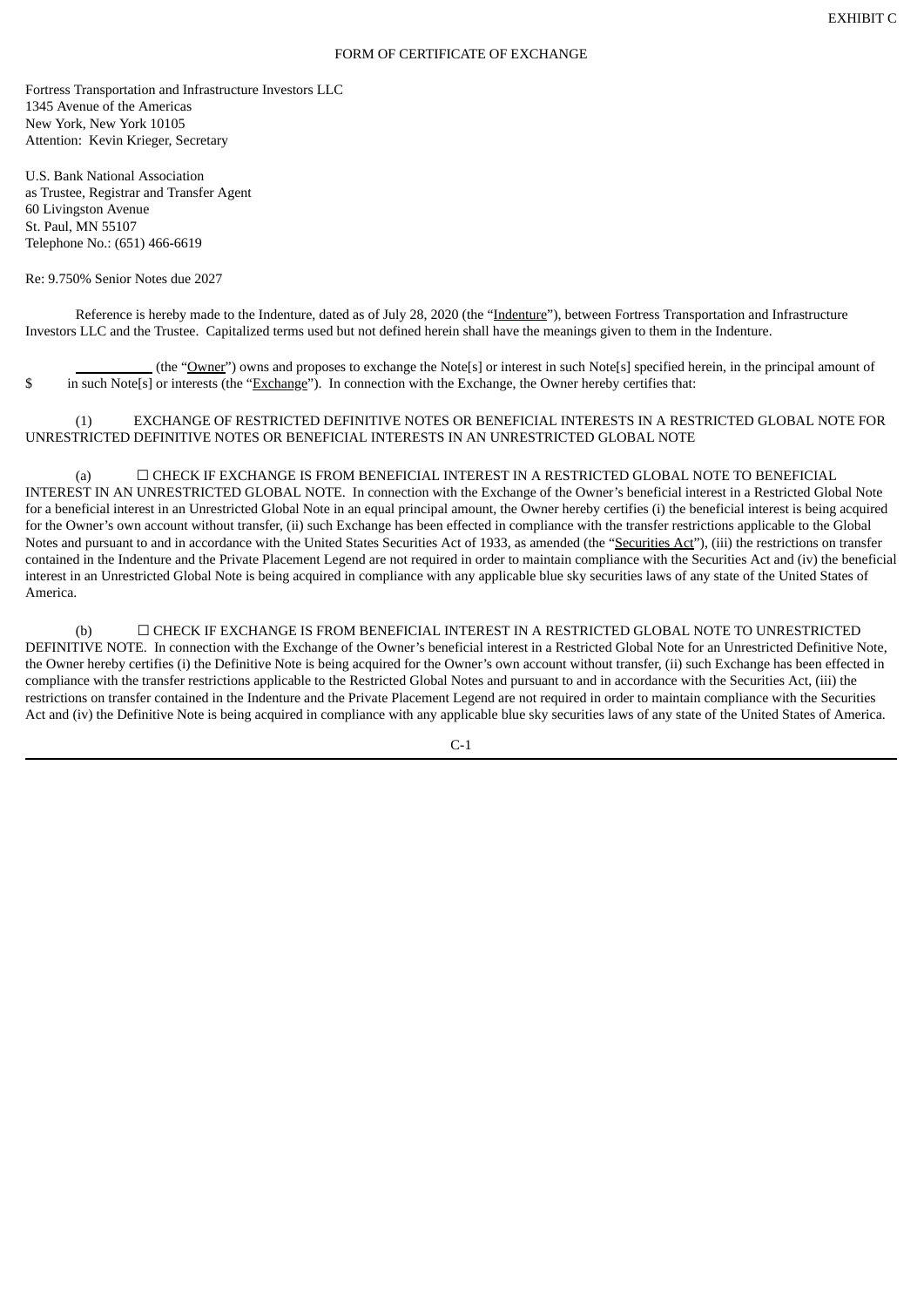(c) ☐ CHECK IF EXCHANGE IS FROM RESTRICTED DEFINITIVE NOTE TO BENEFICIAL INTEREST IN AN UNRESTRICTED GLOBAL NOTE. In connection with the Owner's Exchange of a Restricted Definitive Note for a beneficial interest in an Unrestricted Global Note, the Owner hereby certifies (i) the beneficial interest is being acquired for the Owner's own account without transfer, (ii) such Exchange has been effected in compliance with the transfer restrictions applicable to Restricted Definitive Notes and pursuant to and in accordance with the Securities Act, (iii) the restrictions on transfer contained in the Indenture and the Private Placement Legend are not required in order to maintain compliance with the Securities Act and (iv) the beneficial interest is being acquired in compliance with any applicable blue sky securities laws of any state of the United States of America.

(d) ☐ CHECK IF EXCHANGE IS FROM RESTRICTED DEFINITIVE NOTE TO UNRESTRICTED DEFINITIVE NOTE. In connection with the Owner's Exchange of a Restricted Definitive Note for an Unrestricted Definitive Note, the Owner hereby certifies (i) the Unrestricted Definitive Note is being acquired for the Owner's own account without transfer, (ii) such Exchange has been effected in compliance with the transfer restrictions applicable to Restricted Definitive Notes and pursuant to and in accordance with the Securities Act, (iii) the restrictions on transfer contained in the Indenture and the Private Placement Legend are not required in order to maintain compliance with the Securities Act and (iv) the Unrestricted Definitive Note is being acquired in compliance with any applicable blue sky securities laws of any state of the United States of America.

# (2) EXCHANGE OF RESTRICTED DEFINITIVE NOTES OR BENEFICIAL INTERESTS IN RESTRICTED GLOBAL NOTES FOR RESTRICTED DEFINITIVE NOTES OR BENEFICIAL INTERESTS IN RESTRICTED GLOBAL NOTES

(a) ☐ CHECK IF EXCHANGE IS FROM BENEFICIAL INTEREST IN A RESTRICTED GLOBAL NOTE TO RESTRICTED DEFINITIVE NOTE. In connection with the Exchange of the Owner's beneficial interest in a Restricted Global Note for a Restricted Definitive Note with an equal principal amount, the Owner hereby certifies that the Restricted Definitive Note is being acquired for the Owner's own account without transfer. Upon consummation of the proposed Exchange in accordance with the terms of the Indenture, the Restricted Definitive Note issued will continue to be subject to the restrictions on transfer enumerated in the Private Placement Legend printed on the Restricted Definitive Note and in the Indenture and the Securities Act.

(b) ☐ CHECK IF EXCHANGE IS FROM RESTRICTED DEFINITIVE NOTE TO BENEFICIAL INTEREST IN A RESTRICTED GLOBAL NOTE. In connection with the Exchange of the Owner's Restricted Definitive Note for a beneficial interest in the [CHECK ONE] 144A Global Note Regulation S Global Note, with an equal principal amount, the Owner hereby certifies (i) the beneficial interest is being acquired for the Owner's own account without transfer and (ii) such Exchange has been effected in compliance with the transfer restrictions applicable to the Restricted Global Notes and pursuant to and in accordance with the Securities Act, and in compliance with any applicable blue sky securities laws of any state of the United States of America. Upon consummation of the proposed Exchange in accordance with the terms of the Indenture, the beneficial interest issued will be subject to the restrictions on transfer enumerated in the Private Placement Legend printed on the relevant Restricted Global Note and in the Indenture and the Securities Act.

This certificate and the statements contained herein are made for your benefit and the benefit of the Issuer and are dated

$$
C-2
$$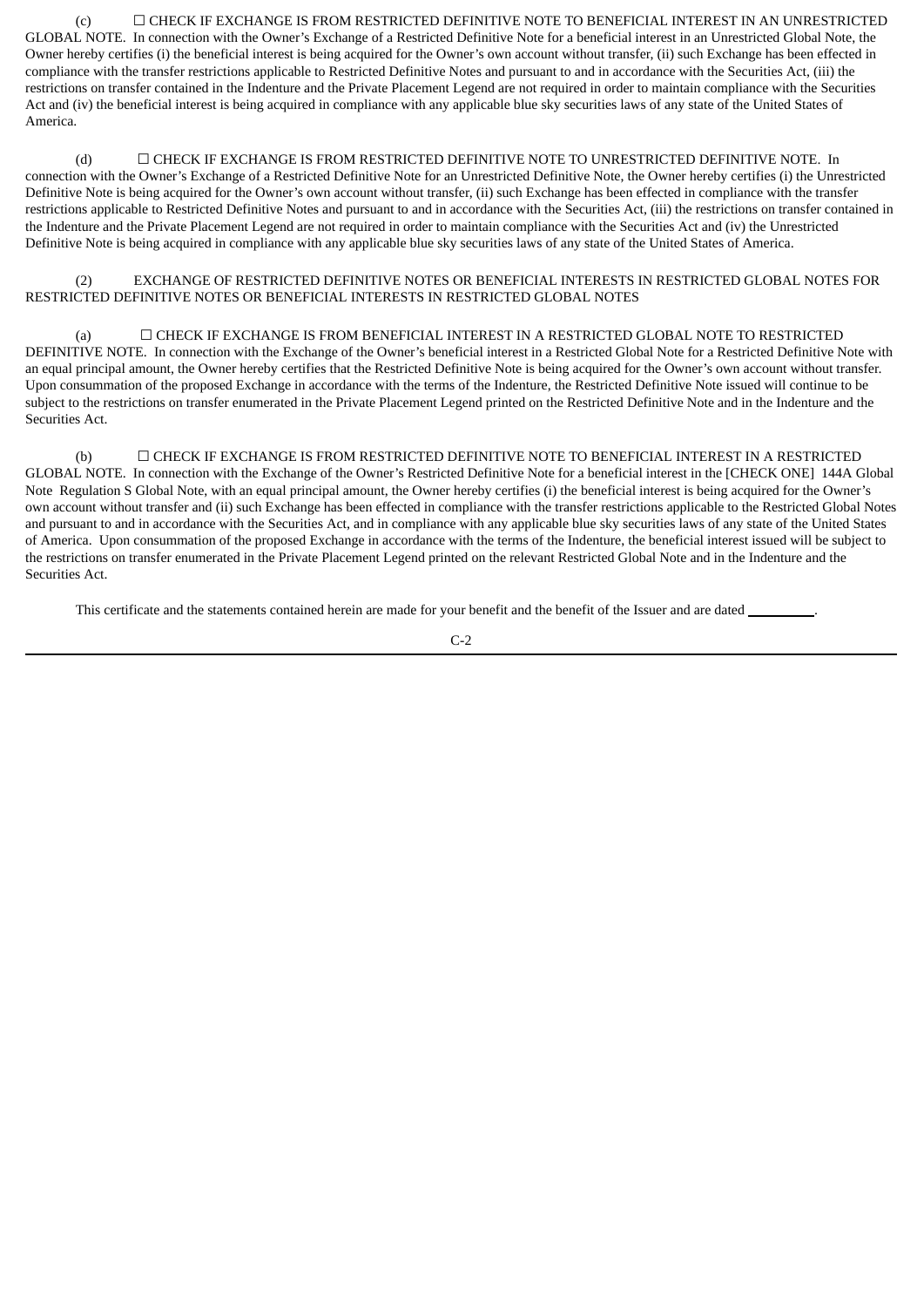[INSERT NAME OF TRANSFEROR]

B y

Name: Title:

Dated: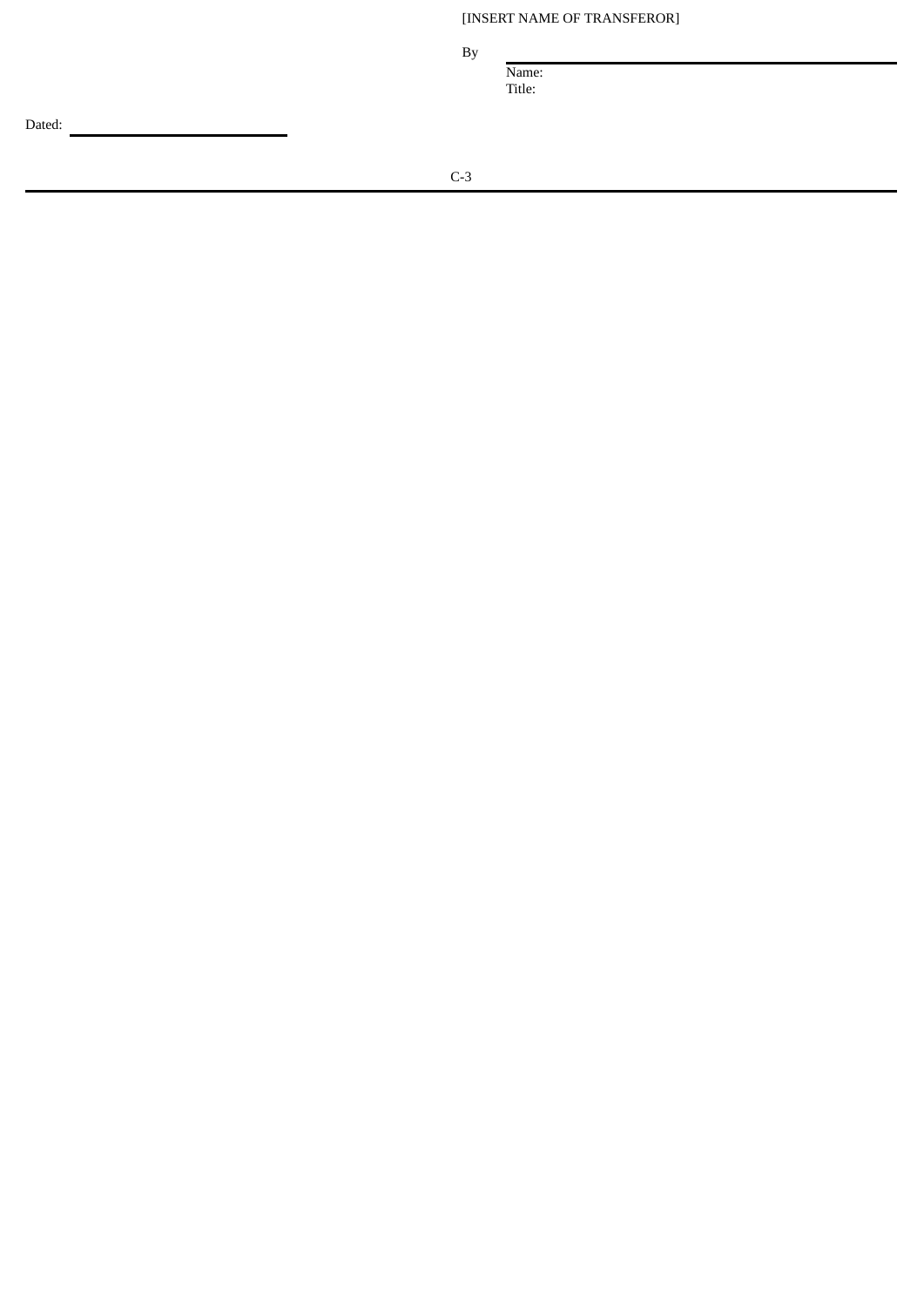## [FORM OF SUPPLEMENTAL INDENTURE TO BE DELIVERED BY SUBSEQUENT GUARANTORS]

Supplemental Indenture (this "Supplemental Indenture"), dated as of , among (the "Guaranteeing Subsidiary"), an affiliate of Fortress Transportation and Infrastructure Investors LLC, a Delaware limited liability company (the "Issuer"), and U.S. Bank National Association, as trustee (the "Trustee").

## WITNESSETH

WHEREAS, the Issuer has heretofore executed and delivered to the Trustee an indenture (the "Indenture"), dated as of July 28, 2020, providing for the issuance of an unlimited aggregate principal amount of Senior Notes due 2027 (the "Notes");

WHEREAS, the Indenture provides that under certain circumstances the Guaranteeing Subsidiary shall execute and deliver to the Trustee a supplemental indenture pursuant to which the Guaranteeing Subsidiary shall unconditionally guarantee all of the Issuer's obligations under the Notes and the Indenture on the terms and conditions set forth herein and under the Indenture (the "Guarantee"); and

WHEREAS, pursuant to Section 9.01 of the Indenture, the Trustee is authorized to execute and deliver this Supplemental Indenture.

NOW THEREFORE, in consideration of the foregoing and for other good and valuable consideration, the receipt of which is hereby acknowledged, the parties mutually covenant and agree for the equal and ratable benefit of the Holders of the Notes as follows:

(1) Capitalized Terms. Capitalized terms used herein without definition shall have the meanings assigned to them in the Indenture.

(2) Agreement to be Bound; Guarantee. Each Guaranteeing Subsidiary by executing this Supplemental Indenture agrees to be a Guarantor (as defined in the Indenture referred to above) under the Indenture for all purposes thereof and as such will have all of the rights and be subject to all of the obligations and agreements of a "Guarantor" under the Indenture, including but not limited to the obligations and agreements in Article X thereof.

(3) Governing Law. THIS SUPPLEMENTAL INDENTURE WILL BE GOVERNED BY AND CONSTRUED IN ACCORDANCE WITH THE LAWS OF THE STATE OF NEW YORK.

Counterparts. The parties may sign any number of copies of this Supplemental Indenture. Each signed copy shall be an original, but all of them together represent the same agreement. The exchange of copies of this Supplemental Indenture and of signature pages by facsimile or .pdf transmission shall constitute effective execution and delivery of this Supplemental Indenture as to the parties hereto and may be used in lieu of the original Supplemental Indenture and signature pages for all purposes.

(5) Effect of Headings. The Section headings herein are for convenience of reference only, and are not to be considered part of this Supplemental Indenture and shall in no way modify or restrict any of the terms or provisions.

D-1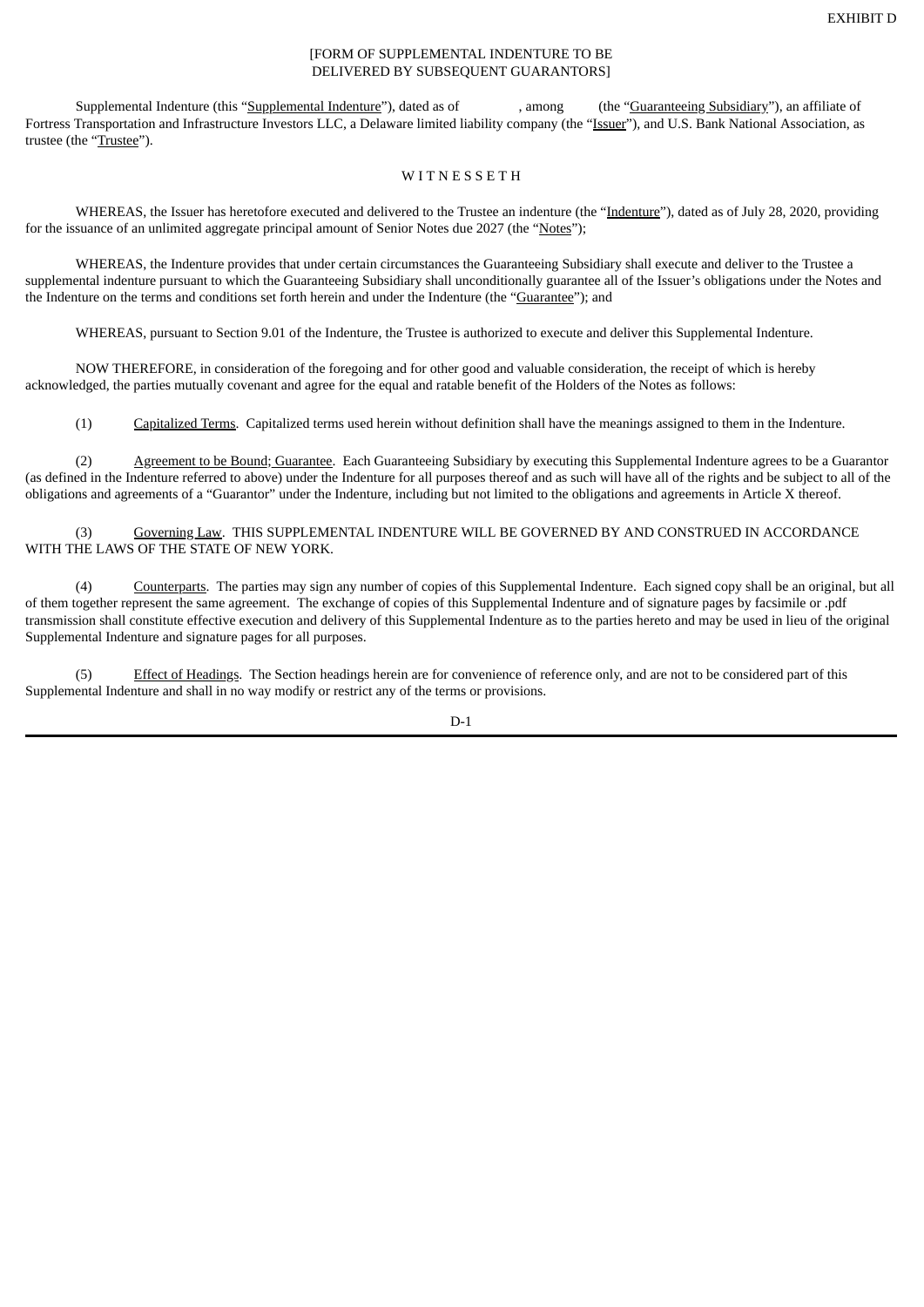(6) The Trustee. The Trustee shall not be responsible in any manner whatsoever for or in respect of the validity or sufficiency of this Supplemental Indenture or for or in respect of the recitals contained herein, all of which recitals are made solely by the Guaranteeing Subsidiary.

(7) Benefits Acknowledged. The Guaranteeing Subsidiary's Guarantee is subject to the terms and conditions set forth in the Indenture. The Guaranteeing Subsidiary acknowledges that it will receive direct and indirect benefits from the financing arrangements contemplated by the Indenture and this Supplemental Indenture and that the guarantee and waivers made by it pursuant to this Guarantee are knowingly made in contemplation of such benefits.

(8) Ratification of Indenture; Supplemental Indentures Part of Indenture. Except as expressly amended hereby, the Indenture is in all respects ratified and confirmed, and all the terms, conditions and provisions thereof shall remain in full force and effect. This Supplemental Indenture shall form a part of the Indenture for all purposes, and each Holder of Notes heretofore or hereafter authenticated and delivered shall be bound hereby and entitled to the benefits hereof.

IN WITNESS WHEREOF, the parties hereto have caused this Supplemental Indenture to be duly executed, all as of the date first above written.

# [GUARANTEEING SUBSIDIARY]

By

Name: Title:

D-2